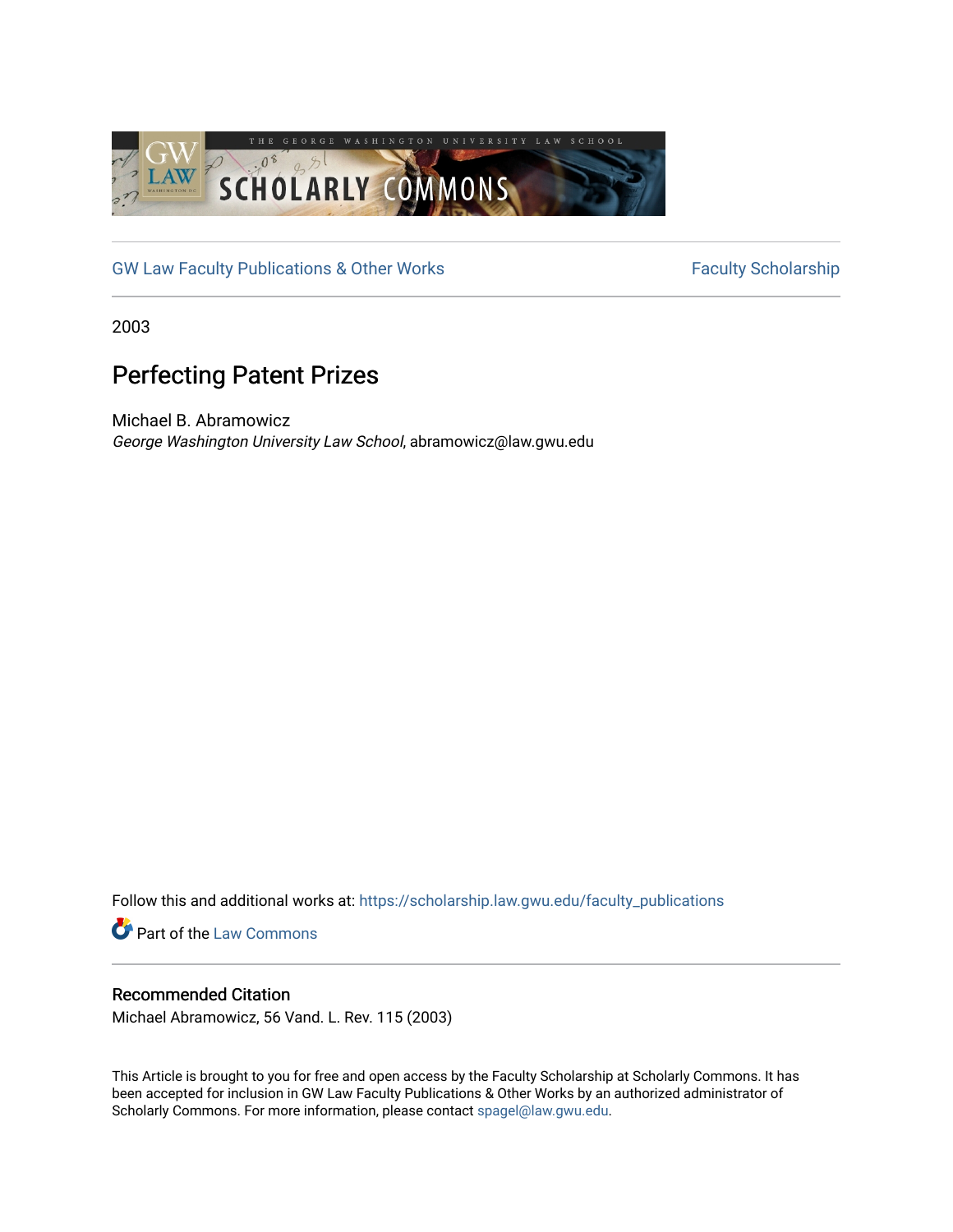## **Perfecting Patent Prizes**

### **Michael Abramowicz\***

 $\overline{a}$ 

*A number of commentators in recent years have suggested permitting holders of intellectual property rights to give up these rights in exchange for cash prizes from the government. In this Article, Professor Abramowicz shows that each of the proposals has significant flaws that would make implementation impractical and argues that no single perfect formula or algorithm for determining the size of prizes exists. A prize system is nonetheless worth pursuing because it could increase social welfare significantly by eliminating deadweight loss. Professor Abramowicz recommends a relatively simple approach that would complement rather than replace the patent system. The proposal is to establish an agency to distribute a fund that would be used to reward corporate efforts to reduce the monopoly effects of patent rights. As long as there is a substantial delay between the activities reducing deadweight loss and the granting of prizes, and as long as the rights to future prizes are tradable, granting of wide agency discretion has significant advantages and few drawbacks. Even assuming the agency is likely to do a poor job of distributing prizes, the system will be efficient if no biases in granting prizes are predictable. After addressing a variety of issues concerning the design of a prize system, Professor Abramowicz offers several potential applications for patent, copyright, and beyond.* 

<sup>\*</sup> Assistant Professor of Law, George Mason University School of Law. J.D., Yale Law School; B.A., Amherst College. For research support, I thank the Law and Economics Center at George Mason. Though all errors are mine, a suitable prize system would have given me sufficient incentives to eliminate them.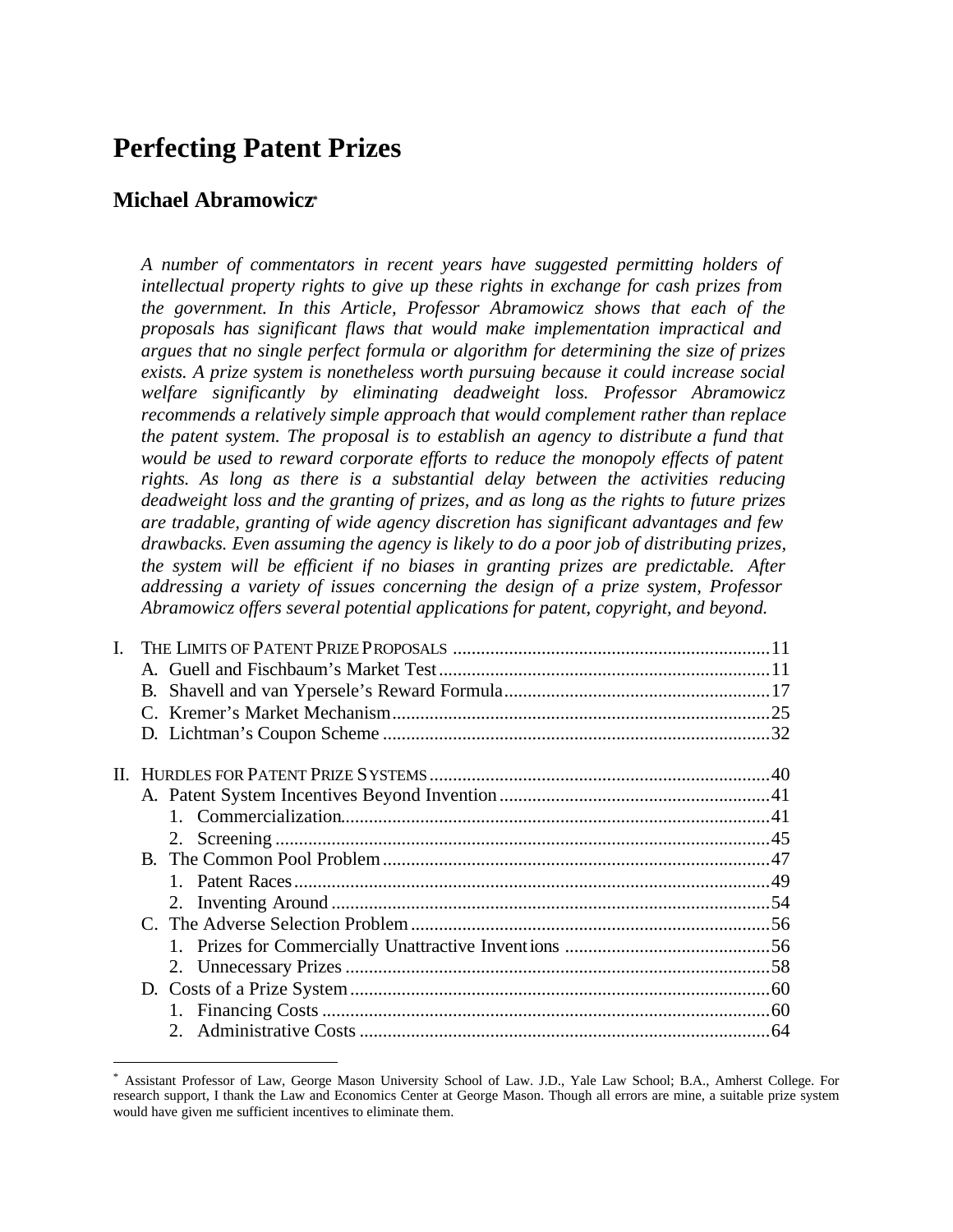#### *PATENT PRIZES* 2

| Е.             |  |
|----------------|--|
| $F_{\cdot}$    |  |
| G.             |  |
|                |  |
| Ι.             |  |
| $\mathbf{I}$ . |  |
|                |  |
|                |  |
|                |  |
| $2^{+}$        |  |
|                |  |
|                |  |
|                |  |
|                |  |
| 3.             |  |
|                |  |
|                |  |

When anthrax attacks recently led to a run on the patented antibiotic drug Cipro,<sup>1</sup> politicians and commentators suggested that the government consider purchasing generic alternatives.<sup>2</sup> Some used the occasion to illustrate what they perceived as a broader problem with patent protection: that pharmaceutical companies seeking profits would not allow the sick to

<sup>1</sup> *See* Tamar Lewin, *Anthrax Scare Prompts Run on an Antibiotic*, N.Y. TIMES, Sept. 27, 2001, at B8.

<sup>2</sup> *See, e.g.*, Shankar Vedantam, *Cipro Is Not the Only Pill That Fights Anthrax*, WASH. POST, Oct. 17, 2001, at A20 (reporting that Senator Charles E. Schumer "issued a public appeal that the government suspend Bayer's patents and allow generic companies to add to the supply"); *see also* Donald G. McNeil Jr., *A Rush for Cipro, and the Global Ripples*, N.Y. TIMES, Oct. 17, 2001, at A1 (discussing such proposals); Jesse Pesta & Daniel Pearl, *Indian Drug Makers May Now Imitate Cipro: Controversial for Knockoffs of AIDS Pills, the Firms May Do Same for Anthrax*, WALL ST. J., Oct. 19, 2001, at A13 (same). President Bush rejected these proposals on the ground that patent law made them illegal. *See* Elisabeth Bumiller, *Administration Won't Allow Generic Versions of Drug*, N.Y. TIMES, Oct. 18, 2001, at B8. The Canadian government initially embraced similar proposals. *See* Amy Harmon & Robert Pear, *Canada Overrides Patent for Cipro to Treat Anthrax*, N.Y. TIMES, Oct. 19, 2001, at A1. Subsequently, however, the Canadian government backed down, agreeing to rely on Bayer unless the company was unable to accommodate requests for the drug. *See* Tom Cohen, *Canada Allows Bayer to Supply Anthrax*, AP, Oct. 23, 2001, *available at* 2001 WL 29336130.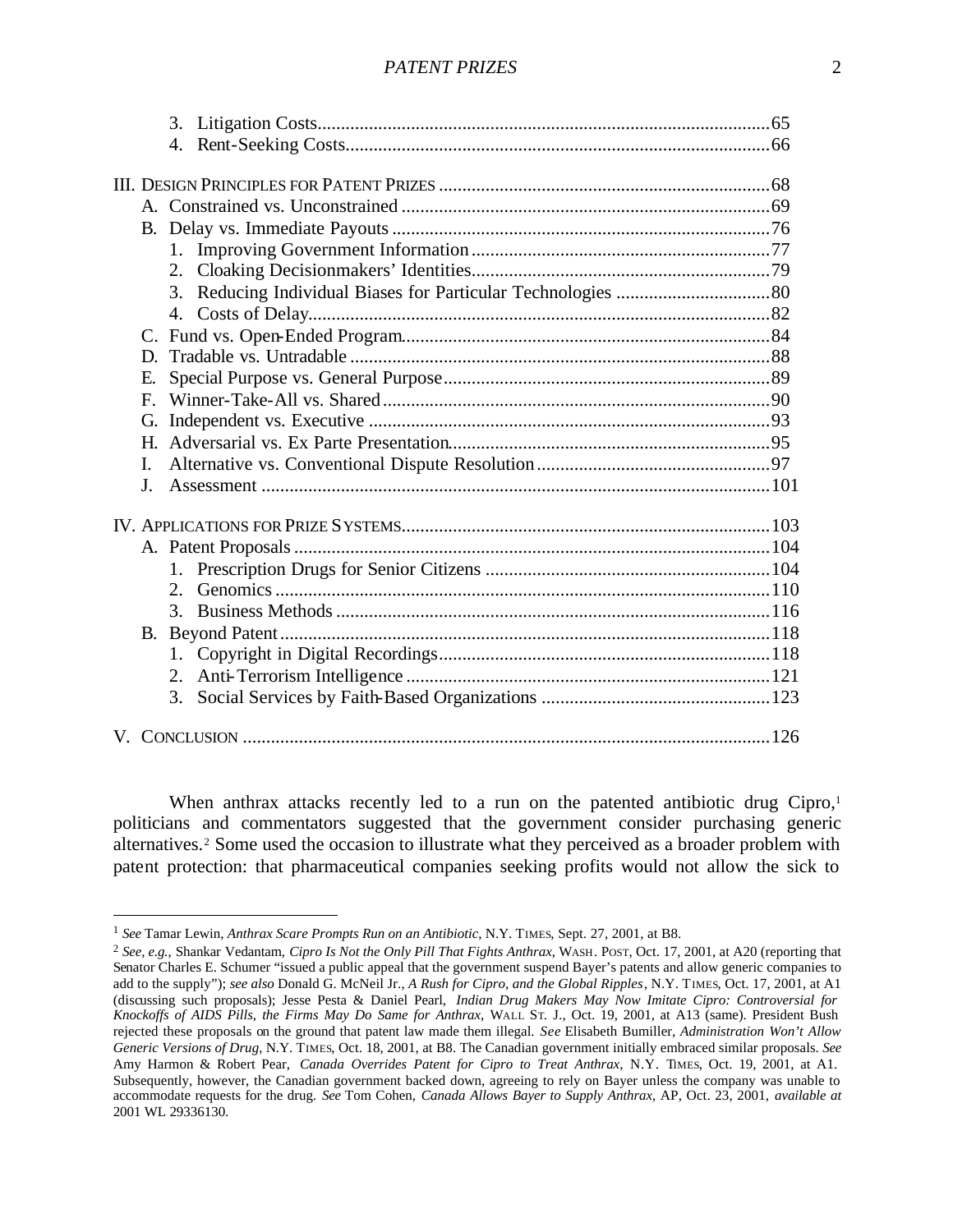$\overline{a}$ 

obtain access to needed medications.<sup>3</sup> The argument repeated a familiar refrain in the intellectual property debate, as a long history of articles has inquired whether society would be better off with no patent<sup>4</sup> or copyright law<sup>5</sup> at all. Even recently, commentators have questioned the broad scope of intellectual property protection, arguing that business methods should not be patentable,<sup>6</sup> or that copyright terms should be shorter than Congress has dictated.<sup>7</sup> The anti-

<sup>5</sup> *See, e.g.*, FRANCIS HARGRAVE, AN ARGUMENT IN DEFENSE OF LITERARY PROPERTY 30-33 (2d ed., Garland Publishing, Inc. 1974) (1774); T. MACAULAY, SPEECHES ON COPYRIGHT 21-24 (C. Gaston ed., 1914); ADAM SMITH, LECTURES ON JURISPRUDENCE 83 (R.L. Meek, D.D. Raphael & P.G. Stein eds., Oxford Univ. Press 1978) (1896); Robert M. Hurt & Robert M. Schuchman, *The Economic Rationale of Copyright*, 56 AM. ECON. REV. 421 (1966); William M. Landes & Richard A. Posner, *An Economic Analysis of Copyright Law*, 18 J. LEGAL STUD. 325, 328-29 (1989); A. Plant, *The Economic Aspects of Copyright in Books*, 1 ECONOMICA 167 (1934). Perhaps the most famous exchange on the utility of copyright law is between then-Professor Stephen Breyer and Professor Barry Tyerman, with Tyerman more enthusiastic about copyright than Breyer. *See* Stephen Breyer, *The Uneasy Case for Copyright: A Study of Copyright in Books, Photocopies, and Computer Programs*, 84 HARV. L. REV. 281 (1970); Barry W. Tyerman, *The Economic Rationale for Copyright Protection for Published Books: A Reply to Professor Breyer*, 18 UCLA L. REV. 1100 (1971); Stephen Breyer, *Copyright: A Rejoinder*, 20 UCLA L. REV. 75 (1972).

<sup>6</sup> The Federal Circuit found business methods to constitute patentable subject matter in *State Street Bank & Trust Co. v. Signature Financial Group, Inc.*, 149 F.3d 1368 (Fed. Cir. 1998). Critics include Rochelle Cooper Dreyfuss, *Are Business Method Patents Bad for Business?*, 16 SANTA CLARA COMPUTER & HIGH TECH L.J. 263 (2000); Leo J. Raskind, *The* State Street Bank *Decision: The Bad Business of Unlimited Patented Protection for Methods of Doing Business*, 10 FORDHAM INTELL. PROP. MEDIA & ENT. L.J. 61 (1999); Brian P. Biddinger, Note, *Limiting the Business Method Patent: A Comparison and Proposed Alignment of European, Japanese and United States Patent Law*, 69 FORDHAM L. RE V. 2523 (2001); and James Gleick, *Patently Absurd*, N.Y. TIMES, March 12, 2000, § 6 (Magazine), at 44. *See also* Nicholas Groombridge & Christopher Loh*, Congress Takes Aim at Business Method Patents*, N.Y.L.J., Mar. 6, 2001, at 1. Defenders of business method patents include Jeffrey R. Kuester & Lawrence E. Thompson, *Risks Associated with Restricting Business Method and E-Commerce Patents*, 17 GA. ST. U. L. REV. 657 (2001); and Sari Gabay, Note & Comment, *The Patentability of Electronic Commerce Business Systems in the Aftermath of*  State Street Bank & Trust Co. v. Signature Financial Group, Inc., 8 J.L. & POL'Y 179 (1999).

<sup>7</sup> In 1998, Congress extended the copyright term of many works to seventy years beyond the author's death, twenty years beyond the previous length. *See* Sonny Bono Copyright Term Extension Act, Pub. L. No. 105-298, § 102(b)(1)-(2), 112 Stat. 2827, 2827 (1998) (codified at 17 U.S.C. § 302(a)). Critics have argued that this is too long. *See* Edward C. Walterscheid, *The Remarkable and Irrational—Disparity Between the Patent Term and the Copyright Term*, 83 J. PAT. & TRADEMARK OFF. SOC'Y 233 (2001); *see also* William Patry, *The Failure of the American Copyright System: Protecting the Idle Rich*, 72 NOTRE DAME L. REV. 907, 923-30 (1997) (critiquing the proposed extension); Jenny L. Dixon, Note, *The Copyright Term Extension Act: Is Life Plus Seventy Too Much?*, 18 HASTINGS COMM. & ENT. L.J. 945 (1996) (same); Joseph A. Lavigne, Comment, *For Limited Times? Making Rich Kids Richer via the Copyright Term Extension Act of 1996*, 73 U. DET. MERCY L. REV. 311 (1996) (same). At one time, the copyright and patent terms were the same. *See* Walterscheid, *supra*, at 234.

Lloyd Weinreb has argued that arguments for increasing the scope of copyright protection generally have not considered the costs and benefits of such expansion:

<sup>3</sup> *See, e.g.*, Ronald Johnson, *In the War of Nerves, the Capitol Is a Front*, N.Y. TIMES, Oct. 19, 2001, at A18 (arguing in a Letter to the Editor that developing countries should be allowed to import generic versions of AIDS drugs); *Ciprofloxacin: The Dispute over Compulsory Licensing*, *at* http://www.salon.com/tech/feature/2001/10/18/cipro\_patent/index.html (last visited Oct. 22, 2001) (advocating governmental purchase of government Cipro, as part of a broader website critiquing expansive patent protection).

<sup>4</sup> *See, e.g.*, FRITZ MACHLUP, AN ECONOMIC REVIEW OF THE PATENT SYSTEM, *in* SUBCOMM. ON PATENTS TRADEMARK AND COPYRIGHT OF THE SENATE COMM. ON THE JUDICIARY, 85th Cong. 44-45 (Comm. Print 1958) (summarizing arguments both for and against the patent system); EDITH PENROSE, THE ECONOMICS OF THE INTERNATIONAL PATENT SYSTEM (1951) (arguing that the patent system harms developing countries); C. TAYLOR & Z. SILBERSTON, THE ECONOMIC IMPACT OF THE PATENT SYSTEM 194- 208 (1973) (reporting results of a survey suggesting that abolition of the patent system would affect innovation in some industries more than in others); Brian Peckham, *Should the U.S. Patent Laws Be Abolished?*, 11 J. CONTEMP. L. 389, 421 (1985) (concluding that present knowledge does not strongly justify immediate abolishment of the patent system); Donald F. Turner, *The Patent System and Competitive Policy*, 44 N.Y.U. L. REV. 450, 454-55 (1969) (identifying various costs of the patent system); *The Debate on the Patent Laws*, 27 ECONOMIST 656, 656 (1869) (predicting that "it was probable enough that the Patent Laws will be abolished ere long," as the laws "either are, or are becoming, out of date"). Some recent researchers have argued that patent protection may not be necessary in some industries even if it is necessary in others. *See* JAMES BESSEN & ERIC MASKIN, SEQUENTIAL INNOVATION, PATENTS, AND IMITATION (Massachusetts Inst. of Technology Working Paper No. 11/99, 1999). For discussions of nineteenth-century debates on patent law, see H.I. DUTTON, THE PATENT SYSTEM AND INVENTIVE ACTIVITY DURING THE INDUSTRIAL REVOLUTION, 1750-1852 at 17-29 (1984); and Fritz Machlup & Edith Penrose, *The Patent Controversy in the Nineteenth Century*, 10 J. ECON. HIST. 1 (1950). For an interesting compendium of quotations denouncing the patent system, see Gordon Irlam, Coalition for Networked Information Forum, http://www.cni.org/Hforums/cni-copyright/1994- 04/0648.html (last visited Aug. 22, 2001).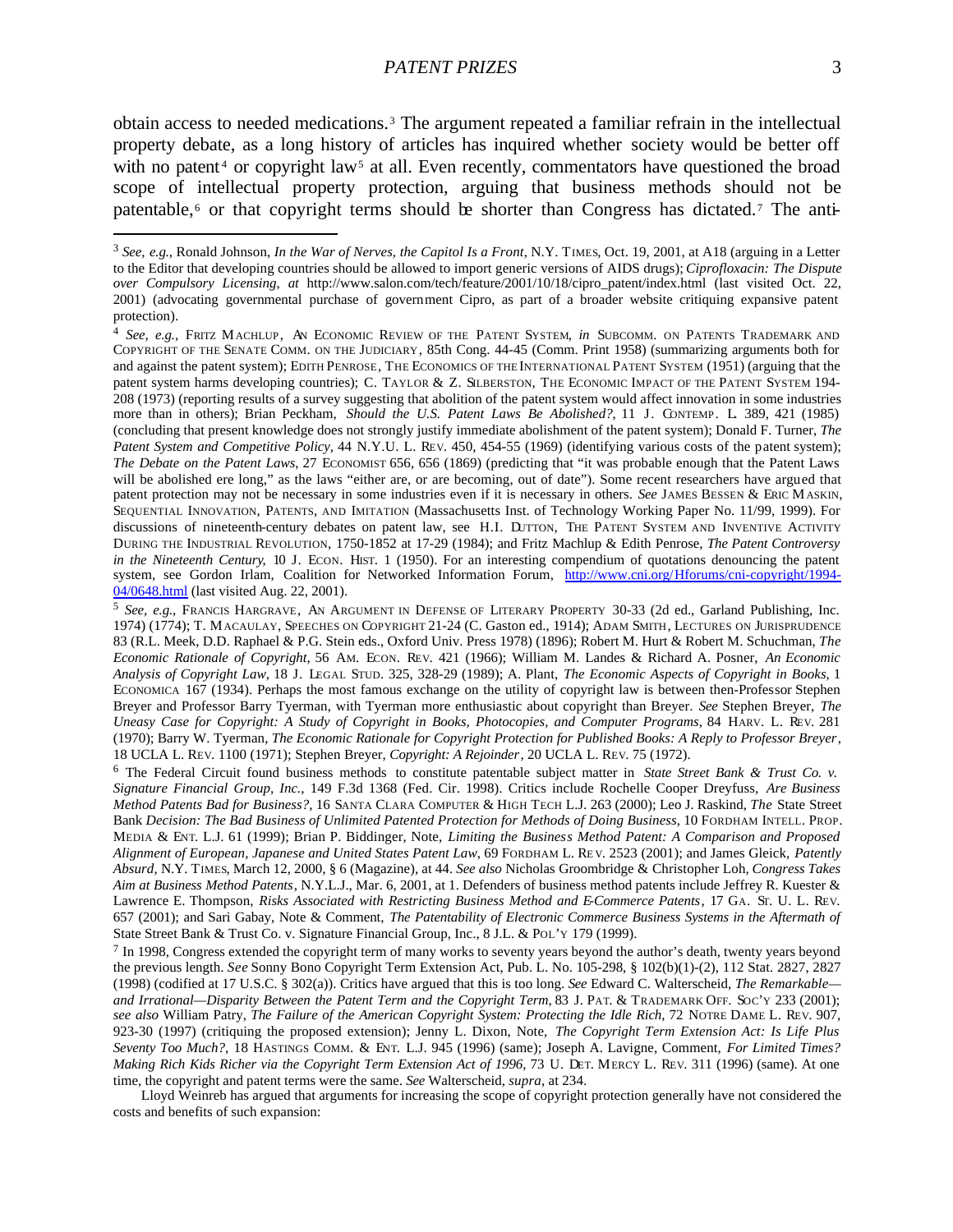protection advocates have won some victories,<sup>8</sup> but the Patent and Trademark Office does business largely as before, or even as never before.<sup>9</sup>

At least some of the Cipro-related proposals, however, offered a new twist. The government, some suggested, should allow generic drug manufacturers to produce the drug, ciprofloxacin, and charge a low price for it,10 but Bayer, Cipro's manufacturer and patent owner, should be compensated.<sup>11</sup> Such a proposal may seem particularly appropriate given concerns that Bayer would not by itself be able to produce enough of the drug to meet demand,<sup>12</sup> but the proposal has broader resonance. In theory, the government could pay patent owners to place their discoveries in the public domain. Doing so would encourage research and development and produce inventions, while ensuring that the rich and poor alike could benefit from them. Indeed, the newest generation of scholars to challenge the foundations of intellectual property law have not called for simple abolition of intellectual property rights, recognizing the importance of the innovation incentives that these rights provide. Instead, they have considered the alternatives of prize or reward systems, in which the government would provide some form of monetary compensation instead of patent or copyright protection.

The basic idea of a prize system is not new. Michael Polanvyi trumpeted the idea as a means of patent reform back in 1944,<sup>13</sup> and participants in a nineteenth-century debate about the appropriateness of patent protection recognized the possibility that the government might buy out some patents.14 There are historical precedents for awarding prizes for the development of useful

9 The number of patent applications rose from 90,643 in 1990 to 149,825 in 1999, with grants rising from 47,393 to 83,911. *See* http://www.uspto.gov/web/offices/ac/ido/oeip/taf/us\_stat.pdf (last visited Oct. 25, 2001).

<sup>14</sup> R.A. Macfie summed up such a proposal as follows:

 $\overline{a}$ 

In every patent there should be a condition that the State, from public moneys, or moneys supplied by individuals, shall

The inclusion of new subject matter has generally been responsive not to a demonstrated need but to the bare assertion of need, indicated only by the proliferation of copies and occasional anecdotal evidence, and an analogy to books, for which copyright was taken for granted. The expansion of copyright in ways that the argument cannot plausibly justify suggests its substantial irrelevance to the outcome, except as a talking point.

Lloyd Weinreb, *Copyright For Functional Expression*, 111 HARV. L. RE V. 1149, 1243 (1998).

<sup>8</sup> The most prominent victories of anti-protection forces, however, have been technological rather than legal. *See, e.g.*, Lior Jacob Strahilevitz, Napster, Gnutella, Hybrids, and the (Re)emergence of Anti-Property 6-16 (Aug. 29, 2001) (unpublished manuscript, on file with author) (exploring the continuing success of copyright infringement through peer-to-peer file sharing despite the Ninth Circuit's injunction preventing such infringement on Napster).

<sup>&</sup>lt;sup>10</sup> Senator Schumer emphasized that the concern was not just adequate production, but also that the drug be sold at "reasonable prices." Robert Pear, *Government Talks with Drug Companies About Buying Antibiotics That Treat Anthrax*, N.Y. TIMES, Oct. 20, 2001, at B8 (quoting Sen. Schumer).

<sup>11</sup> *See, e.g.*, McNeil, *supra* note 2 (discussing the possibility of a taking of the patent under the eminent domain power); *US Government Could Override Bayer's Cipro Patent* (NPR radio broadcast, Oct. 17, 2001), *available at* 2001 WL 24074267 (same). Advocates of the government's overriding the patent cited 28 U.S.C. § 1498 (1994), which provides that when the United States infringes a patent, "the owner's remedy shall be by action against the United States in the United States Court of Federal Claims for the recovery of his reasonable and entire compensation for such use and manufacture."

<sup>12</sup> Bayer has insisted that it would be able to meet demand. *See* Keith Bradsher, *Bayer Insists Cipro Supply Is Sufficient; Fights Generic*, N.Y. TIMES, Oct. 21, 2001, § 1B (A Nation Challenged), at 7. If Bayer were not able to meet demand with its own manufacturing facilities, it could seek to contract with generic drug manufacturers to produce the drug for Bayer. *See* Vanessa Fuhrmans, *Questions of Security: Bayer May Ask Rivals to Help Make Cipro*, WALL ST. J., Oct. 18, 2001, at A10.

<sup>13</sup> *See* Michael Polanvyi, *Patent Reform*, 11 REV. ECON. STUD. 61 (1944). Polanvyi summarizes his primary proposal as follows: "In order that inventions may be used freely by all, we must relieve inventors of the necessity of earning their rewards commercially and must grant them instead the right to be rewarded from the public purse." *Id.* at 65 (emphasis omitted). Later, he elaborates that the proposal "is to supplement licences of right by government rewards to patentees on a level ample enough to give general satisfaction to inventors and their financial promoters." *Id.* at 67 (emphasis omitted). While Polanvyi suggests that rewards would be based on information from patent holders and licensees, he does not offer a detailed justification of his assumption that the government would be able to use such information to calculate rewards with sufficient accuracy. Polanvyi without elaboration explains simply that prizes should depend "only [on] data endorsable by accountants' certificate." *Id.* at 68. Perhaps recognizing the potential for inaccurate decisionmaking, Polanvyi adds that the system need only be "not markedly less fair than the rewards which are earned by patentees to-day." *Id.*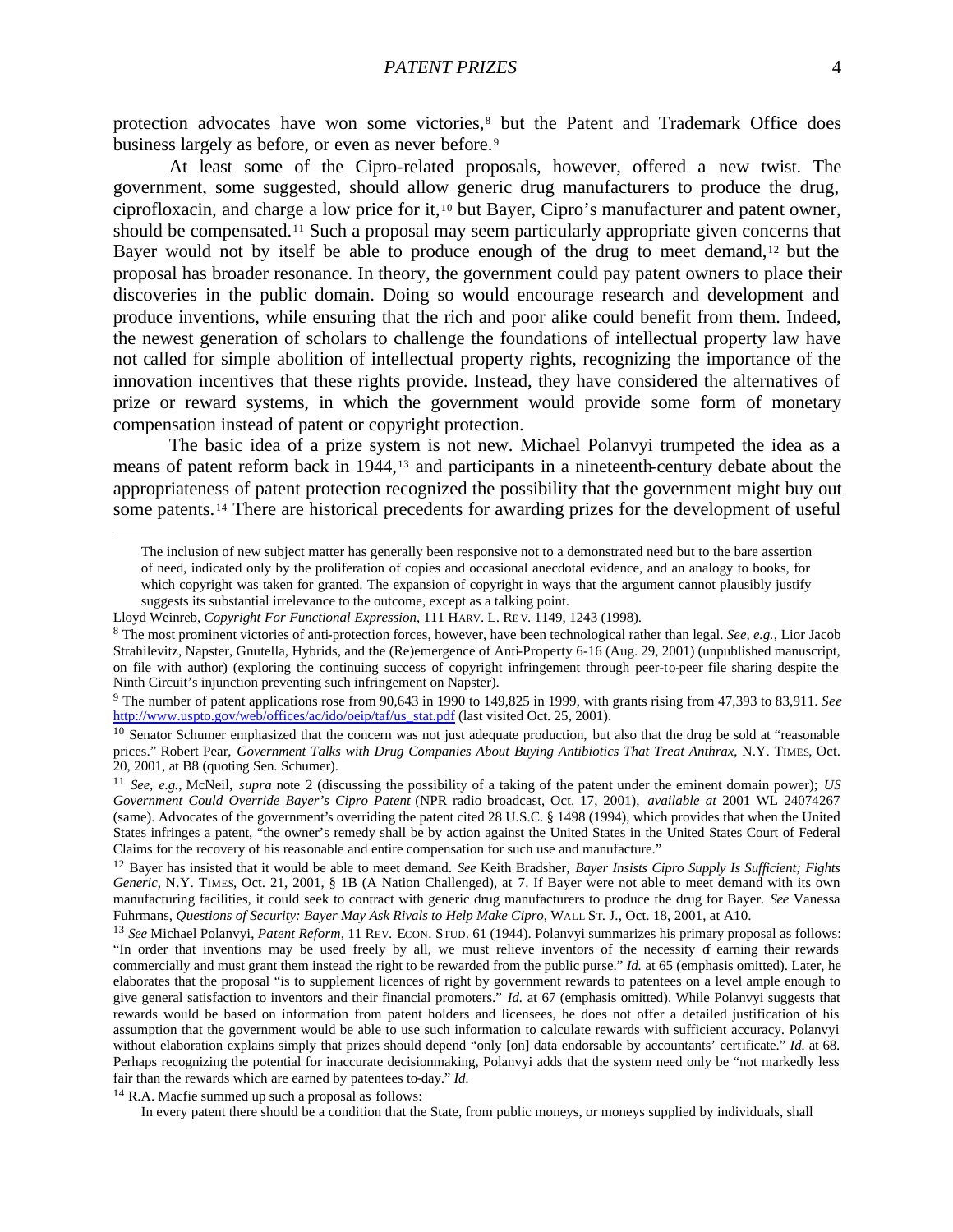information, <sup>15</sup> and even today, government-funded research dollars rival those from private research supported by the patent system.16 The new generation of scholars, however, has offered twists and credibility to the debate.17 Steven Shavell and Tanguy van Ypersele have described a prize system that inventors could opt into instead of the patent system. <sup>18</sup> Steve Calandrillo has argued for a prize system for copyright as well as for patent.19 Meanwhile, Michael Kremer has described a system in which patent recipients would agree to give up their patents in exchange for compensation that would be determined through a unique auction process.20 Finally, Douglas Lichtman has suggested that the government could achieve the benefits of a prize system with much lower costs by keeping the patent system and subsidizing consumers who would value patented products above marginal cost but cannot afford them at the monopoly price.<sup>21</sup>

be entitled to demand that the value of the invention be estimated, and, on this value being paid (with a liberal percentage added in consideration of 'compulsory sale'), the use of the invention should become free to all the Queen's subjects (even in the Colonies, so far as privileges granted there do not clash).

Commentators also offered concerns about the proposal, concerns that reflect some of the issues that the more modern literature addresses. R.W. Thomson, the President of the Royal Scottish Society of Arts, recognized the benefits and costs of delaying payment of a reward:

It would be very easy for a scientific tribunal sitting now to determine the value of inventions which have been in use for a number of years, but the task the commission would have to fulfil would be to judge of the value of an invention before it is developed…. If the inventor is simply to *register* his invention and send it out into the world, letting all who wish bring it into use and work what improvements they please upon it, postponing the reward to the inventor until time has been given to ascertain the value of his invention, then the difficulty arises which, to all practical men acquainted with the growth and change which all inventions undergo, is at once evidence, how would it be possible to ascertain how much is due to the original inventor, and how much to those who have added successive improvements, and, in fact, turned what is very often a crude idea into a successful invention?

#### *Id.* at 36.

<sup>2</sup> R.A. MACFIE, COPYRIGHT AND PATENTS FOR INVENTIONS at vi (Edinburgh, T. & T. Clark 1883). Macfie also reports comments by various supporters of reward schemes. In 1795, for example, Sir John Sinclair proposed "a general agreement among the powers of Europe, and of the United States of America, for the purpose of rewarding those who make any useful discovery, interesting to the species at large." *Id.* at 33. Others provided more detail on the mechanism for valuing patents, with Sir David Brewster arguing that a "Board at once scientific and practical, containing men of practical sagacity, and scientific men at the same time ... might in my opinion come to a very sound decision on the value of a patent-right." *Id.* at 33-34 (alteration in original).

<sup>&</sup>lt;sup>15</sup> A famous example is the offer of a £20,000 prize for a chronometer, a device to determine the location of a ship. Amateur clockmaker John Harrison invented the device, but was initially denied the prize. *See generally* DAVA SOBEL, LONGITUDE (1995) (providing a detailed history); Frederick C. Leiner, *Book Review*, 27 J. MAR. L. & COM. 671 (1996) (reviewing SOBEL, *supra*) (offering a brief summary). The Society of Arts and the British Parliament tried to replicate the success of such approaches by offering prizes, but the experiments were unsuccessful, in part because prizes were too small. *See* DUTTON, *supra* note 4, at 25- 26. In the United States, the American Philosophical Society sometimes offered modest prizes, such as a seventy dollar prize "[f]or the best construction of improvement of ship -pumps." *Notification*, PA. GAZETTE, June 22, 1796, at n.p., *available on*  Accessible Archives, Pennsylvania Gazette Database, Item No. 81211, http://srch.accessible.com/accessible/text/gaz4/00000812/00081211.htm. Prizes were of greater though still modest impact in France. *See generally* ELISABETH CRAWFORD, THE BEGINNINGS OF THE NOBEL INSTITUTION: THE SCIENCE PRIZES, 1901-1915 at 16-22 (1984) (describing scientific prizes in Europe in the years preceding the establishment of the Nobel Prizes).

<sup>&</sup>lt;sup>16</sup> About sixty percent of all U.S. research and development expenditures are privately funded, with the public sector providing disproportionate resources for basic research. *See* Linda R. Cohen & Roger G. Noll, *Privatizing Public Research*, SCI. AM., Sept. 1994, at 72, 75; John M. Golden, *Biotechnology, Technology Policy, and Patentability: Natural Products and Invention in the American System*, 50 EMORY L.J. 101, 136 (2001). For an economic analysis of why the government might offer grants in addition to intellectual property protection, see Brett Frischmann, *Innovation and Institutions: Rethinking the Economics of U.S. Science and Technology Policy*, 24 VT. L. RE V. 347, 386-90 (2000).

<sup>17</sup> Other scholars have advocated radical reform of the intellectual property system without endorsing rewards. *See, e.g.*, Lester C. Thurow, *Needed: A New System of Intellectual Property Rights*, HARV. BUS. REV., Sept.-Oct. 1997, at 95.

<sup>&</sup>lt;sup>18</sup> Steven Shavell & Tanguy van Ypersele, *Rewards Versus Intellectual Property Rights*, 44 J.L. & Econ. 525 (2001).

<sup>19</sup> Steve P. Calandrillo, *An Economic Analysis of Intellectual Property Rights: Justifications and Problems of Exclusive Rights, Incentives, and the Alternative of a Government-Run Reward System*, 9 FORDHAM INTELL. PROP. MEDIA & ENT. L.J. 301 (1998).

<sup>20</sup> Michael Kremer, *Patent Buyouts: A Mechanism for Encouraging Innovation*, 113 Q.J. ECON. 1137 (1998).

<sup>21</sup> Douglas Gary Lichtman, *Pricing Prozac: Why the Government Should Subsidize the Purchase of Patented Pharmaceuticals*, 11 HARV. J.L. & TECH. 123 (1997).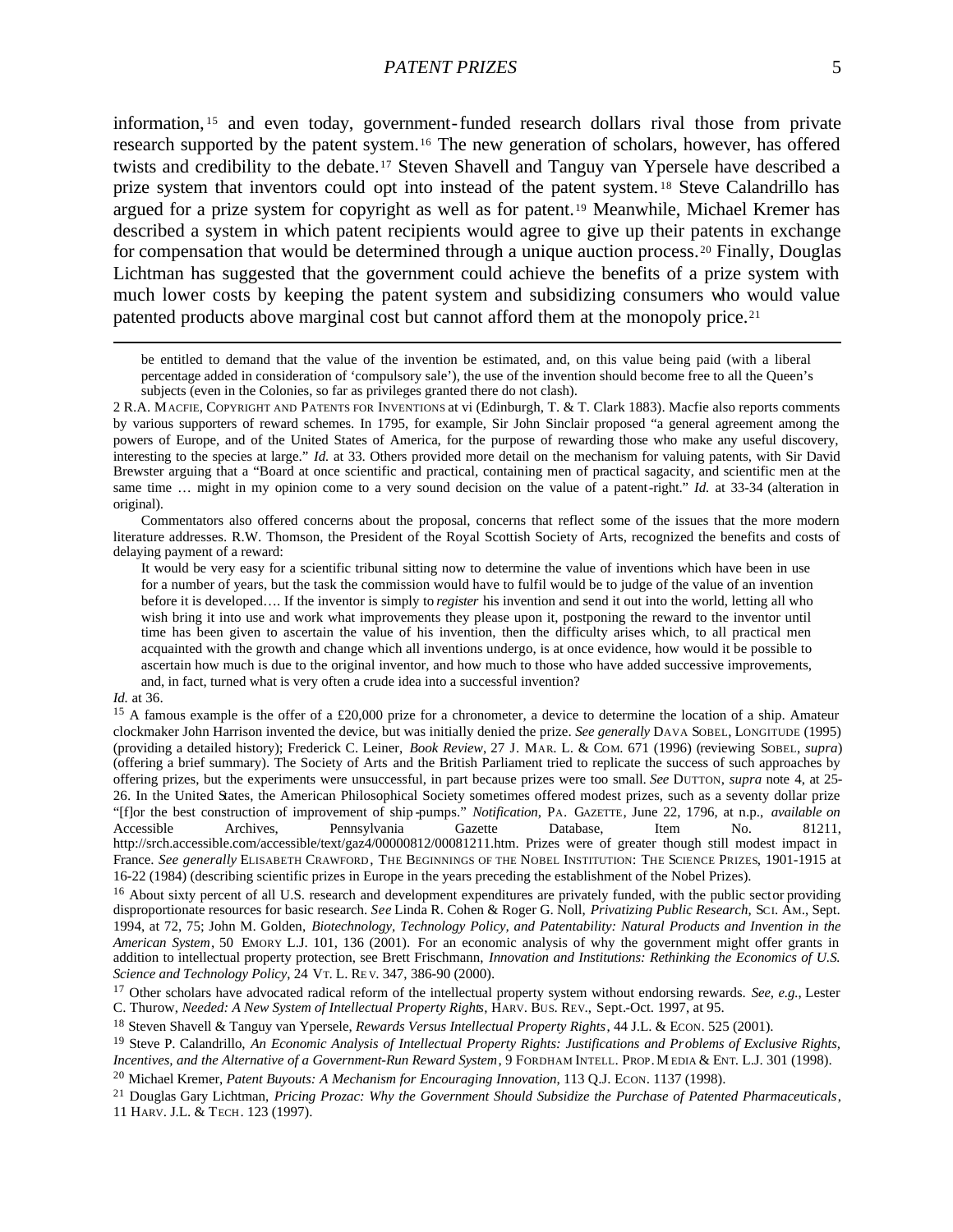This recent revival of interest in prize systems, even among such prominent scholars, seems unlikely to lead to full-scale implementation. For one, the change may be simply too radical to be politically palatable in the near future. Calandrillo might be correct that the government would be able to levy sufficient taxes to pay the rewards that would be necessary in a prize system,22 and Shavell and van Ypersele might be correct in stating that "industry should not object" to an opt-in proposal, "as it can only raise firms' profits."23 Nonetheless, there might be some special interests opposed to such a change, such as patent attorneys,<sup>24</sup> and there certainly is not a powerful interest lobbying for such a change. Likelihood of adoption, of course, does not detract from the proposals' academic merits, but it does suggest that any reform proposal should be incremental.<sup>25</sup> In addition, radical proposals to replace existing legal institutions may offer substitutes for some of the features of those institutions while missing the importance of other features. The survival of an institution provides at least some evidence that it serves a useful purpose, but it may not be the purpose for which the institution was originally intended.<sup>26</sup>

Moreover, as the diversity of reward proposals indicates, there is no academic consensus on how a prize system should work, let alone on whether any particular prize system is advisable. Prize system advocates recognize that the devil is in the details, and that the devil for a prize system is the government's ability to dispense rewards accurately. Although prize system proponents have given more or less developed indications of what the government should look to in determining awards, none has given a detailed assessment from the perspective of public administration of how such an agency should work. That is the project of this Article, but the Article's aim is not to fill in obvious implementation details for such a regulatory scheme. Outlining a design for a regulatory agency charged with disbursing funds is a familiar, if not easy, task. Give rulemaking authority, authorize the appointment of commissioners, create hearing procedures, and appropriate funds, and the agency will work well enough. Or perhaps it will not work so well, which is the point of those who laud the copyright $2^7$  and patent  $2^8$  system's ability to induce innovation with a relatively small amount of governmental involvement and expense.

<sup>22</sup> Calandrillo, *supra* note 19, at 345.

<sup>23</sup> Shavell & van Ypersele, *supra* note 18, at 544.

<sup>24</sup> Members of the patent bar have in the past expressed opposition to many patent reform proposals. *See, e.g.*, Allan M. Soobert, *Breaking New Grounds in Administrative Revocation of U.S. Patents: A Proposition for Opposition—and Beyond*, 14 SANTA CLARA COMPUTER & HIGH TECH L.J. 63, 83 (1998) (describing one such instance). The patent bar, of course, is not a monolith, and different groups of attorneys may have different interests. *Cf.* Lee Rousso, Comment, *Japan's New Patent Attorney Law Breaches Barrier Between the "Legal" and "Quasi-Legal" Professions: Integrity of Japanese Patent Practice at Risk?*, 10 PAC. RIM L. & POL'Y J. 781 (2001) (discussing such a conflict in Japan).

<sup>&</sup>lt;sup>25</sup> Shavell and van Ypersele implicitly acknowledge this, concluding in the last line of their article that "serious study of the possibility of reward systems, with a view towards their implementation at least on an experimental, partial basis, is worth contemplating." Shavell & van Ypersele, *supra* note 18, at 545. They do not, however, describe how such an experimental, partial program would work.

<sup>&</sup>lt;sup>26</sup> F. Scott Kieff has offered powerful arguments against prize system proposals based on the patent system's role in facilitating commercialization of inventions, a problem that reward proponents have not considered. F. Scott Kieff, *Property Rights and Property Rules for Commercializing Inventions*, 85 MINN. L. REV. 697, 705-17 (2001); *see also infra* Part II.A.1. A second author who offers a brief but insightful critique of prize proposals is Arti Rai. *See* Arti K. Rai, *The Information Revolution Reaches Pharmaceuticals: Balancing Innovation Incentives, Cost, and Access in the Post-Genomics Era*, 2001 U. ILL. L. REV. 173, 198-202; *see also infra* note 117 and accompanying text.

<sup>27</sup> *See, e.g.*, Wendy J. Gordon, *Asymmetric Market Failure and Prisoner's Dilemma in Intellectual Property*, 17 U. DAYTON L. REV. 853, 868 (1992) (concluding that markets are likely to be superior to courts and administrative agencies in setting appropriate prices for use of copyrighted material).

<sup>&</sup>lt;sup>28</sup> As Dutton notes in explaining the reasoning of those who rejected prize systems in the 19th century, "Patents at least let the market decide." DUTTON, *supra* note 4, at 26.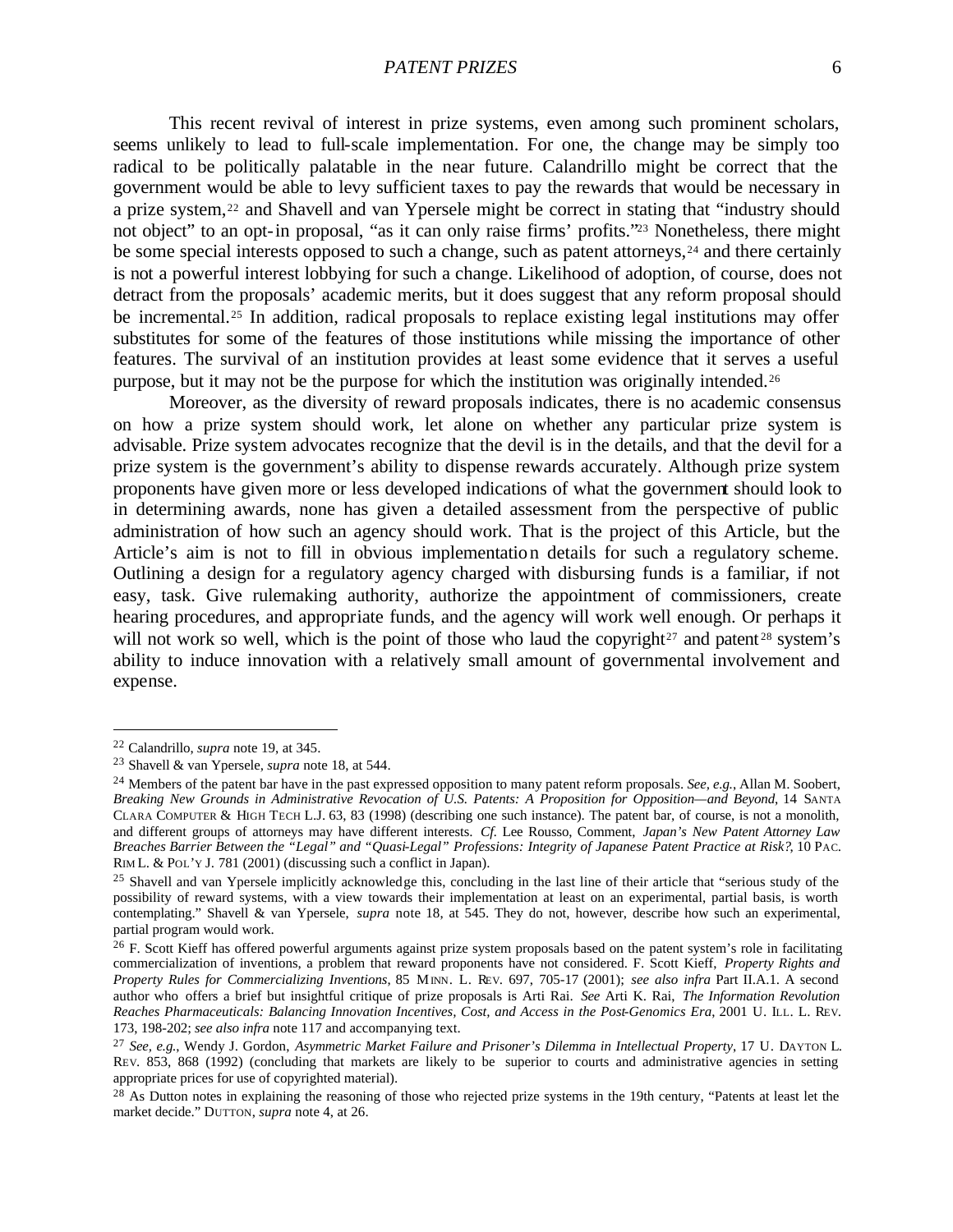#### *PATENT PRIZES* 7

This Article seeks to undermine a premise common to all recent proposals. The quest underlying the renaissance of scholarship on prize systems seems to be for a specification of just how such an agency should act in granting awards. If only the task of giving awards can be reduced to a formula or algorithmically designed procedure, it must seem, then the objection that government will not do the job right will go away. Specify the formula or algorithm in the statute governing the reward-granting agency, leaving as little bureaucratic discretion as possible, and the system will work just fine. I will argue, however, that there are so many considerations relevant to dispensing of prizes, many of which cannot be measured in an objective way, that no suitable proposal is likely to be forthcoming. Even if academics could settle on a solution, and even if there were sufficient political will to effect a radical change in the patent system, Congress might not adopt the proper formula. Political considerations might interfere, and the ideal formula or procedure might be altered so as to benefit a key legislator's constituent or district. In addition, legislators might distrust formulas and procedures that would be difficult for even an economist to understand quickly.

Congress could charge an administrative agency with the task of creating regulations for optimal disbursement of funds, but this just moves the problem to a new venue, with concerns about agency capture replacing concerns about special interest influence in Congress.29 The agency might adopt an unsatisfactory formula too. Nonetheless, I will argue that leaving individual prize decisions to an agency to resolve on a case-by-case basis is both more feasible and more attractive than resolving the problem in Congress or through detailed regulations. A proposal that simply gives an agency a set amount of money to distribute also is more palatable than one that leaves the Treasury with an open-ended liability that could be both massive and difficult to project. A simple approach would be to give an agency a fixed sum, say \$100 million initially, with which to reward industry concessions in a particular year that offset the negative consequences of patent monopolies in a particular market, and let the agency determine how to spend the money in adjudications with various claimants. My thesis is that such a flexible system is superior to a prize system working according to rigid pre-established rules.

This proposal must seem naïve to the advocate of a particular formula or algorithm, but this Article will recommend it nonetheless. There is an important caveat, however, a caveat that can be summarized in one word: Delay. Instead of creating the agency immediately and distributing the money shortly after claimants file requests, Congress should place the money aside in an investment account, with statutory instructions that the agency not even be created until some years, perhaps a decade, later. Only once the agency is created would the government process the claims and distribute the money, including interest accrued, for actions by then long in the past. A claimant eager for immediate payment could sell the claim on the fund, but the government would not accommodate such eagerness in any other way. This is a unique design in a legal world that abhors delay, <sup>30</sup> but it has the virtue of being simpler than any of the formulas or algorithms advocated by prior scholars. Moreover, I will show, it is more likely to encourage cost-effective concessions and projects that best offset the monopoly effects of patents.

<sup>&</sup>lt;sup>29</sup> On capture theory and its successors, see Thomas W. Merrill, *Capture Theory and the Courts: 1967-1983*, 72 CHI.-KENT L. REV. 1039 (1997).

<sup>30</sup> Delay by courts in resolving civil litigation has resulted in innovations such as the creation of "rocket dockets." *See, e.g.*, T.S. Ellis III, *Judicial Management of Patent Litigation in the United States: Expedited Procedures and Their Effects*, 9 FED. CIR. B.J. 541 (2000); Heather Russell Koenig, *The Eastern District of Virginia: A Working Solution for Civil Justice Reform*, 32 U. RICHMOND L. REV. 799 (1998); Carrie E. Johnson, Comment, *Rocket Dockets: Reducing Delay in Federal Civil Litigation*, 85 CAL. L. REV. 225 (1997).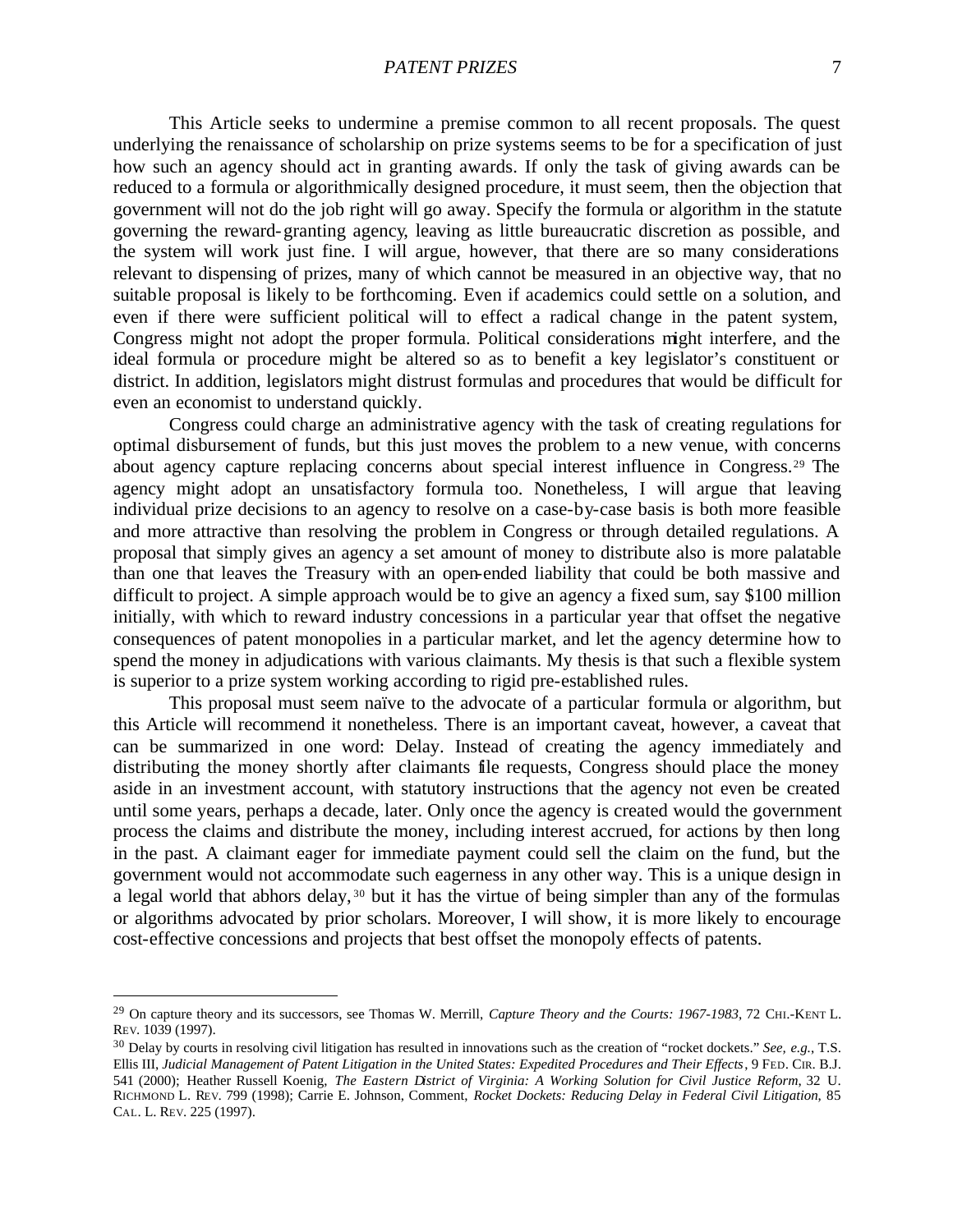Though a novel tool in a public administrative regime, delay is not a new idea in the world of prizes. Nobel Prizes are typically awarded only long after the achievement being credited.31 The wait ensures that achievements withstand the test of time and do not prove to be errors or frauds.32 Indeed, delay seemed so necessary to those entrusted with awarding the prizes that the practice of waiting was adopted despite a provision in Alfred Nobel's will specifying that the Prizes were to be awarded for achievements made in the preceding year.33 Similarly, garden-variety inventions may turn out to be more weeds than flowers only a few years after introduction, either because an inventor exaggerated the importance of the invention or because the invention turns out to be part of a fad of only transient importance.34 Sales figures and other data over a series of years may provide a more meaningful measure of an invention's significance and expose any flaws in an invention that an inventor might recognize but sensibly withhold from the prize grantor. One purpose of delay in my proposal is thus similar to the purpose of waiting to award Nobel Prizes, subjecting claimants to the test of time.

There is, however, an additional, and arguably more important, justification different from the one for Nobel Prizes. Delay prevents prize applicants from being influenced by the identity and idiosyncratic preferences of those granting the rewards. It is delay that makes a prize system in which the eventual awarders of prizes are not bound to a previously agreed formula or method attractive. Without delay or constraint, a prize system might amount to nothing more than a system allowing decisionmakers to spend money on pet projects as they please. With delay, as long as innovators do not believe that the ultimate decisionmakers will deviate in any predictable way from granting optimal rewards, they will expect that their inventions will receive the socially optimal amount of compensation, and this in turn will induce socially optimal investments, or at least the investments that seem most likely to be optimal at the time that they are made. Delay thus serves as an alternative to a system of detailed and constraining rules in preventing individual decisionmakers' preferences from having too large an effect on the system. Moreover, I will argue, it is preferable to a system of rules, both because of the difficulty of

<sup>31</sup> *See, e.g.*, http://www.britannica.com/eb/article?eu=57415&tocid=93433#93433.toc (last visited August 29, 2001) (providing an overview of the criteria for awarding prizes).

<sup>&</sup>lt;sup>32</sup> The Nobel committees' caution may be a result of some awards that the committees would come to regret. For an account of Nobel Prizes that seem today to have been errors, see LEO KATZ, ILL-GOTTEN GAINS: EVASION, BLACKMAIL, FRAUD, AND KINDRED PUZZLES OF THE LAW 221-22 (1996). The Nobel Peace Prize is often given for recent efforts toward peace and is often controversial for precisely this reason. *See, e.g.*, Padraic P. McGuinness, *Nobel Prize for Political Meddling*, AGE, Oct. 19, 1996, at 31 (criticizing the committee awarding the Peace Prize for making political decisions); Shawn Pogatchnik, *Hume, Trimble Win Nobel Peace Prize*, AP, Oct. 16, 1998, *available at* 1998 WL 21172668 ("The Oslo Nobel judges previously have used their award to encourage progress in peacemaking . . . .").

<sup>&</sup>lt;sup>33</sup> Nobel provided that the interest from the fund established "shall be annually awarded in prizes to those persons who shall have contributed most materially to benefit mankind during the year immediately proceeding." Code of Statutes of the Nobel Foundation § 1 (June 29, 1900), *reprinted in* CRAWFORD, *supra* note 15, at 221. This provision was interpreted liberally as follows:

The proviso in the Will to the effect that for the prize-competition only such works or inventions shall be eligible as have appeared "during the preceding year", is to be so understood, that a work or an invention for which a reward under the terms of the Will is contemplated, shall set forth the most modern results of work being done in that of the departments, as defined in the Will, to which it belongs; works or inventions of older standing to be taking into consideration only in case their importance have not previously been demonstrated.

*Id.* § 2, *reprinted in* CRAWFORD, *supra* note 15, at 222. The statutes also provide, "No work shall have a prize awarded to it unless it have been proved by the test of experience or by the examination of experts to possess the preeminent excellence that is manifestly signified by the terms of the Will." *Id.* § 5, *reprinted in* CRAWFORD, *supra* note 15, at 223.

<sup>34</sup> John Thomas notes the danger of fads in addressing the appropriate patent policy for pioneer inventions. *See* John R. Thomas, *The Question Concerning Patent Law and Pioneer Inventions*, 10 HIGH TECH L.J. 35, 97 (1995) ("The remarkable success of a particular invention may be due to elements such as marketing efforts and technological fads, which may falsely suggest that an undeserving invention is worthy of an award of broad patent protection.") (footnotes omitted).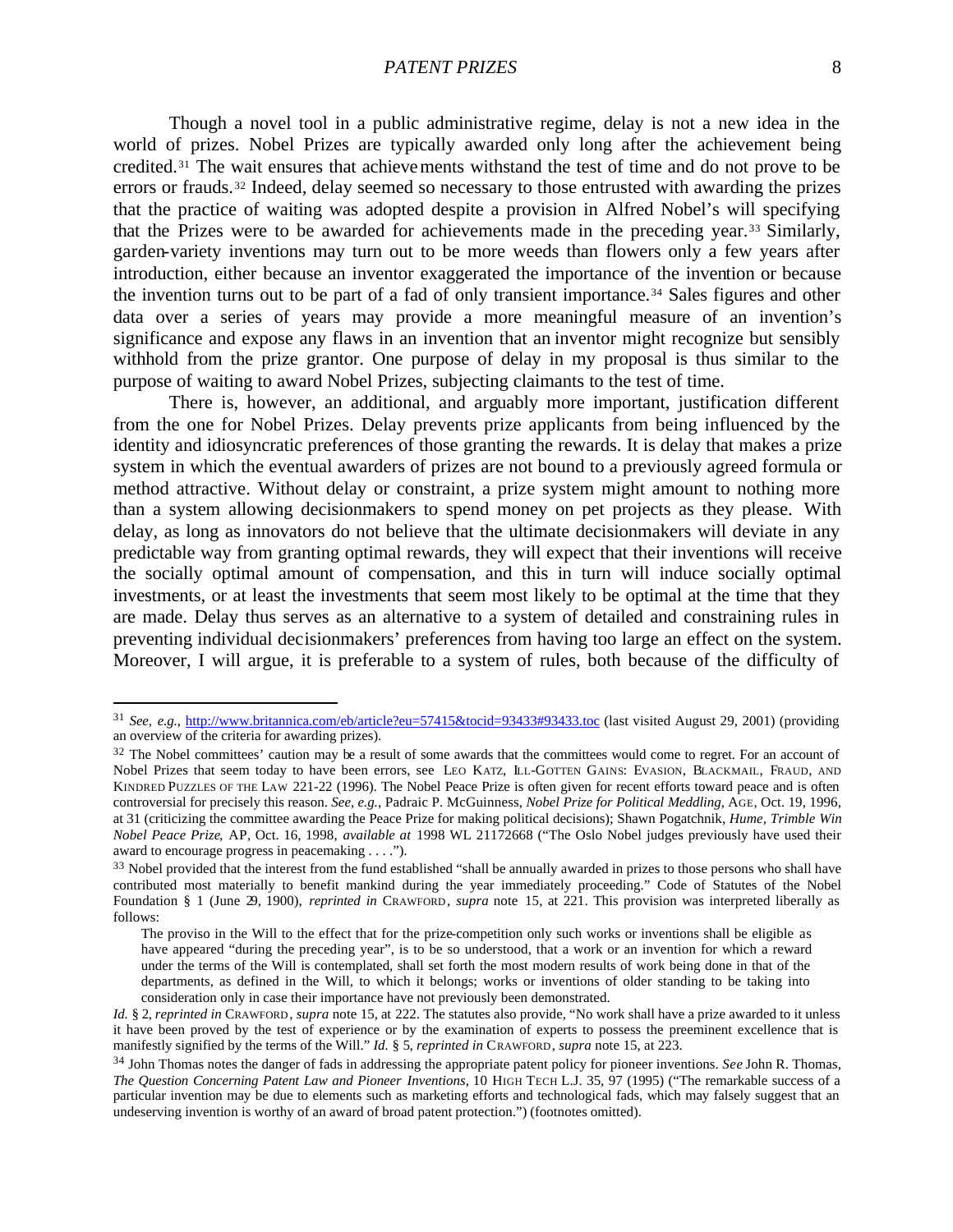forging agreement on any particular set of rules for compensation ex ante and because the creation of any given set of rules invites potential prize applicants to exploit loopholes.

Delay is not by itself enough to assure a sound system for prizes, and the Article will also deal with a number of other design issues. For example, it is important to provide incentives to third parties to point out defects in others' applications for rewards.35 Although the decisionmakers themselves might notice some problems, they may have trouble verifying some assertions, such as those based on sales data, that may in fact be controversial. A solution to this is to provide for each prize applicant a third-party opponent that will benefit from producing evidence that will keep rewards low. This solution, in turn, introduces a new problem, the prospect that litigation between prize applicants and the opponents will use up too many social resources, necessarily limiting the benefits of prize systems. The challenge is to ensure that the costs of such litigation, as well as the related problem of rent-seeking by prize applicants and third parties once the prize distribution apparatus is established, are minimized, without losing the benefits attributable to more optimal resource use. These implementation details are not central to the task of creating a politically palatable prize system, but I will consider them in some detail, with the intent of persuading those who otherwise would believe that such concerns would make a prize system unattractive.

Though the system for awarding prizes is particularly appropriate in the patent context, I will argue that prize systems, though previously neglected in the legal and political science literatures, are a potentially useful tool of governmental administration. The argument for patent prizes is generalizable to many other areas in which the government distributes funds to private organizations in order to produce some social benefit. Often, there are reasons to doubt that the government will be capable of making sound decisions about how to distribute funds, either because a decision is inherently complex or for reasons familiar from public choice scholarship.<sup>36</sup> For example, in giving scientific research grants, a government agency may have trouble identifying which research projects are most likely to be successful and produce social benefit, or have difficulty deciding how much money to allocate each of a number of potentially successful proposals.37 Similarly, we might worry that some budget allocations by Congress will reflect indulgence in "pork barrel spending" rather than dispassionate analysis of the public good.<sup>38</sup> While it would be fanciful to imagine Congress giving up such spending altogether, it is conceivable that if new systems for promoting certain kinds of projects developed, a norm against certain types of line item appropriations might develop.<sup>39</sup>

<sup>35</sup> *See infra* Part II.A.2.

<sup>&</sup>lt;sup>36</sup> Public choice scholars are generally skeptical about the legitimacy of the administrative state and about the quality of decisions made by administrative agencies. *But see* David B. Spence & Frank Cross, *A Public Choice Case for the Administrative State*, 89 GEO. L.J. 97 (2000) (seeking to counter public choice critiques of administration). Public choice has also long concerned itself with government spending, providing explanations of phenomena such as government deficits. *See, e.g.*, E. Donald Elliott, *Constitutional Conventions and the Deficit*, 1985 DUKE L.J. 1077, 1090 (summarizing public choice theories explaining spending that benefits particular interest groups). For a useful, albeit skeptical, introduction to public choice, see DANIEL A. FARBER & PHILIP P. FRICKEY, LAW AND PUBLIC CHOICE (1991).

<sup>&</sup>lt;sup>37</sup> The problem may not be solely technical. As Thomas McGarity notes, even with peer review, various forms of bias can affect the quality of decisions made in the awarding of government grants. *See* Thomas O. McGarity, *Peer Review in Awarding Federal Grants in the Arts and Sciences*, 9 HIGH TECH L.J. 1, 38-55 (1994).

<sup>38</sup> For an argument that even legitimate government programs should count in a definition of "pork," see Einer Elhauge, *Are Term Limits Undemocratic?*, 64 U. CHI. L. REV. 83, 118 (1997).

<sup>&</sup>lt;sup>39</sup> There is precedent to justify such a belief. It once was common practice for Congress to award pensions through private bills, but the emergence of systematic pension systems has all but eliminated them. *See, e.g.*, Note, *Private Bills in Congress*, 79 HARV. L. REV. 1684, 1684 (1966) (noting that although the definition of "private bill" includes pension awards, currently private bills rarely involve such awards). *See generally* United States v. Hall, 98 U.S. (8 Otto) 343, 346 (1878) (finding the award of pensions constitutional); Susan Sterett, *Serving the State: Constitutionalism and Social Spending, 1860's-1920's*, 22 LAW & SOC. INQ. 311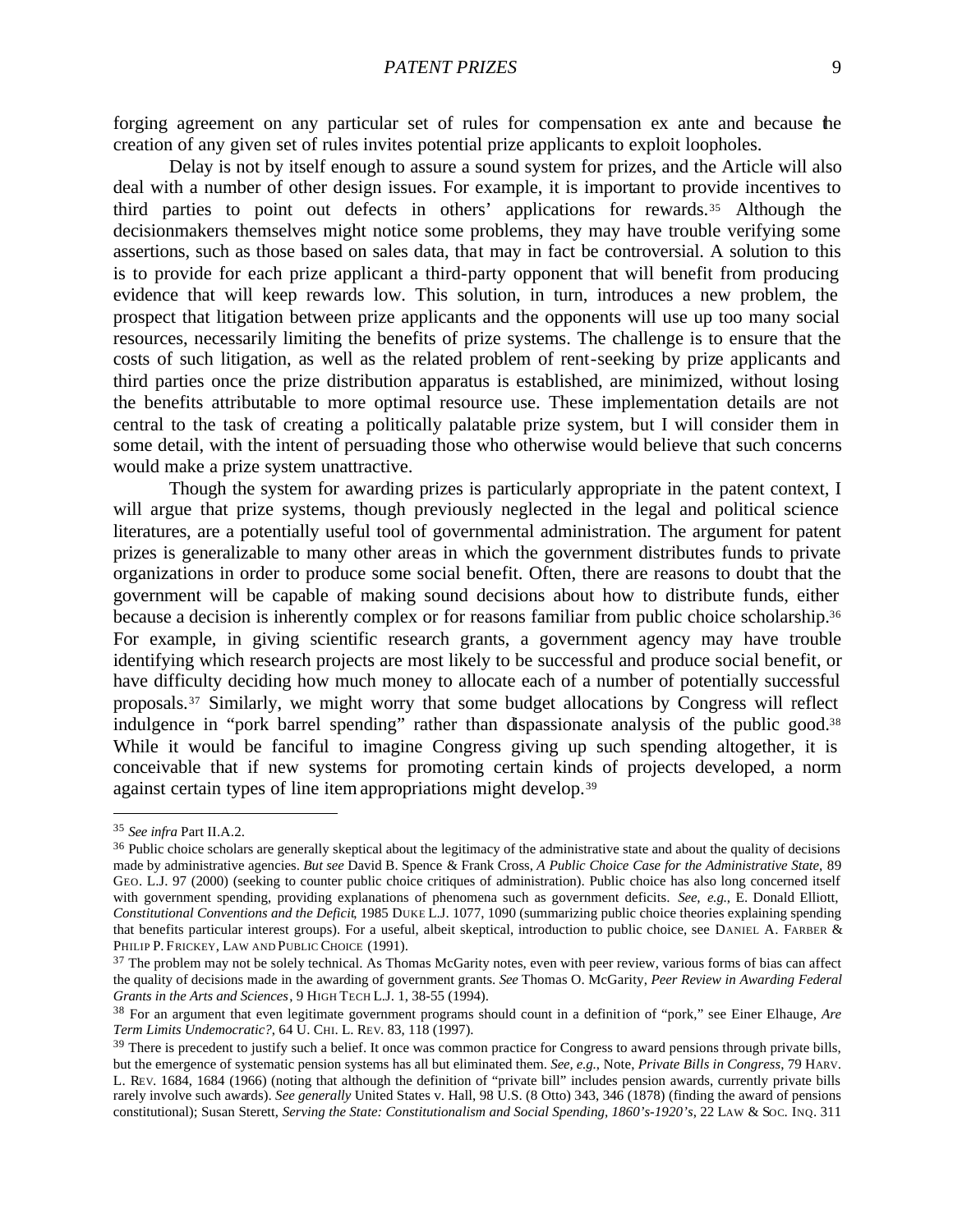A prize system can achieve the particularism that is a virtue of the common law in a context that, because of the subjectivity of government spending decisions, is not easily amenable to the crafting of doctrine and precedent. By delaying payment and allowing tradability of prizes, the government may be able to induce efficient private allocation of funds toward achieving desired social goals even if the government itself would never be able to make funding decisions in an optimal way. The possibility of government failure is not an argument against a retrospective prize system, but an argument for it. The decisions that matter most in a prize system are not the government's, but those of private parties predicting what the government will do, and spending based on the expected value of governmental awards reduces the arbitrariness that sometimes is associated with governmental decisionmaking. With the prevailing approach to government spending, the government makes all decisions ex ante, so noise in individual allocation decisions impairs the government's ability to achieve the desired social goal. A retrospective prize system neutralizes random deviations from efficient allocation decisions. Just as venture capitalists provide funding to firms that invest in research and development that might or might not result in a commercially successful project, so too would projects be funded in proportion to the prizes that they would be expected on average to garner.<sup>40</sup>

The Article proceeds as follows. Part I critically reviews the recent literature urging acceptance of reward mechanisms in the patent context. It begins by identifying weaknesses in each of the major proposals for a comprehensive system that either would replace the patent system or would be available for inventors as an alternative to it. While my purpose in doing so is partly to critique the mechanics of the proposals, it is more broadly to emphasize that any approach is likely to have advantages and disadvantages. Part II then identifies potential obstacles for any such comprehensive system. Problems include inadequate incentives for commercialization, deadweight loss attributable to the distortionary effect of taxes, redundant research effort by competitors, uncompetitive markets for production or distribution of goods, lack of incentives for adequately screening reward applications, high administrative costs, and rent-seeking.

Part III details the proposal summarized above by considering a variety of design issues facing a patent reward system. It argues, for example, that a system allowing flexibility in providing awards is superior to one that hews to a formula, and that a system providing for delayed determination and payment of rewards is better than one that pays rewards immediately. Other significant issues concern the structure of the agency charged with distributing prizes and the design of a system for litigating disputes about prizes. Finally, Part IV identifies criteria for determining the suitability of particular markets for a prize system of the type described here. It then examines several specific patent areas in which such a prize system would be helpful. These areas include prescription drugs, genomics, and business methods. Part IV concludes by assessing the potential usefulness of the basic scheme for areas other than patent, such as copyright for digital recordings and government spending for social services.

<sup>(1997) (</sup>discussing the granting of pensions for military and other service in the nineteenth century). Presumably, some legislators might like to reward individual constituents with supplemental pensions, but the existence of a governmental system for providing pensions in a neutral way has made such private bills politically impossible. Similarly, if it became common for the government to encourage certain kinds of initiatives through prizes, bills granting money to specific organizations for initiatives of dubious value might not succeed.

<sup>40</sup> *See infra* text accompanying notes 400-403 and accompanying text.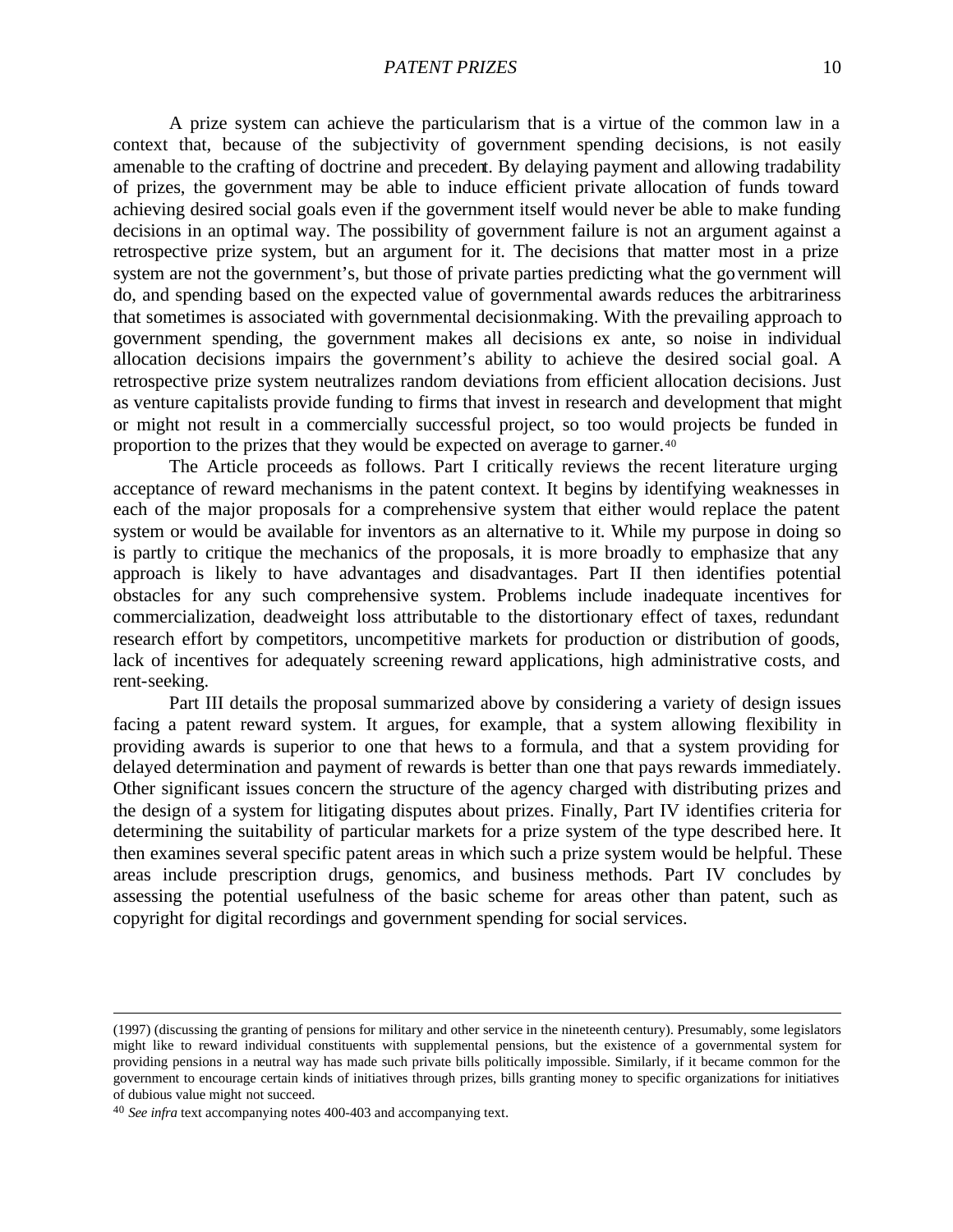#### **PATENT PRIZES** 11

#### I. THE LIMITS OF PATENT PRIZE PROPOSALS

This part considers four recent proposals to establish patent prize systems. The proposals exhibit a remarkable diversity in approaches. All, however, share the goal of addressing how the government might determine the size and form of prizes. The earliest proposal, in Part I.A, imagines that the government would use its eminent domain power to take certain patents, with a "market test" available to patent holders to challenge the size of the prize given. The proposal in Part I.B, by contrast, seeks to derive a formula that a government agency could use in providing prizes, and the proposal in Part I.C describes a market mechanism involving auctions and randomization for determining how much should be paid in patent buyouts. The most distinctive of the proposals is that in Part I.D, which urges that the government give prizes in the form of coupons instead of buying out patents. Besides describing the proposals, I aim to show that each has significant flaws and that even if these flaws could be corrected, different approaches might be optimal in different situations.

#### *A. Guell and Fischbaum's Market Test*

Robert Guell and Marvin Fischbaum offered the first of the recent proposals for prize systems, focusing specifically on the prescription drug industry.<sup>41</sup> Their proposal is useful initially for describing the central problem that all proposals for patent prizes seek to attack: the inefficiency associated with the grant of a limited monopoly. <sup>42</sup> As Guell and Fischbaum explain, "[t]he problem is that, in order to garner [monopoly] profits, monopolists set price above marginal cost and produce less than the socially desirable output."43 By definition, a profitmaximizing firm will raise its prices on a product until the decrease in the number of consumers purchasing the product more than offsets the profit attributable to the higher price paid by consumers who will still buy it. If the producer can prevent other firms from selling the same product, as a patent entitles the producer to  $d\rho$ <sup>44</sup> then the price the producer charges ordinarily will be more than it costs to make an additional unit of the product. A pill that costs just a few cents to manufacture might sell for tens or hundreds of dollars.

This is a familiar story, but two points are worth emphasizing. First, as Guell and Fischbaum note, "monopoly profits per se are not a cause for concern. <sup>45</sup> The economist's standard objection is not that the drug producer will get rich at the expense of consumers, a distributional issue.46 The economist worries about the effect of an increase in price on production. <sup>47</sup> Some consumers who value the drug at more than the price it costs to manufacture the drug will fail to purchase the drug at the monopoly price, either because they decide that their money is better spent elsewhere or because they do not have sufficient resources to make the

<sup>41</sup> Robert C. Guell & Marvin Fischbaum, *Toward Allocative Efficiency in the Prescription Drug Industry*, 73 MILBANK Q., June 1995, at 213.

<sup>42</sup> *See, e.g.*, ROBERT B. EKELUND, JR. & ROBERT D. TOLLISON, ECONOMICS 273-74 (3d ed. 1991) (describing the welfare losses associated with the exercise of monopoly power).

<sup>43</sup> Guell & Fischbaum, *supra* note 41, at 216-17.

<sup>44</sup> *See* 35 U.S.C. § 271 (prohibiting infringement of a patent). Excludability is, of course, the essence of the patent right.

<sup>45</sup> Guell & Fischbaum, *supra* note 41, at 216.

<sup>46</sup> *See* Louis Kaplow & Steven Shavell, *Why the Legal System Is Less Efficient Than the Income Tax in Redistributing Income*, 23 J. LEGAL STUD. 667 (1994).

 $47$  This emphasis is apparent in George Stigler's Coasean observation that in a world of zero transactions costs, consumers could pay a monopolist to increase output. *See* George J. Stigler, *The Law and Economics of Public Policy: A Plea to the Scholars*, 1 J. LEGAL STUD. 1, 12 (1972). In effect, in a patent prize system, the government serves as the consumers' representative in making just such a bargain with a patent holder.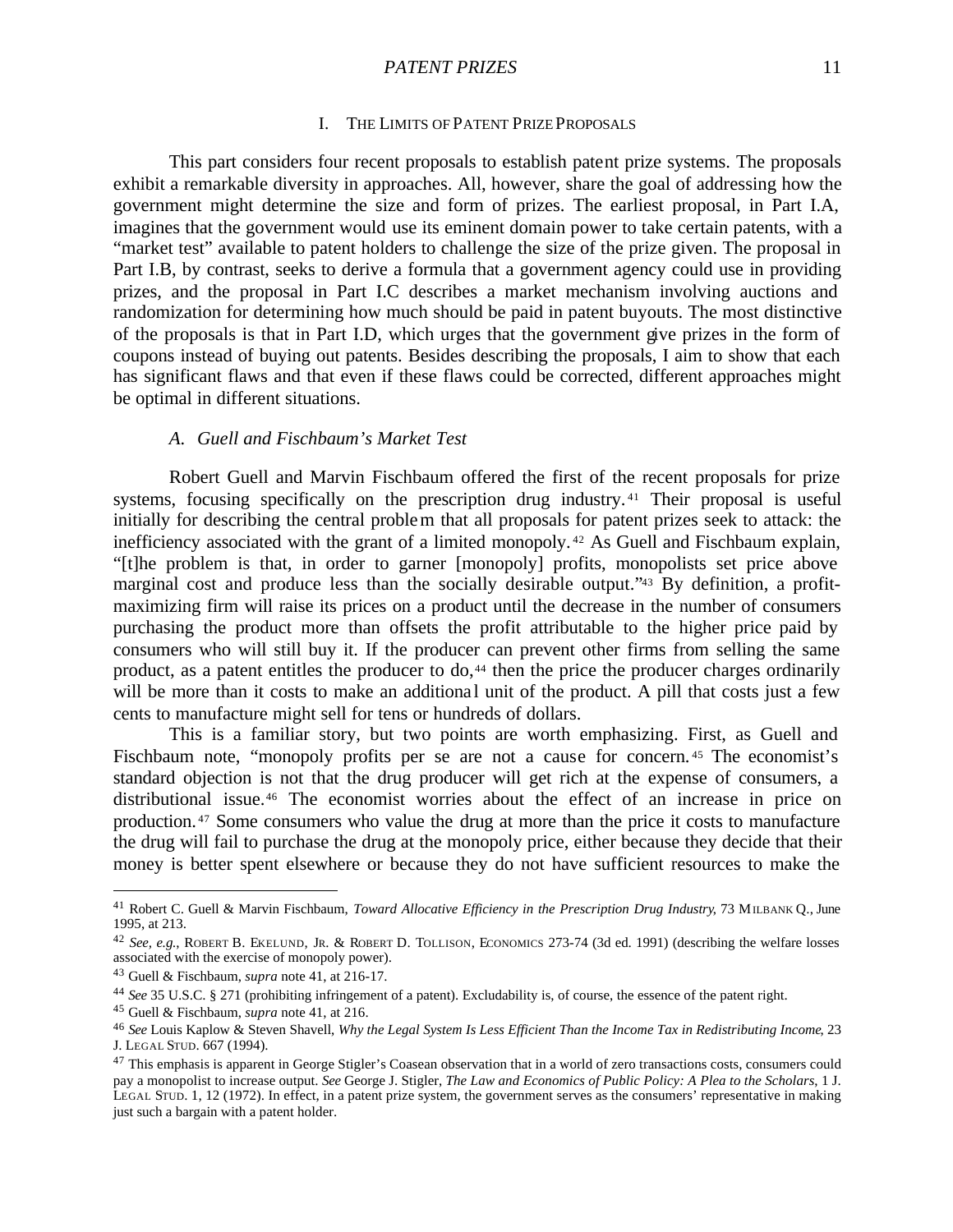purchase.48 When this occurs, "consumers lose more from higher prices than producers gain,"<sup>49</sup> and a deadweight loss results. Second, the economist's concern may not be the same as the politician's concern. To be sure, politicians sometimes worry publicly about people being denied health care.<sup>50</sup> It is at least as common, however, for politicians to complain about the effect of the high cost of prescription drugs, sometimes on specific groups like senior citizens.<sup>51</sup>

The possibility of deadweight loss is by itself not sufficient to justify eliminating the patent system, of course. Guell and Fischbaum recognize that the "static efficiency" from elimination of the patent system might be outweighed by the system's "dynamic efficiency."<sup>52</sup> Elimination of patent protection would produce a short-term benefit, as the price of products currently inflated because of patents fall.<sup>53</sup> It would, however, discourage producers from innovating in the future. The end of patents would not be the end of invention altogether. Innovators might still be able to protect some inventions by keeping them secret.<sup>54</sup> In addition, research and development might be worthwhile because of first-mover advantages.55 In a survey, chief R&D executives acknowledged that many of their inventions would have been developed even in the absence of patent protection, more in some industries than in others.56 A drawback of the patent system is that it covers, perhaps by necessity, both inventions spurred by the promise of a monopoly and inventions that would have been developed in any event.57 Deadweight losses

<sup>48</sup> This occurs because consumers' demand for the drug is not completely inelastic. *See* EKELUND & TOLLISON, *supra* note 42, at 119-22 (explaining elasticity).

<sup>49</sup> Guell & Fischbaum, *supra* note 41, at 217.

<sup>50</sup> *See, e.g.*, *Gore Vows Penalties if HMOs Cut Seniors*, DES MOINES REG., Sept. 26, 2000, at 8, *available at* 2000 WL 4975826 (describing Al Gore's criticizing of drug companies for refusing coverage and dropping patients).

<sup>51</sup> *See, e.g.*, *GOP Rips Al's Far-Fetched Story on Pooch's Drug Prices*, N.Y. POST, Sept. 19, 2000, at 4 (discussing a controversy involving Gore's allegation that his mother-in-law paid more for arthritis medication than the price of the same drug for his dog). <sup>52</sup> Guell & Fischbaum, *supra* note 41, at 221.

<sup>&</sup>lt;sup>53</sup> This assumes that the government could eliminate the patent system without providing compensation, which is unlikely given the Takings Clause. *See* Mitchell N. Berman et al., *State Accountability for Violations of Intellectual Property Rights: How to "Fix" Florida Prepaid (And How Not To)*, 79 TEX. L. REV. 1037, 1072 (2001) ("[S]tate infringements of patents, copyrights, and trademarks are likely in some cases to constitute takings of intellectual property that will require the state to pay just compensation to the rightsholders."). *See generally* Shubha Ghosh, *Toward a Theory of Regulatory Takings for Intellectual Property: The Path Left open After* College Savings v. Florida Prepaid, 37 SAN DIEGO L. REV. 637 (2000) (arguing that state infringement of intellectual property might be remedied by takings suits, despite state sovereign immunity).

<sup>54</sup> *See* Vincent Chiapetta, *Myth, Chameleon or Intellectual Property Olympian? A Normative Framework Supporting Trade Secret Law?*, 8 GEO. M ASON L. REV. 69, 136-45 (1999) (analyzing the relationship between trade secret law and patent law).

<sup>55</sup> The classic study of the advantages of being a first-mover is Richard Schmalensee, *Product Differentiation Advantages of Pioneering Brands*, 72 AM. ECON. RE V. 349 (1982). *See also* Cecelia C. Conrad, *The Advantage of Being First and Competition Between Firms*, 1 INT'L J. INDUS. ORG. 353 (1983); Paul Klemperer, *Entry Deterrence in Markets with Consumer Switching*  Costs, 97 ECON. J. supp. at 99 (1987). For an assessment of whether first-mover advantages would be sufficient to spur innovation in the pharmaceuticals industry, see F.M. SCHERER & DAVID ROSS, INDUSTRIAL MARKET STRUCTURE AND ECONOMIC PERFORMANCE 588-92 (3d ed. 1990). Calandrillo specifically discusses first-mover advantages in considering the virtues of prize systems. Calandrillo, *supra* note 19, at 318-21.

<sup>56</sup> *See* Edwin Mansfield, *Patents and Innovation: An Empirical Study*, 32 MGMT. SCI. 175 (1986). "Weighting the responses according to 1982 company -financed R&D expenditures in the reporting groups, the aggregate loss of inventions without patent protection would have been roughly 14 percent of those actually made." SCHERER & ROSS, *supra* note 55, at 629 (basing a calculation on National Science Foundation data). For a more recent survey suggesting that executives generally view patents as a relatively ineffective way of protecting intellectual property, but that reliance on patents may have increased since the Levin et al. study, see WESLEY M. COHEN ET AL., PROTECTING THEIR INTELLECTUAL ASSETS: APROPRIABILITY CONDITIONS AND WHY U.S. MANUFACTURING FIRMS PATENT (OR NOT) (National Bureau of Econ. Research Working Paper No. 7552, 2000).

<sup>&</sup>lt;sup>57</sup> Some commentators have suggested enforcing only patents on inventions that would not have been developed in the absence of patent law. *See, e.g.*, A. Samuel Oddi, *Beyond Obviousness: Invention Protection in the Twenty-First Century*, 38 AM. U. L. REV. 1097, 1101 (1989); *see also* Roberts v. Sears, Roebuck & Co., 697 F.2d 796 (7th Cir. 1983) (Posner, J.) (employing such reasoning).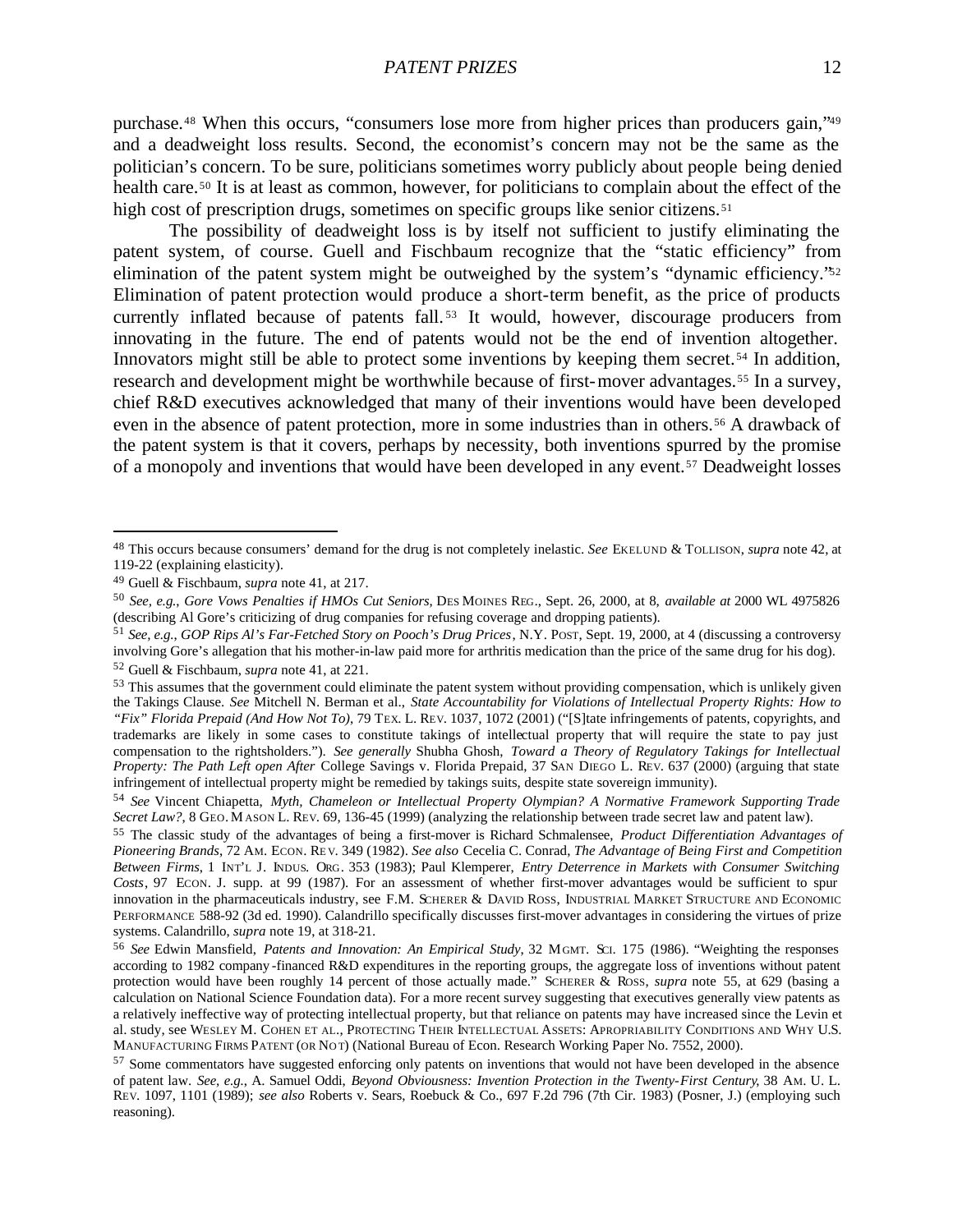will exist not only for inventions that would never have existed but for the patent system, but also for inventions that would have existed anyway.

Nonetheless, it is at least theoretically plausible that the benefits of the patent system exceed the costs,<sup>58</sup> and for the purposes of this Article, we will assume this to be true. Patent advocates cannot end the inquiry here, though, because the question is whether it is possible to provide incentives for the inventions that the patent system offers without suffering the deadweight loss inherent in monopoly pricing. One way that this might be achieved is by having the government provide funds for research and development directly, with requirements that the results of the research be released and shared with the public. If research is a public good, let it be publicly produced. The government, of course, does just this with basic research, conducting much basic research itself and providing subsidies for other basic research. <sup>59</sup> Governments, however, may be unsuccessful at picking winners,<sup>60</sup> that is at deciding what type of research is important and who is best suited to perform it. Even if the government knew what invention it would like developed and who is best situated to develop it, Guell and Fischbaum argue that inefficiencies in government contracting may make direct procurement "a recipe for disaster."<sup>61</sup> Presumably, the government encourages research with both patent protection and subsidization of research because each approach is the more efficient in its own sphere.

Enter the proposal for a prize system. Instead of having the government only choose ex ante what research projects to finance, the government could allow the invisible hand to work, inventers to obtain patents, and then pay the inventers for their patents. Guell and Fischbaum propose simply "that the government buy prescription drug patents at a price equaling the net present value of the profit they would have generated and distribute the patents to U.S. drug manufacturers."62 Assuming that the government could do this, it is easy to see how this approach would solve the deadweight loss problem. By allowing free use of the patent by

<sup>&</sup>lt;sup>58</sup> Even if the patent system imposes greater costs than benefits for run-of-the-mill inventions, its benefits may exceed its costs once truly revolutionary inventions are taken into account, since these may require "completely new marketing channels and production facilities." A. Samuel Oddi, *Trips—Natural Rights and a "Polite Form of Economic Imperialism*, 29 VAND. J. TRANSNAT'L L. 415, 442 n.112 (1996).

<sup>&</sup>lt;sup>59</sup> The United States typically performs basic research itself instead of subsidizing research when the research is aimed at direct government use, for example for national defense. *See* Michael L. Doane, *Green Light Subsidies: Technology Policy in International Trade*, 21 SYRACUSE J. INT'L L. & CO M. 155, 160 (1995).

<sup>&</sup>lt;sup>60</sup> Michael Hart, for example, argues, "Governments do not have a good track record of picking winners and losers, but losers have an excellent record of picking governments. When governments are committed to picking winners, the losers will show up and insist on their share . . . ." Michael Hart, *The Chimera of Industrial Policy: Yesterday, Today and Tomorrow*, 19 CAN.-U.S. L.J. 19, 36 (1993); *see also* Steve Charnovitz, *Designing American Industrial Policy: General Versus Sectoral Approaches*, 5 STAN. L. & POL'Y REV. 78, 85 (1993) (noting the difficulty that the government faces in establishing adequate criteria for picking winners). One problem with the critique that government is ineffective at picking winners is that the private sector has its share of losers too, from the Edsel to New Coke. On the other hand, when the government seeks to pick winners, even when it seems to be successful, it may have literally picked the winners by creating an unequal playing field. *See* Joel B. Eisen, *Antitrust Reform for Joint Production Ventures*, 30 JURIMETRICS J. 253, 254 (1990).

 $61$  Guell and Fischbaum note that the government could accomplish procurement either through fixed-cost pricing, in which a contractor agrees to do research for a set fee, or cost-plus pricing. Fixed-cost pricing "can lead to cost minimization without regard to quality." Guell & Fischbaum, *supra* note 41, at 222. It is particularly problematic for research whose prospects are uncertain and for which assessments ideally should be made each step of the way whether the research should continue or scrapped as a sunk cost. Cost-plus pricing solves some of these problems, but "invariably this results in cost overruns because the builder does not share in the savings." *Id.* at 223. Government contracts law, of course, is all about trying to overcome these problems, but agency costs may be substantial for some types of government procurement. *See generally* William E. Kovacic, *Whistleblower Bounty Lawsuits as Monitoring Devices in Government Contracting*, 29 LOY. L.A. L. REV. 1799, 1806-07 (1996) (noting that while the government may overcome agency costs by allowing whistleblower lawsuits, these lawsuits entail agency problems of their own).

<sup>62</sup> Guell & Fischbaum, *supra* note 41, at 221.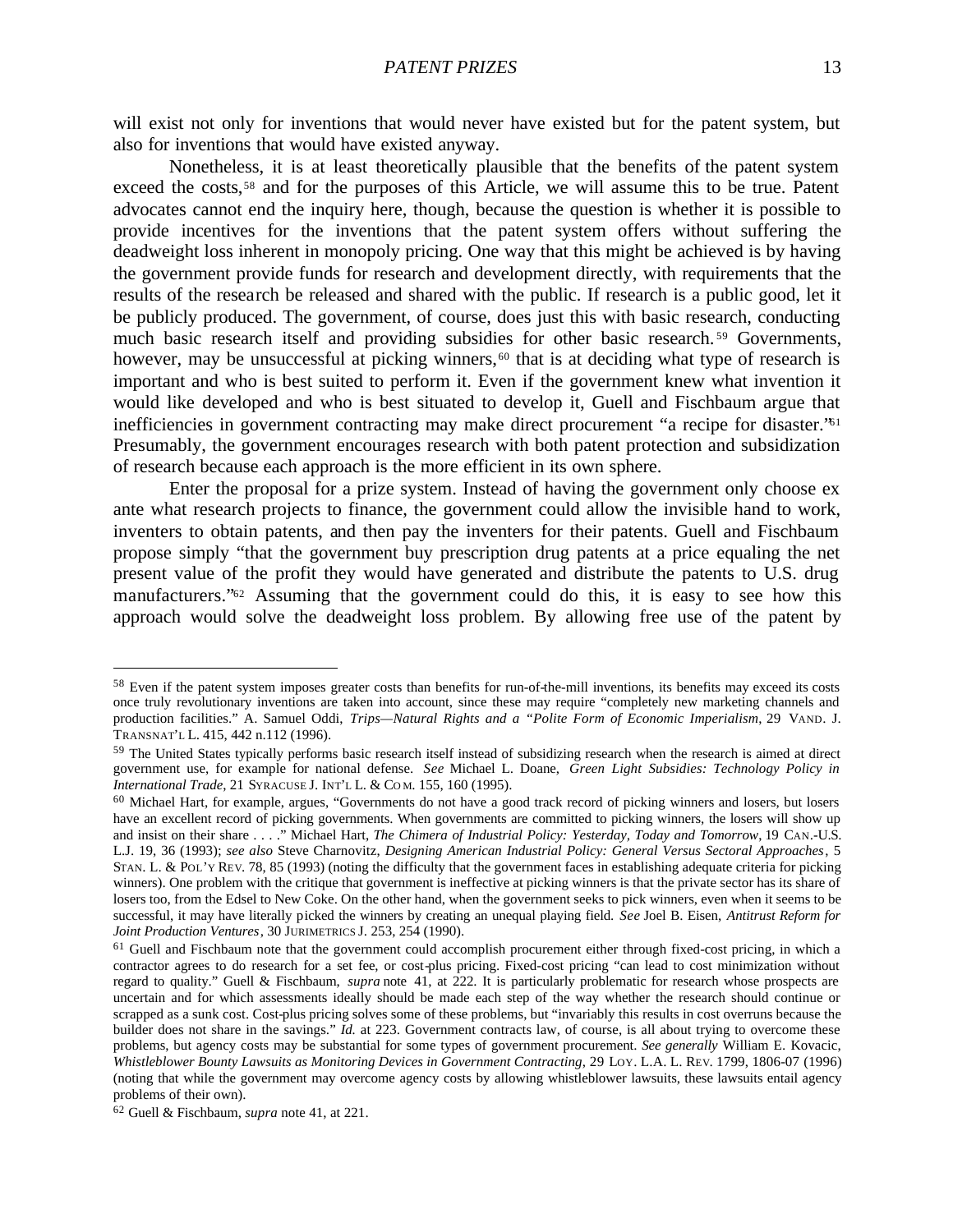manufacturers,63 the government would invoke competitive forces, leading to production at a level that normally would be higher than the monopoly output level at a lower price. The inventors should be indifferent, assuming that the government gives them precisely the difference between the profits that they would have earned and the profits that they might still earn from being one producer of the drug among many. As Figure 1 illustrates, the patent buyout benefits society as a whole by eliminating deadweight loss, while leaving pharmaceutical companies indifferent. Indeed, pharmaceutical companies might even benefit, because free distribution of drugs might provide positive publicity for them, or at least less negative publicity than they currently receive for "price gouging."<sup>64</sup>

<sup>&</sup>lt;sup>63</sup> Guell and Fischbaum do not explain why only U.S. drug manufacturers would be entitled to produce the drugs, though this approach could satisfy a protectionist motive. An alternative nonprotectionist approach would be to distribute the patent to all manufacturers producing the drug for distribution in the United States. This solution would allow the inventor to obtain and enforce patents abroad, unless of course foreign countries also adopted a prize system. Guell and Fischbaum do recognize the international nature of the patent system and that the size of the U.S. economy may mean that the optimal solution for it is different from that for a small country:

<sup>[</sup>A]n absence of a measurable effect of price controls on R&D in smaller markets would not necessarily provide support for price controls in the United States because these are clearly "beggar-thy-neighbor" policies, which allow other nations to benefit from high U.S. prices. If high U.S [sic] prices serve to motivate drug research globally, the existence of price controls in a "small country" would have minimal impact on the level of R&D investment in that country. Because the United States provides the largest national market for pharmaceuticals, price controls here would have a very different impact; it would induce a significant drop in R&D not only in the United States, but elsewhere as well.

*Id.* at 222. Of course, even a small country might rationally adopt a patent system to achieve reciprocity benefits for its own inventions. *But see* A. Samuel Oddi, *The International Patent System and Third World Development: Reality or Myth?*, 1987 DUKE L.J. 831 (arguing that membership in the international patent system may harm third-world nations).

<sup>64</sup>*See, e.g.*, Christopher Connell, *Drug Prices Rising Faster Than Inflation, Senators Complain*, AP, Feb. 3, 1993, *available at* 1993 WL 4525594 (discussing accusations that the drug industry was "price-gouging" consumers).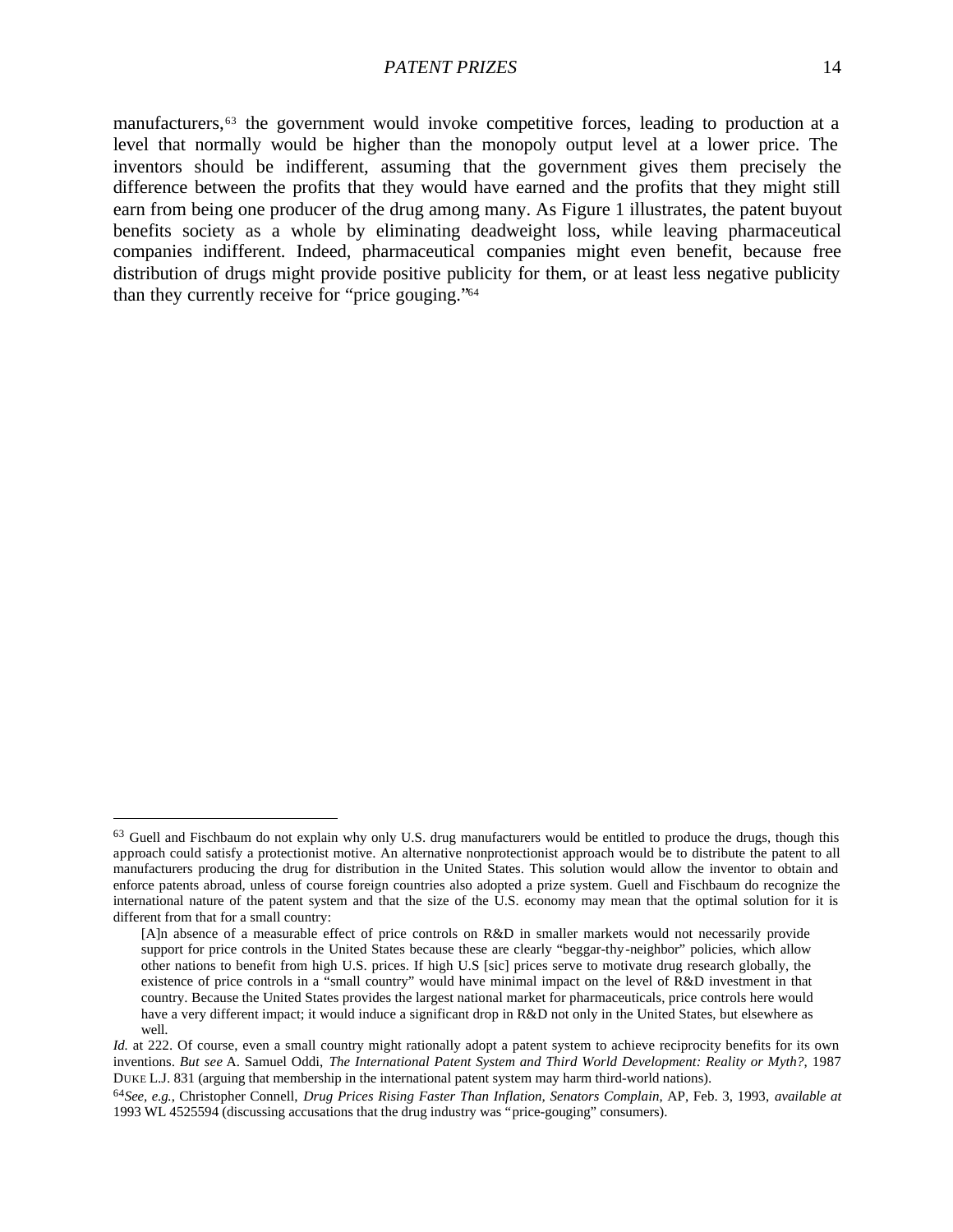## **Figure 1. Economic effects of a patent buyout**

A profit-maximizing patent holder will choose the monopoly price  $P_m$  and quantity  $Q_m$ . Rectangle A represents a monopoly rent, the profits that the patent holder receives as a result of the patent. The monopoly pricing produces a deadweight loss represented by triangle B, and consumer surplus with monopoly pricing is equal to triangle C. In a patent buyout, the government pays to the patent holder an amount equivalent to rectangle A, thus leaving the patent holder as well off as it would have been before. The patent is then placed in the public domain, and competition results in a price  $P_c$  and quantity  $Q_c$ . Consumer surplus is now  $A + B + C$ . The patent buyout thus increases consumer welfare by  $A + B$  for a cost of A, resulting in a total increase in social welfare equivalent to B.



Guell and Fischbaum's primary contribution is in setting forth the analytic case for a prize system. It will be worthwhile, though, to consider just how Guell and Fischbaum propose implementing the scheme, while in fairness recognizing that the specific proposal is not the central point of their paper. Guell and Fischbaum suggest initially that the government confiscate patents, much as it confiscates other goods for public use and pays just compensation under the Takings Clause.<sup>65</sup> This is an analytically simple solution, placing aside the question of how to create an administrative agency that would determine which patents to take. It does not,

<sup>65</sup> Guell & Fischbaum, *supra* note 41, at 225. There is a historical precedent for the government's taking of a patent. *See* City of Milwaukee v. Activated Sludge, Inc., 69 F.2d 577 (7th Cir. 1934).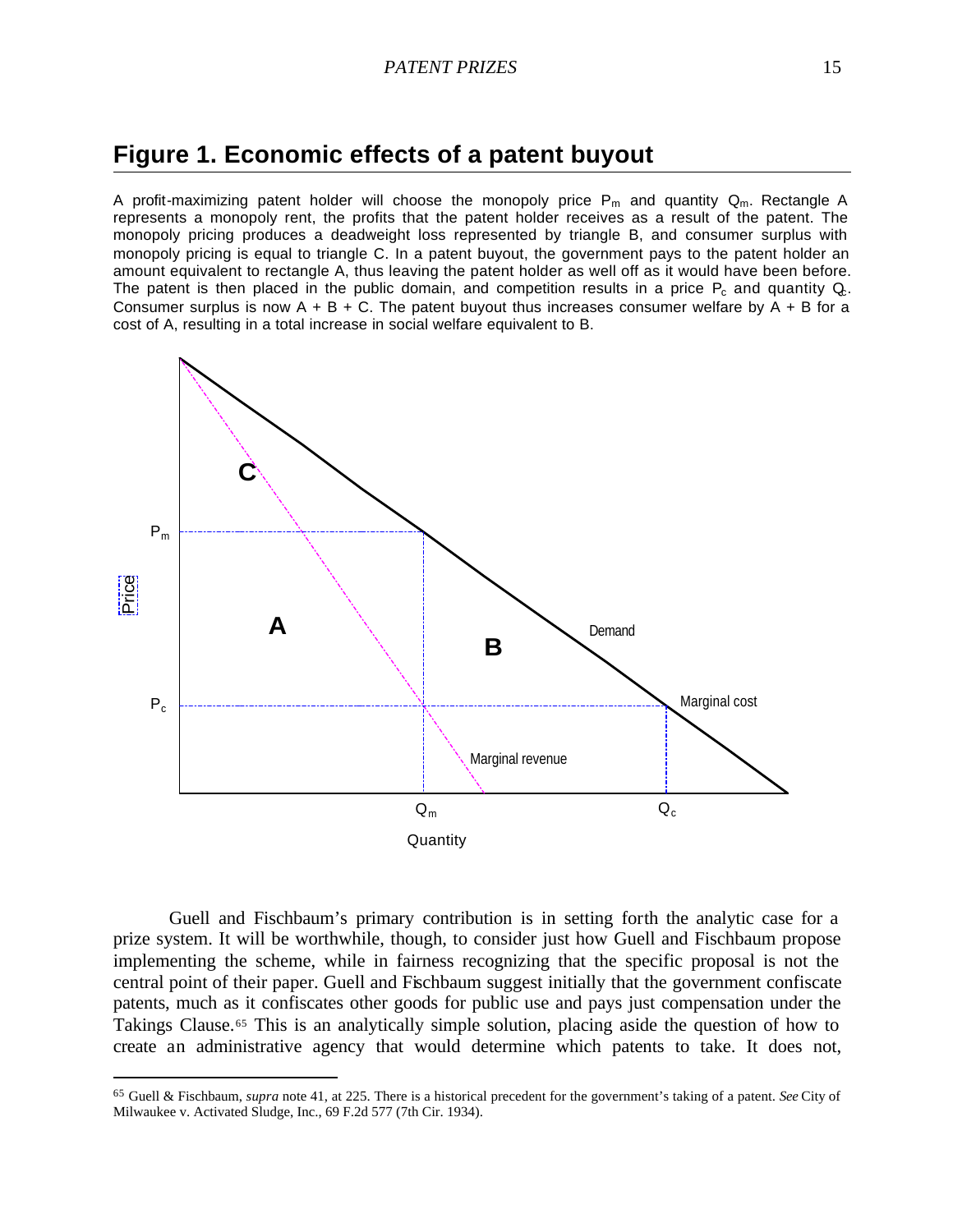#### *PATENT PRIZES* 16

however, explain just how the courts would determine the amount of compensation, and even Guell and Fischbaum do not have full confidence in the results of eminent domain proceedings, characterizing the process as one in which "wholly unqualified judges determine the 'just compensation' based on two competing claims of value."66 As a result, Guell and Fischbaum advocate "the possibility of a market appeal," in which a drug would be marketed "in a specific test area," with the firm's "scaled-up profits" used as "an indicator of the firm's true monopoly profits had it kept the patent."<sup>67</sup>

This proposal has a number of problems. First, while the market appeal is designed to offset the danger of judges "biased against inventing firms,"68 there is the possibility that judges, whether biased or not, sometimes might provide valuations that are higher than necessary.<sup>69</sup> To offset that, one might allow the government to use the market appeal too, but if that is so, then the eminent domain process essentially reduces to a form of nonbinding arbitration, <sup>70</sup> perhaps useful but essentially just a first act to the market appeal. Second, the market appeal will result in a delay in selling the product. Guell and Fischbaum explain, "Because the drug would be sold only within the test region, no one would leave the area to buy the drug at a cheaper price.<sup> $\gamma_1$ </sup> Thus, some consumers (including some who would be willing to pay the monopoly price)<sup>72</sup> would be excluded for a time from obtaining the product, producing a deadweight loss.

Third, and most significantly, it might be difficult to extrapolate from the results in the test market. Perhaps the particular geographic area in which the test market is conducted has different demographics from the nation as a whole. Moreover, the test period may not be representative. As Guell and Fischbaum themselves recognize, "the ultimate effectiveness of [a] new drug is uncertain,"73 but they fail to recognize that a brief test market period may be inadequate. A drug may initially be popular, but later prove less effective than originally believed,74 or it may take time for a drug to catch on among prescribing doctors.75 Indeed, Guell

 $\overline{a}$ 

<sup>73</sup> Guell & Fischbaum, *supra* note 41, at 224.

<sup>66</sup> *Id*.

<sup>67</sup> *Id.*

<sup>68</sup> *Id.*

 $<sup>69</sup>$  Guell and Fischbaum contend that "[t]he purchasing agency would have an incentive to state the [patent value] accurately</sup> because a history of being proved wrong in test markets would lead judges to side more often with firms." *Id.* The purchasing agency, however, might systematically provide overly generous offers as a way of avoiding market appeals. Even if the purchasing agency tried to state the patent value accurately, however, the purchasing agency sometimes might give overly generous offers inadvertently, and neither side would appeal in such cases.

<sup>70</sup> Nonbinding arbitration may be useful, for example by encouraging settlement. *See, e.g.*, Steven A. Weiss, *ADR: A Litigator's Perspective*, BUS. L. TODAY, Mar./Apr. 1999, at 30, 30 ("From my experience, nonbinding arbitration is only useful when the parties have litigated for a while, discovery is mostly or completely finished, and the parties are trying to reach a settlement."). *See generally* Kathryn L. Hale, Note, *Nonbinding Arbitration: An Oxymoron?*, 24 U. TOL. L. REV. 1003 (1993) (exploring the usefulness of nonbinding arbitration).

<sup>71</sup> Guell & Fischbaum, *supra* note 41, at 225.

<sup>72</sup> Under current doctrine, the test market period would need to occur after or shortly before the patent application is filed. *See* Jay David Schainholz, Note, *The Validity of Patents After Market Testing: A New and Improved Experimental Use Doctrine?*, 85 COLUM. L. REV. 371, 371-72 (1985) (noting that market testing does not count as an experimental use permissible more than one year prior to filing a patent application). To minimize the period in which the drug would be available only in a test market, Congress might consider expanding the experimental use exception. Alternatively, the output-reducing effect of the test market could be mitigated by allowing the patent holder to sell the drug nationwide until the buyout is completed. Indeed, the test market could simply be a "test period" in which the drug were marketed nationwide. Such sales, however, would still be at the monopoly price, thus implying some welfare loss relative to a system that effected patent buyouts at the beginning of a patent term.

<sup>74</sup> In an extreme case, a drug may be withdrawn because of unexpected safety problems. *See, e.g.*, Vanessa Fuhrmans & Gardiner Harris, *Bayer Withdraws Major Cholesterol Drug*, WALL ST. J., Aug. 9, 2001, at A3 (reporting on Bayer's withdrawal of Baycol, a cholesterol-lowering drug, after at least 311 deaths among patients taking the drug).

<sup>&</sup>lt;sup>75</sup> Capital markets, however, often react strongly to unexpectedly slow drug sales, suggesting that initial sales may well be predictive of future sales. *See* Susan Pulliam & Thomas M. Burton, *Investors Focus on 'Scrip Sales' of New Drugs Like Lilly's*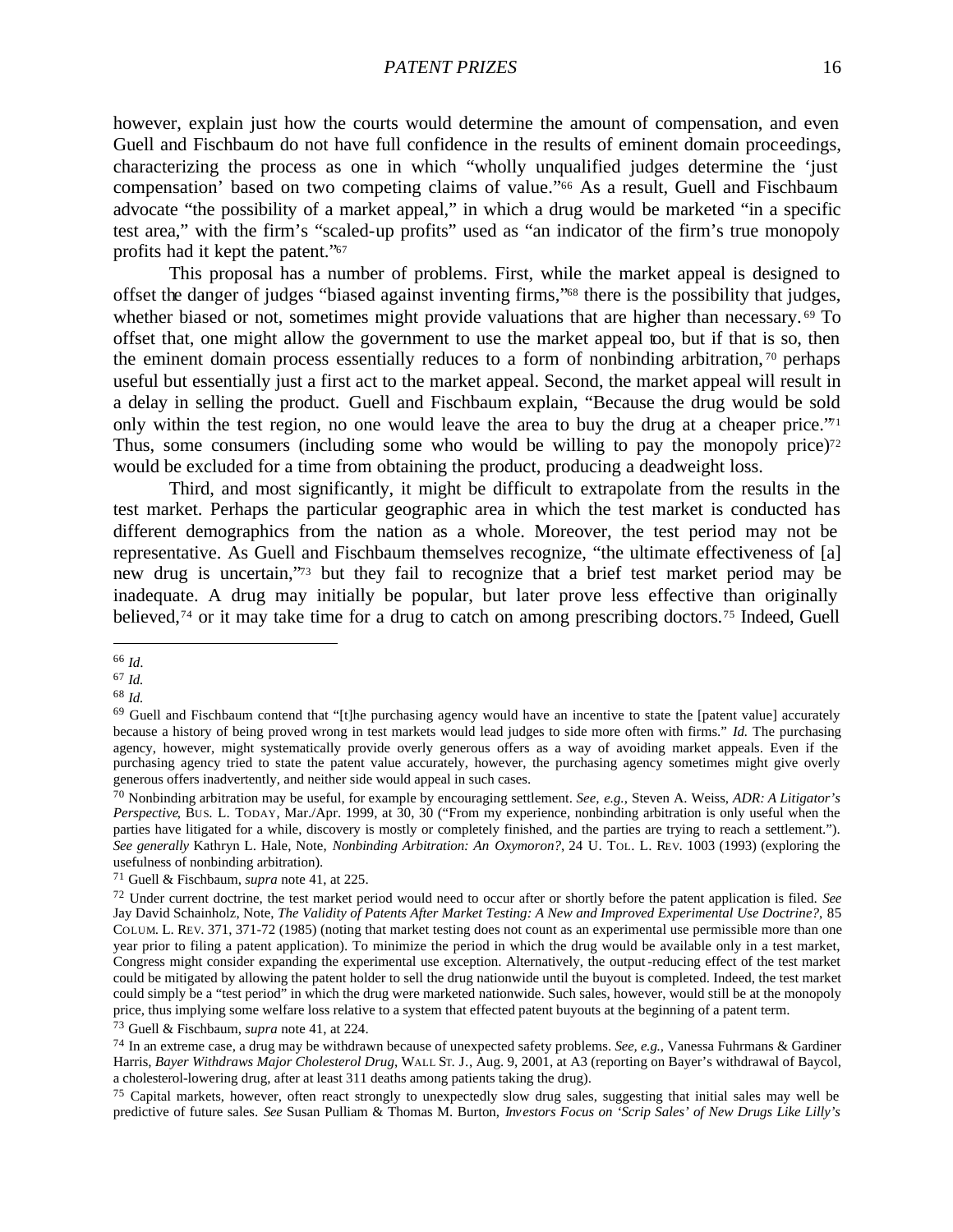#### *PATENT PRIZES* 17

and Fischbaum note that a drug ultimately may prove beneficial for other than its initially intended use,76 but such uses may take more time to become apparent. Guell and Fischbaum urge that the pharmaceutical company be encouraged to advertise the drug and that the price of marketing efforts be taken into account in determining the profits from the drug. But advertising expenditures may be quite different for the initial introduction of a drug than they would be later.<sup>77</sup>

I do not mean to imply that these problems could not be overcome, or that they are so severe as to make Guell and Fischbaum's proposal inadvisable. A government agency might be able to develop detailed demographic models allowing it to extrapolate from a test market to the country as a whole. Similarly, the agency might rely on data about profits from pharmaceuticals in the past to estimate future advertising and sales of a drug from the initial sales in a test market. Moreover, one might argue, as long as the agency is not systematically wrong, the system might produce the appropriate invention incentives.78 There is, however, the possibility that the agency will be systematically wrong, that it will adopt a formula or procedure for computing the value of a patent that is inaccurate in a predictable way. Such a systematic error might have a substantial effect on innovation incentives, either positive or negative, if it changes the expected returns to research and investment. While Guell and Fischbaum's proposal is a first step, they do not offer enough details or argument to justify a belief that the agency would be able to manage its task sufficiently well.

#### *B. Shavell and van Ypersele's Reward Formula*

The Shavell and van Ypersele proposal is in presentation nearly the polar opposite of Guell and Fischbaum's. While Guell and Fischbaum explain their proposal primarily with words, using a figure only to convey the concept of deadweight loss, the Shavell and van Ypersele proposal is based on and developed through a mathematical model. The motivation for the Shavell and van Ypersele project is the recognition that the "principal difficulty with reward systems ... concerns the government's need for information to calculate rewards."<sup>79</sup> Following an earlier model by Brian Wright,<sup>80</sup> they worry particularly about asymmetric information. This

*Evista, and Punish Slow Takeoffs*, WALL ST. J., Feb. 19, 1998, at C4 (discussing investors' consideration of "scrip sales," weekly reports on the sales of prescription drugs, particularly new ones).

 $76$  "In medical research the unintended beneficial qualities of medicines are often as important as the intended ones. Temin [1980], for example, relates how research on sulfa drugs led to whole new classes of therapeutic agents, including tranquilizers and antihypertensives." Guell & Fischbaum, *supra* note 41, at 224 (citing P. TEMIN, TAKING YOUR MEDICINE: DRUG REGULATION IN THE UNITED STATES (1980)). As this quotation reveals, not only might a particular drug have beneficial but possibly unforeseen uses, but also it might serve as a building block to another invention. A patentee can take advantage of this either by developing the subsequent invention or by licensing, but the test market approach would not help to calculate potential profits from such activities.

<sup>&</sup>lt;sup>77</sup> One commentator has argued that determining the value of patents in the prescription drug contexts is complicated by the existence of insurance. *See* Rai, *supra* note 26, at 179 ("[T]he growing number of commentators who advocate publicly financed buyouts of important pharmaceutical patents as a means of eliminating deadweight loss ignore the demand-side reality that for the most part, individual consumers do not purchase individual drugs directly at the time they need them.") (footnote omitted). Guell and Fischbaum might respond to this criticism by noting that it does not matter from the perspective of the market test whether drugs are purchased by insurance companies or by consumers, though this response only highlights the problem that insurance companies' purchasing and reimbursement decisions in the test market might not be reflective of their later decisions. An alternative response would be to prevent insurance companies from providing the drug in the test market as a way of gauging consumer demand independent of moral hazard.

<sup>78</sup> This is quite similar to an argument that I will offer later. *See infra* text accompanying notes 402–403.

<sup>79</sup> Shavell & van Ypersele, *supra* note 18, at 526.

<sup>80</sup> Brian D. Wright, *The Economics of Invention Incentives: Patents, Prizes, and Research Contracts*, 73 AM. ECON. REV. 691 (1983).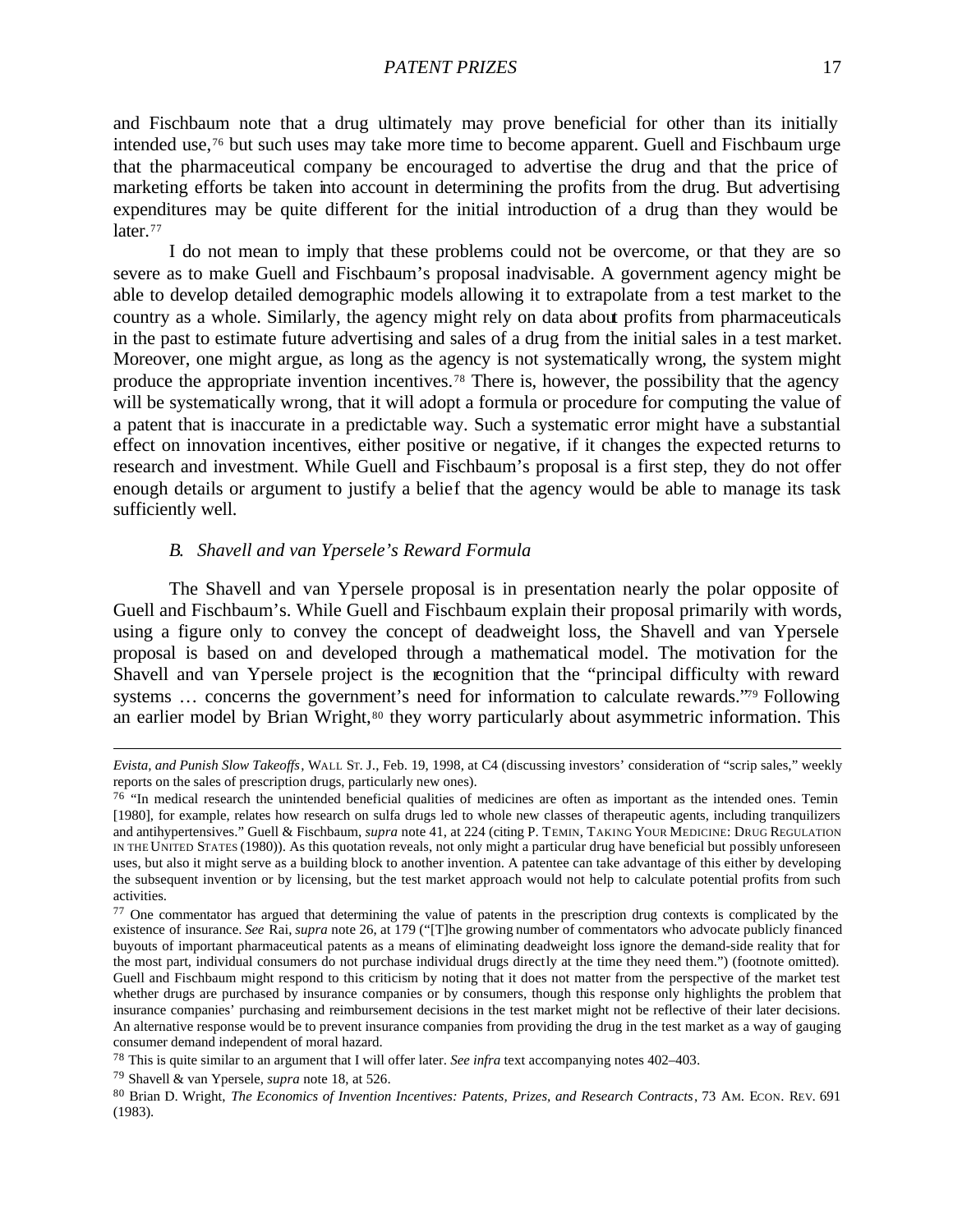focus is sound. If both the inventor and the government have the same estimate of the value of a patent, then a patent buyout at that value will be efficient even if it turns out that the estimate of the value of the patent is wildly inaccurate. The government is less risk-averse than a private party, and all that matters is providing equal value on average. What is worrisome is that the private party might have a better sense of the value of its patent than the government has. Systematic errors in calculating the value of patents might distort innovation incentives, perhaps enough to overwhelm the benefit from eliminating the deadweight loss associated with a patent regime.<sup>81</sup>

Shavell and van Ypersele model the asymmetric information problem by assuming that the inventor and the government have different information about demand for the product. In particular, the innovator knows the demand curve, but the government does not.82 The government can identify only a family of demand curves to which the innovator's demand curve may belong, and it can calculate the probability that any of these demand curves is the actual demand curve.83 Given these assumptions, Shavell and van Ypersele compare the surplus that would result in various possible regimes to the social surplus that would result from the "firstbest outcome,"84 in which a potential innovator invests the socially optimal amount in seeking to develop the innovation, and, if the innovation is successful, prices the product at its marginal cost.85 The surplus will be less than this in a standard patent regime for two reasons, both familiar to the economic literature on patents.<sup>86</sup> The first reason is the deadweight loss from the patent holder's pricing the product at the monopoly level. The second follows from the first. Because deadweight loss is the portion of consumer's surplus in competition not transferred to producer's surplus,<sup>87</sup> the patent holder's profits will necessarily be less than the social surplus in the first-

<sup>&</sup>lt;sup>81</sup> Shavell and van Ypersele offer the following explanation as a prelude to the model:

On one hand, the reward system is superior to patent in that deadweight loss due to monopoly pricing is avoided under rewards. On the other hand, the incentive to invest in research is imperfect under both systems, but in different ways. Under the patent system, the incentive to invest is always inadequate because monopoly profits are less than social surplus; but the incentive to invest is linked to actual social surplus because the innovator knows the demand for the potential innovation. Under the reward system, the incentive to invest is governed by the reward and thus is not systematically inadequate; yet the incentive to invest is not linked to actual surplus but only to the reward.

Shavell & van Ypersele, *supra* note 18, at 530 (footnotes omitted).

<sup>&</sup>lt;sup>82</sup> Shavell and van Ypersele recognize that in practice neither the innovator nor the government will know the demand curve, and the innovator's information will merely be better than the government's. They explain, however, that the assumption of perfect knowledge on the part of the innovator is a useful simplification:

The assumption that the innovator has perfect information about demand (since he knows t) and that the government does not is the simplest way to reflect the idea that the innovator possesses superior information about demand. A more realistic assumption is that the innovator's information about demand is not perfect but still is better than the government's, and were this the assumption, it will be obvious that the qualitative nature of our results would not be altered.

*Id.* at 532 n.25.

<sup>83</sup> Mathematically, the inverse demand function *d* reports the price as a function of the quantity of the product *q* and a parameter *t*. *See id.* at 531. The inventor knows the parameter *t*, but the government only knows a minimum and a maximum possible value of the parameter, denoted  $t_a$  and  $t_b$ , as well as the probability that any particular value within that range will be the actual value, represented by the probability density function  $g(t)$ .

<sup>84</sup> *Id.* at 532.

<sup>&</sup>lt;sup>85</sup> Shavell and van Ypersele explain, "If there is an innovation, the first-best quantity, denoted  $q(t)$ , is such that the height of the demand curve is *c*, that is,  $d(q(t),t) = c$ ." *Id.* 

<sup>86</sup> *See* JEAN TIROLE, THE THEORY OF INDUSTRIAL ORGANIZATION 399-400 (1988). For an additional treatment, see SCHERER & ROSS, *supra* note 55, at 622-24.

<sup>&</sup>lt;sup>87</sup> For a graphical illustration, see WALTER NICHOLSON, MICROECONOMIC THEORY: BASIC PRINCIPLES AND EXTENSIONS 574 fig.19.5 (5th ed. 1992). The illustration shows that monopoly pricing results in inputs that would have been devoted to the product being transferred to other, less productive uses in the economy.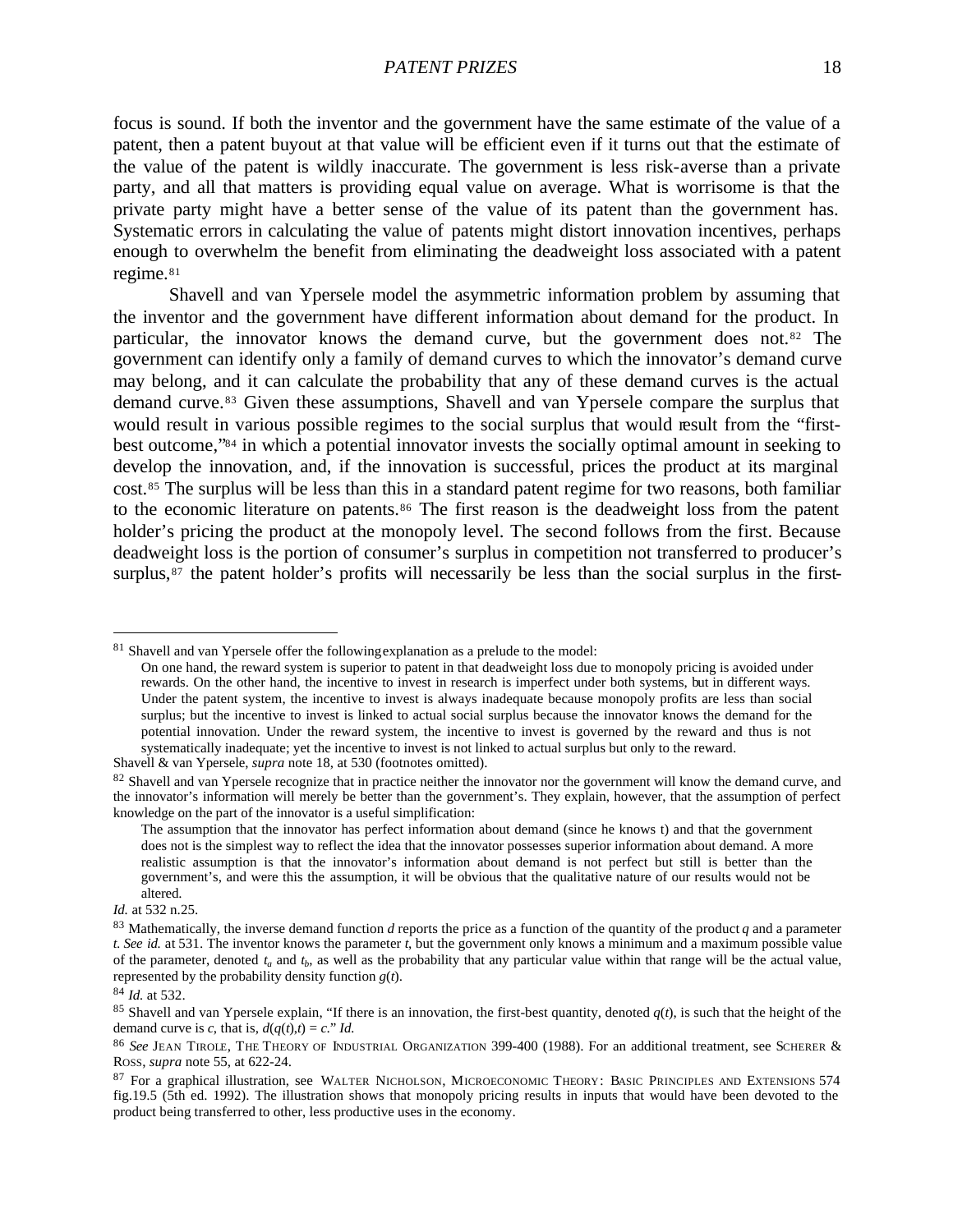best outcome. As a result, the innovator will invest less in research initially than is socially optimal.<sup>88</sup>

The first original contribution offered by Shavell and van Ypersele is a comparison of the reward and patent regimes in their model. If the government's information were identical to the innovator's,<sup>89</sup> the government could achieve the first-best outcome simply by paying the innovator the social surplus. The deadweight loss would be eliminated, as the invention passes into the public domain and is manufactured at marginal cost.90 In addition, the prospective innovator would invest the socially optimal amount in seeking the innovation, because paying the innovator the full social surplus allows the innovator to internalize the benefits of the innovation. <sup>91</sup> With imperfect information, however, the government, with imperfect information, does not know the social surplus, and it can thus promise the inventor only what it expects the social surplus to be.<sup>92</sup> That is, the government calculates the probability of each possible social surplus, based on its knowledge of the probability distribution of the demand parameter, and it awards the inventor the average expected social surplus.<sup>93</sup>

Under this approach, the prize system will continue to eliminate the deadweight loss.<sup>94</sup> It will, however, lead to an inefficient amount of research. If the expected value of the social surplus for a particular innovation is lower than the actual social surplus, then the innovator will invest too little in the project. In such a case, the innovator recognizes that government will underestimate demand for the product and thus anticipates a smaller than ideal reward. If, however, the expected value of the social surplus is higher than the actual social surplus, then the innovator will invest too much in the project. In such a case, the innovator recognizes that government will overestimate demand for the product and thus anticipates a higher than ideal reward. Recall, however, that a patent regime also fails to optimize investment, producing systematically too little of it.<sup>95</sup> Thus, while Shavell and van Ypersele conclude as a formal matter that either the patent or the prize system may be superior to the other, the informal case for reward seems strong. Patent can dominate reward in their model only if the investment inefficiency in a prize system is so much greater than the investment inefficiency in a patent system that it outweighs the benefit of the prize system in eliminating deadweight loss.<sup>96</sup>

93 The calculus notation for the expected social surplus is  $\int_{0}^{t_b}$ *a t s* \* (*t*)*g*(*t*)*dt*. *Id.* at 535.

<sup>94</sup> *Id.* at 535 ("Under reward, there is no deadweight loss from insufficient production, whereas there is under patent.").

<sup>&</sup>lt;sup>88</sup> "Under the patent system, there are two sources of welfare loss relative to first-best welfare: insufficient investment in research; and insufficient quantity of the innovation product sold, with accompanying deadweight loss, due to monopoly pricing." Shavell & van Ypersele, *supra* note 18, at 534.

<sup>89</sup> Shavell and van Ypersele note that this is "contrary to our assumption." *Id.* Differently stated, this is the result that would obtain if  $t_a = t_b$ .

<sup>&</sup>lt;sup>90</sup> *Id.* ("[T]he quantity produced is always optimal,  $q(t)$ , under the reward system.").

<sup>&</sup>lt;sup>91</sup> *Id.* ("The innovator would then choose  $k(s^*(t))$ , the first-best investment in research."). The notation  $k(s^*(t))$  means that the innovator will invest an amount *k* corresponding to an anticipated profit of  $s^*(t)$ , the social surplus given demand parameter *t*, if the research successfully leads to an innovation.

<sup>92</sup> Shavell and van Ypersele demonstrate that providing a reward equal to the expected social surplus is optimal. *See id.* at 534- 35.

<sup>95</sup> *See supra* text accompanying note 88.

<sup>96</sup> Shavell and van Ypersele explain this as follows:

<sup>[</sup>I]f the information that government has about demand is sufficiently good, then the reward system will dominate patent. Specifically, if the probability mass is sufficiently concentrated about *E*(*s*\*), it follows .. . that reward will dominate patent. This is because the research investment under reward will tend to be superior to (and higher than) that under patent and deadweight loss from monopoly pricing will be avoided.

Shavell & van Ypersele, *supra* note 18, at 536.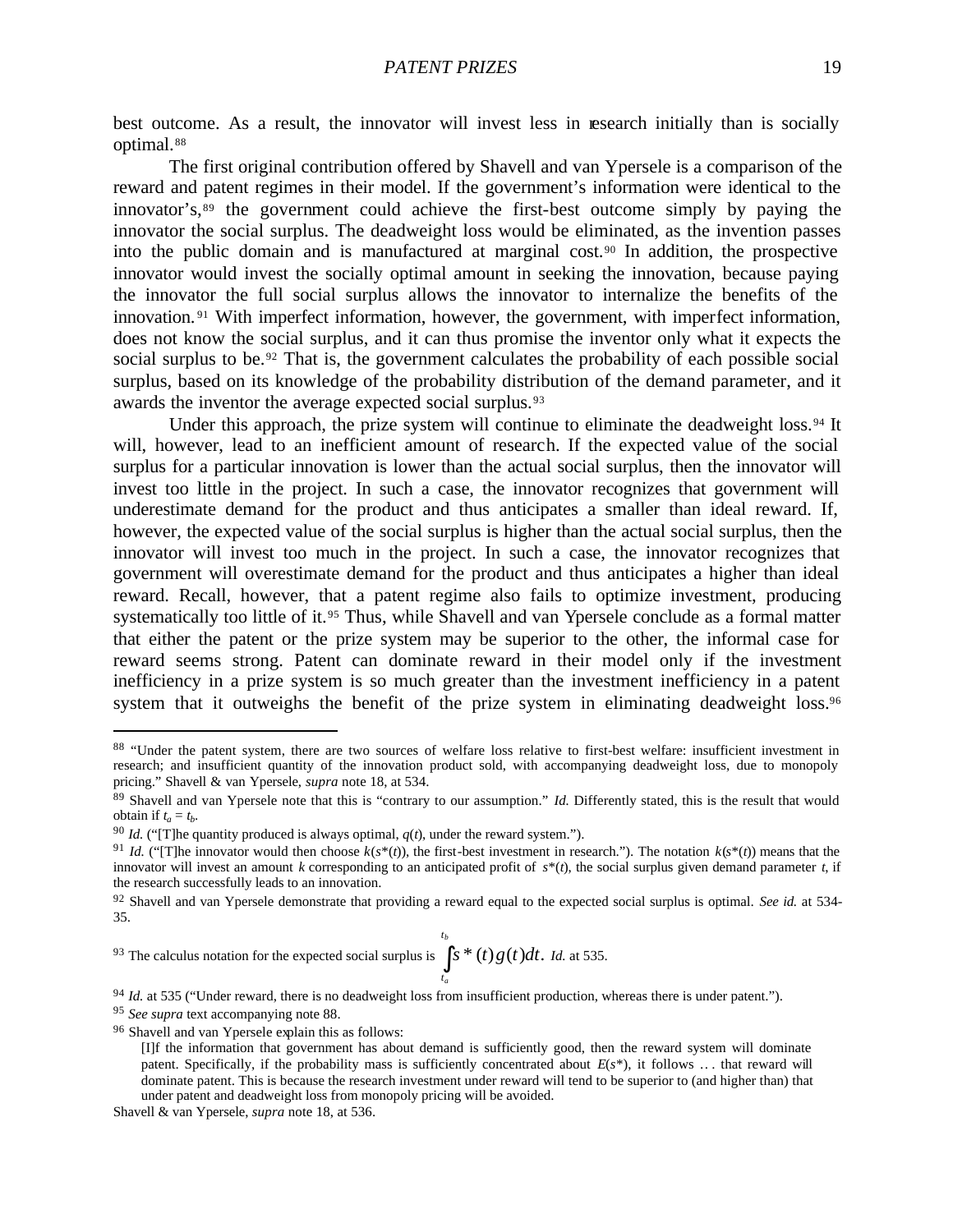Whether this is so depends on the relative efficiency in producing optimal investment of the patent and prize systems, as well as on the relative importance of calibrating research incentives and eliminating deadweight loss.<sup>97</sup>

Shavell and van Ypersele's most important insight is that an optional reward program can dominate patent. They suggest that the most intuitive way to understand this aspect of their model is to compare a relatively simple optional reward program to patent.<sup>98</sup> Under this simple program, the government calculates the lowest possible social surplus, i.e. the social surplus corresponding to the weakest possible demand function in the family of possible demand functions, and it offers this social surplus to the innovator in exchange for the patent. If the innovator turns down the offer, the optional reward program acts just like the patent regime, so the only cases that require analysis are those in which the innovator accepts the offer.99 In these cases, deadweight loss is eliminated. Moreover, it must be that the reward is greater than monopoly profits would have been; otherwise, the innovator would not have opted for the reward. As a result, the amount of investment will be greater than what would have been generated by the patent system alone, which always creates too little investment. At the same time, the amount of investment will be less than or equal to the socially optimal amount of investment, because the reward offered is equal to the lowest possible social surplus. So, this relatively simple optional prize system eliminates deadweight loss and moves the amount of investment closer (though not all the way) toward the optimal amount, and it therefore must be superior to the patent system.

This simplest optional prize system is not necessarily the best optimal prize system. Increasing the reward to an amount somewhat above the lowest possible social surplus will induce more innovators to accept the optional reward. An increase in the optional reward will make a difference for a particular innovator when the reward offered becomes greater than monopoly profits. As long as the reward remains lower than the actual social surplus, then the increase in the reward for that innovator was worthwhile. Indeed, it will be worthwhile as long as the reward is lower than the sum of the actual social surplus and deadweight loss saved, less any loss from more inefficient investment relative to the patent system. Awards offered past this point for a particular innovator will result in a social loss, so erring on the high side in general will have some benefits (inducing innovators to accept the award where doing so is socially beneficial) and some costs (inducing inefficient research by innovators in cases where the reward is considerably greater than the amount of monopoly profits). Shavell and van Ypersele show how to solve this optimization problem, thus indicating how the government could calculate the "optimal optional reward"100 based on the probability distribution of demand functions in a particular case.101 The superiority of the simple prize system to the patent system means that the optimal optional prize system is *a fortiori* superior.

<sup>&</sup>lt;sup>97</sup> *Id.* ("IIf the need for well-calibrated incentives to invest in research is sufficiently attenuated, then the reward system will dominate patent, because the factor of the elimination of deadweight loss from monopoly pricing will be of dominating importance.").

<sup>98</sup> *Id.* at 539.

<sup>&</sup>lt;sup>99</sup> *Id.* ("The patent system is equivalent to an optional reward system with  $r = p(t_a)$  [lowest possible monopoly profits], because then the patent would always be chosen.").

<sup>&</sup>lt;sup>100</sup> *Id.* (concluding that the optimal optional reward system must be superior to the patent system).

<sup>&</sup>lt;sup>101</sup> Shavell and van Ypersele do not solve for the optimal reward, but they calculate the first derivative of social welfare in an optional prize system. *Id.* at 538. Setting this derivative to 0 and solving for *r* would produce the optimal reward. The formula for the optimal reward would be messy, but a computer program easily could be written to calculate *r* given variables including the family of demand functions and the probability distribution of those functions.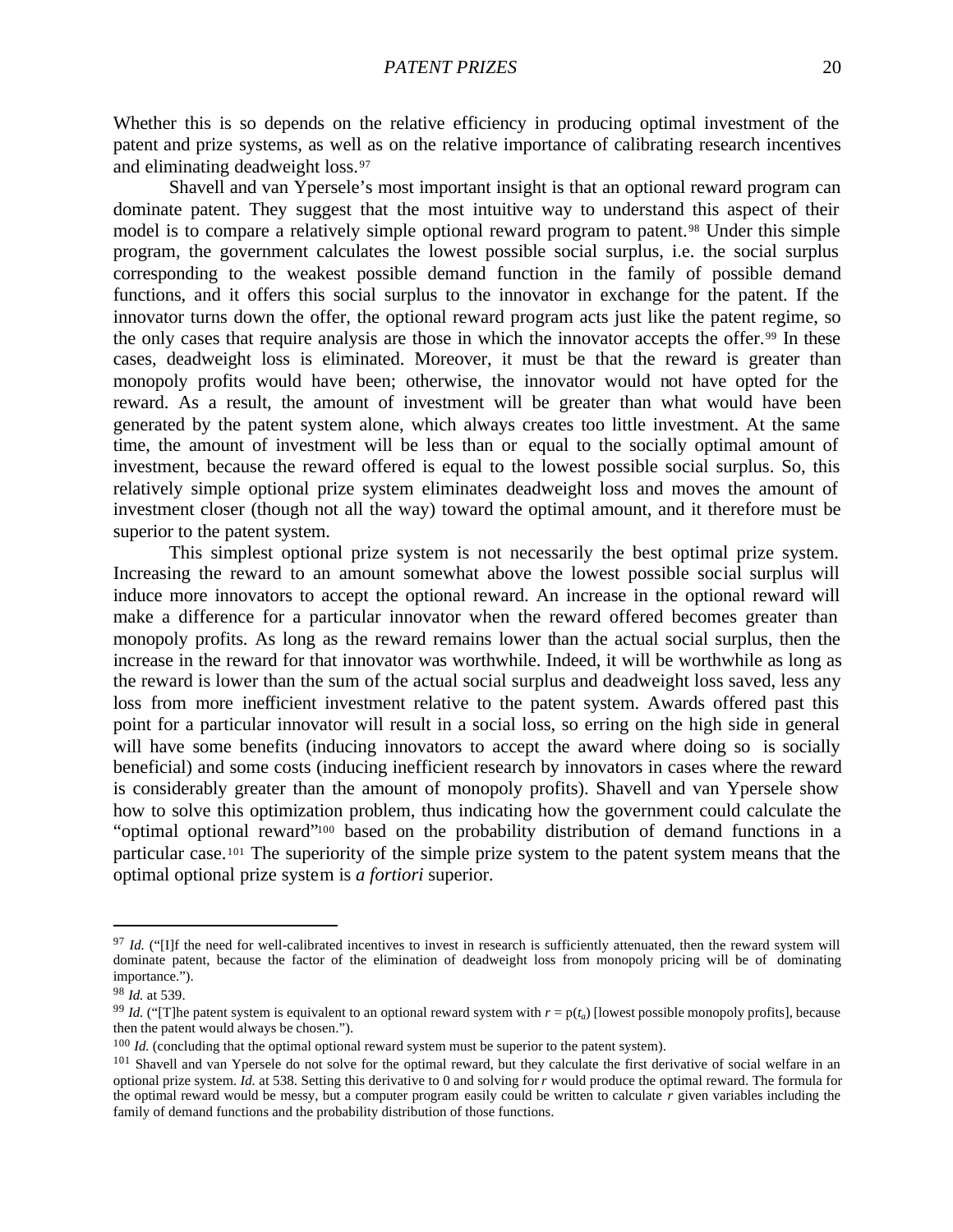Shavell and van Ypersele extend their model to support two additional conclusions. First, a mandatory prize system might be superior to the optional prize system, but it might not be.<sup>102</sup> To see why, first consider why a mandatory prize system may be better than an optional one. In an optional prize system, some innovators will choose patent rather than reward even though reward would be socially optimal. The optimal optional reward will be lower than the government's estimate of social surplus,103 which is what the government would pay in a mandatory system, <sup>104</sup> and this estimate in turn may be lower than the actual social surplus. When monopoly profits are greater than the optimal optional reward but less than the actual social surplus, the innovator would make the socially undesirable choice of patent, and if this would occur frequently enough, the mandatory prize system, by forcing the innovator to accept the reward, will be superior to an optional prize system. At the same time, we have seen that the mandatory prize system could be worse than the patent system. <sup>105</sup> Because the optimal optional regime is better than the patent system, in these cases the mandatory prize system would be worse than the optimal optional system.

Second, Shavell and van Ypersele show that the government could improve its performance in either the mandatory or optional prize system by basing rewards on the quantity of the relevant product sold. That is, after a patent were placed in the public domain, the government would wait to determine the quantity of goods sold in the market.106 Observation of the quantity of goods is not by itself sufficient to deduce the innovator's demand curve; it allows for specification of one point on the demand curve.107 Nonetheless, this information allows the government to improve its estimate of the demand curve, narrowing down the family of demand curves that the government might consider in the absence of sales information. This analysis recognizes that delay allows the government better to gauge the quality of an innovation (albeit without acknowledging what this Article argues may be a more important benefit of delay).<sup>108</sup> Indeed, Shavell and van Ypersele suggest that the government could revise rewards on an annual basis, "[a]s events unfold and information flows to the government."109 Conceivably, the

<sup>102</sup> *Id.* at 539.

<sup>&</sup>lt;sup>103</sup> Asymmetric information provides an intuitive explanation for this discrepancy. When innovators choose whether to accept the reward, some will choose the reward in part because they expect their monopoly profits to be lower than the government would have guessed. This phenomenon pushes the optimal optional reward lower than the expected social surplus. The optimization of the optional reward in effect takes into account the problem of adverse selection. *See infra* Part II.C (discussing the adverse selection problem).

<sup>104</sup> *See supra* text accompanying note 93.

<sup>105</sup> *See supra* text accompanying note 96.

<sup>&</sup>lt;sup>106</sup> This analysis depends on the assumption that "the government can observe quantity  $q$  sold and base rewards on this." Shavell & van Ypersele, *supra* note 18, at 540. Shavell and van Ypersele do not give any indication of whether they believe government in fact would be able to observe the quantity of goods sold, though presumably it could, with some error.

<sup>&</sup>lt;sup>107</sup> This assumes that the government also would be able to observe price. Shavell and van Ypersele also suggest that the government could "estimate demand elasticities, [and] undertake surveys to determine the character and frequency of use of, for example, computer software, musical recordings, cinematic and television productions." *Id.* at 541-42. Presumably, although a government agency trying to estimate demand curves could use such information, it would be more complicated to develop a formula or algorithm for determining an award based on such additional variables. Independent of this comment, which does not include explanation of how the government would use the relevant data, Shavell and van Ypersele's model may seem to reflect an assumption that the government's task must be a mechanical one, even if that means that the government must overlook relevant information. *But see infra* Part III.A (arguing that allowing the government to consider a variety of types of information not reducible to a simple formula will not be problematic if innovators have no reason to think that the government will err systematically in considering such information).

<sup>&</sup>lt;sup>108</sup> See infra Part III.B.2 (explaining that delay prevents patent holders from factoring in the predilections of known individual decisionmakers).

<sup>109</sup> Shavell & van Ypersele, *supra* note 18, at 542. Shavell and van Ypersele argue that the government "could appropriately supplement rewards, perhaps on an annual basis." *Id.* This statement may reflect an assumption that the government would not be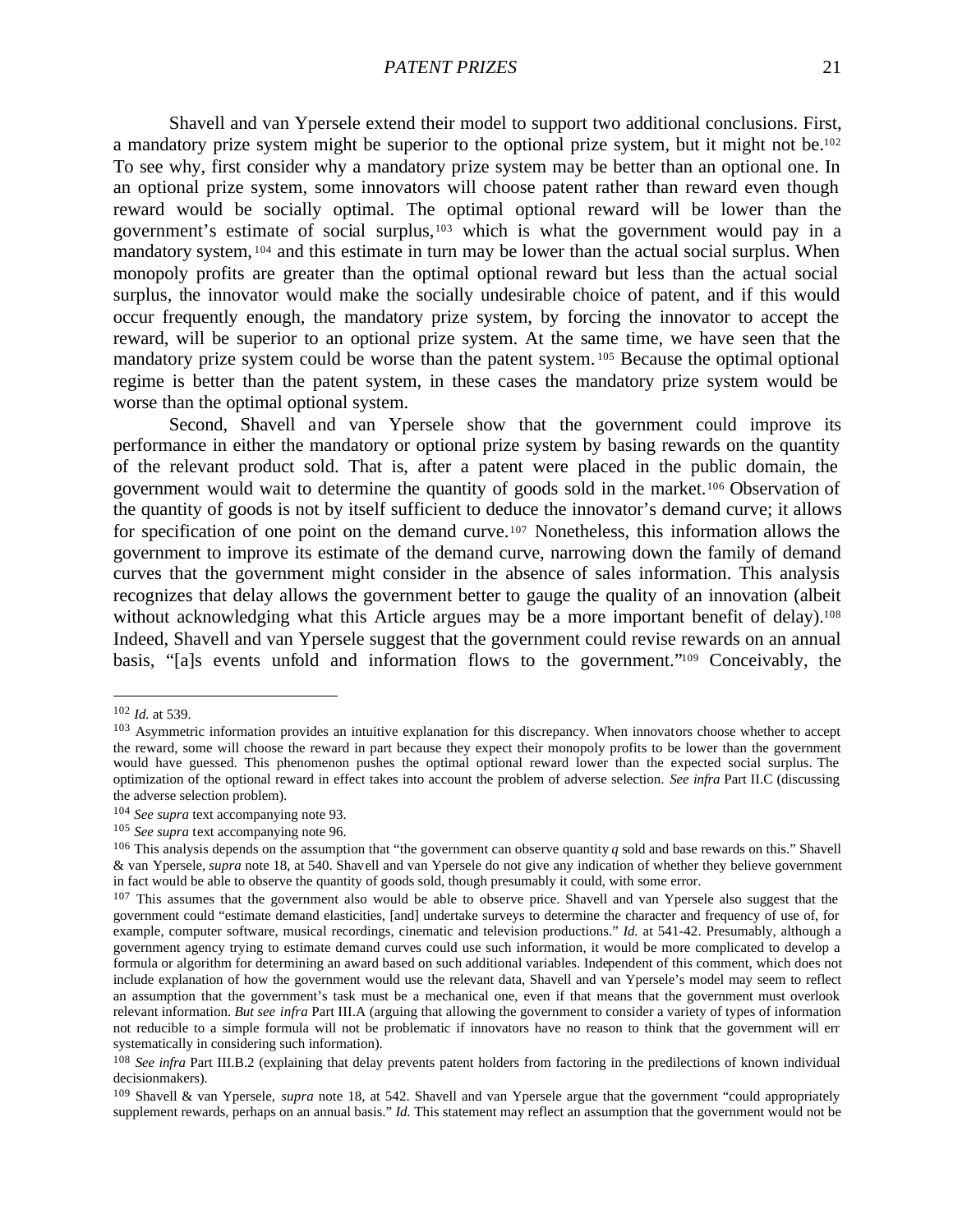government's ex post information could be even better than the innovator's ex ante information, in which case a mandatory prize system necessarily would be superior to the patent system in Shavell and van Ypersele's model.<sup>110</sup>

The Shavell and van Ypersele proposal provides an elegant execution of economic modeling, and it elaborates intuitions about different prize programs. Nonetheless, there are several practical problems in using the Shavell and van Ypersele approach to design an actual prize system, even apart from problems to be discussed below that are general to all such attempts.111 Shavell and van Ypersele acknowledge one caveat, that the "government's problem of determining rewards is made more difficult when the value of an innovation is in part that it leads to subsequent innovations."112 If the government considers only sales data for a particular innovation, then it will ignore that a patent holder might have licensed the patent to someone who wished to use the innovation in a subsequent innovation.<sup>113</sup> There is a partial solution to this problem, if we are able to distinguish the initial innovation from subsequent innovations. The patent could be placed into the public domain for the limited purpose of allowing anyone to produce the specifically described invention, but the patent holder would retain the right to license use of the patent for subsequent innovations. This approach, however, could be cumbersome, and it reduces the benefit of placing the patent into the public domain.

Moreover, the problem is really just an example of a broader problem that Shavell and van Ypersele do not acknowledge: that an invention is not the same as a product.114 A single product, say a computer, may be based on a variety of patents, including some held by the patent holder and some licensed from other patent holders. Similarly, one cannot assess the demand for a business method patent simply by assessing the demand for the product that the business method produces.115 There may be some markets, such as for pharmaceuticals, in which the invention and the product are essentially the same,116 although, as Arti Rai has pointed out in critiquing the Shavell-van Ypersele proposal, even in pharmaceutical markets, the existence of insurance complicates estimations of consumer surplus.117 When inventions cannot be mapped

able to lower rewards by demanding that innovators give money back. If this assumption were correct, the government's optimal course would be to give initial awards based on pessimistic assessments of demand, with later supplements as the invention proved itself. Shavell and van Ypersele do not consider the possibility of having the government make a single reward determination well after the initial innovation.

<sup>&</sup>lt;sup>110</sup> *Id.* at 542-43. Technically, of course, Shavell and van Ypersele's model does not allow for the possibility that the government has superior information, since the innovator has perfect information about the demand function. *See supra* note 82. Their analytic point holds, though, if the knowledge of the innovator were more realistically specified.

<sup>111</sup> *See infra* Part II.

<sup>112</sup> Shavell & van Ypersele, *supra* note 18, at 543.

<sup>113</sup> Shavell and van Ypersele point out that the reward system may solve some problems associated with other intellectual property systems, where "subsequent innovations may be stymied by refusal of holders of property rights to allow improvements." *Id.* Thus, this benefit may balance or offset any costs of a reward system attributable to the government's failure to account for the value of a patent for subsequent innovations.

<sup>&</sup>lt;sup>114</sup> *Cf.* Kieff, *supra* note 26, at 713 (noting, in critiquing Shavell and van Ypersele, that "existence of market demand . . . does not establish that the invention itself would have been patentable").

<sup>115</sup> Consider, for example, Priceline.com's controversial patent on its "name your price" reverse auction system for purchasing plane tickets and other products. *See generally* Rui J. P. de Figueiredo, Jr., *Strategy, Structure and Regulation: Telecommunications in the New Economy*, 2000 L. RE V. MICH. ST. U. DET. C.L. 253, 271 (discussing the patent). The relevant market is not the market for plane tickets, but how much Priceline and its competitors would be willing to pay to license the patent if someone else owned it.

<sup>&</sup>lt;sup>116</sup> Even in these areas, though, the innovative product might be put to a number of different uses over time, as for example the government approves a medication for additional uses. Although a doctor can prescribe an FDA-approved drug for any use, a manufacturer can promote a drug only for approved uses. *See, e.g.*, Rhone-Poulenc Rorer Pharm., Inc. v. Marion Merrell Dow, Inc., 93 F.3d 511, 514 n.3 (8th Cir.1996) (noting that doctors may prescribe an approved drug for any use).

<sup>117</sup> *See* Rai, *supra* note 26, at 200. Rai explains: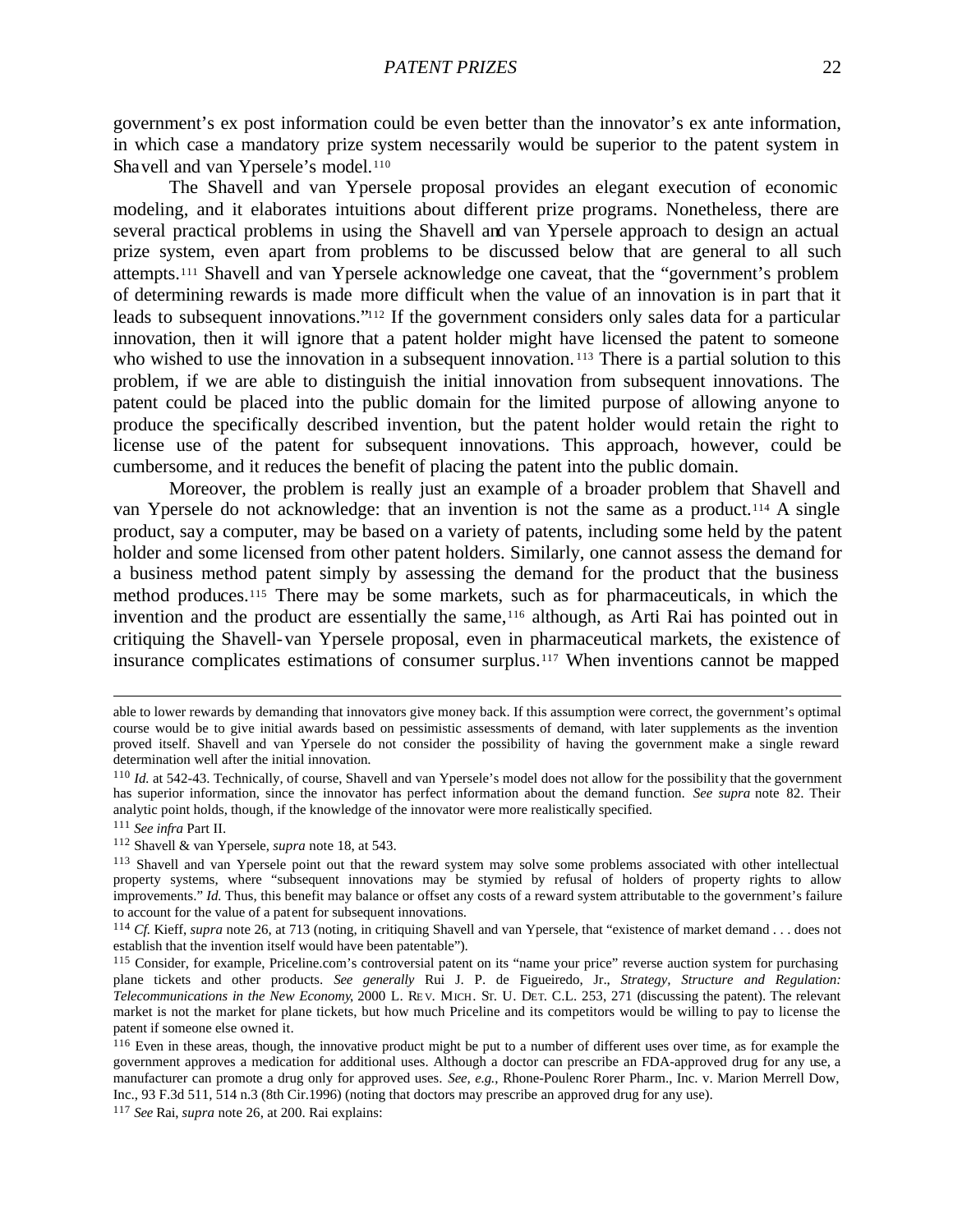one-to-one onto products, determining the demand for any particular invention may be extraordinarily difficult. The government would have to consider not only whether other companies would be likely to pay to license an invention, but also how much the patent holder selling a product based in part on the invention would have paid to license the patent, if the patent had been held by someone else.118 In addition, the government might wish to assess the value of a patent in extracting settlements and licensing fees for competitors' products already incorporating the patented invention. <sup>119</sup> Importantly, none of this information will become clear over time, as the release of a patent into the public domain will prevent any licensing fees or settlements from being collected. We can wait to see sales of a particular computer, but that will not allow us, even with the most refined equations, to determine any better than initially the contribution of one innovation embedded in that computer.

Shavell and van Ypersele might have defended their proposal against the subsequent innovation argument and the broader argument by noting that neither affects their analytic case for the optional prize system. If government systematically undervalues patents, by failing to take into account the value of a patent with respect to licensing and the like, fewer innovators will accept the government's offers to buy out the patent. The optional prize system will still be better than the patent system—not as much better, but Shavell and van Ypersele do not quantify the benefits of adopting the system anyway. As long as the government limits itself to examining observed demand for the innovation itself, whether that demand is from consumers or other producers, the system will still work when the government plugs in the variables it knows. In reality, though, this observation may mean that the Shavell-van Ypersele model is useful only, or at least mostly, for markets in which the innovation and the product are essentially the same. When a sufficiently high percentage of the value of a patent derives from something other than sales of a product uniquely associated with the patent, inventors will categorically not accept the government's offers.

There is a different answer that might be offered in defense of the Shavell-van Ypersele approach. The government could make its best effort to take all of these factors into account in calculating the social surplus created by an invention. After all, Shavell and van Ypersele never suggested that the government knows the demand function, merely that it can estimate the probability that each of a number of demand functions is in fact the demand function. Demand may be difficult to estimate, but that merely means that there will be a wide variety of possible demand functions. The government still can do its best, and optional rewards will still dominate patent. When the range of potential demand functions is wide, however, government offers in the optional prize system will have to be low to prevent innovators who know that their innovations

<sup>[</sup>I]n the context of pharmaceuticals, the Shavell/van Ypersele proposal has limitations. As contrasted with other goods, individuals do not generally purchase individual pharmaceuticals at the time they need them. Rather, they enroll ex ante in insurance plans that cover pharmaceuticals. These plans often do not differentiate their insurance product on the basis of the pharmaceutical products they offer. Even when plans do differentiate, it is at best a very rough differentiation (e.g., between plans with no drug coverage, plans with a closed formulary, and those with an open formulary).

*Id.*

<sup>&</sup>lt;sup>118</sup> One technique used to determine how much a company would pay for its own products is known as transfer pricing, which is used for international tax purposes. *See generally* 1-2 TRANSFER PRICING HANDBOOK (Robert Feinschreiber ed., 2001); Terry Thompson, Comment, *Canada's Transfer Pricing Laws: Keeping Pace with an International Trend*, 11 TRANSNAT'L LAW. 311, 314-18 (1998) (providing an overview).

<sup>119</sup> *See, e.g.*, *BroadVision Settles Suit Against Art Technology*, BUS. J., Mar. 3, 2000, at 29 (reporting a settlement resulting in the payment of a licensing fee).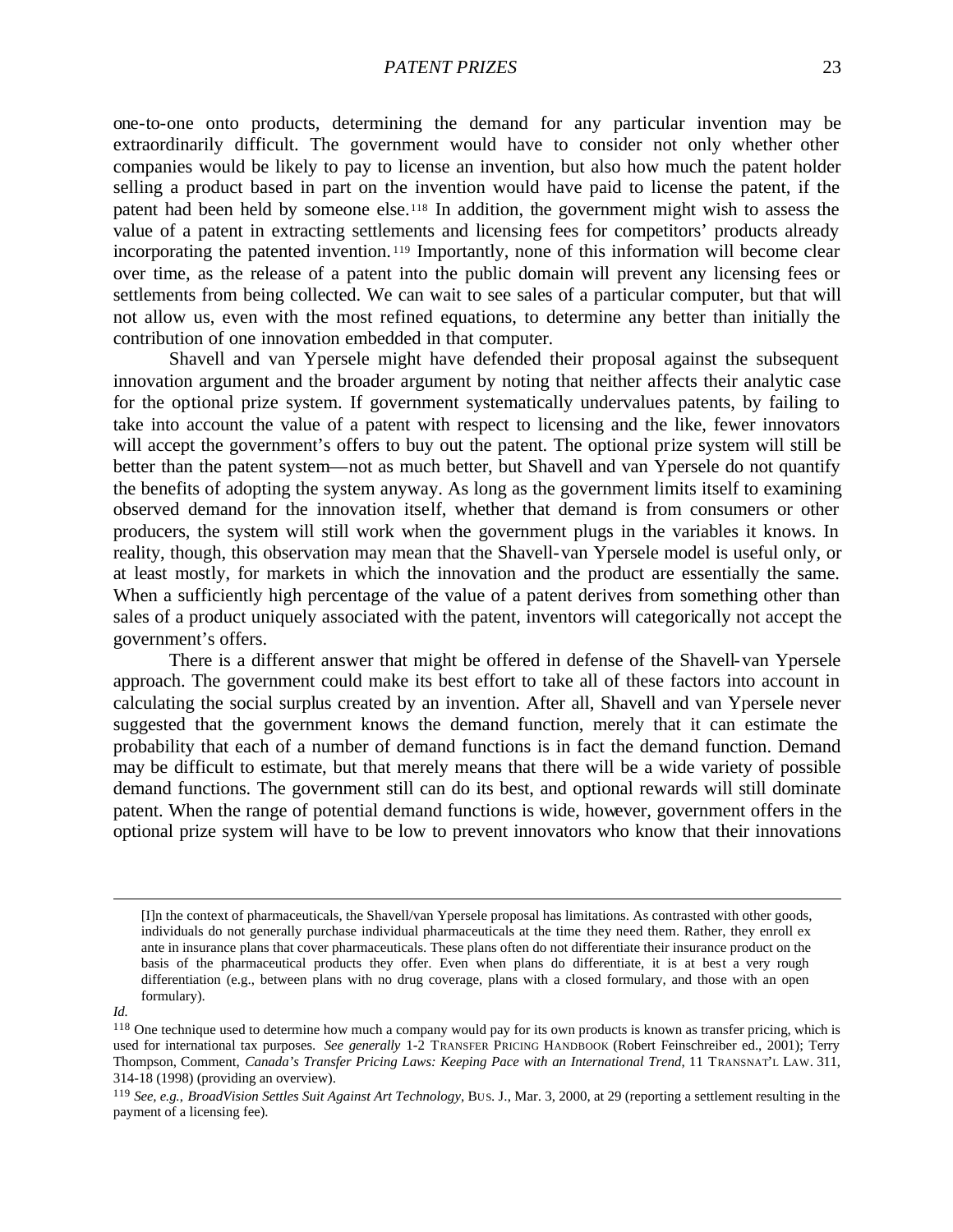are relatively useless from cashing in on high offers.120 But the optimal rewards may end up so low that no one with a valuable patent would accept them.

Part of the appeal of the Shavell-van Ypersele model may stem from the observation that from the beginning, the government *knows* a probability distribution of different demand functions. We are, however, given no information of how exactly the government calculates this probability distribution, and our confidence in relying on their model as a basis for a shift in public policy ultimately rests on how good a job we think that the government can do in calculating this probability distribution. Stripped of its mathematics, the Shavell-van Ypersele model reduces to a simple argument: Providing a reward for a patent eliminates deadweight loss. While rewards could improve innovation incentives, there is a risk that rewards that deviate substantially from actual social surplus could result in innovation incentives that are too low or too high. The case for a mandatory prize system depends on how much of a distortion in innovation incentives rewards produce, if any. In principle, though, the government can make offers to buy out patents that innovators can accept or reject, setting the offers to a low enough level that overall society will benefit more than it will lose from offers that are accepted. The government is most likely to be able to make adequate offers in areas in which an innovation and a product are essentially the same thing and the government can use sales figures to calculate demand.

That this is a simple argument does not detract from its truth or from Shavell and van Ypersele's achievement in modeling it formally. It does, however, suggest that the benefit of Shavell and van Ypersele's article is not that it produces a formula that the government can use to determine rewards. After all, as noted above, Shavell and van Ypersele do not give any indication of how to make the initial calculation of possible probability functions. If that is so, the additional insight offered by the Shavell-van Ypersele approach over, for example, the Guell and Fischbaum proposal is modest. Its main virtue may be in showing that, at least in certain markets, well-motivated economists could use relatively standard economic techniques to determine how large rewards show be. When they do so, and properly take into account that rewards must be lower than social surplus in the optional prize system, <sup>121</sup> an optional prize system will be beneficial. When they are particularly good at calculating demand, a mandatory prize system will be even better.

This reduction of the model, however, points out an additional problem, probably the most significant one, and the problem lies in the words "well-motivated." If Shavell and van Ypersele have shown that economic science provides tools that the government might use to determine appropriate rewards, that does not show that government in fact will do a good job of using those tools. One concern is that the government officials charged with the task might make various errors in calculating demand. Conceivably, a government official might produce a family of demand functions that does not even include the actual demand function. If the demand functions are all too low, then little harm done—just one more inventor sticking with the patent system. <sup>122</sup> But if there are a number of cases in which the demand functions are all systematically too high, the prize system could be quite expensive. The Shavell-van Ypersele optimization only works if the probability distributions are accurate.<sup>123</sup> If the government thinks that a low value is

<sup>120</sup> *See supra* note 103 and accompanying text.

<sup>121</sup> *See supra* text accompanying notes 103-105.

 $122$  Shavell and van Ypersele note that "the fear that government would act suboptimally, and give unuly conservative rewards, would be less an issue under an optional reward scheme because innovators can always obtain intellectual property rights." Shavell & van Ypersele, *supra* note 18, at 544.

<sup>&</sup>lt;sup>123</sup> Conceivably, the government might recognize that the probability distributions are systematically inaccurate and mandate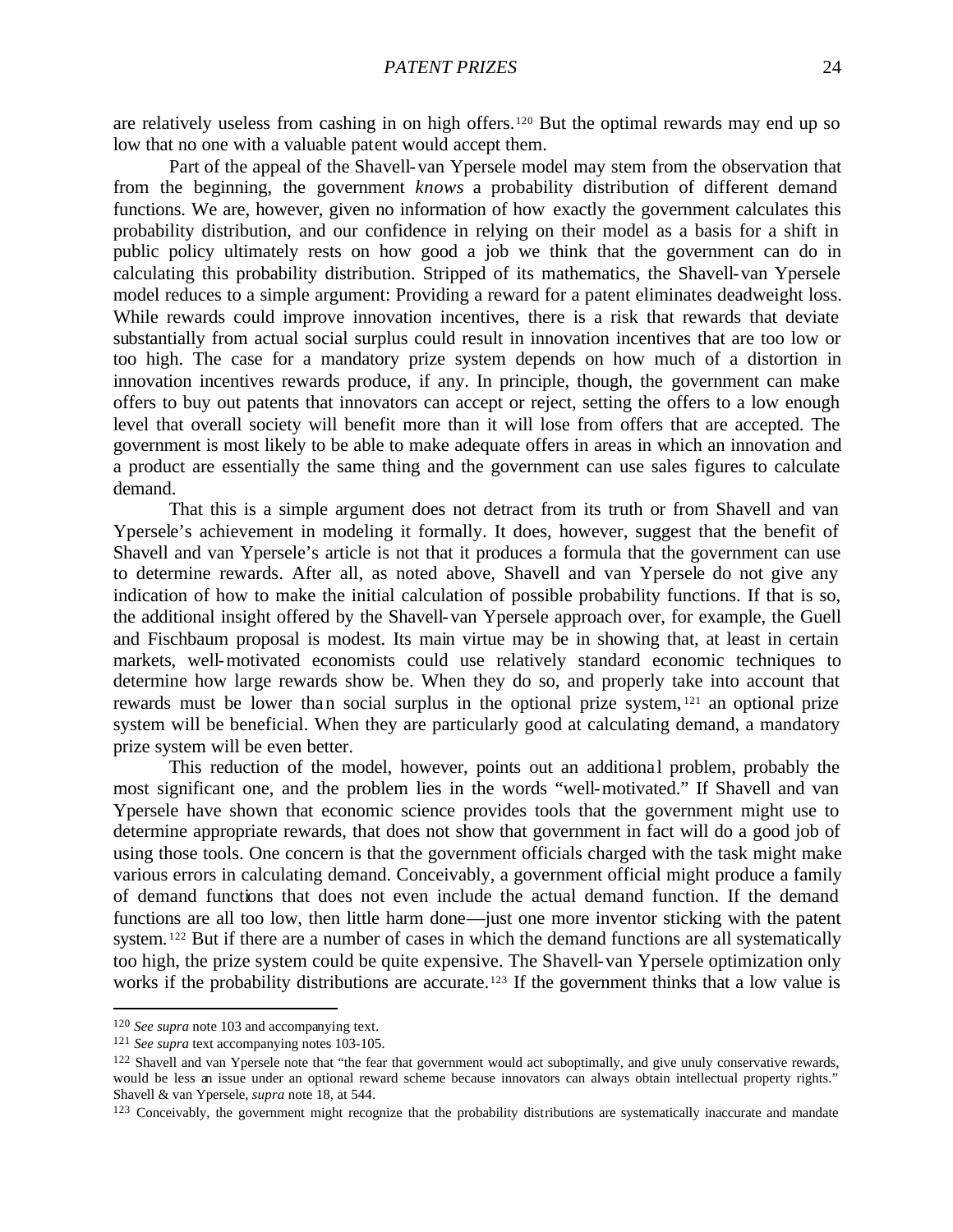The problem, however, is less likely to be the competence of the government employees than their motivations. Shavell and van Ypersele's model produces an image of objective bureaucrats doing their best, but this is an image that administrative law and public choice scholars have been skeptical of for over fifty years.<sup>124</sup> Suppose, for example, that the agency were "captured" by industry.<sup>125</sup> It might systematically offer extraordinarily generous buyouts by starting with generous estimates of the demand function. Or, we might worry that a particular presidential administration would have some agenda that it would advance through a reward program. In a mandatory reward regime, we might worry that an administration hostile to industry interests would buy out patents at very low prices. Or, we might worry that certain industries would do well at the expense of others in a particular administration. The creation of a reward regime might in effect allow presidential control over innovation, with research flowing chaotically depending on assessments of the agenda of the particular administration or agency and shifting abruptly with transitions in power.

As with my analysis of the Guell-Fischbaum approach, I do not mean to imply that the Shavell-van Ypersele approach must be rejected. To some extent, these problems might be averted by forcing the agency to rely on proxies in calculating social surplus, for example by specifying precise procedures for calculating the family of demand functions. At least, such constraints might be possible to devise for some industries. Much work would be needed, however, to determine what these proxies should be, and there is no guarantee that Congress would create the agency with the appropriate set of constraints, even if academic agreement on them could be achieved. Perhaps there are some areas in which concerns about distorted agency incentives might be less severe, but again more work would be needed to determine what those areas are. In fairness, Shavell and van Ypersele recommend only "serious study of the possibility of reward systems,"126 not adoption of a system that they claim to have fully specified. Nonetheless, unless one can develop a way of overcoming these problems, the Shavell-van Ypersele approach can be considered only a preliminary blueprint.

#### *C. Kremer's Market Mechanism*

Michael Kremer's proposal is similar to Shavell and van Ypersele's in seeking to identify a means of objectively pricing patents so that the government can effect buyouts. Like Shavell and van Ypersele, Kremer suggests an opt-in approach rather than a mandatory reward regime. The mechanism he suggests, however, could not be more different. Instead of relying on government bureaucrats to calculate the optimal patent prize, Kremer suggests use of an ingenious market mechanism.127 The mechanism, in simplified form, would work as follows.<sup>128</sup>

some transformation to convert the economists' probability estimates into more appropriate estimates, which presumably would entail a wider range. It is difficult, however, to determine how systematic errors in probability distributions would be identified or corrected.

<sup>&</sup>lt;sup>124</sup> For an early work alleging that administrative agencies might not act on behalf of an objective view of the public interest, see Samuel Huntington, *The Marasmus of the ICC: The Commission, the Railroads, and the Public Interest*, 61 YALE L.J. 467, 467-70 (1952).

<sup>125</sup> *See generally* MERRILL, *supra* note 22, at 1050-52 (discussing the rise of capture theory).

<sup>126</sup> Shavell & van Ypersele, *supra* note 18, at 545.

 $127$  Kremer's is but one of a number of recent proposals in a variety of legal fields to supplant existing institutions with institutions based on market mechanisms. *See* Michael Abramowicz, *The Law-and-Markets Movement*, 49 AM. U. L. REV. 327 (1999) (describing a number of recent proposals); Mark A. Cohen & Paul H. Rubin, *Private Enforcement of Public Policy*, 3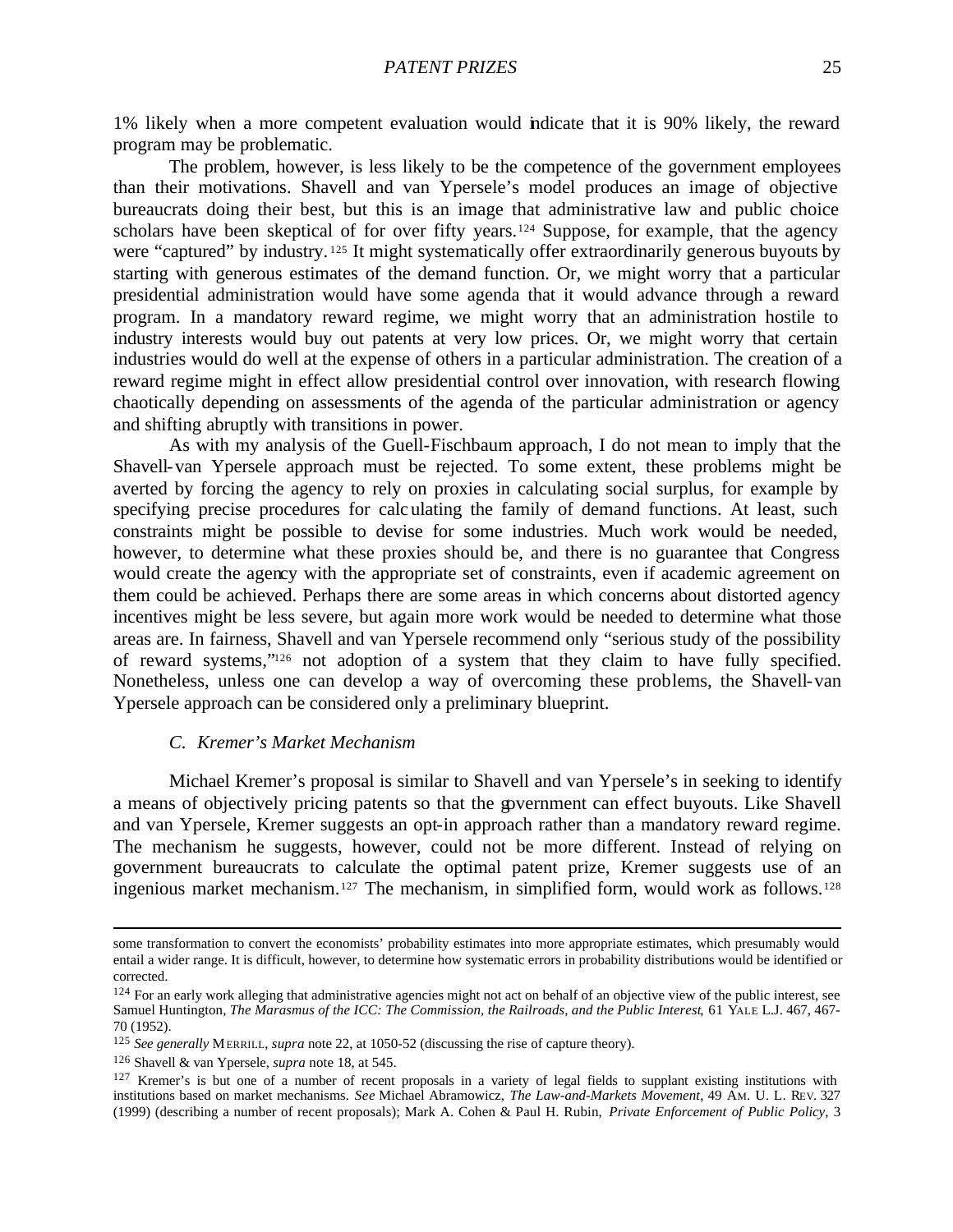After a patent holder decides to apply the mechanism, bids for the patent would be solicited at a sealed-bid auction, with any private party permitted to bid. The government would then offer to purchase the patent at the price determined by the auction. If the patent holder accepts the offer, the government would execute a randomization function. With some probability (say, ninety percent of the time), the patent would be placed in the public domain. The rest of the time, the high bidder would be required to purchase the patent.

The chief virtue of Kremer's proposal is that it allows the government to harness private information. Private parties will submit bids at the auction because they recognize that there is some probability (ten percent) that they will be permitted to purchase the patent. Competitors and potential competitors of the innovator may have better information than the government about the patent's value.129 As Kremer recognizes, the use of an auction is valuable not only because it gives government officials more information, but also because it constrains their discretion. <sup>130</sup> At least in the simplified version above, the governmental role would be minimal, limited to overseeing the auction, a task that experience suggests the government is capable of performing.131 Even without any investigation at all, the government could rely on private parties' bids, because the private parties will be well incentivized. As in any sealed-bid auction, private parties will consider their own interests in bidding. If a private party bids too low, then it will not win the auction, making the entire effort a wasted expense; if the private party bids too much, then it may end up paying too much for the patent.

A potential limitation of the market mechanism that Kremer anticipates is that the value of a patent may be too low, because the social value of the patent may exceed the private value. Indeed, this problem animates Kremer's proposal, as he reviews a literature "suggest[ing] that social returns to innovation far exceed the private returns."<sup>132</sup> Rather than purchase patents at their private value, as revealed by the auction, the government could offer to purchase patents at the private value times some markup, which Kremer indicates might be between 2.5 and 3.33.<sup>133</sup>

<sup>128</sup> *See* Kremer, *supra* note 20, at 1147 & fig.I.

<sup>133</sup> *Id.* at 1142.

YALE J. ON REG. 167 (1985) (urging the use of auctions to identify private enforcers of public policy); Jonathan Macey & Geoffrey Miller, *The Plaintiffs' Attorney's Role in Class Action and Derivative Litigation: Economic Analysis and Recommendations for Reform*, 58 U. CHI. L. REV. 1 (1991) (recommending using auctions in class action and derivative litigation); A.C. Pritchard, *Auctioning Justice: Legal and Market Mechanisms for Allocating Criminal Appellate Counsel*, 34 AM. CRIM. L. REV. 1161, 1166-70 (1997) (urging that right to serve as appellate counsel for convicted indigent defendants be auctioned off, with the high bidder receiving a contingency fee if successful).

<sup>&</sup>lt;sup>129</sup> *Id.* at 1146 ("While the value of potential inventions may be private information of the researcher before research is conducted, other firms in the industry are likely to have at least some information on the private value of the invention after inventions are patented.").

<sup>&</sup>lt;sup>130</sup> *Id.* at 1138 ("Allowing government officials wide discretion to set payments to inventors ex post may lead to rent-seeking and to expropriation of investors after their research costs are sunk."); *see also id.* at 1138-39 ("One problem with allowing broad administrative discretion over the patent buyout price is that this may lead to purchases at confiscatory prices, and thus reduce incentives for innovation.").

<sup>131</sup> Government frequently holds auctions, for example to sell forfeited property. *See, e.g.*, 21 U.S.C.A. § 881(e)(1)(B) (West 2001) (providing for disposition of property in a "public sale"); *Shanxi's First Public Property Auction*, XINHUA ENG. NEWSWIRE, Dec. 11, 1997, available at 1997 WL 15760495 (describing a forfeiture auction in China).

<sup>132</sup> Kremer, *supra* note 20, at 1141 (citing M. ISHAQ NADIRI, INNOVATIONS AND TECHNOLOGICAL SPILLOVERS (Nat'l Bureau of Econ. Research Working Paper No. 4423, 1993); MANUEL TRAJTENBERG, ECONOMIC ANALYSIS OF PRODUCT INNOVATION: THE CASE OF CT SCANNERS (1990); Edwin Mansfield et al., *Imitation Costs and Patents: An Empirical Study*, 91 ECON. J. 907 (1981)); *see also* Timothy F. Bresnahan, *Measuring the Spillovers from Technical Advance: Mainframe Computers in Financial Services*, 76 AM. ECON. REV. 742, 753 (1986); Edwin Mansfield et al., *Social and Private Rates of Return from Industrial Innovations*, 91 Q.J. ECON. 221, 234 (1977). Kremer concludes that social rates of return to research and development are generally about 50 percent, in comparison with private rates of return of about 25 percent. In individual circumstances, social returns may be much higher. *Id.*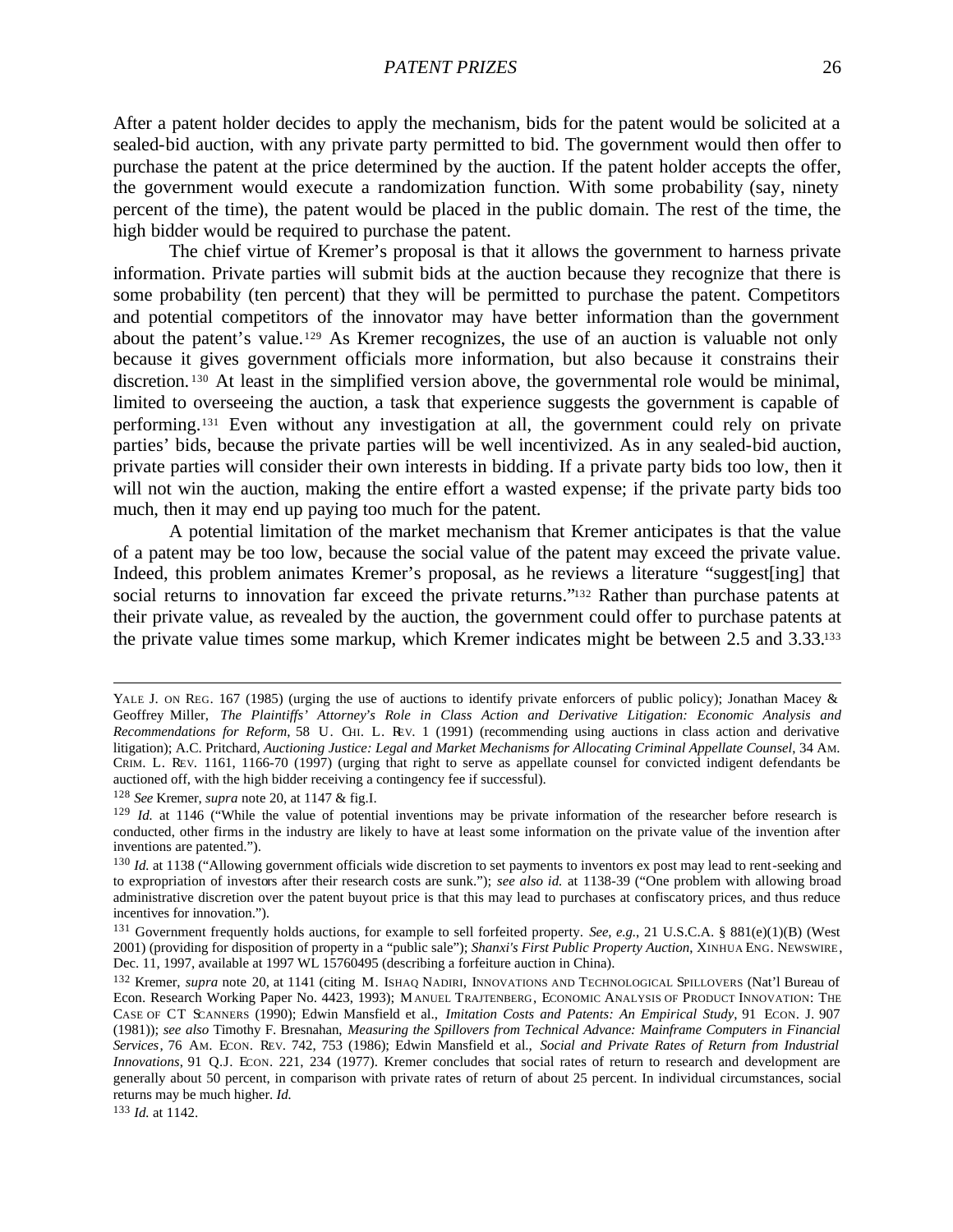The government would purchase the patent at this high markup even in those cases in which it ends up selling the patent to a private party, thus ensuring the inventor the benefit of the markup in all cases, whether the patent is randomized to the public domain or not. The existence of this markup would provide a strong incentive for inventors to offer their patents to the market mechanism rather than retain their patent right and exploit it in the market.

The markup also helps solve problems associated with the "winner's curse,"<sup>134</sup> which refers to the tendency of winners of auctions to find that they have paid too much. First, Kremer worries that without the markup, no one would bid. After all, without a markup, if the inventor accepts a bid, it is presumably because the bid is higher than the actual value of the patent, which the inventor is likely in a better position to know than any of the bidders.135 One solution would be to prevent the inventor from rejecting the highest offer, but this solution is not necessary given Kremer's approach. A sufficiently high markup will solve the problem, because with the government effectively subsidizing bids, bidders will recognize that an inventor might accept the offer even if the high bidder offered less than the patent value.

Second, the markup could be applied to a bid other than the highest bid to determine what the government must pay for the patent. The highest bid, after all, might be an outlier, perhaps reflecting the one firm that made a severe miscalculation in estimating the value of the patent.<sup>136</sup> The need for this crude system—Kremer recommends a "simple rule" in which the patent holder would be offered a "multiple of the third highest bid"<sup>137</sup>—is less clear than the need for a markup. Bidders, after all, have incentives to shave their bids in anticipation of the winner's curse,138 and Kremer in any event would make the highest bidder the winner in cases in which the government sells the patent.139 Presumably, the purpose is to save the government from the folly of an occasional irrational bidder, but the government is relatively risk-neutral, and there is no reason to think that the highest bids will be systematically too high. The purpose may also be to ensure that the patent holder receives a relatively accurate bid. But it is not clear that some multiple of the third bid will be more likely to be accurate than the highest bid.

This last criticism may seem petty, in part because Kremer attaches little importance to using the third bid.140 It points, however, to a broader problem. Kremer recognizes, correctly, that

<sup>134</sup> *See generally* Richard H. Thaler, *The Winner's Curse*, *in* THE WINNER'S CURSE: PARADOXES AND ANOMALIES OF ECONOMIC LIFE 50 (1992) (characterizing the winner's curse as an example of irrational market behavior); E.C. Capen et al., *Competitive Bidding in High-Risk Situations*, 23 J. PETROLEUM TECH. 641, 643 (1971) (providing an example of the winner's curse); Kenneth Hendricks & Robert H. Porter, *An Empirical Study of an Auction with Asymmetric Information*, 78 AM. ECON. REV. 865, 882 (1988) (assessing the extent to which individuals can learn to overcome the winner's curse).

<sup>&</sup>lt;sup>135</sup> Kremer does not conclude that no one would bid, only that "patent owners would never sell their patents" because bids would be too low. Kremer, *supra* note 20, at 1149.

<sup>136</sup> *Id.* at 1148 & n.8.

<sup>137</sup> *Id.* at 1148.

<sup>138</sup> *See, e.g.*, Stuart E. Thiel, *Some Evidence on the Winner's Curse*, 78 AM. ECON. REV. 884, 884-86 (1988) (suggesting that bidders on construction contracts overcome the winner's curse by shaving their bids).

<sup>139</sup> The high bidder would pay the bid of the second-highest bidder. Kremer, *supra* note 20, at 1147. This is known as a Vickrey auction, after Nobel laureate William Vickrey, who developed it. *See* William Vickrey, *Counterspeculation, Auctions, and Competitive Sealed Tenders*, 16 J. FIN. 8, 20-23 (1961); *see also* James D. Dana, Jr. & Kathryn E. Spier, *Designing a Private Industry: Government Auctions with Endogenous Market Structure*, 53 J. PUB. ECON. 127, 135 (1994) (discussing this auction approach); *cf.* David Lucking-Reiley, *Vickrey Auctions in Practice: From Nineteenth-Century Philately to Twenty-First-Century E-Commerce*, J. ECON. PERSPECTIVES, Summer 2000, at 183 (demonstrating that Vickrey auctions were used among stamp collectors even before Vickrey was born). In such a second-price, sealed bid auction, each competitor will bid his own valuation of the good, without shaving her bid downward in the hope of still winning the auction at a lower price.

<sup>140</sup> Kremer states only that "it might be best for the government" to use such a rule. Kremer, *supra* note 20, at 1148. In addition, Kremer states, "If the government knew the prior distribution of valuations, it would be able to aggregate the information of all bidders to estimate the private value of the patent." *Id.* at 1147-48. One way to understand the intuition that the government should not simply average all bids in determining its offer to the inventor is to focus on very low bids. Someone may bid \$1 on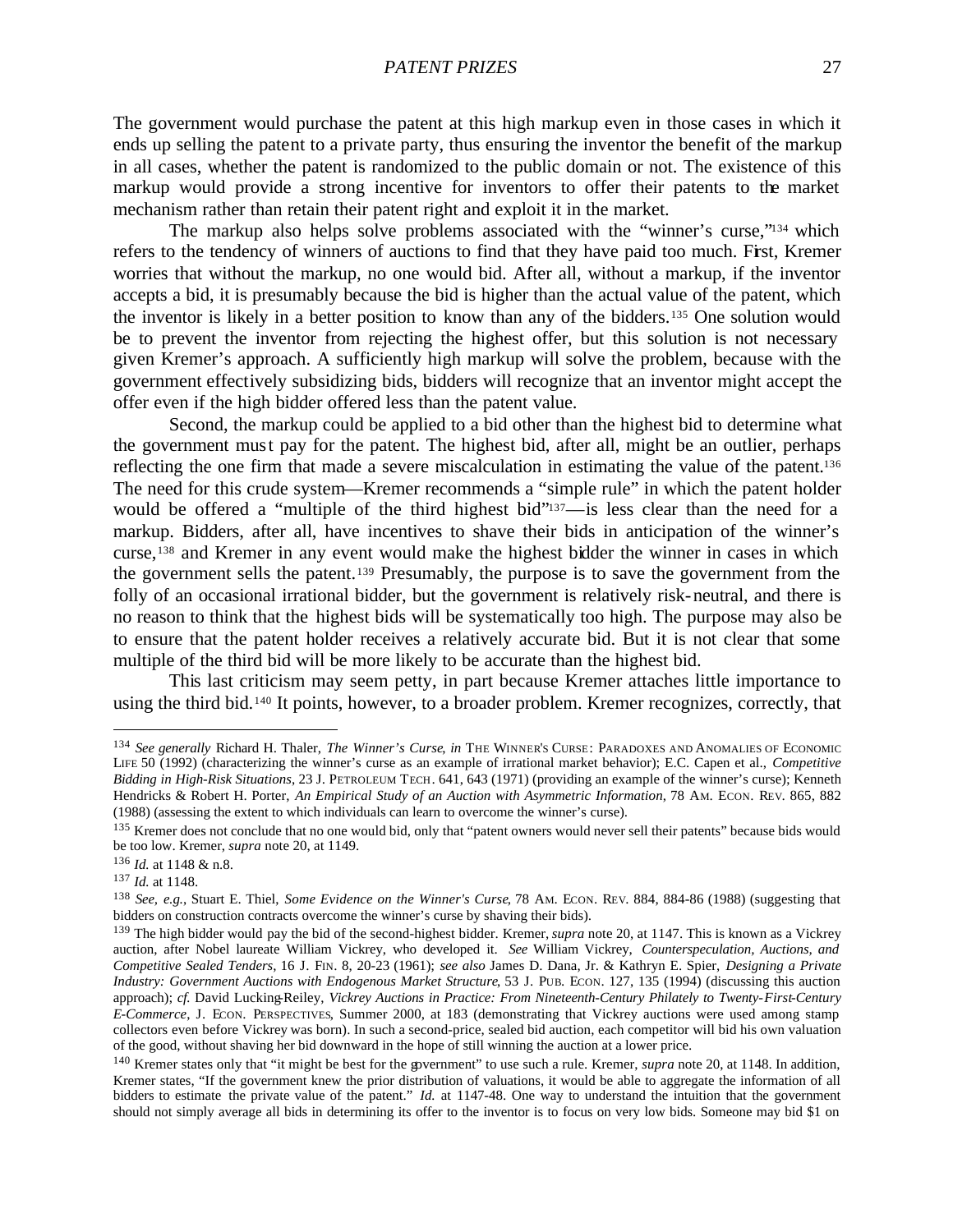the highest bid in an auction may not represent *the* proper valuation of a patent. But the development of an algorithm to determine the appropriate valuation is difficult, and merely using the third-highest bid is hardly a perfect solution. The problem is more severe, the less competitive the auction. If there are only three bidders on a patent, the third-highest bid will in fact be the low bid. It is certainly plausible that some auctions would generate very few bidders, for two reasons. First, there may be only a small number of firms ideally positioned to exploit the patent. Second, the high cost of investigation of a patent's prospects to determine what to bid will discourage some bidders. In all auctions, bidders risk that their investigation costs will buy them nothing, as someone else emerges the high bidder. The problem is more severe here, given that the government often places patents in the public domain instead of selling to the high bidder.

Imprecision, of course, is not fatal to Kremer's market scheme; even with a very small number of bidders, as long as the bidders have sufficiently strong incentives to bid accurately, we may still have more confidence in private bids than in government assessments. An additional concern, to which Kremer devotes considerable attention, <sup>141</sup> is the problem of collusion. A seller of a patent would have an incentive to bribe potential bidders to enter high bids. Suppose, for example, that Company *A* auctions off a patent that in fact is worthless. Company *A* might promise to pay Company *B* \$200,000 to bid \$1,000,000 for the patent. As long as the probability that the randomization function leads to a purchase is sufficiently less than 20% to overcome any risk aversion by Company *B*, Company *B* should accept the offer. If, for example, the probability that the private bid will be accepted is 10%, Company *B*'s expected payment for the worthless patent will be \$100,000, and so its average profit from the transaction will be \$100,000. The deal also benefits *A*, which will receive \$1,000,000 90% of the time for a cost of just \$200,000. Similar bribes, of course, might be possible with valuable patents to make them even more valuable. Once the government ignores the private bidding some percentage of the time, there will be opportunities for mutual gains from trade between patent owners and bidders.

Kremer offers several possible solutions to the collusion problem. <sup>142</sup> First, reliance on the third-highest bid, as described above, would make collusion more difficult by forcing a company to bribe three different bidders.143 This provides a better argument for the third-highest-bid approach than Kremer offered earlier, but it may not be foolproof. If the three bidders cooperated, after all, relatively small bribes would be needed for the second and third bidders, since they would recognize that they would never have to pay for the patent. Second, the agency might respond to suspicions of overbidding by skipping the randomization function and forcing the high bidder to purchase the patent.<sup>144</sup> The problem, of course, is that the agency would need

the off chance that no one else will bid, yet this \$1 bid conveys very little information. More generally, some bidders may do less research than other bidders and correspondingly shave their bids by a greater amount than those other bidders because of the winner's curse. These low bids also convey relatively little information.

<sup>141</sup> *Id.* at 1157-62.

<sup>142</sup> For a different solution to collusion problems with market mechanisms, see Abramowicz, *supra* note 127, at 390-93.

<sup>143</sup>Kremer, *supra* note 20, at 1158 ("The original patent holder would therefore have to bribe three companies instead of one to ensure a substantial increase in the buyout price.").

<sup>&</sup>lt;sup>144</sup> *Id.* Kremer also suggests that the agency should reduce the markup when it detects collusion. This would presumably require a costly hearing, as patent holders would argue that they had not in fact bribed bidders. While the decision to accept the high bid should be neutral to a patent holder and a bidder that have not overbid, lowering the markup or eliminating the patent holder's ability to decline to sell the patent is essentially a penalty. At the least, the government would have to provide adequate predeprivation protections to prevent such penalties from being applied inappropriately. *See generally* Matthews v. Eldridge, 424 U.S. 319, 335 (1976) (providing a three-part test for determining whether a governmental procedure violates the due process of law).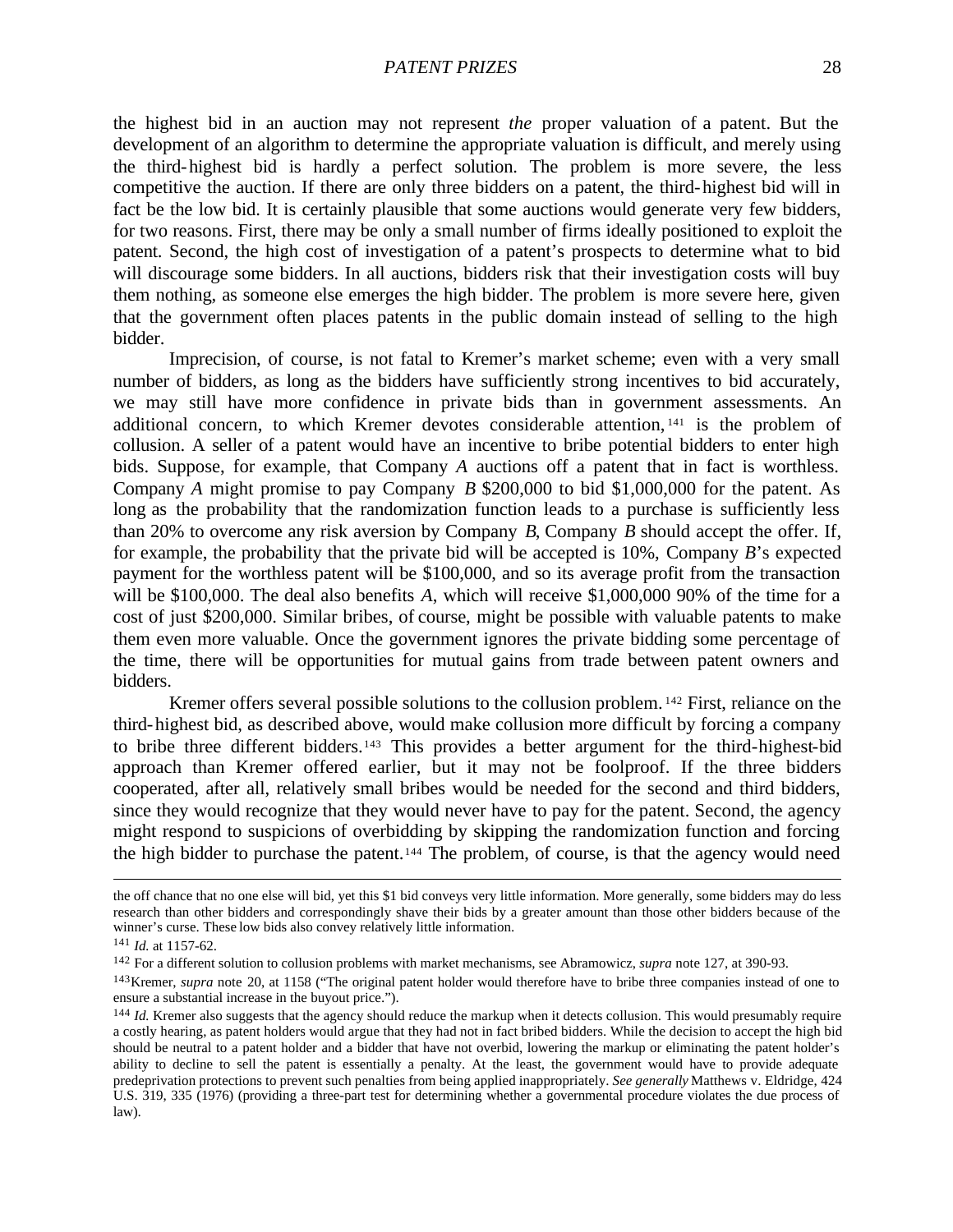to be able to identify suspicious activity, and false positives would reduce the effectiveness of the regime by reducing the number of patents ultimately placed into the public domain. Third, "[t]he government could develop lists of suspect bidders by checking whether winning bidders made money, since systematic overbidders would incur big losses."145 Once again, this is perhaps a sound approach, but a costly, time-consuming, and imperfect one.

Kremer's most developed proposal for combating collusion recommends the adoption of "ceiling prices."146 Such prices would represent the maximum that could be paid for a patent and would be determined in several complementary ways. First, "[a] waiting period of several years could be required before patents were bought by the government, and ceiling prices could be set as a multiple of annual revenues prior to the patent buyout."147 Second, "patents could be capped by total sales of the drug following the patent buyout, times an administrative estimate of the social value of the drug per dose or per patient."<sup>148</sup> Interestingly, these rules make Kremer's proposal closer to Shavell and van Ypersele's, with the attendant strengths and limitations of that approach. The government would monitor sales, both before and after the patent buyout, while at the same time using some method to extrapolate to the social value of the drug. The proposals, of course, are not identical. Shavell and van Ypersele would use such data to calculate a relatively low offer for the patent holder,<sup>149</sup> while Kremer would use sales data as a cap on market price. Nonetheless, the more government must make discretionary decisions, the less attractive Kremer's market mechanism becomes.

Perhaps the government could be successful in combating explicit collusion, either through one of Kremer's approaches or through some other approach, such as rigorous criminal enforcement of a ban on such collusion and bounties for private parties who expose collusive behavior.150 Nonetheless, even if the government can eliminate all explicit collusion between patent holders and bidders, it still might face the problem of implicit collusion. <sup>151</sup> Consider two drug companies. One company might offer a large bid for the other company's patent in the hope that the other company will reciprocate, and if the companies are repeat players, they might start offering generous bids on each other's patents without even communicating directly with each other.152 Again, the government might be successful in identifying such behavior, but it would be

<sup>145</sup> Kremer, *supra* note 20, at 1158.

<sup>146</sup> *Id.* at 1159-62.

<sup>147</sup> *Id.* at 1159.

<sup>148</sup> *Id.* at 1160. Kremer also offers a third, slightly more elaborate proposal. *Id.* at 1160-61. Under this proposal, inventors would be paid *only* if the randomization function led the patent to be sold to the high bidder. In this case, the inventor would receive an amount equal to the monopoly profits earned by the high bidder, multiplied by the inverse of the probability that the patent would be sold to the high bidder. This proposal has two limitations. First, there would be a substantial risk that the patent holder would receive nothing. Presumably, a patent holder might try to insure against this risk, but the insurance could be expensive. Second, and more significantly, there would still be an incentive to manipulate the system *ex post*. Kremer notes that one might do so by "bribing the high bidder to boost sales artificially through tie-ins with other products." *Id.* at 1161. More generally, any falsification of sales figures would be profitable. Alternatively, the original patent holder might just buy lots of the product (or pay third parties to do so), especially if the probability of the patent being randomized to the high bidder is sufficiently low (and thus the inverse sufficiently high). Once again, the government could try to protect against these schemes, but it may not do so successfully.

<sup>149</sup> *See supra* text accompanying notes 103-105.

<sup>150</sup> For a related proposal in the antitrust context, see William E. Kovacic, *Antitrust Policy and Horizontal Collusion in the 21st Century*, 9 LOY. CONSUMER L. REP. 97 (1997).

<sup>151</sup> Implicit, or tacit, collusion presents a substantial challenge to antitrust lawyers. *See generally* Michael Freed et al., *The Detection and Punishment of Tacit Collusion*, 9 LOY. CONSUMER L. REP. 151 (1997) (reporting a conference on the problem of implicit collusion).

<sup>&</sup>lt;sup>152</sup> The challenge is for the parties to solve the prisoners' dilemma, as each of the two companies would benefit most by having the other company help it without itself providing help to the other company. *See generally* DOUGLAS G. BAIRD ET AL., GAME THEORY AND THE LAW 31-35 (1994) (providing an introduction to the prisoners' dilemma). Here, the prisoners' dilemma would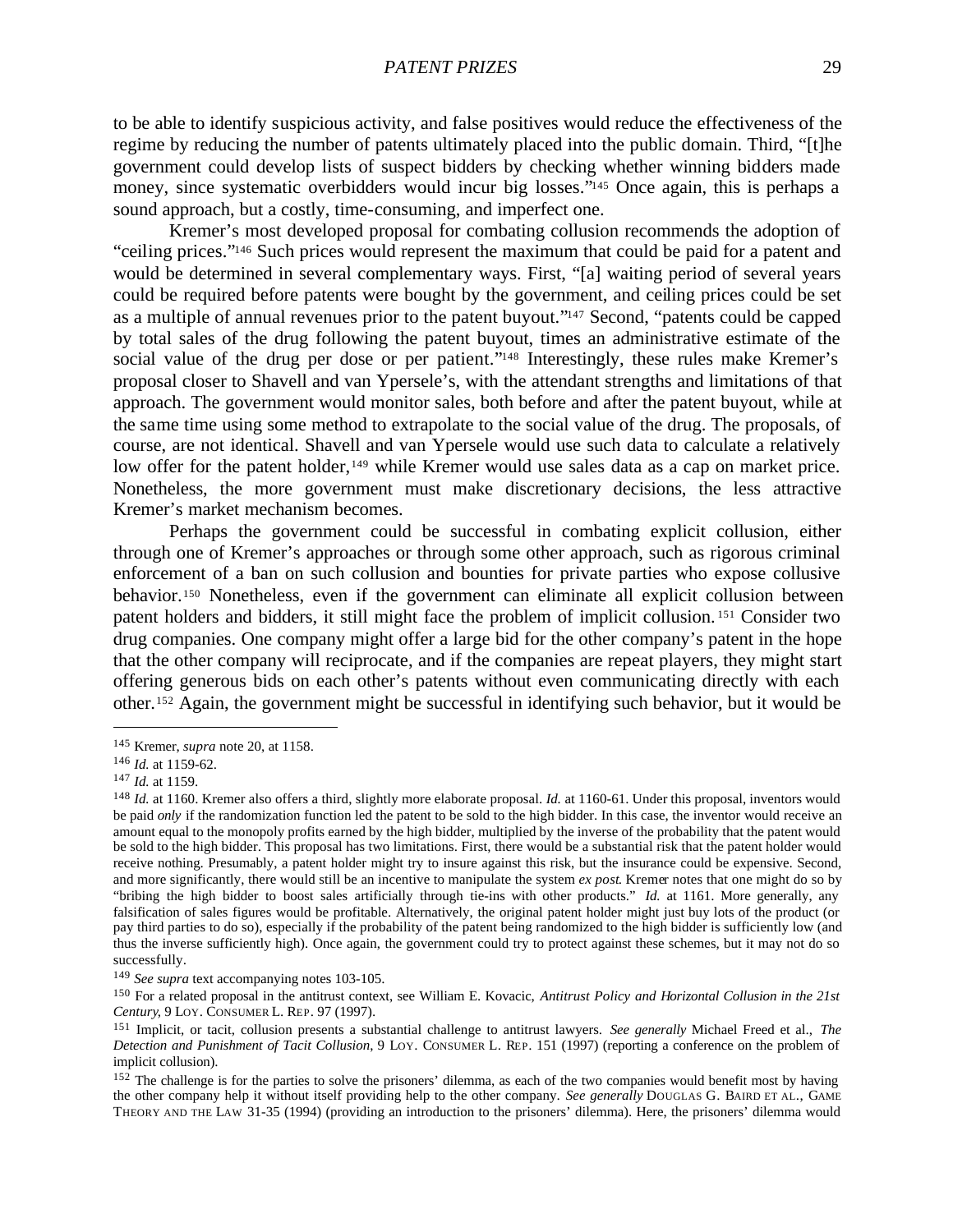especially difficult to police on the margins, where the companies' bids are high but not absurdly so. The government might combat collusion, either implicit or explicit, by reducing markup prices accordingly, <sup>153</sup> but this is a crude solution that will lead some markups to be too high and some markups to be too low.

Kremer does not recognize the possibility of this form of implicit collusion, but he does recognize another form. A company might make a routine practice of buying back its patents from the high bidders at a generous price. This would work only for a frequent player, especially if relatively few patents are randomized to the high bidder rather than to the public domain. A company that acquires such a reputation, however, would receive high benefits and thus benefit in all the cases in which the patent is randomized to the public domain. Kremer's solution is that "inventors would be prohibited from buying back the patent from the winning bidder."154 The government might be able to enforce this successfully, but it does have costs. As Kremer recognizes elsewhere in his article, the original patent holder may be the lowest-cost producer,<sup>155</sup> so the proposal would mean that when patents are randomized to the high bidder, it will be owned not just by a monopolist but by an inefficient monopolist. The cost of such inefficiency might be reduced by lowering the probability that the patent is randomized to the high bidder, but this will decrease the number of bidders and increase the risk of collusion.

Collusion is not the only potential problem for Kremer's system. Just as Shavell and van Ypersele's model worked best when each innovation corresponded to a single product,<sup>156</sup> so too Kremer's proposal works most smoothly when the sales of each invention are independent of the sales of all other innovations. When one product is a substitute or a complement of another, incentives will be distorted. As an example of the complication that arises from substitutes,<sup>157</sup> Kremer explains that "people would bid less for the patent on Prozac if they expected that the patent on Zoloft would be put in the public domain."158 After all, if the Prozac patent is randomized to a bidder rather than the public domain, but the Zoloft patent is randomized to the public domain, then Prozac will not be worth as much as it would have been if bidders believed that the Zoloft patent were also a monopoly product. If Prozac and Zoloft are perfect substitutes and can be manufactured for zero marginal cost, then the value of each in the auction will be discounted by the probability that the other will be placed in the public domain. Thus, if there were a 90% chance that both Prozac and Zoloft will be placed in the public domain by the market mechanism, then each would fetch only 10% as much as if the other drug did not exist.

Complementary products present the opposite problem. Suppose that a new drug cocktail for a disease consists of two independently patented drugs, Drug *A* and Drug *B*, which again can be produced for zero marginal costs. *A* and *B* are perfect complements,159 so that a pill of *A* is

occur over multiple rounds, making it potentially tractable. *See* David M. Kreps et al., *Rational Cooperation in the Finitely Repeated Prisoners' Dilemma*, 27 J. ECON. THEORY 245 (1982) (providing a model leading to cooperation in finite-period prisoners' dilemmas).

<sup>153</sup> *See* Kremer, *supra* note 20, at 1162 ("For example, if the optimal markup was three (as seems plausible), and if collusion were thought to raise prices by up to 50 percent, then the government could simply offer a markup of two.").

<sup>154</sup> *Id.* at 1159.

<sup>155</sup> *Id.* at 1150-52.

<sup>156</sup> *See supra* text accompanying notes 115-119.

<sup>&</sup>lt;sup>157</sup> Economists define products as substitutes if they are "related such that an increase in the price of one will increase the demand for the other or a decrease in the price of one will decrease the demand for the other." EKELUND & TOLLISON, *supra* note 42, at G-20.

<sup>158</sup> Kremer, *supra* note 20, at 1154.

<sup>&</sup>lt;sup>159</sup> Complements are "[p]roducts that are related such that an increase in the price of one will decrease the demand for the other or a decrease in the price of one will increase the demand for the other." EKELUND & TOLLISON, *supra* note 42, at G-4.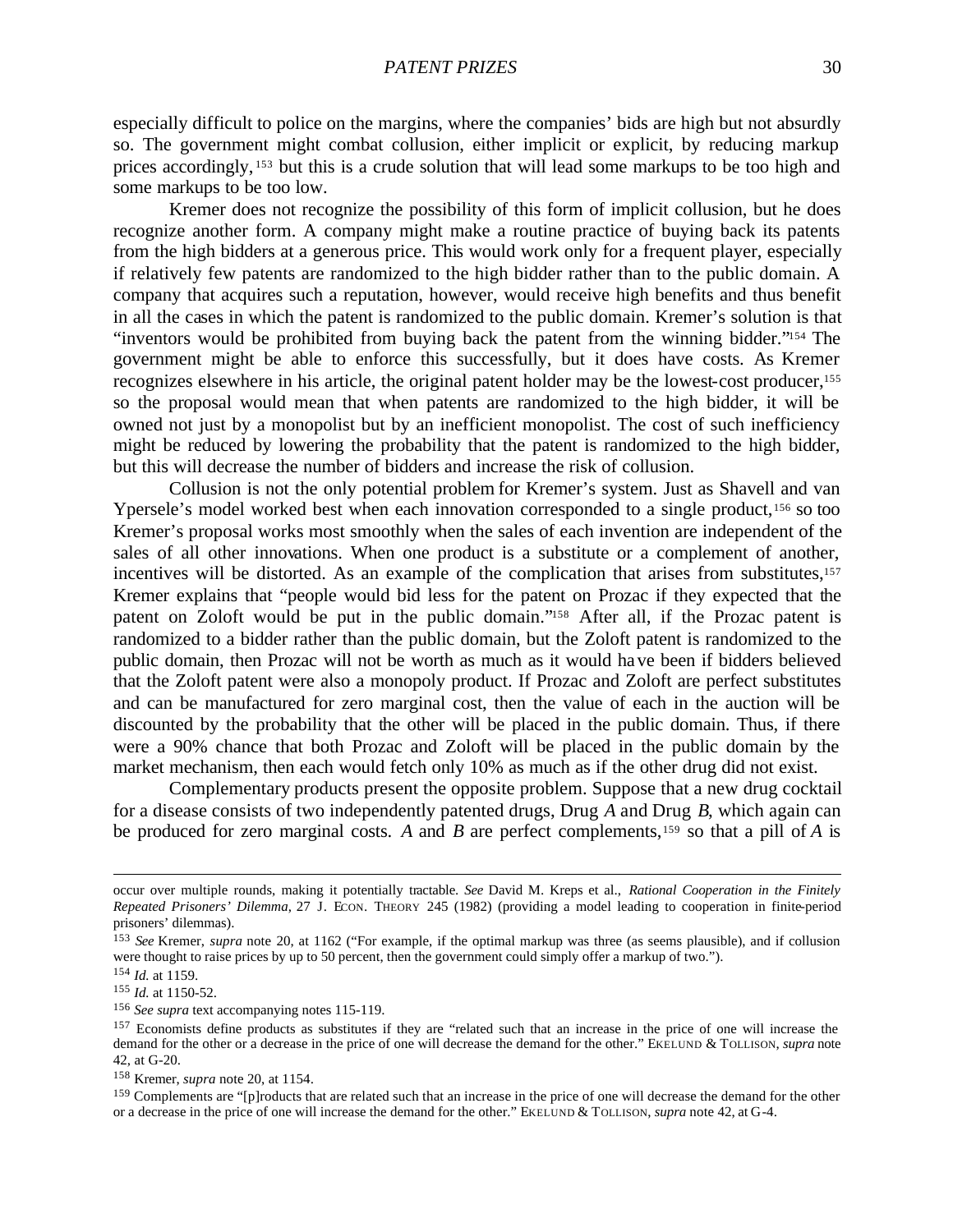worthless without a pill of *B* and vice-versa. If these complements are auctioned independently, the private bids for the two independently will be greater than the value of the two together. A bidder for the *A* patent will reason, using the same probability for randomization as before, that there is a 90% chance that *B* will be placed in the public domain. Thus, if *A* is randomized to a bidder, there is a 90% chance that the owner will be able to extract the full monopoly profits for the combined cocktail. There is just a 10% chance that the owner will have to enter into some arrangement with the new owner of the *B* patent and thus receive only about half of the monopoly profits.160 Thus, the bidder on patent *A*, if risk-neutral, will bid 95% of the value of the monopoly profits of the two drugs combined. Using precisely the same reasoning, the bidder on patent *B* will do the same. If both are randomized to the public domain, the government will pay 1.9 times monopoly profits, even before the markup. And the problem, of course, will be more severe with a three-drug cocktail.

Kremer offers a neat solution to the substitute and complement problems, but the solution is an imperfect one. The trick is to jointly randomize groups of such patents,161 so that either all or placed in the public domain or all are randomized to private bidders. Doing this would solve the problem, since the distortions above arise only when one innovation is placed in the public domain while the other is not. The difficulty is that the government must identify substitutes and complements. Substitutes are easier,<sup>162</sup> since holders of substitute patents would have every incentive to present their patents for joint randomization, and, as Kremer points out, joint randomization of patents that are not really substitutes would do no harm.163 The challenge, however, would be greater for complementary patents, since companies would have no incentive

<sup>163</sup> There is, however, a problem that Kremer does not recognize. Kremer explains:

<sup>160</sup> Kremer gives a similar example, though in his example, the patents are auctioned at different times:

<sup>[</sup>C]onsider an example in which two complementary inventions each have private value 0.1π individually but have value π together, and suppose that the social value of the patents alone or together is twice their private value. If one patent is put in the public domain, then the reward for invention of the other patent will be  $0.9\pi$  times the markup. This implies that under separate patent buyouts the developers of *each* patent can expect to receive approximately 0.9π times the markup, since bidders for the first patent will anticipate that the second patent is likely to be put in the public domain and by the time the second patent has been invented, the first patent will probably be in the public domain. This will create excessive incentives for creation of the pair of inventions, since the social value of the pair is only  $2\pi$ . Kremer, *supra* note 20, at 1156.

<sup>161</sup> *See id.* at 1154-55 (proposing joint randomization for substitute patents); *id.* at 1155-57 (proposing joint randomization for complementary patents).

<sup>&</sup>lt;sup>162</sup> Professor Rai, however, notes, that in the pharmaceutical market, "[g]iven the pervasiveness of me-too pharmaceuticals . . . Kremer's proposed regime would effectively result in mandatory buyouts for many innovator patents." Rai, *supra* note 26, at 201.

Note that joint randomization does not require a bureaucracy to judge whether goods are substitutes. Any patent holder could claim that his or her patent was a substitute for a new patent, and request that it be jointly randomized with the new patent. Even if the new patent was not in fact a substitute for the old patent, jointly randomizing the old patent together with an unrelated new patent would create no harm and would have the advantage of possibly transferring another patent to the public domain.

*Id.* at 1155. The problem is that once a patent is randomized to a bidder, the bidder should not be able to place the patent through the system again. The reason is that bidders in the initial auction would anticipate being able to place the patent back up for auction and receive the markup. Suppose, for example, that the monopoly profits for an innovation will be \$1,000,000 and the markup is two. In Kremer's system, if the patent if randomized to the high bidder, then the high bidder will pay the amount of the second highest bid and receive the patent; the original patent owner, meanwhile, will receive the benefit of the markup. But if the high bidder could then reauction the patent and receive the markup, then the initial bid would be around \$2,000,000 rather than \$1,000,000. Indeed, it would be higher, since the bidder would anticipate that the bidder in the next round would anticipate being able to reauction the patent, and so on ad infinitum. Happily, the problem is not a fatal one. The solution is simply to eliminate the markup for patents that are reauctioned. As this example reveals, however, the Kremer system cannot be relied on to place virtually all patents in the public domain, since the patents that are randomized to bidders will likely stay with bidders, rather than being repeatedly auctioned until being placed in the public domain. The example also shows that it may be difficult to anticipate all possible ways that a particular approach might be exploited.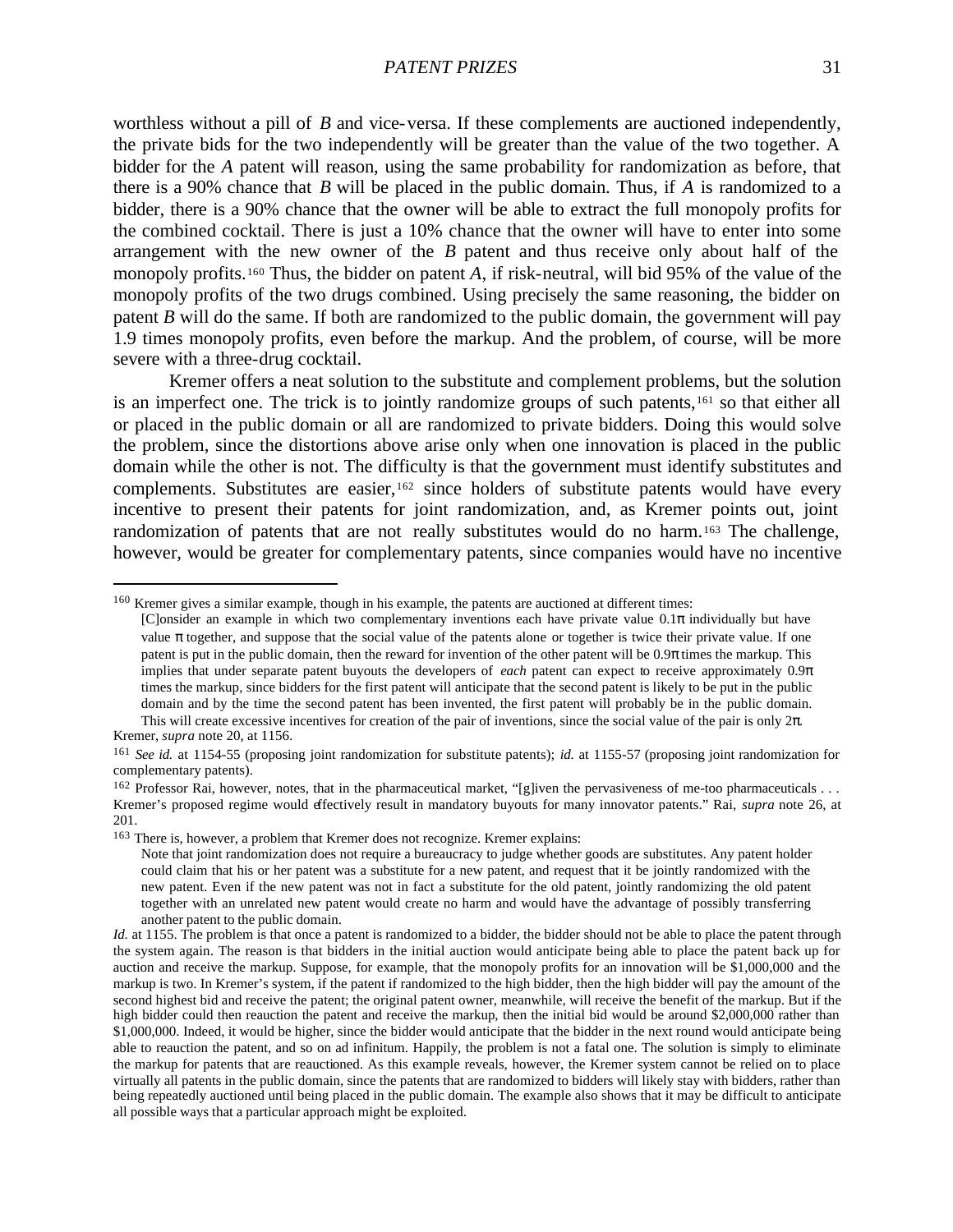to come forward.164 Kremer suggests that the government would be able to identify "very strong complements,"165 but the approach would require bureaucrats at least to recognize that a patent might be complementary to another,<sup>166</sup> and the method might not work for weaker complements.

The market mechanism's susceptibility to gaming, either through collusion or in the case of complementary patents, does not necessarily rule it out as a useful method for valuing patents. It is especially useful when other methods for valuing patents, such as those described in the preceding sections, would be ineffective. For example, when a patent holder would obtain value from the patent primarily by licensing it to other companies that would incorporate the patent into their own inventions, the market mechanism provides a useful means of obtaining an objective valuation. Nonetheless, the mechanism does not eliminate the need for human supervision, either in the form of a bureaucracy or through some sort of litigation, to identify instances in which gaming of the system might lead to inaccurate results. At the same time, the mechanism will be less useful when it is imperative to transfer a particular patent to the public domain with complete certainty, or when the existence of complementary patents complicates the valuation process.

#### *D. Lichtman's Coupon Scheme*

Perhaps the most startling article in the recent literature is Douglas Lichtman's *Pricing Prozac*. <sup>167</sup> Lichtman's proposal differs from those of the other three authors in that he does not suggest buying out patents. Indeed, Lichtman's article begins by discussing Kremer's proposal, and while complimentary of it,168 Lichtman suggests that deadweight loss might be eliminated far more cheaply.169 Under Kremer's proposal and the others discussed so far, the government would buy out the patent, thus paying in an opt-in regime at least the monopoly profits that the patent holder would have expected to receive. Lichtman argues that a full buyout is not necessary to eliminate deadweight loss. Instead, Lichtman suggests that the government subsidize the purchase of patented products such as pharmaceuticals. In essence, the government would give discount coupons to the consumers who would be willing to pay more than marginal cost for the drugs but would not be willing to pay the monopoly price. Astonishingly, Lichtman demonstrates that, under certain assumptions, a well-executed program might cost only oneeighth as much as a patent buyout.<sup>170</sup>

<sup>&</sup>lt;sup>164</sup> Indeed, a company would seek to market different components of the same product separately if multiple patents could be obtained. *See id.* ("It would also create an incentive for inventors to divide up inventions into multiple complementary patents."). <sup>165</sup> *Id.* at 1157.

<sup>&</sup>lt;sup>166</sup> Kremer explains that "[i]f a set of patents are complements, the sum of the bids for subsets will be less than the bids for the entire set." *Id.* The government thus must have sufficient suspicions of complementarity to allow bidding on a set of patents in addition to bidding on the individual members of the group. If patents are being auctioned at the same time, the government might allow bidders to bid on any combination of patents, resulting in joint randomization if the bid on whatever combination a bidder chooses is higher than the highest bids for the patents individually. This market solution, however, will not work, at least without substantial elaboration, when patents are auctioned at different times, which inventors of complementary patents accordingly would have an incentive to do.

<sup>167</sup> *See* Lichtman, *supra* note 21.

<sup>&</sup>lt;sup>168</sup> *See id.* at 124 ("The proposal has much to recommend it. Unlike more conventional approaches, Kremer's suggestion balances the twin goals of encouraging private research and increasing the availability of new pharmaceuticals.") (footnote omitted).

<sup>169</sup> For Lichtman, the purpose of limiting the government's expense is to limit the deadweight loss associated with the distortionary effects of taxation. *See id.* at 124, 136; *infra* Part II.D.1 (discussing the distortionary effects of taxation).

<sup>170</sup> *Id.* at 135.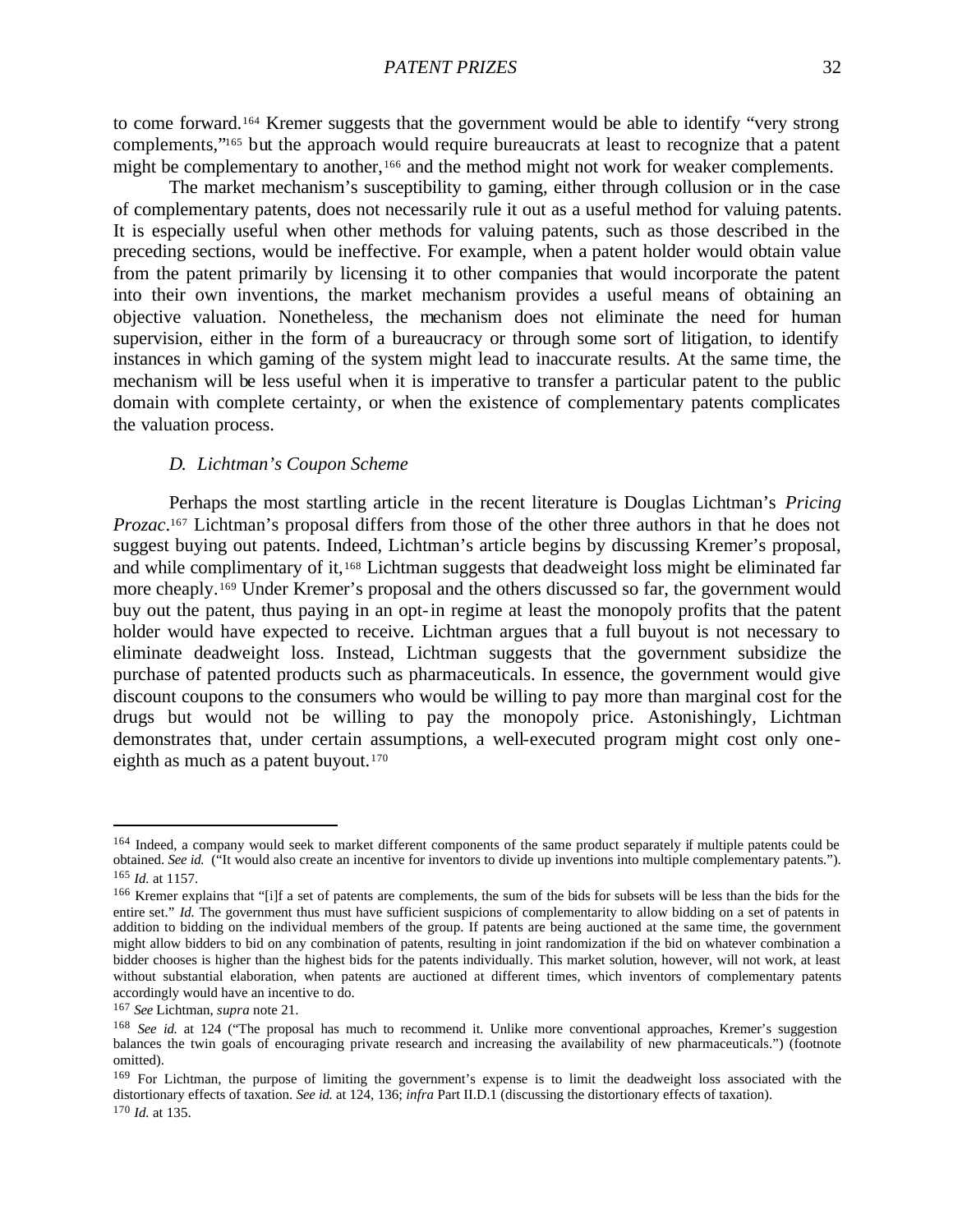PATENT PRIZES 33

This demonstration is a tour de force, and before arguing that patent buyouts nonetheless might be superior to coupon schemes in some circumstances, I will trace Lichtman's argument. First, however, it may be worthwhile identifying a principle that provides an intuitive basis for why a coupon scheme can eliminate deadweight loss. It is a familiar concept from introductory microeconomics courses that there will be no deadweight loss from a monopoly if the monopolist can perfectly price discriminate.171 A monopolist who does this charges each consumer who values the product at more than its marginal cost the maximum that this consumer will pay for the product. Even the consumer who values the product at just one cent above marginal cost is worth selling to if the sale does not affect the price paid by the other consumers. Perfect price discrimination eliminates consumer surplus, but it eliminates deadweight loss too. $172$ 

Just as a monopolist that can perfectly price discriminate eliminates deadweight loss, so too might the government use coupons to eliminate deadweight loss even if a monopolist charges the same price to everyone. Some consumers, of course, will be willing to purchase the product at the monopoly price, but some will not. For consumers that place some value on the product but not so much as to buy it at the monopoly price, a coupon can make the difference. For example, if the price of a drug is \$5 and a consumer values it at \$4, then the consumer will be willing to purchase the drug with a \$1 coupon. If the government can give each consumer who values the drug at between marginal cost and the monopoly price just the right size coupon, then the government will have eliminated deadweight loss. Moreover, it will do so relatively cheaply. A buyout would require the government in effect to spend the full \$5 to provide the consumer in the example above. "Give him just one dollar," Lichtman explains, "and you will, in effect, be increasing the producer's revenue by five dollars."<sup>173</sup>

The government's ability to do this is contingent on its ability to determine the size of coupons that individual consumers should receive. Moreover, Kremer argues in a footnote rejoinder to Lichtman, <sup>174</sup> the government must have *better* information than the monopolist. After all, if the monopolist knew how much each consumer valued the product, it presumably would be perfectly price discriminating itself, saving the government the trouble. Lichtman anticipates this argument in two ways. First, he suggests in a footnote that the government might be better positioned to give coupons than a monopolist would be to price discriminate. "Clues that are available to the government (tax returns, voluntary disclosures made for the purpose of qualifying for health and welfare programs, etc.) are, for good reason, not available more broadly."175 In addition, "even where price discrimination is practical, such behavior is sharply restricted under both antitrust and patent misuse doctrine."176 Second, Lichtman falls back on the

<sup>171</sup> *See, e.g.*, NICHOLSON, *supra* note 87, at 574.

<sup>&</sup>lt;sup>172</sup> In addition, because the monopolist will capture the full social benefit of the invention, the monopolist has the proper incentive to invest the appropriate amount in an innovation. *See supra* note 88 and accompanying text. *But see infra* text accompanying notes 272-275 (arguing that patents might promote excessive incentives to innovate).

<sup>173</sup> Lichtman, *supra* note 21, at 125.

<sup>&</sup>lt;sup>174</sup> Kremer, *supra* note 20, at 1139 n.1 (stating that targeting subsidies "requires that the government have lots of information"). Kremer is able to respond to Lichtman because Lichtman's article was a response to an early version of Kremer's. *See* MICHAEL KREMER, PATENT BUY-OUTS: A MECHANISM FOR ENCOURAGING INNOVATION (Nat'l Bureau Econ. Research Working Paper No. 6304, 1997).

<sup>175</sup> Lichtman, *supra* note 21, at 133 n.133.

<sup>176</sup> *Id. But see* Kieff, *supra* note 26, at 727-32 (arguing that patent holders often reduce deadweight loss through price discrimination). Lichtman's allusion to antitrust is presumably a reference to the Robinson-Patman Act, 15 U.S.C. § 13(a) (1994), which makes it "unlawful for any person engaged in commerce . . . to discriminate in price between different purchasers of commodities of like grade and quality." Enforcement of the Act, however, has long been on the decline, in part because of the recognition that price discrimination may promote efficiency. *See* Rudolph J. Peritz, *The Predicament of Antitrust Jurisprudence:*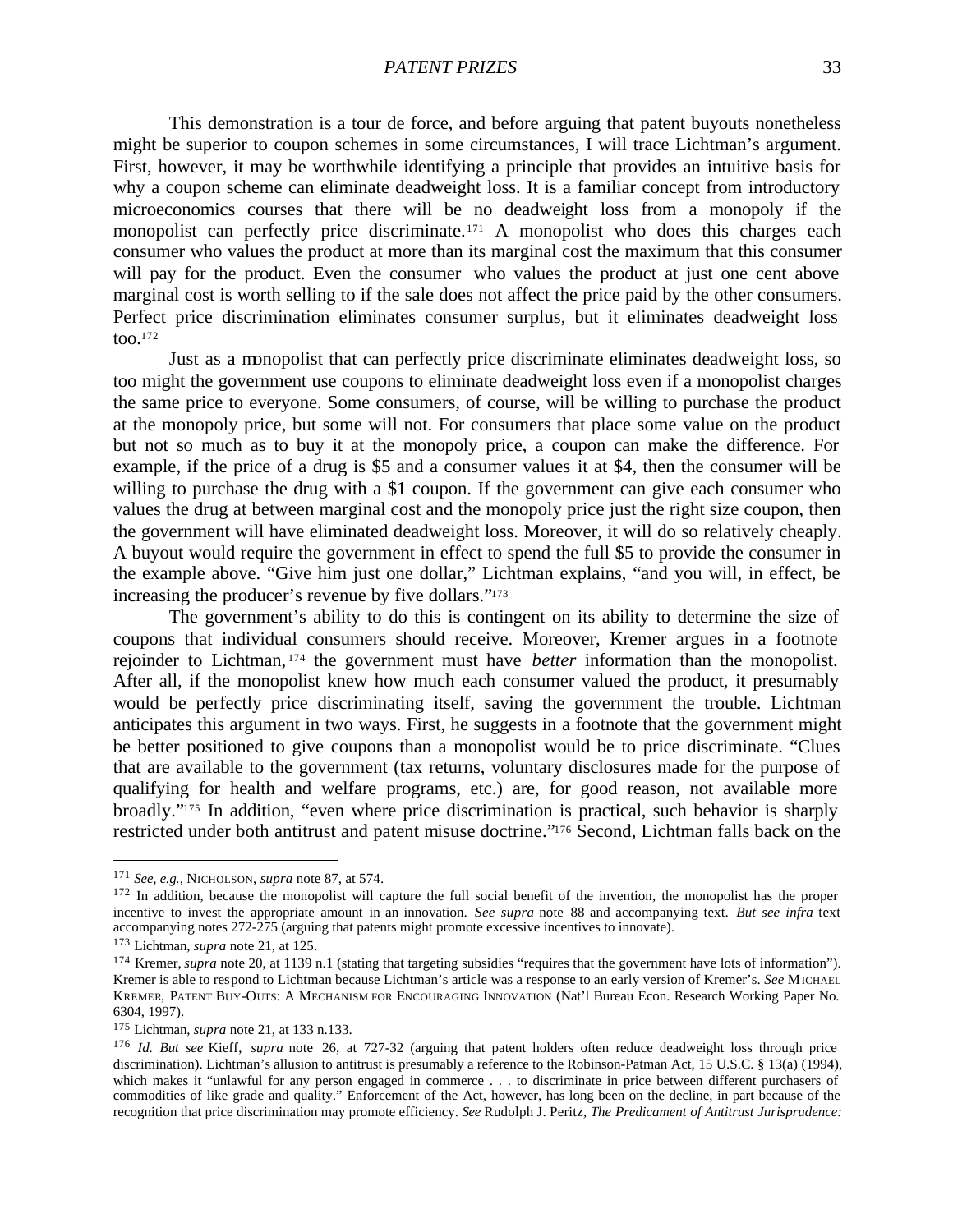conclusion that a well-executed scheme would cost only one-eighth as much as a patent buyout. "[S]o long as one in every eight dollars is placed in the hands of an appropriate consumer, the consumer subsidy scheme will be the most effective option."<sup>177</sup>

The first of Lichtman's claims is difficult to assess without a detailed empirical analysis. On the one hand, government might have access to some data that a company either does not have access to or cannot take advantage of, but it is also true that the company may be able to price discriminate in ways that the government cannot. This observation, however, does not undercut Lichtman's proposal. A company's price discrimination and the government's distribution of coupons can be complementary, with the first eliminating some deadweight loss and the second eliminating some more or perhaps even all deadweight loss. Indeed, the existence of some price discrimination by patent holders strengthens Lichtman's argument by leaving the government with less to do on its own. Suppose a company can effect perfect price discrimination with a representative half of its consumers and cannot price discriminate at all with the other consumers. Then, a well-executed scheme to eliminate deadweight loss should cost only half as much as before, or one-sixteenth as much as the cost of a patent buyout if the government has perfect information about consumers' price preferences. And even if the government does not have perfect information, Lichtman's logic suggests that as long as one of every sixteen dollars is placed in the hands of a consumer who needs it, the scheme will be as cheap as a patent buyout.

Surely Lichtman is right that a one-in-eight "ratio seems exceedingly achievable" for pharmaceuticals,178 and a one-in-sixteen ratio even more so. Thus, the strength of Lichtman's proposal ultimately depends on his second fallback argument. Lichtman is indeed correct under his stated assumptions that if the government has perfect information, then, ignoring administrative costs,179 a coupon scheme will be one-eighth the price as a buyout scheme. I will argue, however, against his intuitively appealing inference that the coupon scheme must be judged as successful as a buyout scheme if only one in eight dollars is placed in the proper hands. This inference would be correct if the incorrectly allocated dollars are used on other products altogether—groceries or movie tickets, say. Such misuse, though, is presumably easy to prevent with coupons.180 But it is not correct if the government awards coupons to people who will use them to purchase the drugs but who are not the people who would have received the coupons had the government executed the scheme perfectly. When someone who would purchase the product anyway receives a coupon, Lichtman's conclusion is incorrect. To justify

<sup>177</sup> Lichtman, *supra* note 21, at 136.

 $\overline{a}$ 

<sup>179</sup> *See infra* Part II.D.2.

*Economics and the Monopolization of Price Discrimination Argument*, 1984 DUKE L.J. 1205, 1210-11; *see also* Brookes Group Ltd. v. Brown & Williamson Tobacco Corp., 509 U.S. 209, 229-30 (1993) (requiring proof of generalized injury to competition in certain types of price discrimination cases). It is true, meanwhile, that some courts have found patent misuse based on price discrimination even in the absence of a finding of an antitrust violation. *See, e.g.*, Motorola, Inc. v. Kimball Int'l, Inc., 601 F. Supp. 62, 65 (N.D. Ill. 1984). The Federal Circuit, however, sharply limited the doctrine of patent misuse in *Mallinckrodt, Inc. v. Medipart, Inc.*, 976 F.2d 700, 708 (Fed. Cir. 1992), by holding that use restrictions beyond the scope of a patent grant would be evaluated under antitrust law's rule-of-reason analysis.

<sup>178</sup> *Id.* at 136.

<sup>&</sup>lt;sup>180</sup> In defending the proposition that the "opportunity for abuse is small," Lichtman argues that "[t]his would be especially true if subsidies were ultimately implemented in a very precise manner – a \$5 non-transferable coupon given to consumer *A*, usable only toward this month's purchase of Prozac." Lichtman, *supra* note 21, at 136. I agree that we probably need not worry too much about the possibility that *A* will get around this limitation by, say, falsifying a receipt for Prozac. A greater concern might be that *A* would sell the receipt to someone who does not need it or that pharmacies might facilitate fraud, similar to problems that exist currently with food stamps. *Cf.* FOOD & CONSUMER SERV., U.S. DEPT. OF AGRIC., THE EXTENT OF TRAFFICKING IN THE FOOD STAMP PROGRAM (1995) (discussing the black market in the food stamp program). I will assume, however, that even this type of abuse could be addressed.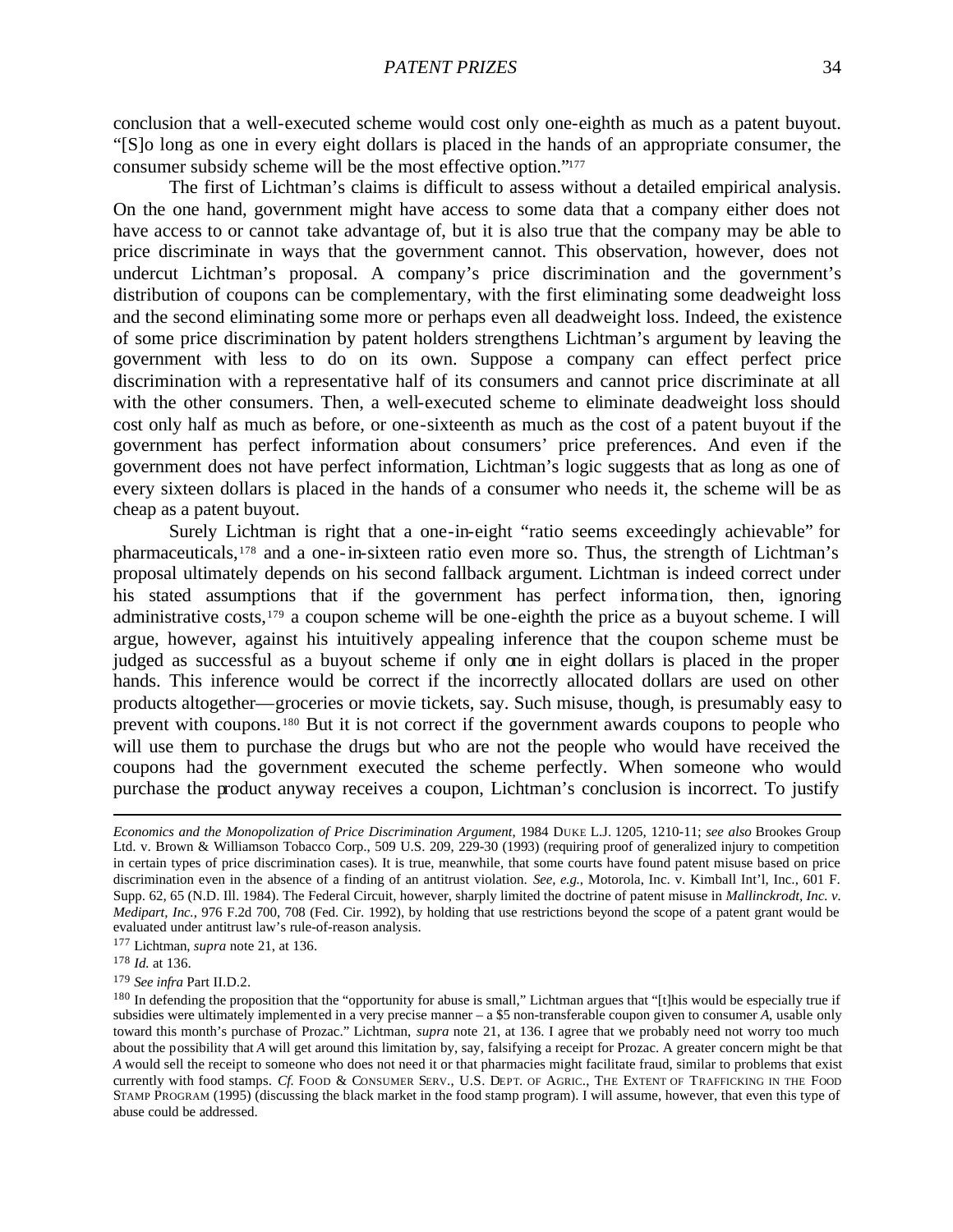## **Figure 2. The coupon alternative to patent buyouts**

As in Figure 1, a profit-maximizing patent holder will choose the monopoly price  $P_m$  and quantity  $Q_m$  in the absence of a buyout program or coupon scheme. Because marginal cost is assumed to be zero, the shaded area in the left panel represents the patent holder's profits. This is the minimum amount that the government would have to pay the patent holder to buy out the patent and leave the patent holder just as well off as with the patent system. In the absence of a buyout, the patent holder could make equal profits by selling at half the monopoly price to twice the number of consumers. The point representing this combination, however, is above the demand curve, because the lowest-valuing quarter of consumers do not value the patent at even this much. By providing just a large enough coupon to each of these consumers, the government in effect fleshes out the demand curve. The shaded area in the right panel is the cost of this program, and is one-eighth the size of the shaded area in the left panel.



this fully, I will need to fill in more of Lichtman's argument and explain just how Lichtman calculates the one-eighth figure.

To understand Lichtman's calculation, consider Figure 2, which includes two panels nearly identical to figures in Lichtman's article.181 Both panels assume a linear demand function and zero marginal cost of production. <sup>182</sup> Under these circumstances, a monopolist who can set only a single price will sell to half of all consumers who assign some value to the product,<sup>183</sup> because doing so maximizes monopoly profits, the shaded area in the left panel. Such a

<sup>181</sup> *See* Lichtman, *supra* note 21, at 131 fig.1, 135 fig.4.

<sup>182</sup> *Id.* at 130.

<sup>&</sup>lt;sup>183</sup> *Id.* at 132 n.21 ("When facing linear demand and zero marginal cost, a monopolist maximizes profit by selling to exactly half the consumers.") (citing PAUL A. SAMUELSON & WILLIAM D. NORDHAUS, ECONOMICS 583 (13th ed. 1989)). Lichtman's figures, unfortunately, are not drawn to scale, making it appear that the monopolist would be selling to more than half of consumers. I have tried to correct this problem in the diagram above.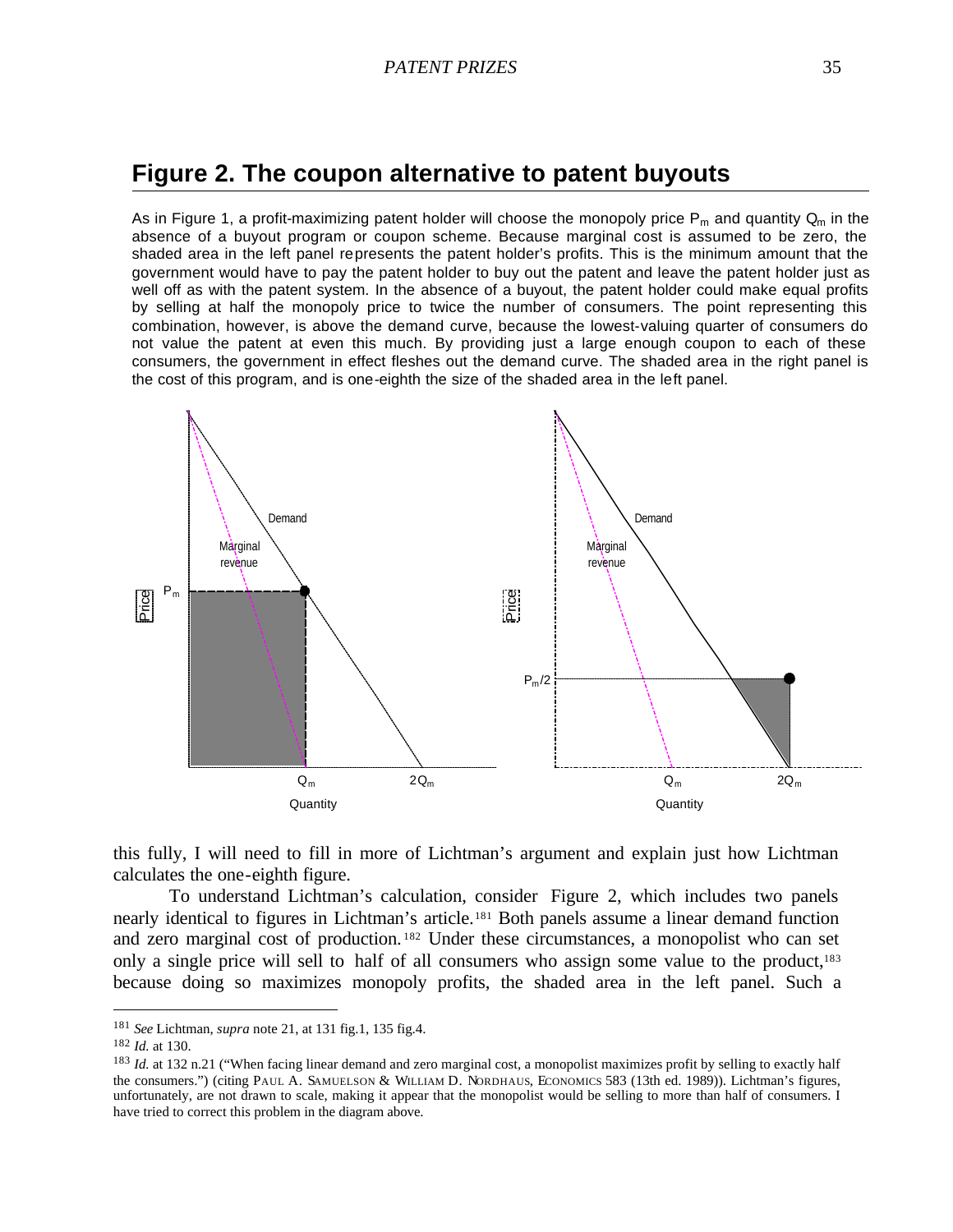monopolist would be equally well off if it could sell its product to all the consumers at half the monopoly price, as indicated in the right panel. The problem, of course, is that this point is above the demand curve. In the absence of government intervention, at that price, only three-quarters of consumers would buy the product.<sup>184</sup>

The government's task then is simply to give coupons to the remaining quarter of consumers (which is equal to half the number of consumers that would be served by the monopolist). Moreover, the government does not have to give a full coupon, equal to half the monopoly price, to every one of these consumers. If the government has perfect information, then it can give some consumers just a penny coupon, so that the average coupon needed amounts to just one-half of one-half of the monopoly price. Paying an average of one-fourth of the monopoly price to one-half the number of consumers who would be served by a monopolist is equivalent to paying one-eighth of monopoly profits. Indeed, the subsidy triangle in the righthand panel is one-eighth the size of the producer's surplus box in the left hand panel. Voilà!

Lichtman's reasoning on this point is sound, original, and important. To assess the limitations on this observation, however, begin by considering what the monopolist would do if the government were able to effect its perfect coupon scheme. Assuming with Lichtman that the monopolist must set a single price, the monopolist should be indifferent between selling at the monopoly price and selling at the lower price that, with the coupons, will produce an identical profit. Thus, even if the government issues the coupons to the proper consumer, the monopolist could still choose the monopoly price. Presumably, the monopolist would not do so for reputational reasons, though the monopolist might if the government is not able to give all of the last quarter of consumers coupons. As soon as a single consumer who needs a coupon does not receive one, the monopolist will be better off selling at the monopoly price.

The example, however, reveals two things. First, the government cannot ensure cooperation from monopolists in pricing their drugs if they fail to execute the coupon scheme perfectly. Second, it is important for the government to ensure that all consumers who should qualify for coupons do in fact receive such coupons. In the absence of perfect information, however, a government intent on accomplishing this is likely to give coupons to some people who should not receive the coupons, and indeed it may become necessary to give coupons to all consumers. This in turn will lead monopolists not to cooperate in pricing. When relatively highvaluing consumers receive coupons, the monopolist is less likely to set the price to the lower value. Indeed, giving coupons to consumers who would have purchased the drug anyway may lead the monopolist to raise the price.

To see why the monopolist might raise its price in response to the award of coupons, consider the case in which the government gives all consumers of a particular drug a full coupon, that is the amount that would be needed to induce the consumer who least values the drug (but still values it more than zero, the marginal cost) to purchase it in a perfectly executed subsidy scheme. This is, of course, the only way that the monopolist can ensure that all of the consumers in the last quartile receive coupons. The government's generosity effectively shifts out the demand curve, as illustrated in Figure 3. A profit-maximizing monopolist will respond by raising the price and, even with the shifted out demand curve, serving only a few more consumers than before. The monopoly profits will be greater than previously, but the government will not have accomplished its aim. Many consumers still will not use their coupons because the coupon is

<sup>&</sup>lt;sup>184</sup> This follows from the assumption of linear demand. If at the monopoly price half of all consumers would buy the product, and all of the consumers would take the product if it were free, then at half the monopoly price, three-quarters of consumers will buy the product.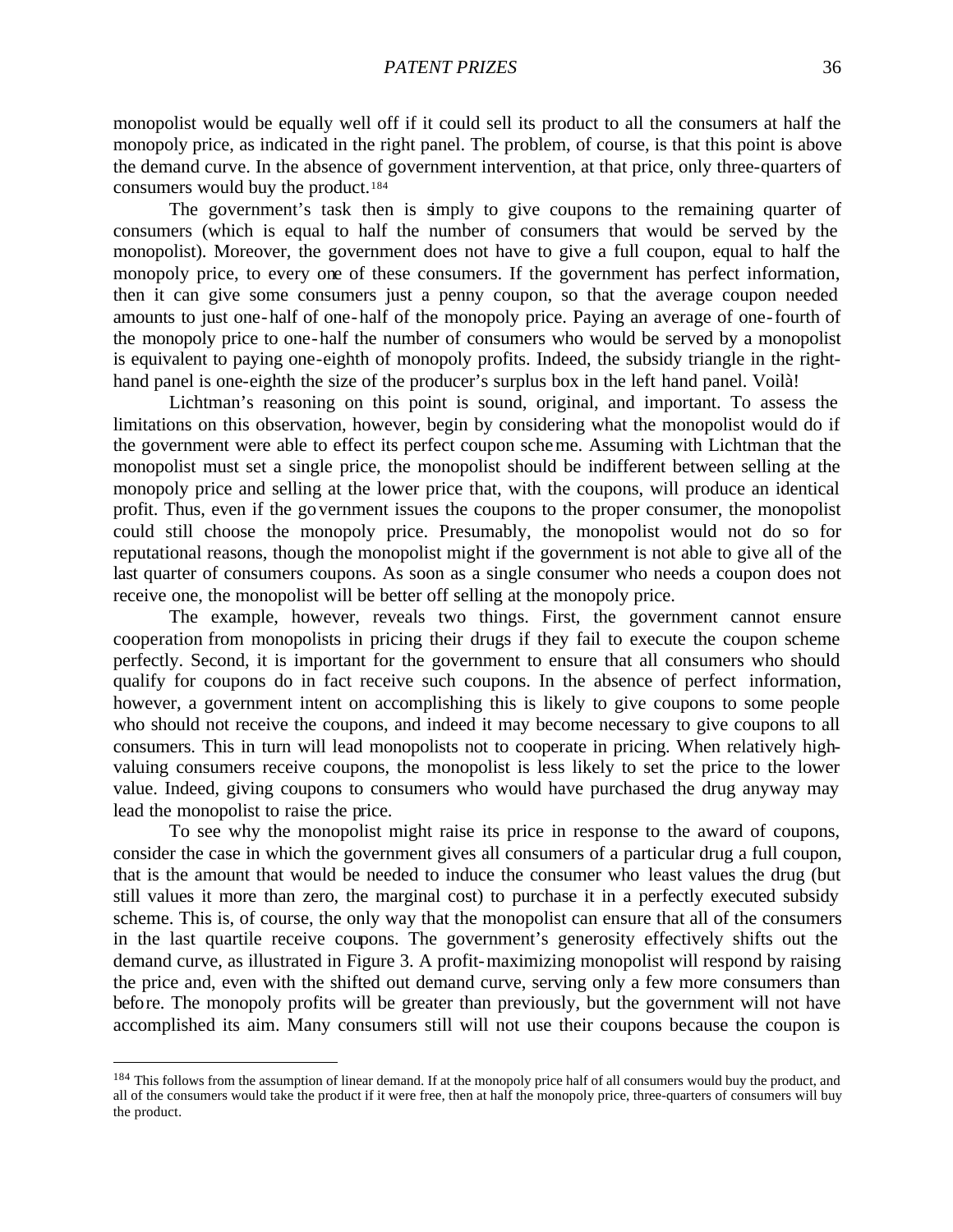insufficient to allow them to meet the higher price, and the deadweight loss will be reduced only somewhat.

# **Figure 3. The effect of a universal coupon scheme**

Providing coupons to all consumers shifts out the demand curve from the patent holder's perspective. The patent holder will respond by serving 25% more consumers at a price 25% higher than in the monopoly case. The deadweight loss triangle, shaded in both panels, is reduced from half the monopoly profits in the standard monopoly case to 9/32, a reduction of just 43%.



This example shows the fallacy in Lichtman's inference that the government can misspend seven dollars for every dollar it spends correctly and still achieve the same benefit that a patent buyout program would bring. Here, the government misspends seven dollars for every dollar that it spends correctly (including the excess from granting full rather than partial coupons to the lowest-valuing quarter of consumers), and much of the benefit of the program is lost. This is not a fatal flaw, <sup>185</sup> as the government might award coupons only to those consumers it believes to be in the bottom quartile and compensate by paying the monopolist a bonus for every coupon cashed. Thus, the government might pay the company \$2 for a coupon worth \$1 to induce the

<sup>&</sup>lt;sup>185</sup> The observation does, however, problematize Lichtman's argument, in an appendix, that the government might choose "to pursue a mixed strategy, allowing some of the deadweight loss to remain but eliminating the remainder by means of a consumer subsidy." Lichtman, *supra* note 21, at 138. A government pursuing such a mixed strategy would result in a profit-maximizing monopolist pricing at the monopoly price, unless the government adopted t he approach suggested above.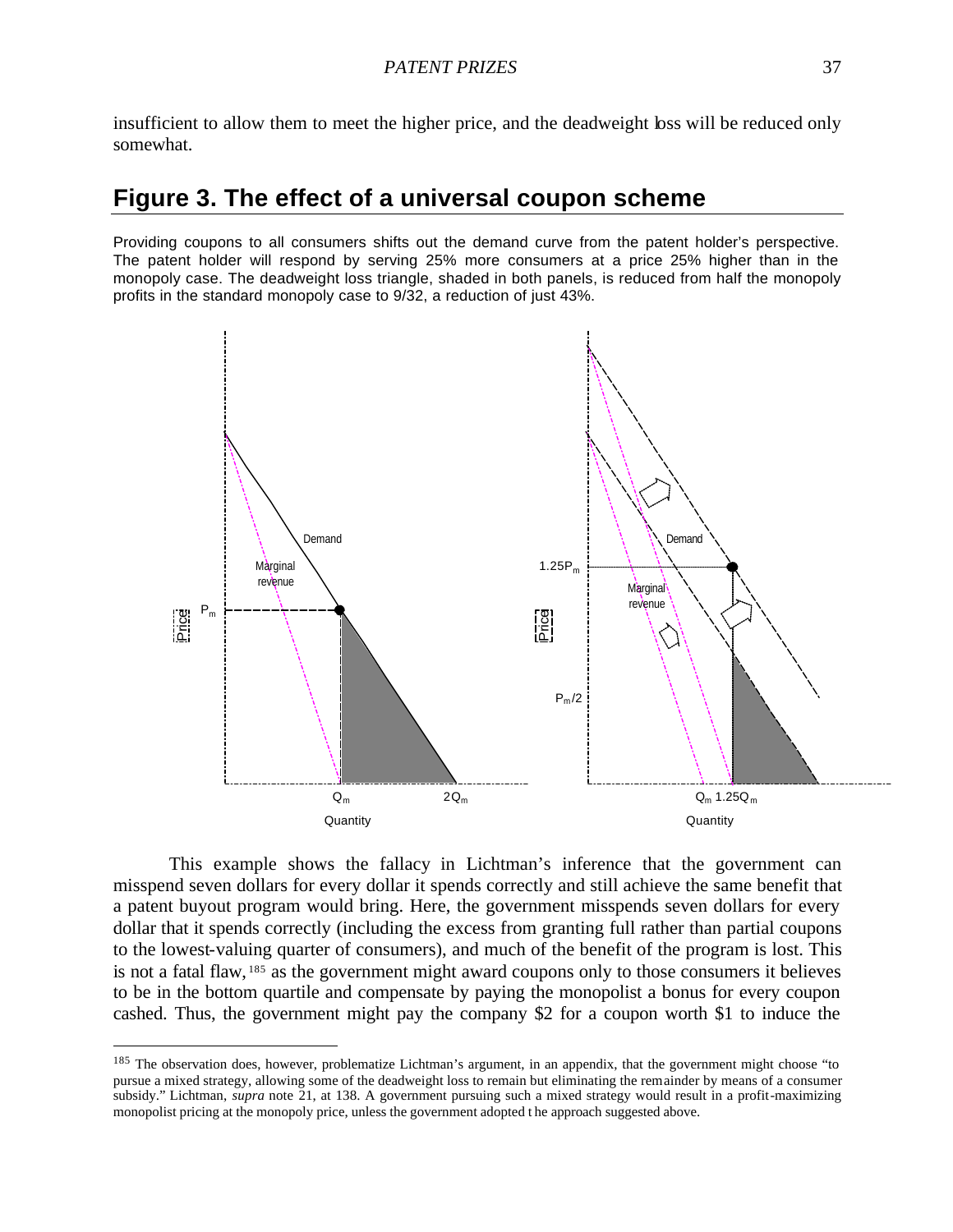company to price its product at the low level where coupons will make an impact. As long as the government gives low-valuing consumers coupons with sufficient producer bonuses to make up dollar for dollar revenue lost from low-valuing consumers who do not receive the coupons, the patent holder will choose the lower price rather than the monopoly price.

Similarly, the government could increase the redemption value of just some coupons, those that will go to consumers that the government is most confident are in the last quarter of consumers. To what extent must the government increase the producer's redemption value of such coupons to make up for relatively high-valuing consumers who mistakenly receive coupons? The theoretical analysis is complex. Giving a coupon to a consumer will have no effect on the monopoly price if the amount that the patent holder would have to raise the price to increase its revenues from this consumer is less than the amount that the patent holder would lose from decreased output.186 On the other hand, giving a coupon to some consumers may require the government to make up for this coupon more than dollar-for-dollar.187 A further complication is that the amount that the government must make up for giving one coupon erroneously may depend on to whom else the government has erroneously awarded coupons. This makes it difficult to develop a simple formula for how much the government will have to make up in coupon bonuses for the producer to compensate for imperfections in the government's calculations.

To produce at least tentative calculations, I designed and executed a computerized simulation. The simulation featured 5000 consumers whose valuations ranged linearly from \$0 up to \$1.00. The simulated government was able to estimate the maximum amount that each consumer would pay for the product with some error. The simulation calculated the government's estimates by adding to each consumer a stochastic error term with a specified variance. For every consumer that the government estimated would be willing to pay less than \$0.25—that is, for consumers that appeared to the government to be in the bottom quartile—the government granted a coupon equal to the amount that the government estimated would be necessary to induce the consumer to purchase the product at \$0.25.188 (Recall that \$0.25 would be the price at which the government would seek to induce pricing in Lichtman's model to eliminate all deadweight loss if coupons are allocated correctly.) Thus, if the government estimated that a consumer would be willing to pay \$0.05, the consumer would receive a \$0.20 coupon. <sup>189</sup> In addition, for consumers whose willingness to pay the government estimated at less than \$0.125, the government added a producer's bonus to the coupon. The producer's bonus

<sup>&</sup>lt;sup>186</sup> For example, awarding coupons of up to the difference between the monopoly price and the desired low price to only the very highest-valuing consumers, those in the first quartile, would have no effect on the monopoly price or producer welfare at all. Raising the monopoly price by up to that amount would not affect the amount that these high-valuing consumers will end up paying and would cause the patent holder to lose revenue from the second quartile. The only effect would be distributional.

<sup>&</sup>lt;sup>187</sup> Take, for example, the consumer who values the product at one penny less than the monopoly price. If that consumer is given a one penny coupon, then the consumer will buy at the monopoly price. Thus, the monopolist's profits from selling at the monopoly price instead of at the lower price will rise by the full amount of the monopoly price. To make the lower price attractive, the government will have to make up for the full amount of the monopoly price.

<sup>&</sup>lt;sup>188</sup> I also ran simulations in which the government gave all consumers in the bottom quartile slightly more than the government estimated would be necessary. This approach proved to be less cost effective than giving consumers exactly what it appeared they needed.

<sup>&</sup>lt;sup>189</sup> Because of the stochastic error term, the simulated government estimated the maximum that some consumers would pay as a negative number. For these consumers, the government granted a \$0.25 coupon. Presumably, consumers who in fact have negative reservation prices would not take the product even for free, so giving \$0.25 coupons to all consumers who seem to have such negative reservation prices would be an appropriate policy. Consumers who really do not want the product presumably would throw the coupons out (assuming away the risk of arbitrage, *see supra* note 180), and consumers whom the government has misplaced in this category would be able to use the coupons.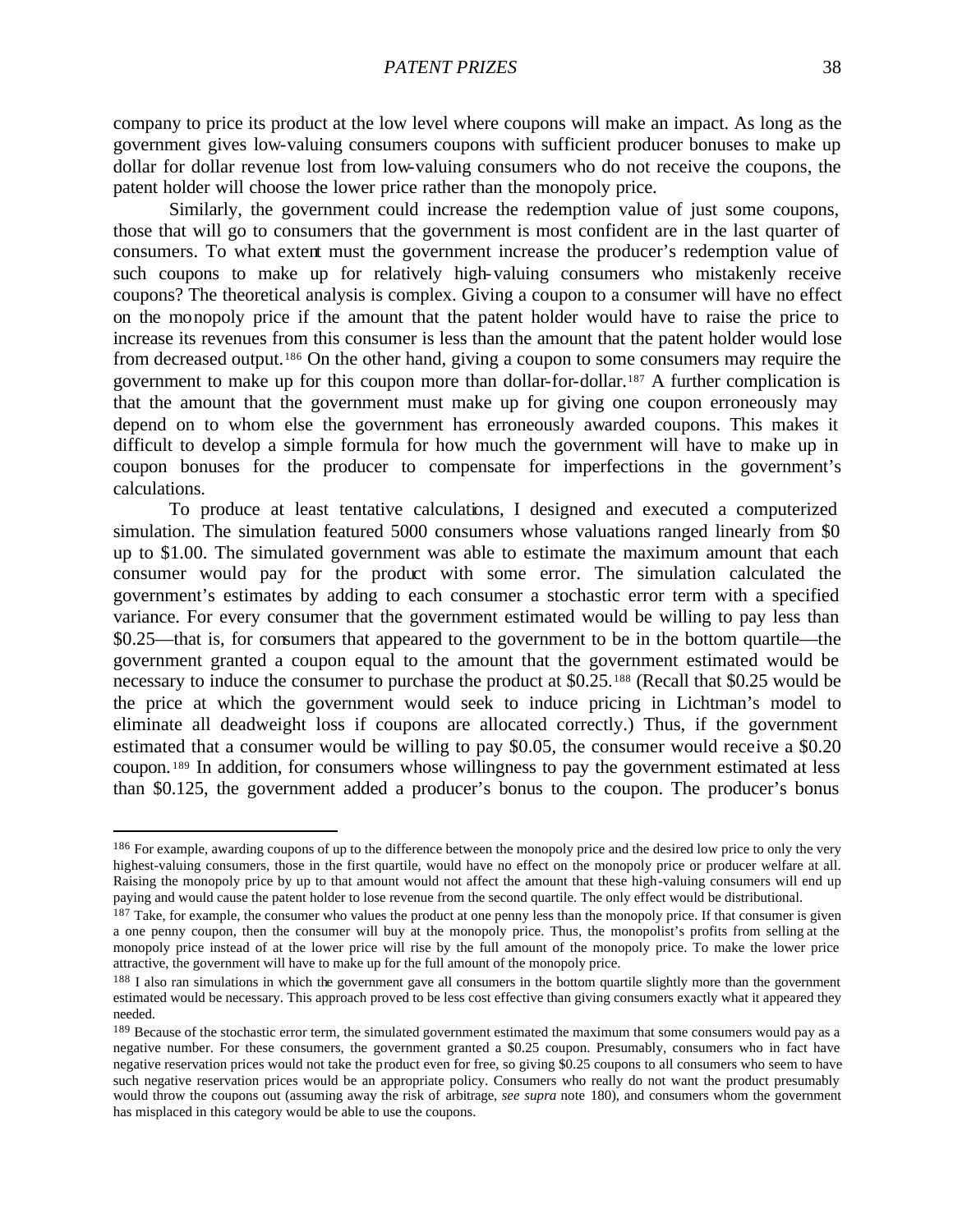patent holder at the specified price. Figure 1 shows the results of the simulation. <sup>190</sup> The first column shows different values for the variance of the error term; lower variance means the government has a greater ability to estimate consumers' willingness to pay. The second column indicates, for that variance, the minimum producer's bonus needed in the simulation so that it would be more profitable for the patent holder to price the product at \$0.25 than at \$0.50. Finally, the la st column indicates the total cost to the government of redeeming the coupons and paying bonuses to the patent holder at that level. Thus, the first row shows that if the government can estimate individual consumers' demand perfectly, then it need pay only a penny in producer's bonus to induce pricing at 0.25

rather than 0.50, and the total cost of the coupons to the government as a percentage of deadweight loss is 13%. Note that this is one-in-eight dollars, just as Lichtman's model predicts.191 For higher variances, the government's total cost grows, with the cost of subsidies exceeding the cost of a patent buyout when the variance reaches approximately 0.4.

| Variance of error term (in<br>dollars) | Minimum producer's bonus needed (in<br>dollars) | Total cost to government as percentage of original<br>deadweight loss |
|----------------------------------------|-------------------------------------------------|-----------------------------------------------------------------------|
|                                        | 0.01                                            | 13%                                                                   |
| 0.01                                   | 0.35                                            | 24%                                                                   |
| 0.1                                    | 0.49                                            | 57%                                                                   |
| 0.4                                    | 0.62                                            | 102%                                                                  |
| $\overline{0.5}$                       | 0.64                                            | 109%                                                                  |
| 1.0                                    | 0.67                                            | 128%                                                                  |
| 2.0                                    | 0.70                                            | 150%                                                                  |

**Table 1. Simulation of Coupon Program Effectiveness Based on Quality of Government Information**

This simulation analysis thus indicates that when the government has sufficiently good information for distinguishing high-valuing from low-valuing consumers, subsidies are indeed considerably cheaper than buyouts. Of course, the simulation hardly provides the final word on which approach is superior, even if it were possible to determine precisely what the variance of the error term would be for a particular product. The approach of giving producer's bonuses to just the bottom eighth of the population may not be optimal. In addition, to ensure pricing by the patent holder at the lower level, the government would have to give somewhat higher producers' bonuses. With real world products, moreover, demand may not be linear, and marginal cost may not be zero. Nonetheless, the analysis is sufficient to make clear that subsidies are preferable to buyouts in some situations, while buyouts are preferable to subsidies in others.

In the end, Lichtman's analysis might establish that the optimal regime is a cross between buyouts and coupons. Instead of seeking to induce pricing at a relatively low level, the government might negotiate directly with a patent holder to price the product at a certain level, and in exchange for this agreement, the government would provide the patent holder some

<sup>&</sup>lt;sup>190</sup> The computer file containing the simulation is available on request from the author.

<sup>&</sup>lt;sup>191</sup> The percentage will be exactly 12.5% if the government does not pay any producer's bonus. As indicated above, however, this would leave the monopolist indifferent between pricing at \$0.25 and \$0.50. *See supra* text preceding note 185.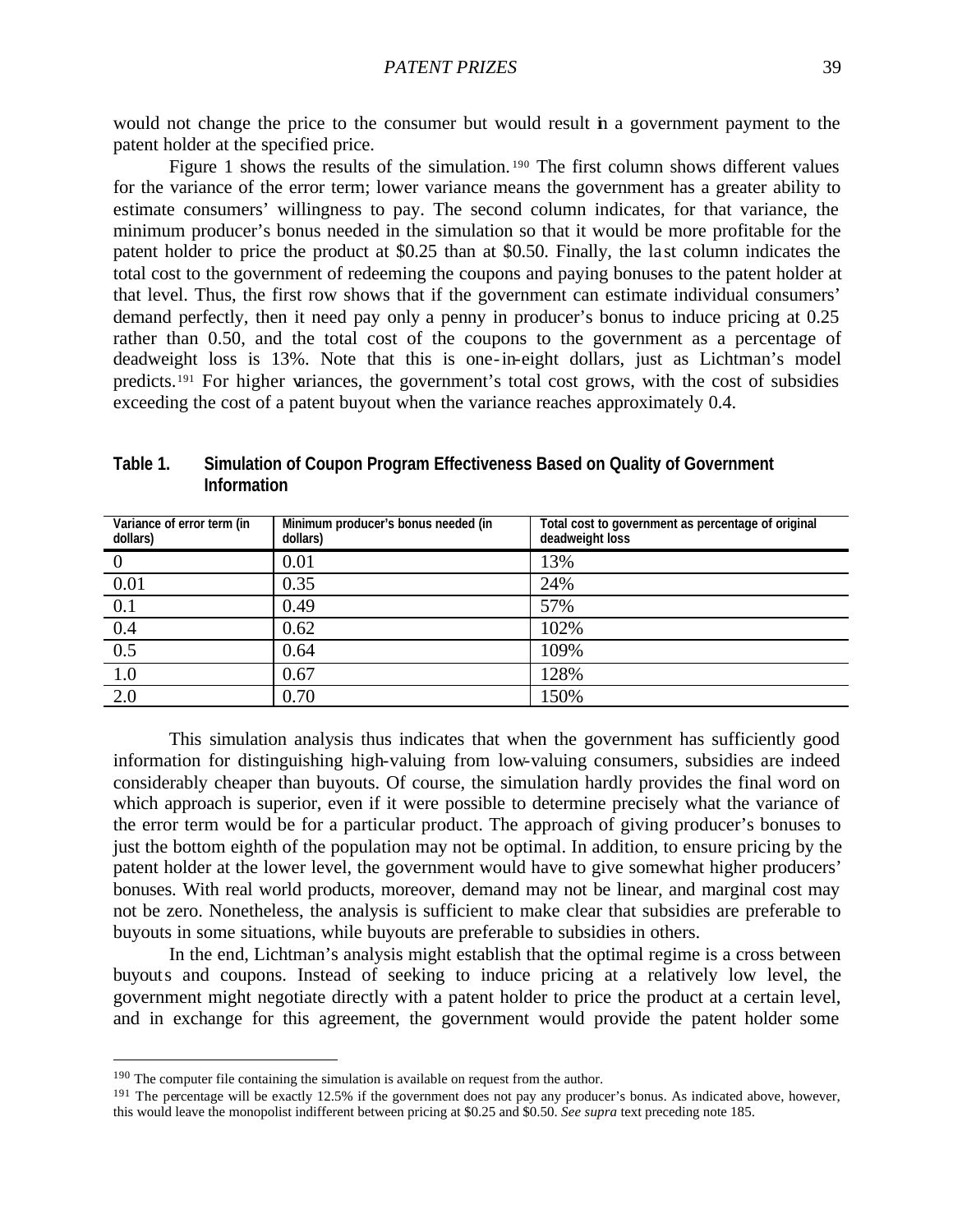combination of cash and coupons for relatively low-valuing purchasers.192 If the government and the patent holder manage to arrive at just the right price, the one that by itself would result in three-quarters of consumers being served if the demand curve is linear, and if the government can police the price agreement successfully, then Lichtman's conclusion that only one of eight dollars needs to be spent correctly will hold. This proposal, of course, has its own risks. The government might agree to too high a price, perhaps even a price above the monopoly price.<sup>193</sup> At least patent buyouts guarantee that the product will be priced at marginal cost,<sup>194</sup> while price ceiling agreements potentially could make no impact at all,<sup>195</sup> and unless the government is successful in identifying all who would benefit from coupons, will leave some potential consumers unserved. Depending in part on the government's ability to determine a satisfactory price ceiling, this negotiated coupon plan might be superior, or a pure buyout or induced coupon scheme might be.

#### II. HURDLES FOR PATENT PRIZE SYSTEMS

This part introduces additional complications for any prize system. These complications reveal that even if a prize system could determine with perfect accuracy the social value of an invention, it might be inadequate or incomplete. In each of the sections that follow, I explore one set of such complications and examine how they might differentially affect various proposals for prize systems. Section II.A addresses functions of the patent system beyond promoting innovation, while Section II.B considers whether prize systems might ameliorate or exacerbate existing limitations of the patent system, such as its tendency to promote wasteful patent races and "inventing around." Section II.C discusses the danger that an opt-in prize system would lead to prizes being granted for worthless inventions or inventions that would be developed in the absence of a prize system. Finally, Section II.D analyzes the costs of prize systems, including the costs of the prizes themselves, as well as administrative, litigation, and rent-seeking costs.

My aim is partly to establish a foundation for assessing the costs and benefits of any particular proposal, including the proposal that I will introduce in Part III. It is also, however, to extend the generalizations of Part I. The previous part has established that although an effective prize system could produce social benefits by eliminating deadweight loss and perhaps by increasing innovation incentives, the task of calculating prizes may be more difficult than commentators have suggested. Even the best formula or algorithm may be insufficient to ensure that optimal prizes are given, and the best approach to reducing deadweight loss in one situation may be different from that in another. In assessing the various proposals, I will make a preliminary case that I will extend explicitly in Part III.196 The argument is that a flexible prize system, allowing and incentivizing inventors to adopt various techniques for avoiding

 $192$  This would be an opt-in version of the system, giving the patent holder the right to turn the government down. A mandatory version would feature a combination of government price controls and coupons.

<sup>193</sup> The situation might be similar to that illustrated in Figure 2.

<sup>&</sup>lt;sup>194</sup> *But cf. infra* notes 324–327 and accompanying text (noting that even if a product is placed in the public domain, the existence of a natural monopoly may prevent pricing at marginal cost).

<sup>&</sup>lt;sup>195</sup> If prices are directly set, rather than the government's agreeing to price ceilings, the government agency conceivably could be used as a means of achieving cartelization by holders of patents for substitute products. *Cf., e.g.*, Curtis J. Milhaupt & Geoffrey P. Miller, *Cooperation, Conflict, and Convergence in Japanese Finance: Evidence from the "Jusen" Problem*, 29 LAW & POL'Y INT'L BUS. 1, 12 (1997) (defining a "regulatory cartel" as one "in which both the regulated and the regulators cooperate in order to enforce market segmentation, control entry, regulate output, and allocate the gains of the cartel's activities among the various participants"); Richard J. Pierce, Jr., *Antidumping Law as a Means of Facilitating Cartelization*, 67 ANTITRUST L.J. 725 (2000) (arguing that firms often use antidumping complaints as a means to facilitate industry cartelization).

<sup>196</sup> *See infra* Part III.A.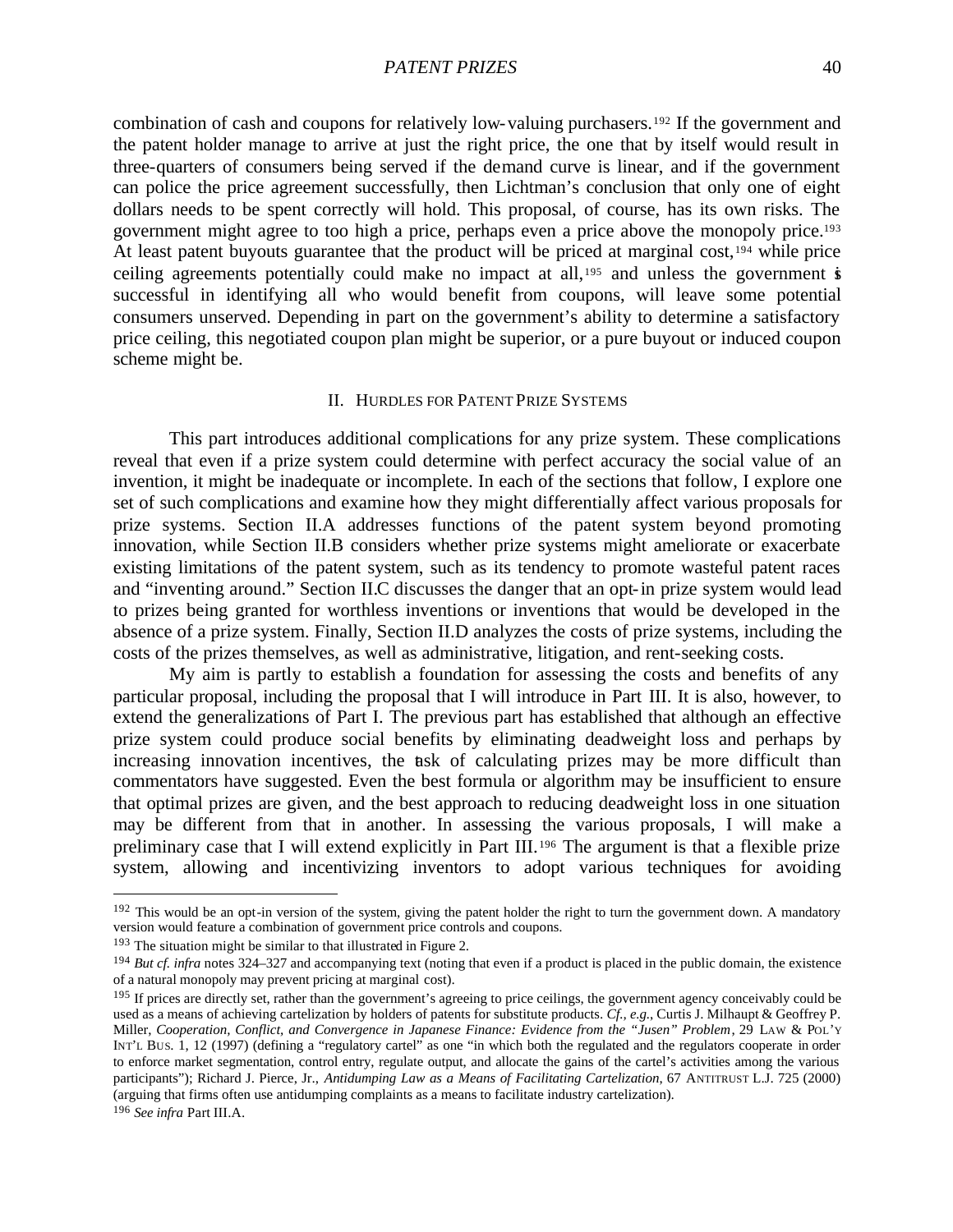deadweight loss, may be superior to any system based on criteria and procedures set forth in advance in a statute, at least if any drawbacks of such flexibility can be overcome.

#### *A. Patent System Incentives Beyond Invention*

F. Scott Kieff offers the only sustained analysis of recent proposals for revolutionizing the patent system. <sup>197</sup> Kieff's analysis covers a great deal of ground, ranging from a critique of Ian Ayres and Paul Klemperer's interesting proposal to limit patent holders' rights in exchange for a lengthening of patent term, <sup>198</sup> to an assessment of Michael Heller and Rebecca Eisenberg's proposed modifications of the patent system to prevent excessive patenting from suppressing scientific research. <sup>199</sup> In one section of the article, Kieff argues against proposals to replace the patent system with a reward-based system, focusing particularly on the Shavell and van Ypersele proposal. <sup>200</sup> Kieff, however, approaches the task from a different vantage point than I have; instead of inquiring as to whether the proposals would make possible accurate valuations of patents, Kieff assumes that they would and then asks whether accepting the proposals would deprive patent law of other functions. This section considers the two such functions that Kieff identifies.

# *1. Commercialization*

Kieff's first argument against prize systems is that even if they are successful in stimulating inventive activity, they may fail in encouraging entrepreneurs to commercialize the inventions.201 Science in academic journals may be valuable in part because it contributes to our self-awareness in much the same way as research in the humanities,<sup>202</sup> but it is also valued because it leads to practical applications. If there were no incentive to convert pure science into applied science, then our innovative policy would be a failure indeed. The reward proposals discussed in Part I assume away this problem, expecting that release of a patent in the public domain will lead to the production of an invention at marginal cost. This, however, must be a simplification, as firms will enter an industry only if they expect to recover their fixed costs in

<sup>197</sup> *See* Kieff, *supra* note 26.

<sup>198</sup> Ian Ayres & Paul Klemperer, *Limiting Patentees' Market Power Without Reducing Innovation Incentives: The Perverse Benefits of Uncertainty and Non-Injunctive Remedies*, 97 MICH. L. REV. 985 (1999), *cited in* Kieff, *supra* note 26, at 732.

<sup>199</sup> Michael A. Heller & Rebecca S. Eisenberg, *Can Patents Deter Innovation? The Anticommons in Biomedical Research*, 280 SCI. 698 (1998), *cited in* Kieff, *supra* note 26, at 719-23. Kieff explores the issue further in F. Scott Kieff, *Facilitating Scientific Research: Intellectual Property Rights and the Norms of Science—A Response to Rai and Eisenberg*, 95 NW. U. L. REV. 691 (2001).

<sup>200</sup> *See* Kieff, *supra* note 26, at 705-17.

<sup>201</sup> *Id.* at 707-12.

<sup>&</sup>lt;sup>202</sup> A problem in debates concerning the appropriateness and level of government funding of the humanities is the difficulty of ascertaining whether such funding has been successful. One commentator, for example, concludes that "the NEH has advanced scholarship in America" but cites in support of this claim only that the number of scholarly publications in the humanities "exploded in the period following the creation of the NEH," an explosion that might have had other causes. *See* Alvaro Ignacio Anillo, Note, *The National Endowment for the Humanities: Control of Funding Versus Academic Freedom*, 45 VAND. L. REV. 455, 462 (1992). Even if the effect of government funding on the level of academic research could be established, this would leave unanswered the social value of this increase in research. Developments in literary theory are presumably socially valuable for more than their instrumental value (itself almost impossible to ascertain), but quantifying the value of such a public good is largely subjective, given the absence of revealed preferences. Such difficulties, however, should not necessarily prevent government funding, and reward systems easily could be used to foster innovation in the humanities. One virtue of applying the proposal developed in Part III to such funding is that the proposal allows for largely subjective determinations without making funding determinations depend heavily on the preferences of any individual. *See infra* Part III.A.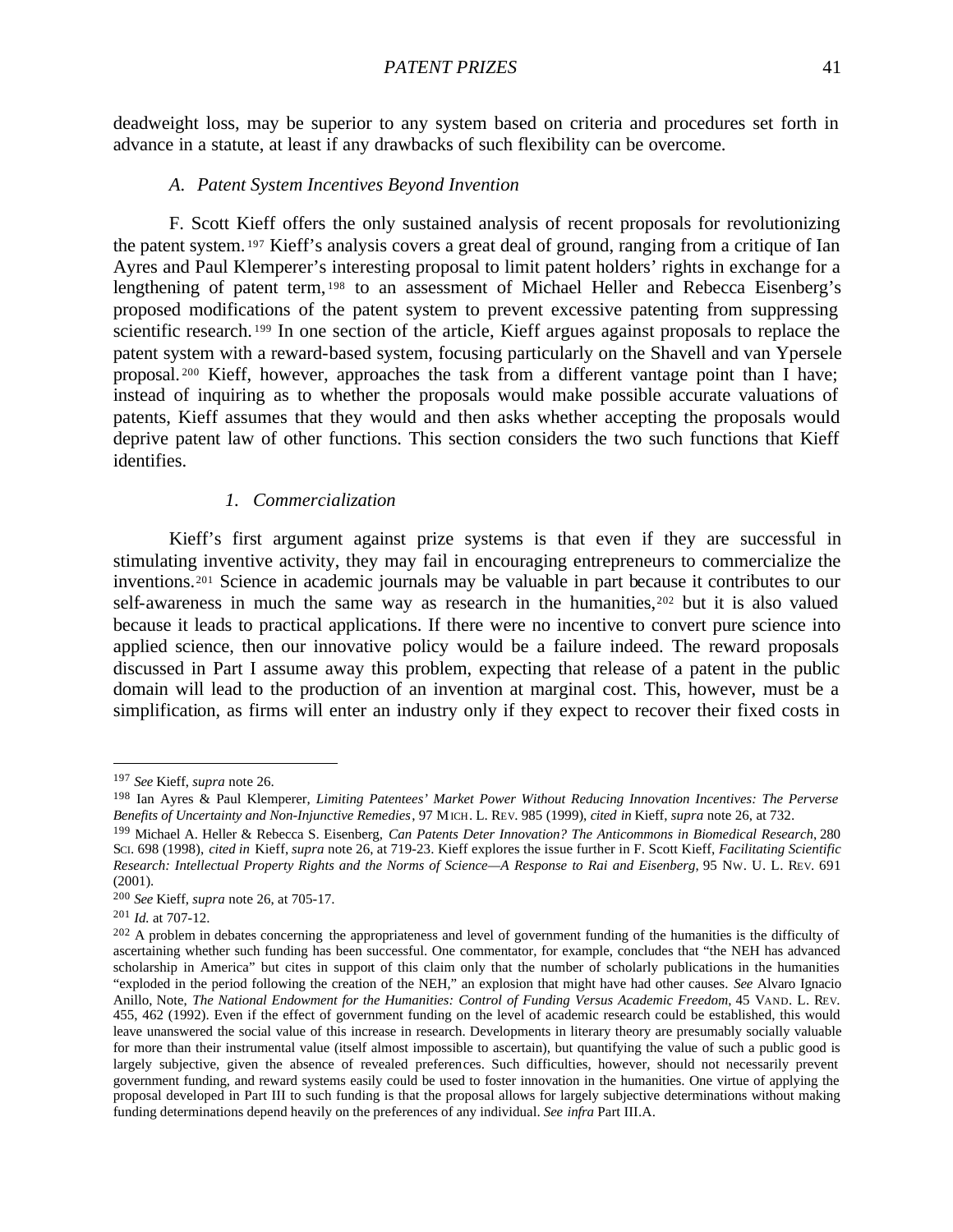addition to their marginal costs.<sup>203</sup> The paradox of reward proposals is thus that if they were truly effective in reducing the price of products to their marginal costs, then as long as there were any fixed costs, no one ever would produce the products.

This problem, of course, is one that is often solved, typically with what economists call imperfect competition;204 we do, after all, have markets even in areas without intellectual property or other forms of monopoly protection. There may, however, be products and markets that would exist but for the inability to keep out imitators. As Kieff observes, "[s]econd movers generally enjoy numerous advantages over the first movers against whom they compete."205 A first mover takes the risks associated with the uncertainty of demand and identifies solutions to both anticipated and unanticipated difficulties.<sup>206</sup> Suppose, for example, that Company *X* has developed a pharmaceutical product but is not yet sure whether it is safe and effective. *X* must decide whether to invest resources in conducting tests of the drug and seeking FDA approval.<sup>207</sup> If *X* anticipates that the drug is so cheap to manufacture that *X* would be able to sell the drug only at or just above marginal cost, *X* will have no incentive to invest the original resources.

The argument is an important one, and it bears a distinguished lineage. In perhaps the most important and famous modern article on patent law, Edmund Kitch offered a rationale for the patent system supplemental to the classical one that the system offers incentives to innovate.208 Kitch compared patents to prospecting systems for mineral rights.209 In such a system, a prospector who finds minerals on public land could stake a claim to the land and extract minerals from it. In the absence of such a system, no one might have an incentive to search for minerals on public land, because as soon as one found the minerals, others would join to dig out what they could. Kitch's metaphor of the patent holder as prospector has a number of important implications, some of which will be considered below, <sup>210</sup> but for present purposes, his most important observation is that "the patent owner has an incentive to make investments to maximize the value of the patent without fear that the fruits of the investment will produce unpatentable information appropriable by competitors."211 Kitch concludes, "Only in the case of a patented product is a firm able to make the expenditures necessary to bring the advantages of

<sup>203</sup> The dilemma is common to provision of all public goods. *See, e.g.*, Yoram Barzel, *The Market for a Semipublic Good: The Case of the* American Economic Review, 61 AM. ECON. REV. (COMMUNICATIONS) 665, 665 (1971) (discussing the difficulty of achieving zero marginal cost pricing of public goods).

<sup>204</sup> *See, e.g.*, EKELUND & TOLLISON, *supra* note 42, at 284 (defining "imperfect competition").

<sup>205</sup> Kieff, *supra* note 26, at 708.

<sup>206</sup> *Id.*; *see also* Michael L. Katz & Carl Shapiro, *Technology Adoption in the Presence of Network Externalities*, 94 J. POL. ECON. 822, 825 (1986) (providing a formal model suggesting the existence of a second-mover advantage in a market in which products may be "sponsored").

<sup>207</sup> The FDA approval process is an expensive one for pharmaceutical companies. *See, e.g.*, Richard A. Merrill, *The Architecture of Government Regulation of Medical Products*, 82 VA. L. REV. 1753, 1754 (1996) ("The expense of the studies FDA requires before granting approval—coupled with the substantial time spent conducting these studies and waiting for agency approval—is among the common explanations for the cost of new treatments."); Charles J. Walsh & Alissa Pyrich, *Rationalizing the Regulation of Prescription Drugs and Medical Devices: Perspectives on Private Certification and Tort Reform*, 48 RUTGERS L. REV. 883, 937-39 (1996) (arguing that the FDA review process is "hindered by its entrenched bureaucracy," which results in "duplicative" testing of new drugs and devices). The burdens attendant FDA approval have led to some proposals for selfregulation and privatization of the FDA process. *See generally* Vivian I. Orlando, *The FDA's Accelerated Approval Process: Does the Pharmaceutical Industry Have Adequate Incentives for Self-Regulation*, 25 AM. J.L. & MED. 543, 561-63 (1999) (discussing such proposals).

<sup>&</sup>lt;sup>208</sup> Edmund W. Kitch, *The Nature and Function of the Patent System*, 20 J.L. & ECON. 265 (1977).

<sup>209</sup> *Id.* at 271-75.

<sup>210</sup> *See infra* notes 272-275 and accompanying text (noting the danger of rent dissipation by excessive development of the innovation).

<sup>211</sup> Kitch, *supra* note 208, at 276.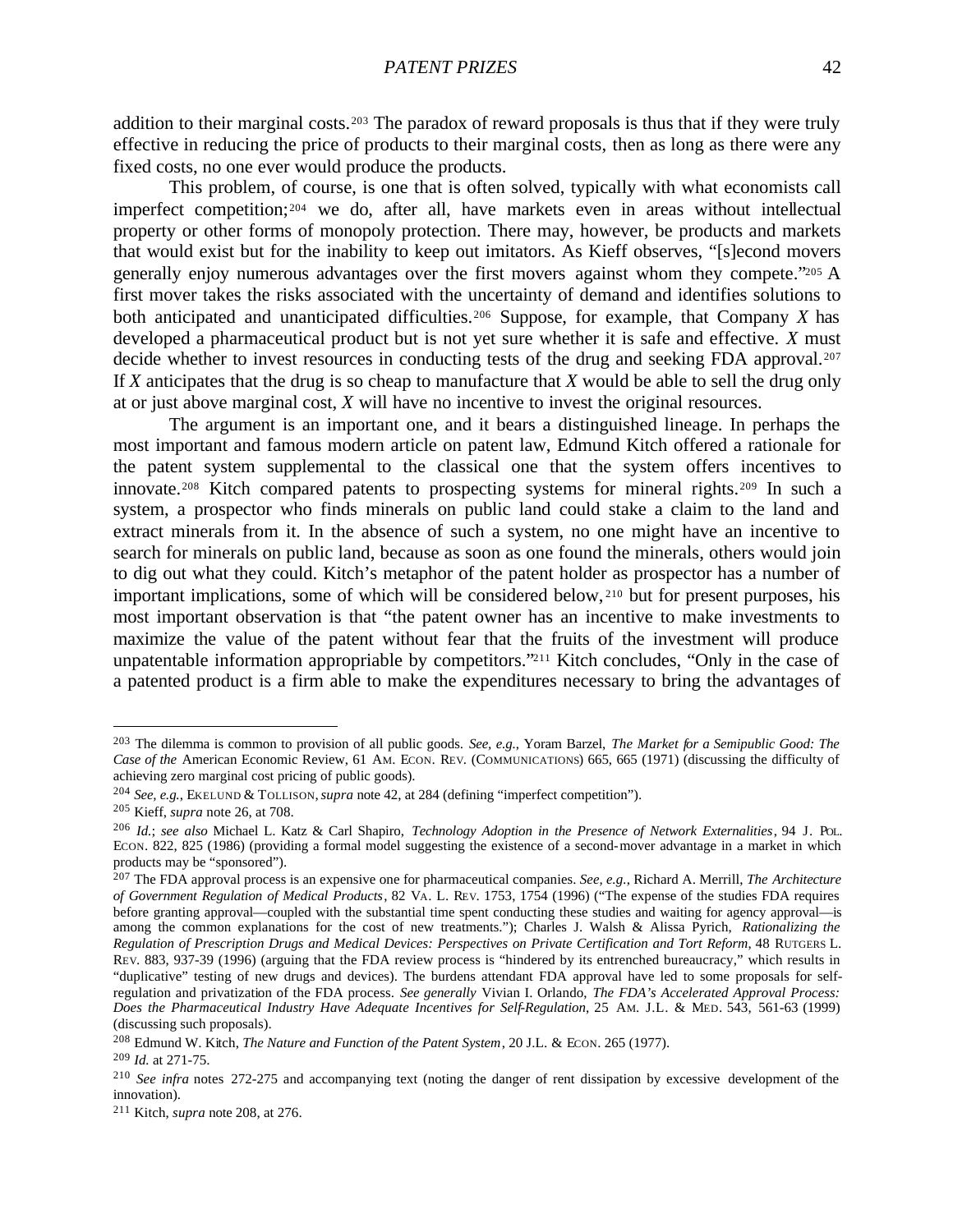the product to the attention of the customer without fear of competitive appropriation if the product proves successful."<sup>212</sup>

Before considering the application of this insight to prize systems, it is worth noting that if patent law's concern is to ensure commercialization of inventions, then it is both overinclusive and underinclusive.213 Patent law is overinclusive because sometimes first-mover advantages will outweigh second-mover advantages.214 Studies indicate that being the first entrant in a field raises the product's reputation for quality. <sup>215</sup> A first-mover may solidify this reputation through brand advertising. The continued value of a brand like Tylenol, despite the existence of generic acetaminophen alternatives, attests to this phenomenon. <sup>216</sup> Patent law is underinclusive because commercializers of unpatentable inventions also face the prospect of copying. <sup>217</sup> Even an obvious commercial product might not be developed if second-mover advantages are sufficiently strong. These observations, of course, do not necessarily argue for the abolition or extension of patent protection, but they emphasize that the possible existence of second-mover advantages is not necessarily sufficient to overcome any advantages of a prize system alternative to patent.

Kieff appropriately does not claim that commercialization necessarily dooms any reward proposals, but he emphasizes that prize systems should take them into account. Critically, it may be appropriate for rewards to be deferred until after there has been some time for commercialization. For example, he acknowledges, the Shavell-van Ypersele approach might still work, especially if the reward is based on "data from actual sales,"<sup>218</sup> as they suggest would be desirable.<sup>219</sup> Kieff worries, though, that if "the moment of entitlement to the reward is pushed later along the commercialization timeline,<sup> $220$ </sup> the length of races to achieve and commercialize innovations will be inefficiently extended.221 Moreover, he maintains, "[t]he shift down the commercialization timeline of the entitlement to the reward will also increase the uncertainty over who will be a reward recipient."222 Such uncertainty might lead both of two firms arguably responsible for an innovation to refrain from commercializing it.<sup>223</sup>

These are important concerns, but they are not fatal. If multiple firms were unsure about which would ultimately receive the benefit of a reward, they would have strong incentives to

<sup>212</sup> *Id.* at 277.

<sup>213</sup> Kitch devotes a section of his article to explaining how specific aspects of patent law reflect his theory. *Id.* at 267-71. Advancing considerably past Kitch's initial insights, Mark Grady and Jay Alexander offer a more robust positive economic theory of patent law. *See* Mark F. Grady & Jay I. Alexander, *Patent Law and Rent Dissipation*, 78 VA. L. REV. 305 (1992).

<sup>214</sup> *See* sources cited *supra* note 55.

<sup>215</sup> *See* William T. Robinson & Claes Fornell, *Sources of Market Pioneer Advantages in Consumer Goods Industries*, 22 J. MARKET RESARCH 305 (1985).

<sup>216</sup> *See, e.g.*, Lance W. Rook, *Listening to Zantac: The Role of Non-Prescription Drugs in Health Care Reform and the Federal Tax System*, 62 TENN. L. REV. 107, 119-20 (1994) ("Tylenol first began to be sold OTC during Dwight D. Eisenhower's administration. Nonetheless, its annual sales are \$719.7 million, even though the same medication is widely and inexpensively available in generic form."). For a study of the diffusion of generic drugs into pharmaceutical markets, see Andrew Tat Tin Ching, Dynamic Equilibrium in the United States Prescription Drug Market After Patent Expiration (2000) (unpublished Ph.D. dissertation, University of Minnesota) (on file with author).

 $217$  As Douglas Lichtman argues, the absence of protection for such inventions is becoming increasingly problematic given the decreasing cost of copying technology. *See* Douglas Gary Lichtman, *The Economics of Innovation: Protecting Unpatentable Goods*, 81 MINN. L. REV. 693, 732 (1997).

<sup>218</sup> Kieff, *supra* note 26, at 710.

<sup>219</sup> *See supra* notes 106–110 and accompanying text (discussing Shavell and van Ypersele's proposal to consider sales data).

<sup>220</sup> *Id.* at 710-11.

<sup>221</sup> *See infra* Part II.B.1 (discussing patent races).

<sup>222</sup> *Id.* at 711.

<sup>223</sup> Moreover, anticipating this outcome may lead to less investment. *Id.* ("The desirable, invention-inducing power of the reward may decrease, or the undesirable rent-dissipating power may increase.").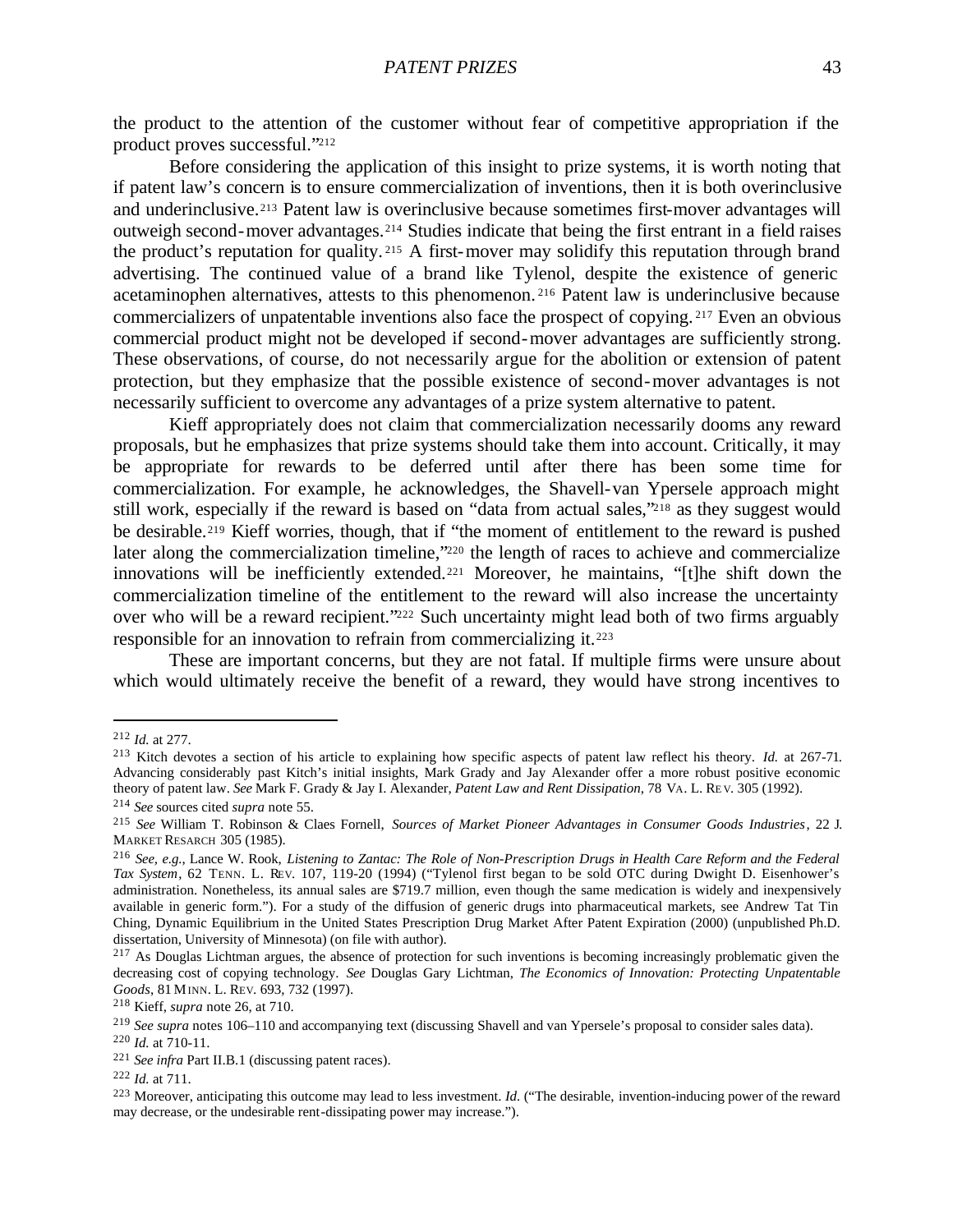cooperate. For example, they might enter into an agreement to commercialize the invention jointly and split the proceeds according to agreed-upon proportions.<sup>224</sup> Moreover, the problem may vanish if the prize system is an adjunct to the patent system. If the reward regime is opt-in, as Shavell and van Ypersele suggest might be optimal, inventors simply will not opt in if rewards are based on sales and they expect that the buyout of the patent would lead no firm to have an incentive to commercialize the invention. Similarly, if an investor retains a right to receive a patent before commercialization, with rewards then deferred until such time that the patents literally may be bought out, there will be no uncertainty in such a case about who will benefit from commercialization. <sup>225</sup>

Once the uncertainty problem is overcome, an innovator will have an incentive to commercialize in a prize system. As Kieff recognized, an innovator will have an incentive to commercialize before offering a patent into the public domain in exchange for a reward, because doing so will make the patent more valuable. Even after giving up a patent, though, an innovator will have an incentive to commercialize if the ultimate reward depends on the success of commercialization. Kieff notes correctly that "the size of the reward will have to increase to cover the costs of some commercialization activity in addition to inventive activity,"226 but if the reward is based on sales, it automatically will do so. An innovator will have the same incentive to advertise and commercialize in such a regime as in the patent regime.227 The ultimate reward will depend on the full investment, including both the research and the efforts at commercialization before and after the patent is placed in the public domain.

Although Kieff focuses his commercialization argument on a critique of the Shavell-van Ypersele proposal, the above discussion reveals that with appropriate design choices, the concern may be overcome with such an approach, because rewards depend on ultimate sales in a competitive market. It is a greater concern with proposals in which the value of the reward depends on the value of a patent to a monopolist. Under the Guell and Fischbaum approach,  $228$ the value of the reward would depend on profits in a test market, in which the patent holder would be permitted to advertise.<sup>229</sup> This might overstate the eventual value, since the patent holder would have little incentive to advertise after receiving an award based on the test market. If such advertising is important and socially beneficial,<sup>230</sup> their proposal may need revision. Similarly, in the Kremer approach, the winning auction bid would depend on how much a

<sup>224</sup> Such a result would not be uncommon. *See, e.g.*, Joseph Kattan, *Antitrust Analysis of Technology Joint Ventures: Allocative Efficiency and the Rewards of Innovation*, 61 ANTITRUST L.J. 937, 944 (1993) ("[R]ivals may collaborate in a joint venture precisely because they wish to reduce the risk of being left behind in a technology race.").

<sup>225</sup> It is not clear whether this is the approach that Shavell and van Ypersele envisioned. *See* Shavell & van Ypersele, *supra* note 18, at 534 (referring simply to a "reward paid by government for an innovation").

<sup>226</sup> Kieff, *supra* note 26, at 711.

<sup>227</sup> Economists observe that the amount of advertising will be greater in a monopoly than in a competitive market. *See, e.g.*, SCHERER & ROSS, *supra* note 55, at 592-94. Producers in competitive markets sometimes seek to overcome this by lobbying for requirements that all producers contribute to joint marketing funds. *Cf.* United States v. United Foods, 121 S. Ct. 2334 (2001) (invalidating a program requiring all mushroom growers to contribute to a fund advertising mushrooms as a violation of the First Amendment, where the program was not ancillary to a more comprehensive program involving elements other than advertising).

<sup>228</sup> *See supra* Part I.A. This concern might be relatively slight in the pharmaceutical context with which they are specifically concerned, since the cost of producing pharmaceuticals is low. Note that Guell and Fischbaum assume that the patent buyout would take place only after a drug is approved and test-marketed in a limited location.

<sup>229</sup> *See* Guell & Fischbaum, *supra* note 41, at 225.

<sup>&</sup>lt;sup>230</sup> Some commentators argue that advertising of pharmaceuticals may in fact be socially harmful. John Rizzo, for example, shows empirically that advertising tends to make consumers more price inelastic, thus leading them to pay more for drugs. *See* John A. Rizzo, *Advertising and Competition in the Ethical Pharmaceutical Industry: The Case of Antihypertensive Drugs*, 42 J.L. & ECON. 89 (1999).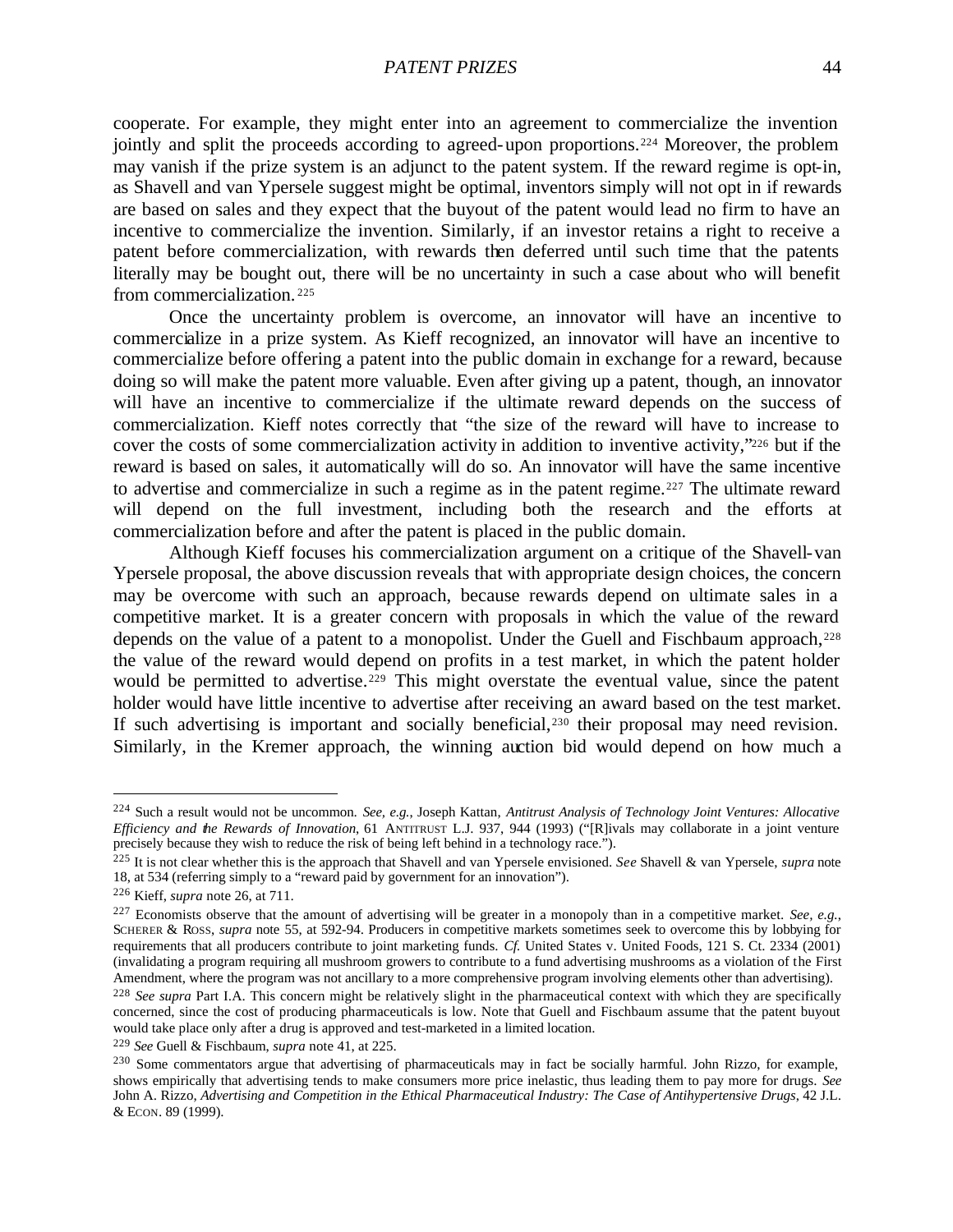monopolist would be able to earn from a patent.<sup>231</sup> It is thus possible that the original patent holder will receive the monopoly profits even though the innovation will not be commercialized in a competitive market. Even market-based rewards ideally should be contingent on a demonstration that the product will be or already has been commercialized.

#### *2. Screening*

Kieff also critiques the Shavell-van Ypersele proposal for failing to screen valid from invalid patents.232 Measuring the sales of a product to determine demand for that product, Kieff correctly observes, "does not establish that the invention itself would have been patentable."233 The problem stems in part from the difference between a product and an innovation. I noted earlier that the Shavell-van Ypersele proposal would have difficulty when a product arguably included a number of different innovations;234 Kieff's point is that it may not be possible to determine whether a product reflects even a single innovation. In the patent system, by contrast, "[t]he same core legal rules that drive the patent system simultaneously provide the system with its own method for deciding which inventive activities are eligible to receive the benefit of a patent."235 The patent system seeks to ensure that an invention is useful, 236 novel, 237 nonobvious,238 and fully disclosed.239 These would all be potentially relevant in a prize system as well, but they cannot necessarily be determined just by examining market conditions.

The problem, moreover, is one that cannot be solved merely by anchoring the prize system to the existing patent system. If inventors were required to obtain patents that they then would formally yield for a reward, then the existence of the patent would reveal that the Patent and Trademark Office believed that the invention met the criteria of patentability. The patent system, however, does not rely just on the Patent and Trademark Office, as the issuance of a patent provides only *prima facie* evidence of patent validity. <sup>240</sup> In the existing system, potential infringers have strong incentives to seek out evidence that might undermine a patent's validity, for example by "scouring public and private sources around the world" for prior art,<sup>241</sup> or even identifying prior art in their own files of which the patent holder might not have been aware.<sup>242</sup> Finding evidence that proves the invalidity of a patent will allow activity that otherwise would be

<sup>231</sup> *See supra* text accompanying notes 127-128.

<sup>232</sup> Kieff, *supra* note 26, at 712-17.

<sup>233</sup> *Id.* at 713.

<sup>234</sup> *See supra* notes 115-119 and accompanying text

<sup>235</sup> Kieff, *supra* note 26, at 714.

<sup>236</sup> 35 U.S.C. § 101 (1994) (allowing patents for "new and useful improvements thereof"). In *Diamond v. Diehr*, 450 U.S. 175 (1981), the Supreme Court seized on the usefulness requirement to limit the potential scope of patentable subject matter, finding that abstract ideas are not "useful" in the sense specified by § 101. *See also* In re Alappat, 33 F.3d 1526 (Fed. Cir. 1994) (en banc) (analyzing § 101).

<sup>&</sup>lt;sup>237</sup> 35 U.S.C. § 102(a) (requiring that for a patent to be obtained, the invention not be "known or used by others  $\dots$  before the invention thereof by the applicant for patent").

<sup>&</sup>lt;sup>238</sup> *Id.* § 103(a) ("A patent may not be obtained . . . if the differences between the subject matter sought to be patented and the prior art are such that the subject matter as a whole would have been obvious at the time the invention was made to a person having ordinary skill in the art to which said subject matter pertains.").

<sup>&</sup>lt;sup>239</sup> *Id.* § 112 ("The specification shall contain a written description of the invention . . . in such full, clear, concise, and exact terms as to enable any person skilled in the art . . . to make and use the same . . . .").

<sup>240</sup> *See id.* § 282 ("A patent shall be presumed valid."); Pennwalt Corp. v. Akzona Inc., 740 F.2d 1573, 1578 (Fed. Cir. 1984) (requiring clear and convincing evidence to overcome the presumption of validity).

<sup>241</sup> Kieff, *supra* note 26, at 713.

<sup>242</sup> *Id.* at 712-13. A practioner's guide to defending an infringement action suggests, "Don't forget to review your client's own files for pertinent prior art." David A. Dillard & Gary J. Nelson, *Presentation of Invalidity Defenses*, 493 PLI/P 519, 534 (1997).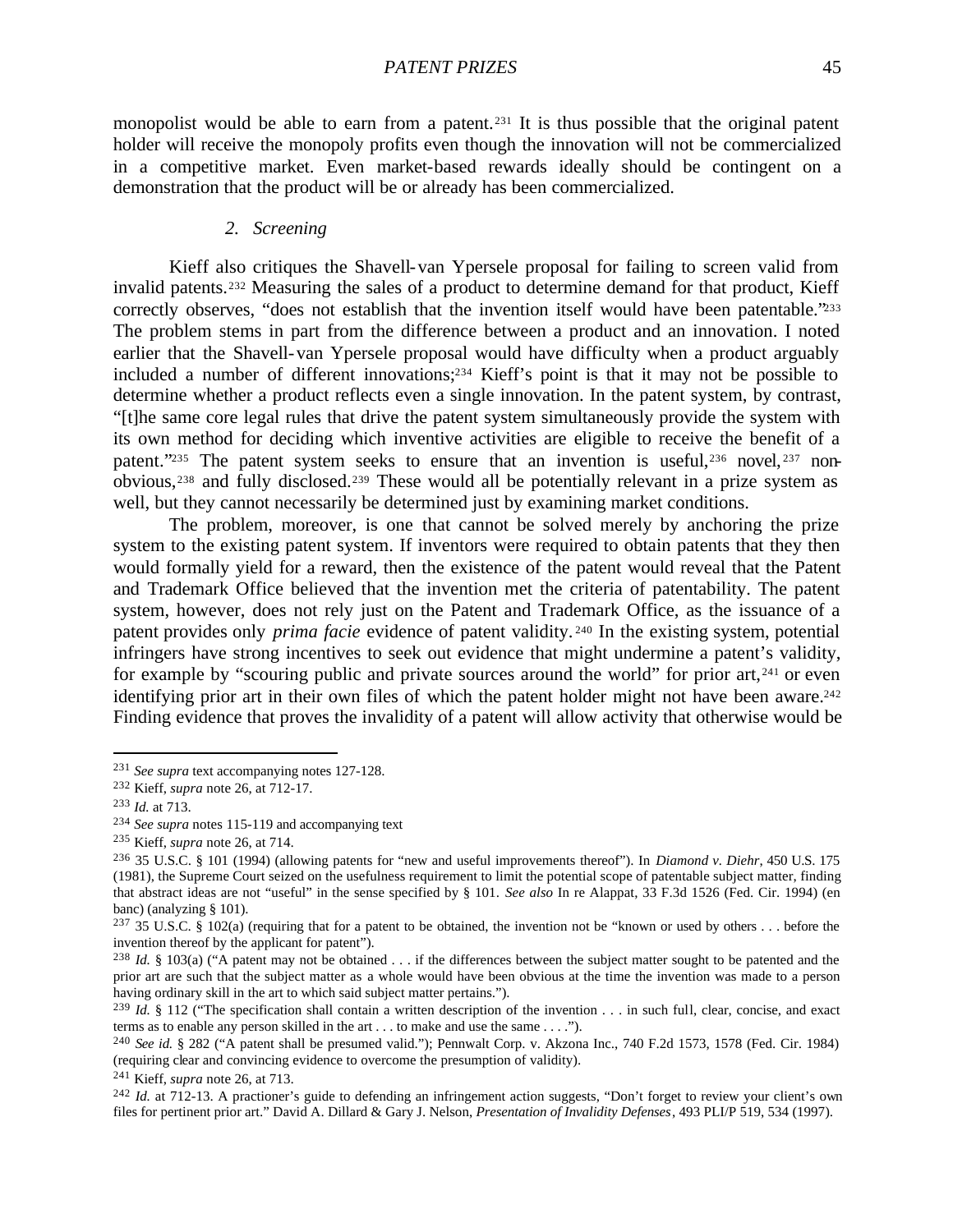infringement, and preparing a case that might lead to invalidation may allow a competitor to enter into an agreement to license the patent at a relatively low rate.<sup>243</sup> In a prize system, once a patent is released into the public domain, there will be no incentive for anyone to argue for its invalidity.

Patent validity, however, need not be the sine qua non for receipt of a prize. The criteria that a prize system employs could be different from those in the patent system. Some classes of patentable inventions might be excluded from a prize system, perhaps because prizes for those classes might be too difficult to calculate.244 At the same time, prizes might be offered for some innovations or activities that would not qualify for patent protection. The purpose of providing such prizes could not be to reduce deadweight loss from patents, but prizes could be used to reward other useful activities. Prizes, for example, might be useful to encourage commercialization of products that otherwise would not be commercialized.245 If patent and copyright laws provide inadequate protection and thus production of innovation in, say, fashion, <sup>246</sup> a prize system conceivably could be used to fill in the gaps. The first designer to repopularize bell-bottoms, thus stimulating a market that otherwise would not have existed, would receive a prize when other labels followed suit. Perhaps we would not want a prize system in this area; innovation in fashion arguably is a social cost rather than a social benefit, leading everyone to wasteful replacement of wardrobes. The case for and against providing incentives for this form of innovation, however, may be different in a world of patents than in a world of prizes.

Similarly, a prize system might well differ from a patent system in not producing blackand-white validity judgments at all. A patent either is or is not valid, or at least a court hearing a validity challenge must make one determination or the other on every patent claim.247 It may be useful for patent law to make binary judgments even if the world exhibits shades of gray. Innovations may be more or less nonobvious, but it is presumably impractical for the patent office to grant two-thirds of a patent.248 It might not be so impractical to provide partial prizes

<sup>&</sup>lt;sup>243</sup> On the relationship between threats to sue and patent licensing, see Jin-Li Hu, Choosing Litigation and Patent Licensing: An Inquiry into the Relationship Between the Legal System and R&D (1995) (unpublished Ph.D. dissertation, SUNY Stony Brook). <sup>244</sup> See infra Part III.E (arguing that patent prize systems should be designed for specific purposes rather than to cover all

patent s).

<sup>&</sup>lt;sup>245</sup> Commercialization might not occur in the absence of a prize because of second-mover advantages, even if the product idea were not innovative. *See supra* text accompanying notes 205-207. Indeed, to make Kitch's comparison of patents and prospecting complete, a prize system might be an alternative to prospecting systems, at least if the only aim is to ensure adequate incentives for prospecting. *But cf. infra* text accompanying notes 256-260 (discussing other virtues of the prospecting approach).

<sup>246</sup> I choose fashion because fashion patterns generally cannot be copyrighted. *See* Whimsicality, Inc. v. Rubie's Costumes Co., 891 F.2d 452, 455 (2d Cir. 1989). For a critique of the current regime as inconsistent with general principles of copyright law, see Leslie J. Hagin, *A Comparative Analysis of Copyright Laws Applied to Fashion Works: Renewing the Proposal for Folding Fashion Works into the United States Copyright Regime*, 26 TEX. INT'L L.J. 341 (1991).

 $247$  Different courts, of course, might come to different conclusions. Indeed, in a recent empirical analysis of over 10,000 patent cases, Kimberly Moore concluded that patent holder win rates differed considerably by district. *See* Kimberly A. Moore, *Forum Shopping in Patent Cases: Does Geographic Choice Affect Innovation?*, 79 N.C. L. REV. 889, 916-20 (2001). For example, the infringer won 70% of cases in the District of Massachusetts and only 32% of cases in the Northern District of California, a discrepancy which was highly statistically significant. *Id.* at 917 tbl.8. Such discrepancies suggest that the probability of victory depends greatly on the identity of the judge, and even with a particular judge it is possible that there is some randomness in outcomes.

<sup>&</sup>lt;sup>248</sup> The notion of two-thirds of a patent may not be as absurd as it sounds, given the possibility of varying the patent term length on a patent-by-patent basis. Most scholars who have tried to determine the optimal patent length, however, have not considered making patent life determinations on a case-by-case basis. *See, e.g.*, WILLIAM D. NORDHAUS, Invention, Growth, and Welfare 76- 86 (2979); C. Michael White, *Why a Seventeen Year Patent*, 38 J. PAT. OFF. SOC'Y 839 (1956). The current approach to patent terms is sometimes called "variable," since the term is 20 years from the date of filing, but the patent term does not depend on the novelty of the invention. *Cf.* Mark A. Lemley, *An Empirical Study of the Twenty-Year Patent Term*, 22 AIPA Q.J. 369, 385 tbl.1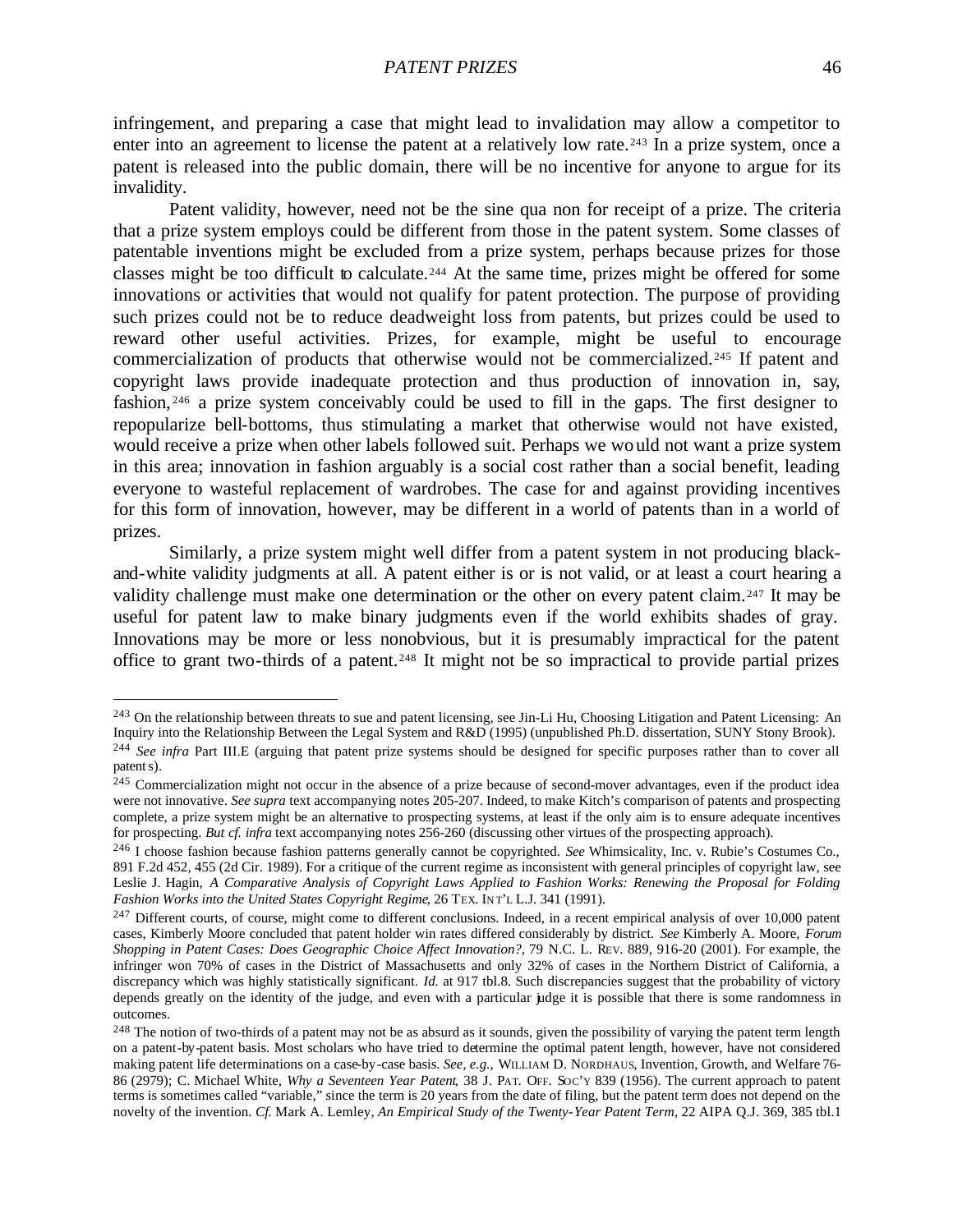when an innovation would be close to the patentability line. In addition, it may be impractical for the patent office to consider whether and when an innovation likely would have been developed and commercialized in the absence of the applicant's discovery, a criterion that some have suggested that the patent office should apply.<sup>249</sup> The benefits and costs of including such an analysis in a prize system might be different, depending on the form that the prize system would take. In a modification of the Shavell-van Ypersele proposal, for example, government officials might try to estimate the portion of sales of a product that would not have existed but for the claimed innovation.

These considerations, of course, do not undermine the need for a prize system to have some sort of screening mechanism to separate worthwhile innovations from others, but reveal that the mechanism need not necessarily be the patent system itself.250 Ultimately, a prize system must have some means of distinguishing worthwhile from other inventions, but the success of the patent system in distinguishing innovative products from retreads does not imply that no other system could accomplish the same task. Sometimes, anchoring a prize system to the patent system may be the simplest and best approach. Even though Kieff persuasively shows that the issuance of a patent cannot be sufficient, he acknowledges that Kremer's approach avoids the objection, because bidders "will be sure not only to acquire information about the market demand for the information claimed in the patents but also about patent validity."251 Other prize systems will need to adopt some other approach, one that will assure that decisions on prizes take into account all considerations relevant for that system, ranging from the innovativeness of the inventions to the accuracy of claims about sales data and consumer demand.

## *B. The Common Pool Problem*

So far, we have explored two vices of the patent system, its tendency to impose deadweight loss and its resulting dampening of innovation incentives, and two virtues, its effectiveness in encouraging commercialization of innovations and in screening prospective patent recipients to ensure sufficient innovativeness. This alignment of pluses and minuses is misleading, however, most importantly because the patent system can produce both benign and malign innovation incentives. Both types of incentives are associated with what is known as the "common pool" problem, discussed frequently in the context of fisheries.<sup>252</sup> As H. Scott Gordon noted, in "sea fisheries the natural resource is not private property; hence the rent it may yield is not capable of being appropriated by anyone."<sup>253</sup> That is, even though a fishery conveys some social benefit, the competition for the benefit will produce a fully offsetting cost.<sup>254</sup> To switch

<sup>(1994) (</sup>providing a numerical assessment of mean patent length with fixed and variable terms). A recent commentator has argued that patent term should vary depending on factors such as the interest rate at the time the patent is issued. *See* FRANK PARTNOY, FINANCE AND PATENT LENGTH (Univ. San Diego Law & Econ. Research Paper No. 19, 2001).

<sup>249</sup> *See* sources cited *supra* note 57.

<sup>&</sup>lt;sup>250</sup> Kieff acknowledges that a prize system need not require a patentable invention. For example, he states, that the Shavell-van Ypersele system "may be indifferent between new technologies and revived ones." Kieff, *supra* note 26, at 713. Kieff worries, though, that "[e]very market having large demand would generate droves of reward claimants each asserting to have made some contribution." *Id.* For a discussion of the danger of frivolous claims, see *infra* text accompanying note 549. <sup>251</sup> *Id.* at 715.

 $^{252}$  The term "common pool" itself is an old one, referring to the analogous situation of common pools of oil shared by multiple drillers. *See, e.g.*, R.F. Kahn, *Some Notes on Ideal Output*, 45 ECON. J. 1, 18 (1935).

<sup>253</sup> H. Scott Gordon, *The Economic Theory of a Common-Property Resource: The Fishery*, 62 J. POL. ECON. 124 (1954). <sup>254</sup> Gordon explains:

<sup>[</sup>S]ince average cost is the same for all grounds and the average productivity of all grounds is also brought to equality by the free and competitive nature of fishing, this means that the intramarginal [fishing] grounds also yield no rent. It is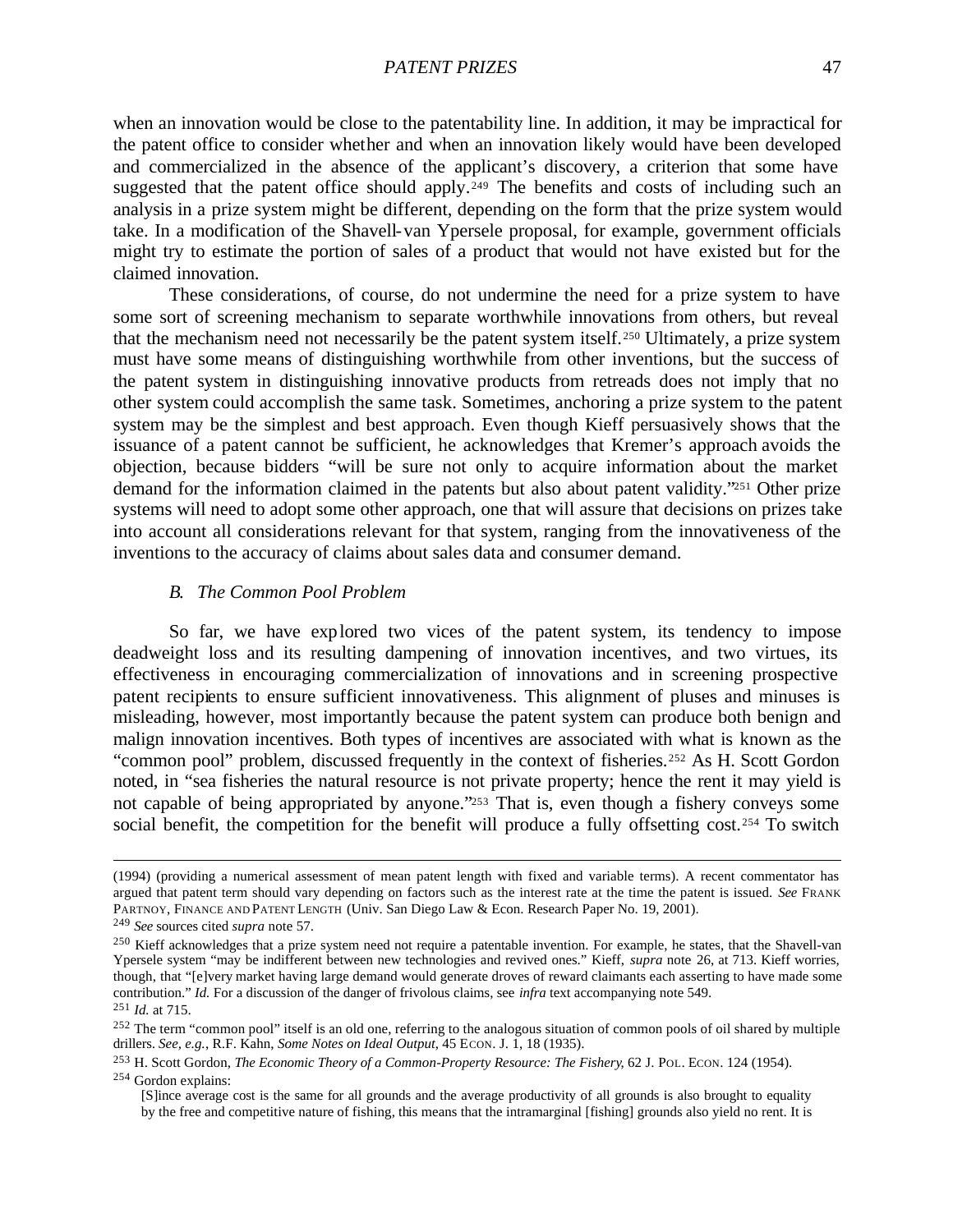metaphors, if I promise that I will distribute \$100,000 among all who come to a particular stadium, the total time costs of those who come will amount to about \$100,000.<sup>255</sup>

This problem animated Kitch's comparison of the patent system to a prospecting system.<sup>256</sup> Kitch, as we have seen, revealed that a patent would give a patent holder incentives to commercialize an invention that otherwise might not be developed because of second-mover advantages.257 In the absence of patent protection, no one will have any incentive to search for a common pool if finding the pool will not allow the finder to exploit it. Kitch, moreover, recognized that the patent system also was a solution to the problem of how to manage a pool once it is found. Just as a prospector will have incentives to limit the number of people who can mine for a mineral, so too will a patent holder have an incentive to limit the number of inventors who can seek to improve upon the original patent.

Emphasizing that "a patent 'prospect' increases the efficiency with which investment in innovation can be managed,"258 Kitch notes that "the patent owner [is] in a position to coordinate the search for technological and market enhancement of the patent's value so that duplicative investments are not made and so that information is exchanged among the searchers."259 Though Kitch does not develop the point fully,<sup>260</sup> a patent holder owns the pool and therefore is in a position to prevent competing factions from emptying the pool. Once a particular innovation is developed, it might be clear that improvements to it would produce an estimated \$100,000 in additional benefit exploitable by the developers, but if that is so, about the same amount will be spent if there is competition to secure pieces of this social benefit. A patent holder, by contrast, can ensure that the marginal benefit of expenditures is equal to the marginal cost.

So far, this shows simply another benefit of the patent system. Patents, however, do not entirely solve the common pool problem, for two reasons. First, in solving the ex post common pool problem, patents may create an ex ante common pool problem, as multiple inventors compete for the right to own the patent in the first place. Second, because a patent is not infinitely broad, competitors may "invent around" the patent, developing cumbersome alternatives to the initial patent. The following sections explore these problems and consider their implications for prize systems. While these are problems associated with the existing patent system, various prize proposals might exacerbate them. At the same time, a prize system may strengthen its case by ameliorating the problems.

entirely possible that some grounds would be exploited at a level of *negative* marginal productivity. *Id.* at 131-32.

<sup>&</sup>lt;sup>255</sup> Rent dissipation, however, need not use up the entirety of the \$100,000, if different people would suffer different costs from attending the event. Suppose, for example, that there are 51,000 individuals for whom the time cost of the event is \$1, and for everyone else, it is \$2. With perfect information, the 51,000 will attend and each receive slightly less than \$2, for a surplus of almost \$1 each. Nobody else will attend. A similar effect could exist with any common pool problem. Because some people with relatively low costs will necessarily participate, fewer of those with higher costs may participate than would be necessary to consume the common pool entirely. Risk aversion may also limit the extent of rent dissipation. *See* Arye L. Hillman & Eliakim Katz, *Risk-Averse Rent Seekers and the Social Cost of Monopoly Power*, 94 ECON. J. 104 (1984) (providing a formal model of the effect of risk aversion on rent seeking).

<sup>256</sup> Indeed, Kitch begins his article by citing an essay by Yoram Barzel that "points out that the exploitation of technological information has much in common with fisheries, public roads, and oil and water pools—all resources not subject to exclusive control." Kitch, *supra* note 208, at 265 (citing Yoram Barzel, *Optimal Timing of Innovations*, 50 REV. ECON. & STAT. 348 (1968)).

<sup>257</sup> *See supra* notes 208-217 and accompanying text.

<sup>258</sup> Kitch, *supra* note 208, at 276.

<sup>259</sup> *Id.*

<sup>260</sup> The point is developed in Grady & Alexander, *supra* note 213, *discussed infra* notes 268-270 and accompanying text.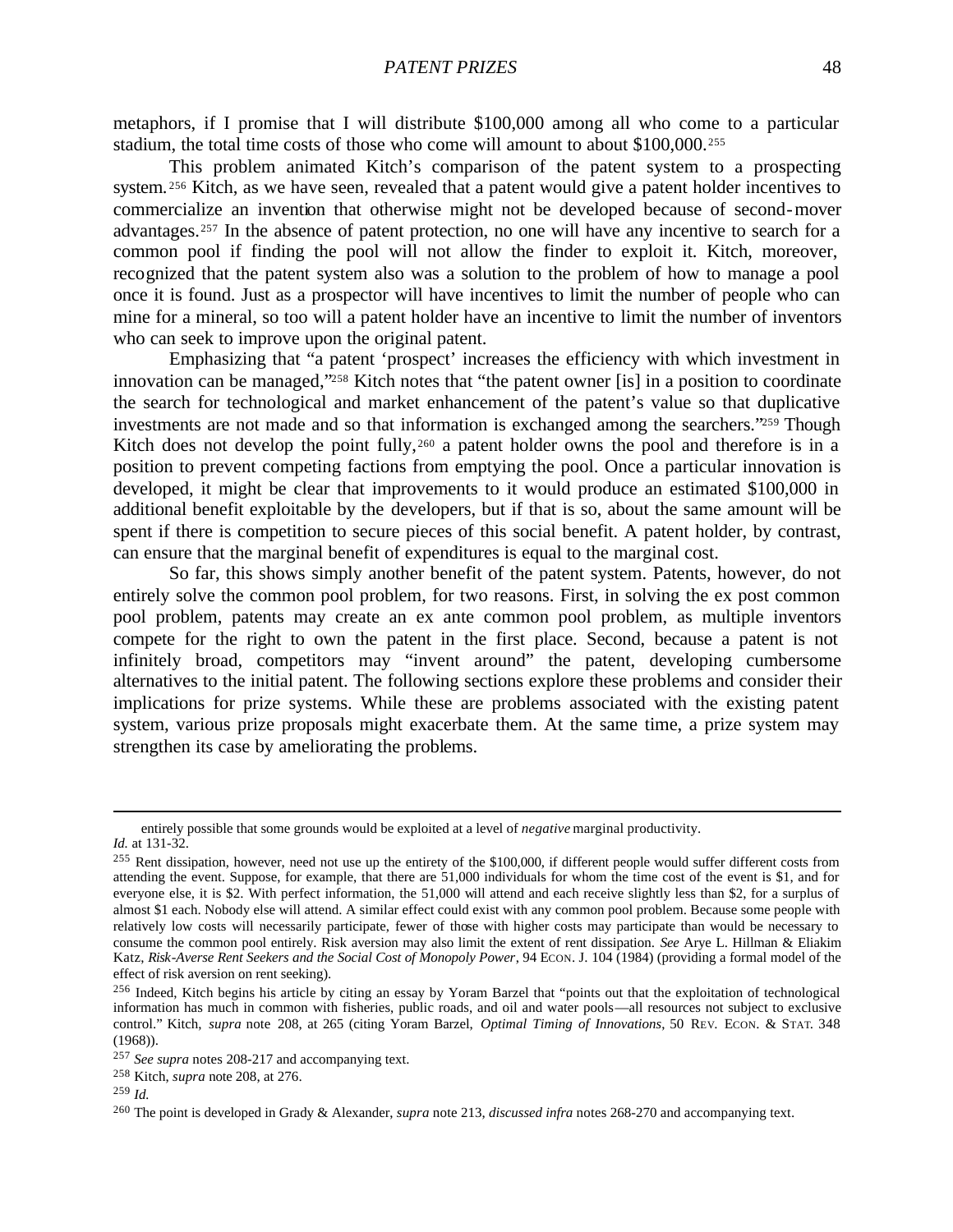## *1. Patent Races*

That the patent system might solve one common pool problem at the expense of another was noticed shortly after Kitch published his initial article. Characterizing Kitch's argument, Donald McFetridge and Douglas Smith acknowledged that "[t]he patent as a prospect prevents competitive dissipation of these private returns by homogeneous rival inventors,"261 for example by allowing the patent holder to prevent "premature commercial introduction" of the product.<sup>262</sup> The "surplus-increasing" effect of patents, however, "is dissipated in a resource-using rivalry for the patent itself."263 The basic intuition is simple. If a patent holder is given ownership of a common pool of a certain value, the incentive to become a patent holder increases by the same amount. Therefore, the same "homogeneous rival inventors" who would have competed in improving an invention will compete in the initial development of it, dissipating the patent rents.<sup>264</sup>

In a reply to the McFetridge-Smith critique, Kitch noted that potential inventors might overcome the common pool problem by making agreements amongst themselves to limit excessive innovation.<sup>265</sup> Offering a Coasean efficiency story, Kitch observes that with zero transactions costs, "the rent dissipation problem disappears."266 Although transactions costs are positive, Kitch argues that they will be lower "[a]t the early stages of innovation,"267 and patent law appropriately solves the common pool problem later, where private ordering is less likely to achieve a satisfactory solution. A separate possibility, developed by Mark Grady and Jay Alexander, is that patent law seeks to provide a balance between the common pool problems.<sup>268</sup>

<sup>261</sup> Donald G. McFetridge & Douglas A. Smith, *Patents, Prospects, and Economic Surplus: A Comment*, 23 J.L. & ECON. 197, 198 (1980).

<sup>&</sup>lt;sup>262</sup> *Id.* The focus on premature commercial introduction, as opposed to excessive research and development of improvements, follows from Barzel, *supra* note 256.

<sup>263</sup> McFetridge & Smith, *supra* note 261, at 198.

 $^{264}$  Surprisingly, full rent dissipation is possible even if in equilibrium, only one firm innovates. For a formal model with this result, see Partha Dasgupta & Joseph Stiglitz, *Industrial Structure and the Nature of Innovative Activity*, 90 ECON. J. 266, 284-87 (1980).

<sup>265</sup> Edmund W. Kitch, *Patents, Prospects, and Economic Surplus: A Reply*, 23 J.L. & ECON. 205 (1980).

<sup>266</sup> *Id.* at 205. Kitch supports this argument with the following quote from Barzel:

The fact that many information situations have the potential for waste does not necessarily mean that waste actually occurs. If, in the aggregate, these actions produce a negative product, arrangements that successfully restrain them or reduce their impact will generate a positive return. An implicit, but crucial, assumption of the model is zero costs of transacting.

Yoram Barzel, *Some Fallacies in the Interpretation of Information Costs*, 20 J.L. & ECON. 291, 292 (1977), *quoted in* Kitch, *supra* note 265, at 205.

<sup>&</sup>lt;sup>267</sup> Kitch, *supra* note 265, at 206. Kitch supports this argument by claiming that "the number of firms with the necessary comparative advantage to exploit the inventive possibility will be small and the uncertainties attached to each possibility make it easier to agree upon a division of activities, since the value of what any one firm is either giving up or gaining is unclear." *Id.* This argument is not persuasive. The number of firms that might exploit a possibility presumably will be smaller after an innovation is initially made. Moreover, uncertainty about relative prospects may make agreements more difficult to achieve, particularly if each firm is overconfident about its own prospects. Such overconfidence might occur frequently, given the existence of overconfidence and overoptimism biases. *See* Christine Jolls, *Behavioral Economics Analysis of Redistributive Legal Rules*, 51 VAND. L. REV. 1653, 1659 & n.22 (1998) (citing an unpublished bibliography listing over 200 articles on unrealistic optimism). *See generally* David Dunning et al., *A New Look at Motivated Inference: Are Self-Serving Theories of Success a Product of Motivational Forces?*, 69 J. PERSONALITY & SOC. PSYCHOL. 58 (1995) (assessing the source of self-serving biases); Neil D. Weinstein, *Unrealistic Optimism About Future Life Events*, 39 J. PERSONALITY & SOC. PSYCHOL. 806 (1980) (providing an early study of such biases); Russell B. Korobkin & Thomas S. Ulen, *Law and Behavioral Science: Removing the Rationality Assumption from Law and Economics*, 88 CAL. L. REV. 1051, 1091-95 (2000).

<sup>268</sup> Grady & Alexander, *supra* note 213. For a useful summary of the theory, see Matthew Erramouspe, Comment, *Staking Patent Claims on the Human Blueprint: Rewards and Rent-Dissipating Races*, 43 UCLA L. REV. 961, 976-79 (1996). For comments and criticisms, see Donald L. Martin, *Reducing Anticipated Rewards from Innovation Through Patents: Or Less Is More*, 78 VA.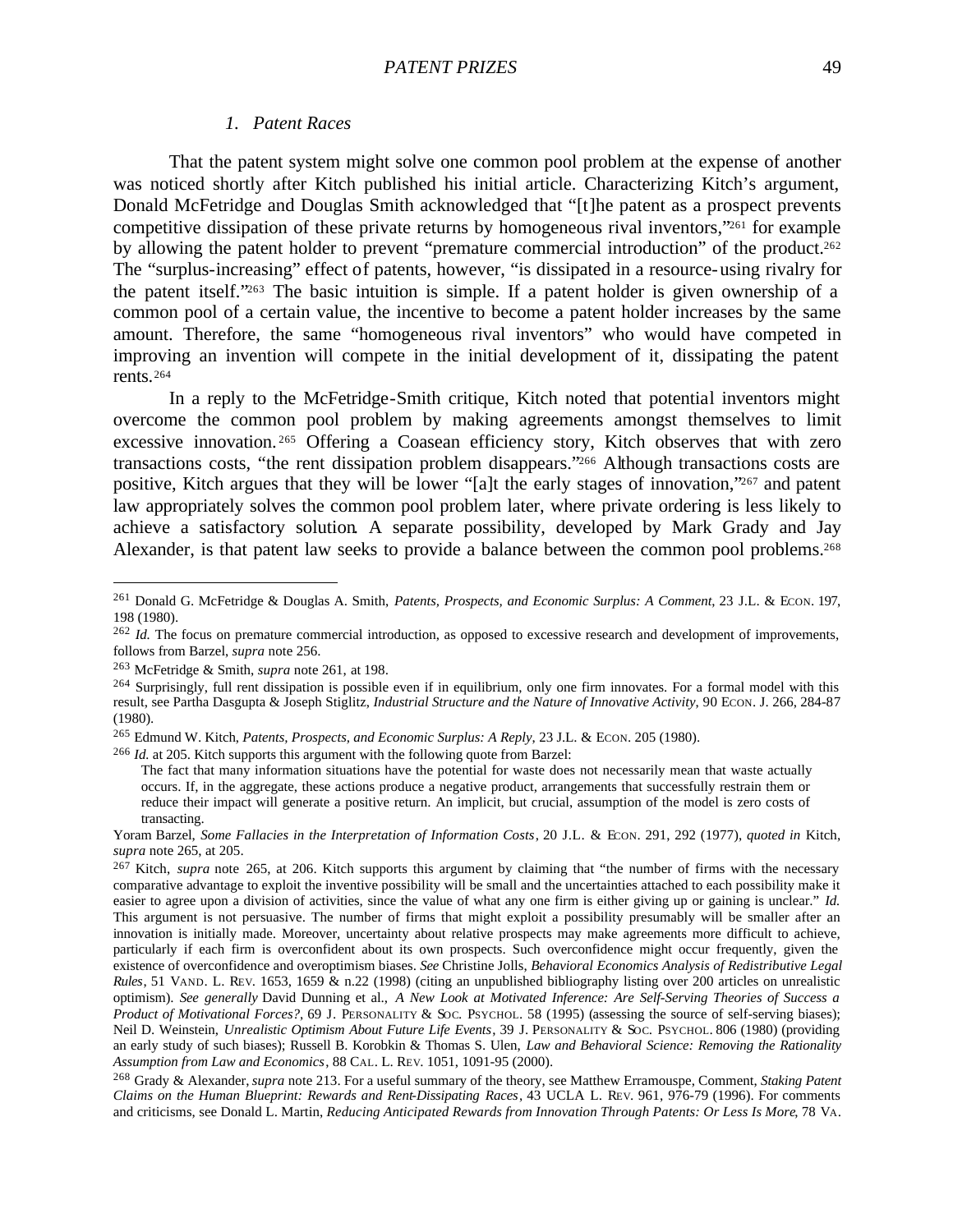Thus, the developer of "an invention likely to inspire a number of slightly modified duplicates" will tend to receive a broader patent than one whose invention does not signal likely improvements,<sup>269</sup> because in the former case the danger of the ex post common pool problem is greater than in the latter case.<sup>270</sup>

Regardless of how effectively the patent system achieves a balance between the two common pool problems, however, patent races will occur. Patent races present three related problems. The first is excessive innovative activity. <sup>271</sup> This may seem a strange concern given the concerns of prize system proponents that the patent system produces too little inventive activity. Shavell and van Ypersele, for example, show that any given inventor will invest too little because they will not anticipate that they will be able to capture the full social benefit of their innovations.272 The problem is that Shavell and van Ypersele assume a single inventor pursuing a particular prospect, rather than multiple inventors competing. <sup>273</sup> These two models are ultimately reconcilable. The common pool from the perspective of potential inventors will be smaller in a patent system as a result of patent holders' inability to capture social benefits above monopoly profits,274 but the competition among multiple inventors will lead to the consumption of a greater portion of this smaller pool than if one inventor owned the entire pool. <sup>275</sup>

The two effects thus pull in competing directions. On one hand, the ability of a patent holder to appropriate only monopoly profits and not the full social benefit will decrease the amount of research activity. On the other hand, the concern of each competitor with the private rather than social marginal benefits and costs of its research endeavours will tend to lead to excessive research activity. Even if the two effects happen to cancel out, producing just the right amount of investment in social innovation, there remains a second problem with patent races, that research efforts may be duplicative. When many different inventors work independently toward the same goal, society's resources may be inefficiently channeled. Kitch himself recognized this danger in the ex post common pool problem with his observation that a patent owner can ensure that "duplicative investments are not made,"276 but the problem in research leading to patent awards is equally significant. The problem is similar to one often noted in connection with securities markets, that securities analysts will have incentives to engage in

L. REV. 351 (1992); Robert P. Merges, *Rent Control in the Patent Districts: Observations on the Grady-Alexander Thesis*, 78 VA. L. RE V. 359, 376-77 (1992); and A. Samuel Oddi, *Un-Unified Economic Theories of Patents—The Not-Quite-Holy Grail*, 71 NOTRE DAME L. REV. 267, 284-85 (1996).

<sup>269</sup> *Id.* at 318.

<sup>&</sup>lt;sup>270</sup> Grady and Alexander develop their positive economic theory by arguing that the scope of patentable subject matter and the requirements of patentability are best explained by the desire to minimize rent dissipation. *Id*. at 322-49.

<sup>&</sup>lt;sup>271</sup> As Professor Rai notes, though without elaboration, "the greater the reward associated with patent rights, the greater the possibility of patent races that produce excessive or duplicative investment." Rai, *supra* note 26, at 199.

<sup>272</sup> *See, e.g.*, *supra* notes 87-88 and accompanying text.

<sup>273</sup> Shavell and van Ypersele do briefly acknowledge the problem of patent races. *See* Shavell & van Ypersele, *supra* note 18, at 542-43. They conclude simply that "[b]ecause the race to be first is a factor that afflicts both [patent and reward] systems, and because the information needed to address it under either seems to be of the same character, consideration of the race to be first does not seem to bear on the comparison between reward and patent." *Id.* at 543.

 $274$  For an early formal model suggesting that there will be too little research and development activity for this reason, see Kenneth J. Arrow, *Economic Welfare and the Allocation of Resources for Invention*, in THE RATE AND DIRECTION OF INVENTIVE ACTIVITY: ECONOMIC AND SOCIAL FACTORS 609 (R.R. Nelson ed., 1962).

<sup>275</sup> The result of competition may thus be technical progress that is *greater* than the social optimum. *See, e.g.*, Partha Dasgupta et al., *Invention and Innovation Under Alternative Market Structures: The Case of Natural Resources*, 49 REV. ECON. STUD. 567 (1982).

<sup>276</sup> Kitch, *supra* note 208, at 276.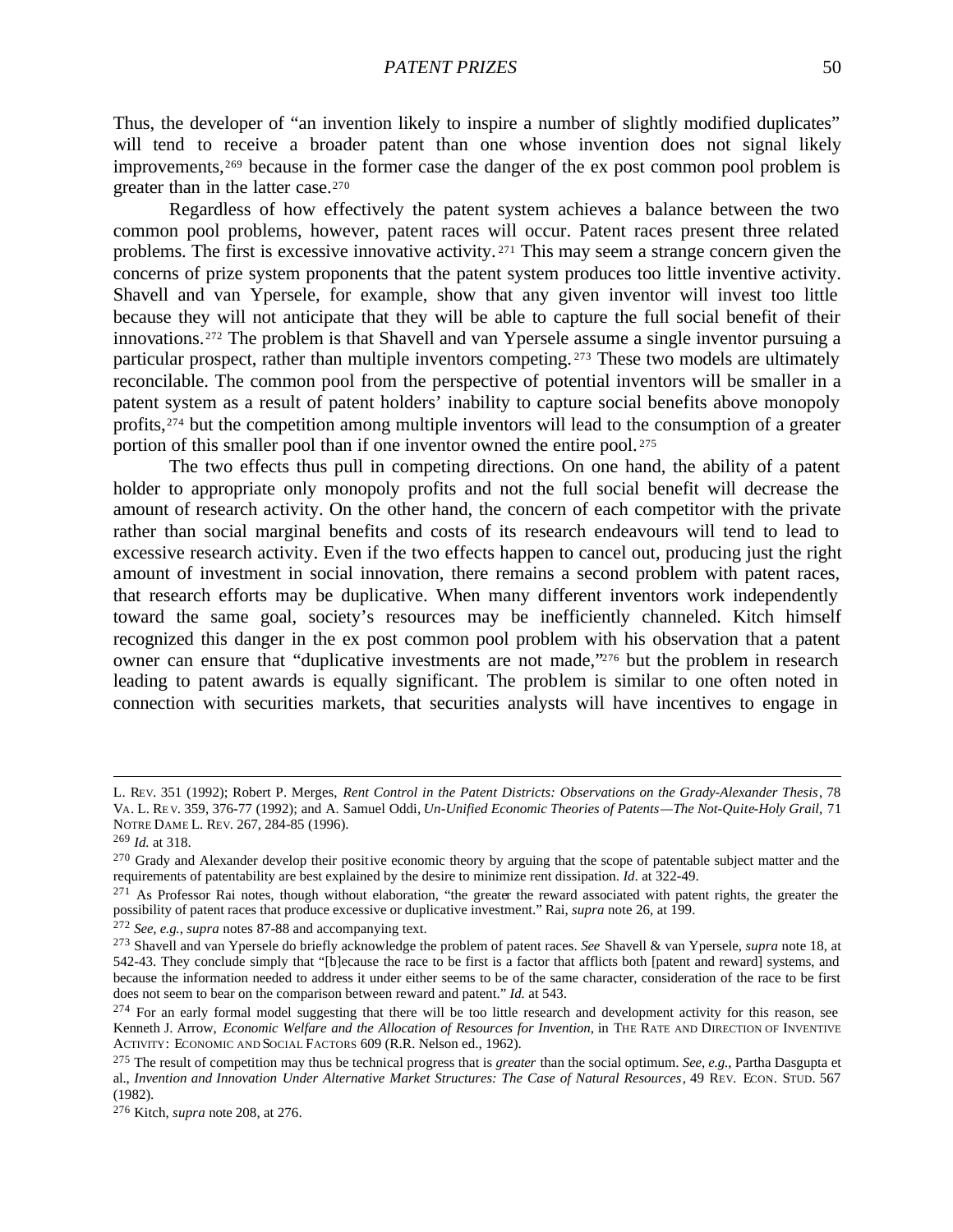excessive and duplicative research because the private value of such research is greater than the social value.<sup>277</sup>

A third problem with patent races is that they may reinforce inefficient industrial structures. Richard Gilbert and David Newbery have argued, for example, that a monopolist will expend resources on wasteful research and development simply as a means of protecting its market position, even if potential rivals in a patent race might be more efficient.<sup>278</sup> The problem is most prominent in an asymmetrical race, in which the monopolist has more at stake than any other inventors.279 In such a race, a potential competitor may be deterred from even participating, "because the strategic interactions between the players are such that the incumbent would outdo any reasonable effort made by the challenger in order to stop the challenger being first to reach the finishing line."280 Anticipating a lack of competition, the monopolist will proceed at the pace it would have taken in the absence of any competition. <sup>281</sup> This outcome may be desirable, as redundant research is eliminated. Whether one favors it depend in part on one's confidence in Joseph Shumpeter's observation that monopolists are necessary for innovation but ultimately will be overcome by a process of "creative destruction."<sup>282</sup>

Even in a patent regime, patent holders may avoid some of the harmful consequences of a patent race by disclosing some or all of their research activities. In a pathbreaking recent article,<sup>283</sup> Gideon Parchomovsky argues that "in many patent races the superior strategy for one or more of the competing firms would be to prevent other firms from winning the race by publishing their research findings."284 A laggard in a patent race might not have developed sufficient research findings to support a patent, but these research findings may be sufficient to make a competitor's minor improvements over them insufficient for patenting. By preemptively publishing, the laggard may help its "financial ability to engage in other research projects in the future" and allow the laggard to "use the information it published in future projects at no cost."<sup>285</sup>

<sup>277</sup> The seminal article making this point is Jack Hirshleifer, *The Private and Social Value of Information and the Reward to Inventive Activity*, 61 AM. ECON. REV. 561, 563-66 (1971). *See also* Lynn A. Stout, *Are Stock Markets Costly Casinos? Disagreement, Market Failure, and Securities Regulation*, 81 VA. L. REV. 611, 667-71 (1995) (providing a useful discussion of Hirshleifer's argument). As Jules Coleman similarly explains, "From an individual's perspective, the value of new information, and hence of investing in generating it, derives from *technology*, gains from allocating resources more efficiently, and *distribution*, wealth transfers that follow from the price change." JULES COLEMAN, RISKS AND WRONGS 151 (1992). Hirshleifer offers a brief but incomplete application to patent law, noting that even in the absence of a patent regime, inventors might be able to profit by speculation, so that, for example, Eli Whitney might have sold cotton futures. *See id.* at 570-72.

<sup>278</sup> Richard J. Gilbert & David M.G. Newbery, *Preemptive Patenting and the Persistence of Monopoly*, 72 AM. ECON. REV. 514, 518 (1982). For a critique of the model, arguing that the possibility of licensing will undermine "preemptive patenting," see Stephen W. Salant, *Preemptive Patenting and the Persistence of Monopoly: Comment*, 74 AM. ECON. REV. 247 (1984). Salant argues that "[i]f such transactions are permitted, entrants who can develop technologies more efficiently than the incumbent *always* win the patent race, preemptive patenting *never* occurs, and—while production will again be monopolized—there is no more reason to expect that the incumbent will acquire the entrant's patent than that the entrant will acquire the incumbent's patent." *Id.* at 247.

<sup>279</sup> *See, e.g.*, Christopher Harris & John Vickers, *Patent Races and the Persistence of Monopoly*, 33 J. INDUS. ECON. 461 (1985).

<sup>&</sup>lt;sup>280</sup> *Id.* at 461. Harris and Vickers acknowledge that challengers will not always be deterred, for example because they may have some offsetting advantage relative to the monopolist. *Id.*

 $^{281}$  For a model showing that the winner of a patent race will proceed as if the only player in the race, see Christopher Harris & John Vickers, *Perfect Equilibrium in a Model of a Race*, 52 RE V. ECON. STUD. 193 (1985).

<sup>282</sup> JOSEPH SHUMPETER, CAPITALISM, SOCIALISM AND DEMOCRACY 83-84 (3d ed. 1950) (referring to innovation as part of a process of "creative destruction" in which on dominant leader eventually is overcome).

<sup>283</sup> Gideon Parchomovsky, *Publish or Perish*, 98 MICH. L. REV. 926 (2000).

<sup>284</sup> *Id.* at 927.

<sup>285</sup> *Id.* at 930.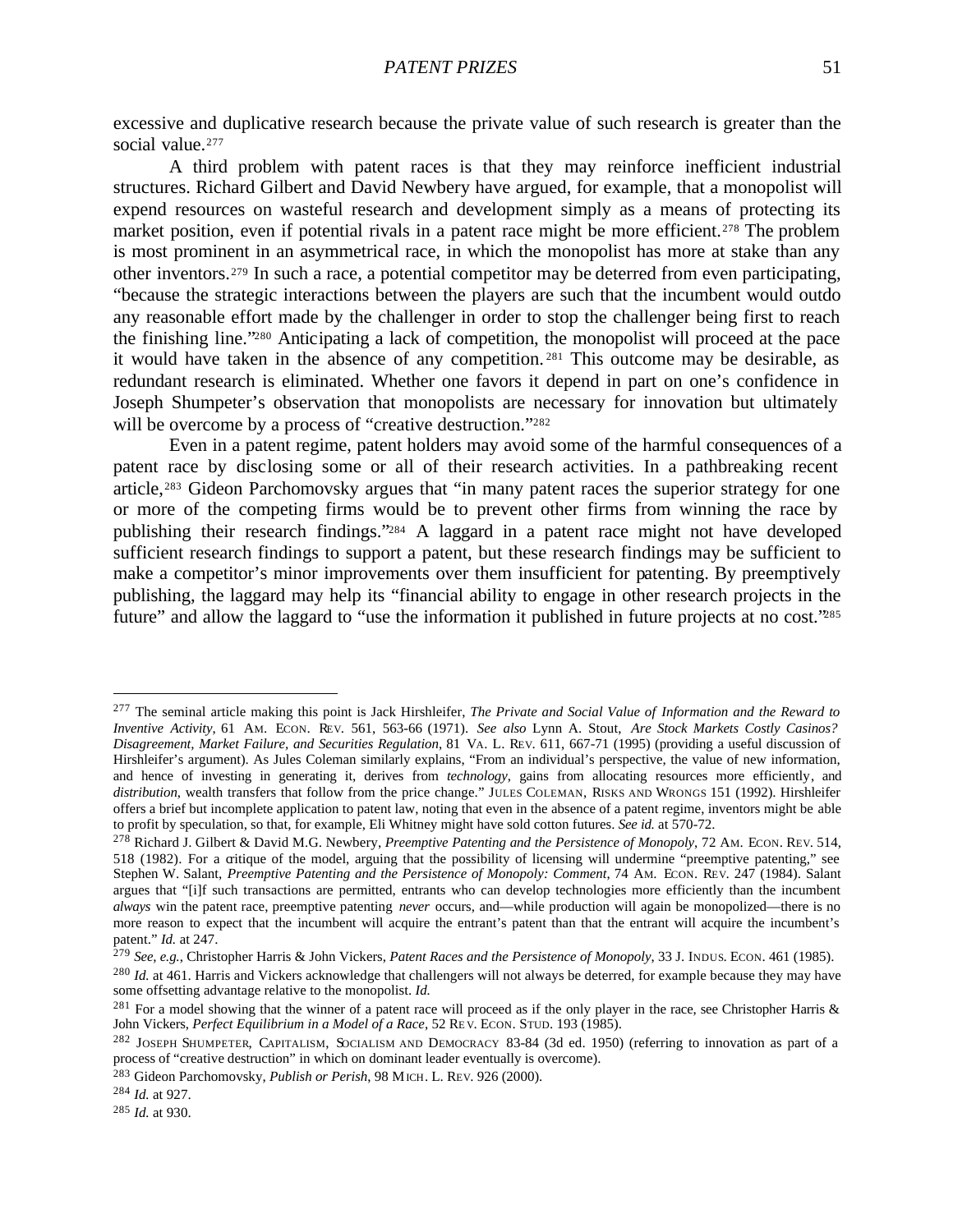The possibility of preemptive publication may even lead the leader in a patent race to publish first, what Parchomovsky refers to as "the double preemption twist."<sup>286</sup>

Parchomovsky's thesis is controversial. Douglas Lichtman, Scott Baker, and Kate Kraus argue that because American patent law awards a patent to whoever is the first to conceive of an invention, laggards in a patent race are unlikely to publish preemptively. <sup>287</sup> The same principle, however, leads them to observe that leaders in a patent race may strategically disclose information before filing a patent application, because "while such disclosures hurt the leader, they also benefit him by driving laggards out of the race and in that way decreasing the chance that one of those laggards will leapfrog the leader and win the patent."288 Rebecca Eisenberg, meanwhile, has argued that preemptive disclosure is more likely by potential users of an innovation, such as pharmaceutical companies hoping to use DNA sequences, than by competitor producers.<sup>289</sup>

Regardless of the ultimate resolution of this debate, strategic disclosure does not eliminate the patent race problem, for two reasons. First, while strategic disclosure may prevent some duplicative research effort prospectively, it does not eliminate any research redundancy occurring prior to the strategic disclosure itself. Second, Parchomovsky recognizes that the net social welfare effects of strategic disclosure may be equivocal. On one hand, Parchomovsky argues that strategic disclosure "circumvents the troublesome tradeoff" that leads to patents but also to deadweight loss.290 At the same time, however, "[t]he availability of preemptive publication reduces the expected average payoffs of the race participants and may consequently diminish, in some cases, the ex ante incentive to engage in R&D."291 If strategic disclosure were to occur and prevent patents in all cases, the patent system's incentives to innovate would be eliminated altogether.

The possibility of early disclosure of patents is thus a promising antidote to one of the patent system's ills, but one that the patent system itself may be unable to promote fully. Prize systems, however, may offer an answer. Conceivably, a prize system could be used to compensate parties for releasing information even if that information would be insufficient for patentability. <sup>292</sup> If researchers have the option of obtaining a reward by releasing preliminary information, research could become more of a cooperative process than a competitive one.<sup>293</sup> As long as the eventual reward for an innovation is distributed among contributors to it based on information released by those contributors, researchers will have incentives to release information immediately, rather than waiting to achieve the threshold of completeness that the patent system requires.

<sup>286</sup> *Id.* at 950-51. The benefit of doing so is that the patentee may then file for a patent within one year of publication. *See* 35 U.S.C. § 102(b) (1994).

<sup>287</sup> Douglas Lichtman et al., *Strategic Disclosure in the Patent System*, 53 VAND. L. REV. 2175, 2178-79 (2000).

<sup>288</sup> *Id.* at 2179.

<sup>289</sup> Rebecca S. Eisenberg, *The Promise and Perils of Strategic Publication to Create Prior Art: A Response to Professor Parchomovsky*, 98 MICH. L. REV. 2358 (2000).

<sup>290</sup> Parchomovsky, *supra* note 283, at 944.

<sup>&</sup>lt;sup>291</sup> *Id.* Parchomovsky also argues that strategic disclosure may lead to inefficient expenditures by race participants on "monitoring competitors' research activities," which, while "not entirely wasteful, … is an additional cost that will slow down the development of new products and processes." *Id.* at 944-45.

<sup>292</sup> *See supra* notes 244-246 and accompanying text.

<sup>&</sup>lt;sup>293</sup> Calandrillo makes a distinct but related point. "Kitch's discussion of the patent system implies that the negative effects of socially wasteful duplicative effort can be mitigated if property rights (or rewards) are bestowed relatively early on in the process so as to shorten the period of simultaneous investment by multiple parties." Calandrillo, *supra* note 19, at 353.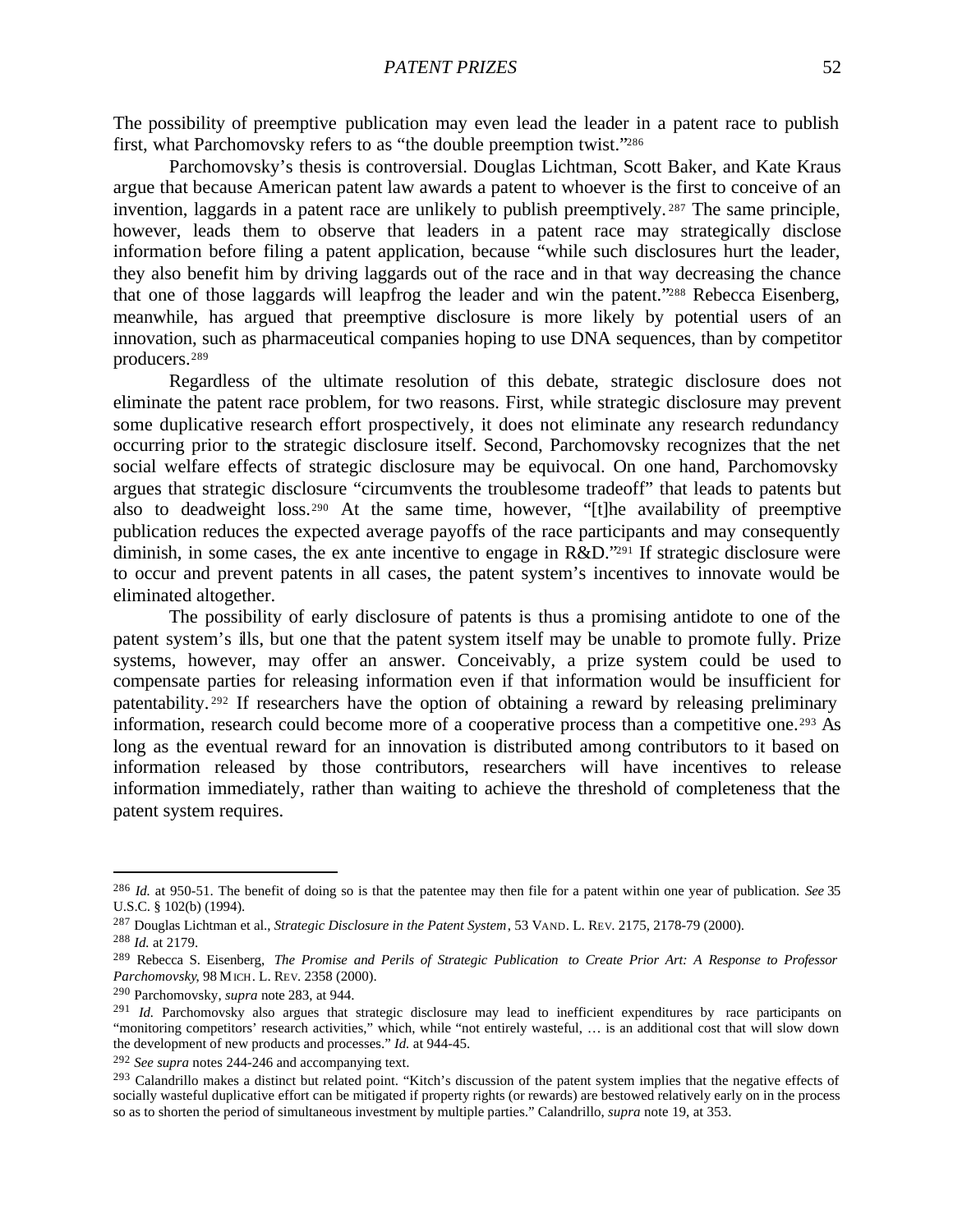This step may not eliminate the redundancy of a patent race altogether, because it might create a number of smaller research races. Thus, researchers would compete for the prize for each part of a larger project. Different researchers, however, might be able to specialize in different parts of a project that could lead to only a single profitable patent, either by explicit agreement or by implicit cooperation. <sup>294</sup> Moreover, a prize system might penalize researchers who fail to cooperate by reducing the overall level of the prize to just enough so that only one team of researchers (or whatever number of teams provides an optimal balance between the goals of fostering competition and reducing redundancy) would have an incentive to work on it. This is analogous to imposing a sufficiently large tax on oil extraction so that the optimal amount of oil extraction from a common pool occurs, or to letting the person who picks low-lying fruit keep only half the apples so that a second person will have an incentive to climb a ladder rather than fight for the more accessible apples. Alternatively, a prize system might reduce the level of the prize if the party that should have bowed out of the patent race turns out to win it, though this approach would require some way of identifying the rightful team, which might well not be the first team to begin the research.

Some proposals for patent rewards would be more conducive to encouraging cooperation by sharing prizes and discouraging redundancy by reducing prizes than others. It would seem difficult to integrate this approach with Kremer's system, for example, because the patent holder in his system receives the full social value of the patent. It is more plausible as an adjunct to the Shavell-van Ypersele approach, as the government agency responsible for rewards could calculate the overall demand for an innovation and then distribute rewards among all contributors. The task of determining how much to give to each contributor is not a trivial one, however, and the task of determining an appropriate penalty for failure to cooperate or reduction in the optimal size of a prize is still more difficult to model. Anticipation of inefficient choices in distributing rewards among participants might hamper efficient allocation of research spending.

In the end, shared rewards and reduced prizes in common pool situations may be more appropriate in some contexts than in others. Shared rewards, for example, may be superior to rewards that give the entire prize in a patent race to a single winner when the amount of duplication in research is likely to be high and when determining relative contributions is relatively straightforward. Winner-take-all prizes may be superior in other situations, as well as when patent race competitors may be able to eliminate some of the problems of a patent race through private bargaining.295 The proposals for patent prize systems explored in Part I cannot be faulted relative to the existing patent systems for causing redundant research. But they can be faulted for failing to exploit an opportunity to overcome a weakness of the patent system. An ideal prize system would allow for shared rewards in contexts in which shared rewards are more efficient than the alternative.

<sup>294</sup> Such division of the market potentially could raise antitrust concerns. *See, e.g.*, United States v. Topco Assocs., 405 U.S. 596 (1972) (striking down as per se illegal a division of territories by members of a cooperative association). Antitrust law, however, is often sensitive to efficiency justifications. *See* Timothy J. Muris, *The Federal Trade Commission and the Rule of Reason: In Defense of* Massachusetts Board, 66 ANTITRUST L.J. 773, 775 (1998) (characterizing an FTC decision not as claiming "that conduct is never per se illegal" but as saying "that the courts should always listen to justifications"). Congress in any event could specify in the legislation creating a prize system that such agreements are permissible.

<sup>295</sup> *See, e.g.*, Parchomovsky, *supra* note 283, at 948-50 (discussing the effect of private bargaining on a patent race).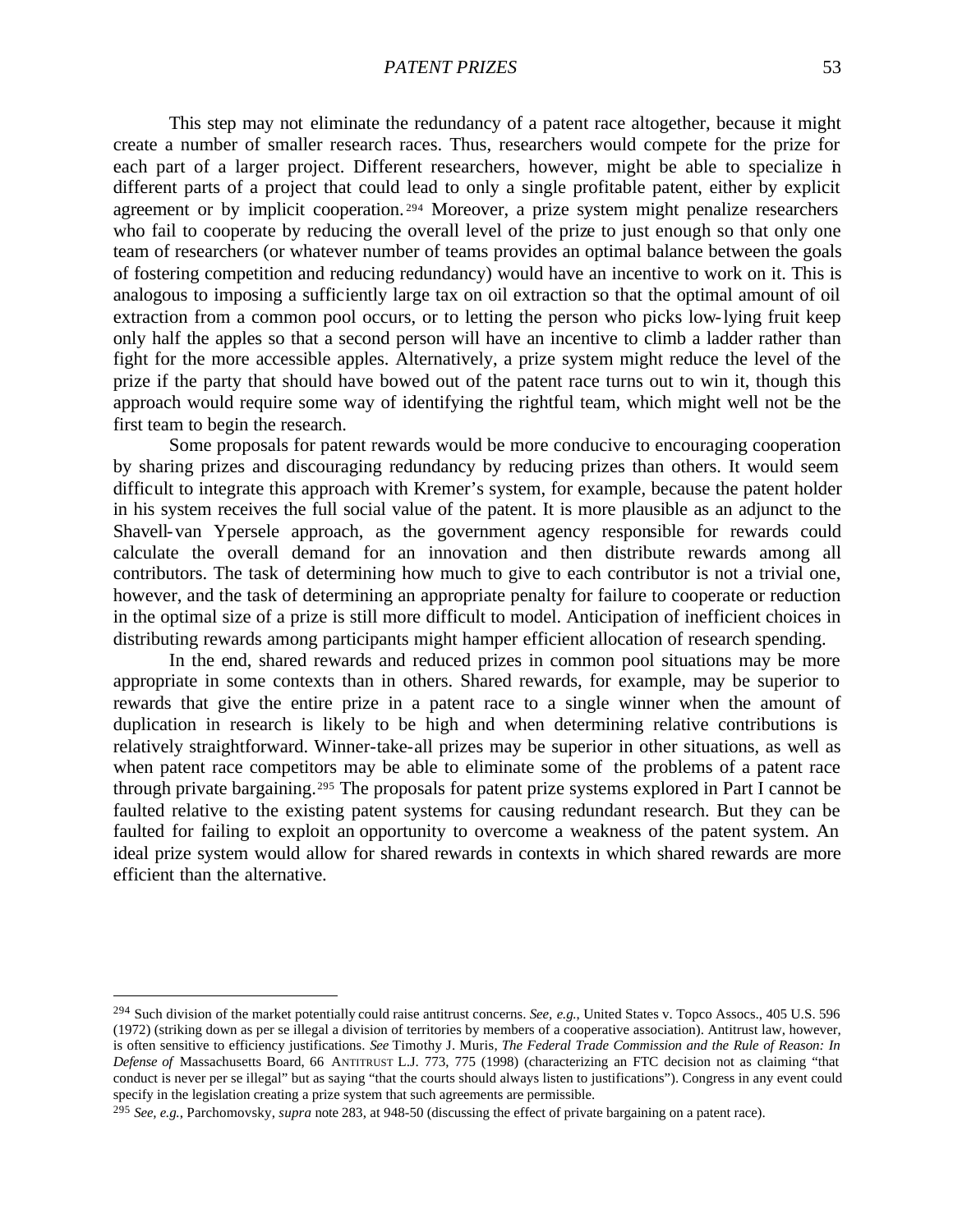# *2. Inventing Around*

The problem of inventing around has much in common with the problem of patent races. Imagine a patent race in which two different companies are seeking to achieve the same practical goal—say, developing a cure to a disease. Now, change the hypothetical in two different ways. First, the companies are pursuing different means, for example by pursuing medicines based on different perceived vulnerabilities of an infectious agent.<sup>296</sup> Second, one company has already won the race, having received a patent on its invention and commercialized its invention, charging monopoly profits. If the other company continues its work, it may be said to be trying to "invent around" the first company's patent, trying to produce the same benefit but in a new way. The phenomenon of inventing around is thus the same as the phenomenon of a patent race except that one participant has already won the race and the other participant is seeking to achieve the same goal in another way. Inventing around presents similar problems of excessive and functionally redundant innovative activity as patent races.

Some commentators have treated the problem of inventing around as benign. The Federal Circuit has even trumpeted inventing around as a benefit of the patent system, reasoning that patent protection stimulates innovation by encouraging inventing around.<sup>297</sup> Accordingly, inventing around is permitted, although under the doctrine of equivalents, infringement cannot be avoided by insignificant changes to the patent.<sup>298</sup> This may reflect an appropriate balance in patent policy, <sup>299</sup> but commentators have been skeptical of the claimed social benefits of inventing around. Louis Kaplow, for example, notes that "[s]uch invention provides no social benefit if the new invention is no better than the first."300 Even if there is a possibility that the new invention might be better than the original one, the private benefit to the new inventor might be considerably greater than the social benefit and thus social resources might be channeled inefficiently toward reinventing the wheel and away from other research. <sup>301</sup> In addition, while

Although designing or inventing around patents to make new inventions is encouraged, piracy is not. Thus, where an

<sup>&</sup>lt;sup>296</sup> For example, the HIV virus might be attacked through protease inhibitors as well as vaccines seizing on different mechanisms. Even though protease inhibitors have shown promise in allowing many individuals infected with HIV to live normal lives, work continues on an AIDS vaccine, in part because of the high cost of protease inhibitor treatment. *See* Philip A. Leider, Comment, *Domestic AIDS Vaccine Trials: Addressing the Potential for Social Harm to the Subjects of Human Experiments*, 88 CAL. L. REV. 1185, 1190-95 (2000) (discussing the need for a vaccine despite recent advances in treatment).

<sup>297</sup> *See, e.g.*, Hilton Davis Chem. Co. v. Warner-Jenkinson Co., Inc., 62 F.3d 1512, 1520 (Fed. Cir. 1995) ("The ability of the public successfully to design around—to use the patent disclosure to design a product or process that does not infringe, but like the claimed invention, is an improvement over the prior art—is one of the important public benefits that justify awarding the patent owner exclusive rights to his invention."), *rev'd*, 520 U.S. 17 (1997); State Indus., Inc. v. A.O. Smith Corp., 751 F.2d 1226, 1235-36 (Fed. Cir. 1985) ("One of the benefits of a patent system is its so-called 'negative incentive' to 'design around' a competitor's products, even when they are patented, thus bringing a steady flow of innovations to the marketplace."). <sup>298</sup> The court has explained the distinction this way:

infringer, instead of inventing around a patent by making a substantial change, merely makes an insubstantial change, essentially misappropriating or even 'stealing' the patented invention, infringement may lie under the doctrine of equivalents.

London v. Carson Pirie Scott & Co., 946 F.2d 1534, 1538 (Fed. Cir. 1991).

<sup>299</sup> On the relationship between the doctrine of equivalents and inventing around, see Paul N. Katz, *The Doctrine of Equivalents and Its Impact on "Designing Around*,*"* 4 FED. CIR. B.J. 315 (1994). One reason to allow inventing around is that otherwise there might be a perverse incentive to seek out nonobvious solutions to problems when obvious solutions were possible. Patent law would be more difficult to administer if a patent's validity depended on whether there were *any* obvious solutions to the relevant problem, rather than on whether the particular means of solving the problem was nonobvious.

<sup>300</sup> Louis Kaplow, *The Patent-Antitrust Intersection: A Reappraisal*, 97 HARV. L. REV. 1813, 1869 (1984).

<sup>301</sup> *See, e.g.*, Donald F. Turner, *The Patent System and Competitive Policy*, 44 N.Y.U. L. REV. 450, 455 (1969). A potential counterargument is that funds allocated to inventing around would not necessarily have been allocated to other research and development activities. If research and development has large social benefits that inventors are unable to internalize, inventing around conceivably could on average have benefits larger than costs. Encouraging inventing around, however, is a crude means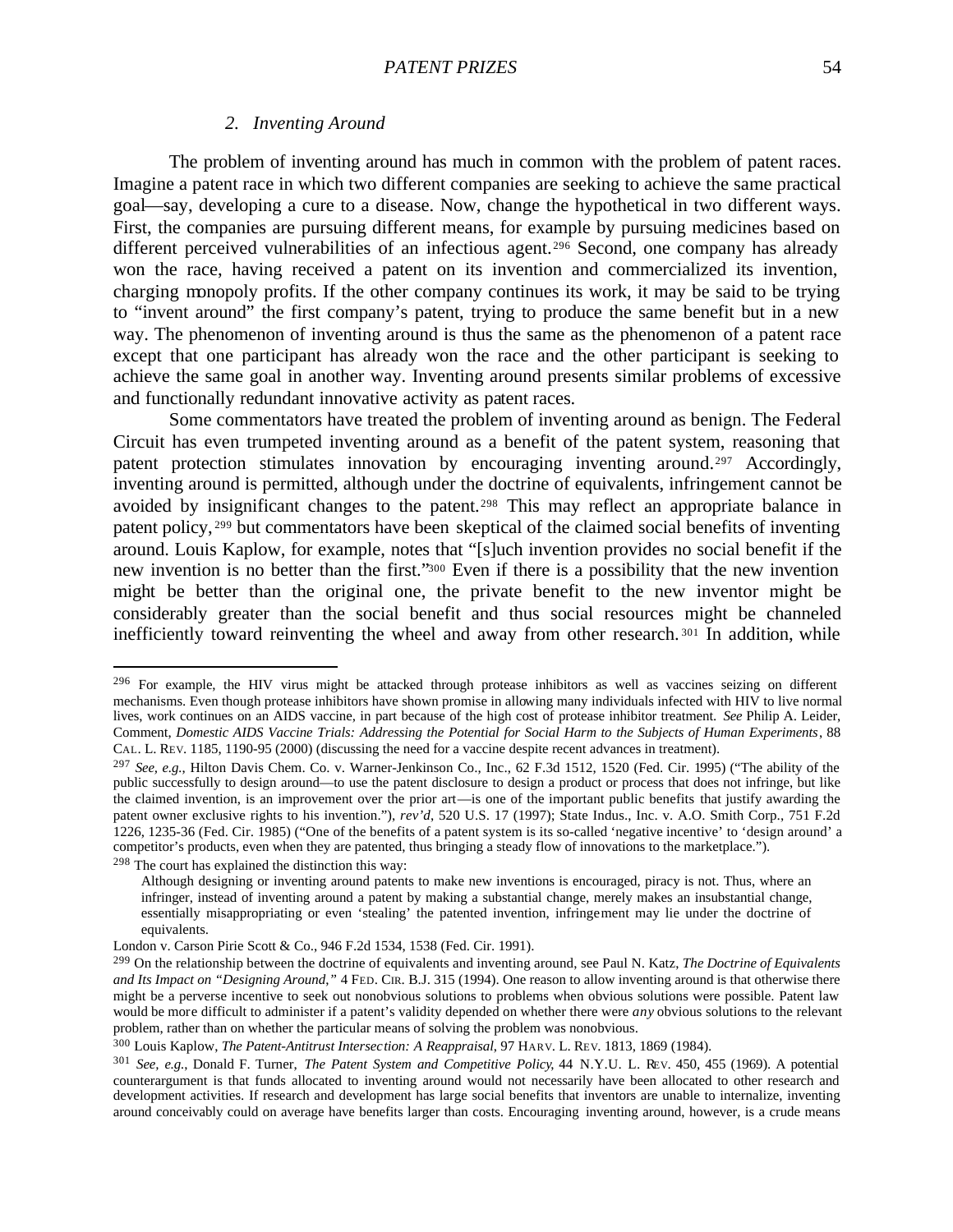inventing around ultimately may result in lower prices to consumers, "there might be a serious diminution in incentive to come up with the [original] invention in the first place."302

Despite theoretical models suggesting that the possibility of licensing should make inventing around rare,<sup>303</sup> empirical evidence indicates that inventing around is widespread<sup>304</sup> and costly. <sup>305</sup> A prize system, at least on initial inspection, promises to ameliorate the problem. If a patent is placed in the public domain, then there will be no incentive to invent around it. To be sure, there will remain an incentive to invest research funds in possible improvements, for example in pharmaceutical products that have fewer side effects or that serve different segments of the population, though the incentive will be less than before. Private incentives should be aligned more closely with social ones, as inventors will pursue research if and only if it improves upon what is already in the public domain.

There are, however, two significant concerns. First, a prize system may increase the incentive to invent around a patent that has not been placed in the public domain, for example because the original inventor decided not to opt in to an optional prize system. If a prize system pays an inventor more than the monopoly profit than she could earn on an invention, <sup>306</sup> as suggested by some of the reward proposals, the incentive to invent around will be greater than it otherwise would have been. Anticipating this outcome, the original inventor may invest less in research, anticipating a reduction in appropriable benefits from innovating. As Kremer has noted, allowing the original inventor to opt for the prize system once the substitute product is invented may provide one solution.<sup>307</sup> The solution is an imperfect one, though no worse than the existing patent system. The creation of a perfect substitute, for example, would mean that the original and subsequent inventors each would receive half of the prize. Thus, wasteful inventing around will still occur, and this inventing around will decrease ex ante incentives to innovate.

An alternative, though messier, solution would be to provide smaller or no rewards for those who have invented around. For example, if the inventor of a perfect substitute sought a reward, no reward would be appropriate, because there would be no social benefit from the research. Although placement of the perfect substitute into the public domain would lower prices for consumers and eliminate deadweight loss, it would hurt the original inventor and thus decrease that inventor's innovation incentives, which the patent system presumably optimized. A partial substitute, such as a product that was better in some ways than the original, would receive some reward, but a lesser one. Assuming it is possible to calibrate rewards based on such criteria, the prize system at least will not increase incentives to invent around, though many inventors presumably would respond by not opting out of the patent system, if given the choice. The patent prize proposals discussed in Part I, however, would need modification to allow such calibration.

Second, while placing a product in the public domain eliminates the incentive to invent around, it may lead to inefficient excessive research into improvements on the initial invention. We are now full circle back to the common pool problem and to the observation that if an

of encouraging research and development.

<sup>302</sup> Kaplow, *supra* note 300, at 1870.

<sup>303</sup> *See, e.g.*, Martin J. Adelman, *The Supreme Court, Market Structure and Innovation:* Chakrabarty*,* Rohm*, and* Haas, 27 ANTITRUST BULL. 457, 464 (1982).

<sup>304</sup> *See* Edwin Mansfield et al., *Imitation Costs and Patents: An Empirical Study*, 91 ECON. J. 907 (1981).

<sup>305</sup> For figures on the costs of inventing around, see Richard C. Levin et al., *Appropriating the Returns from Industrial Research and Development*, *in* 3 BROOKINGS PAPERS ON ECON. ACTIVITY 783 (Martin N. Baily et al. eds., 1987).

<sup>306</sup> Or, more accurately in this context, more than the *duopoly* profit that the inventor would earn, since the inventor will have to compete with the original patent holder.

<sup>307</sup> *See* Kremer, *supra* note 20, at 1154-55; *supra* text accompanying notes 161-163.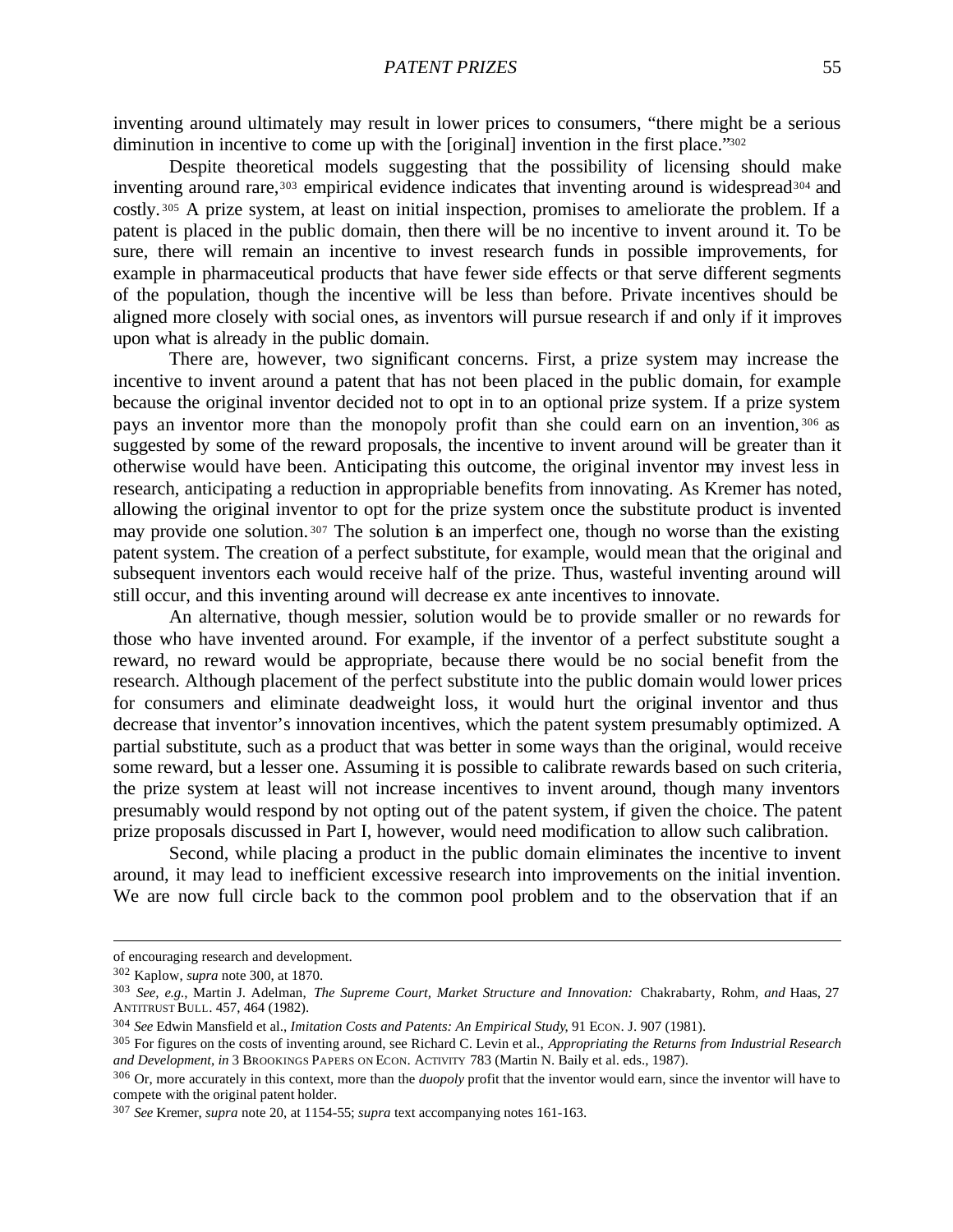improvement on the initial invention is promising, there may be excessive research that dissipates the rent achievable from such improvements.<sup>308</sup> Patents allow the monopolist to limit the amount of subsequent innovation, but placing patents in the public domain eliminates this ability. Conceivably, the inefficiency from excessive investment in improvements could offset or even swamp the efficiency benefits of the prize system for a particular innovation. The only proposal that does not suffer from this problem is Lichtman's coupon scheme, though we have seen that this approach may be inferior to patent buyouts in some instances.<sup>309</sup> Thus, the common pool problem once again indicates that an ideal prize system would lead to patent buyouts in some instances and coupon schemes in others. And even where a patent buyout is optimal, an ideal patent buyout scheme would calibrate prizes so that any economic loss from excessive investment is deducted from prizes.

## *C. The Adverse Selection Problem*

While the common pool problem affects both patent and prize systems, the creation of a regime in which inventors may choose between patent protection and prizes, as the prize system proposals reviewed earlier suggest,310 presents a new problem, that of adverse selection. <sup>311</sup> Inventors presumably will choose the system that will offer them the highest returns, taking into account as well the relative uncertainties of remuneration in both systems.<sup>312</sup> Inventors may choose prizes because they believe, possibly on the basis of information not available to the administrators of the prize system, that their returns from the prize system will be unusually high relative to the patent system. The result is similar to what George Akerlof observed of the used car market, that the selection effect will produce a high number of "lemons."313 The following sections explore two ways that a prize application might be a lemon.

# *1. Prizes for Commercially Unattractive Inventions*

The most obvious aspect of the adverse selection problem is that prizes might be paid to inventors with commercially unattractive inventions.<sup>314</sup> As with all adverse selection problems,

<sup>308</sup> *See supra* text accompanying note 260.

<sup>309</sup> *See supra* notes 191–192 and accompanying text.

<sup>&</sup>lt;sup>310</sup> All of the proposals discussed in Part I are opt-in, though Shavell and van Ypersele note that a mandatory system might have advantages over an optional one. *See* Shavell & van Ypersele, *supra* note 18, at 539-40; *supra* notes 102–105 and accompanying text.

<sup>311</sup> "Adverse selection" is a phrase common in the insurance context. *See* KENNETH S. ABRAHAM, DISTRIBUTING RISK: INSURANCE, LEGAL THEORY, AND PUBLIC POLICY 15 (1986) (defining "adverse selection" as "the process by which low-risk insureds tend to purchase less coverage, and high-risk insureds tend to purchase more coverage than they would if prices were more accurate").

<sup>&</sup>lt;sup>312</sup> Uncertainty in a prize system would not be fatal to it, though a high variance of outcomes might reduce the effective prize to inventors. *See infra* notes 402-403 and accompanying text.

<sup>313</sup> George A. Akerlof, *"The Market for 'Lemons': Quality Uncertainty and the Market Mechanism*, 84 Q.J. ECON. 488 (1970).

<sup>&</sup>lt;sup>314</sup> Commercially unattractive inventions are not inherently problematic, if the inventions have public goods properties that would prevent them from being privately exploited. One criticism of current U.S. technology policy is that it sometimes allows private parties to both receive government grants and then obtain patents on the resulting products. *See* Bayh-Dole Act, Act of Dec. 12, 1980, Pub. L. No. 96-517, 94 Stat. 3015-3028 (codified as amended at 35 U.S.C. §§ 200-211, 307 (1994)) (allowing businesses to obtain patents on government-sponsored research). *See generally* Peter S. Arno & Michael H. Davis, *Why Don't We Enforce Existing Drug Price Controls? The Unrecognized and Unenforced Reasonable Pricing Requirements Imposed Upon Patents Deriving in Whole or in Part from Federally Funded Research*, 75 TUL. L. REV. 631 (2001) (urging enforcement of legal requirements that inventions supported by federal funding be sold at reasonable prices); Rebecca S. Eisenberg, *Public Research and Private Development: Patents and Technology Transfer in Government-Sponsored Research*, 82 VA. L. REV. 1663 (1996)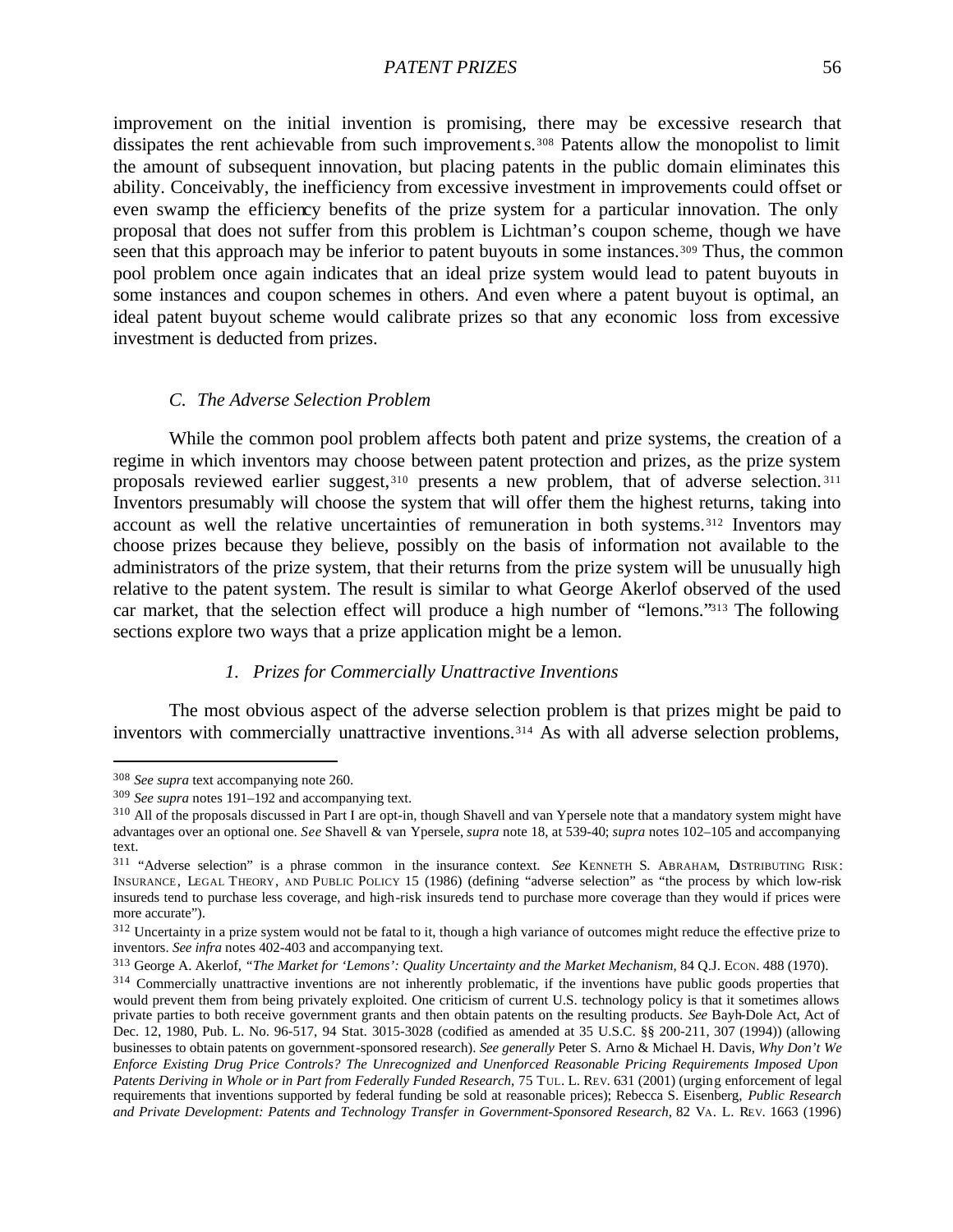the greater the degree of asymmetric information, the more severe the problem.315 To consider an extreme example, suppose that the inventor of a drug has private information that the drug will alleviate the symptoms it targets for only the first year of use, but this information has not been made public.<sup>316</sup> Because the administrator of the prize system does not have access to this information, the prize awarded presumably will be higher than it otherwise would be, given the importance of this information. It is possible that the effect of high prizes will be benign, if they simply provide generally increased incentives to engage in research and development activities. The excess prizes, though, consume social resources that might be targeted more effectively. Conceivably, moreover, anticipation of such high prizes might distort research investment, with funds channeled toward areas in which possession of asymmetric information is relatively likely.

There are two basic strategies that a prize system can use to address the problem. The first is to take it into account by offering lower prizes than otherwise would be given. Just as buyers of used cars implicitly take into account the lemons problem by recognizing that used cars often have more problems than comparably aged cars not sold on the used car market, 317 the administrator might give lower prizes based on the possibility of asymmetric information than it otherwise would give. Though Shavell and van Ypersele do not discuss the adverse selection problem directly, their model implicitly takes it into account, awarding smaller prizes than they would otherwise because inventors' asymmetric knowledge about demand will make those with poor prospects more likely to take the prize.<sup>318</sup> Similarly, the government could examine market test results skeptically in calculating a patent buyout price in the Guell and Fischbaum scheme. Kremer's approach, meanwhile, automatically would result in lower prizes, because auction bidders, like used car buyers, would recognize the problem of adverse selection, 319 though if competitors have better information than the government, the depression might be relatively minimal. Lowering rewards would be more difficult for Lichtman's coupon scheme, which requires that the coupons be great enough to enable low-valuing users to purchase the product and to incentivize the monopolist to offer it at a low price.

The second strategy is to wait for more information before awarding a prize. This approach is integral to Shavell and van Ypersele's suggestion that the government might adjust rewards on an annual basis, basing adjustments on revised calculations of demand from actual sales data.320 Waiting would be more difficult with the Guell and Fischbaum approach, since eventually the market test must end so that actual sales of the drug can begin. As Kremer describes his proposal, money would be paid immediately after the auction, thus eliminating the

<sup>(</sup>arguing that allowing patentability of government-sponsored research may interfere with technological progress). In theory, such a regime can be justifiable if the research can be partly exploited by private parties but government grants are needed to complement already existing private research incentives to overcome public goods problems. *See, e.g.*, Richard E. Romano, *Aspects of R&D Subsidization*, 104 Q.J. Econ. 863 (1989) (developing a theoretical model in which the government sometimes increases social welfare by subsidizing private investment leading to grants of patents).

<sup>315</sup> On the connection between adverse selection and asymmetric information in the securities context, see Bernard S. Black, *The Legal and Institutional Preconditions for Strong Securities Markets*, 48 UCLA L. REV. 781, 804-05 (2001).

<sup>316</sup> This may be unlikely given rigorous FDA disclosure requirements. *See* 21 U.S.C. 355(b)(1)(A) (1994) (requiring "full reports of investigations which have been made to show whether or not such drug is safe for use and whether such drug is effective in use").

<sup>&</sup>lt;sup>317</sup> For an explanation of the lemons problem concluding that "consumers do not overpay," see Timothy J. Muris, California Dental Association v. Federal Trade Commission*: The Revenge of Footnote 17*, 8 SUP. CT. ECON. REV. 265, 288 (2000).

<sup>318</sup> *See* Shavell & van Ypersele, *supra* note 18, at 539; *supra* text accompanying notes 100-101.

 $319$  In addition, Kremer emphasizes that the markup would lessen the adverse selection problem by giving even inventors with commercializable inventions incentives to accept prizes. *See* Kremer, *supra* note 20, at 1142; *supra* text accompanying notes 134-135.

<sup>320</sup> *See* Shavell & van Ypersele, *supra* note 18, at 542; *supra* text accompanying notes 108-110.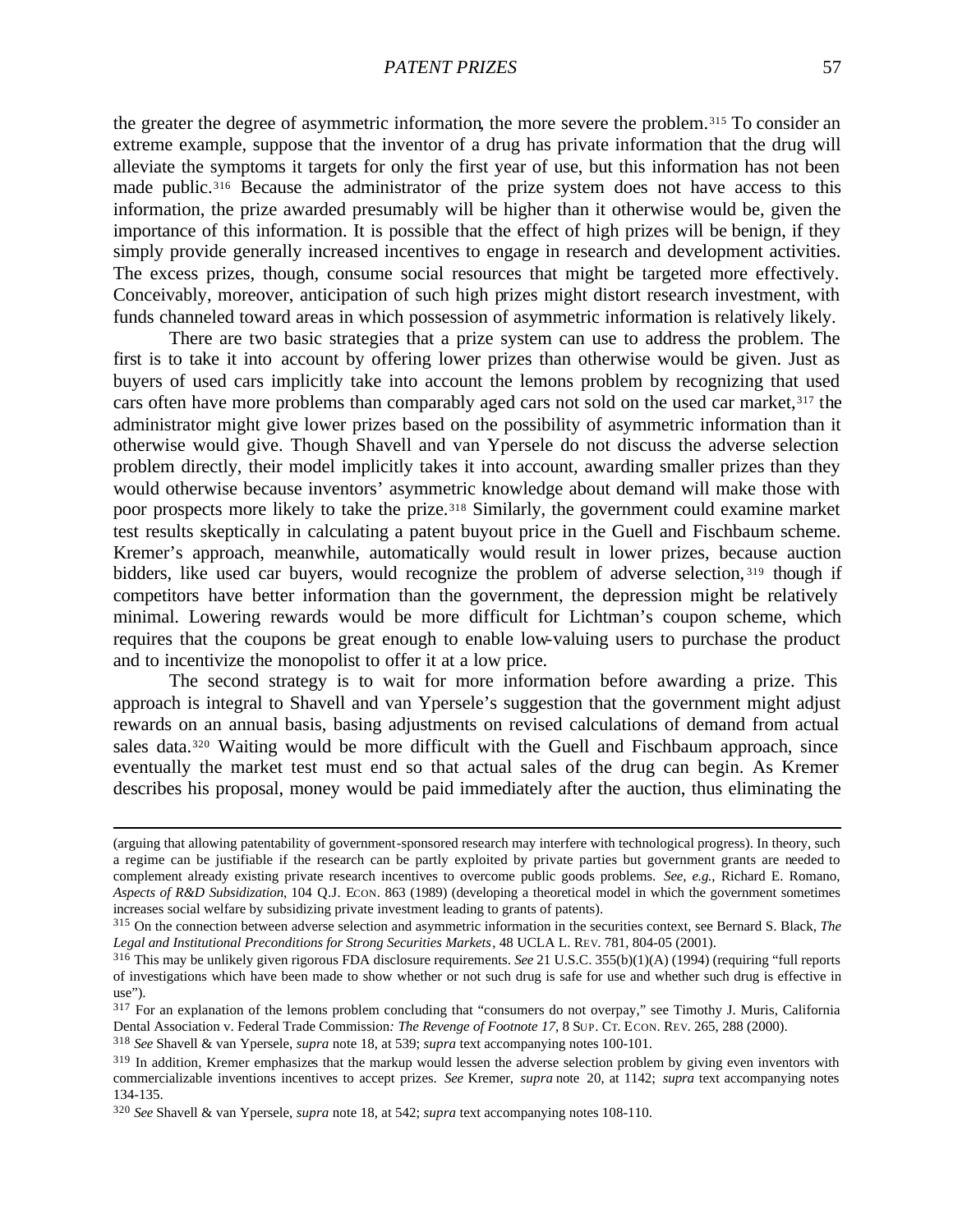benefit of delay. Finally, Lichtman's proposal does not allow for delay. The government must be able to determine in advance the size of coupons and to whom they should be awarded. Similarly, in the suggested modification to his proposal in which the government would agree with the patent holder on a set price,  $321$  the government must be able to calculate this price in advance.

In making these comparisons, my intention is not merely to add to the dizzying list of considerations needed to compare prize system proposals. Rather, it is to show that the list *is* dizzying, as would be any final empirical comparison of different proposals, even taking into account only the adverse selection consideration addressed in this section of the article. The analysis also suggests that sometimes, it might be worthwhile for some combination of approaches to be used. For example, Kremer's proposal might be modified so that the high bid is just one factor, along with the success of the product once placed in the public domain, used to determine compensation for inventors. Similarly, the government administering a coupon scheme might allow the patent holder to set its own price, promising to pay an eventual cash prize dependent on the results achieved, or might set the ultimate value of the coupons to the patent holder ex post. These considerations suggest again that there will be a benefit to flexibility in administering a prize system, a benefit that we ultimately will balance against any costs of flexibility. <sup>322</sup>

## *2. Unnecessary Prizes*

The above reasoning suggests that we should be wary when someone chooses a prize over a patent because that may indicate that the inventor did not believe that patent protection would be valuable. Even if the government can address this by estimating the value of patents, some prize applicants might have decided not to price their products monopolistically even if the patents were valuable. In the extreme case, a patent holder might have released the patent to the public domain even in the absence of a prize system; in a less extreme case, a patent holder might license a patent at a relatively low cost. A patent holder might do this for reputational reasons, for example because the patent owner might expect criticism for fully exploiting its patent.323 Some such patent holders, however, might apply for prizes anyway, meaning that tax dollars will be spent on what otherwise would not have been a government-sponsored program.

The flip side of the dilemma is that a company might release a patent to the public domain because doing so will not prevent the company from achieving monopolistic pricing. If the company had a patent on a complementary product as well, the company might decide to exploit the combined set of patents through high prices for one rather than for both.<sup>324</sup> Giving a prize to the company for releasing the patent that it otherwise would not have exploited may not

<sup>321</sup> *See supra* notes 192-195 and accompanying text.

<sup>322</sup> *See infra* Part III.A.

<sup>&</sup>lt;sup>323</sup> This is hardly naïve speculation. Some pharmaceutical companies, for example, have allowed their patents to be used for free in third world countries without payment. *See, e.g.*, Rachel L. Warns, *Drug Makers Drop South Africa Suit over AIDS Medicine*, N.Y. TIMES, Apr. 20, 2001, at A1 (reporting that the pharmaceutical industry bowed to "mounting public pressure" by dropping a lawsuit that sought to prevent uncompensated use of patents on AIDS drugs); Helene Cooper et al., *Patents Pending: AIDS Epidemic Traps Drug Firms in a Vise: Treatment vs. Profits*, WALL ST. J., Mar. 2, 2001, at A1 (discussing drug companies' dilemma about whether to allow generic copies of their drugs in poor countries). For conflicting editorial views on patent enforcement by drug companies in poor countries, compare *South Africa's AIDS Victory*, N.Y. TIMES, Apr. 20, 2001, at A18, with Robert M. Goldberg, *Fight AIDS with Reason, not Rhetoric*, WALL ST. J., Apr. 23, 2001, at A22.

<sup>&</sup>lt;sup>324</sup> This observation is central to Kremer's concern that companies might be overcompensated for complementary patents under his system. *See* Kremer, *supra* note 20, at 1155-57; *supra* text accompanying notes 159-160.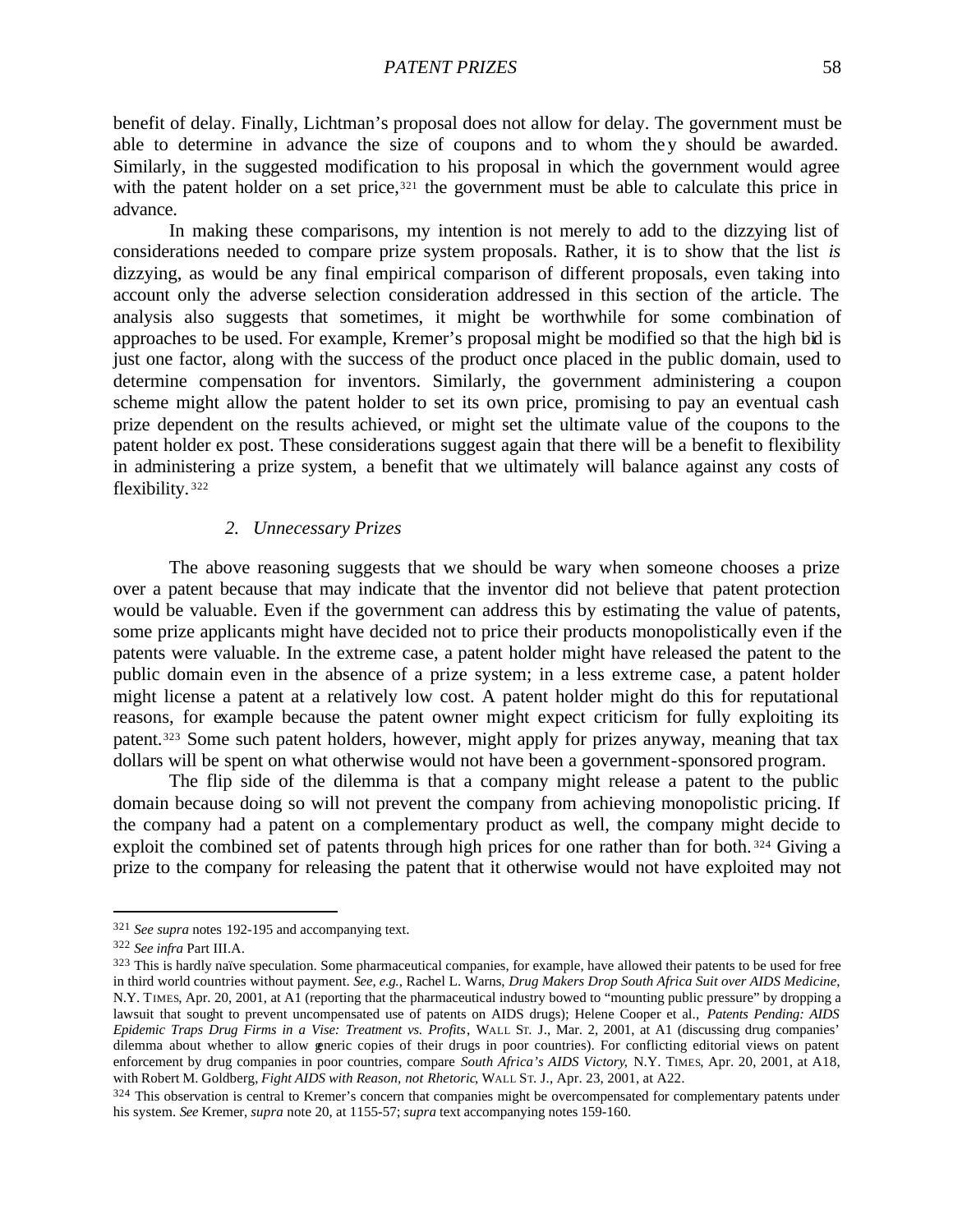be necessary. Similarly, a patent holder might be a natural monopoly producer of the product it has patented,<sup>325</sup> or it might be able to credibly threaten potential entrants into a market with either predatory pricing326 or litigation. <sup>327</sup> If so, then the patent holder gives up nothing by releasing the product into the public domain, and paying the patent holder for doing so will fail to reduce deadweight loss.

The welfare consequences of awarding patent prizes to the benevolent patent holder (albeit not so benevolent as to suggest that the government keep its own money) are equivocal. It may make sense to award prizes for innovations that a company for publicity reasons would decide not to exploit, as a way of ensuring that there are continued incentives for the development of research into such areas. On the other hand, the positive reputational effect of releasing a product into the public domain without a prize may be sufficient by itself to stimulate research in some cases, so the government may end up subsidizing some research that would have been performed even in the absence of the prize system. The welfare consequences of paying prizes in the case of the inevitable monopolist are less equivocal. It is possible that the prizes will provide companies an additional incentive to invest in research and development,<sup>328</sup> but such prizes will be of no help in limiting deadweight loss. Moreover, companies that have nothing to lose from placing a patent in the public domain will be more likely than others to seek prizes.

The first three proposals discussed in Part I are not directly responsive to the problem. The Guell and Fischbaum proposal, for example, would base a prize on monopoly profits extrapolated from a test market, but the prize recipient would be able to continue to charge monopoly prices in other markets. In the Kremer market proposal, a bidder may bid a great deal for monopoly rights, which would allow exclusion of the original patent holder, even if the original patent holder would continue to dominate the market if the product were randomized to the public domain. Even the Shavell and van Ypersele proposal, while considering subsequent sales data, is based on calculation of the demand curve, rather than the supply curve. To address

 $325$  A natural monopoly is "[a] monopoly in which the relation between industry demand and cost structure makes it possible for only one firm to exist in the industry." EKELUND & TOLLISON, *supra* note 42, at 255. Some commentators and courts have analogized all patents to natural monopolies, urging that patent holders be regulated in a manner similar to the price regulation techniques used for utilities. *See generally* John W. Schlicher, *If Economic Welfare Is the Goal, Will Economic Analysis Redefine Patent Law?*, J. PROPRIETARY RTS., June 1992, at 12, 15-16 (discussing such theories). If a patent were placed in the public domain, however, there might or might not be a natural monopoly for the corresponding product, depending largely on the startup costs for building a plant to produce the product.

<sup>326</sup> Whether predatory pricing is in fact a viable strategy for avoiding competition is a much-debated question in the economics literature. *Compare* JOHN R. LOTT, JR., ARE PREDATORY COMMITMENTS CREDIBLE?: WHO [sic] SHOULD THE COURTS BELIEVE? (1999) (arguing with empirical evidence that profit-maximizing firms rarely engage in predatory pricing), *with* Peter H. Huang, *Still Preying on Strategic Reputation Models of Predation*, 3 GREEN BAG 2D 437 (2000) (reviewing LOTT, *supra*) (presenting empirical analysis supporting the existence of predatory pricing). A significant early work offering a model in which predatory pricing might occur is Paul Milgrom & John Roberts, *Predation, Reputation, and Entry Deterrence*, 27 J. ECON. THEORY 280 (1982) (offering a model in which predatory pricing might occur).

<sup>327</sup> Intimidation through litigation is rarely sanctionable under the antitrust laws, as a result of the *Noerr-Pennington* doctrine, unless the litigation is a "sham." *See generally* Eastern R.R. Presidents Conference v. Noerr Motor Freight Inc, 365 U.S. 127 (1961) (finding action by trucking companies to obtain favorable governmental action not illegal under antitrust laws); United Mine Workers v. Pennington, 381 U.S. 657 (1965) (holding that joint efforts to influence government are not illegal even if intended to eliminate competition); James B. Perrine, *Defining the "Sham Litigation" Exception to the* Noerr-Pennington *Antitrust Immunity Doctrine: An Analysis of the* Professional Real Estate Investors v. Columbia Pictures Industries *Decision*, 46 ALA. L. REV. 815 (1995) (exploring the "sham" exception to the doctrine).

<sup>328</sup> Other schemes, such as tax breaks for research-and-development expenses, might be better targeted. *See generally* Stephen A Jones, *The Danforth-Baucus Proposal to Restructure the Research and Development Tax Credit: Providing a More Reliable Incentive for Commercial Experimentation*, 42 TAX LAW. 1089, 1093-97 (1989) (considering the strengths and weaknesses of R&D tax credits).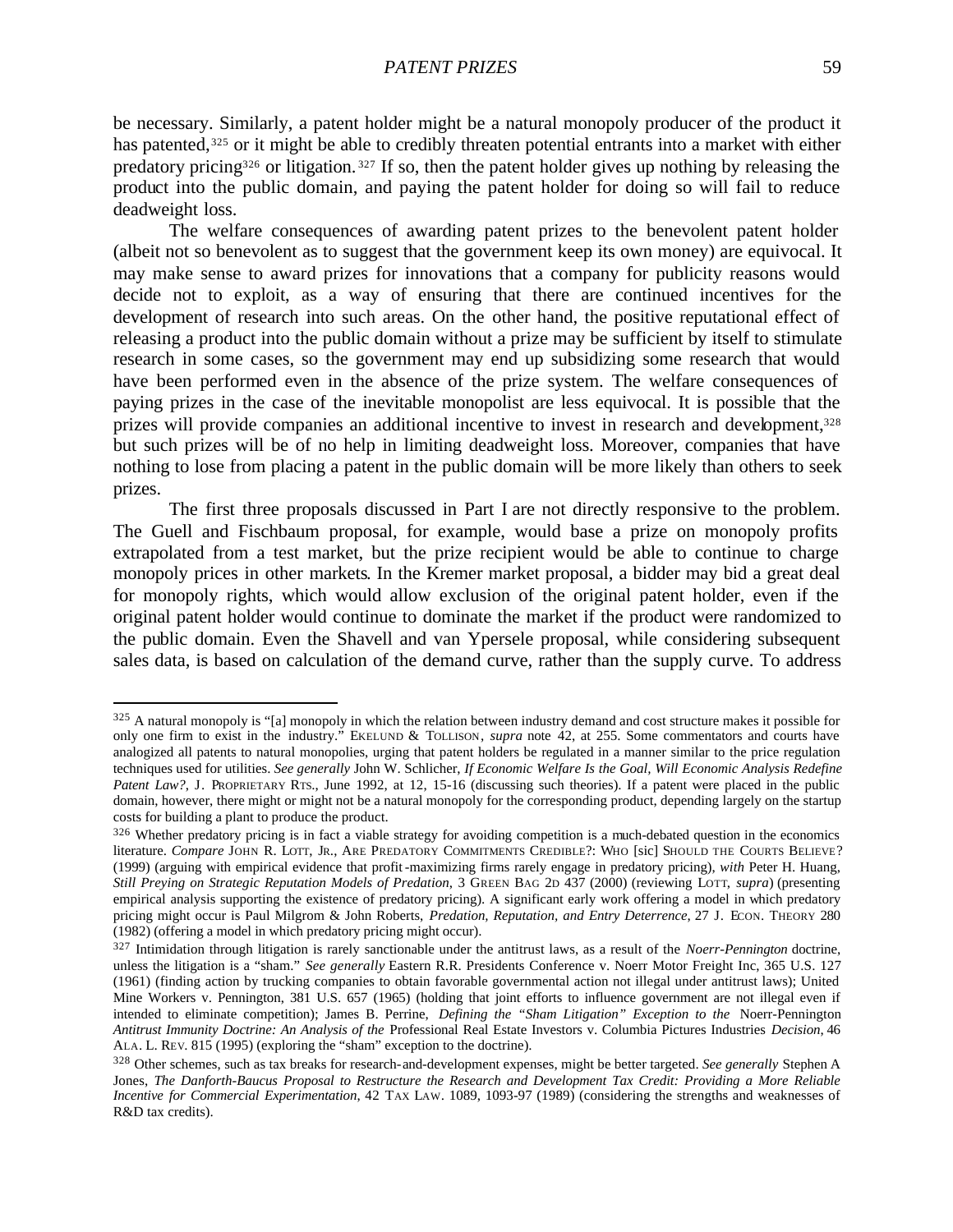the problem, all of these proposals would have to be modified to allow some ex post check that the product's placement into the public domain has had a meaningful effect.

The problem, though, would not affect the Lichtman proposal at all. After all, the Lichtman proposal imagines that a single seller would continue to sell the product. If a single producer has a natural monopoly, eliminating deadweight loss demands that the government provide appropriate incentives to the producer, rather than use a mechanism that would allow others to join the market. Thus, ironically, Lichtman's proposal, which was least flexible in addressing the adverse selection problem discussed in the previous section, is best insulated from the adverse selection problem addressed in this section. This observation underscores the difficulty of identifying a single best proposal. Moreover, the severity of the problem discussed here might vary from market to market, applicable more to industries with high fixed costs and to products with high marginal costs of production. This emphasizes again the virtues of a system that encourages different approaches depending on which is the most efficient in the particular context.

## *D. Costs of a Prize System*

A prize system cannot be assessed merely by examining the prizes ultimately rewarded and determining whether those awards will tend to encourage or discourage innovative activity. The costs of operating any prize system must also be considered. The government will incur costs from paying prizes, of course, but it also may incur costs in the administration of the prize system. Indirect costs incurred by inventors also are relevant. These include the costs of any litigation that results from disputes over prizes, as well as money that investors will spend in political rent-seeking activities. The patent system, of course, may result in costs in some of these categories, and prize system costs will be additional to the patent system's unless the prize system lessens the costs of the patent system. This section considers the implications of these various types of costs for a prize system.

## *1. Financing Costs*

 $\overline{a}$ 

For government prizes to substitute for monopoly power in rewarding innovation, the government must pay money for innovations. At first glance, the government necessarily comes out ahead. When giving putative patent holders what would have been their monopoly profits, the government saves consumers this amount, plus what would have been deadweight loss to boot. A dollar spent thus achieves more than a dollar in benefits, thus seeming to pass a rudimentary cost-benefit analysis.329 The problem with this analysis is that, under the traditional economic wisdom,330 a proper evaluation of a social program should count a dollar as more than

 $329$  Some commentators might argue that because patents on products like drugs involve health, cost-benefit analysis is an inapprop riate, commodificationist tool. *See, e.g.*, ELIZABETH ANDERSON, VALUE IN ETHICS AND ECONOMICS (1993). Several scholars in recent years have defended cost-benefit analysis against this line of critique. *See* Matthew Adler, *Incommensurability and Cost-Benefit Analysis*, 146 U. PA. L. RE V. 1371 (1998); Matthew D. Adler & Eric A. Posner, *Rethinking Cost-Benefit Analysis*, 109 YALE L.J. 165, 194-225 (1999); Lewis A. Kornhauser, *On Justifying Cost-Benefit Analysis*, 29 J. LEGAL STUD. 1037 (2000); *see also* Cass R. Sunstein, *Cognition and Cost-Benefit Analysis*, 29 J. LEGAL STUD. 1059 (2000) (arguing that costbenefit analysis is best justified as a tool for helping to overcome biases due to cognitive heuristics).

<sup>330</sup> Concern with the relevance of the distortionary effect of taxation for funding of public goods dates at least to ARTHUR C. PIGOU, A STUDY IN PUBLIC FINANCE 33-34 (3d ed. 1947). Some of the most important subsequent work, however, ignored the problem. Paul Samuelson, most notably, simply assumed a lump sum tax that would impose no economic distortion. *See* Paul A. Samuelson, *The Pure Theory of Public Expenditure*, 36 REV. ECON. & STATS. 387 (1954).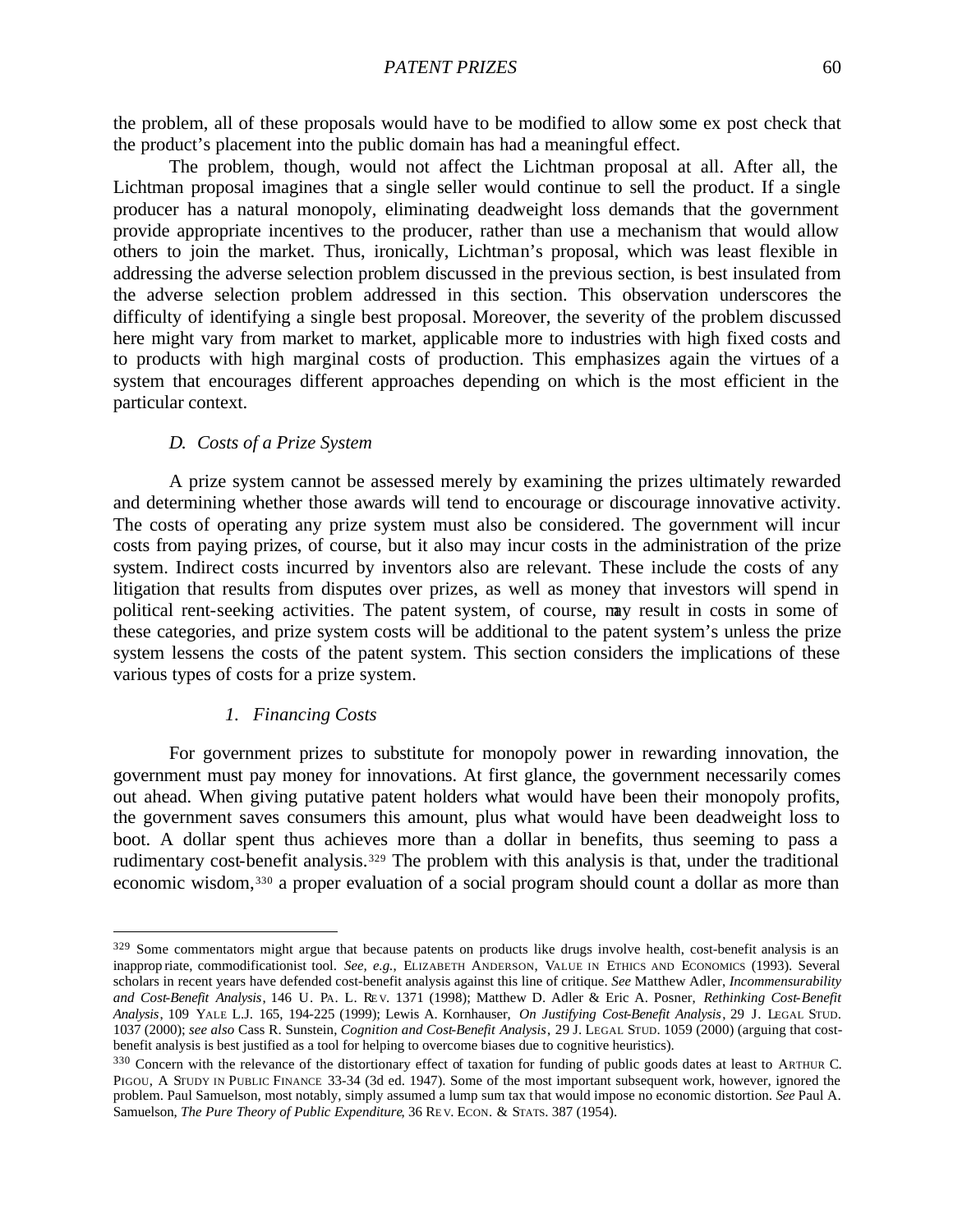a dollar, because government funds cost money to raise. Taxation causes economic distortions.<sup>331</sup> Taxing apples will lead consumers to eat fewer apples and more oranges; taxing income may lead taxed entities to make less of it.332 In addition, greater levels of taxation lead to increased expenditures on tax avoidance, such as through hiring of accountants and tax lawyers.<sup>333</sup> Governments can finance expenditures with deficit spending instead of taxation, but this has its own problems.334 The possibility of various means of fundraising cannot escape the need to consider the distortionary cost of each additional dollar in federal spending.

 The distortionary effect of taxation is integral to Lichtman's analysis. Recall that Lichtman showed how a coupon scheme might achieve the same decrease in deadweight loss as a patent buyout at a fraction of the cost.<sup>335</sup> One might ask, though, why the difference in costs matters. The reduced costs to the government in Lichtman's scheme come at the expense of consumers, who provide the rest of the funds needed to make up what would have been monopoly profits, so the total amount being paid by the government plus consumers remains the same. The answer is that the government's expenses are of greater concern because of tax distortions. Lichtman guesses that the deadweight loss attributable to tax collection is 30 cents on the dollar.336 Because the deadweight loss from monopoly under his assumptions would be 50 cents on the dollar, a patent buyout would save 20 cents per dollar relative to the patent system, but a properly implemented consumer subsidy of only about four cents per dollar.<sup>337</sup> The precise estimates that he uses are not relevant. As long as there is some distortionary effect of taxation, a program that results in less government expenditure, even at the expense of consumer expenditure, should be preferred.

A recent literature, however, emphasizes that while the tax system as a whole is distortionary, some increases in taxes may not be.338 One reason is that while taxation may distort relative prices, once an economy is already distorted by taxes, the adoption of a new tax conceivably might bring relative prices more closely into line.339 If, for a simple example, the investment tax credit is distortionary, then repeal of the credit may both raise revenue and

<sup>337</sup> Lichtman, *supra* note 21, at 135 & tbl.5.

<sup>&</sup>lt;sup>331</sup> A policy-induced economic distortion is a government policy that causes individuals to alter what would otherwise be their preferred behavior. For a useful vocabulary and typology of distortions, see Richard S. Markovits, *The Allocative Efficiency of Shifting from a "Negligence" System to a "Strict-Liability" Regime in Our Highly-Pareto-Imperfect Economy: A Partial and Preliminary Third-Best-Allocative-Efficiency Analysis*, 73 CHI.-KENT L. RE V. 11, 30-33 (1998).

<sup>332</sup> An income tax causes distortions in individuals' allocation of time between work and leisure, while a consumption tax also distorts individuals' allocation of income between savings and consumption. *See* Daniel N. Shaviro, *An Efficiency Analysis of Realization and Recognition Rules Under the Federal Income Tax*, 48 TAX L. REV. 1, 24-25 (1992) (concluding that a consumption tax nonetheless may be less distortionary than an income tax).

<sup>333</sup> *See, e.g.*, DAVID F. BRADFORD, UNTANGLING THE INCOME TAX 175 (1986) (emphasizing the high costs of such tax avoidance). Higher taxes also might induce more tax evasion. *See, e.g.*, Nehemiah Friedman et al., *A Simulation Study of Income Tax Evasion*, 10 J. PUB. ECON. 107 (1978) (offering a simulation in which higher tax rates produce more tax evasion). *See generally*  FRANK A. COWELL, CHEATING THE GOVERNMENT: THE ECONOMICS OF EVASION (1990).

<sup>334</sup> A seminal article exploring the benefits and costs of deficit financing is Robert J. Barro, *On the Determination of Public Debt*, 87 J. POL. ECON. 940 (1979).

<sup>335</sup> *See supra* Lichtman, *supra* note 21, at 135; *see also supra* text accompanying notes 190-191 (arguing that a coupon scheme sometimes might be more expensive than a patent buyout).

<sup>336</sup> Lichtman, *supra* note 21, at 133 & n.26 (citing Barton H. Thompson, Jr., *The Endangered Species Act : A Case Study in Takings & Incentives*, 49 STAN. L. REV. 305, 355 (1997), which estimates the deadweight loss from a marginal increase in taxes to be between 17 and 56 cents per dollar raised). Thompson in turn obtains these numbers from Charles L. Ballard et al., *General Equilibrium Computations of the Marginal Welfare Costs of Taxes in the United States*, 75 AM. ECON. REV. 128 (1985). Later work by Ballard, however, has called these conclusions into question. *See infra* notes 338–341 and accompanying text.

<sup>338</sup> For an overview of this literature, see Charles L. Ballard & Don Fullerton, *Distortionary Taxes and the Provision of Public Goods*, 6 J. ECON. PERSPECTIVES 117 (1992).

<sup>339</sup> *See, e.g.*, Jean Drèze & Nicholas Stern, *Policy Reform, Shadow Prices, and Market Prices*, 42 J. PUB. ECON. 1 (1990).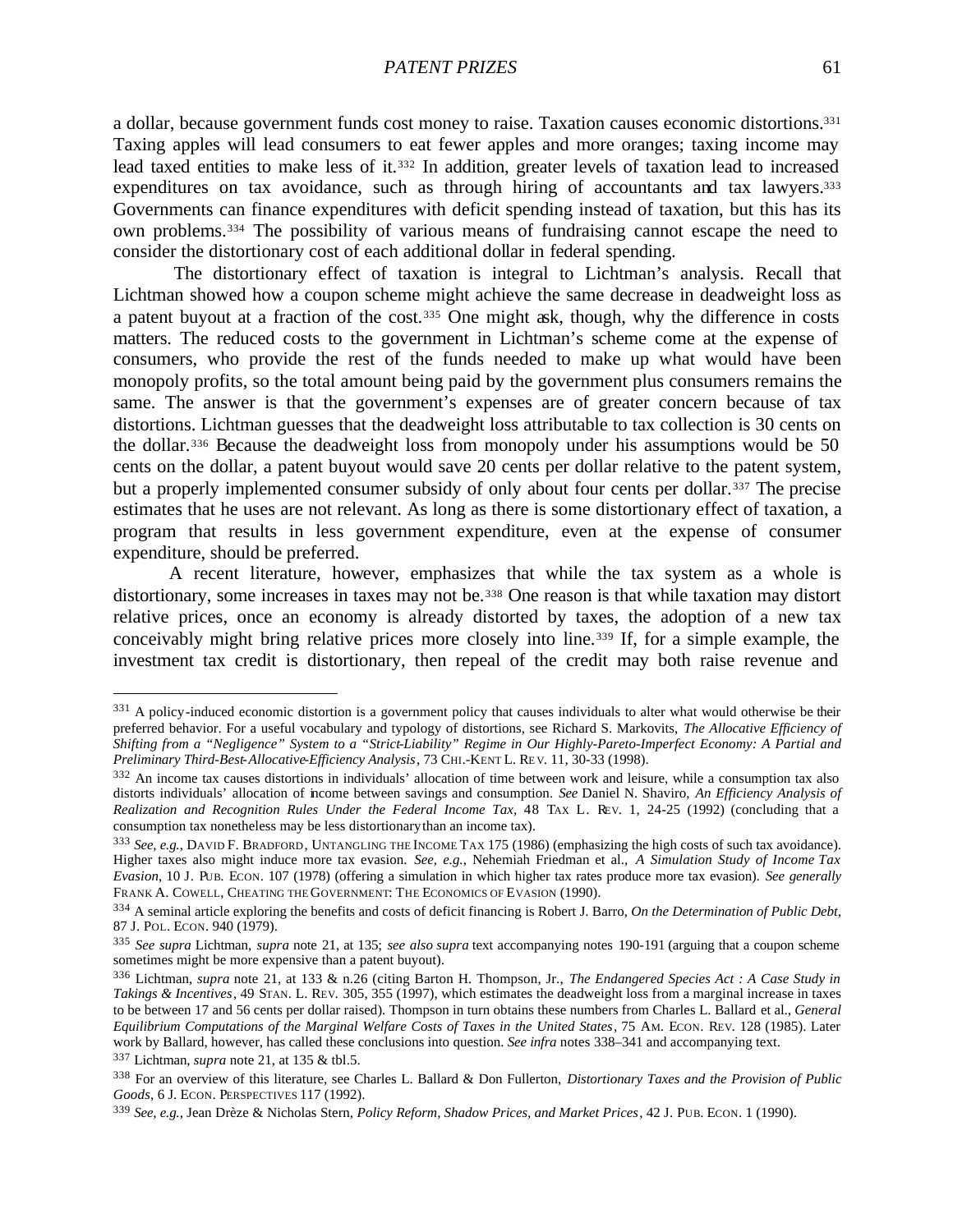improve efficiency. <sup>340</sup> This analysis, however, is presumably relevant only if a proposal for a prize system were accompanied by a specific tax proposal. The second reason is generally applicable to income taxes. It is that an increase in income taxes may lead workers to work more rather than less,<sup>341</sup> if the income effect of the tax (the tendency of workers to work more because the lower wage decreases demand for normal goods, including leisure time) outweighs the substitution effect (the tendency of workers to work less because the tax decreases the opportunity cost of leisure).342 Intuitively, a worker who is paid less may work more to maintain a given standard of living.<sup>343</sup>

For at least two reasons, the recent literature should not encourage complacency about the distortionary effects of taxation. First, the literature generally places aside the tax system's administrative and compliance costs,<sup>344</sup> the latter of which in particular plausibly might be impacted by tax rate increases. Second, the literature does not explicitly consider that the provision of a public good itself may have a negative effect on labor supply. People care about their income because their level of income will affect their ability to purchase goods. If suddenly a number of goods become free (or much cheaper), income will be less significant. To take a reductionist example, suppose the only two goods in the economy were food and prescription drugs. If prescription drugs suddenly became free, then there would be a reduced incentive to work, because the money previously spent on drugs might make a smaller contribution to utility if spent entirely in the food category. How strong this effect is in a real economy depends on the context.<sup>345</sup>

In the absence of a consensus that in our actual tax system increases in taxes will decrease tax distortions, it thus would be hazardous to disregard the concern about the potentially distortionary effect of increased income taxes. At the least, it seems a reasonable premise that government programs costing less should, all else being equal, be preferred to government programs costing more. One possible response to the distortionary effect might be to tax specifically those who benefit from a patent prize system in a particular context. As Louis Kaplow shows, if a public good is funded by a tax allocated to the benefit each individual

<sup>340</sup> *See* Ballard & Fullerton, *supra* note 338, at 129 (citing Don Fullerton & Yolanda K. Henderson, *The Marginal Excess Burden of Different Capital Tax Instruments*, 71 RE V. ECON. & STATS. 435 (1989)). Another example is that of "a Pigouvian, externalitycorrecting tax." *Id.* (citing Charles L. Ballard & Steven G. Medema, The Marginal Efficiency Effects of Taxes and Subsidies in the Presence of Externalities: A Computational General Equilibrium Approach (1991) (unpublished manuscript, available from Michigan State University)).

<sup>341</sup> *See* Joseph E. Stiglitz & Partha S. Dasgupta, *Differential Taxation, Public Goods, and Economic History*, 38 RE V. ECON. STUDS. 151, 159 (1971); *see also* Ballard & Fullerton, *supra* note 338, at 122-24.

<sup>&</sup>lt;sup>342</sup> On income and substitution effects, see NICHOLSON, *supra* note 87, at 135-37. For a review of the literature suggesting that the elasticity of labor supply may be negative for certain groups of earners, see Gary Burtless, *The Work Response to a Guaranteed Income: A Survey of Experimental Evidence*, *in* LESSONS FROM THE INCOME MAINTENANCE EXPERIMENTS (Alicia H. Munnell ed., 1987).

<sup>&</sup>lt;sup>343</sup> Whether this is true for a particular worker may depend on the current income of that worker, if the labor supply curve is "backward-bending." See generally GEORGE J. BORJAS, LABOR ECONOMICS 43 (1996) (explaining backward-bending labor supply curves).

<sup>344</sup> *See* Ballard & Fullerton, *supra* note 338, at 118-19 ("Although these costs are doubtless important, they have generally been ignored by the economists studying the marginal cost of public funds since the 1970s.").

<sup>&</sup>lt;sup>345</sup> A relevant part of the context is whether individuals care more about their ability to purchase goods because these goods are inherently valuable to them or because these goods are valuable to them primarily because others possess them. Robert H. Frank has argued that the answer depends on the goods at issue and has used the terms "nonpositional goods" (in which category he includes education and health care) and "positional goods" to refer to the respective types. *See, e.g.*, ROBERT H. FRANK, LUXURY FEVER: WHY MONEY FAILS TO SATISFY IN AN ERA OF EXCESS *passim* (1999); *see also* Robert H. Frank & Cass R. Sunstein, *Cost-Benefit Analysis and Relative Position*, 68 U. CHI. L. REV. 323, 370-71 (2001) (exploring the significance of the distinction for cost-benefit analysis). Frank's identification of health care as a nonpositional good suggests that free distribution of drugs would not have as great a negative effect on the supply of labor as it would if it were a positional good.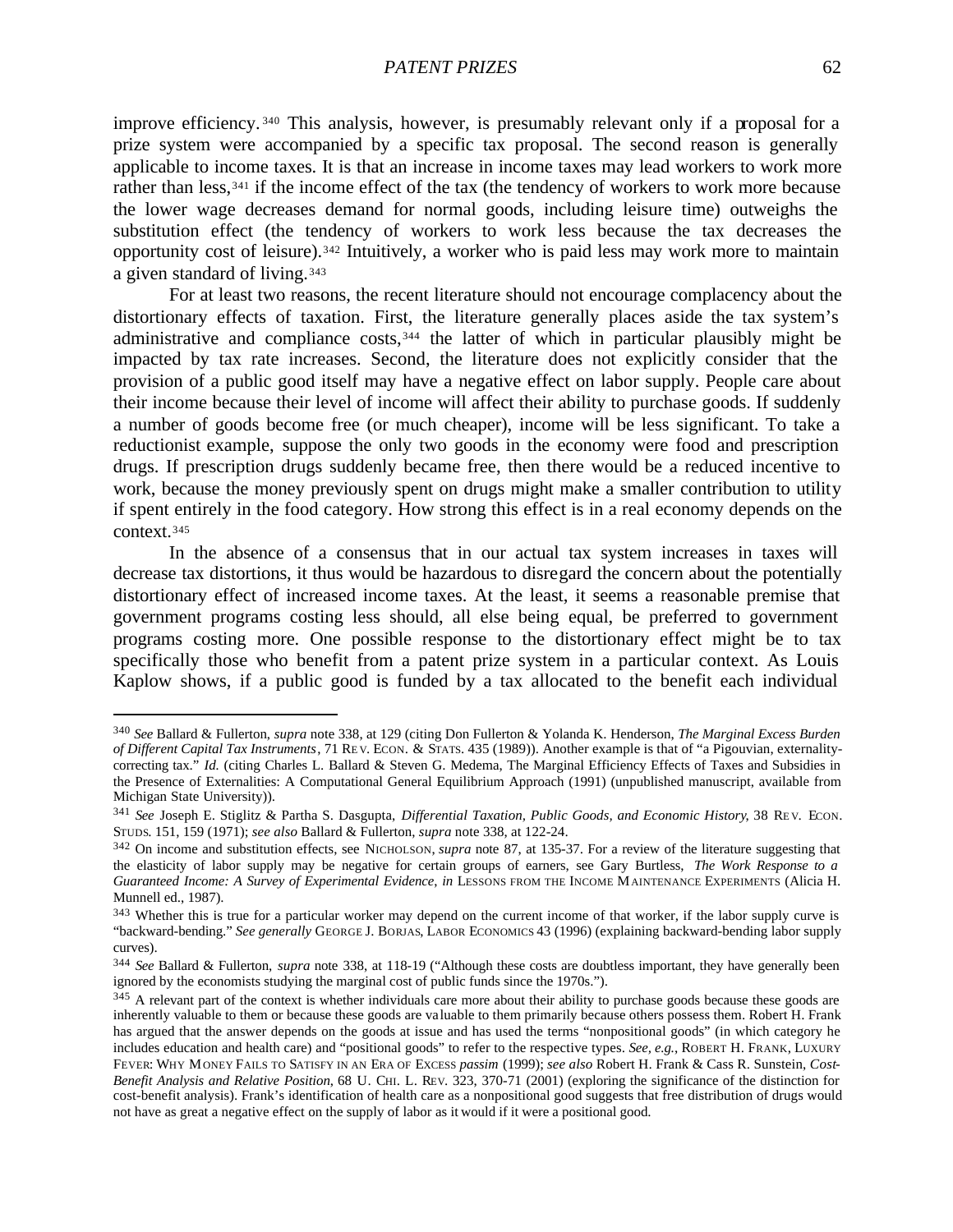receives from it, then there is no tax distortion from it.346 Of course, if a patent buyout were funded by an excise tax, the tax would defeat the purpose of the buyout, raising the price of the product back to the monopoly price.347 On the other hand, the government might fund a patent prize system by relying on proxies indicating who would benefit from it. For example, to fund a patent prize system designed to buy out patents on agricultural technology, the government might tax all farmers, regardless of whether they subsequently decided to purchase products containing the technology. Such taxes often will be politically unattractive, however, because in the absence of excellent proxies, they will result in heavy levies being imposed on some individuals who do not benefit at all.

Prize systems thus ordinarily would likely be funded from general tax receipts, with some presumed tax distortion effect. In comparing any particular prize system proposal, however, an individualized evaluation of any redistributive benefit from the proposal should accompany an analysis of the distortionary tax effect. Louis Kaplow observes that a prime reason that income taxes are distortionary relative to a hypothetical lump sum tax is that they are progressive.<sup>348</sup> "But if this assumption is to be made," Kaplow argues, "the distributive benefit of the more progressive tax/expenditure system should be included in the final account."349 Even apart from the point that redistributive benefits should be counted at least insofar as they offset distortionary costs,350 redistributive benefits are potentially relevant to an assessment of a patent prize system. Although many commentators urge that redistribution should generally be accomplished through the income tax, <sup>351</sup> patent prize proposals may accomplish redistribution other than Robin Hood reallocation of resources from the rich to the poor. For example, a patent prize system for prescription drugs might redistribute from the healthy to the sick, and it might accomplish this goal more efficiently than an alternative tax provision aimed at this goal could.<sup>352</sup>

Two general points, potentially offsetting, flow from the above analysis. First, Lichtman's observation that cheaper means of eliminating deadweight loss should be preferred is

<sup>&</sup>lt;sup>346</sup> Kaplow explains this intuition by imagining an individual for whom a public goods program produces benefits exactly equal to one percent of income, where the program is funded by a one percent tax:

For each additional dollar an individual might earn, he will have one cent less than otherwise available for private consumption, 69 cents instead of 70 cents. However, the individual will benefit in an amount worth one additional cent due to the availability of the public good, raising his aggregate marginal benefit from earning a dollar back to 70 cents. That is, his net utility benefit from earning an additional dollar will be precisely what it was before—without the public good and the tax adjustment. Because each individual's net benefit from any level of labor effort is thus unchanged, labor supply will be unaffected and each individual's utility will be the same as it was before.

Louis Kaplow, *The Optimal Supply of Public Goods and the Distortionary Cost of Taxation*, NAT'L TAX J., Dec. 1, 1996, at 513, 515.

<sup>347</sup> *See* Shavell & van Ypersele, *supra* note 18, at 544 (noting that "commodity taxation . . . is essentially equivalent to granting intellectual property rights"). The patent buyout program must pay the patent holder monopoly profits. Thus, if the program is to be funded by purchases of the product, each purchaser must pay monopoly profits divided by the number of purchasers. The number of purchasers will be the same as the equilibrium under monopoly, since the next marginal potential consumer would not be willing to pay the excise tax required.

<sup>348</sup> Kaplow, *supra* note 346, at 521.

<sup>349</sup> *Id.*

<sup>350</sup> In a separate work, written with Steven Shavell, Kaplow has emphasized the importance of concerns about the distribution of income to welfare economics. *See* Louis Kaplow & Steven Shavell, *Fairness Versus Welfare*, 114 HARV. L. REV. 961, 989-98 (2001).

<sup>351</sup> *See, e.g.*, *id.* at 993 ("[W]hen legal rules do have distributive effects, the effects usually should not be counted as favoring or disfavoring the rules because distributional objectives can often be best accomplished directly, using the income tax and transfer (welfare) programs.").

<sup>&</sup>lt;sup>352</sup> Ann Alstott has analogous argued that institutional constraints on the tax system may make the earned income tax credit a less appealing alternative to welfare programs than it might at first appear. *See* Ann L. Alstott, *The Earned Income Tax Credit and the Limitations of Tax-Based Welfare Reform*, 108 HARV. L. REV. 533 (1995).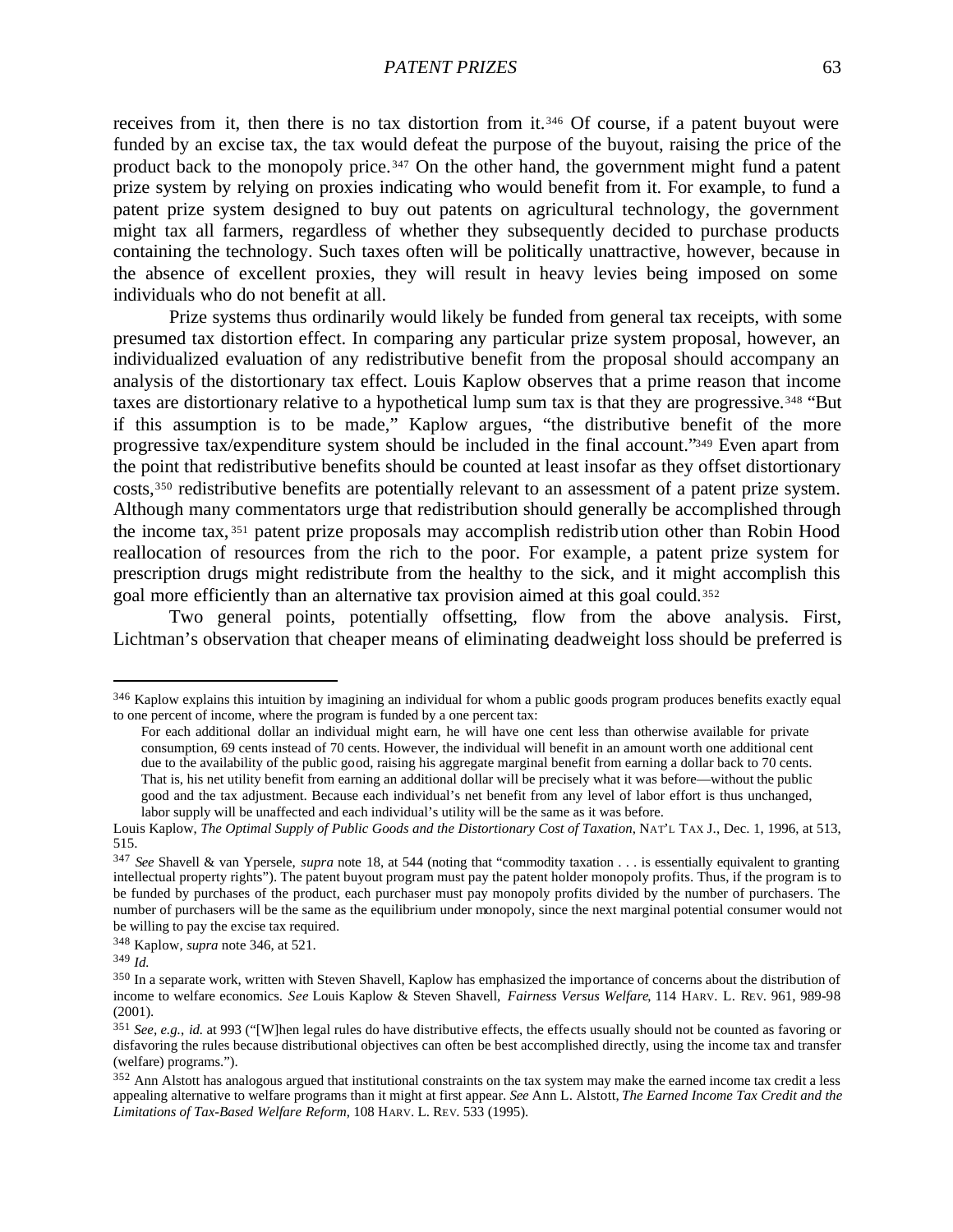probably a useful generalization, but with the awareness that the importance of the effect can be exaggerated. Second, more expensive alternatives nonetheless should be considered if they produce redistributive benefits. Even if a buyout program were eight times more expensive than a coupon scheme, and I have shown that this will be unlikely,<sup>353</sup> it might be desirable for the government to adopt the costlier proposal. The difference in social cost, which depends on the distortionary effect on taxation, will likely in any event be considerably less than the difference in the government's costs. Of course, redistributive benefits may vary from program to program, or even patent to patent. A patent buyout for a "lifestyle drug" might be viewed as having neutral or even negative redistributive consequences.354 Once again, these observations suggest skepticism about a one-size-fits-all patent buyout program.

## *2. Administrative Costs*

In addition to paying prizes themselves, the government would need to pay the costs of running the administrative agency overseeing the prize system. Consideration of these costs may seem to make more attractive proposals that invest little discretion in the agency. We have seen, however, that none of the proposals can be implemented in a truly mechanical way, if basic problems are to be overcome. The test market results from Guell and Fischbaum's proposal would need to be considered individually before being extrapolated to other geographical areas and into the future.355 Shavell and van Ypersele derive a formula, but an administrative agency would be needed to consider an individual patent's contribution to a product.<sup>356</sup> Similarly, in Kremer's proposal, the agency would need to identify complementary products.<sup>357</sup> While Lichtman identifies on an economic chart which consumers should receive coupons, the procedure for figuring out who these consumers are almost surely necessitates great administrative discretion. Finally, if the government agency is to consider many of the factors considered in this Part, it is difficult to imagine a statute specifying just the right mechanical procedure to follow.

Thus, if the government were to consider adopting a proposal that binds an agency to calculating prizes in some predetermined way, such as one of the ways suggested by the proposals discussed in Part I, it would presumably be for some reason other than administrative cost. Once bureaucrats are involved in making some individualized considerations for particular prize applications, the cost savings from formalizing the overall process seem unlikely to be great. A process that specifies the means by which government officials should consider each of a hundred factors easily could be more expensive than one that orders the officials simply to consider all relevant factors. The empirical comparison is uncertain, of course, but there is little theoretical reason to favor complex mechanical formulas to open-ended decisionmaking on cost grounds. Even if a mechanical formula could be devised, the government agency at least would

<sup>353</sup> *See supra* text accompanying notes 186-191.

<sup>&</sup>lt;sup>354</sup> In the United Kingdom, critics of the National Health Service have argued that it should not devote resources to Xenical, an anti-obesity pill that they claim is a lifestyle drug. *See* Valerie Hannah, *Drug Giant Under Investigation over Side Effects of Cholesterol Pill*, HERALD (Glasgow), Sept. 5, 2001, at 3, *available at* 2001 WL 26585561. Of course, there is considerable debate about which drugs are lifestyle drugs. Dave Hill, *Viagra Nation*, INDEPENDENT (London), July 15, 2001, at 22, *available at* 2001 WL 23539167 (quoting a doctor as saying that calling Viagra a lifestyle drug is "deeply insulting to those men and their partners who find this condition very distressing").

<sup>355</sup> *See supra* notes 73-77 and accompanying text.

<sup>356</sup> *See supra* notes 115-119 and accompanying text.

<sup>357</sup> *See supra* notes 165-166 and accompanying text.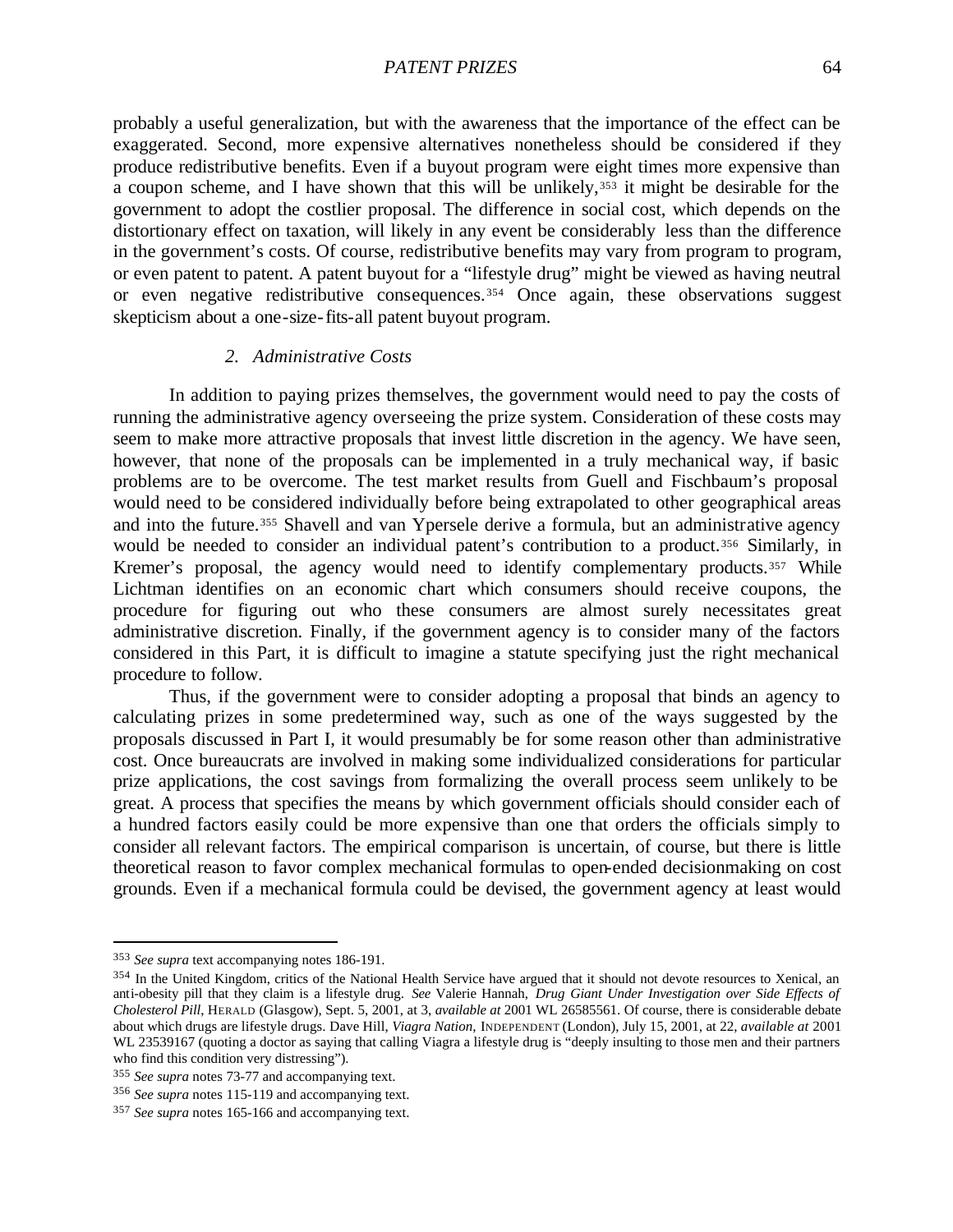need some latitude to verify the correctness of data submitted to it, such as industry sales figures used to justify a claim for a large prize, thus reducing the benefits of automation.

While Congress would surely need to consider the costs of operating an administrative agency to distribute patent rewards, there is little reason to think that some proposals for structuring an agency will be cheaper than others. A government truly intent on reducing costs might offer a fixed allocation to the agency, perhaps even making part of the agency employees' compensation contingent on finishing the job assigned.<sup>358</sup> Perhaps of greater import is the effect of different proposals on the Patent and Trademark Office, whose costs are not trivial,<sup>359</sup> without even considering the cost to firms of prosecuting patents before the Office. Proposals that require applicants to obtain patents before buyouts will not affect the operation of the Office. Proposals, by contrast, that would allow compensation for innovations without demanding receipt of a patent could save the government administrative costs. There would be benefits to requiring prize applicants to obtain patents, particularly verification of nonobviousness and adequacy of disclosure, though the patent administrative system is designed to provide such verification functions only in conjunction with the patent litigation system.<sup>360</sup> For some patents, these benefits would likely be worth the cost in the prize context, while for others, they might not be. A patent system that did not require applicants to obtain patents conceivably could result in net administrative cost savings.

# *3. Litigation Costs*

 $\overline{a}$ 

Reasonable people might disagree about how large a prize an applicant should receive, and such disagreement might be resolved through some type of litigation process. For example, an applicant disappointed with a prize might be allowed to sue the agency in federal court,<sup>361</sup> and the agency itself might offer some form of appeals process.<sup>362</sup> Alternatively, a prize system might encourage private whistleblowers to reveal fraud in prize applications.<sup>363</sup> Regardless of the form of the system adopted,364 the costs of such litigation, including both the cost to the parties and the cost to the executive and judicial branches, are social costs that offset any benefits of the prize system. Whether these costs are worthwhile depends on the benefits litigation offers, for example in improving the accuracy of the prize system, in preventing excessive rewards based on faulty data, or even in assuring the due process rights of prize applicants. 365

<sup>&</sup>lt;sup>358</sup> Agencies often miss statutory deadlines. While one commentator has responded by proposition the abolition of such deadlines, *see* Alden F. Abbott, *The Case Against Federal Statutory and Judicial Deadlines: A Cost-Benefit Appraisal*, 39 ADMIN. L. REV. 171 (1987), an alternative approach would be to create compensation-based incentives.

<sup>359</sup> The Commissioner of Patents and Trademarks recently complained that the PTO's final fiscal year 2000 budget of \$871 million was too low. *See Remarks of Q. Todd Dickinson at PTO Day Annual Conference on Patent & Trademark Office Law and Practice*, 82 J. PAT. & TRADEMARK OFF. SOC'Y 219, 226 (2000).

<sup>360</sup> *See supra* Part II.A.2 (explaining the importance of having a system for screening valid from invalid patents).

<sup>&</sup>lt;sup>361</sup> If the organic statute establishing the prize agency did not establish a standard for review, the courts would presumably apply the relatively deferential substantial evidence test in reviewing agency decisions. *See* 5 U.S.C. § 706(2)(E) (1994) (setting forth the "substantial evidence" test); *cf.* Dickinson v. Zurko, 527 U.S. 150, 152 (1999) (requiring the Federal Circuit to evaluate factfinding by the Patent and Trademark Office using the substantial evidence test rather than the clearly erroneous test used to assess fact finding by district courts).

<sup>362</sup> A model might be the appeals process used by the Social Security Administration. *See* 42 U.S.C. § 405 (1994).

<sup>363</sup> The design of a suitable whistleblower system itself is not a simple matter. *See* John C. Coffee, Jr., *Rescuing the Private Attorney General: Why the Model of the Lawyer as Bounty Hunter Is Not Working*, 42 MD. L. REV. 215 (1983) (critiquing the operation of whistleblower programs).

<sup>364</sup> *See infra* Part III.I (discussing one approach to structuring litigation).

<sup>365</sup> I am skeptical of the need to be concerned for the due process rights of prize applicants, aside from the formal need for any proposal to pass constitutional muster. The reason for my skepticism is that the dignitary rights of inventors are less important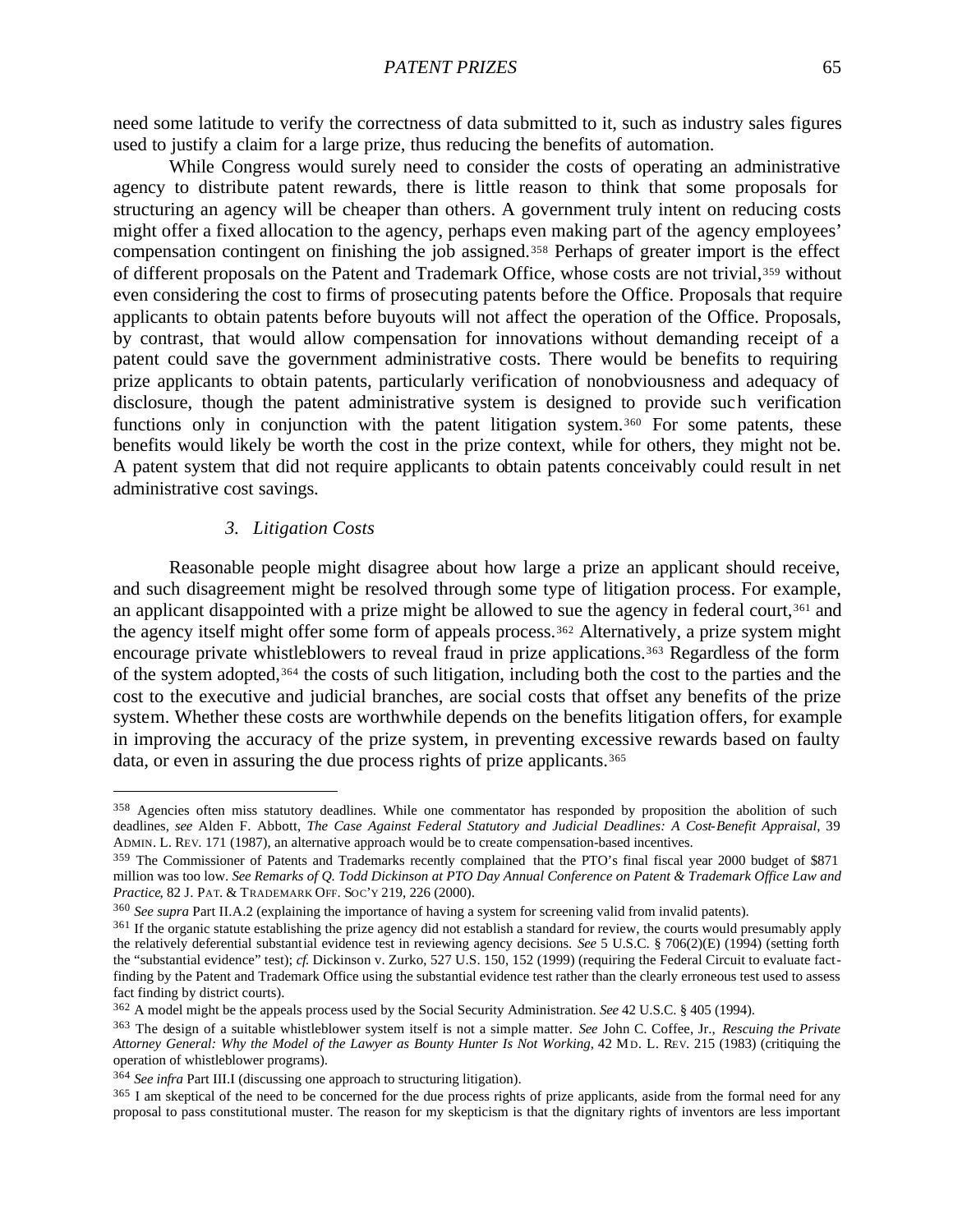Because the authors of patent prize proposals have not described whether and what type of litigation over patent prizes would be permitted, comparison of their proposals is difficult. Some may have simply assumed that decisions by the agency charged with granting patents would be so formulaic as to be uncontroversial. We have seen, though, that no patent prize system can be entirely mechanical; judgment calls must be made.<sup>366</sup> Even patent prize systems that provide a formula to be used for calculation of a prize will need factfinders to determine the value of variables to be plugged into the formula. More mechanical proposals, in any event, need not necessarily produce greater litigation than more unstructured proposals. For example, if a statute implementing Lichtman's coupon proposal gave an agency a lump sum to spend on coupons for prescription drugs, current law would allow little latitude for challenges.367 A statute permitting litigation over the size of prizes surely could lead to large litigation costs, but the size of such costs will depend more on the rules governing litigation than on the rules governing prizes.

Different patent proposals, however, may differ in the extent to which they reduce litigation associated with the existing patent system. If a prize system produces patent buyouts placing the patents in the public domain, there ordinarily will be no need for a prize recipient to enforce its patent with infringement litigation. <sup>368</sup> Although a patent buyout system might not substantially reduce litigation in some situations, for example when only one of several related patents is placed in the public domain, the overall potential savings are considerable.<sup>369</sup> Prize systems that encourage release of information about innovations without requiring acquisition of patents also might reduce litigation, though litigation could ensue should someone else subsequently obtain a patent arguably derivative of the earlier innovation. <sup>370</sup> Proposals that encourage price reduction by patent holders, by contrast, would not necessarily reduce litigation. Thus, consideration of the effects on future litigation adds yet another variable to the mix needed to compare various approaches. And again, the optimal solution may depend on the properties of the particular innovation, as some innovations may be less likely than others to produce the type of confusion or ambiguity that would lead to litigation.

## *4. Rent-Seeking Costs*

We have already seen that a patent system can dissipate rents, as potential patent holders compete to win a patent race,371 and can prevent dissipation of rents, by consolidating ownership of improvements on an invention in a single monopolist.372 In these examples, the "rent" is either the monopoly profit that a patent holder can capture or the social wealth that competitors can

<sup>366</sup> *See, e.g.*, *supra* notes 355–357 and accompanying text.

than, say, the dignitary rights of Social Security applicants. *Cf.* Jerry L. Mashaw, *The Supreme Court's Due Process Calculus for Administrative Adjudication in* Matthews v. Eldridge*: Three Factors in Search of a Theory of Value*, 44 U. CHI. L. REV. 28 (1976) (criticizing the Supreme Court for not considering the importance of dignitary rights in defining due process).

<sup>367</sup> *See, e.g.*, Lincoln v. Vigil, 508 U.S. 182, 193-94 (1993) (holding that decision on how to spend a lump sum appropriation was "committed to agency discretion by law" and therefore unreviewable).

<sup>368</sup> *See* Calandrillo, *supra* note 19, at 333 (noting criticisms that the patent system, unlike reward systems, produce "litigation and accompanying administrative costs").

<sup>369</sup> The average patent infringement case costs an estimated \$1.2 million to litigate. *See* Dee Gill, *Defending Your Rights: Protecting Intellectual Property Is Expensive and Often Crucial*, WALL ST. J., Sept. 25, 2000, at 6 (referring to an unidentified "industry survey").

<sup>370</sup> Even if unpatented, however, information released would be relevant as prior art to defeat a subsequent patent. *See* 35 U.S.C. § 103(a) (1994) (detailing the prior art requirement).

<sup>371</sup> *See supra* Part II.B.1.

<sup>372</sup> *See supra* notes 258–260 and accompanying text.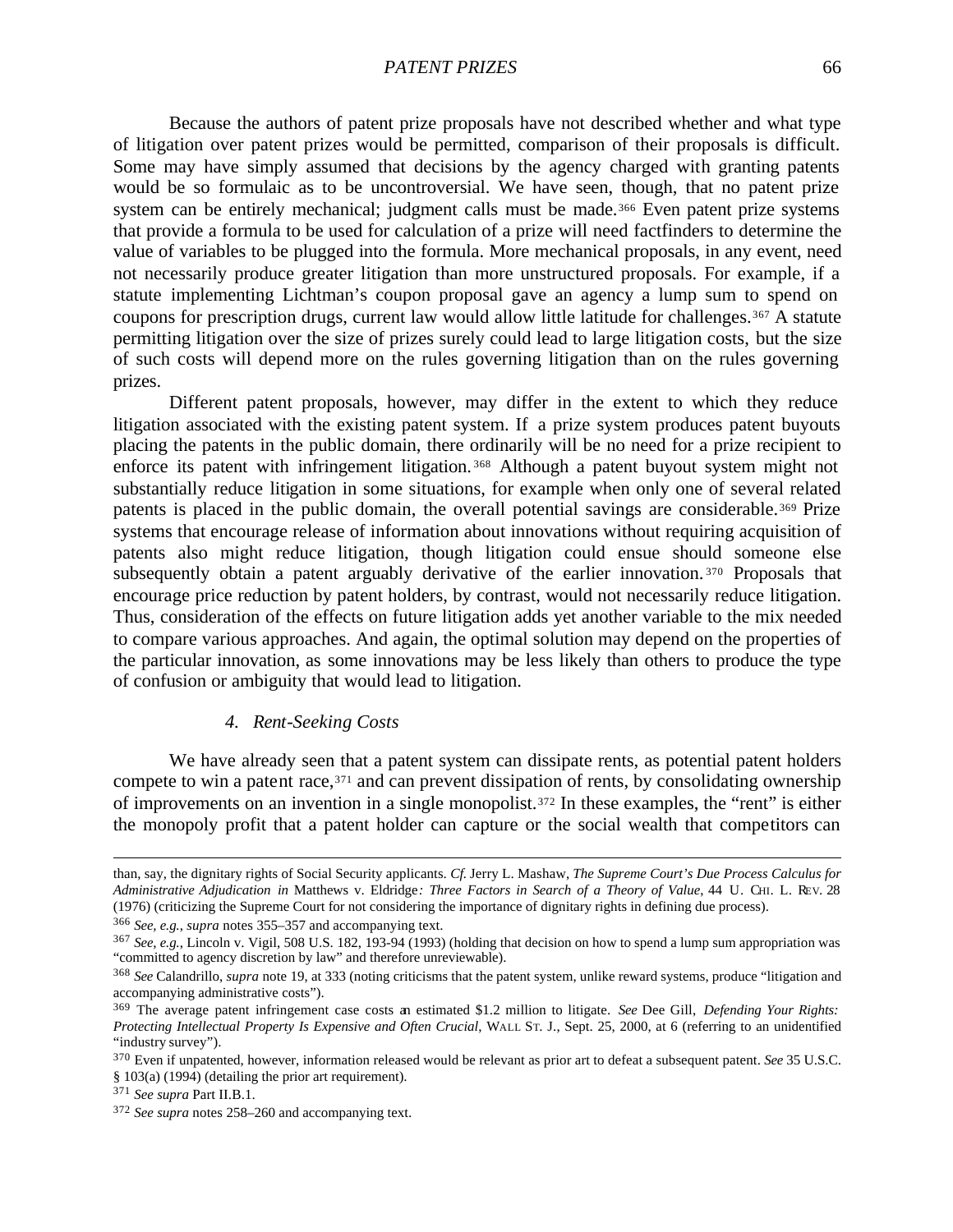capture, and competition tends to erode the benefit. There is another, more familiar type of rentseeking that can be associated with a patent system or with a prize system: rent-seeking through regulation. <sup>373</sup> Given the possibility of receiving a government benefit, whether a patent or a prize, private companies might invest resources toward influencing the government's decision. Such activity in itself is socially wasteful, and it may generate additional waste as government officials compete for such resources or because the rent-seeking activity causes some distortion in the economy, for example by altering innovation incentives.<sup>374</sup> These costs offset the social benefits of the patent or prize system, and if the costs entailed in a prize system are sufficiently high, they might outweigh the benefits of a prize system relative to a patent system.

The problem of rent-seeking should neither be ignored nor exaggerated. On the former point, as just one example, several studies have shown that political contributions by companies seeking protectionist legislation have a significant effect on legislators' votes.<sup>375</sup> The patent system itself is arguably a good example of the latter point. Considerable resources are expended, of course, on patent prosecution and patent litigation.<sup>376</sup> The relative independence of the Patent and Trademark Office, however, makes direct lobbying unlikely, though industry as a whole may affect the selection of high-ranking agency officials.<sup>377</sup> Similarly, and interestingly, it is rare for a company to lobby Congress to enact legislation extending a patent term, and when such efforts are made, they are at least ostensibly based on the ground that there is some fairness reason for an extension. <sup>378</sup> Given the potential benefits from an extension, this lack of activity suggests a perception that Congress ordinarily will not grant one, probably because legislators view the patent system as the exclusive means of obtaining monopoly power in exchange for innovation. <sup>379</sup>

Patent prize systems similarly might escape the most blatant rent-seeking abuses. Once an agency is established to award prizes, Congress presumably would be skeptical of requests for

<sup>373</sup> For an overview of rent-seeking in general and this form of rent-seeking in particular, see DENNIS C. MUELLER, PUBLIC CHOICE II at 229-38 (1989).

<sup>374</sup> *See* James M. Buchanan, *Rent Seeking and Profit Seeking*, *in* JAMES M. BUCHANAN ET AL., TOWARD A THEORY OF THE RENT-SEEKING SOCIETY 3, 12-14 (1980) (discussing these socially costly effects of rent-seeking).

<sup>375</sup> *See* ROBERT E. BALDWIN & CHRISTOPHER S. MAGEE, IS TRADE POLICY FOR SALE? CONGRESSIONAL VOTING ON RECENT TRADE BILLS (Nat'l Bureau of Econ. Research Working Paper No. 6376, 1998); Cletus C. Coughlin, *Domestic Content Legislation: House Voting and the Economics of Regulation*, 23 ECON. INQ. 437 (1985); Suzanne C. Tosini & Edward Tower, *The Textile Bill of 1985: The Determinants of Congressional Voting Patterns*, 54 PUBLIC CHOICE 19 (1987); *see also* MUELLER, *supra* note 373, at 242 (discussing various studies).

<sup>376</sup> *See supra* note 369; *see also* Albert F. Bower, *The Independent Inventor: In Which a Practitioner Shares Some Highly Practical Advice for Safe-Guarding the Products of Intellectual Labor*, DEL. LAW., Mar. 1989, at 24, 25 ("A major cost in patenting is incurred in preparing and filing the application, mainly because of the attorney time required to make an adequate disclosure.").

<sup>377</sup> Richard L. Revesz, *Specialized Courts and the Administrative Lawmaking System*, 138 U. PA. L. REV. 1111, 1149 (1990) (noting that interest groups may be able to control the selection of officials and judges in relatively specialized agencies and courts).

<sup>378</sup> *See, e.g.*, Shailagh Murray, *Senate Mulls Bill to Extend Drug Patents*, WALL ST. J., Aug. 5, 1999, at A3 (noting that proponents of Schering-Ploug's attempt to obtain legislative extension of the patent for Claritin "argue the extensions are only fair, considering delays in the federal approval process for the drugs"); *see also* Charles R. Babcock, *Patent Fight Tests Drug Firm's Clout: Claritin Maker Goes All Out in Congress*, WASH. POST, Oct. 30, 1999, at A1 (noting Schering-Plough chief executive's claim that the company just wants a fair hearing). Critics, of course, will dispute the fairness reason. *See, e.g.*, http://www.citizen.org/congress/drugs/factshts/indexclaritin.htm (last visited Sept. 10, 2001) (criticizing Schering-Plough's attempt).

<sup>379</sup> Even if Congress does grant such an extension, the courts might strike it down. *See* Robert Patrick Merges & Glenn Harlan Reynolds, *The Proper Scope of the Copyright and Patent Power*, 37 HARV. J. ON LEGIS. 45, 65 (2000) (arguing that courts should scrutinize term extensions, especially if the extensions benefit only a small number of inventors, as potentially violative of the Copyright and Patent Clause).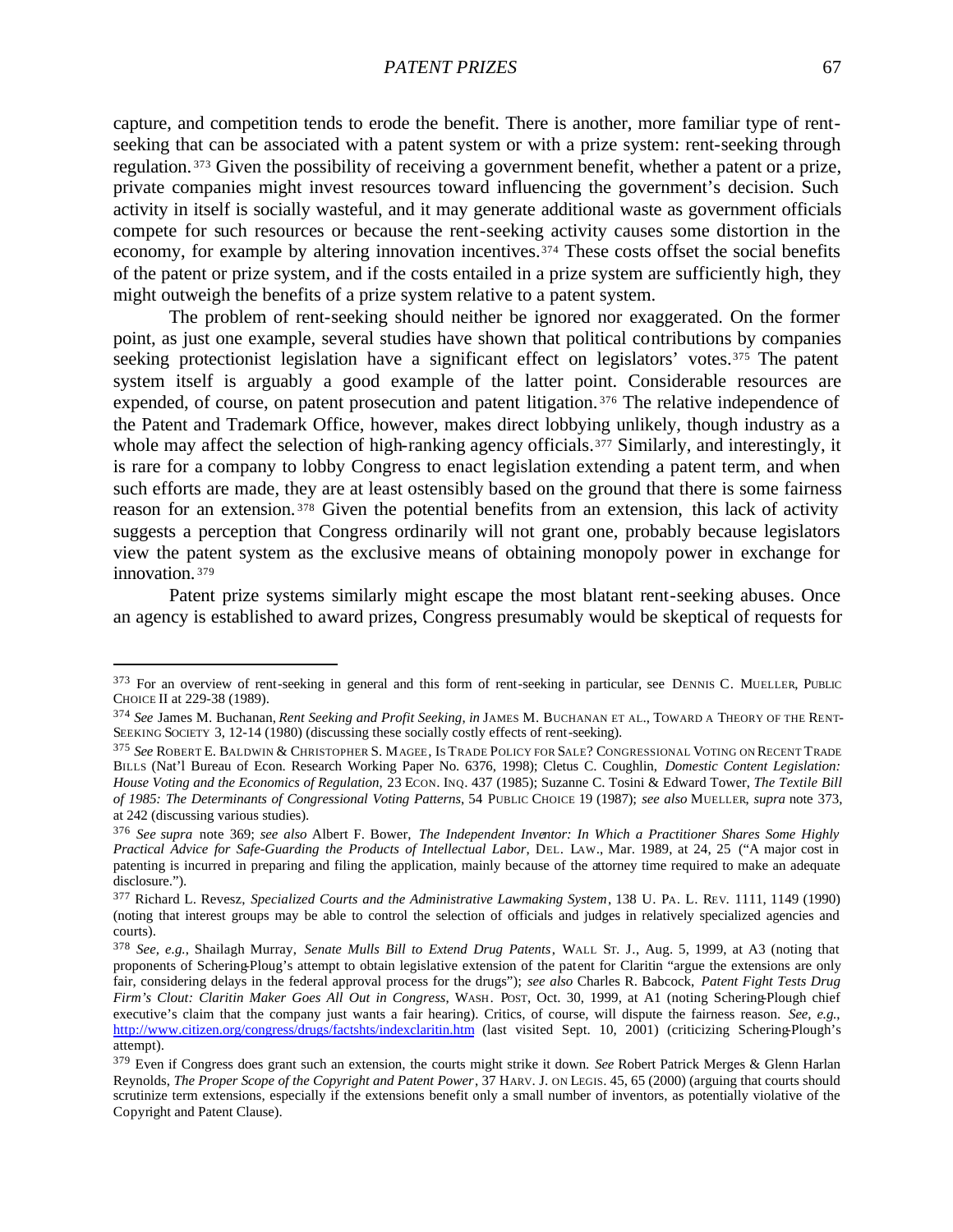prizes outside the system. <sup>380</sup> Greater concerns are the potential for lobbying over the appointment of agency officials and the potential for seeking to influence statutory formulas in ways beneficial to individual companies and industries. These concerns suggest a tradeoff. On one hand, more mechanical proposals entail the risk that special interests may succeed in influencing Congress to adopt an inferior formula or algorithm because it is particularly likely to benefit them. We have seen the danger that a poorly motivated government official could apply a formula in a perverse way, but this danger may be secondary to the possibility of government's adopting a bad formula that prevents even a well-motivated bureaucrat from efficiently distributing prizes. On the other hand, more flexible proposals may increase rent-seeking designed to influence who will make agency decisions. The challenge is to avoid both dangers.

#### III. DESIGN PRINCIPLES FOR PATENT PRIZES

This Part develops a proposal for a patent prize system by considering a variety of design issues. This organization is designed in part to emphasize that one need not agree with my assessments on every issue to produce a prize system that would improve social welfare by decreasing deadweight loss. Indeed, even a proposal that flouts every one of my recommendations, such as a developed version of one of the proposals in Part I, might well offer an improvement over the status quo. The existence of deadweight loss implies that even a very inefficient prize system conceivably might be an improvement. Nonetheless, some of the design issues are more central to my thesis than others, and I have tried to present those that I view as most important—and most counterintuitive—first. Though all of the recommendations can be considered independently, some of them are complementary. For example, my argument for an unconstrained agency becomes more persuasive once my subsequent argument for delay is accepted, because delay helps avoid many of the problems associated with unconstrained agencies. Similarly, my argument for an independent rather than an executive agency is particularly persuasive if the earlier argument for an unconstrained agency is accepted.

While my proposal will be developed gradually, I will offer in the next few paragraphs an overview that encapsulates all of my central recommendation: Congress, by statute, would establish a government agency to distribute patent prizes as a complement to the existing patent system. The agency would receive substantial flexibility in making awards, guided by only a brief specification of the purpose of the prizes.<sup>381</sup> The statute, however, would not result in the immediate formation of the agency. <sup>382</sup> Applicants for government largesse would receive only a claim that would be resolved at some later date, years away, after the agency is created. In the interim, the government would appropriate funds for the project, presumably a relatively small amount of money at least in the early years of the program, and invest those funds.383 Applicants for prizes could obtain immediate payment by selling their rights to prizes to third-party investors, in which case the purchasers would be as entitled to a prize as if they had themselves performed the acts to be rewarded.<sup>384</sup>

Once formulated under the terms of the statute creating the system, the agency would make decisions on what prizes to grant to individual applicants. Prizes would be available for any actions that applicants took years earlier to reduce the monopoly effects of the patent system,

<sup>380</sup> *See supra* note 39 and accompanying text.

<sup>381</sup> *See infra* Part III.A.

<sup>382</sup> *See infra* Part III.B.

<sup>383</sup> *See infra* Part III.C.

<sup>384</sup> *See infra* Part III.D.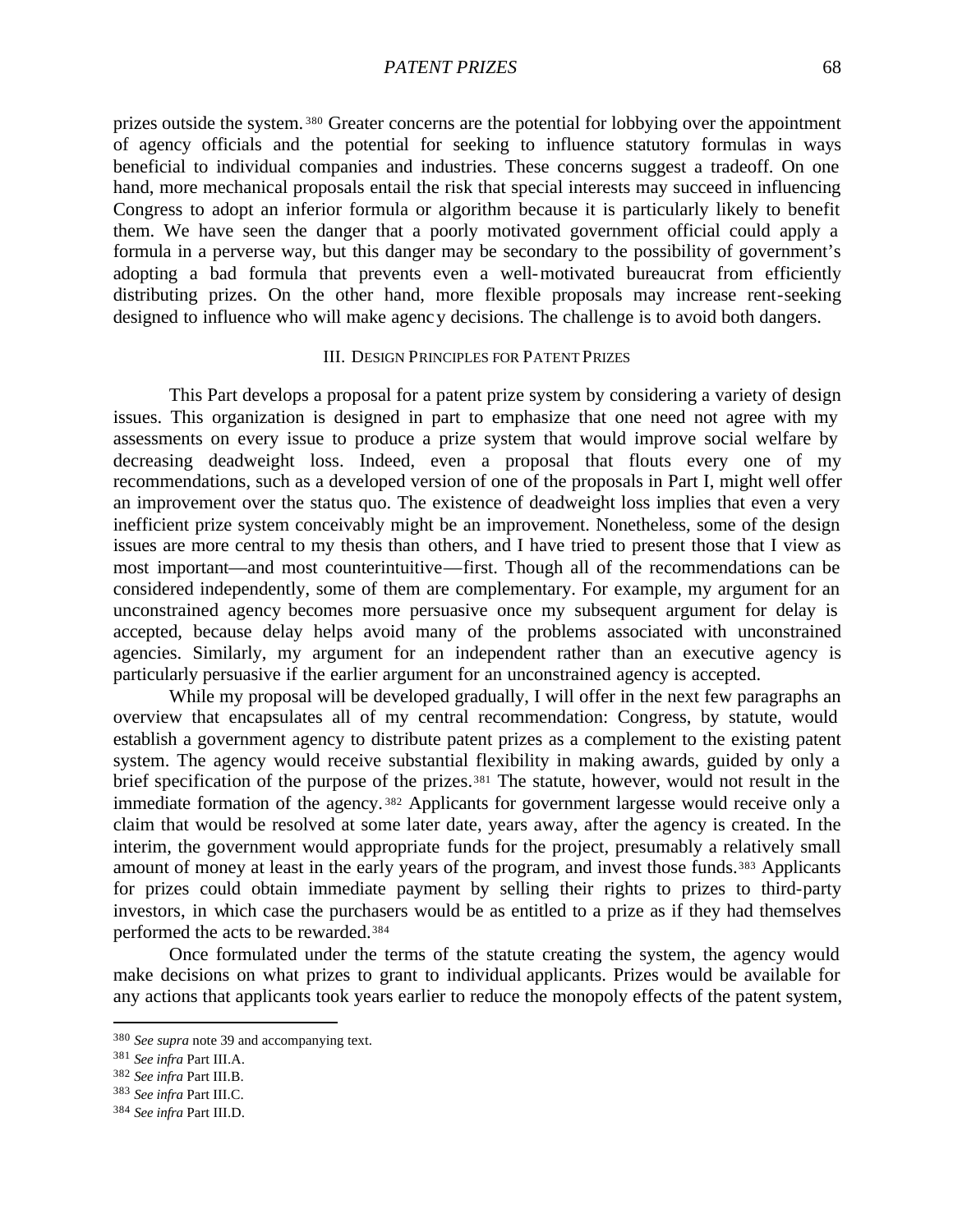including placing patents in the public domain, lowering prices, and providing coupons either for the applicant's own products or for a third party's. The statute likely would not cover all patents, but would specify a particular area of inventive activity (such as prescription drugs for seniors) for which the fund is to be used.<sup>385</sup> The agency would distribute the fund among all applicants, not just to a single or small group of top applicants,<sup>386</sup> though the agency would have discretion to deny an applicant a prize altogether.

The agency itself would be independent rather than executive, ideally with selection of the agency's members made by the judiciary rather than by the President.387 To provide a counterweight to extravagant claims, the agency would use adversary proceedings.<sup>388</sup> An adversary could be selected by the prize agency or by means of an auction, with the adversary provided a financial incentive to seek to ensure that the applicant receives as little money as possible. For example, both the applicant and the adversary might be given an opportunity to suggest a fair prize, with the adversary receiving in exchange for the auction payment a percentage of the difference if its suggestion were chosen. The applicant and adversary would be permitted to settle for a prize between their suggestions, though in the absence of settlement the decisionmaker would be required to choose between the applicant's and adversary's suggestions.<sup>389</sup>

Even in its most developed manifestation, this proposal is considerably simpler than any of the proposals sketched in Part I would need to be in order to be workable. Nonetheless, it is in several aspects unconventional, and I will now proceed to justify its various features.

#### *A. Constrained vs. Unconstrained*

It is natural to seek certainty in legal affairs,<sup>390</sup> and it may seem even more natural in the design of a prize system. <sup>391</sup> Scholars have often claimed that the patent system aspires to certainty, <sup>392</sup> with uncertainty decreasing confidence in inventors' abilities to recoup their

 $\overline{a}$ 

<sup>391</sup> Achieving certainty indeed was a primary aim of Polanvyi's early patent prize proposal. Polanvyi criticized patent law, stating, "Hard cases occur of course under the operation of every law; but the patent law seems to form a veritable labyrinth of hazards for the interests governed by it." *Id.* at 70. Polanvyi continues that patent law "is essentially deficient." He explains:

[I]t aims at a purpose which cannot be rationally achieved. It tries to parcel up a stream of creative thought into a series of distinct claims, each of which is to constitute the basis of a separately owned monopoly. But the growth of human knowledge cannot be divided up into such sharply circumscribed phases. Ideas usually develop gradually by shades of emphasis, and even when, from time to time, sparks of discovery flare up and suddenly reveal a new understanding, it usually appears on closer scrutiny that the new idea had been at least partly foreshadowed in previous speculations.

*Id.* at 70-71. I am skeptical of Polanvyi's claim that patent law is inherently more ambiguous than other areas of law. Nonetheless, Polanvyi is convincing in showing that a patent system, no less than a prize system, is in some ways an artificial construct without complete correspondence to intuitively appealing principles. This helps rebut the argument that patent law is inherently more natural than a prize system because in the former, inventors simply have a monopoly over their own discoveries. The task of determining patent scope may be as artificial as the task of determining monetary awards for individual discoveries.

<sup>392</sup> For a recent and articulate defense of the importance of certainty in patent law, see Erik S. Maurer, Note & Comment, *An Economic Justification for a Broad Interpretation of Patentable Subject Matter*, 95 NW. U. L. REV. 1057, 1095 (2001) ("[T]he risk of committing Type I error by subjectively narrowing the interpretation of patentable subject matter justifies the current,

<sup>385</sup> *See infra* Part III.E.

<sup>386</sup> *See infra* Part III.F.

<sup>387</sup> *See infra* Part III.G.

<sup>388</sup> *See infra* Part III.H.

<sup>389</sup> *See infra* Part III.I.

<sup>&</sup>lt;sup>390</sup> Concern with certainty dates at least to Blackstone's treatment of the law of custom. Blackstone explained that for a custom to be enforceable despite contrary common law, the custom (among other requirements) had to be certain. *See* 1 WILLIAM BLACKSTONE, COMMENTARIES \*78; *see also* David J. Bederman, *The Curious Resurrection of Custom: Beach Access and Judicial Takings*, 96 COLUM. L. REV. 1375, 1389 (1996) (noting that Blackstone's focus on certainty was influenced by earlier commentators).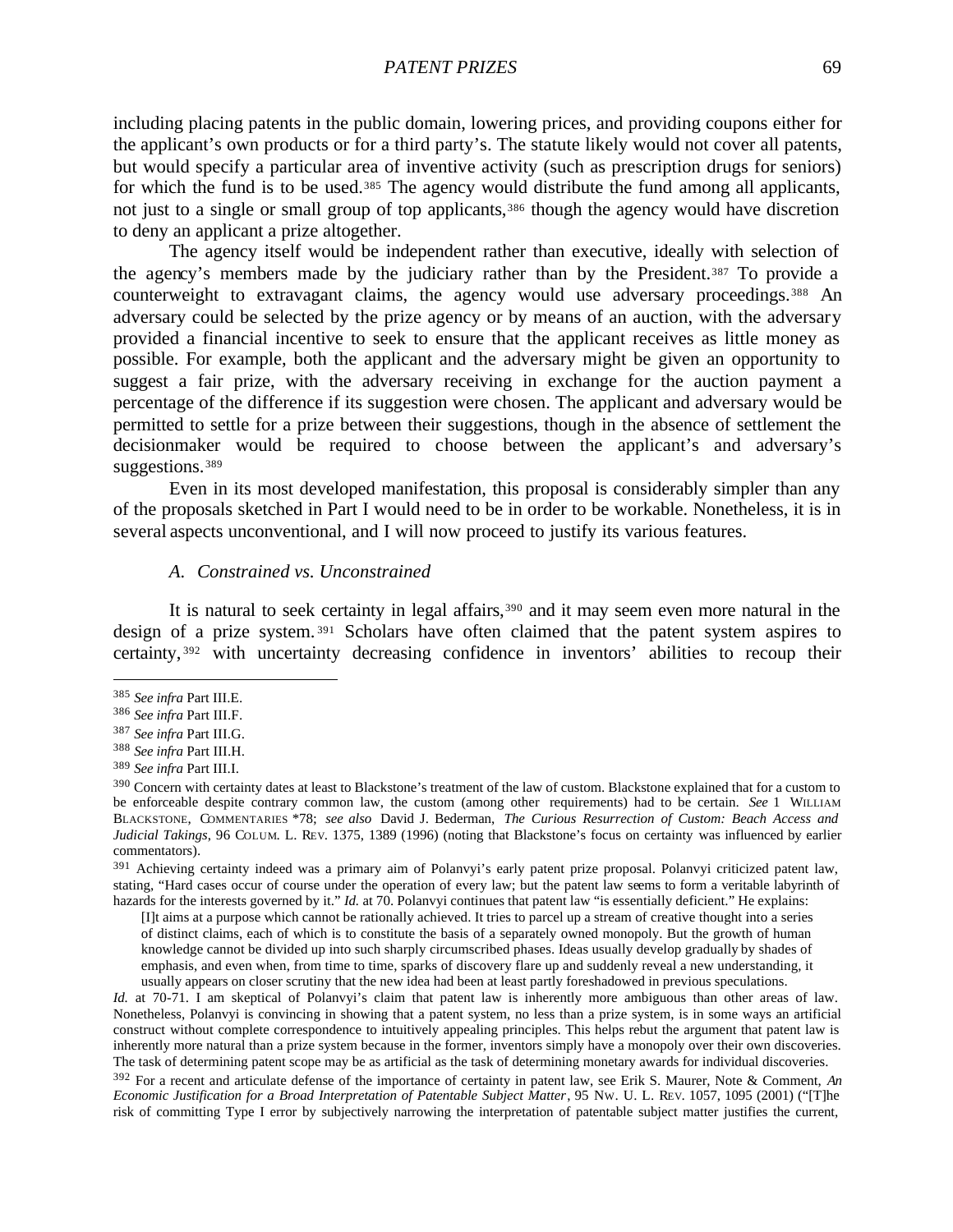investments.393 The patent system offers a mostly decentralized way of encouraging inventors to pursue whatever projects are most likely to increase social wealth, and skepticism about benevolent government's ability to match the invisible hand is well placed. If a prize system is to match the patent system, it might seem that the government must provide some form of guarantee. A sufficiently rigid formula or algorithm can serve this purpose, assuring the inventor of profit for innovation. Without such a guarantee, the government might do a poor job in distributing prizes, awarding unmeritorious inventions over meritorious ones. Why invest billions of dollars on a project when some bureaucrat capriciously might decide that the invention is not sufficiently beneficial for society?

Given the intuitive appeal of this argument, it is hardly surprising that commentators on prize systems seem to be engaged in a search for the best approach. The argument, however, overstates both the certainty that the patent system provides<sup>394</sup> and the importance of certainty in a prize system.395 Some of the uncertainty in the patent system itself is embedded in requirements that inevitably will require some judgment. Though concepts like nonobviousness receive detailed treatment in case law, <sup>396</sup> no matter how much explanation of the concepts is provided, application ultimately requires some human judgment.<sup>397</sup> As in law generally, the existence of litigation suggests that litigants sometimes have different predictions about the law, whether about patent validity or about patent scope.<sup>398</sup> There can be more or less uncertainty and more or less litigation, but the high reversal rate in patent cases suggests that there are at least some difficult cases.<sup>399</sup>

More importantly, even in the absence of any doubt as to the validity and scope of a patent, inventors face considerable uncertainty about the commercial success of the innovation. A product may face unexpected competition, regulatory hurdles, or consumer indifference. These

broad, and objective interpretation adopted by the courts and the PTO."). As Thomas Landry points out, the creation of the Federal Circuit reflects a belief that certainty and predictability in patent law are even more important than in other areas. *See* Thomas K. Landry, *Certainty and Discretion in Patent Law: The On Sale Bar, The Doctrine of Equivalents, and Judicial Power in the Federal Circuit*, 67 S. CAL. L. REV. 1151, 1152 (1994); *see also* Harry F. Manbeck, Jr., *The Federal Circuit—First Ten Years of Patentability Decisions*, 14 GEO. MASON U. L. REV. 499, 503 (1992) (arguing that "[t]he added certainty provided by the Federal Circuit is beneficial to both patent applicants and the PTO itself, since it allows for reliable decisions by all concerned in the patent application process").

<sup>393</sup> Interestingly, the goal of certainty is often equated with the economic goals of the patent system. For example, David Cohen notes that "economic concerns were of little importance in the formation of German patent law," explaining that in Germany "legal certainty is only one factor to be balanced against the needs of justice for the inventor." David L. Cohen, Comment, *Article 69 and European Patent Integration*, 92 NW. U. L. REV. 1082, 1126 (1998).

<sup>394</sup> For articles arguing that the patent system is not as certain as might appear, see Landry, *supra* note 392, at 1159-1203, which provides case studies of patent doctrines, and Craig Allen Nard, *Certainty, Fence Building, and the Useful Arts*, 74 IND. L.J. 759, 763-64 (1999), which argues for greater deference to the PTO as a way of creating greater certainty.

<sup>395</sup> For a recent article questioning the importance of certainty in patent law, see Ayres & Klemperer, *supra* note 198. Ayres and Klemperer argue that the level of innovation can be kept constant if the government compensates for less certainty in patents by offering longer patents. *See id.* at 989-93.

<sup>396</sup> *See, e.g.*, Para-Ordnance Mfg., Inc. v. SGS Importers Int'l, Inc., 73 F.3d 1085, 1093-94 (Fed. Cir. 1995) (detailing secondary considerations to be considered in considering whether an invention was obvious).

<sup>&</sup>lt;sup>397</sup> The Federal Circuit has itself recognized the futility of creating a wholly objective test, holding that objective evidence of nonobviousness is not necessarily required for patentability. *See* Custom Accessories, Inc. v. Jeffrey-Allan Indus., Inc., 807 F.2d 955, 960 (Fed. Cir. 1986).

<sup>398</sup> Economic analyses of settlement predict that cases will settle unless parties are mutually optimistic about outcomes. *See, e.g.*, Lisa Bernstein, *Understanding the Limits of Court-Connected ADR: A Critique of Federal Court-Annexed Arbitration Programs*, 141 U. PA. L. REV. 2169, 2225-26 (1993); George Loewenstein et al., *Self-Serving Assessments of Fairness and Pretrial Bargaining*, 22 J. LEGAL STUD. 135, 135 (1993). *See generally* John P. Gould, *The Economics of Legal Conflicts*, 2 J. LEGAL STUD. 279, 281-86 (1973) (providing an economic model of litigation and settlement).

<sup>&</sup>lt;sup>399</sup> For a comprehensive study demonstrating that district courts err in a large number of patent cases, see Kimberly A. Moore, *Are District Judges Equipped to Resolve Patent Cases?*, 15 HARV. J.L. & TECH. 1 (2001).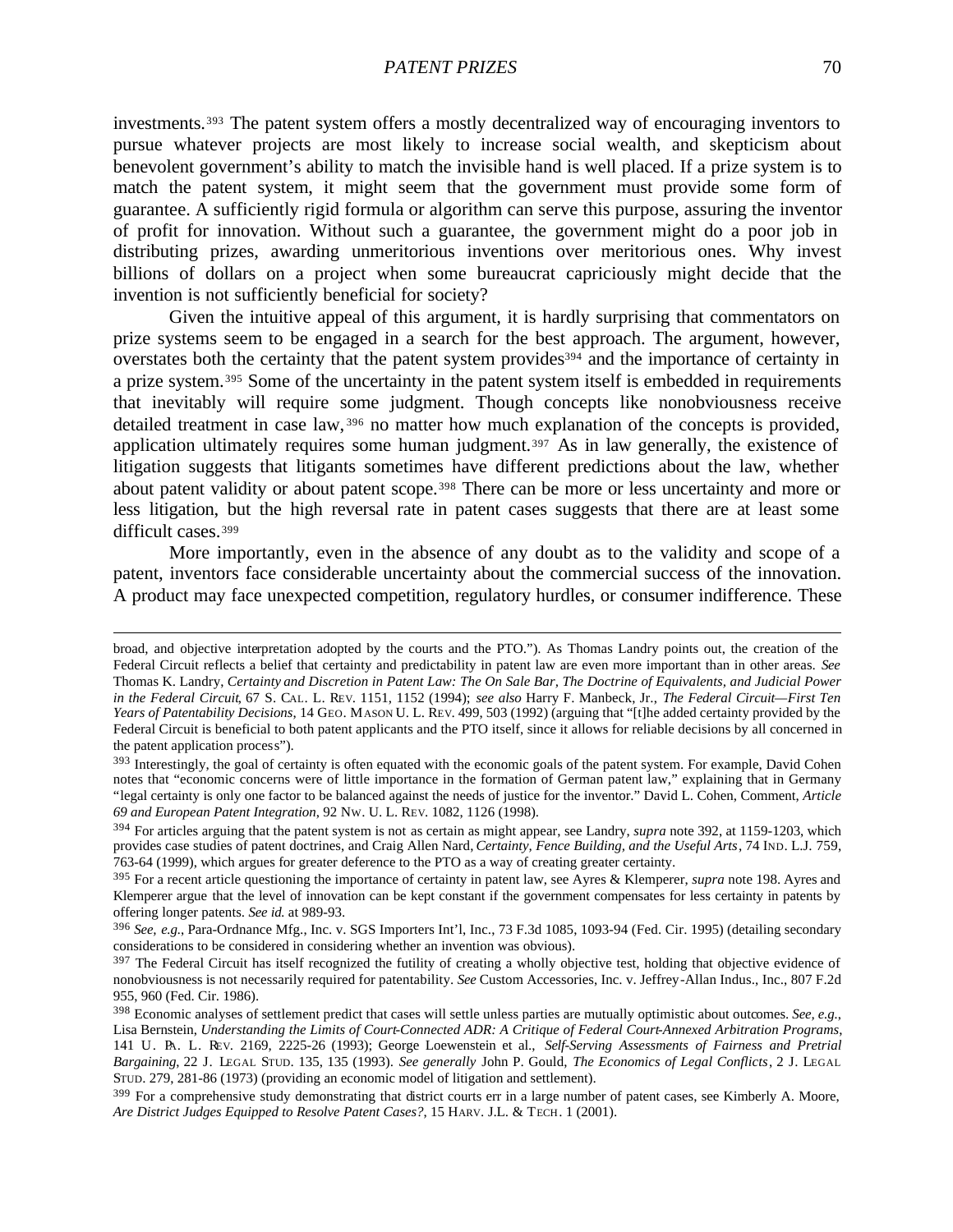uncertainties may damper innovation somewhat, but probably not too much. The magic of capital markets allows companies to make speculative bets. Because the public holds a diverse array of securities, the risk of the failure of any one product produced by one company is insignificant, for that failure will be balanced by other successes.400 A product that has a 50% chance of producing a billion dollars profit and a 50% chance of being worthless will not be worth quite five hundred million dollars, because even companies and shareholders are somewhat risk averse.401 For holders of a diversified portfolio, however, the costs of risk are quite small. And so, companies invest in research and development despite uncertainty about ultimate commercialization prospects, even placing aside uncertainty about the results of research and development.

Even gross uncertainty in a prize system is thus unlikely to have a substantial effect on innovation. Lichtman recognizes, "It does not matter if one innovator is over-compensated and another is under-compensated, as long as the average payment is approximately correct."402 The possibility that what would have been a company's billion dollar drug may end up producing zero or two billion will have little effect on the company's incentive to produce the drug. A decision by the prize agency might come more quickly and suddenly than a decision in the marketplace, thus producing potentially large stock volatility,403 but the prospect that a drug might turn out to be a failure sooner rather than later is not troublesome. Reduced uncertainty may have some benefits; we would not, after all, be indifferent to companies' gambling millions on roulette, even with fair odds. These benefits, though, are modest, an insufficient basis to make a strong policy case for constraint over a discretion.

The greater concern with giving an agency wide flexibility in distributing prizes is that the government might make errors. For example, the agency might ignore market data about the importance of patents yielded into the public domain, instead seeking to reward companies that have helped the agency pursue its own agenda. Perhaps the government would seek to reward the developer of a technology that promises to reduce air pollution in automobiles even if that technology has deficiencies that make it unattractive commercially.404 An agency might be inclined to give large awards to a company producing an innovation that has received favorable attention in the popular press, even if the innovation suffers from obvious deficiencies. Government has a poor record at picking "winners" in industrial policy,  $405$  and if there is reason to suspect that an agency systematically will pursue an agenda instead of rewarding innovation, that suspicion will distort investment.

I will not develop a full answer to this concern until the next section. But a preliminary answer is that errors in prize decisions usually do not matter. The decisions that matter from a

<sup>400</sup> *See, e.g.*, Paul G. Haskell, *The Prudent Person Rule for Trustee Investment and Modern Portfolio Theory*, 69 N.C. L. REV. 87, 108 (1990) ("[U]nder portfolio theory, the well-diversified portfolio may have a low level of risk despite the presence of individually volatile components."). *See generally* Harry M. Markowitz, *Portfolio Selection*, 7 J. FIN. 77 (1952) (providing a seminal approach to portfolio theory).

<sup>401</sup> Companies may be more risk averse than their shareholders because of agency problems. *See, e.g.*, SCHERER & ROSS, *supra* note 55, at 46 (discussing the phenomenon of "empire building").

<sup>402</sup> Lichtman, *supra* note 21, at 132. Lichtman adds that "[e]rror in and of itself raises distributional, but not efficiency, concerns." *Id.*

<sup>403</sup> On the significance and sources of stock market volatility, see Clifford W. Smith, Jr., *Market Volatility: Causes and Consequences*, 74 CORNELL L. REV. 953 (1989).

<sup>&</sup>lt;sup>404</sup> I use this as an example because of criticisms that federal attempts to reduce pollution have focused excessively on commandand-control approaches despite their lack of success in efficiently reducing pollution. *See, e.g.*, Eric W. Orts, *Reflexive Environmental Law*, 89 NW. U. L. REV. 1227, 1235-41 (1995).

<sup>405</sup> *See supra* note 60.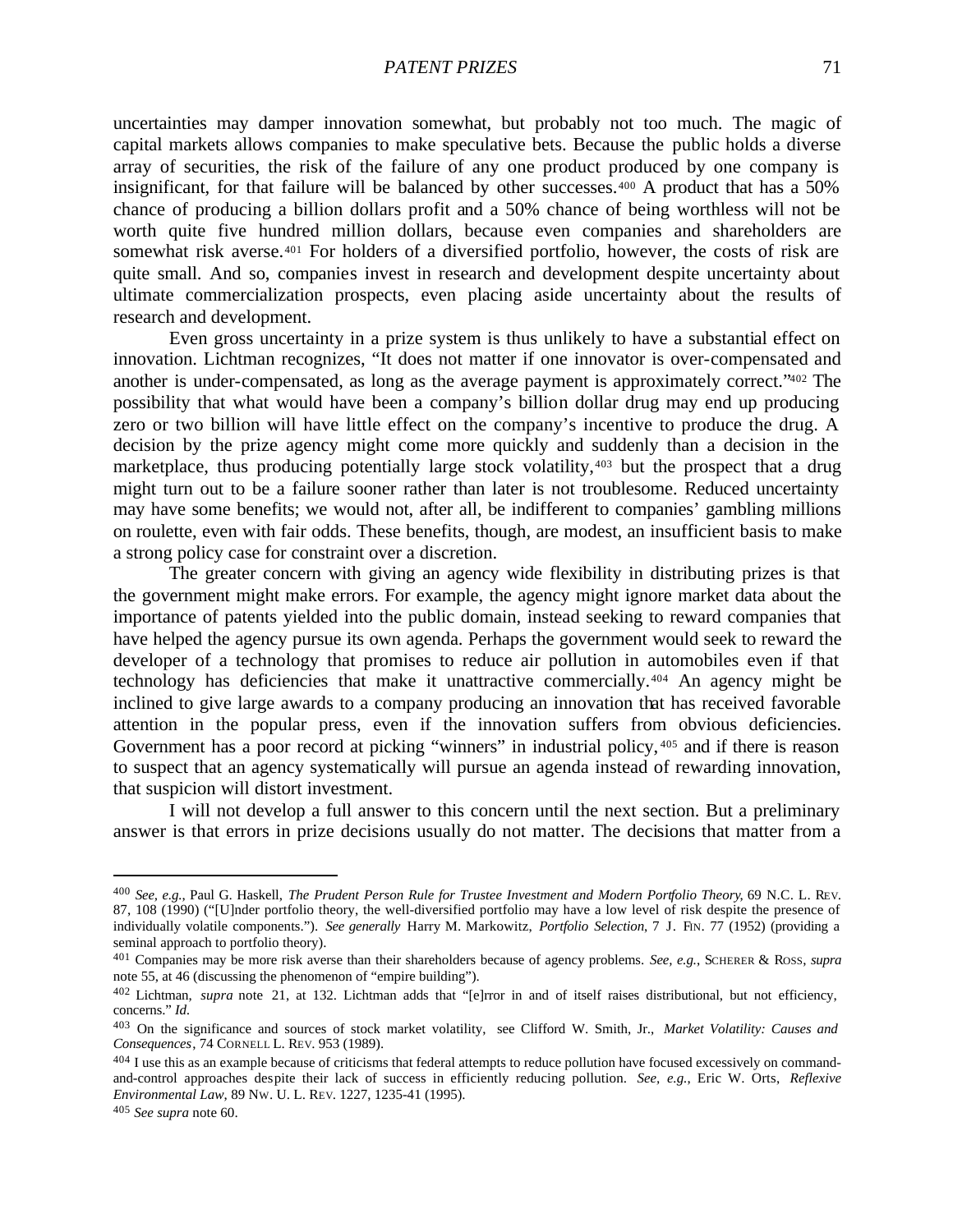social perspective are the investors' decisions whether to invest and whether to opt for a prize instead of full exploitation of a patent. Governmental errors in awarding prizes will affect these decisions only if the errors are predictable in advance. This is counterintuitive, because in most contexts, the prospect that the government might make bad decisions counts as a mark against these programs. Usually the government spends money to accomplish something in the future, but when the government ultimately distributes money in a prize system, it rewards activity in the past. Thus, while flawed governmental decisionmaking in awarding prizes might increase risk slightly, it is otherwise of concern only if the government's biases are predictable in advance.

The possibility that inventors would be able to predict some bias in a prize system is less worrisome than the certainty that a constrained system would have biases built-in. We have seen that each of the various patent proposals ignores data that ought to be relevant to decisions about prizes. The Guell and Fischbaum proposal ignores sales data after the initial market test, 406 while the Shavell-van Ypersele approach assumes that a patent will have no value as a foundation for subsequent innovations.407 The Kremer mechanism will lead to overcompensation for complementary patents not identified by the government agency, <sup>408</sup> and the Lichtman approach risks providing coupons without limiting deadweight loss.409 In addition, none of the proposals would lead the government agency to consider any social loss that release of a patent might cause through rent dissipation in development of follow-on innovations.<sup>410</sup>

Moreover, because each of the proposals necessarily would entail some subjective decisionmaking, there is no guarantee that even a constrained system will prevent an agency from being biased. An agency might, for example, estimate demand curves in such a way as to advance the projects that it prefers,<sup>411</sup> or award large coupons as a means of rewarding a company without consideration of whether the coupons are provided to the correct individuals to lower deadweight loss. Thus, constrained proposals inevitably prevent the government from making appropriate adjustments, while failing to ensure that bias will not contaminate administrative outcomes. Of course, an agency might use its discretion in a constrained system to take into account some legitimate factors not explicitly addressed in a constrained system, such as rent dissipation. To the extent that this makes a constrained system more like an unconstrained one, such discretion may make the proposals closer. Nonetheless, incorporation of legitimate factors in a prize system not designed to accommodate them would be messy at best, while general bias for or against an applicant would be easy to achieve simply by estimating individual variables in a biased way.

Perhaps the greatest advantage of a flexible system over a constrained one is that it would allow different approaches to reducing deadweight loss to be used in different circumstances. We have seen that a variety of factors affect which approach to reducing deadweight loss is best. Where government information is sufficiently good, a coupon scheme might be preferable to a patent buyout.412 Where a product market is unlikely to be competitive regardless of whether a patent is released into the public domain, the best solution may be a reduction in price by the

<sup>406</sup> *See supra* text accompanying notes 74-76.

<sup>407</sup> *See supra* text accompanying note 112.

<sup>408</sup> *See supra* text accompanying notes 165-166.

<sup>409</sup> *See supra* text accompanying notes 188-189.

<sup>410</sup> *See supra* Part II.B.

<sup>411</sup> *See supra* text accompanying notes 124-125.

<sup>412</sup> *See supra* text accompanying note 191.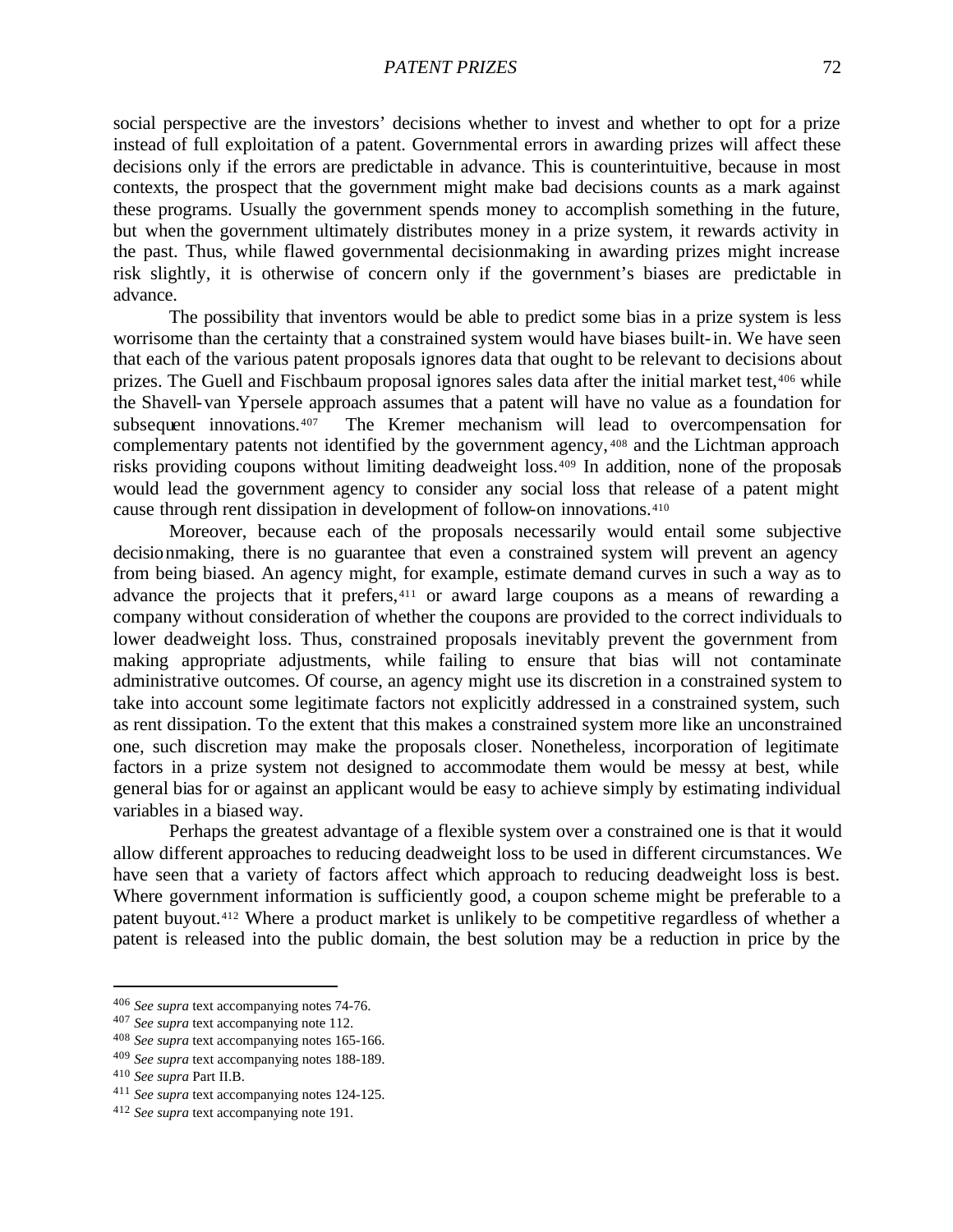patent holder.413 Even if a patent buyout is optimal, different methods of valuing the patent may be appropriate. When there is a one-to-one relationship between a patent and a product, the Shavell-van Ypersele formula may prove useful.414 On the other hand, when a substantial portion of the value of a patent is as a foundation for follow-up innovations, the Kremer market scheme may be more accurate, especially if the patent is not complementary with any others.<sup>415</sup> Similarly, we have seen that sometimes it may be optimal to obtain a patent and then release it to the public domain, while at other times it may be preferable to provide prizes for companies skipping the patent process altogether.<sup>416</sup> In theory, it might be possible to create a complex formula to determine the optimal approach for each patent, but the number of considerations is so staggering that it seems unlikely that an effective formula could be developed in advance.

A system in which agency officials are unconstrained helps accomplish this by allowing patent holders to choose whatever means of reducing the effects of monopoly that they wish and then permitting agency officials to tailor awards based on the benefit of the scheme chosen.<sup>417</sup> For example, if a company decided to reduce the monopoly effects of its patent by giving coupons, the agency nonetheless might conclude that no decrease in deadweight loss resulted if the coupons simply allowed the monopolist to charge more than it otherwise would have. As long as potential prize applicants anticipate that the agency will base prizes on reduction in deadweight loss accurately on average, applicants will have an incentive to select the method that will achieve the greatest benefit at lowest cost. The same logic goes for any other factor that the agency ought to take into account. The agency, for example, might reduce prizes when release of a patent into the public domain leads to inefficient rent dissipation. Although it might be difficult to calculate the extent of this inefficiency, <sup>418</sup> as long as the agency's adjustments are on average correct, patent holders will have optimal incentives in choosing an approach, if any, to eliminating or reducing deadweight loss.

Similarly, patent holders choosing to release their patents into the public domain would have incentives to accede to procedures for valuing the patents when doing so would be efficient. A holder of a patent that would be relatively difficult to value by examining sales could accede to Kremer's scheme. Even without government involvement, a private group might perform a similar function, auctioning off patents using the same randomization procedure that Kremer recommended. Presumably, there would be some cost in doing so, but a patent holder might do so as a way of certifying results to the government agency. Similarly, a patent holder might hire an independent accounting firm to estimate the value of a patent being placed in the public domain. These methods might increase the confidence that an agency will have in its ultimate

<sup>413</sup> *See supra* notes 192-195 and accompanying text.

<sup>414</sup> *See supra* notes 115-119 and accompanying text.

<sup>&</sup>lt;sup>415</sup> Bidders would have incentives to calculate the value of the patent, regardless of the extent to which this value stems from direct sales of a product or licensing or exploitation of the patent for follow-up inventions. *See supra* note 129 and accompanying text.

<sup>416</sup> *See supra* text accompanying note 360.

<sup>&</sup>lt;sup>417</sup> Such a system also might discourage patent holders from taking any actions to reduce deadweight costs if those actions would increase other costs. For example, one commentator has developed a model suggesting broad patent protection for antibiotics may be beneficial, because excessive use of antibiotics may lead to resistance, thus making them less valuable in the future. *See* RAMANAN LAXMINARAYAN & GARDNER M. BROWN, ECONOMICS OF ANTIBIOTICS RESISTANCE: A THEORY OF OPTIMAL USE (Resources for the Future Discussion Paper No. 00-36, 2000).

<sup>418</sup> Such calculations would not be impossible. *Cf.* Grady & Alexander, *supra* note 213, at 313 (suggesting that criticisms that the patent system simply could not take into account variables like the difficulty of developing an invention are overstated). One might consider different companies' investments in follow-up inventions and the profits from those inventions. If the profits tend to amount only to a fair rate of return on capital, rent dissipation has probably occurred. Such a conclusion would be bolstered by evidence of redundant research by competing companies.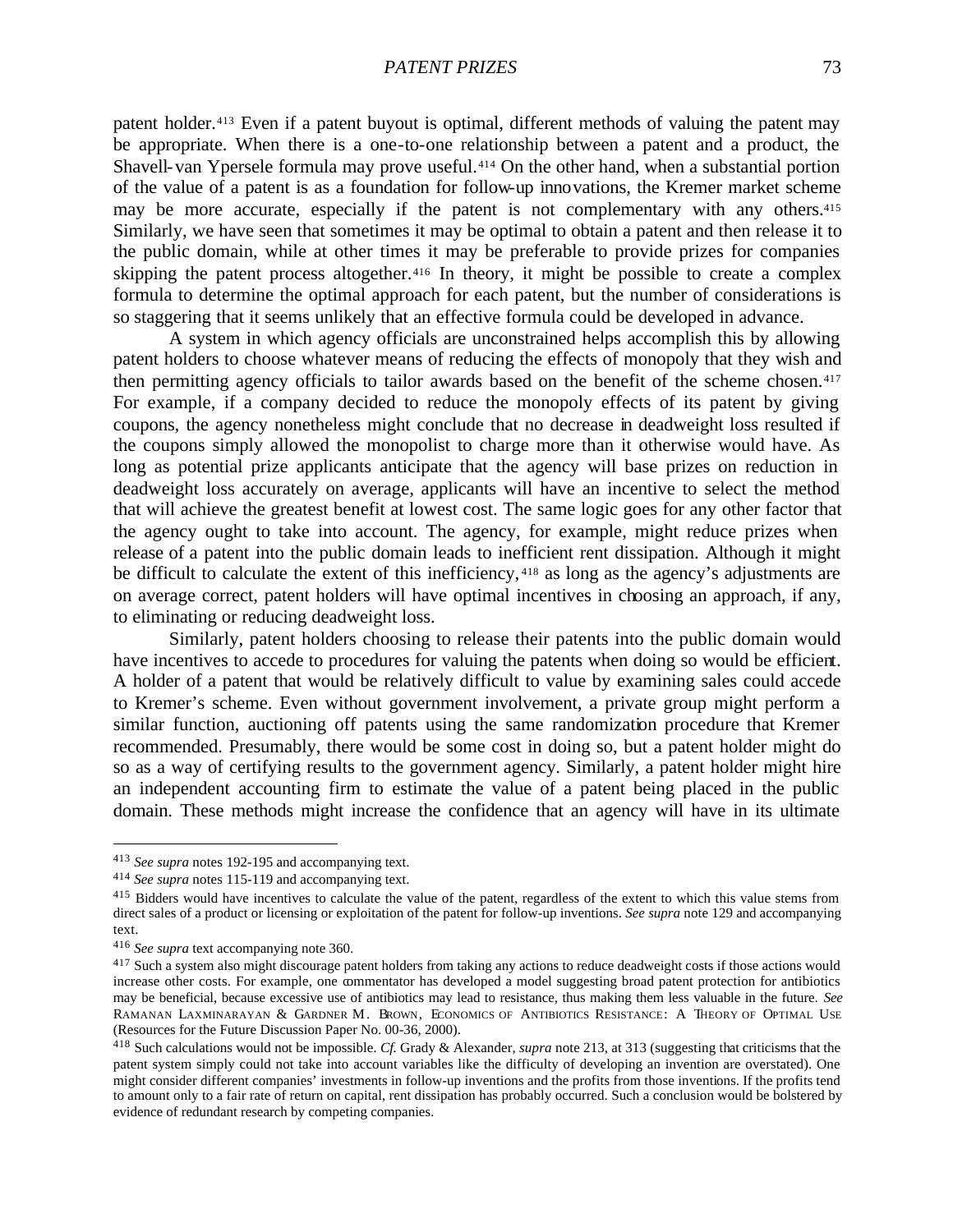prize assessment and thus reduce the amount by which the agency would decrease prizes as a way of accounting for the adverse selection problem. <sup>419</sup> Of course, using these procedures entails costs, but these costs may be worth undertaking in some cases if not in others.<sup>420</sup>

That a system in which agency officials are given flexibility is superior to one adopting a single approach does not necessarily mean that the agency should be given no guidance whatsoever. The statute creating the agency usefully might catalogue some of the considerations that should be taken into account in calculating prizes. By explicitly indicating that an agency should take into account a particular factor, Congress could avoid the danger that companies might believe that the agency will ignore a factor even though that factor seems important to economic efficiency. That danger also could be lessened by requiring the agency to document its calculations and to explain why it rejected any arguments for considering a factor suggested by the applicant or an adversary. The virtue of requiring such explanations is similar to that of requiring appellate judges to produce written opinions,<sup>421</sup> providing the decisionmaker with a reputational incentive to demonstrate consideration of all relevant factors.

Of course, I may not have anticipated all potentially relevant factors, and Congress might do no better. Ultimately, though, this is an argument for flexibility, not an argument against it. Indeed, one virtue of allowing flexibility is that it might stimulate further research into when it is efficient to grant prizes and how large prizes should be. If an agency simply applies a formula, academic commentators might urge reforms and changes, but private parties would have little incentive to do anything other than plug projections into the government-mandated equation. With a flexible agency, prize applicants will be incentivized to advertise any way in which the efforts they make improve social welfare. Similarly, if an adversary system is used to resolve prize claims,422 the adverse parties would have an incentive to point out any inefficiencies that should offset prize awards. These analyses might be useful beyond individual cases in promoting understanding of the value of prizes.

Some issues about valuing prizes might remain controversial even after considerable debate. Consider, for example, the issue of whether a payment for a patent buyout should approximate the private benefit that the monopolist would have received from the patent or the full social benefit of the invention. On one hand, paying a monopolist just the private benefit would provide cost savings, as prizes would be the minimum necessary to induce release of patents in the public domain. On the other hand, paying the social benefit may provide additional

<sup>422</sup> *See infra* Part III.H.

<sup>419</sup> *See* Shavell & van Ypersele, *supra* note 18, at 539-40 (optimizing the amount by which prizes should be lower than the anticipated social surplus); *supra* text accompanying notes 103-104, 121.

<sup>&</sup>lt;sup>420</sup> Sometimes, it might seem, a patent holder would have excessive incentives to provide verification of patent value, because the benefit in terms of a greater prize accrues solely to the patent holder. In theory, though, the agency might punish excessive spending on administrative costs by reducing the prize. *See infra* notes 563-564 (discussing the possibility of penalizing excessive spending in pursuit of prizes). Once again, as long as the agency makes the appropriate reduction on average, companies will have appropriate ex ante incentives.

<sup>&</sup>lt;sup>421</sup> "The publication of written opinions provides judges with an opportunity to criticize colleagues, and allows members of the bar and academia to criticize sitting judges when the authors of published opinions fail to abide by their own stated principles in fugure cases." Maxwell L. Stearns, *Standing Back from the Forest: Justiciability and Social Choice*, 83 CAL. L. REV. 1309, 1349 (1995). Commentators interested in improving the quality of decisionmaking have called for requiring written opinions in various contexts. *See* Martha J. Dragich, *Will the Federal Courts of Appeals Perish if They Publish? Or Does the Declining Use of Opinions to Explain and Justify Judicial Decisions Pose a Greater Threat?*, 44 AM. U. L. REV. 757 (1995) (arguing for written, published opinions in the federal appellate courts); Christopher B. Kaczmarek, *Public Law Deserves Public Justice: Why Public Law Arbitrators Should Be Required to Issue Written, Publishable Opinions*, 4 EMPLOYEE RTS. & EMP. POL'Y J. 285 (2000) (arguing that arbitrators should issue written opinions). For articles assessing the importance of written opinions more broadly, see Frederick Schauer, *Opinions as Rules*, 62 U. CHI. L. REV. 1455 (1995); and James Boyd White, *What's an Opinion for?*, 62 U. CHI. L. REV. 1363 (1995).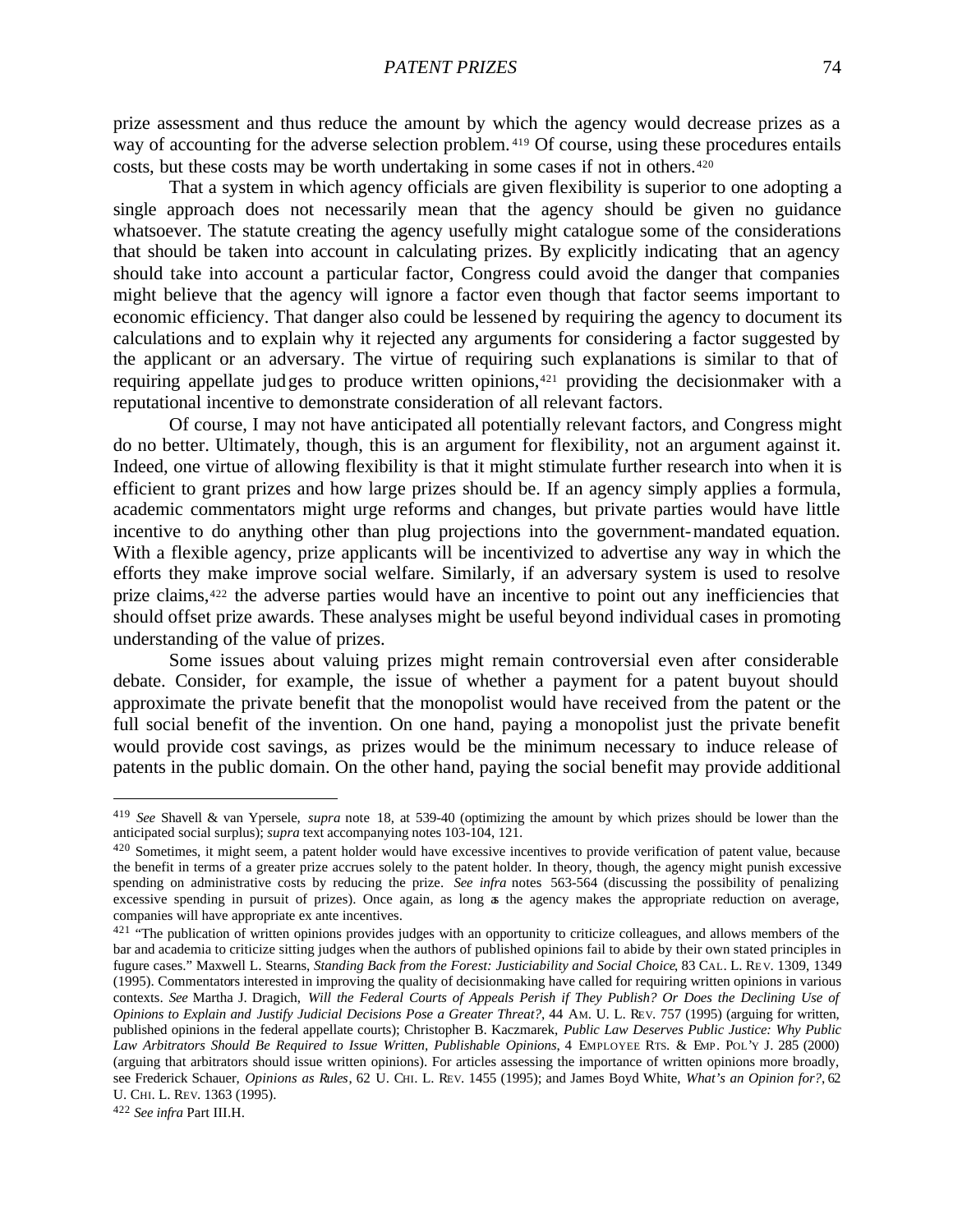incentive to innovate.<sup>423</sup> The economic question is whether the deadweight loss associated with additional taxation outweighs the marginal benefit of higher prizes in stimulating research. <sup>424</sup> A constrained approach based on a formula or algorithm would demand an ex ante resolution of this question, but a flexible approach need not. If different people would disagree about the proper answer, inventors would anticipate that rewards would reflect a weighted average. Hedging based on disagreement and uncertainty may be a more efficient approach than resolution through a majority vote or other means,<sup>425</sup> especially because the weighted average could change over time as the case for one answer or the other becomes clearer.<sup>426</sup>

To some, the notion of simply giving a government agency money to spend, while not unheard of,  $427$  is utopian and foolish. We know, the argument goes, that the government simply will not do a good job of spending it, and there is a good reason that we do not generally give agencies large amounts of money to dispose of based on the whims of individual decisionmakers. Retrospective prizes, though, are different from other government programs, because what matters from a social perspective is not individual prize decisions themselves, but predictions about those decisions. We cannot be satisfied if some social security recipients receive twice what they should and some deserving receive nothing. <sup>428</sup> But with prizes, if the average governmental decisionmaker will be expected to get it right, that is good enough. <sup>429</sup> If someone contemplating releasing a patent into the public domain anticipates that he might receive twice his estimate of the social benefit half the time and nothing at all half the time, he still might release the patent.

Prize systems may not be unique among legal institutions in being able to achieve an aim well even if decisions are noisy. Tort scholars have pointed out that the tort system could provide the appropriate amount of deterrence even if individual decisions are variable.<sup>430</sup> For example,

<sup>423</sup> *See supra* Shavell & van Ypersele, *supra* note 18, at 532; notes 87-88 and accompanying text.

<sup>&</sup>lt;sup>424</sup> Advocates of the various prize proposals offer different answers. Kremer, for example, explicitly advocates a "markup" so that inventors can receive the social value of their inventions. *See* Kremer, *supra* note 20, at 1141; *see also supra* notes 132-133 and accompanying text. Lichtman, by contrast, urges the approach that would result in the smallest payment possible to eliminate deadweight loss. *See* Lichtman, *supra* note 21, at 124, 136; *see also supra* note 169 and accompanying text.

 $425$  For an extended argument in favor of compromise verdicts, in which jurors resolve uncertainty by awarding partial damages, see Michael Abramowicz, *A Compromise Approach to Compromise Verdicts*, 89 CAL. L. REV. 231 (2001).

<sup>&</sup>lt;sup>426</sup> I lean toward compensation based on the social benefit of an innovation, especially if a fund is used to encourage innovation. *See infra* text accompanying notes 480–483 (explaining that using social benefit as a basis for distributing a fund produces a socially beneficial selection effect).

<sup>427</sup> Agencies are often given considerable freedom whenever they are given lump sum appropriations. *See* Kate Stith, *Rewriting the Fiscal Constitution: The Case of Gramm-Rudman-Hollings*, 76 CAL. L. REV. 593, 612-13 (1988) (documenting the increasing prevalence of lump sum appropriations over the twentieth century).

<sup>428</sup> Some level of incoherence and inconsistency in the operation of such a program, however, may be inevitable. *See* JERRY L. MASHAW, BUREAUCRATIC JUSTICE: MANAGING SOCIAL SECURITY DISABILITY CLAIMS 49-78 (1983).

 $429$  If looking only at the universe of settled civil cases, achieving justice on average may be good enough too, since settlements reflect expected values of verdicts. This logic suggests that settled cases may achieve a higher level of justice than litigated cases, in which there is a possibility that the court might err significantly. *See, e.g.*, Joshua P. Davis, *Toward a Jurisprudence of Trial and Settlement: Allocating Attorney's Fees by Amending Federal Rule of Civil Procedure 68*, 48 ALA. L. REV. 65, 122 (1996) ("Settlement for the expected outcome may not yield perfect justice, but neither will it yield perfect injustice.").

<sup>430</sup> Louis Kaplow, for example, explains, "Accuracy in the assessment of damages is relevant primarily because of how it affects the precision with which legal rules control behavior." Louis Kaplow, *The Value of Accuracy in Adjudication: An Economic Analysis*, 23 J. LEGAL STUD. 307, 399 (1994). If there is simply a fifty percent chance of receiving zero damages and a one hundred percent chance of receiving double damages, the expected damage, at least for a risk-neutral party, is unaffected. Thus, inaccuracy matters only to the extent it affects ex ante expectations and imposes risk costs on risk-averse parties. As Kaplow and Steven Shavell explain:

<sup>[</sup>A]ccuracy in the assessment of harm cannot influence the behavior of injurers—and is therefore of no social value—to the degree that they lack knowledge of the level of harm they might cause when they make their decisions. Thus, if, when choosing his precautions, an injurer knows only that the average level of harm that would be caused in an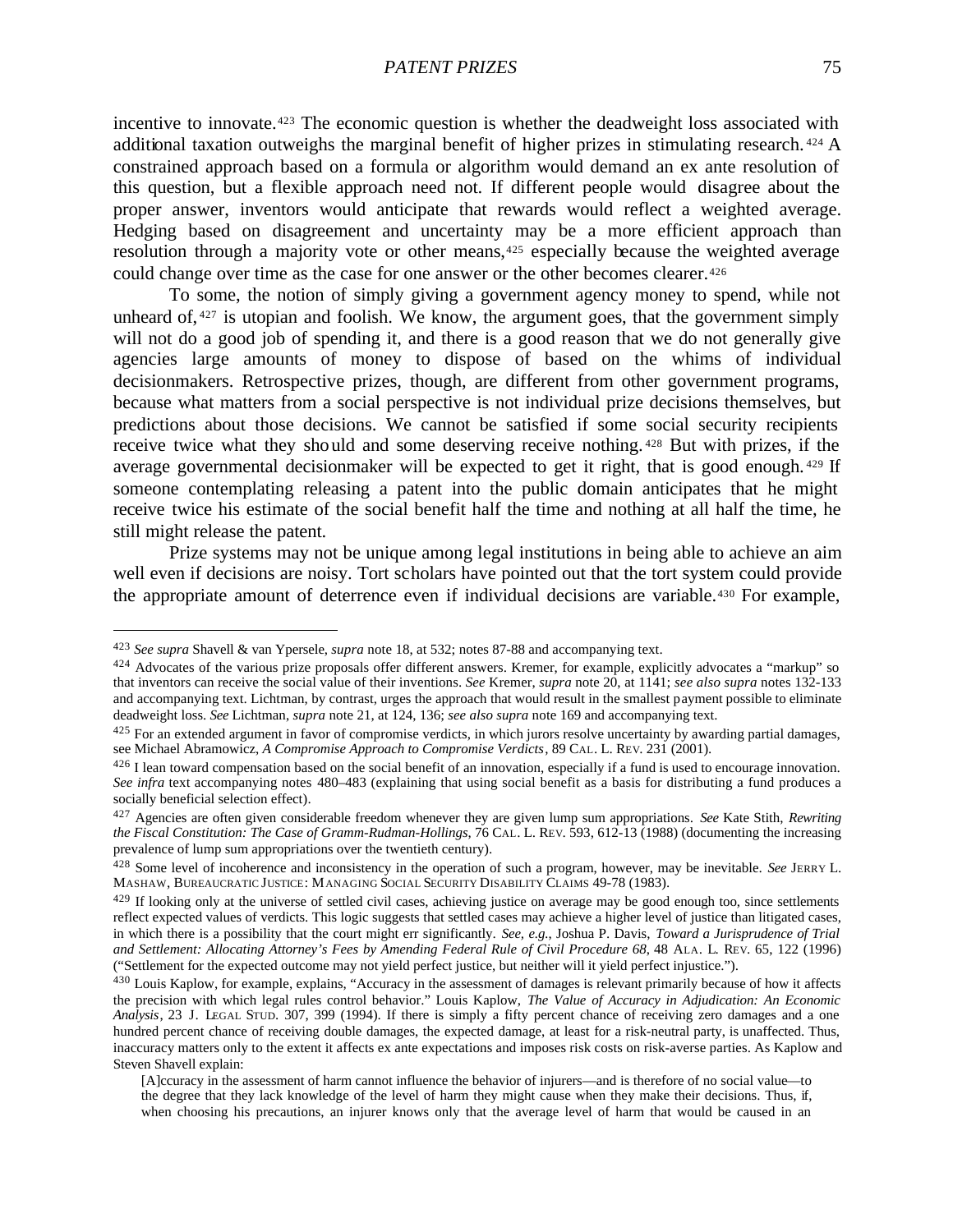economists have argued that if punitive damages when tortfeasors are caught compensate for the chance that tortfeasors sometimes will not be caught, deterrence will be optimized.431 Of course, in tort law, many scholars argue that economic efficiency should not be the only goal,432 and consideration of factors other than optimal deterrence therefore might lead to systematic overdeterrence or underdeterrence. Disagreement over fundamental premises should be less of a danger in patent law. <sup>433</sup> In addition, while jury-based decisionmaking may make tort law difficult to rationalize,434 prize determinations presumably would be made by government officials rather than juries.

#### *B. Delay vs. Immediate Payouts*

 $\overline{a}$ 

The government might award prizes relatively quickly after the actions meriting the prizes. Once an inventor releases the patent into the public domain, the former patent holder

<sup>433</sup> The vast majority of patent law scholarship is utilitarian and economic, at least in spirit if not in form. For explicitly noneconomic analyses of intellectual property law, see Wendy J. Gordon, *A Property Right in Self-Expression: Equality and Individualism in the Natural Law of Intellectual Property*, 102 YALE L.J. 1533 (1993), which defends a natural rights approach for patent, copyright, and trademark law; and Steven Cherensky, Comment, *A Penny for Their Thoughts: Employee-Inventors, Preinvention Assignment Agreements, Property, and Personhood*, 81 CAL. L. RE V. 597 (1993), which argues that an employee's personhood should be a primary consideration in law concerning preinventions assignments of property rights. A. Samuel Oddi, meanwhile, has argued that natural rights ideas help explain the acceptance of a universal standard of patent law even by countries that might not benefit from such a standard. *See* Oddi, *supra* note 58, at 417-40. Part of the reason for the dominance of utilitarian arguments is that scholars have generally believed that the Framers defended intellectual property using such arguments, but a recent intellectual history suggests that natural rights arguments were important as well. *See* Adam Mossoff, Rethinking the Development of Patents: An Intellectual History, 1550-1800 (2000) (unpublished manuscript, on file with author).

Even someone accepting a natural rights rather than an economic approach to patent law would not necessarily object to a prize system on the ground that such a system would deprive inventors of their natural rights. Professor Gordon's natural rights analysis, for example, emphasizes that the claims of a creator of intellectual property do not necessarily trump those of the public to use intellectual property. *See* Gordon, *supra*, at 1544-69. Specifically, she argues "that creators should have property in their original works, only provided that such grant of property does no harm to other persons' equal abilities to create or to draw upon the preexisting cultural matrix and scientific heritage." *Id.* at 1563-64. Professor Gordon argues that this requirement might be satisfied by an intellectual property regime in which the right was protected only by a liability rule. *Id.* at 1572-76. If such a regime would not infringe on the natural rights of a creator of intellectual property, then a like regime in which "damages" are paid by society as a whole rather than by individual users of the property would not infringe the creator's rights, at least if we assume the legitimacy of the taxation needed to pay the prizes. Indeed, a prize system may be more appealing under a natural rights approach than the existing patent system, because such a system would reduce interference with the public's access to the common by increasing works placed in the public domain.

<sup>434</sup> One reason for this is that even where juries agree on moral desert, they exhibit high variability in translating such judgments into dollar figures. *See* Cass R. Sunstein et al., *Assessing Punitive Damages (With Notes on Cognition and Valuation in Law)*, 107 YALE L.J. 2071 (1998).

accident is \$500,000, there is no point in the court's measuring harm accurately. As long as the injurer's expected liability is \$500,000, his behavior will be the same as if harm were measured precisely.

Louis Kaplow & Steven Shavell, *Accuracy in the Assessment of Damages*, 39 J.L. & ECON. 191, 192 (1996). *But see* Randall R. Bovbjerg et al., *Valuing Life and Limb in Tort: Scheduling "Pain and Suffering*,*"* 83 NW. U. L. REV. 908, 925 (1989) ("[H]ighly variable, unpredictable valuations undercut the deterrence function of tort law. Where liability costs are relatively predictable, they can be avoided (where it is efficient to do so) or 'built in' to the costs of goods and services."). The problem with Professor Bovbjerg et al.'s analysis is that potential tortfeasors will avoid uncertain liability at least as much as certain liability, if uncertainty can equally result in greater or lower damages than would be efficient.

<sup>431</sup> *See, e.g.*, A. Mitchell Polinsky & Steven Shavell, *Punitive Damages: An Economic Analysis*, 111 HARV. L. RE V. 869, 887-88 (1998).

<sup>432</sup> Jules Coleman argues that economic analysis does not even produce the best positive analysis of tort practice. *See, e.g.*, COLEMAN, *supra* note 277 (providing a comprehensive guide to his theory of corrective justice); Jules L. Coleman, *The Practice of Corrective Justice*, 37 ARIZ. L. RE V. 15 (1995) (considering some meta-issues in articulating a theory of corrective justice). Similarly, some scholars argue that even if economic efficiency is the only goal, optimal deterrence may trade off with other efficiency concerns. *See, e.g.*, Abramowicz, *supra* note 425, at 271 (noting a tension between optimizing deterrence of harmcausing acts and optimizing incentives for firms to enter into industries membership in which might lead to erroneous findings of liability).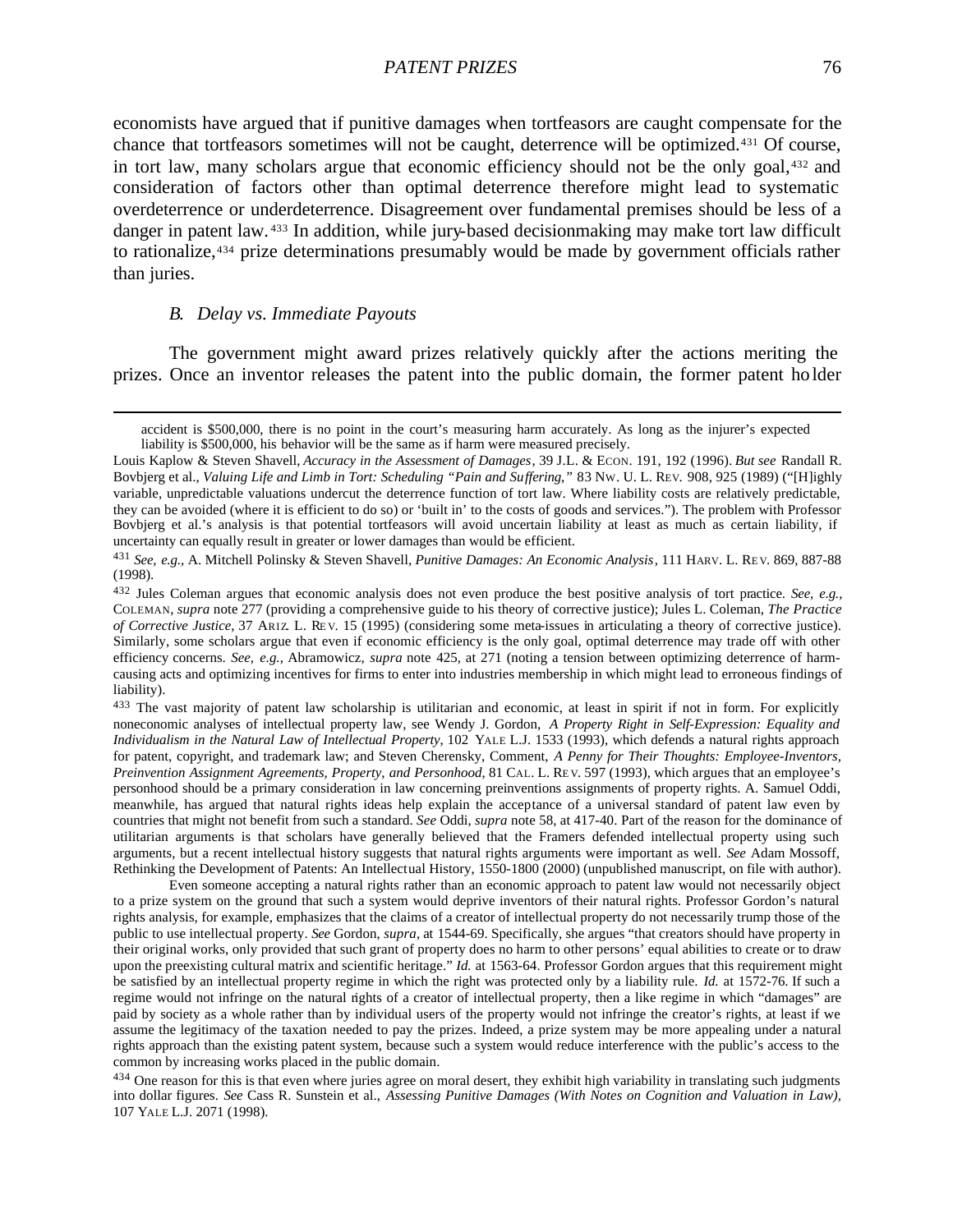could file an application, and the wheels of the government would turn as fast as they could turn. Intentionally delaying the ultimate payout might seem absurd, akin to increasing the wait that political asylum applicants must endure from the INS.435 On this view, while allowing some modest backlog of applications might be an efficient way of reducing personnel costs,436 there is no value in delay for delay's sake.437 This section will offer the counterintuition, arguing that in fact delay might have significant benefits. There are three reasons, explored in each of the following subsections, that this is so. First, allowing time to pass will allow for the accumulation of data that will improve the government's ability to value a patent. Second, delay will prevent inventors from devoting resources based on their perceptions of individual decisionmakers' preferences. Third, delay will reduce decisionmakers' incentive to use the prize making system as a vehicle for encouraging investments in particular technologies. After explaining these benefits, I will counter some arguments that delay might impose significant costs.

# *1. Improving Government Information*

The most obvious function served by delay is that it helps to overcome the informational asymmetry between the government and the patent holder.<sup>438</sup> As Shavell and van Ypersele show, if the government has worse information about the demand curve than the patent holder, data from sales subsequent to the patent's being placed in the public domain may help.439 Indeed, it is conceivable that the government ex post may have as good or even better information about the value of a patent than the patent holder has ex ante.440 Thus, sales data can mitigate the adverse selection problem. A patent holder who knows that the patented product will turn out to be unpopular will not opt into the prize system hoping to fool the government, because low sales in a competitive market ultimately will reveal to the government that the product would have been unsuccessful.

The government, of course, might benefit from considering a variety of information, in addition to sales, that would have been difficult to discern initially. The government might even use sales data of a competing product as a way of better estimating what the demand would have been for a product released into the public domain. As another example, if the agency is to consider whether placing the patent into the public domain led to rent dissipation, <sup>441</sup> this task will be considerably easier later rather than earlier. When a patent is first issued, one can speculate about whether it will produce follow-up inventions and whether companies will invest in such inventions, but time will allow the government to make such assessments much more easily. If the goal is to determine how much research into follow-up inventions results and whether this research is socially excessive, which depends in part on the social benefit of the follow-up inventions, decisions made later should be much more accurate than decisions made earlier.

<sup>435</sup> *Cf.* Joe Davidson, *Clinton's Move to Speed Handling of Requests for Political Asylum Raises Critics' Skepticism*, WALL ST. J., Mar. 30, 1994, at A18 (discussing delays in processing political asylum applications).

<sup>436</sup> Optimizing such problems is the task of those who study queuing theory. *See, e.g.*, http://www2.uwindsor.ca/~hlynka/queue.html (last visited Sept. 14, 2001) (providing links to various queuing theory Web sites). <sup>437</sup> Lawyers sometimes delay for delay's sake, but the legal system is typically at least rhetorically hostile to such tactics. *See, e.g.*, FED. R. CIV. P. 11(b)(1) (requiring attorneys to certify that motions are not "being presented . . . to cause unnecessary delay").

<sup>438</sup> *See supra* notes 320-321 and accompanying text.

<sup>439</sup> *See* Shavell & van Ypersele, *supra* note 18, at 540-41; *supra* notes 106-109 and accompanying text.

<sup>440</sup> *See* Shavell & van Ypersele, *supra* note 18, at 542; *supra* text accompanying note 110.

<sup>441</sup> *See supra* Part II.B.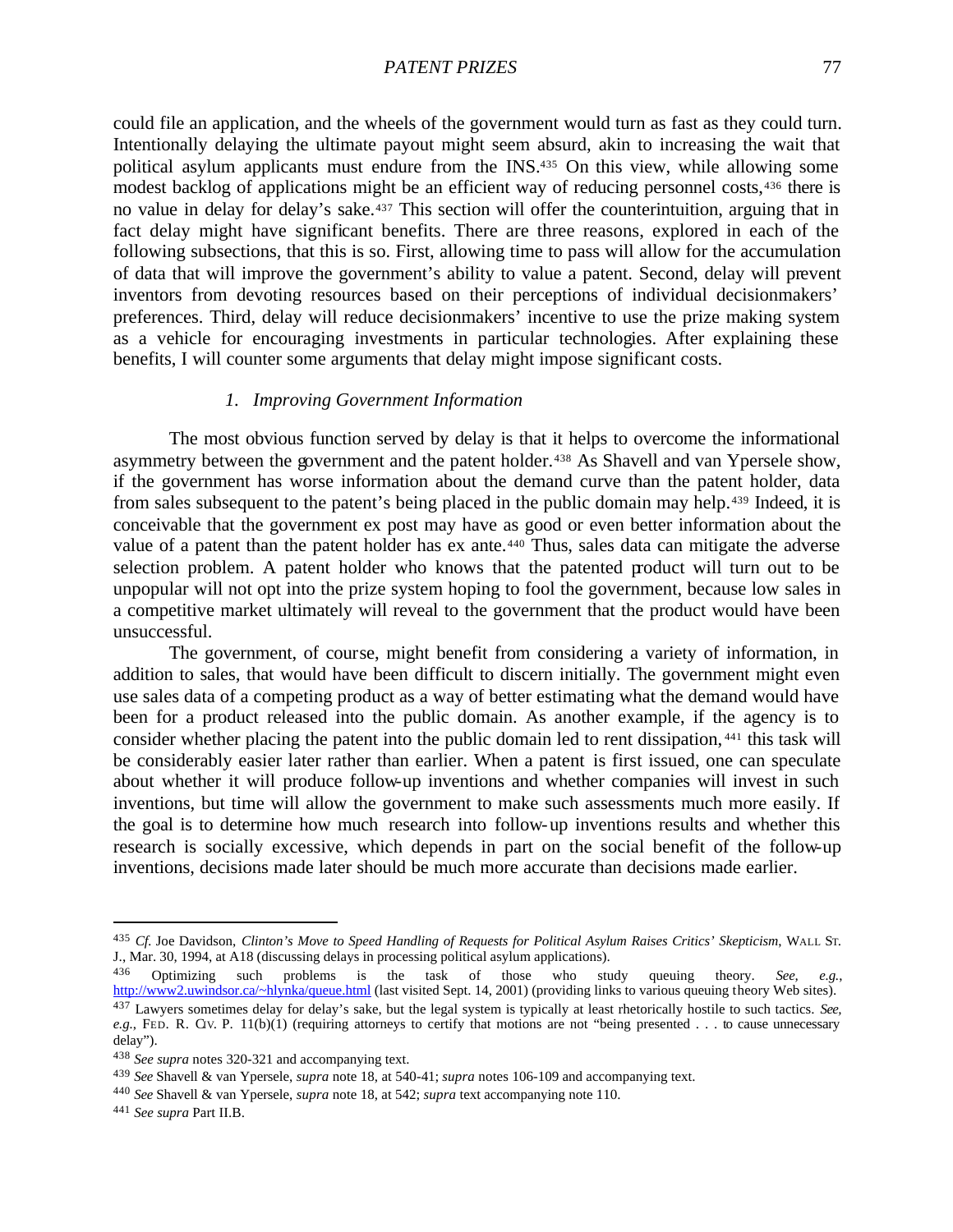Delay might be useful not only when an inventor releases a patent to the public domain, but also when an inventor takes some other action to reduce the monopoly effect of a patent. For example, if an inventor promises to charge less than the monopoly price for an invention, time is needed to ensure that the inventor keeps the promise. Even if there would be some legal means of binding an inventor to keeping the low price, there might be reasons to encourage the inventor to have some flexibility in pricing, for example to reflect changes in manufacturing costs. In addition, delay might allow for development of information that would make it clearer whether a price reduction in fact was meaningful. It might be less meaningful if an inventor subsequently released an improved version of the product at a higher price or if the arrival of competing substitute products makes it apparent that high prices could not have been maintained long in any event.

Finally, delay might increase private incentives to engage theoretical considerations about the best means of reducing deadweight loss. We have seen that giving the administrative agency flexibility will encourage private parties to furnish arguments for and against various approaches.442 When the government agency will not make decisions on prizes for a long time, the level of understanding about the costs and benefits of different approaches will be expected to grow by the time that decisions are made. An inventor anticipating this might be hesitant simply to rely on current conventional wisdom about the relative merits of various approaches. Thus, patent holders may devote some resources to considering carefully any existing literature on patent rewards as well as seeking out flaws in the literature that time ultimately would reveal. Because a patent holder will spend a marginal dollar on such research only if that marginal dollar is likely to increase the expected value of a prize by a dollar, and prizes depend in turn on social welfare,443 such expenditures are worthwhile from a social as well as from a private point of view.

How much delay is needed to improve the government's information is difficult to determine conclusively. Presumably, more delay will always allow for an increase in the amount of information potentially available for analysis by the prize agency. Indeed, it is possible that information about the social benefit provided by a patent holder taking some action to release deadweight loss could be developed even after the patent term would have expired. Such a lengthy term, however, is probably not necessary. My own sense is that a delay of a decade generally would be sufficient for the patent holder or other companies to introduce products based on the patent, for long-term consumer demand for the product to become relatively clear, and to assess the degree of rent dissipation through competition for improvements. A decade, of course, will not allow for perfect estimates, as for example a substitute product might hit the market unexpectedly twelve years after the initial issuance of the patent and substantially reduce the import of the original invention. Information that emerges after a decade, however, ordinarily will not have been in the possession of the patent holder at the beginning of the decade. Consideration of such information by the government thus would not help combat the adverse selection problem. Delays of ten years, by contrast, might not hurt even if they do not help, depending on the costs of delay. <sup>444</sup>

<sup>442</sup> *See supra* text accompanying note 422.

<sup>443</sup> It might be argued that prizes could depend on potential monopoly profit rather than on social welfare. *See supra* text accompanying notes 423-424. Even if prizes are based entirely on monopoly profits, however, producer's surplus is a social benefit, and so unless this benefit comes at the expense of consumers, the conclusion in the text holds.

<sup>444</sup> *See infra* Part III.B.4.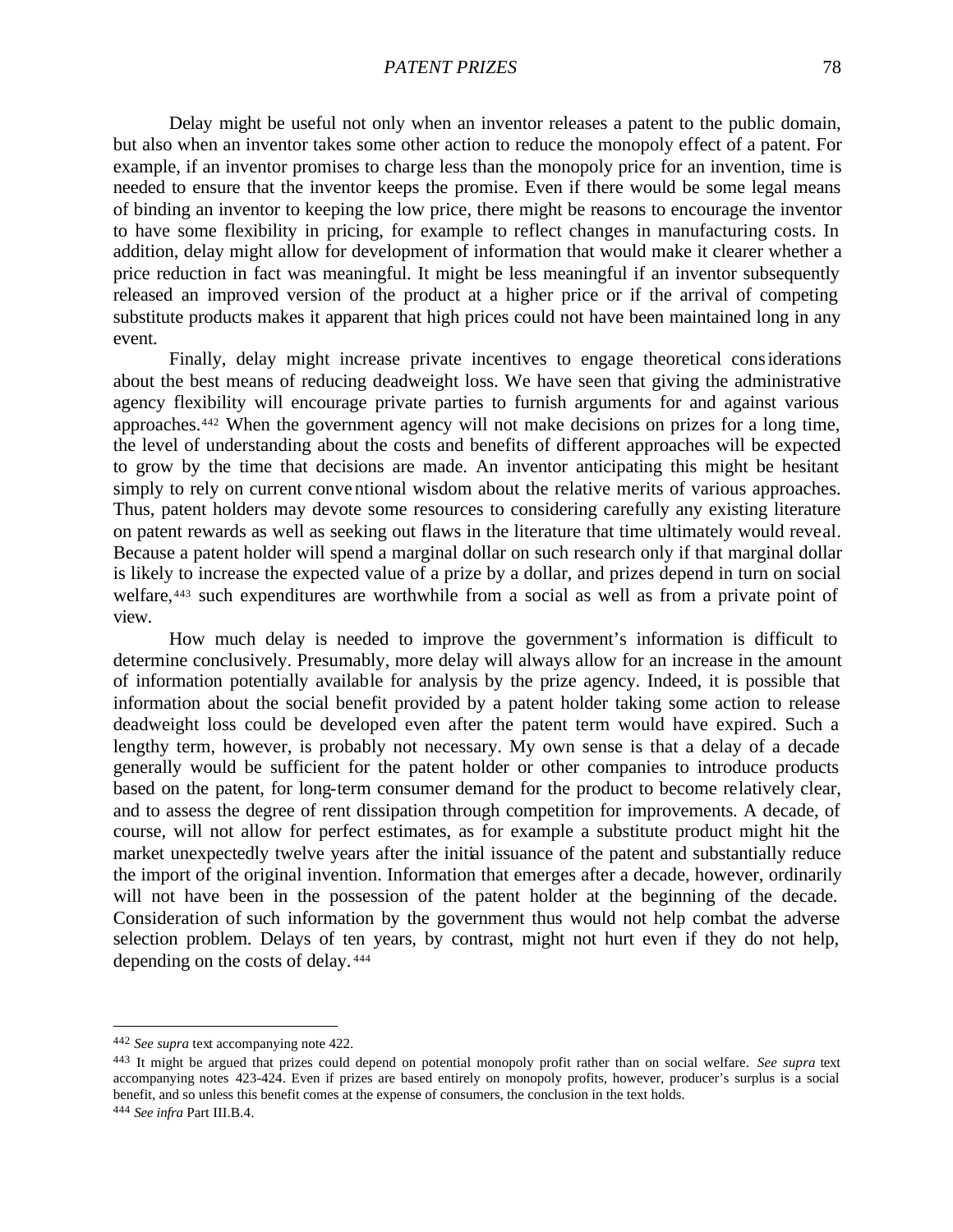### *2. Cloaking Decisionmakers' Identities*

In arguing that prize systems should provide wide discretion to individual decisionmakers,445 I ignored one significant objection to a flexible approach. While it might be possible in principle to imagine that hypothetical decisionmakers will make good decisions on average (or, more precisely, decisions that average out to good decisions), this might become more difficult once actual decisionmakers exist. Suppose the head of the agency announces that she is particularly interested in rewarding pharmaceutical companies that he lp victims of a particular disease that allegedly has received insufficient attention. Or, suppose that she announces that she believes that rent dissipation should be irrelevant to prize determinations. Or, worse yet, that prizes should not be calculated on the basis of heartless economic models. Such announcements might affect which inventors decide to submit prize applications and, if her term is sufficiently long, this may in turn affect inventors' decisions about what investments to make. Even without formal announcements, potential applicants could analyze prize decisions to identify preferences. If the prize agency had apparent biases, these biases would distort investment decisionmaking.

"Why care if different decisionmakers have different priorities?" some might ask. The answer is that if we believe that in majoritarian decisionmaking, either as a result of democratic theory or because we believe that the majority is more likely to be correct than a minority, then we should prefer an average decisionmaker to an extreme one. The logic of the Condorcet Jury Theorem, which holds that larger decisionmaking bodies are more likely to produce correct answers than smaller ones, helps explain this conclusion. <sup>446</sup> If the median well-informed decisionmaker would recommend promising prizes of a certain amount for a particular type of invention, then promising prizes of a much larger or smaller amount is to adopt an extreme viewpoint over a moderate one. Sometimes, someone with an extreme opinion may be correct, but, especially when a decision is made over a continuum,<sup>447</sup> legal institutions generally select moderate opinions rather than randomly select extreme ones.448 It may be the norm in politics for a shift in presidential administrations to lead to a shift in some policies (though certainly not all, because the legislative power lies in Congress), but this practical inevitability does not establish an ideal to be emulated.

The concern, one might argue, can easily be overstated. The head of the prize agency might not control every decision. The more decisionmakers that there are, the less likely it will be that the agency will have systematic biases. This is not a complete answer, however, especially if decisionmakers are all appointed by the same person, either the President or the agency head.449 There is, in any event, an effective way to neutralize the biases of individual

<sup>445</sup> *See supra* Part III.A.

<sup>446 &</sup>quot;The Condorcet Jury Theorem provides a justification for majoritarian decisionmaking and a potential justification for mass democracy if its citizenry are of at least minimal competence." Bernard Grofman, *Public Choice, Civil Republicanism, and American Politics: Perspectives of a "Reasonable Choice" Modeler*, 71 TEX. L. REV. 1541, 1550 (1993). For a large number of sources on the Jury Theorem, see *id.* at 1550 n.27. A notable recent work on the Jury Theorem is Saul Levmore, *Conjunction and Aggregation*, 99 MICH. L. REV. 723, 735-39 (2001).

<sup>447</sup> In technical jargon, anomalies are less likely to occur when decisionmakers have "single-peaked preferences." *See generally* MAXWELL L. STEARNS, CONSTITUTIONAL PROCESS: A SOCIAL CHOICE ANALYSIS OF SUPREME COURT DECISION MAKING 72 (2000) (explaining the significance of unipeaked preferences).

<sup>448</sup> For example, the Supreme Court does not randomly select a Justice's opinion as the majority opinion. *See* Michael Abramowicz, *En Banc Revisited*, 100 COLUM L. REV. 1600, 1631 (2000) (noting that "[t]his would be a functional legal system, but it would place less value than the existing system on ensuring that a particular legal [decision] is majoritarian").

<sup>449</sup> Both methods of appointment would be constitutionally permissible. *See* U.S. CONST. art. II, § 2, cl. 2 ("[The President] shall nominate, and by and with the Advice and Consent of the Senate, shall appoint Ambassadors, other public Ministers and Consuls,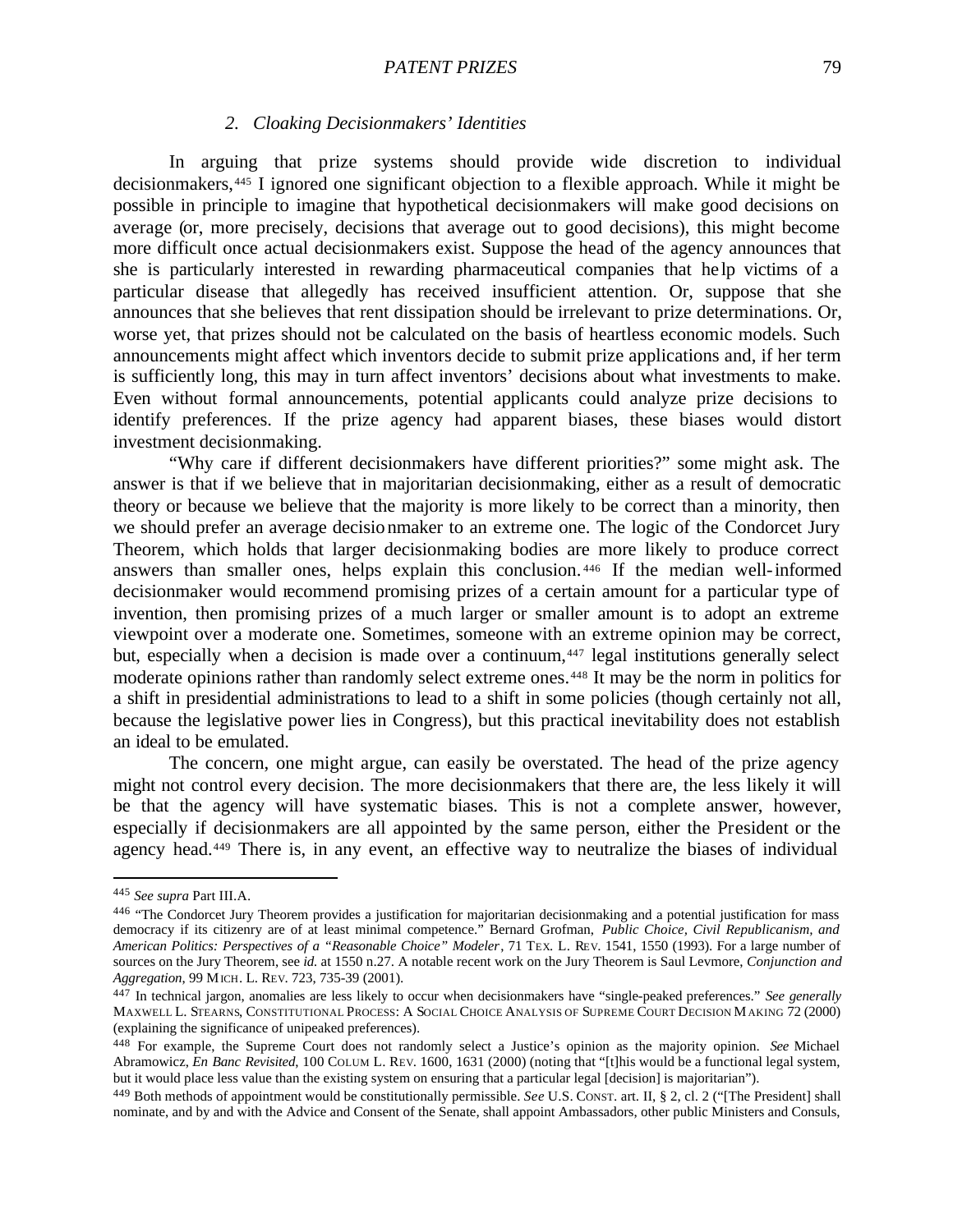decisionmakers: delay. If decisions on prizes are made so far after the applications are submitted that inventors will not be able to guess the decisionmakers' identities or political affiliations, then inventors will not factor existing biases into their investment plans, and potential applicants similarly will not weigh individual administrators' pet preferences in considering whether to file an application. Delaying payment ten years, and thus at least two presidential elections, seems sufficient to induce potential applicants to assess how average decisionmakers will reward individual inventions, rather than how particular decisionmakers will do so.

### *3. Reducing Individual Biases for Particular Technologies*

Delay is an answer to the concern about individual biases affecting prize allocation not only because it will be difficult to guess who the individuals are likely to be, but also because the individuals themselves are less likely to be biased. Someone who is awarding a prize for an effort made the previous year might hope to influence work done the next. The award of a large prize, even for activities past, may influence predictions about future rewards and thus the direction of research. A decade, though, is practically a generation in the scientific world, and someone awarding prizes will thus be less likely to believe that the evaluation of such old decisions will have much effect on new ones. This would be true even if prizes for innovations current at the time the first set of prizes are given are anticipated to be awarded shortly thereafter. It will especially be true, however, when the decisionmaker recognizes that her decisions will have little effect on predictions about prizes to be made yet another decade hence.

It might seem that in the absence of an ability to affect the future, decisionmakers would have little incentive to make accurate decisions. After all, political scientists claim that judges and other government officials act in large part to advance their conceptions of the common good,450 so if that possibility is gone, decisionmakers might not care about the quality of their decisions at all. In the absence of any real effect on the world, decisions might be made entirely capriciously. If there were any rhyme or reason at all, the argument goes, decisions might depend on personal affection or spite for those seeking prizes. Or, agency officials might seek to use the prize system as a way of achieving a distributional benefit, not by rewarding those who have invented products that helped the poor, for that already is done, but by giving prizes to relatively impoverished claimants, irrespective of achievement.

Quite the reverse, however, is likely to be true, for three reasons. First, the quality of decisions still may matter in fostering confidence among investors anticipating future prizes, and so decisionmakers concerned about the public good will have an incentive to produce decisions that will lead investors to believe that prizes will be appropriate on average. That the decisionmakers may now be able to improve the public good only in this narrow way is a benefit rather than a cost. By analogy, consider judges in common law courts. Judges may care both about establishing a stable and predictable system of law and about moving precedents in their ideologically preferred direction. <sup>451</sup> If suddenly a judicial decision had no ideological effect, then to the extent that judges care about the world, they would care only about establishing a stable

Judges of the supreme Court, and all other Officers of the United States, whose Appointments are not herein otherwise provided for, and which shall be established by Law . . . .").

<sup>&</sup>lt;sup>450</sup> The attitudinal model suggests that judges vote on the basis of their "attitudes" about particular issues. See generally JEFFREY A. SEGAL & HAROLD J. SPAETH, THE SUPREME COURT AND THE ATTITUDINAL MODEL (1993) (providing the seminal account of the attitudinal model).

<sup>451</sup> They may care about a variety of other things too. *See, e.g.*, RICHARD A. POSNER, OVERCOMING LAW 119-23 (1995) (considering a variety of variables that judges may seek to maximize).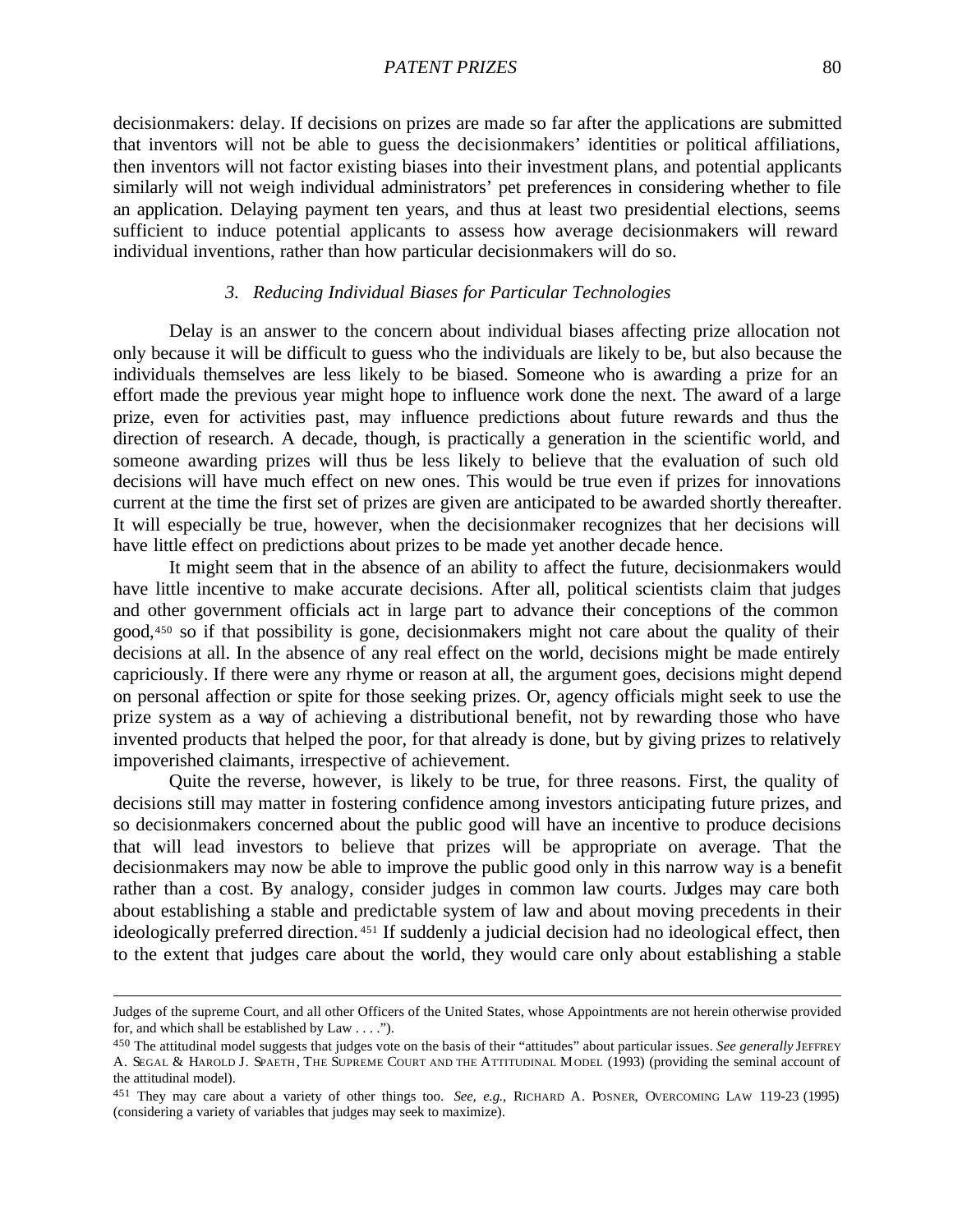and predictable system. Similarly, in a patent prize system, if a decisionmaker believes that her decisions cannot steer future research in her preferred direction, because those making current investment decisions will realize that there will be a different decisionmaker in due time, then she will be concerned only with establishing the high quality of the prize system.

Second, if affecting the world and improving one's reputation are two sometimes competing goals in the decisionmaker's welfare function, personal reputational interests will become relatively more important. If decisionmakers cannot turn their idiosyncratic preferences into research anyway, then they will place greater weight on reputation. Just as being resultsoriented is generally viewed as an epithet among judges,452 so too might shoddy analysis based on personal preferences harm the reputation of prize givers. While the results-oriented judge may be willing to take a reputational hit to achieve an ideological goal, the giver of prizes to inventors for inventions of years ago has little reason to do so. This argument is, of course, related to the first. Decisionmakers presumably advance a number of considerations in making decisions. Removing or lessening decisionmakers' raw power to change the world will make them less likely to act in idiosyncratic ways. Because decisions still may have some importance in establishing the reputation of both the prize institution and the individual decisionmakers, decisions should get better rather than worse.

Third, pure caprice or preferences for individual prize recipients are not significant concerns. It is true that if such preferences enter the decisionmaker's welfare function, then the elimination of the opportunity to exercise raw power will make them relatively more important, for the same reason that it will make reputational incentives more important. It is hard, however, to imagine decisionmakers caring much about the size of the prize that any particular claimant receives. In tort and contract cases, judges may have strong individual senses of fairness or retribution that may influence them to act differently from how others might act.453 Patent prize applicants are less likely to seem inherently meritorious or unworthy. And, once again, even if some decisionmakers might care about the identity of the prize applicants, such preferences matter only if they are systematic and predictable. It seems unlikely that decisionmakers systematically would favor, for example, individual inventors over corporate ones, since some might have the opposite bias. Some degree of irrelevant preference might be anticipated, but it is likely to be small.

To the extent that prize givers do have systematic and predictable preferences, delay will not help. These preferences are problematic, however, only if they are based on irrelevant data. Investors might anticipate a preference for a technology that has a distributional benefit relative to one that will disproportionately help the rich, <sup>454</sup> but the distributional benefit is at least arguably relevant. On the other hand, investors might anticipate that decisions will be affected by cognitive biases,455 such as insufficient concern about large magnitude, small probability risks

<sup>452</sup> Judge Posner identifies "result-oriented" as one of several "all-purpose terms of judicial abuse" among legal commentators. Richard A. Posner, *The Meaning of Judicial Self-Restraint*, 59 IND. L.J. 1 (1983/1984).

<sup>&</sup>lt;sup>453</sup> As one judge explained, "Within the constraints of stare decisis and the limited role of judicial decisionmaking, judges turn to their 'guts,' their inner 'instincts,' to verify their decisions." Paul V. Niemeyer, *Law and Conscience*, 59 NOTRE DAME L. REV. 1011, 1016-17 (1994).

<sup>454</sup> Kremer, for example, suggests that a useful trial for patent buyouts might involve pharmaceuticals in part because "buying out pharmaceutical patents is likely to have benign distributional consequences, whereas buying out, say, patents for improved yachts will not." Kremer, *supra* note 20, at 1163.

 $455$  Any cognitive biases, however, are likely to be less significant if the decisionmakers are expected to have a high degree of training in relevant fields like economics. In an interesting study, Bryan Caplan suggests that cognitive biases like the availability heuristic may provide one explanation for differences in the general public's and economists' views on the economy, with economic training serving as a debiasing tool. *See* Bryan Caplan, *Systematically Biased Beliefs About Economics: Robust*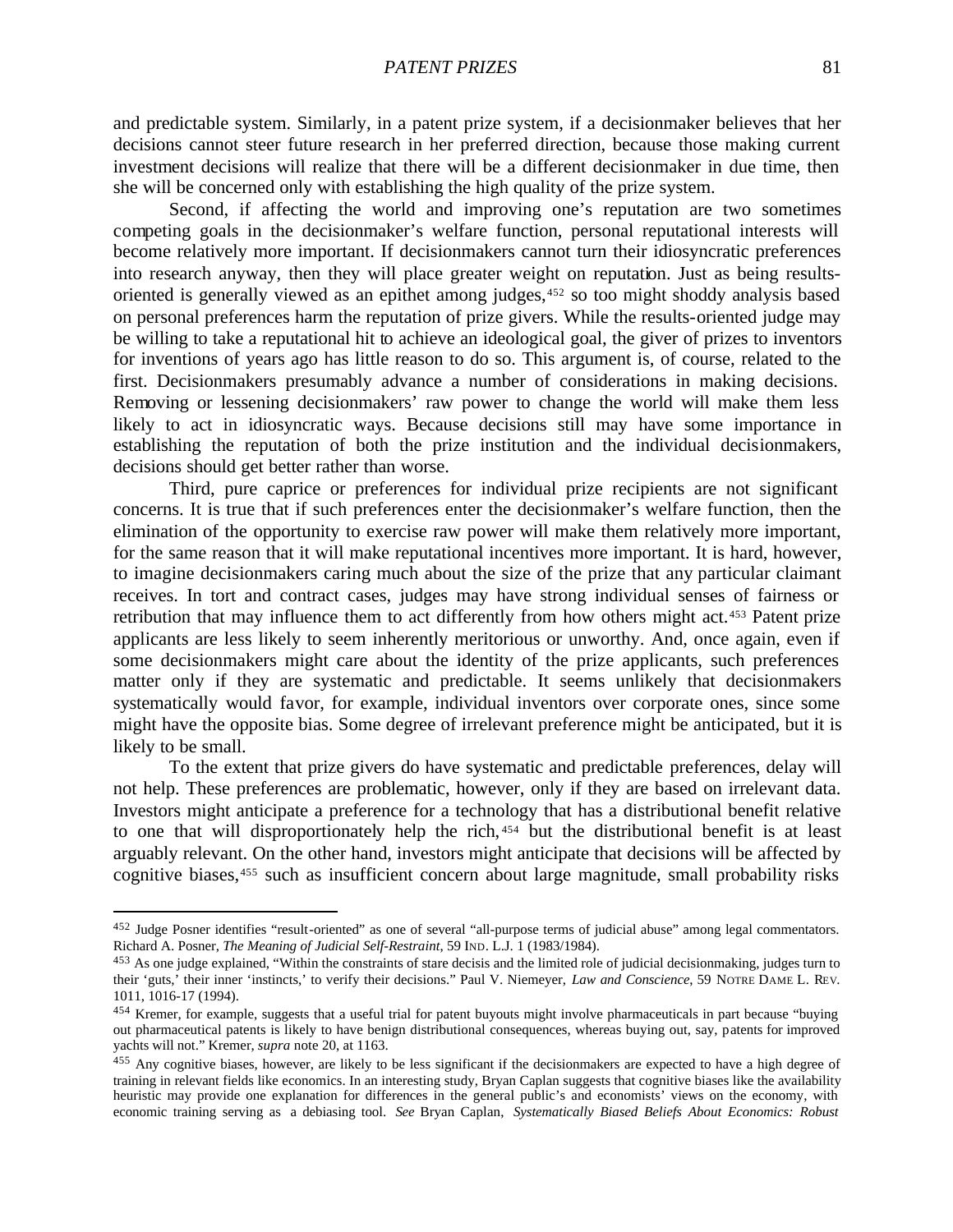(and thus about technology that offsets such risks).456 Such cognitive biases, however, will be present even if prizes are awarded without delay. Moreover, delay might reduce some cognitive biases, for example by making the system less susceptible to "availability cascades," in which large amounts of publicity lead to government overreaction.<sup>457</sup> While decisionmakers might be affected by such cascades at the time they are awarding the prizes, such cascades cannot be anticipated and thus cannot be predicted. At the same time, investors likely would expect publicity at the time of their initial investment decisions to subside by the time prizes are awarded.

# *4. Costs of Delay*

 $\overline{a}$ 

A long delay might seem likely to decrease incentives to innovate, or at least incentives to submit to the prize system rather than seek a reward through a patent. Such a worry, however, is unnecessary as long as a sufficient interest rate is awarded.458 Just as capital markets allow companies to take risks that an individual would not, so too do capital markets permit companies to make investments that are not anticipated to produce profits for years to come. The ample funding that Internet companies received reflects that investors are willing to bet on the future.<sup>459</sup> Closer to the subject matter here, companies often invest in research and development without expectations of being able to develop a commercial product as a result of such research for ten years or more.460 In addition, the process of determining how much to invest presumably takes into account revenues from a patent beyond ten years; otherwise, there would be little reason to

*Evidence of Judgmental Anomalies from the Survey of Americans and Economists on the Economy*, ECON. J. (forthcoming 2002) (manuscript at 22-23, on file with author).

<sup>456</sup> For example, suppose an inventor develops a vaccine against a potential epidemic that would be devastating to large numbers of people, but, in the absence of the vaccine, would have only a small chance of occurring. Sales data might be an unreliable guide to social benefit in such a context, especially if the vaccination of just some people provide benefits to others. *See, e.g.*, Clayton P. Gillette & Paul B. Stephan, Richardson v. McKnight *and the Scope of Immunity After Privatization*, 8 SUP. CT. ECON. REV. 103, 106 (2000) (noting that vaccination entails positive externalities). Thus, one might expect the agency to consider directly illness and death prevented. It is possible, though, that agency decisionmakers improperly would focus too much on the small pre-vaccine probability of an epidemic and too little on the potential magnitude of an epidemic, because of people's tendency to underestimate the significance of large magnitude, small probability risks. It is also possible, though, that decisionmakers will overestimate risk. *Cf.* Jennifer Arlen, *The Future of Behavioral Economic Analysis of Law*, 51 VAND. L. REV. 1765, 1781 (1998) (noting that because cognitive biases may work in opposite directions, it may be "difficult to predict whether on average people will overestimate or underestimate risk in a given situation"); Jon D. Hanson & Douglas A. Kysar, *Taking Behavioralism Seriously: The Problem of Market Manipulation*, 74 N.Y.U. L. REV . 630, (1999) (recognizing the difficulty of distinguishing low from very low probability risks).

<sup>457</sup> *See generally* Timur Kuran & Cass R. Sunstein, *Availability Cascades and Risk Regulation*, 51 STAN. L. RE V. 683 (1999) (discussing how perceptions of salient data may create chain reactions resulting in regulatory over-reaction). One example that Kuran and Sunstein provide of an availability cascade is the reaction to Love Canal. *See id.* at 691-98. If the response to Love Canal occurred only years afterward, decisionmaking might have been less affected by the immediacy of the situation, and moreover even at the time of the event, people might have been able to predict that a delay would lead to a less vigorous public reaction.

<sup>458</sup> A sufficient interest rate would be one that provides a competitive rate of return on investment. *Cf.* William J. Baumol & J. Gregory Sidak, *Stranded Costs*, 18 HARV. J.L. & PUB. POL'Y 835, 840 (1995) ("[I]nvestors in a free competitive market will provide resources to the firm only if the actuarially expectable return is at the competitive level—offering, on the probabilistic average, repayment of the funds provided, plus a competitive rate of return on those funds, plus a suitable payment for the risk entailed in the investment.").

<sup>459</sup> It also suggests that investors sometimes may be overoptimistic. *See, e.g.*, ROBERT J. SHILLER, IRRATIONAL EXUBERANCE 19- 21 (2000) (arguing presciently that Internet companies were overvalued because of public impressions not based on economic fundamentals). Yet there is little reason to think that overoptimism is more likely about decisions to be made in the far future than about decisions in the near future.

<sup>460</sup> *See, e.g.*, Stephen D. Moore & Philip Revzin, *Success of Ciba-Sandoz Merger Will Be Tested in the Lab*, WALL ST. J., July 30, 1996, at B4 (noting hopes that a merger would reduce drug development time from eleven years to seven).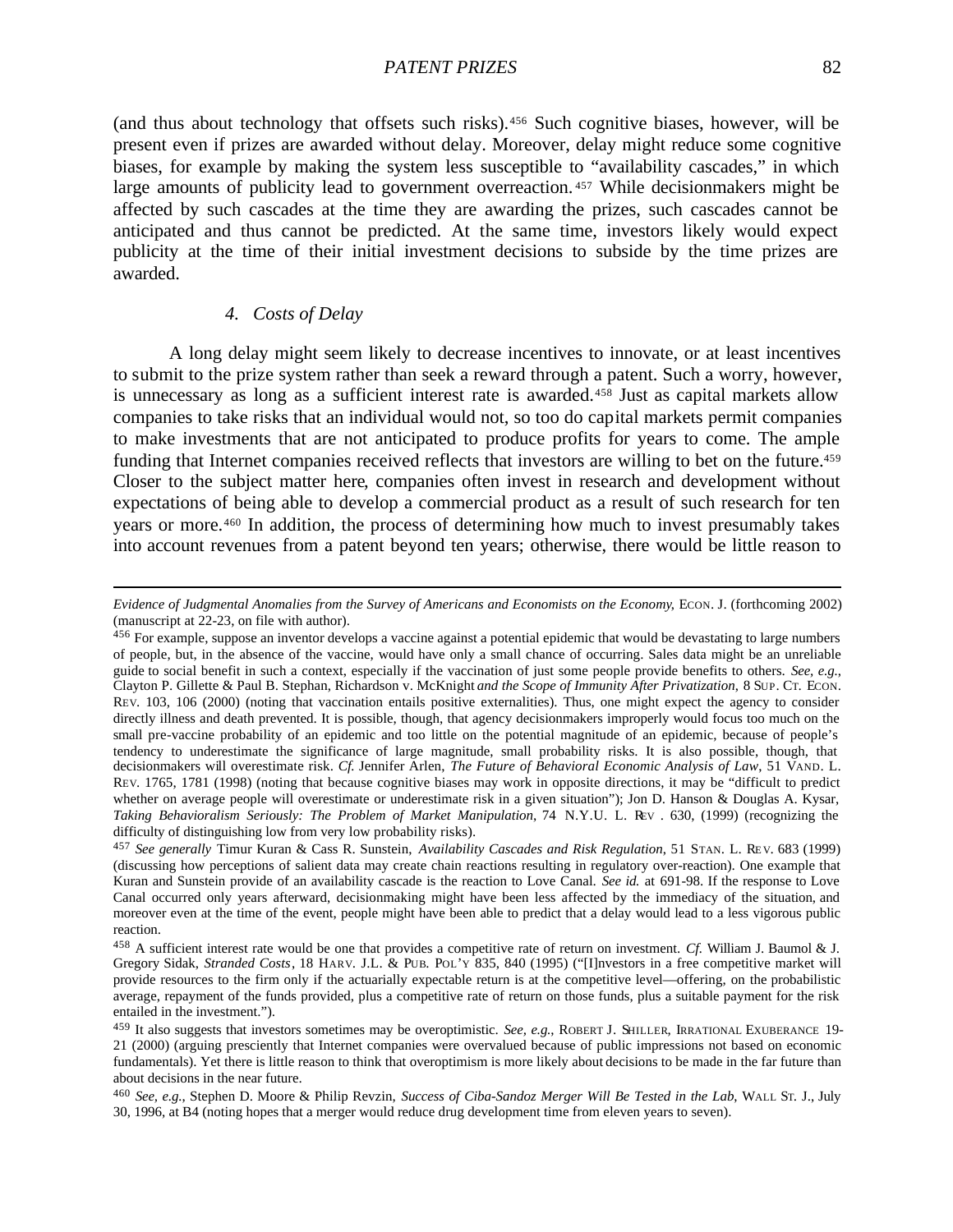have a patent term of any longer duration. Even an individual inventor unwilling to wait could get around the problem, for example by taking a loan against future earnings or by securitizing himself.<sup>461</sup>

A second concern about delay is that information might become stale. This is, however, less of a concern in the development of a prize system than in other litigation, for two reasons. First, while individual recollections conceivably could be relevant, they presumably will have much less importance than in other litigation. <sup>462</sup> What matters to decisionmakers in a prize system ordinarily would not be what happened in the development of an invention, but the invention itself that resulted. Second, prize applicants would have ample incentive to preserve evidence, because they would know from the outset that a decision on a prize ultimately would be forthcoming. A prize applicant likely would gather available evidence at the time of the initial application, including for example studies showing the benefits of the invention. The applicant then would have incentives to preserve such evidence and update the information over time with more recent sales data and the like.

A third concern is that delay might have adverse psychological consequences for litigation participants. Several studies of the tort process have found that plaintiffs who do not settle their cases suffer psychological consequences as a result of the delay. <sup>463</sup> Such findings may help to explain why commentators seek to reduce delay in civil litigation, <sup>464</sup> but they do not provide a strong argument against delay in this context. The studies focus on the effects of litigation, but a rule definitively delaying litigation for some period of time might have less of a damaging psychological effect than a litigation that drags on for the same period of time. Moreover, the studies on the psychological effects of the tort process may not be generalizable to other areas of litigation. While extended litigation may force litigants in tort cases to relive traumatic events, this will not be a concern with long anticipation of patent prize decisions. Psychiatric symptoms are particularly unlikely in the vast majority of patent cases involving corporate parties.465 Even though litigation may affect individuals within a corporation,

<sup>461</sup> For introductions to securitization, see Lisa M. Fairfax, *When You Wish upon a Star: Explaining the Cautious Growth of Royalty-Backed Securitization*, 1999 COLUM. BUS. L. REV. 441, 445-51 (1999); and Claire A. Hill, *Securitization: A Low-Cost Sweetener for Lemons*, 74 WASH. U. L.Q. 1061, 1066-77 (1996).

<sup>462</sup> In patent trials, inventors almost always testify, but their testimony is quite different from, say, that of an eyewitness in a criminal trial. As John Sganga notes, although the inventor may be "the most important witness in a patent case . . . the inventor's testimony can border on expert testimony." John B. Sganga, Jr., *Presenting the Witnesses Special to a Patent Trial*, 572 PLI/Pat 95, 98-99 (1999). Sganga explains that "the inventor should be prepared to be asked questions such as what the inventor believes the invention is, how the invention differs from the prior art, how to read the claims of the patent on the accused device, and the meanings of specific terms used in the patent." *Id.* at 99.

<sup>463</sup> *See, e.g.*, Roger Culpan & Christine Taylor, *Psychiatric Disorders Following Road Traffic and Industrial Injury*, 7 AUSTRALIAN & NEW ZEALAND J. PSYCHIATRY 32 (1973) (finding that about half of accident victims referred for psychiatric care did not improve until their cases settled); Peter G. Denker, *The Progress of Insured Neurotics: A Study of 1,000 Disability Insurance Claims*, 39 N.Y. STATE J. MED. 238, 246 (1939) (finding diminishment of psychological symptoms following settlement); Henry Miller, *Accident Neurosis*, 1 BRIT. MED. J. 919 (1961) (finding psychiatric symptoms in only two of fifty tort claimants two years after settlement). One limitation of these studies is that the psychological benefits may flow as much from the fruits of settlement, cash awards, as from the end of litigation itself. For a useful discussion of these studies, as well as studies finding no beneficial psychiatric effect from settlement, see Daniel W. Shuman, *When Time Does Not Heal*, 6 PSYCHOL. PUB. POL'Y & L. 880, 886-90 (2000).

<sup>464</sup> The American Bar Association, for example, has issued recommendations for the speed at which civil claims should be processed. *See* AMERICAN BAR ASSOCIATION, JUDICIAL ADMINISTRATION DIVISION, STANDARDS OF JUDICIAL ADMINISTRATION: STANDARDS RELATING TO TRIAL COURTS § 2.52(a) (1992) (recommending, for example, that 98% of cases be resolved within 18 months of filing).

<sup>465</sup> Professor Shuman implicitly acknowledges that psychological concerns are less with institut ional parties in noting, "Although large numbers of tort defendants are institutions, in approximately half of tort cases there is an individual defendant." Shuman, *supra* note 463, at 894.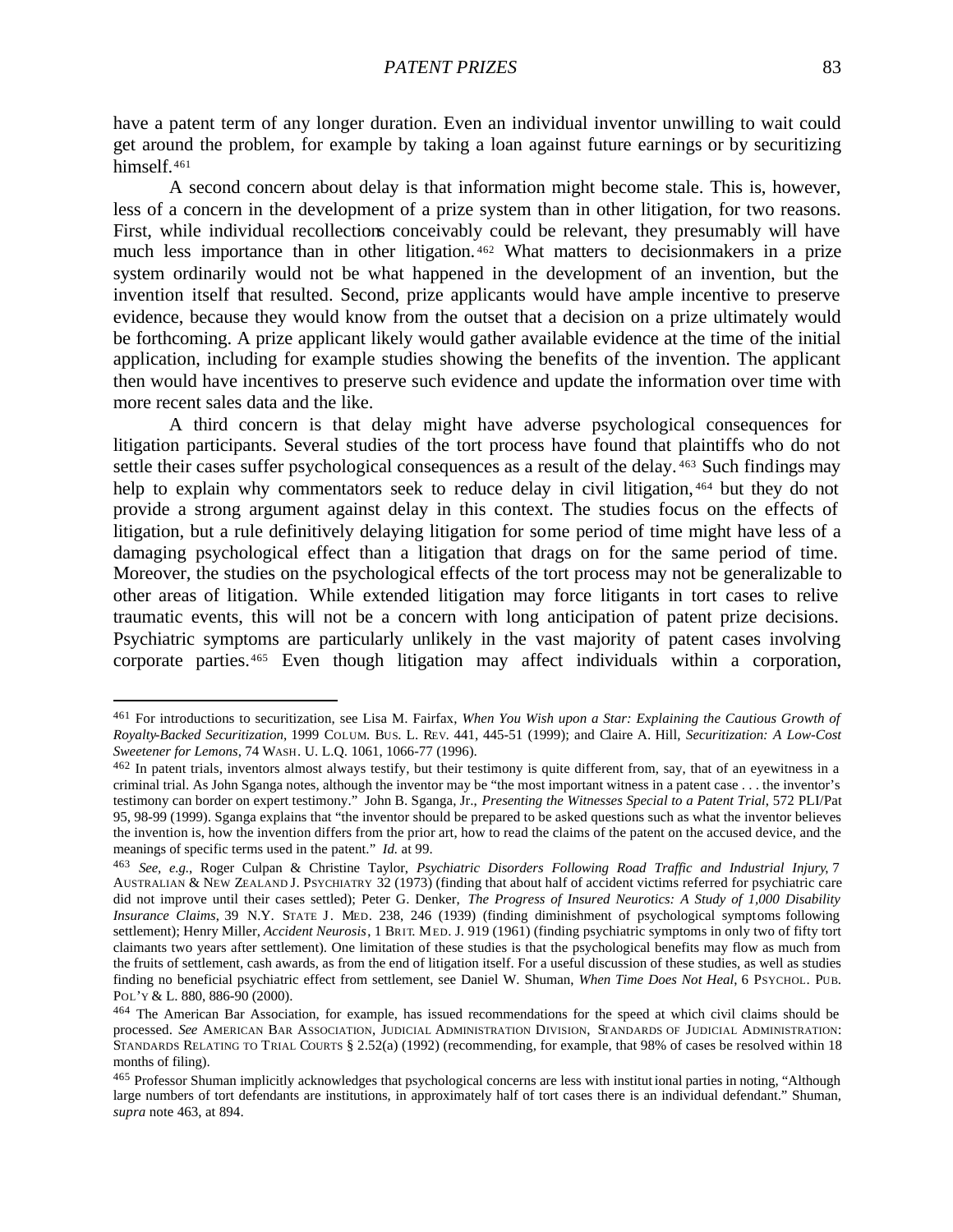individuals would probably not suffer severe symptoms as a result of delay in prize litigation, just as scientists presumably do not suffer such symptoms as a result of uncertainty about whether a product currently being developed will prove successful in a decade's time.

A final concern about delay, probably the weightiest one, is that it might reduce the expectation that *any* prizes will be awarded. The government might have an incentive to renege on an initial promise to pay inventors, for example by repealing the statute promising prizes. Perceptions that prizes will not be granted are significant even if the government does not in fact renege, because it is the anticipation of prizes that induces investment. If the government cannot somehow "tie its hands,"466 then the possibility that the government will renege indeed provides an argument against delay, or for shorter delays rather than longer ones. While it may be impossible for the government to provide perfect assurance, $467$  it may be able to come close by establishing with statutory language that applicants have a property right to a prize (unless their actions did not merit a prize), so that deprivation of the right might be seen as a Takings Clause<sup>468</sup> violation. <sup>469</sup>

#### *C. Fund vs. Open-Ended Program*

One way to enhance an argument that applicants have a property right would be for the government to provide in advance a set fund for a patent prize program rather than to make the program open-ended. Suppose, for example, that the government, frustrated by high monopoly prices on the latest mousetrap designs, decided that it wished to allocate funds to a patent prize system for mousetraps. Instead of promising to provide however much money turns out to be appropriate to however many people who apply for prizes for their mousetraps, the government might decide to devote a set amount of money to a mousetrap fund. For example, the government might decide to set aside ten million dollars for mousetrap patent prizes and place these funds in an interest-bearing account. The government would then promise that the entirety of the fund would be distributed to applicants, providing in legislation that the fund was in trust for those who filed applications in a certain time period.<sup>470</sup>

This approach not only increases the confidence that inventors have that the government will not renege altogether on a promise to provide prizes, but also answers the concern that the government might underestimate the value of innovations in granting prizes. Before the recent literature seeking to develop formulas or algorithms that purportedly would eliminate

<sup>466</sup> The challenge of obtaining government precommitment is one that appears in a variety of policy and legal contexts. *See generally* JON ELSTER, ULYSSES UNBOUND: STUDIES IN RATIONALITY, PRECOMMITMENT, AND CONSTRAINTS (2000).

<sup>467</sup> Some governmental promises, however, do seem to entail no risk of repudiation. U.S. bonds are often characterized as the quintessential risk-free investment. *See, e.g.*, Gregory Zuckerman, *Ring in a New Bond Bellwether: 10-Year*, WALL ST. J., May 3, 2000, at C1 ("Treasury securities, backed by the full faith and credit of the U.S. government, have been viewed a risk-free investment with no peer. . . . [A]s long as an investor holds the bond to maturity, he or she is all but guaranteed to get the money back."). One reason for this might be the belief that powerful interests would oppose repudiation and because there is a constitutional provision arguably preventing debt repudiation. *See* U.S. CONST. amend. XIV, § 4 ("The validity of the public debt of the United States . . . . shall not be questioned . . . .").

<sup>468</sup> *See* U.S. CONST. amend. V.

<sup>469</sup> An argument for permitting the government to renege on a promise to provide prizes might focus on *Flemming v. Nestor*, 363 U.S. 603 (1960), which upheld Congress's right to terminate Social Security benefits for specified classes of individuals. In that case, however, the statute itself reserved Congress's right to make such a change. *Id.* at 610-11.

<sup>470</sup> Government may have less flexibility in acting as a trustee than it would otherwise. *See, e.g.*, Cobell v. Babbitt, 30 F. Supp. 2d 24 (D.D.C. 1998) (considering a class action by Indians against the Secretary of the Interior for mismanaging trust fund accounts); James L. Huffman, *A Fish out of Water: The Public Trust Doctrine in a Constitutional Democracy*, 19 ENVTL. L. 527 (1989) (discussing the public trust doctrine of environmental law).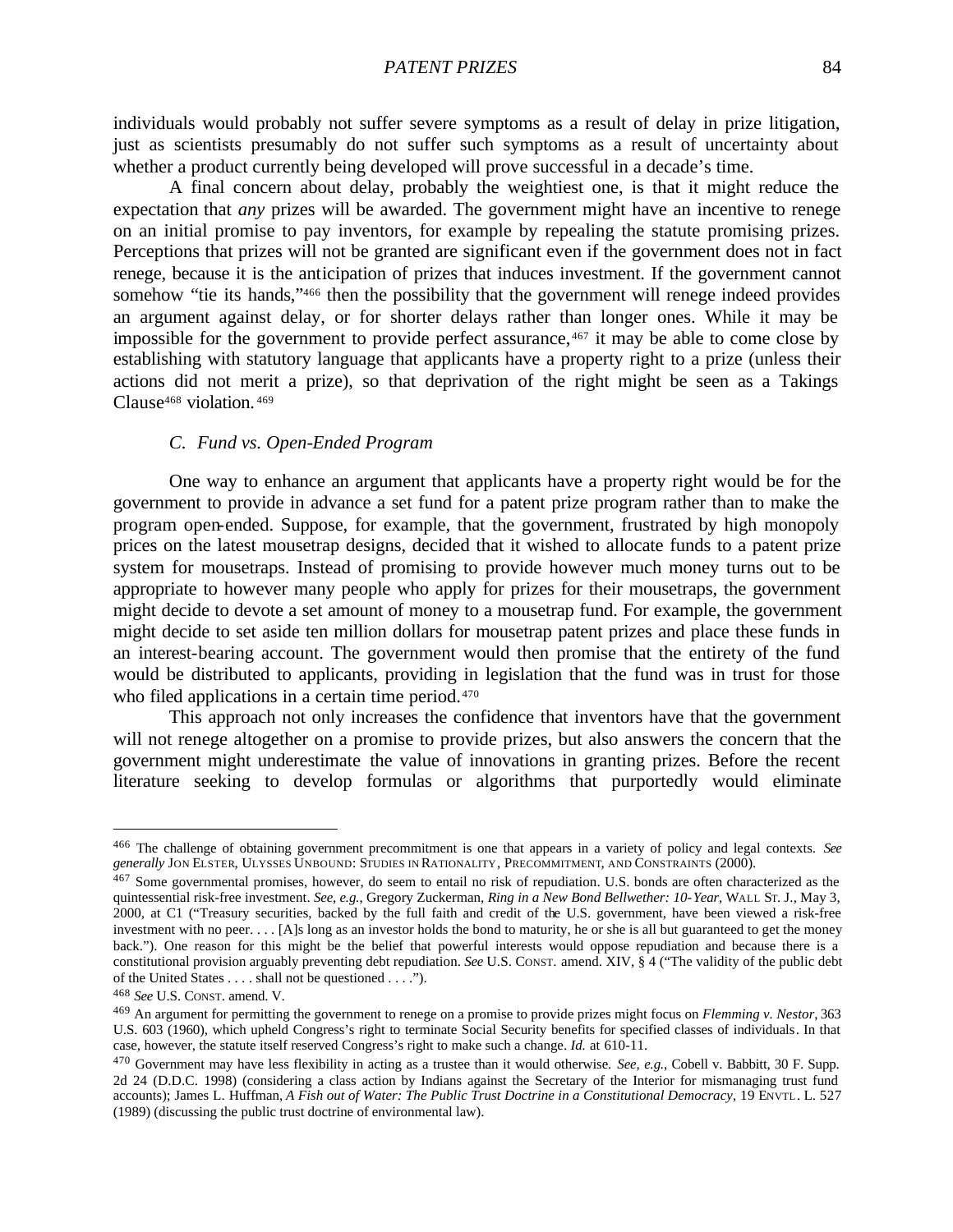governmental discretion, <sup>471</sup> the possibility of such underestimation was the foremost complaint among industrial organization economists about prize systems. Jean Tirole, for example, explained that "[b]ecause the investor's investment is sunk at [the research and development] stage, the inventor is subject to the hold-up problem . . . . The administrative and judicial bodies in charge of prizes generally estimate the values of inventions very conservatively."472 Once a government has induced an innovation, especially if the innovation is not eligible for patent protection, its incentive is to provide meager prizes. If the entire fund is to be distributed to prize applicants, however, conservative estimations of the social value of inventions are not a matter of concern. As long as underestimation or overestimation is not invention-specific in a predictable way, underestimation of values will not affect the total size of the government subsidy.

Aside from increasing confidence that the government will not renege on its commitments, the primary advantage of the set fund approach over an open-ended program is political. Legislators might be hesitant to create programs whose expense is highly uncertain, in part because if such programs use more resources than anticipated, other programs might need to be cut or taxes to be raised if balanced budget goals are to be reached.473 Of course, the government does create some programs whose budget allocation is uncertain, as, for example, Social Security expenditures may vary from one year to another and not be fully predictable.<sup>474</sup> The Congressional Budget Office routinely calculates both anticipated revenues and anticipated expenses to allow Congress to make budgetary choices.<sup>475</sup> Nonetheless, Congress might be hesitant to create a mousetrap program if there was any chance that the program might use eighty million instead of ten million dollars, even if the increased expenses corresponded to higher than anticipated benefits of the program. Such concerns might be even greater for larger scale programs.

Creating a fund rather than an open-ended program is also a useful means of providing an experimental program. Legislators might be interested in exploring the possibility of patent prizes, but sensibly hesitant to create a massive program without preliminary testing. An experimental program might be especially important if legislators decided, contrary to the advice above,476 to implement a patent prize system according to a prespecified formula or algorithm. An initial experimental run would allow the government and investigators to observe problems with and exploitations of the system and make suitable changes before expanding the program. Even if such an experiment ran into so many problems that the program turned out to have greater costs than benefits, the government might be able to fine tune it. Even the proposal described here could bene fit from modest experimentation, both to build confidence in the patent prize system and to expose any unanticipated problems.477 Whatever approach is adopted, the government can increase the size of the fund as confidence in the program increases.

<sup>471</sup> *See supra* Part I.

<sup>472</sup> *See* TIROLE, *supra* note 86, at 401. Tirole thus concludes that "[a] more serious rival to the patent system is a centralized solution known as the *procurement* or *contractual mechanism*." *Id.*

<sup>&</sup>lt;sup>473</sup> In the absence of a balanced budget amendment, however, Congress may well find ways to circumvent budget targets that it has established. *See, e.g.*, Donald B. Tobin, *Less Is More: A Move Toward Sanity in the Budget Process*, 16 ST. LOUIS U. PUB. L. REV. 115, 123-27 (providing a history of congressional budgets targets and evasions in the 1980s).

<sup>&</sup>lt;sup>474</sup> The uncertainty of such expenses may provide an affirmative benefit, complementing federal income taxation and unemployment insurance as automatic stabilizers that help create countercyclical fiscal policy. *See generally* Alan J. Auerbach & Daniel Feenberg, *The Significance of Federal Taxes as Automatic Stabilizers*, J. ECON. PERSPECTIVES, Summer 2000, at 37 (estimating the importance of the federal tax system in reducing output shocks).

<sup>475</sup> *See* http://www.cbo.gov (last visited Sept. 15, 2001) (listing various recent economic reports).

<sup>476</sup> *See supra* Part III.A.

<sup>&</sup>lt;sup>477</sup> The government would not have to wait until prizes were actually distributed to assess the value of the experiment. Indeed,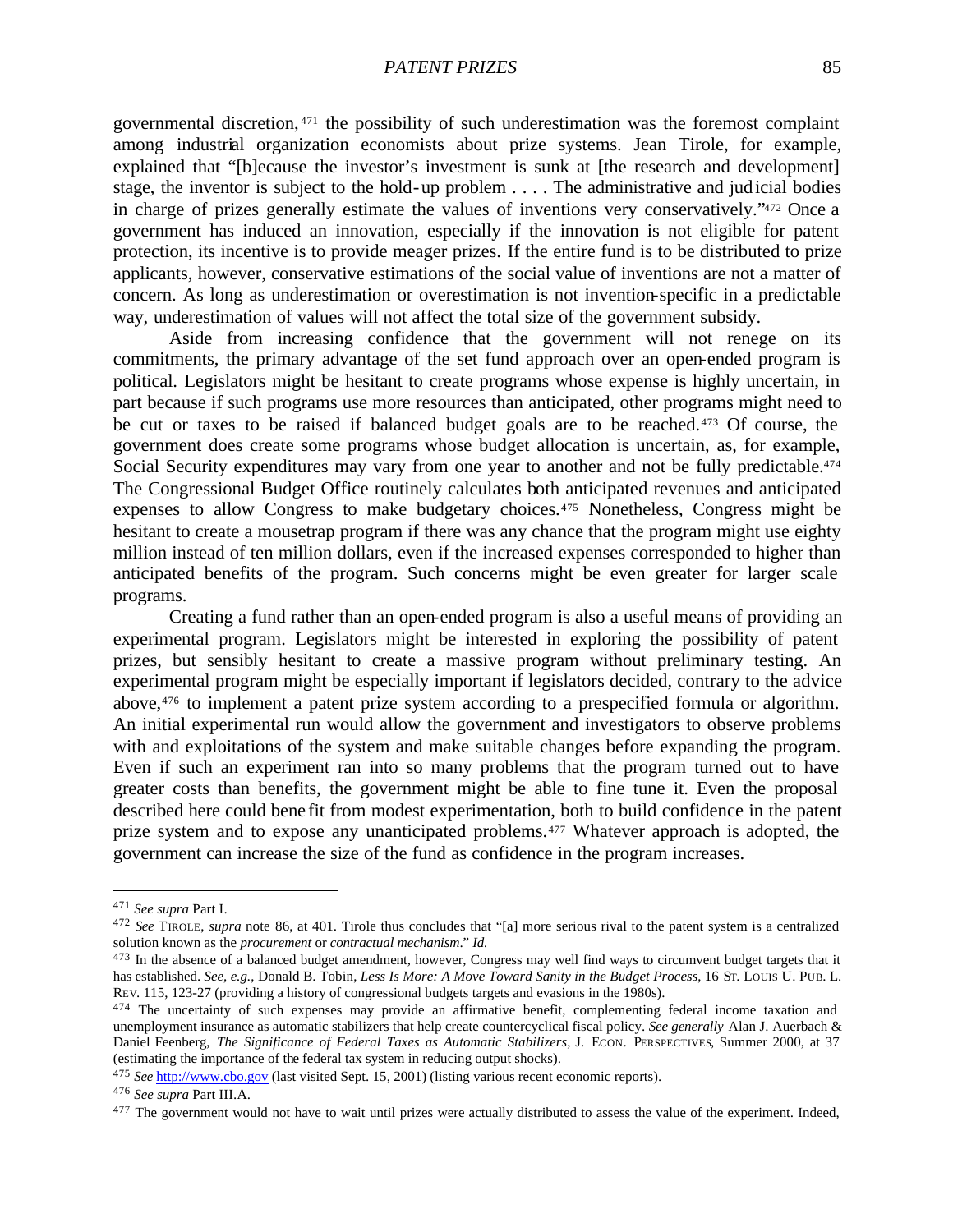The fund approach requires some method for distributing a limited sum of money to claimants. A FIFO, or first-in, first-out strategy, would distribute prizes to applicants sequentially until the fund were exhausted. The problem with this approach is that as applications accumulate, the probability that the fund will be depleted before any new application is processed increases, and this uncertainty will decrease the expected prize to applicants once the fund is almost topped off. A LIFO, or last-in, first-out strategy, would solve this problem, but produce even more perverse incentives. All patent holders would be hesitant to be the first to apply and so presumably would wait to file applications until the last minute. Neither of these strategies seems likely to produce an equilibrium in which the total number of applications roughly exhausts the fund.

Probably the simplest strategy would be to calculate prizes for all applicants and then increase or decrease all by the same percentage as necessary to use up the fund, including any interest that has accumulated on it.<sup>478</sup> This could, but need not necessarily, be operationalized by awarding applicants shares in the fund. Instead of giving a million dollar prize, the agency would award a million shares in the fund. Regardless of how this strategy is effectuated, it should in equilibrium result in the applications' roughly exhausting the fund. More precisely, the sum of the private benefits that the applicants could have obtained by exploiting their patents monopolistically will tend to equal the total amount in the fund.479 Interestingly, this proves to be true whether the agency calculates prizes based on the private benefit that the applicants have yielded or whether it does so based on the social benefit that the applicants have produced.

To understand why, suppose first that the agency calculates prizes based on the private benefits forgone. A patent holder who would lose one million dollars by placing the patent into the public domain would be willing to do so if the expected prize were at least that much, plus interest. The patent holder will thus make an estimate of the prizes that other applicants will receive. If these prizes sum up to more than the value of the fund, then the patent holder will anticipate that her own prize for yielding the patent would be reduced accordingly. If these prizes sum up to less than the value of the fund, by at least one million dollars, then the patent holder will be willing to yield the patent. A slight complication is that the patent holder will consider not just the expected value of the prize, but also the riskiness of the prize scheme relative to the riskiness of market exploitation of the patent. A result, though, is that the prize scheme will tend to induce applications from those for whom the prize scheme is relatively safe, for example because market exploitation is particularly uncertain.

Now suppose that the agency calculates prizes based on the social benefits produced, which we have seen may be greater than the private benefit.<sup>480</sup> Patent holders will still compare

using the quality of actual prize decisions to assess a program might be misleading. The purpose of the program, after all, is to induce innovation based on anticipation of prizes, not to distribute prizes as fairly as possible.

<sup>&</sup>lt;sup>478</sup> Prizes would all be calculated discounting dollars to the first date at which any applicant's actions might have produced some public benefit. If a fund is distributed proportionately, however, all that matters is that all applications are discounted using the same method.

 $479$  Other distribution schemes may also produce this equilibrium. Consider, for example, a strategy in which applications are considered in random order and the funds are disbursed until exhausted, and any excess funds are distributed proportionately as in the scheme described in the text. The only difference between the two schemes is that if prizes end up adding up to more than the fund, in the scheme described in the text, all share the burden of the fund shortfall, while in the random scheme, the burden is essentially randomly placed on select applicants. The randomness of the scheme would add to the risk of submitting an application. As indicated above, though, inventors will invest resources in research and development even if there is some possibility of zero return. *See supra* text accompanying notes 400-401. The additional risk cost, however, seems unnecessary to bear, unless it is offset by the administrative savings from the agency's not having to consider applications after depletion of the fund.

<sup>480</sup> *See supra* note 272 and accompanying text.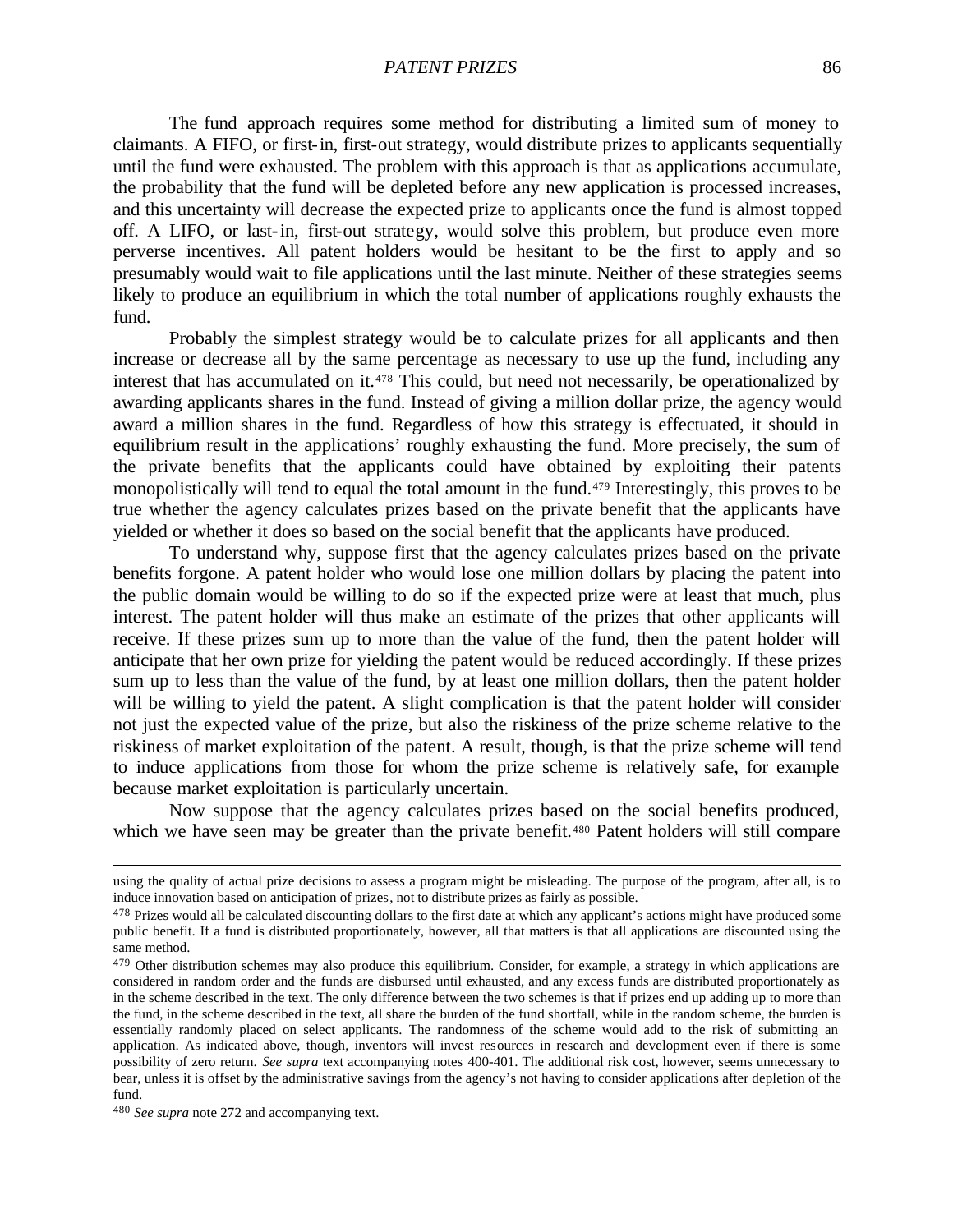their expected private benefit from monopoly exploitation against the prize. For example, a patent holder with a private benefit of one million dollars but a social benefit from yielding the patent of two million dollars will be willing to yield the patent as long as the total prizes are no more than twice the value of the fund. Thus, the equilibrium once again will be one in which private benefits approximately add up to the fund value.481 This approach produces a useful sorting. A patent holder will yield a patent (or do something else to offset the monopolistic effect of a patent) if and only if the ratio of social to private benefit is higher for the patent holder than the ratio of total initial prize awards to funds available. If prizes are calculated according to social benefit, the program will attract those for whom the social benefits of releasing the patents are highest. Using a fund and granting prizes on the basis of social value thus effects proverse selection, <sup>482</sup> the opposite of adverse selection. <sup>483</sup>

When the government uses a modest limited fund instead of sponsoring an open-ended prize program, the program will not encourage innovation any more than the patent system. This might seem to furnish an argument for an open-ended system, so that the system can both decrease deadweight loss and increase innovation. The argument, however, is not a strong one, because the government could always increase the size of the fund from one year to the next. The larger the fund, the more patent holders will decide to participate. If the fund becomes larger than needed to induce all patent holders who might participate to do so, then the excess is a subsidy that will encourage greater research and development. Conceivably, the government could continue to increase the fund for a program in successive years until the marginal participant is one who would lose money in the patent system but could earn zero economic profit in the prize system, <sup>484</sup> assuming all inefficiencies of prizes, including deadweight costs of taxation, <sup>485</sup> are accounted for in the prize awards. In any particular case, though, the fund approach relieves decisionmakers of the need to calculate the deadweight cost of funding prizes through taxation, since the deadweight loss per dollar of prize would affect all prize recipients equally.<sup>486</sup>

Perhaps the most significant argument against the limited fund approach is that potential applicants will have to estimate how many other applications are submitted. The uncertainty does not mean that no one will apply, but it does increase the variance of an expected prize, and this will make the prize system slightly less attractive than it otherwise would be. In addition, applicants might devote some resources to calculating the value of applications submitted so far and projecting how many applications may be submitted in the future,<sup>487</sup> and this expenditure is a

<sup>&</sup>lt;sup>481</sup> The equilibrium will not be exactly this, because the ratio of social to private benefits may vary among applicants. Suppose, for example, that an applicant's invention would have produced zero monopoly profits (i.e., zero private benefit from exploiting the patent), but there nonetheless would be one million dollars in social benefits from releasing the patent into the public domain. If the total fund is one million dollars, and the ratio for everyone else between private and social benefit is 1:1, then no one else will have an incentive to submit a patent to the fund. Thus, in this extreme case, the total private benefit foregone would be zero.

<sup>482</sup> On proverse selection, see, for example, Robert H. Jerry, II, *Health Insurers' Use of Genetic Information: A Missouri Perspective on a Changing Regulatory Landscape*, 64 MO. L. REV. 759, 770-71 (1999).

<sup>483</sup> The proverse selection effect might offset or outweigh any adverse selection problem. *See supra* Part II.C.

 $484$  It would not necessarily be desirable to do so given the rent dissipation problem, unless this problem is taken into account in calculating awards. *See supra* note 418 and accompanying text.

<sup>485</sup> *See supra* Part II.D.1.

<sup>486</sup> For example, suppose that the total social benefit found for all applications to a \$100 million fund is \$200 million, not including the deadweight loss of taxation. Whether the deadweight cost of providing a \$1 prize is negative, zero, ten cents, or sixty cents would have no effect on how much each prize applicant would receive, fifty cents for every dollar of social benefit. If the deadweight cost is *greater* than the deadweight cost of the patent system, that would provide an argument against having a patent prize system at all, but not an argument that would result in different discounts for different proposals.

<sup>487</sup> Projecting future applications may be the more difficult task. A potential partial solution is to allow different deadlines for different applications. For example, anyone submitting on January 1 might receive a prize of any amount, but someone submitting on February 1 would be allowed a prize of only up to \$1 million, even if the application turned out to merit a larger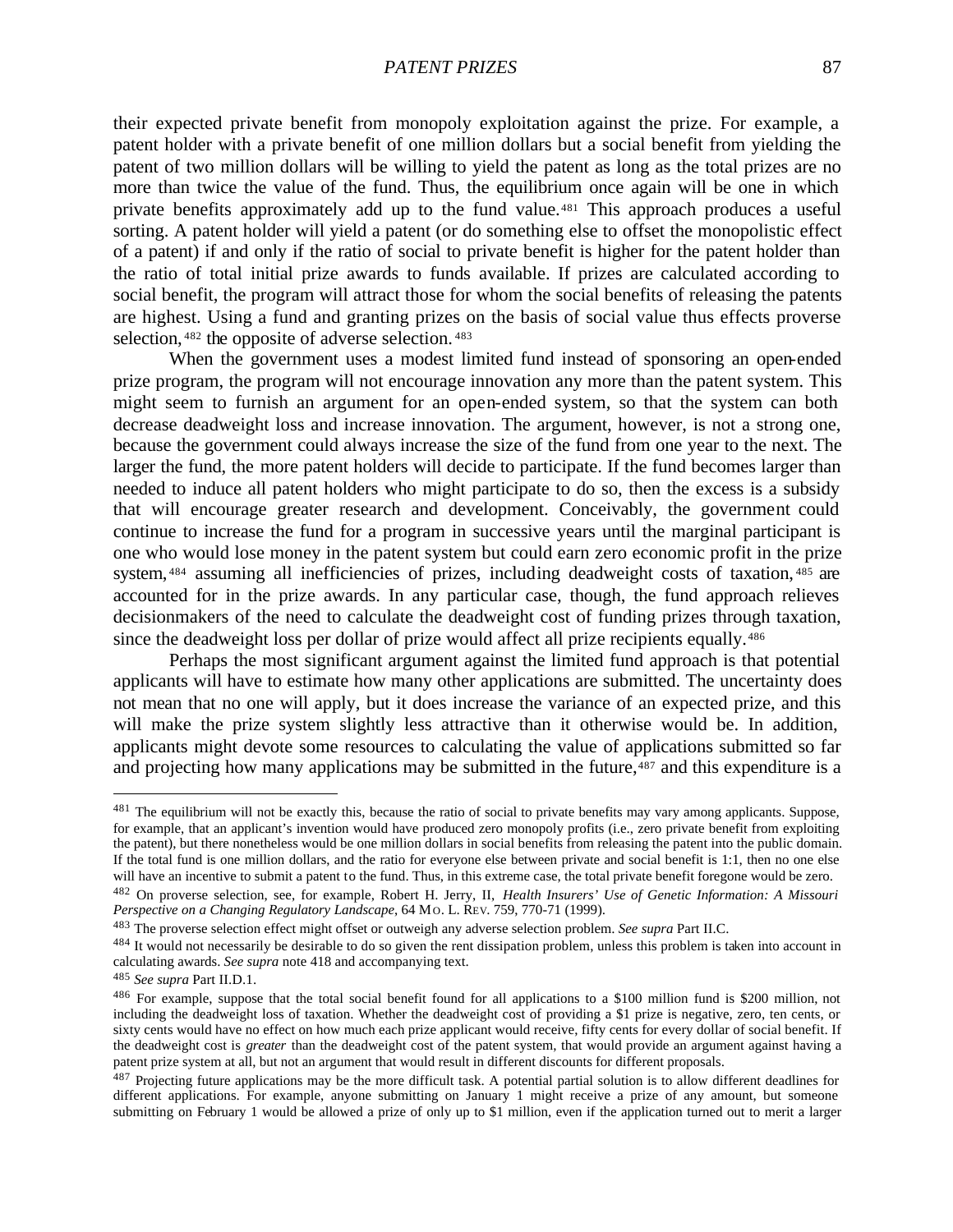social cost. Both the risk and the resource reallocation in effect make opting into prizes more expensive than it otherwise would be. The effect is equivalent to increasing the private benefit foregone, since the patent holder could have avoided the costs by exploiting the patent monopolistically. Thus, these costs will slightly reduce the number of applications and the total social benefits of the program.

These are significant concerns, but my estimation is that the advantages of a limited fund approach are more than sufficient to offset them. Except in very narrow contexts, I suspect that legislators would be unwilling to adopt the more open-ended approach anyway, at least initially, even if it would produce higher benefits. That may be more a concession than an argument, but it is coupled with the advantage of a fund in instilling confidence in prize applicants that they will in fact be paid if they have done something of social value. Once the fund is allocated and placed in an interest-bearing account, perhaps even in a private trust with the trustee instructed to distribute it to applicants based on the agency's ultimate prize determinations, investors will recognize that the money will not disappear. With the open-ended approach, even if investors are confident that the prize program will not disappear, they might reasonably worry that individual decisionmakers might care more about the size of the government debt than about retrospective prizes. Using a fund eliminates that concern.

### *D. Tradable vs. Untradable*

Regardless of whether prize applicants receive a portion of a fund or an amount that depends on the merits of their application alone, applicants should be allowed to sell their right to any future prize to third parties. Allowing such rights to be traded would permit independent inventors or small companies that have developed inventions to cash out their prizes immediately by finding someone to purchase the right to a prize. We have already seen that inventors in need of immediate cash might be able to borrow against a prize or to securitize themselves,488 but sale of a prize claim may provide the same benefit more easily. Allowing tradability of claims permits claims to flow from relatively risk-averse parties to relatively risk-neutral parties and thus improves allocative efficiency. Even large public corporations sometimes might be better off liquidating their prize claims, for example as a way of demonstrating the success of a past product to investors and thus inspiring confidence in future products.<sup>489</sup>

This is a straightforward conclusion, and it provides an answer to concerns that delay is infeasible. Nonetheless, it may seem a surprising approach, because our legal system often prohibits the alienation of legal claims. While legal claims that survive the death of the claimant generally may be assigned,490 rules against champerty and maintenance may prevent lawyers and others from purchasing legal claims or marketing themselves as purchasers of legal claims.<sup>491</sup>

prize, and so on. This method effectively allows the fund to be topped off with relatively small prizes. *See infra* text accompanying notes 561-562 (suggesting a refinement of this mechanism).

<sup>488</sup> *See supra* text accompanying note 461.

<sup>489</sup> Presumably, the stock price of a company would reflect an asset of a prize claim, but the market valuation of a prize claim may be quite noisy. No one stock analyst will have sufficient incentive to research fully the value of the prize, because the analyst may be unable to prevent other analysts from appropriating the benefits of such research. *See* D. Bruce Johnsen, *Property Rights to Investment Research: The Agency Costs of Soft Dollar Brokerage*, 11 YALE J. ON REG. 75, 92-95 (1994) (discussing the difficulty that stock analysts have in preventing others from appropriating the benefits of their research). Sale to a single third party, which would have ample incentive to investigate the claim's value, would eliminate for a firm's shareholders any uncertainty about a prize.

<sup>490</sup> *See, e.g.*, Annotation, *Assignability of Claim for Personal Injury or Death*, 40 A.L.R.2d 500 § 4 ("[T]he test of assignability of a claim is its survival after the death of the original holder thereof.").

<sup>491</sup> On champerty and maintenance, see, for example, Susan Lorde Martin, *Syndicated Lawsuits: Illegal Champerty or New*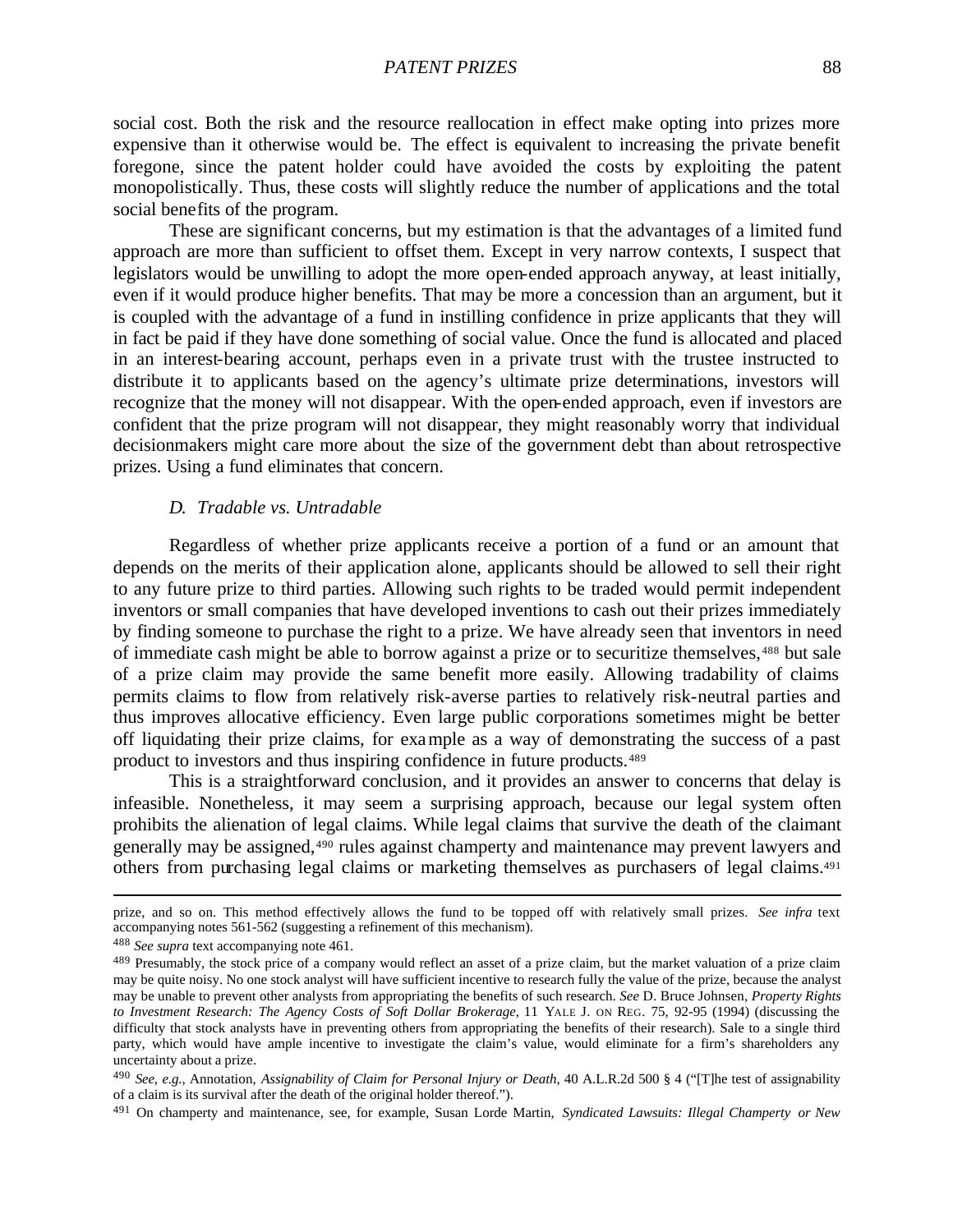Prohibitions on alienation of legal claims, however, have recently received substantial criticism from commentators who argue that permitting sale of claims would have substantial benefits, such as allowing tort plaintiffs to receive recoveries faster, without significant drawbacks.<sup>492</sup> In any event, if the basis of such prohibitions is unseemliness, early cashing in of patent prizes seems much less troublesome than sale of tort claims.

Sale of a right to an eventual prize is not free, in the sense that the seller is not likely to receive the expected value of the prize in exchange for sale.493 The price ordinarily will be less than this to compensate buyers in three different ways. First, buyers will demand compensation for the risk that they must bear, given the uncertainty of prize returns. This risk is a significant cost of a regime in which decisionmakers have considerable discretion in setting prizes, but, as we have seen, publicly traded companies are relatively risk-neutral, because they are generally held in diverse portfolios.<sup>494</sup> The risk premia might be even lower with a fixed prize fund, since an individual company might buy up rights to a significant percentage of the fund. Second, buyers will demand compensation for the resources used to evaluate a patent prize application.<sup>495</sup> Third, sellers in effect will have to pay the anticipated legal costs that buyers of rights to prizes will expect to bear, along with a premium because of the uncertainty of the magnitude of such costs.

## *E. Special Purpose vs. General Purpose*

A patent prize system could be established for patents generally (or even for patents and copyrights generally) <sup>496</sup> or for a much narrower range, such as prescription drugs.<sup>497</sup> Creation of a program with a narrow range might seem to reflect an arbitrary preference, and indeed concentrated interest groups presumably would press for prize systems that would provide greater benefit for them than for others.<sup>498</sup> Government spending, however, will presumably be influenced by interest groups anyway, and if a prize system spends government money more efficiently than some other allocation scheme, then society as a whole benefits. Interest group pressures to shift one source of money intended to benefit them into a prize program for their benefit is benign. Moreover, prize systems may be politically feasible only when there is interest

*Business Opportunity?*, 30 AM. BUS. L.J. 485, 486-87 (1992).

<sup>492</sup> *See* Peter Charles Choharis, *A Comprehensive Market Strategy for Tort Reform*, 12 YALE J. ON REG. 435 (1995) (maintaining that allowing trading of claims would cure many ills of the tort sy stem); Marc A. Shukastis, *A Market in Personal Injury Tort Claims*, 16 J. LEGAL STUD. 329, 337 (1987) (advocating the creation of a market in which injured parties could sell their claims to third parties); Ari Dobner, Comment, *Litigation for Sale*, 144 U. PA. L. REV. 1529, 1538 (1996) (arguing that trading of legal claims is fair and efficient); Teal E. Luthy, Comment, *Assigning Common Law Claims for Fraud*, 65 U. CHI. L. REV. 1001 (1998) (defending assignability of fraud claims).

<sup>493</sup> On occasion, the seller might, as a result of the winner's curse. *See supra* note 134.

<sup>494</sup> *See supra* notes 401-403 and accompanying text.

<sup>&</sup>lt;sup>495</sup> If a seller auctions off rights to a patent prize, auction theory suggests that the seller in effect will pay the research costs of all bidders. *See, e.g.*, Kenneth R. French & Robert E. McCormick, *Sealed Bid, Sunk Costs, and the Process of Competition*, 57 J. BUS. 417, 439 (1984) (discussing common value auctions).

<sup>496</sup> *See infra* Part IV.B.1 (discussing applicability of prize system to copyright).

<sup>497</sup> Indeed, a prize system might be narrower still. *See infra* Part IV.A.1 (describing prizes for providing prescription drugs to seniors).

<sup>&</sup>lt;sup>498</sup> In the patent area, however, interest group competition for limited funds might more or less cancel out, as presumably a range of inventor groups and consumer groups would be able to overcome the free rider problem that may inhibit interest group formation. *Cf.* Charles L. Gholz, *First-to-File or First-to-Invent?*, 82 J. PAT. & TRADEMARK OFF. SOC'Y 891, 892 n.1 (2000) (providing another example of a patent issue on which competing interest groups are likely to differ).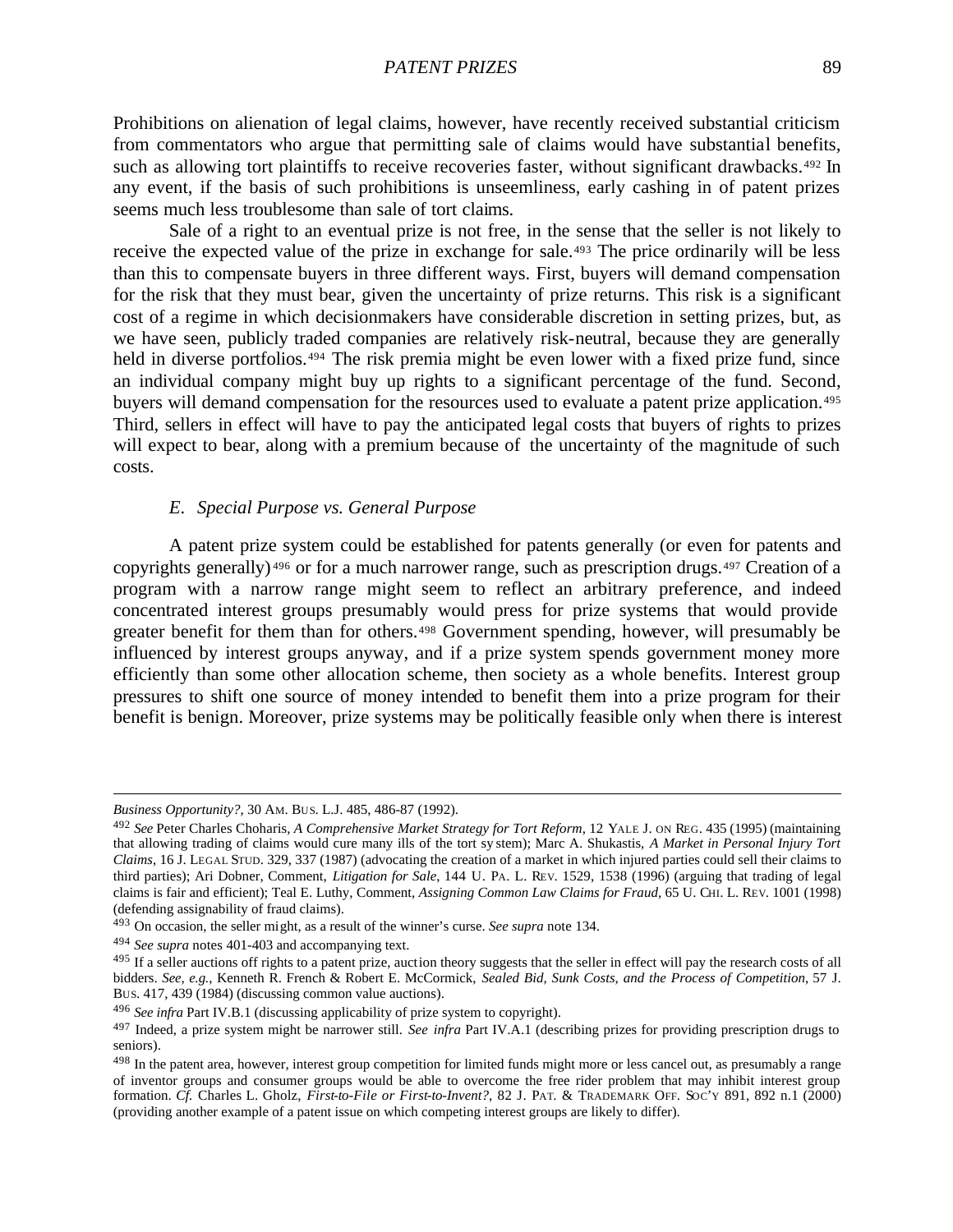group pressure, as some interest groups, such as the patent bar,499 likely would oppose prize systems.

There are also practical reasons that a special purpose prize system might be superior to a general prize system. First, a special purpose prize system may make prize calculation easier. Decisionmakers would need to acquaint themselves with the complexities of one market, rather than the complexities of a number of markets. It would also be easier for potential applicants to estimate the number and strength of submitted patent applications if the number of potential applicants is relatively small. A pharmaceutical firm, for example, might be better situated to assess whether other pharmaceutical companies will submit applications than whether automobile companies will submit applications. Second, a special purpose prize system may help offset adverse selection problems.500 Adverse selection will be less of a problem the larger the proportion of eligible firms that decide to seek prizes. If millions of firms are eligible and only a small number are expected to submit applications, these may well be firms that have asymmetric negative information about the value of their products that they do not expect the patent agency to discover even with considerable delay.

The primary disadvantage of a special purpose prize system as opposed to a general one is that it would bar some actions that would have great potential to mitigate deadweight loss. Perhaps the yachting industry does not have a sufficiently strong lobby to create a patent prize system for innovations in yacht design,<sup>501</sup> even though it is possible that the deadweight loss in that area is large. There might be some yachting patents for which the ratio of social to private benefit of a patent is higher than for, say, some pharmaceutical patents, even if the ratio for pharmaceutical patents is generally higher. A general purpose prize system with a limited fund would induce applications where the ratio of social to private benefit is highest,<sup>502</sup> and so the marginal ratio will be lower in a special purpose system. The ultimate cost-benefit analysis is thus indeterminate, though as a practical matter, it probably makes sense to start with modest special purpose prize systems, leaving large general purpose prize systems as a potential longterm goal.

# *F. Winner-Take-All vs. Shared*

So far, I have assumed that a prize would be awarded to each inventor who took some socially beneficial action to offset the deadweight loss of a patent, but that need not be so. Indeed, the word "prize," perhaps more so than the alternative "reward,"503 might seem to suggest a set sum of money for a top contributor. In a winner-take-all system for mousetraps, the government might promise a set sum of money to whoever takes an action that has the greatest social benefit, with perhaps smaller prizes for second- and third-place finishers. Or, the government might establish a prize for the first inventor to achieve some specified goal—say,

<sup>499</sup> A prize system need not displace the Patent and Trademark Office and thus patent prosecution. *See supra* text accompanying note 360. Nonetheless, the patent bar would presumably lose considerable money from decreased patent litigation. *See supra* Part II.D.3.

<sup>500</sup> *See supra* Part II.C.

<sup>501</sup> It would need a strong lobby to overcome sentiments that the public ought not pay to improve yachting technology. *See* Kremer, *supra* note 20, at 1163 (indicating a preference for patent buyouts in the pharmaceuticals area over such buyouts in the yachting area); *supra* note 454.

<sup>502</sup> *See supra* notes 481-483.

<sup>503</sup> *The American Heritage Dictionary* defines "prize" as "[s]omething offered or won as an award for superiority or victory, as in a contest or competition," and "reward" as "[s]omething given or received in recompense for worthy behavior." THE AMERICAN HERITAGE DICTIONARY OF THE ENGLISH LANGUAGE 1442, 1546 (3d ed. 1992).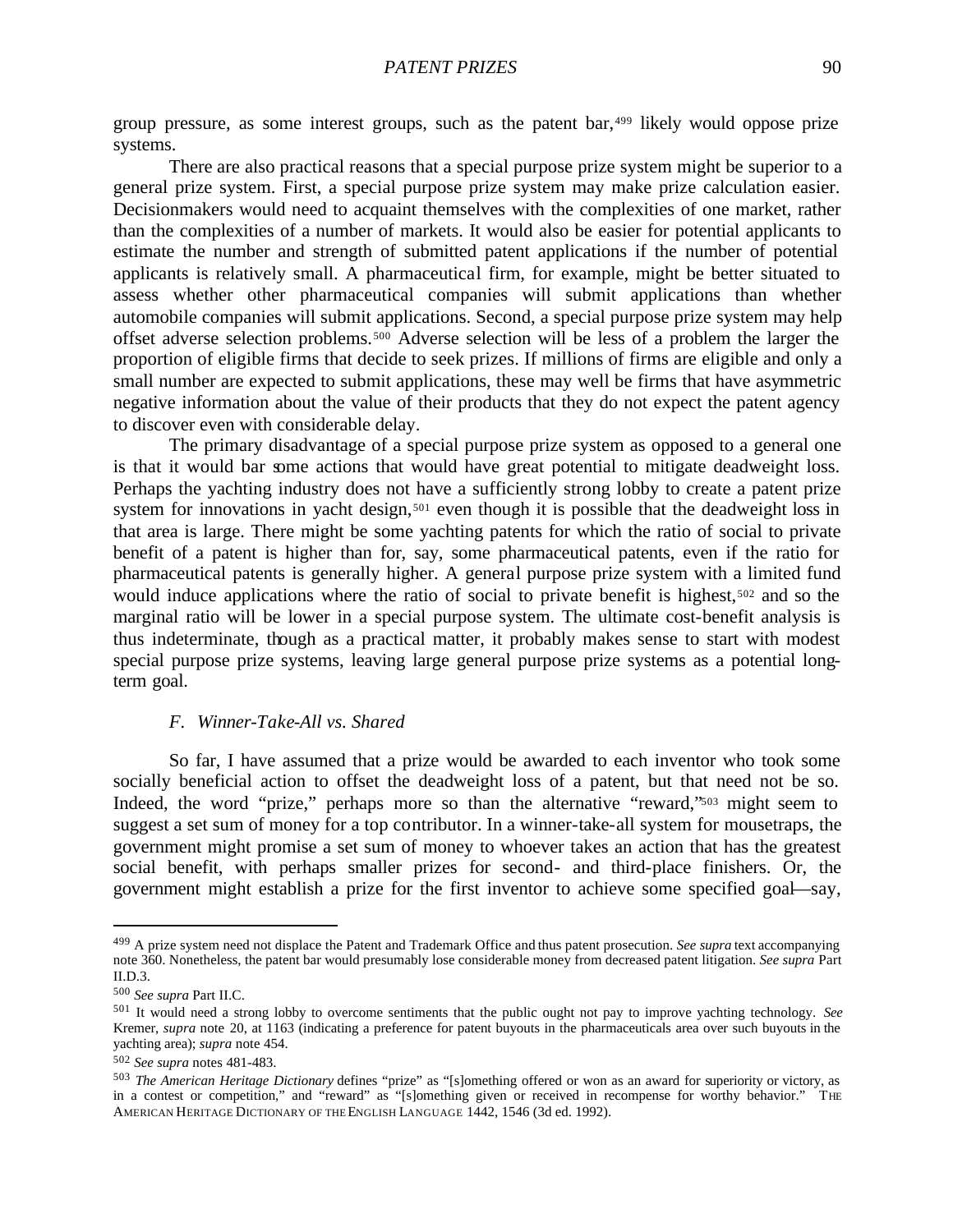developing a mousetrap that works with deadly laser beams—and simply place the prize aside until someone finally claims it. Though none of the advocates of patent prize systems described in Part I advocates such an approach, it has a stronger historical pedigree than a system in which everyone receives a prize.504 Winner-take-all systems are also familiar in the economic landscape,<sup>505</sup> including patent law, in which the first to win a patent race receives the patent.<sup>506</sup>

Winner-take-all systems do have some significant virtues. All a decisionmaker would need to do is to select a single winner. Not only would this likely reduce the costs of the decisionmaking process, but it also might be an easier task. In addition, winner-take-all systems may induce relatively few frivolous applications. In a system in which everyone is eligible to receive something, the chance to receive even just a few dollars might induce a large number of applications claiming very small prizes, and the cost of processing these applications might exceed the social value of any services performed by the applicants. With winner-take-all, by contrast, relatively few would apply. Someone without the laser beam mousetrap, or at least something that might pass for a solution, would not submit it. Similarly, if the prize is to whoever provides the greatest social benefit in an area, someone who knows that another applicant is clearly superior probably will not bother applying.

The vices of winner-take-all systems, however, are greater than their virtues. Consider first a winner-take-all system in which the prize is awarded to whoever provides the largest social benefit. Although it is possible that several applicants might compete for the prize, it is also possible that the participation of one party would scare others off. <sup>507</sup> Yet, it may be that the greatest social benefit could be achieved by having each of a number of patent holders taking some action to lower deadweight costs, rather than having one patent holder take a single dramatic action. Shared prizes could lead to a single entity taking the vast majority of the prize fund, if that entity is capable of producing social benefit at lowest marginal private cost, but it would allow for many contributions where that is more efficient. Similarly, if a winner-takes-all prize is to be awarded to whoever achieves some specified innovation first, someone who

<sup>504</sup> *See supra* note 15 (providing examples of early prizes for inventions).

<sup>505</sup> For analyses of winner-take-all regimes, see ROBERT H. FRANK & PHILLIP J. COOK, THE WINNER-TAKE-ALL SOCIETY (1995), which argues that markets in many contexts are winner take all; REBECCA L. SANDEFUR & JOHN P. HEINZ, WINNER-TAKE-ALL MARKETS FOR LEGAL SERVICES AND LAWYERS' JOB SATISFACTION (American Bar Found. Working Paper Series, 1999), which demonstrates that markets for legal services are increasingly winner-take-all; Lani Guinier, *Groups, Representation, and Race-Conscious Districting: A Case of the Emperor's Clothes*, 71 TEX. L. RE V. 1589 (1993), which criticizes winner-take-all congressional races; and Victor Williams & Alison M. MacDonald, *Rethinking Article II, Section 1 and Its Twelfth Amendment Restatement: Challenging Our Nation's Malapportioned, Undemocratic Presidential Election Systems*, 77 MARQ. L. REV. 201 (1994), which challenges the winner-take-all approach that most states take to apportioning electoral votes.

<sup>506</sup> For an analysis of the winner-take-all nature of intellectual property regimes, see Jonathan B. Baker, *Promoting Innovation Competition Through the* Aspen*/*Kodak *Rule*, 7 GEO. MASON L. REV. 495 (1999).

<sup>507</sup> This is similar to the dynamics of a patent race. *See supra* Part II.B.1. One reason that someone might be hesitant to join a race is that with a single prize, there is a risk that the race will devolve into an escalation auction. *See generally* Martin Shubik, *The Dollar Auction Game: A Paradox in Noncooperative Behavior and Escalation*, 15 J. Conflict Resolution 109 (1971) (describing an "escalation auction," in which each of the top two bidders must pay the amount of his bid, and in which participants often end up bidding individually more than a dollar when a dollar is the item auctioned); Ian Ayres & Peter Cramton, *Deficit Reduction Through Diversity: How Affirmative Action at the FCC Increased Auction Competition*, 48 STAN. L. REV. 761, 796-97 (1996) (summarizing the dynamics of such an auction). For example, if two parties have each spent one million dollars to win a one million dollar prize, each still might continue to spend because the marginal spending might make the difference in winning the prize. The result is not unlike a litigation in which both parties spend more on legal fees than the money at stake or a war in which countries continue to devote troops even though the total losses have already exceeded whatever initially might have seemed at stake. *See* Barry O'Neill, *International Escalation and the Dollar Auction*, 30 J. CONFLICT RESOLUTION 33 (1986) (comparing war to behavior in an escalation auction). Recognizing the possibility of an equilibrium in which both parties spend far more than the prize, potential competitors may be hesitant to compete. Even if escalation (and thus high spending to produce social benefit) results, the marginal spending might produce smaller social benefits than private costs.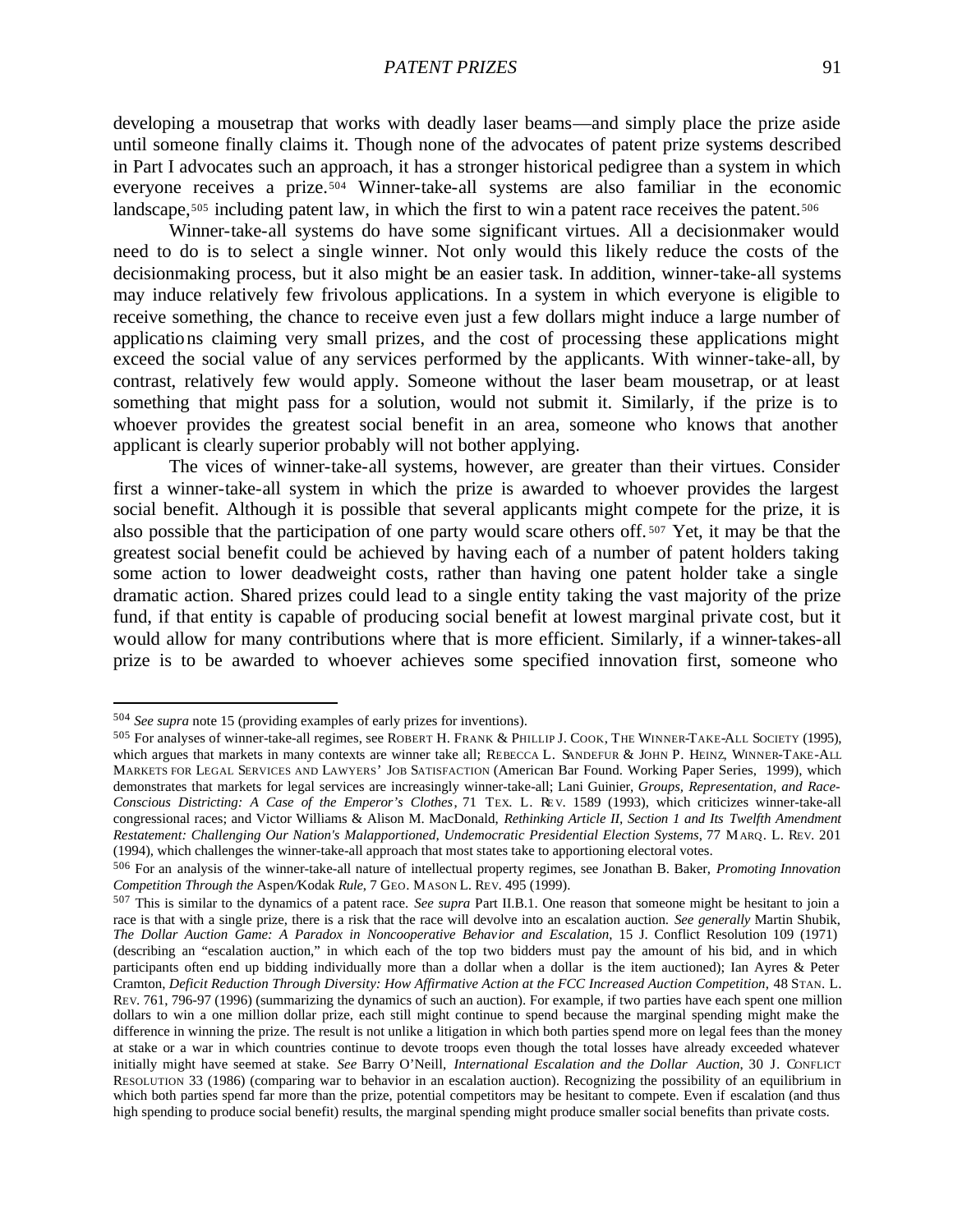anticipates being able to come close to the goal, but not quite achieve it, will have no incentive to do so.508 Winner-take-all prizes, in sum, are crude tools that are unlikely to produce just the right mix of private contributions.

A more difficult question is whether prizes for individual innovations should be winnertake-all or shared. In the patent system, a single inventor applies for a patent, with the loser in a patent race receiving nothing. <sup>509</sup> A variety of reasons make this logical for the patent system, including that it is difficult to divide a patent among multiple claimants,<sup>510</sup> and that it might be difficult to craft doctrine establishing what one must accomplish to be a contributor. It would not necessarily be impossible in the prize context. Money is easily divisible, and, in the absence of a need for predictable doctrine, an agency could make an assessment of relative contributions to an innovation and distribute the prize accordingly. That the agency sometimes might misestimate, giving a contributor more or less credit than deserved, is of little concern, as long as the agency approximates contributions on average.

The possibility of dividing prizes for single innovations may not be sufficient to justify the practice. We have seen, though, that it might be efficient to award a prize to someone who releases valuable information without developing a product, because doing so would encourage release of information and thus limit research redundancy. <sup>511</sup> On the other hand, there may be instances in which release of information may be socially inefficient, because a variety of firms will compete inefficiently to accomplish the next innovation step.<sup>512</sup> In addition, there might be instances in which releasing information does not contribute to reducing the deadweight cost of patents, because the party that uses the information released still receives a patent and decides to exploit it monopolistically rather than seeking a prize. There may be other situations, however, in which release of information provides a social benefit by limiting the scope of any patent eventually obtained or by preventing another party from receiving a patent altogether.<sup>513</sup>

A virtue of a system investing those awarding prizes with wide discretion is that, in contrast to any mechanical prize proposal, decisionmakers would have the option of splitting a

<sup>508</sup> This problem animates Michael Kremer in his analysis of the problem of encouraging the development of new vaccines. *See* Michael Kremer, A Purchase Fund for New Vaccines: Rationale and a Proposed Design (Nov. 16, 1999) (unpublished manuscript, on file with author) [hereinafter Kremer, Purchase Fund]; *see also* Rachel Glennerster & Michael Kremer, *A Better Way to Spur Medical Research and Development*, REGULATION, Summer 2000, at 34 (summarizing the proposal); Walter Williams, *We Can Cure World Disease by Offering Prizes*, DESERET NEWS, July 19, 2000, at A15, *available at* 2000 WL 24356585 (discussing the proposal); Michael Kremer & Rachel Glennerster, *Creating a Market for Vaccines*, N.Y. TIMES, June 1, 2001, at A19 (advocating the proposal). Kremer notes that by providing rigid specifications that a solution must meet to receive a prize, the prize-giver offers no incentive to develop imperfect solutions:

For example, if the specifications required a 90% reduction in mortality in all localities, potential vaccine developers might not pursue a candidate vaccine that would be likely to yield 99% protection in most regions, but only 85% protection in others. If it were difficult to create a vaccine delivering 90% protection in all regions, no vaccine at all might be developed. In order to provide appropriate incentives for researchers, the fund should pay more for superior vaccines; a vaccine with 90% efficiency is worth more than one with 80% efficiency, and a vaccine that requires no booster is worth more than one requiring boosters every five years. However, specifying a full schedule of prices based on characteristics of hypothetical vaccines is likely to prove impossible.

Kremer, Purchase Fund, *supra* (manuscript at 24).

<sup>509</sup> *See supra* Part II.B.1.

<sup>510</sup> It would not necessarily be impossible. The winner might be placed in possession of the patent for the first ten years of its life, with the second-place finisher in possession for the last ten. It is not uncommon for real property to be split in similar ways, and copyright law long provided for reversion of the property right to the author after a set period of time. *See* R. Anthony Reese, Note, *Reflections on the Intellectual Commons: Two Perspectives on Copyright Duration and Reversion*, 47 STAN. L. REV. 707, 727-28 (1995) (describing the origin of this regime); *id.* at 731 (explaining that aspects of this reversionary practice remain). <sup>511</sup> *See supra* text accompanying notes 292-293.

<sup>512</sup> This is, of course, yet another example of the common pool problem. *See supra* Part II.B.

<sup>513</sup> *See supra* notes 283-289 and accompanying text (discussing strategic disclosure to prevent patents from issuing).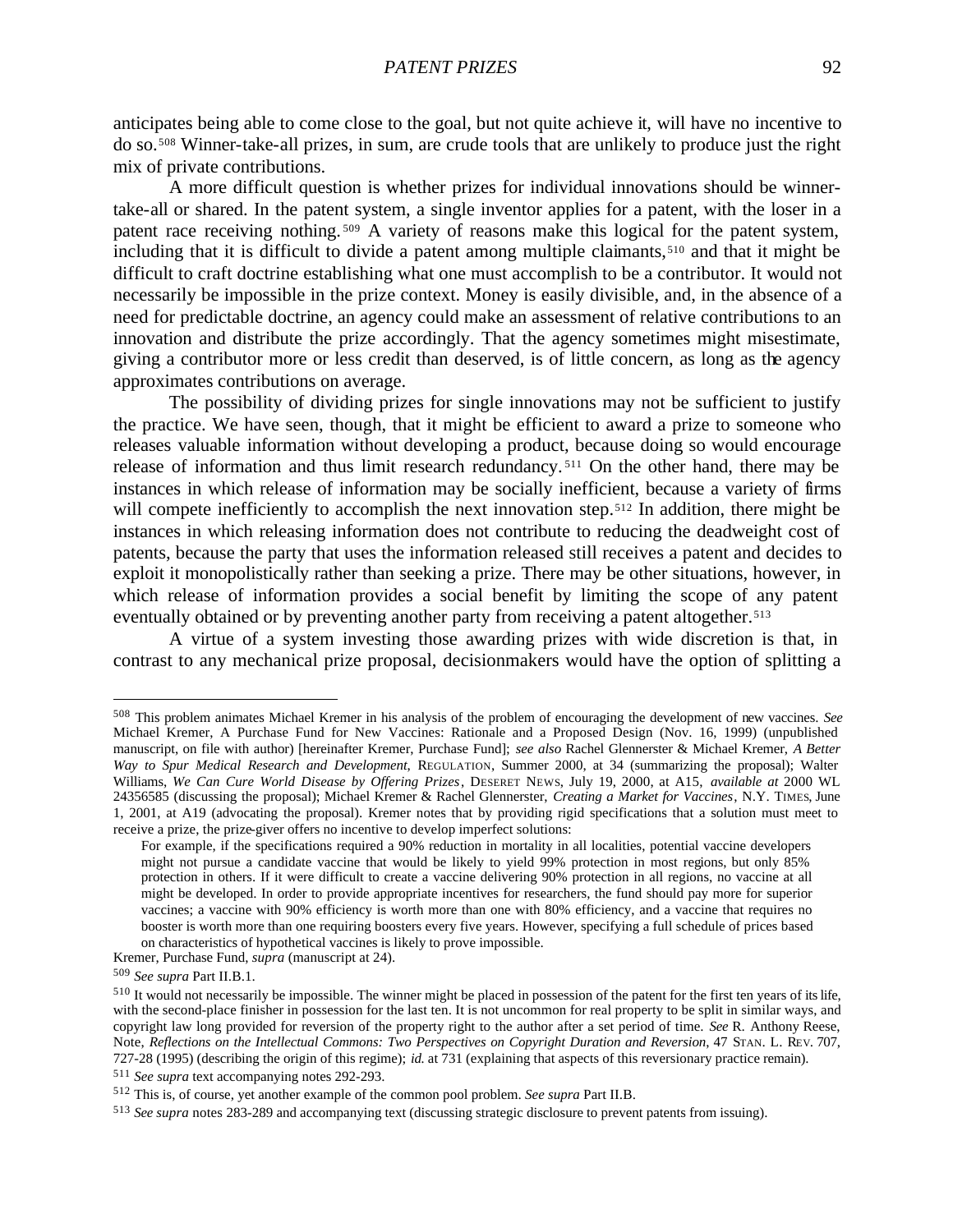prize where that is efficient. At the same time, though, agency decisionmakers might decide in a particular circumstance that an applicant made no contribution to an innovation or that there is some other reason that the decision to release information does not merit a prize. For example, a decisionmaker should take into account that the cost of processing a prize application is a social cost reducing any benefits claimed and thus, if calculating prizes on the basis of social benefit, lower the prizes awarded accordingly. If a decision to release information is inefficient because it will lead to wasteful applications or disputes about relative contributions, which is particularly likely in areas in which it will be difficult for an agency to separate one firm's contribution from another's, the agency might award nothing. Similarly, it might decide that awarding a single prize for the best innovation is more efficient than awarding a multitude of prizes for various innovations. Once again, as long as the agency is expected to weigh such criteria the appropriate amount on average, inventors will make efficient ex ante decisions.

### *G. Independent vs. Executive*

An important decision in the creation of any administrative agency is whether the agency should be independent or executive. The primary functional difference is that in an executive agency, the President has unlimited removal power, while in an independent agency, decisionmakers at the top of the agency hierarchy are removable only for good cause.<sup>514</sup> Appointees to independent agencies usually receive terms longer than the four years of a single presidential term.515 Typically, though not by definition, executive agencies, including the various cabinet departments, have a single head, while independent agencies have multiple individuals compromising the leadership and are often referred to as "commissions" or "boards" rather than as "agencies."516 The reason for this correlation is that when presidential control is desired, having a single individual reporting to the President at the helm is advisable, while when an agency is intended to make decisions according to scientific rather than political considerations, a multi-member board often seems preferable.<sup>517</sup>

The goals of a patent prize agency strongly argue for independence. Such an agency, after all, is intended not as a vehicle for steering federal policy, but rather as a vehicle for rewarding past inventive effort in as efficient a way as possible. If the President controlled the agency's decisions, directly or indirectly, investors might worry, even with delay, that superficially attractive companies, for example companies working on solutions to the problems viewed as most pressing, would receive high rewards, independent of the amount of deadweight loss

<sup>514</sup> *See, e.g.*, GARY LAWSON, FEDERAL ADMINISTRATIVE LAW 7 (2d ed. 2001). Traditionally, as a result of the Supreme Court's decisions in *Myers v. United States*, 272 U.S. 52 (1926), and *Humphrey's Executor v. United States*, 295 U.S. 602 (1935), limitations on presidential removal power were considered constitutional unless the officials insulated from removal were executive officials. In *Morrison v. Olson* 487 U.S. 654, 691 (1988), however, the Court held that Congress could limit the removal of even executive officials, as long as the "removal restrictions are [not] of such a nature that they impede the President's ability to perform his constitutional duty."

<sup>515</sup> Members of the Board of Governors of the Federal Reserve System, for example, receive fourteen year terms. *See* 12 U.S.C. § 241 (1994).

<sup>516</sup> *See* LAWSON, *supra* note 514, at 7 n.8. An example is the Federal Communications Commission. *See* 47 U.S.C. § 154 (1994) (establishing a commission of five members, without providing for presidential removal).

<sup>517</sup> *See* LAWSON, *supra* note 514, at 8. Professor Lawson explains:

There is a substantial correspondence between the single-headed/multi-member and executive/independent axes. . . . The theory behind these particular combinations has long been that single-headedness and executiveness both promote accountability (because you can blame a single administrator for the agency's mistakes and then blame the President for retaining the administrator), while multi-memberness and independence both promote disinterested professionalism (because a group of tenured officials will presumably be less vulnerable to special-interest and presidential influence).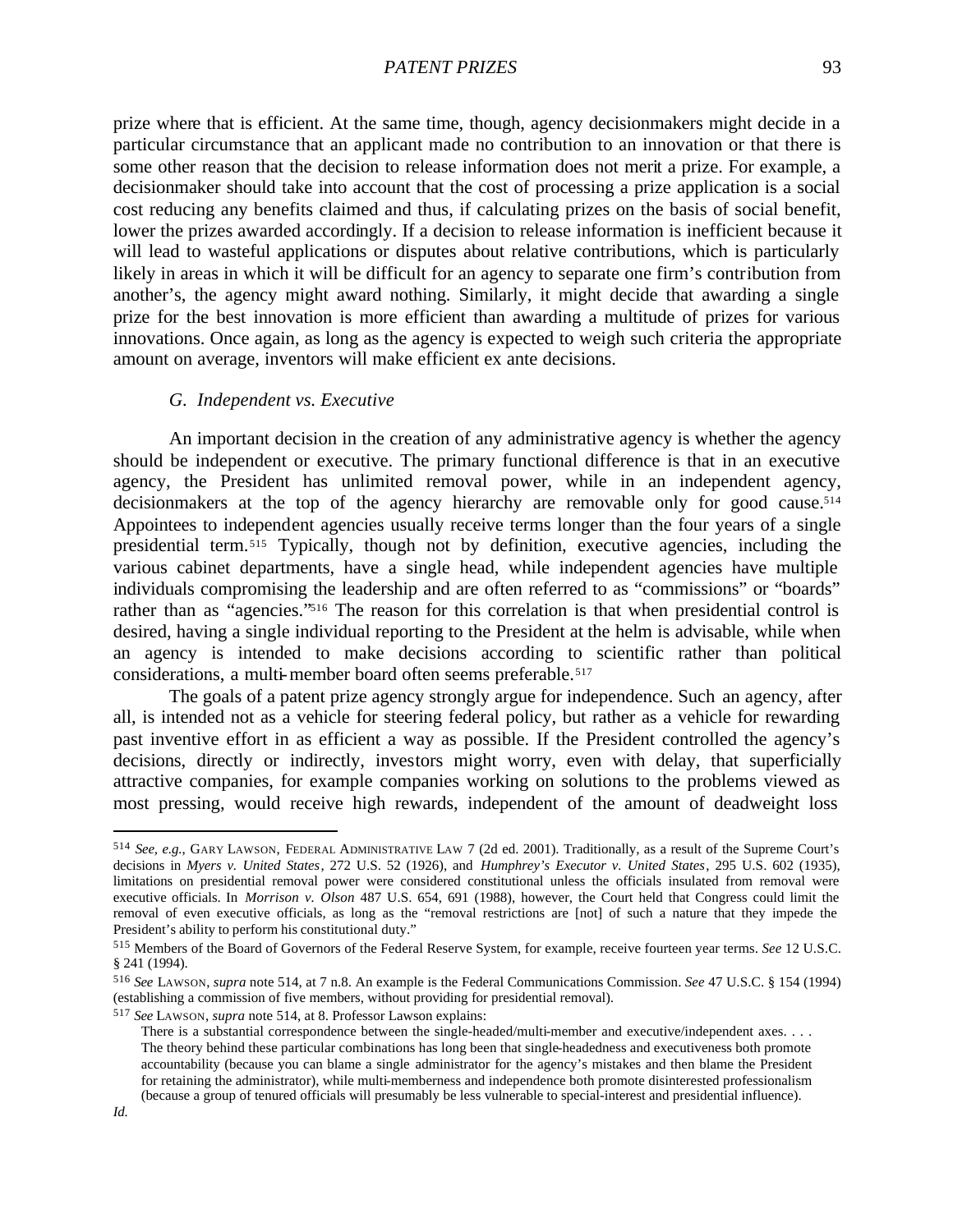reduced. This consideration, however, does not necessarily mean that the agency should have the same structure as most independent agencies. Indeed, as argued above, members' terms should not be so long that the identity of decisionmakers could be predicted in advance. Terms of four or five years might be the optimal length, assuming a delay of ten years before prizes are awarded,<sup>518</sup> balancing concerns about presidential control with concerns about making the identity of decisionmakers unpredictable.

Even this approach, however, may be insufficient to combat concerns about rent-seeking. Someone who has filed an application for a prize might seek to influence the selection of a decisionmaker by giving campaign donations to the President or other officials in a position to affect the appointment. To solve this problem, the President and legislators could be taken out of the loop. One approach would be for prize determinations to be made by borrowing administrative law judges from other agencies, though this might reduce the benefits of specialization.<sup>519</sup> Moreover, it would foreclose the possibility of having decisionmakers with training appropriate to the task of awarding prizes. Training in economics is likely to be more important than training in law. The job of decisionmakers is to make the best economic calculation possible,520 especially in an agency giving such decisionmakers wide discretion, not to discern the current state of legal doctrine.

Perhaps a more effective approach would be to vest appointment in the courts, for example by creating a three-judge panel of the D.C. Circuit or Federal Circuit charged with the task. Under the U.S. Constitution's Appointments Clause,521 this is permissible as long as the appointees are inferior rather than principal officers,522 or presumably if they are not officers at all. <sup>523</sup> The case law in this area is controversial, as illustrated most famously by Justice Scalia's dissent in *Morrison v. Olson*, <sup>524</sup> in which the majority found that the independent counsel was an inferior officer. The case law turned towards Justice Scalia's point of view in *Edmond v. United*  States,<sup>525</sup> which emphasized that "the term 'inferior officer' connotes a relationship with some higher ranking officer or officers below the President."<sup>526</sup> Because the work of the judges on the Coast Guard Court of Criminal Appeals at issue in the case was supervised by higher-ranking

<sup>518</sup> *See supra* text accompanying note 444.

<sup>519</sup> The tradeoff is familiar to debates on administrative law. William Fox, for example, notes:

Assignment of ALJ's to specific agencies is something that has been debated at length on the federal level. To a certain extent, an agency assignment still leaves the ALJs at the mercy of the agencies for things such as office assignments, secretarial services and staff support. By contrast, removing ALJs from individual agencies and assigning them to a central board which would then farm out individual judges to agencies on a case-by-case basis would diminish their expertise in specific areas of regulation.

WILLIAM F. FOX, JR., UNDERSTANDING ADMINISTRATIVE LAW § 8.06, at 245 (4th ed. 2000).

<sup>520</sup> I mean to invoke welfare economics in the broadest possible sense. *See* Kaplow & Shavell, *supra* note 350, at 977-99 (arguing that welfare economics encompasses a wide range of issues sometimes not considered to be part of efficiency analysis). <sup>521</sup> U.S. CONST. art. II, § 2, cl. 2

<sup>&</sup>lt;sup>522</sup> *Id.* ("The Congress may by Law vest the Appointment of such inferior Officers, as they think proper, in the President alone, in the Courts of Law, or in the Heads of Departments.").

<sup>&</sup>lt;sup>523</sup> If they are not officers at all, but mere employees, the courts need not even be used to achieve independence. An agency, such as the Office of Personnel Management, might be charged with appointing those who would determine the size of patent prizes. Administrative law judges are considered employees and are appointed by the agencies that employ them. *See* 5 U.S.C. § 3105 (West. Supp. 2001); Landry v. FDIC, 204 F.3d 1125 (D.C. Cir. 2000) (holding that because administrative law judges do not enter final decisions on behalf of the United States, they are not officers).

<sup>524</sup> 487 U.S. 654, 697 (1988) (Scalia, J., dissenting). Justice Scalia attacks the majority's conclusion that the independent counsel is an inferior officer in *id.* at 715-21.

<sup>525</sup> 520 U.S. 651 (1997). Justice Scalia wrote the opinion for the Court, joined by seven other Justices.

<sup>526</sup> *Id.* at 663.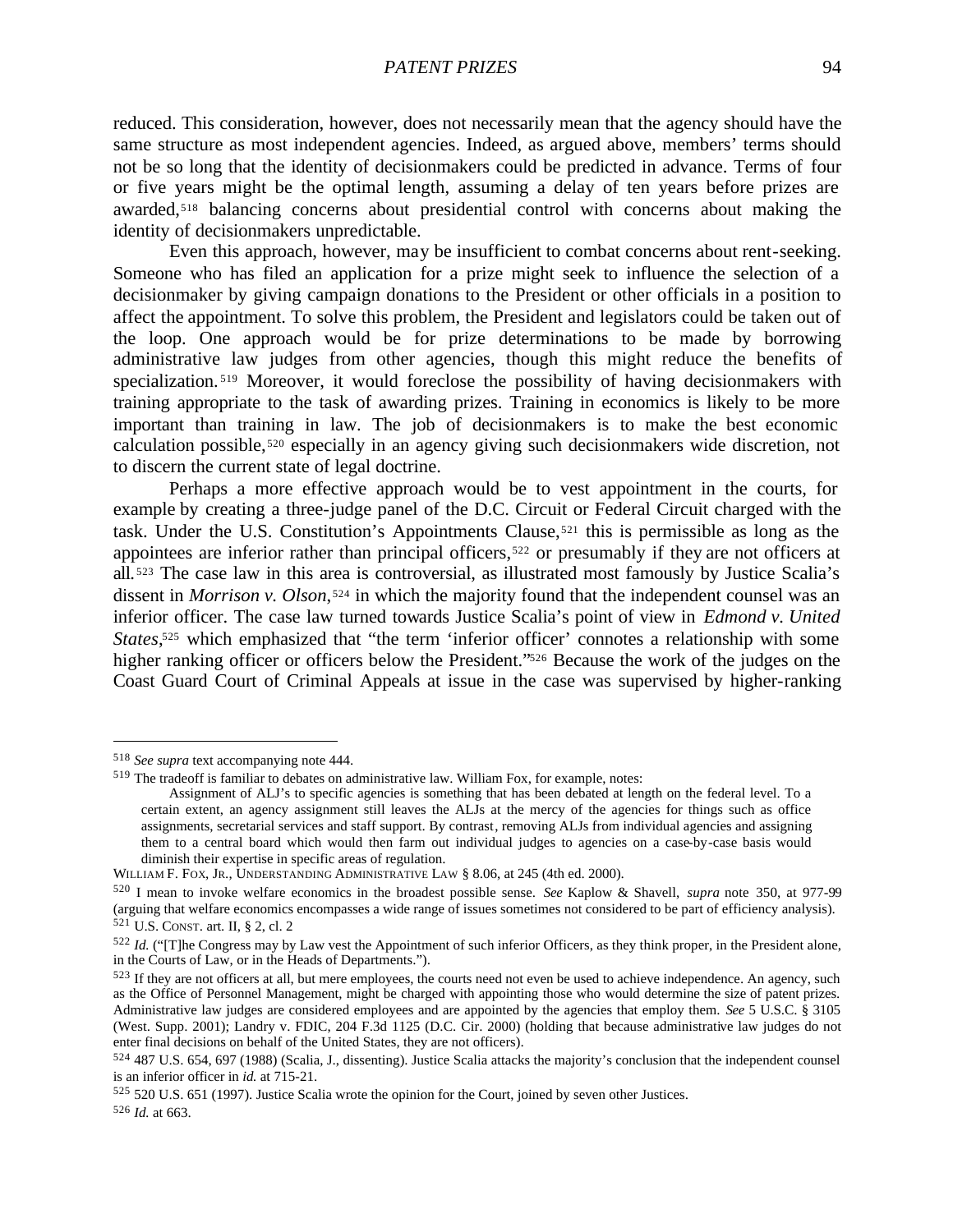officers, the Court found the judges to be inferior officers.527 It made this finding even though the higher-ranking officials were required to uphold the judges' rulings as long as there was some "competent evidence" to support the decisions.<sup>528</sup>

Perhaps the best constitutionally permissible structure, then, would be one in which the agency is an independent one, with the agency members appointed by the President and not removable without cause. These members would be responsible for any needed rulemaking, for example in specifying regulations concerning how applications should be filed, $529$  as well as any other details that need not be included in the organic statute. The members of the agency, however, would not decide in the first instance what size prizes to award in individual cases. Those decisions would be made by individuals appointed by a judicial panel pursuant to procedures set forth in the statute.530 Prize applicants or their adversaries would be able to appeal decisions to the agency members, but under a very limited standard of review, such as one that allows reversal if the prize decision could not be justified on any reasonable theory of public policy. Of course, this is not the only way that the prize agency intelligently could be structured. The possibility of this arrangement, however, suggests that the goal of creating an independent agency that prize applicants would not be able to capture is an achievable one.

# *H. Adversarial vs. Ex Parte Presentation*

Agencies disbursing funds, such as the Social Security Administration, typically operate via nonadversarial procedures, with appellants pleading their cases before administrative law judges.<sup>531</sup> Even given such procedures, a case against an applicant typically already has been made by a caseworker who has determined that the applicant is not entitled to benefits,532 so the decisionmakers have information supporting both sides of the case before them. In other administrative contexts, the United States is officially a named party opposing particular applicants, either before an administrative agency or before a court.533 Finally, there are situations in which private parties oppose each other before an administrative agency. <sup>534</sup> Private adversarialness has the virtue of ensuring rigorous litigation of issues.<sup>535</sup>

<sup>527</sup> *Id.* at 666.

<sup>528</sup> *Id.* at 665.

<sup>529</sup> Such regulations would likely be classified as "procedural rules" and thus could be made without notice-and-comment rulemaking. *See* 5 U.S.C. § 553(b)(A) (excluding from notice-and-comment requirements "interpretive rules, general statements of policy, or rules of agency organization, procedure, or practice"). Congress thus need not necessarily grant the authority to conduct any notice-and-comment rulemaking.

<sup>530</sup> For an example of a statute authorizing a judicial panel to make appointments, see 28 U.S.C. § 49(a) (1994), the independent counsel statute itself. The law expired on June 30, 1999. *Id.* § 599 (1994).

<sup>531</sup> *See* 20 C.F.R. §§ 404.900-404.906 (2001). The Supreme Court emphasized the nonadversarial nature of Social Security decisions in *Sims v. Apfel*, 503 U.S. 103, 107-08 (2000), holding that exhaustion of issues was not required as a result for decisions to be challenged in court.

<sup>532</sup> For a discussion of the role of caseworkers, see *Goldberg v. Kelly*, 397 U.S. 254, 258-59 (1970).

<sup>533</sup> For an overview of the United States's role as a party in civil disputes, see GREGORY C. SISK, LITIGATION WITH THE FEDERAL GOVERNMENT 1-17 (2000).

<sup>534</sup> Under *Crowell v. Benson*, 285 U.S. 22 (1932), a "legislative court" can adjudicate a private rights case as long as an Article III court has de novo review power over all issues of law as well as over constitutional facts. Later cases indicate more broadly that agencies may adjudicate private rights cases that are incident to public regulatory schemes, as long as this does not adversely affect "the institutional integrity of the [Article III] Judiciary." Commodity Futures Trading Comm'n v. Schor, 478 U.S. 833, 851 (1986).

<sup>535</sup> The Supreme Court has emphasized the importance of ensuring adversarialness in its standing jurisprudence. *See, e.g.*, Sierra Club v. Morton, 405 U.S. 727, 732 (1972).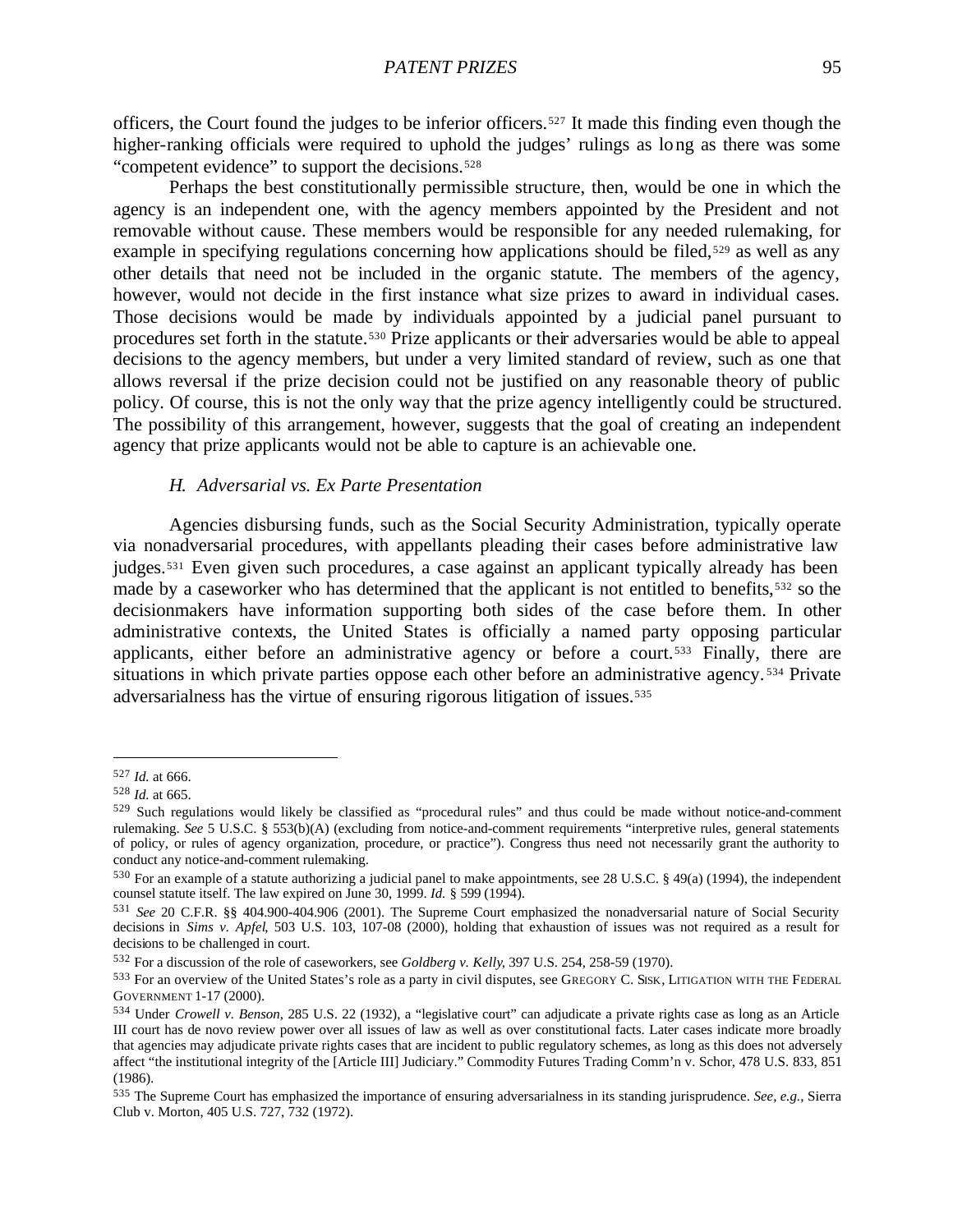A danger in the patent prize system, similar to the danger in any other administrative program disbursing funds, is that prize applicants will tend to overstate the amount of monopoly profit that they have foregone and the amount of social benefit that they have provided. They might do this by shading or mischaracterizing facts, as well as by expressing any relevant economic theory in the way most favorable to them. Decisionmakers, of course, might ferret out weaknesses in prize applications, just as judges seek to expose weak legal arguments, but it might be useful for an agency to provide additional personnel to seek to identify problems with applications. For example, the agency might employ caseworkers charged with examining an application, investigating the assertions it makes, and making a recommendation to the decisionmaker. A limitation of this approach is that caseworkers have no inherent incentive to oppose the applicant, and so some applications might receive stronger opposition than others for reasons unrelated to the merits.<sup>536</sup>

Relying on private parties to oppose patent prize applications provides the possibility of an energized alternative. A limited way to obtain private opposition would be by allowing whistleblower private prosecutors, and indeed prize applications presumably by default would be covered by the False Claims Act.537 The danger, however, extends beyond fraud, and allowing whistleblowers to sue in federal court would add cumbersome litigation to the administrative process. An alternative way of obtaining private opposition would be to allow prize applicants to oppose other prize applicants. If there are a small number of prize applicants competing for a limited fund, this could be effective. If there are a large number of applicants, however, then the success of any one will have little effect on the others, and even with a relatively small number, free-rider problems may lead to too few applicants opposing others, and coordination problems may lead to redundant opposition where several applicants together oppose another.

An alternative approach is to ensure that there is a single party with an incentive to oppose each application. One strategy, unconventional but with some antecedents in legal practice,538 would be to auction off the right to oppose the applicant, with auction revenues being added to the fund. The winner of the auction eventually would receive some payment dependent on performance, for example receiving a prespecified percentage of all money in the fund not awarded to the prize applicant. This approach is not free, as bidders would offer less than they expect to receive, because of the cost of litigation as well as the risk of undertaking such a project. Nonetheless, it is a simple and efficient way for the government to identify the party best situated to serve as an adversary, considering any private information that the bidders might have, as well as the bidders' ability to oppose applicants cheaply and effectively.<sup>539</sup>

<sup>536</sup> A similar administrative context is federal sentencing, in which probation offers make recommendations to judges. Commentators have suggested that probation officers have considerable discretion even within the confines of the federal Sentencing Guidelines, leading to disparity in treatment of applicants. *See, e.g.*, Gerald W. Heaney, *The Reality of Guidelines Sentencing: No End to Disparity*, 28 AM. CRIM. L. REV. 161, 200-02 (1991).

<sup>537</sup> The Act covers anyone who "knowingly presents, or causes to be presented, to an officer or employee of the United States Government or a member of the Armed Forces of the United States a false or fraudulent claim for payment or approval." 31 U.S.C. § 3729(a)(1) (1994).

<sup>538</sup> Some courts have conducted auctions for the right to become class counsel. *See In re* Amino Acid Lysine Antitrust Litig., 918 F. Supp. 1190 (N.D. Ill. 1996) (directing the appointment of the firm with the fee structure most favorable to clients); Kathryn Kranhold & Richard B. Schmitt, *To Rein in Fees, Some Judges Ask Attorneys to Bid*, WALL ST. J., Dec. 6., 2000, at B1 (discussing the auction approach to selecting class counsel. For a criticism that the mechanics of some of the auctions has resulted in lead counsel with incentives systematically different from plaintiffs', see John C. Coffee, Jr., *Securities: Class Actions*, NAT'L L.J., Sept. 14, 1998, at B6.

<sup>539</sup> Perhaps the proposal most on point is A.C. Pritchard's to select appellate counsel in criminal cases on the basis of an auction, though selecting an opponent to a patent grant might be politically more palatable. *See* Pritchard, *supra* note 127.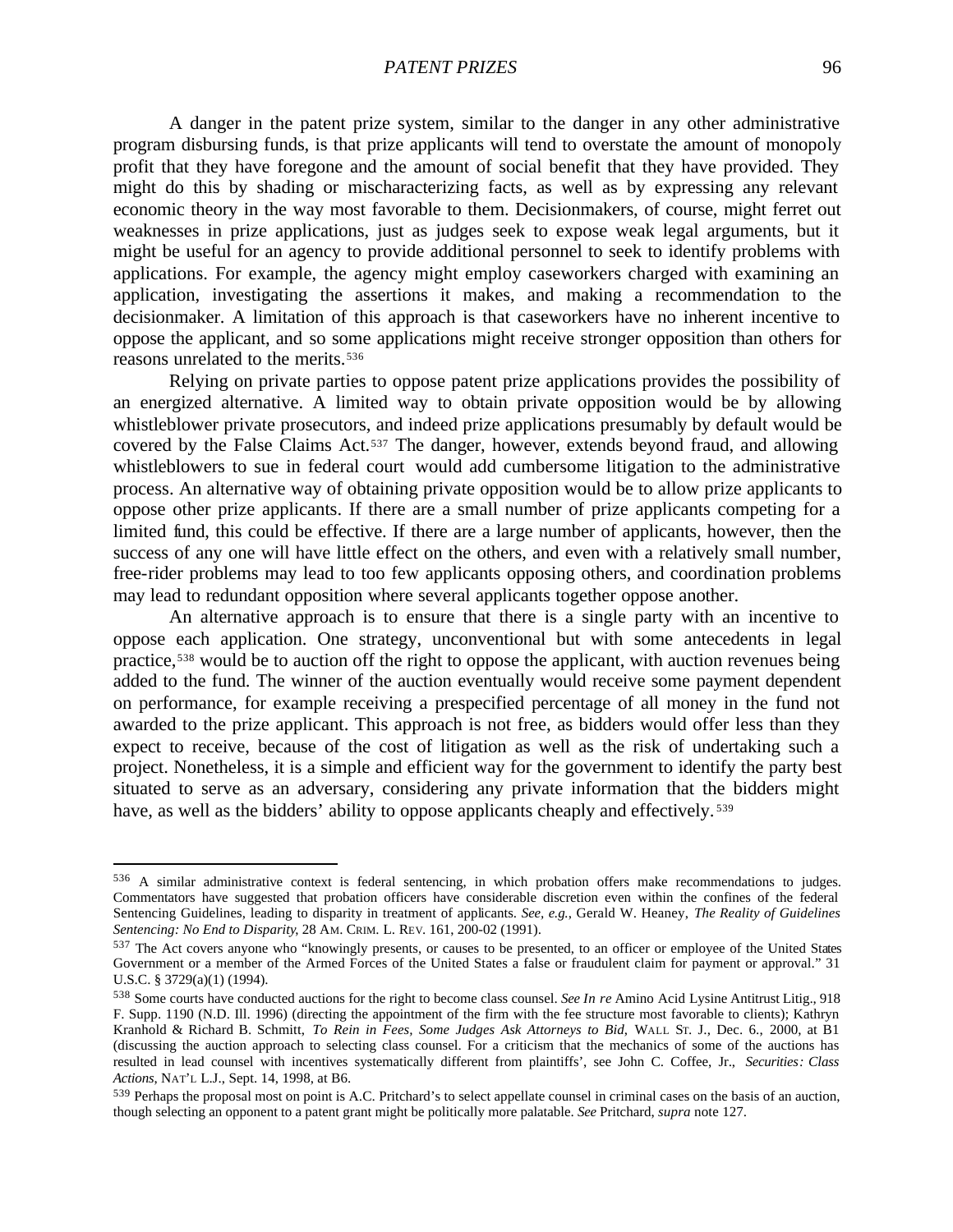### *I. Alternative vs. Conventional Dispute Resolution*

Making decisions on prizes will consume social resources, just as all litigation and decisionmaking systems do. The agency itself will have to pay salaries and overhead. Whether these expenses are directly paid out of the fund that otherwise will be used for prizes or are budgeted separately, they will have opportunity costs. In addition, applicants for prizes themselves will expend resources on the applications and on pursuing any means of administrative or judicial recourse. Up to a point, such expenditures may be socially worthwhile, if they can be expected to improve the quality of agency decisions.540 Past a certain point, however, privately optimal expenditures may be socially excessive.<sup>541</sup> This is especially true in a decisionmaking environment in which all that matters from a social perspective is that prizes are correct on average. Presumably, increased spending on persuading decisionmakers might make any bias that might be anticipated le ss likely to occur. There would be no social benefits, however, to reducing noisy random errors from the social optimum.

These considerations make it particularly important for the decisionmaking system to keep litigation costs low. Perhaps the most obvious response to the prospect of high litigation costs would be to mandate arbitration, given evidence that arbitration tends to be cheaper than other forms of dispute resolution. <sup>542</sup> Simply calling for arbitration, however, is inadequate, because there are many forms of arbitration. <sup>543</sup> In part, the term "arbitration" suggests that decisionmaking is privatized.<sup>544</sup> Though potentially important, especially because privatization may provide entrepreneurial incentives to innovate, the issue of whether private or governmentsupplied decisionmaking is superior is beyond my scope here.<sup>545</sup> Perhaps more importantly, the term "arbitration" suggests that the form of decisionmaking is different from that in courts. The relevant question is whether there are any specific alterations to the conventional adjudicative model that would be particularly useful here.

Arbitration is often thought to be more informal than judicial decisionmaking.546 Such informality may be particularly useful in the prize context because of the relatively low need to correct errors that arbitrators make.<sup>547</sup> Level of formality, however, may not be the only axis

<sup>540</sup> Spending on litigation in conventional contexts similarly may be beneficial by improving accuracy. *See* Kaplow, *supra* note 430 (explaining the importance of accuracy in adjudication).

<sup>541</sup> *See* Steven Shavell, *The Level of Litigation: Private Versus Social Optimality of Suit and of Settlement*, 19 INT'L REV. L. & ECON. 99, 99 (1999) (noting that in the absence of intervention "the privately determined level of litigation" may be excessive because "[w]hen a party spends on litigation, he does not take into account the litigation costs that he induces others to incur").

<sup>542</sup> *See, e.g.*, Wayne N. Outten, *Negotiating and Drafting Severance Agreements on Behalf of Employees*, 548 PLI/LI T. 957, 985- 86 (1996) ("As compared to judicial litigation, arbitration is presumably faster and cheaper, though not necessarily as fair and just."). Some commentators, however, have questioned whether arbitration is in fact cheaper than court-based adjudication. *See, e.g.*, STEPHEN B. GOLDBERG AT AL., DISPUTE RESOLUTION: NEGOTIATION, MEDIATION AND OTHER PROCESSES 234-35 (3d ed. 1999); Deborah R. Hensler, *Does ADR Really Save Money? The Jury's Still Out*, NAT'L L.J., Apr. 11, 1994, at C2; James Lyons, *Arbitration: The Slower, More Expensive Alternative?*, AM. LAW., Jan.-Feb. 1985, at 107.

<sup>543</sup> For an analysis of the variety of forms that alternative dispute resolution generally and arbitration in particular may take, see Jack M. Sabatino, *ADR as "Litigation Lite": Procedural and Evidentiary Norms Embedded Within Alternative Dispute Resolution*, 47 EMORY L.J. 1289, 1296-1303 (1998).

<sup>544</sup> *See id.* at 1293-94 (placing ADR in the "broader context of the increasing privatization of traditional governmental functions").

<sup>545</sup> *See generally* William M. Landes & Richard A. Posner, *Adjudication as a Private Good*, 8 J. LEGAL STUD. 235 (1979) (comparing public and private provision of adjudication services).

<sup>546</sup> The informality of arbitration is exhibited in part by loosened attention to procedural and evidentiary rules. *See, e.g.*, Edward Brunet, *Arbitration and Constitutional Rights*, 71 N.C. L. REV. 71, 86 (1992) ("Informality is the hallmark of arbitral proceedings. Formal rules of evidence are avoided by the sponsors of arbitration.").

<sup>547</sup> If we assume that procedural and evidentiary rules ordinarily serve to improve the quality of decisionmaking, arbitration can be expected to produce a lower quality of decision. *But see* Judith Resnik, *Many Doors? Closing Doors? Alternative Dispute*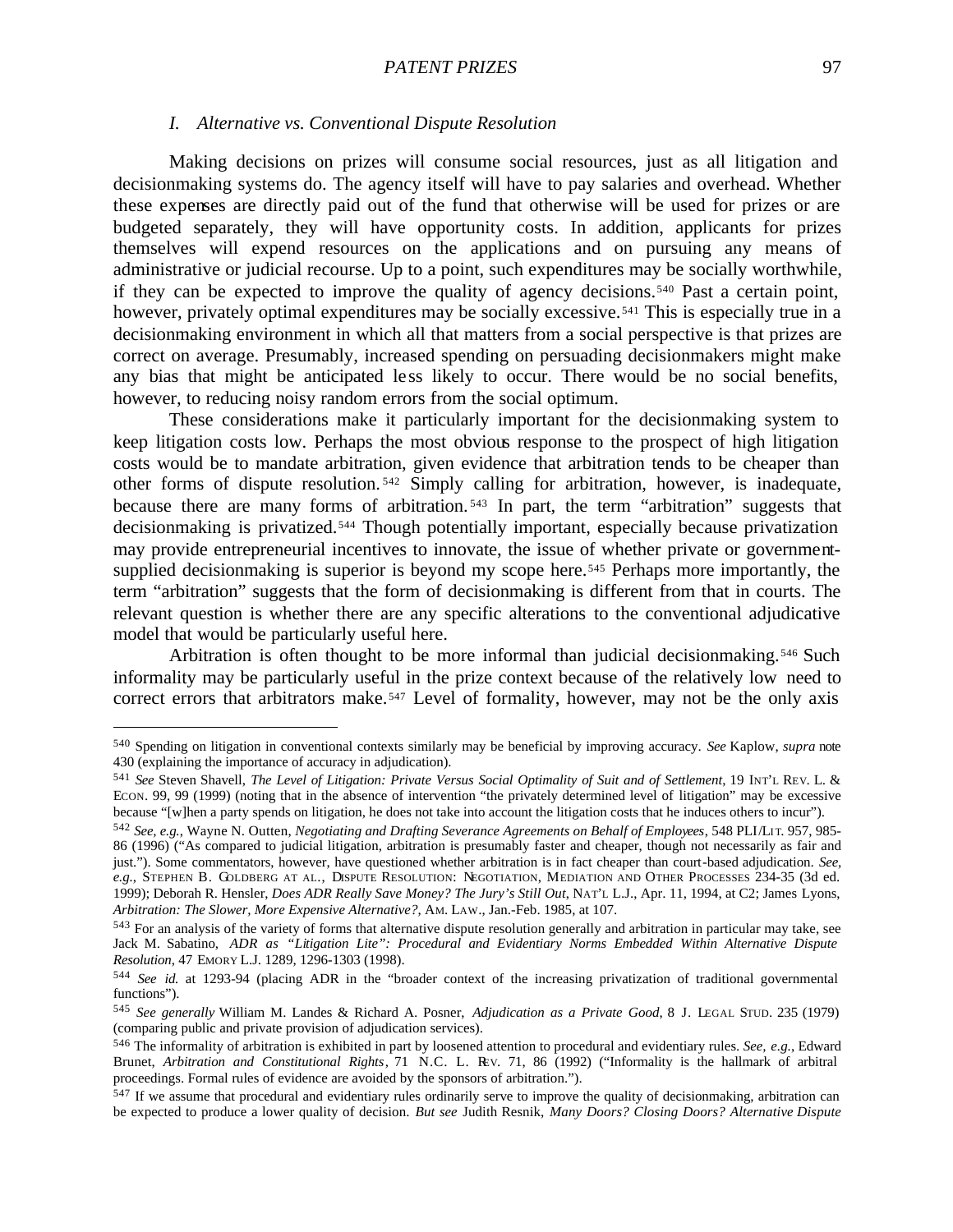around which adjudicative systems vary. Such systems may also vary in how they allocate costs, for example in whether they require the losing party to bear the costs of the winner.<sup>548</sup> Loser pays rules may be useful ways of discouraging frivolous litigation, <sup>549</sup> though they may not be beneficial in the prize context for two reasons. First, loser pays rules effectively raise the stakes of litigation and thus *increase* costs in cases that are litigated550 and also may produce lower settlement rates.<sup>551</sup> Second, a pure loser pays rule requires the identification of a loser, which might seem difficult when the only question in many cases will be how large a prize should be, rather than whether a prize is appropriate.

It would, however, be possible to structure the litigation so that a winner and loser could be identified. If there is a prize applicant and an opponent, each side could be required to announce the amount of money that each side thinks that the prize applicant ought to receive. The decisionmaker would then be required to pick between these alternatives (but not a number between them). For example, if the prize applicant requested two million dollars and the opponent requested one million dollars, the decisionmaker would be required to award either one or two million, and not zero or one-and-a-half or three.552 The winner, of course, would be whichever party's submission the decisionmaker accepted. This would make it easy to implement a loser pays rule. It also might make feasible a very different sort of rule discouraging excess litigation costs. For example, a rule might provide that parties may spend no more than a specified percentage of the amount of money sought, or no more than a specified percentage of

*Resolution and Adjudication*, 10 OHIO ST. J. ON DISPUTE RESOL. 211, 246-53 (1995) (considering a variety of arguments that ADR may produce better decisions than adjudication). If a lower-quality decision is simply a noisy decision, then arbitration may be more acceptable in the patent prize context than in a context in which we care about the compensation that any individual receives rather than just that the average prize is appropriate.

<sup>548</sup> Loser pays is often called the British rule, though variants of the British rule exist. On the economic choice among the various alternatives, see Richard D. Cooter & Daniel L. Rubinfeld, *Economic Analysis of Legal Disputes and Their Resolution*, 27 J. ECON. LIT. 1067 (1989); John J. Donohue III, *Opting for the British Rule, or If Posner and Shavell Can't Remember the Coase Theorem, Who Will?*, 104 HARV. L. REV. 1093 (1991); John P. Gould, *The Economics of Legal Conflicts*, 2 J. LEGAL STUD. 279 (1973); William M. Landes, *An Economic Analysis of the Courts*, 14 J.L. & ECON. 61 (1971); A. Mitchell Polinsky & Daniel L. Rubinfeld, *Does the English Rule Discourage Low-Probability-of- Prevailing Plaintiffs?*, 27 J. LEGAL STUD. 519 (1998); Richard A. Posner, *An Economic Approach to Legal Procedure and Judicial Administration*, 2 J. LEGAL STUD. 399 (1973); I.P.L. P'ng, *Strategic Behavior in Suit, Settlement, and Trial*, 14 BELL J. ECON. 539 (1983); Steven Shavell, *Suit, Settlement, and Trial: A Theoretical Analysis Under Alternative Methods for the Allocation of Legal Costs*, 11 J. LEGAL STUD. 55 (1982); Edward A. Snyder & James W. Hughes, *The English Rule for Allocating Legal Costs: Evidence Confronts Theory*, 6 J.L. ECON. & ORG. 345 (1990); Mark S. Stein, *The English Rule with Client-to-Lawyer Risk Shifting: A Speculative Appraisal*, 71 CHI.-KENT L. REV. 603 (1995); and Bradley L. Smith, Note, *Three Attorney Fee-Shifting Rules and Contingency Fees: Their Impact on Settlement Incentives*, 90 MICH. L. REV. 2154 (1992).

<sup>549</sup> For a fee shifting proposal that seeks to avoid frivolous suits while avoiding the problems of other such proposals, see Lucian Arye Bebchuk & Howard F. Chang, *An Analysis of Fee Shifting Based on the Margin of Victory: On Frivolous Suits, Meritorious Suits, and the Role of Rule 11*, 25 J. LEGAL STUD. 371 (1996).

<sup>550</sup> *See, e.g.*, Ronald Braeutigam et al., *An Economic Analysis of Alternative Fee Shifting Systems*, 47 J.L. & CONTEMP. PROBS. 173 (1984); John C. Hause, *Indemnity, Settlement, and Litigation, or I'll Be Suing You*, 18 J. LEGAL STUD. 157 (1989); Avery Katz, *Measuring the Demand for Litigation: Is the English Rule Really Cheaper?*, 3 J.L. ECON. & ORG. 143 (1987).

<sup>551</sup> *See, e.g.*, Richard A. Posner, *Comment on Donohue*, 22 LAW & SOC'Y RE V. 927, 928 (1988) (suggesting that lower settlement rates are likely); Steven Shavell, *Suit, Settlement, and Trial: A Theoretical Analysis Under Alternative Methods for the Allocation of Legal Costs*, 11 J. LEGAL STUD. 55, 65 (1982) (providing a model in which loser pays could lower settlement rates).

<sup>552</sup> Given such a system, the auction to pick an opponent might be modified. *See supra* text accompanying notes 538-539. The auction could occur after the prize applicant originally submitted a proposal, with the auction winner entitled to some prespecified percentage of any money below the amount requested that is ultimately awarded. Suppose, for example, that the percentage is 25% and the applicant requested two million dollars. A potential bidder would first determine the amount with which it would counter, say \$1 million. The bidder would then estimate the probability of winning and the cost of litigating the case. If there would be a 50% chance of winning and a \$100,000 cost, then the bidder would bid .50\*.25\*(\$2,000,000 -  $$1,000,000$  -  $$100,000 = $25,000$ .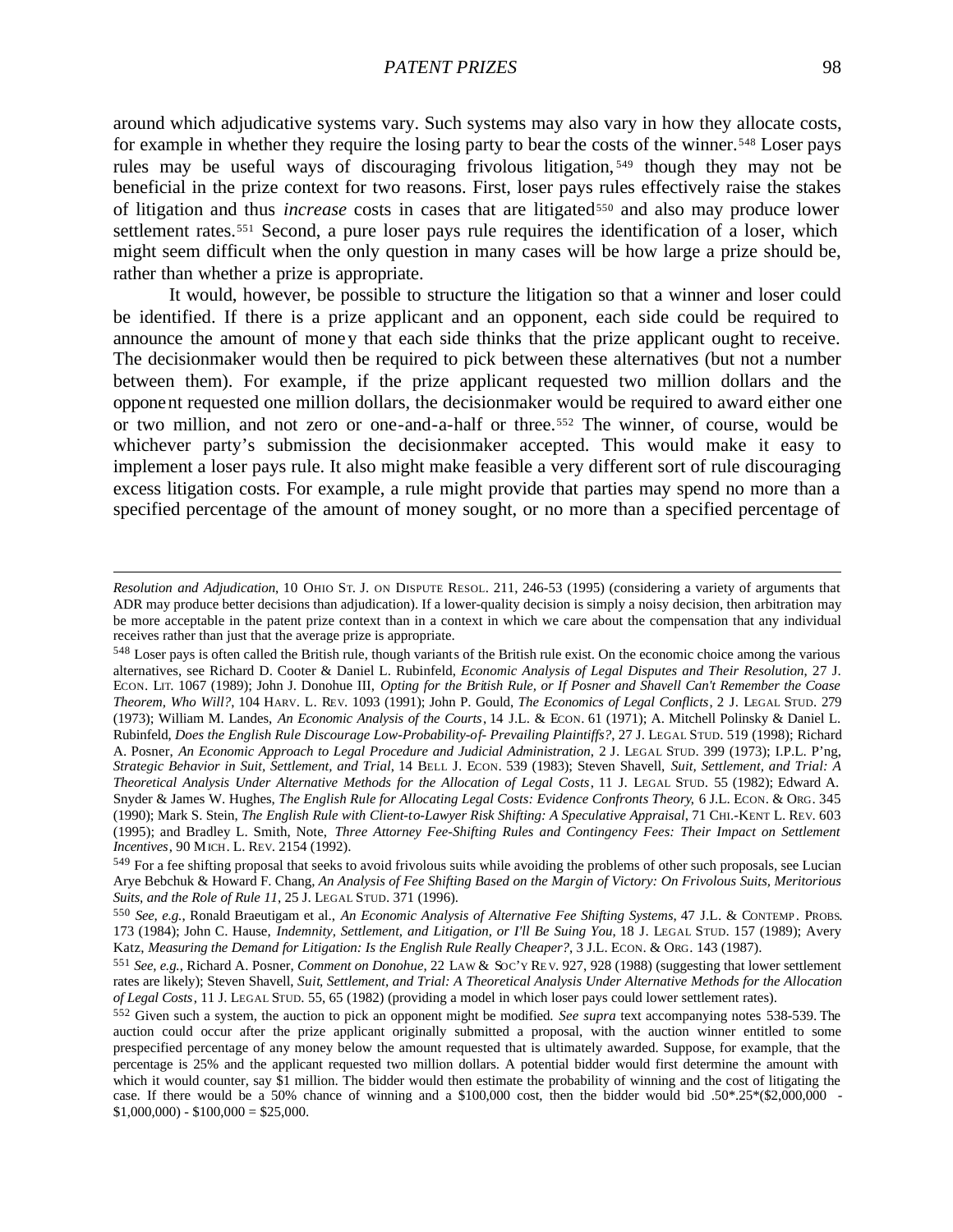the difference between the two submitted amounts, on litigation costs, with significant mandated increases in prizes for excessive litigation expenditures.

Though uncommon, <sup>553</sup> and though not traditionally used as a vehicle for enabling enactment of a rule that would effectively reduce litigation costs, this is not a novel system. Indeed, the system is used in one well-known application, arbitration decisions to determine salaries of arbitration-eligible professional baseball players, thus giving the system the name "baseball arbitration."554 Commentators have emphasized that baseball arbitration promotes revelation of information and thus may facilitate settlement. In typical settlement negotiations, both parties have incentives to puff, claiming their positions to be stronger than they are, and such strategic bargaining sometimes will prevent the parties from reaching a settlement.<sup>555</sup> With baseball arbitration, parties may still exaggerate, but only so much, because exaggeration increases the chance that the other party's figure will be selected. Baseball arbitration cases often settle at the midpoint of the requests by each of the opposing parties.<sup>556</sup> By allowing and through baseball arbitration encouraging settlement, the prize system could substantially reduce litigation costs.

The disadvantage of baseball arbitration, of course, is that the decisionmaker must choose one of the two proffered options even if some other figure would better promote justice. Presumably, this would be the objection to using baseball arbitration in tort cases.<sup>557</sup> The disadvantage, however, is not significant with prize systems, because achieving accurate decisions on average is all that matters. In addition, the disadvantage also can be seen as a strength, in that it reduces the probability of extreme outcomes. If different decisionmakers arrive at prize numbers from scratch, it is possible that one decisionmaker will arrive at a number orders of magnitude higher than the number that approximates other decisionmakers would produce.558 The possibility of massive aberrations is of greater concern than more modest noise, because such extreme decisions, if unsystematic, turn prizes into lottery tickets. Though prize applicants sometimes might gamble by submitting an extreme number even in baseball

<sup>553</sup> It may indeed become increasingly rare in the future. *See Commission Votes to Eliminate Baseball Arbitration from Workers' Compensation Cases*, 11 WORLD ARB. & MEDIATION REP. 241 (2000). *But see* Jay A. Soled, *Transfer Tax Valuation Issues, the Game Theory, and Final Offer Arbitration: A Modest Proposal for Reform*, 39 ARIZ. L. REV. 283, 305 (1997) (noting the use of final offer arbitration in a wide range of employment disputes); Elissa M. Meth, Note & Comment, *Final Offer Arbitration: A Model for Dispute Resolution in Domestic and International Disputes*, 10 AM. REV. IN T'L ARB. 383 (1999) (advocating the use of final offer arbitration in a variety of decisionmaking contexts); Paul M. Gordon, Comment, *Submitting "Fire Value" to Final Offer Arbitration*, 63 U. COLO. L. REV. 751 (1992) (advocating expansion of final offer arbitration to corporate law context).

<sup>554</sup> The system sometimes is also called "final-offer arbitration." For a comparison of final-offer arbitration to other forms of arbitration, see Jonathan M. Conti, *The Effect of Salary Arbitration on Major League Baseball*, 5 SPORTS L.J. 221, 230-31 (1998).

<sup>555</sup> As Kent Syverud explains, "Defendant may in some instances refuse the settlement demand, and inadvertently force a trial, even where the demand is lower than the costs of going to trial, because of a mistaken belief that further bargaining will lead to an even more favorable demand." Kent D. Syverud, *The Duty to Settle*, 76 VA. L. REV. 1113, 1129 (1990); *see also* Robert Cooter, *The Cost of Coase*, 11 J. LEGAL STUD. 1, 17-29 (1982); Robert Cooter et al., *Bargaining in the Shadow of the Law: A Testable Model of Strategic Behavior*, 11 J. LEGAL STUD. 225 (1982).

<sup>556</sup> *See, e.g.*, *Cameron Gets 1-Year, \$2.225 Million Pact*, AP, Feb. 15, 2000, *available at* 2000 WL 7580410 (describing the resolution of two baseball arbitration cases, both of which settled at the midpoint).

<sup>557</sup> For a proposal to use baseball arbitration to determine damages in tort trials, see Jason Micah Ross, Note, *"Baseball*  Litigation": A New Calculus for Awarding Damages in Tort Trials, 78 TEX. L. REV. 439 (1999).

<sup>558</sup> Some commentators have argued that baseball arbitration has not been successful in inducing offers that are close together. *See, e.g.*, John P. Gillard, Jr., *An Analysis of Salary Arbitration in Baseball: Could a Failure to Change the System Be Strike Three for Small-Market Franchises?*, 3 SPORTS L.J. 125, 131 (1996) (noting that by 1993, "the average differential between players' requests and owners' offers in salary arbitration was . . . \$1,660,560," with players' requests on average 63% higher than clubs' offers). Requests and offers, however, never differ by orders of magnitude, so the system has been successful if the goal is seen as eliminating rare but drastic errors.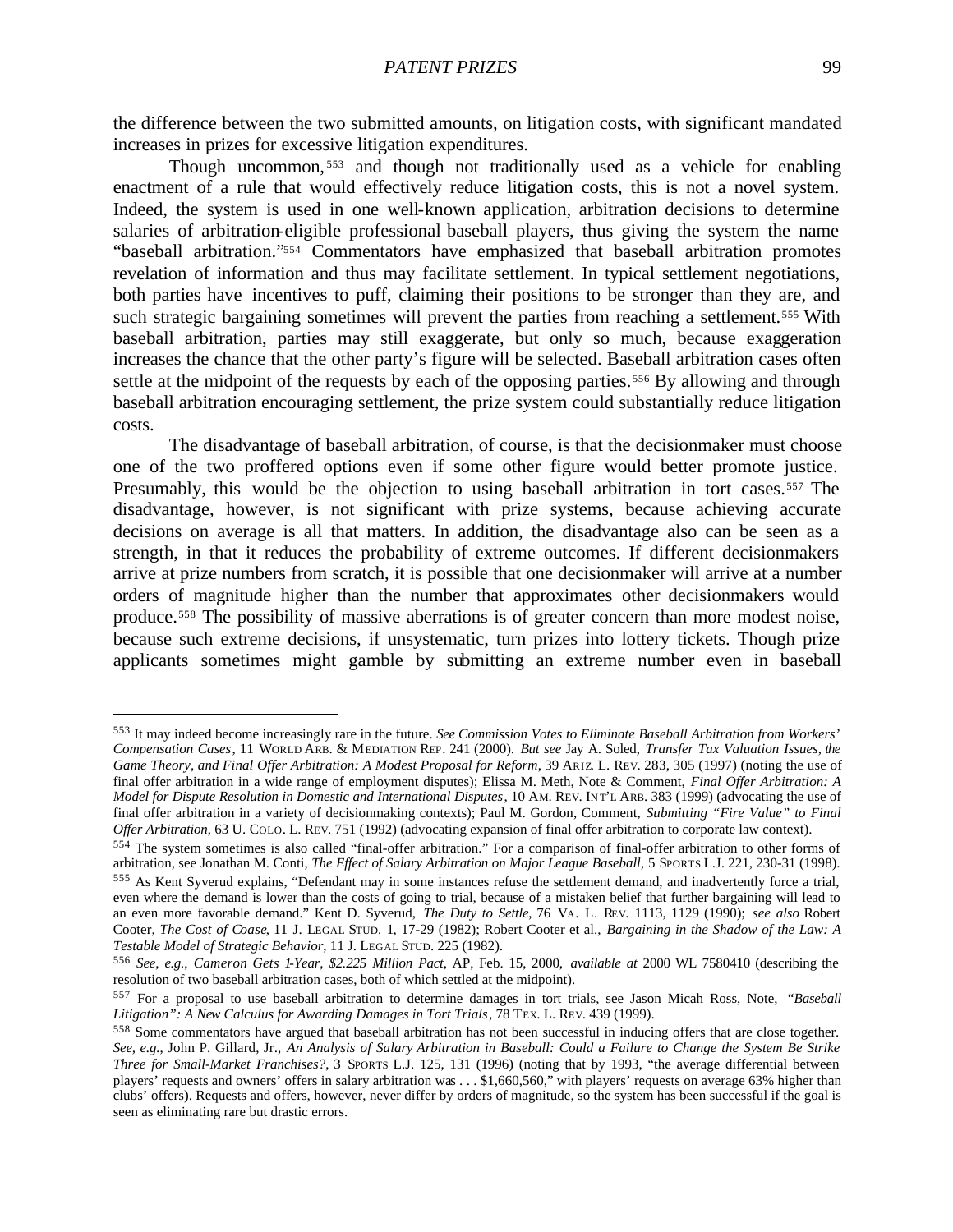arbitration, <sup>559</sup> the incentives to make reasonable suggestions seem likely to reduce the probability of extreme outcomes.

It is also possible that the baseball arbitration approach will reduce legal expenses in cases that are not settled. The reason is that parties might choose to omit or curtail presentation of evidence or arguments that would have only a small effect on the decisionmaker's calculation of the optimal prize. A prize applicant, for example, would have an incentive in an open-ended litigation system to argue for a relatively insignificant upward adjustment in a prize, as long as the money spent on the litigation is less than the expected upward adjustment. With baseball arbitration, such a minor adjustment plausibly will often have no effect on the probability that the decisionmaker would choose one submission or the other, a choice that will depend primarily on the resolution of larger disputes. Of course, there may be some cases that are so close that the resolution of a small issue could be just enough to tip the balance all the way from one submission to another, and here the parties would spend more than in open-ended litigation on advancing this issue. This seems likely to be the smaller effect, however, since there are likely to be diminishing returns to developing minor issues in a case.<sup>560</sup>

A final virtue of the baseball arbitration approach is that it might help overcome a problem identified earlier, uncertainty among potential prize applicants about the likely value of other applications if prizes are distributed from a fixed fund.561 With the baseball arbitration approach, prize applicants might be required to announce prize valuations as soon as they submit applications, thus making possible fairly accurate estimates of the value of all applications submitted so far. The chief drawback of this approach is that prize applicants would not have the benefit of the delay in choosing an appropriate figure. This drawback, however, affects all prize applicants equally and thus should not significantly affect the proportion of the fund that any applicant will expect on average to receive. Moreover, opponents might be required to submit their figures early too, shortly after applications are filed, offsetting any advantage and encouraging settlements before the entire delay period has even elapsed.562 Alternatively, prize applicants might be allowed to change their submissions for a fee depending on the magnitude of the change, perhaps a dime for each dollar change, thus ensuring at least a modest incentive for accuracy when initially filing an application.

Baseball arbitration, of course, is not the only approach that might be used to discourage socially excessive litigation spending. A simple alternative or supplement would be to encourage decisionmakers to take the patent applicant's spending on litigation into account in calculating

<sup>559</sup> For example, suppose an applicant believes that the vast majority of decisionmakers would give somewhere about \$1 million. The applicant still might submit a bid of \$100 million if more than one of every hundred decisionmakers would grant the request. The more risk-averse the applicant, the less likely such a go-for-broke strategy would be. Evidence for this can be seen in that the percentage difference between players' owners and owners' requests has risen dramatically from 1974 to 1993. *See id.* at 131-32. While Gillard seems to view this change as indicative of some flaw in baseball arbitration itself, this explanation makes little sense, given that baseball arbitration was used in 1974 too. What has changed is that salaries and team values have increased by so much that the participants in baseball arbitration are less risk averse.

<sup>560</sup> The tradeoffs are similar to those involved in the choice between all-or-nothing verdicts and compromise verdicts in civil litigation. With the more familiar all-or-nothing verdicts, a determination that the defendant more likely than not engaged in acts resulting in liability, results in full damages for the plaintiff, while compromise verdicts apportion liability to the probability of guilt. A system of all-or-nothing verdicts may make it less likely that a party will introduce a relatively minor issue. *See* Abramowicz, *supra* note 425, at 296.

<sup>561</sup> *See supra* text accompanying note 487.

<sup>562</sup> In effect, this approach partly neutralizes one of the benefits of delay, allowing the decisionmaker to take into account information emerging after the application is filed. *See supra* Part III.B.1. This, however, is a concern only if this better information ex post makes decisionmaking ex ante seem more efficient on average, for example because it offsets the adverse selection problem. The adverse selection problem, however, is of lesser concern when an opponent to the prize applicant is incentivized to consider and seek out all relevant information.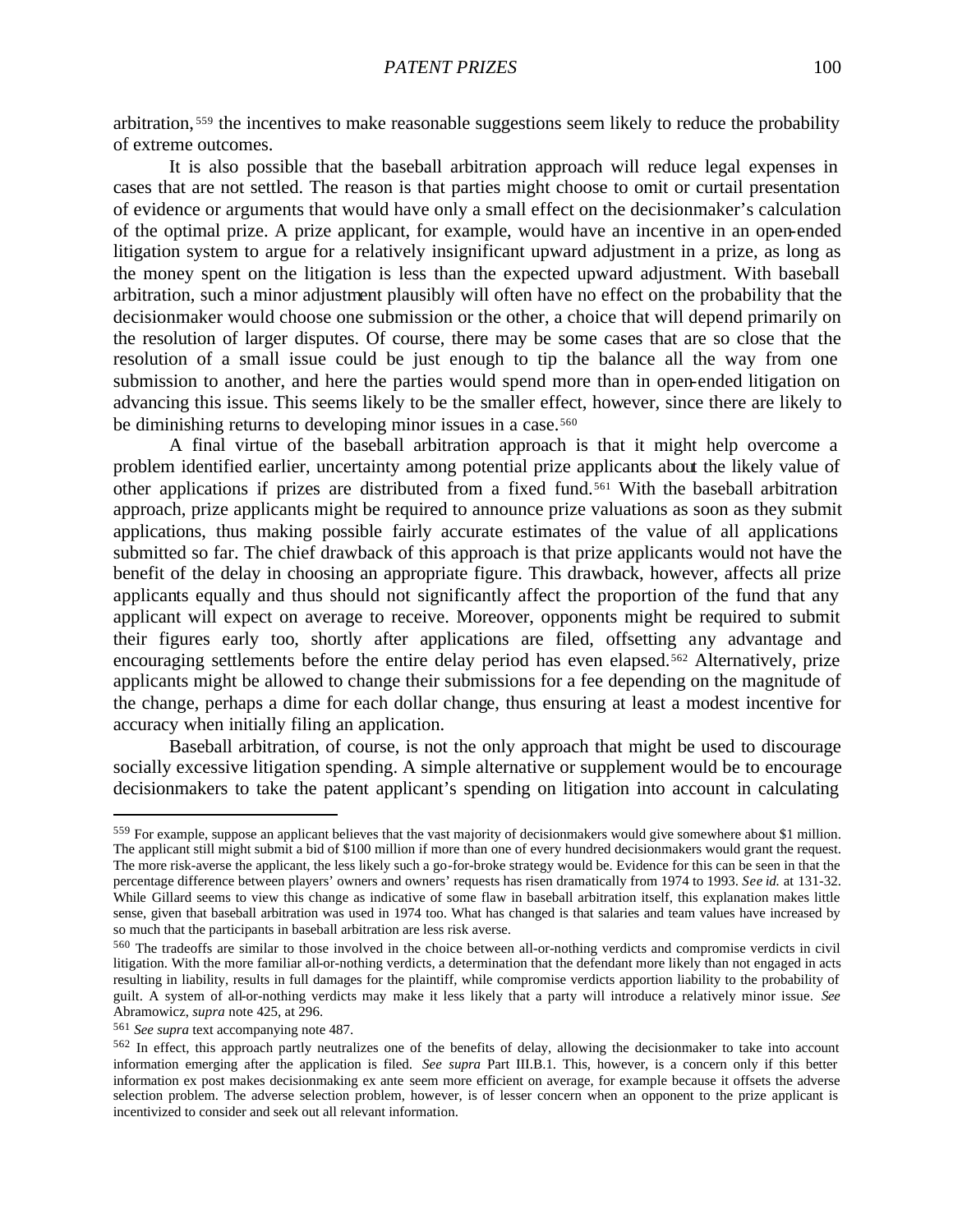prizes.563 Because such spending offsets any social benefit of activity designed to decrease deadweight loss, a prize based on social benefit should subtract concomitant social costs. The logic underlying this suggestion is the same logic underlying the broader proposal, that broad discretion is useful when only accurate results on average need to be achieved. A decisionmaker might even be permitted to award a negative dollar value prize (in which case, the applicant in effect would pay a fee), if the administrative cost of processing an application exceeded the social benefit of the action performed. This would help limit frivolous applications. At the same time, a decisionmaker also might increase a prize (or lean toward the higher submitted value if baseball arbitration is used) if the opponent's spending is excessive.<sup>564</sup>

# *J. Assessment*

With the proposal developed, we can now summarize by considering how it responds to problems of the patent prize systems that others have proposed, after which we can consider anew the general hurdles for patent prize systems discussed in Part II.

The technical problems with the proposals considered in Part I vary, but in the end all of the proposals fail to prevent possible large and systematic errors in patent prizes. The Guell and Fischbaum proposal was problematic primarily because it was underspecified, assuming that the government would be able to extrapolate from a "test market" without explaining how. The risk was thus that the government might do a poor job of estimating patent value, and inaccuracies in such decisionmaking might distort investment.<sup>565</sup> The Shavell and van Ypersele proposal might seem at first to overcome this problem by creating a specific formula for disbursing prizes. Ultimately, though, it produced a similar problem, that of deliberate manipulation of the formula by the government, since decisionmakers would have considerable discretion in determining the a priori family of demand curves.566 The Kremer market mechanism sought to eliminate governmental discretion but in the end required considerable human intervention to counter collusion and other manipulations of the mechanism.567 Finally, Lichtman's proposal risks providing coupons without significantly reducing deadweight loss if the government's information is poor.568 We also saw that Lichtman's argument might indirectly support some form of prizes for patent holders that agree to sell their products at low prices, though the government might err by providing too high a prize for too small a price concession. <sup>569</sup>

<sup>563</sup> Of course, the government would not need to tell decisionmakers to take this consideration into account, since decisionmakers might do so on their own. As argued above, however, there is a strong argument for specifically identifying factors that are clearly relevant but that some percentage of decisionmakers otherwise would be expected to ignore. *See supra* text accompanying note 421.

<sup>564</sup> The opponent's spending, however, is less of a concern, since that can be controlled indirectly by altering the percentage or other incentive that the opponent has to oppose the prize application. An opponent guaranteed 25% of any savings relative to the prize applicant's suggested price will invest less in litigation than one guaranteed 50%. A. Mitchell Polinsky has made a similar point concerning qui tam litigation, noting that if qui tam litigation would produce socially undesirable overenforcement of law by private parties, paying qui tam plaintiffs only some percentage of any judgment, with the remainder going to the government, can overcome this problem. *See* A. Mitchell Polinsky, *Private Versus Public Enforcement of Fines*, 9 J. LEGAL STUD. 105, 108 (1980) ("Regulating private enforcers by paying them something different [from] the fine for each violator detected can achieve the socially most preferred outcome . . . .").

<sup>565</sup> *See supra* text accompanying note 81 (noting the danger of distorting investment decisions).

<sup>566</sup> *See supra* text accompanying note 123.

<sup>567</sup> *See supra* text accompanying notes 165-166.

<sup>568</sup> *See supra* text accompanying notes 190-191.

<sup>569</sup> *See supra* notes 192-195 and accompanying text.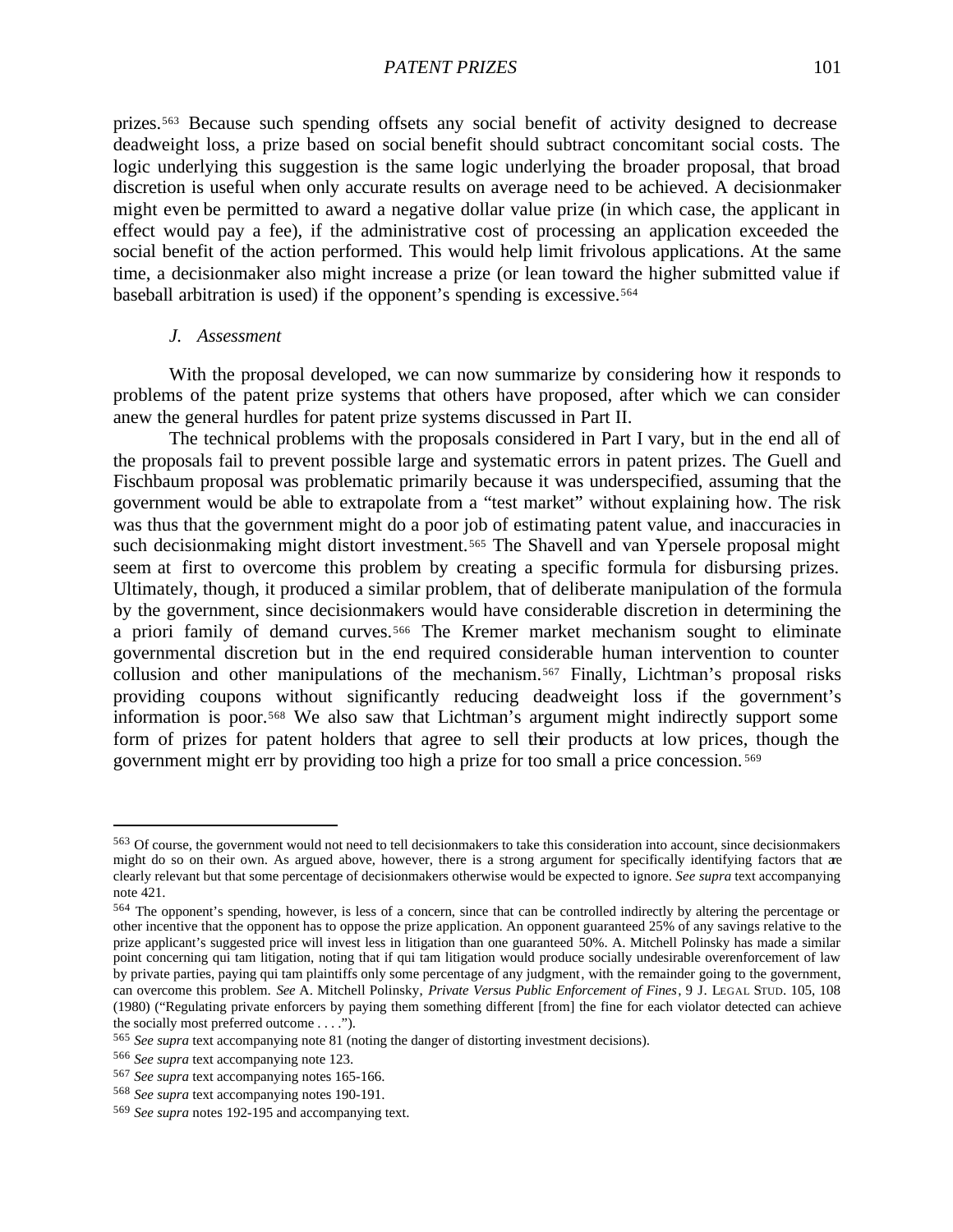My proposal answers these problems by giving up on the challenge of developing a perfect formula or algorithm. By giving great discretion and by delaying award of prizes sufficiently so that patent holders will not be able to predict who the decisionmakers will be or what formulas they will use, the government eliminates the need for creating such a formula. As long as inventors and patent holders cannot predict any systematic biases in the ultimate prize awards, the system will be as good as one that they would believe incorporates a hypothetical formula for providing socially optimal prizes immediately. <sup>570</sup> In addition, the system allows patent holders to choose the most efficient path for eliminating deadweight loss, including approaches similar to those recommended by the proposals discussed in Part I,571 and it encourages the patent holders who are capable of producing the greatest ratio of social to private benefit to opt into the system. <sup>572</sup> The proposal, of course, is not a free lunch. Some systematic biases may be predictable, and flexibility may produce uncertainty that the government indirectly will have to pay patent holders to bear.<sup>573</sup>

My proposal responds to many of the general hurdles for patent prize systems by allowing decisionmakers to adjust prizes after taking them into account and thus indirectly by incentivizing patent holders and other innovators to consider them. For example, a patent holder will continue to invest in commercializing and promoting a product if doing so is necessary to receive a prize.574 This flexibility also addresses the common pool problem, as long as government decisionmakers will take it into account on average, for example by penalizing a prize applicant whose release of a patent into the public domain produced wasteful rentseeking.<sup>575</sup> In addition, because the proposal would not require an applicant to obtain a patent, it would encourage inventors to consider the tradeoffs between obtaining patents and simply releasing research results. This would reduce redundant research by competitors and encourage research activities that might produce social benefit even if they do not result in patentable discoveries. Researchers also might anticipate that decisionmakers would award less than the total social value of an innovation that otherwise would produce a patent race to discourage such an occurrence.<sup>576</sup>

The proposal clears other hurdles identified through a variety of strategies. It accomplishes the screening function that Kieff deemed essential to the patent system by creating opponents to prize applications who would have an incentive to point out any weaknesses, including nonpatentability.577 The delay before patents are awarded combats the adverse selection problem578 and prevents a natural monopolist from obtaining a patent prize while still charging monopoly prices.579 Delay also may reduce the administrative and litigation costs of operating the patent agency, sinc e the expense is discounted into the future.580 The alternative

 $\overline{a}$ 

<sup>578</sup> *See supra* Part II.C.

<sup>570</sup> *See supra* text accompanying note 449.

<sup>571</sup> *See supra* text accompanying notes 417-418.

<sup>572</sup> *See supra* text accompanying note 483.

<sup>573</sup> *See supra* text accompanying notes 493-494.

<sup>574</sup> *See supra* text accompanying notes 225-227.

<sup>575</sup> *See supra* text accompanying note 418.

<sup>576</sup> *See supra* text accompanying notes 294-295.

<sup>577</sup> *See supra* Part III.H.

<sup>579</sup> *See supra* text accompanying and following note 328.

<sup>&</sup>lt;sup>580</sup> This will be true unless the cost of operating the administrative agency rises by more than the interest that the fund will earn. That might occur if a large portion of the costs are for paying decisionmakers; because the labor productivity of such decisionmakers may not increase with improvements in technology, their salaries will tend to increase at a rate faster than inflation. Lack of improvement in labor productivity similarly explains why the cost of higher education has generally outpaced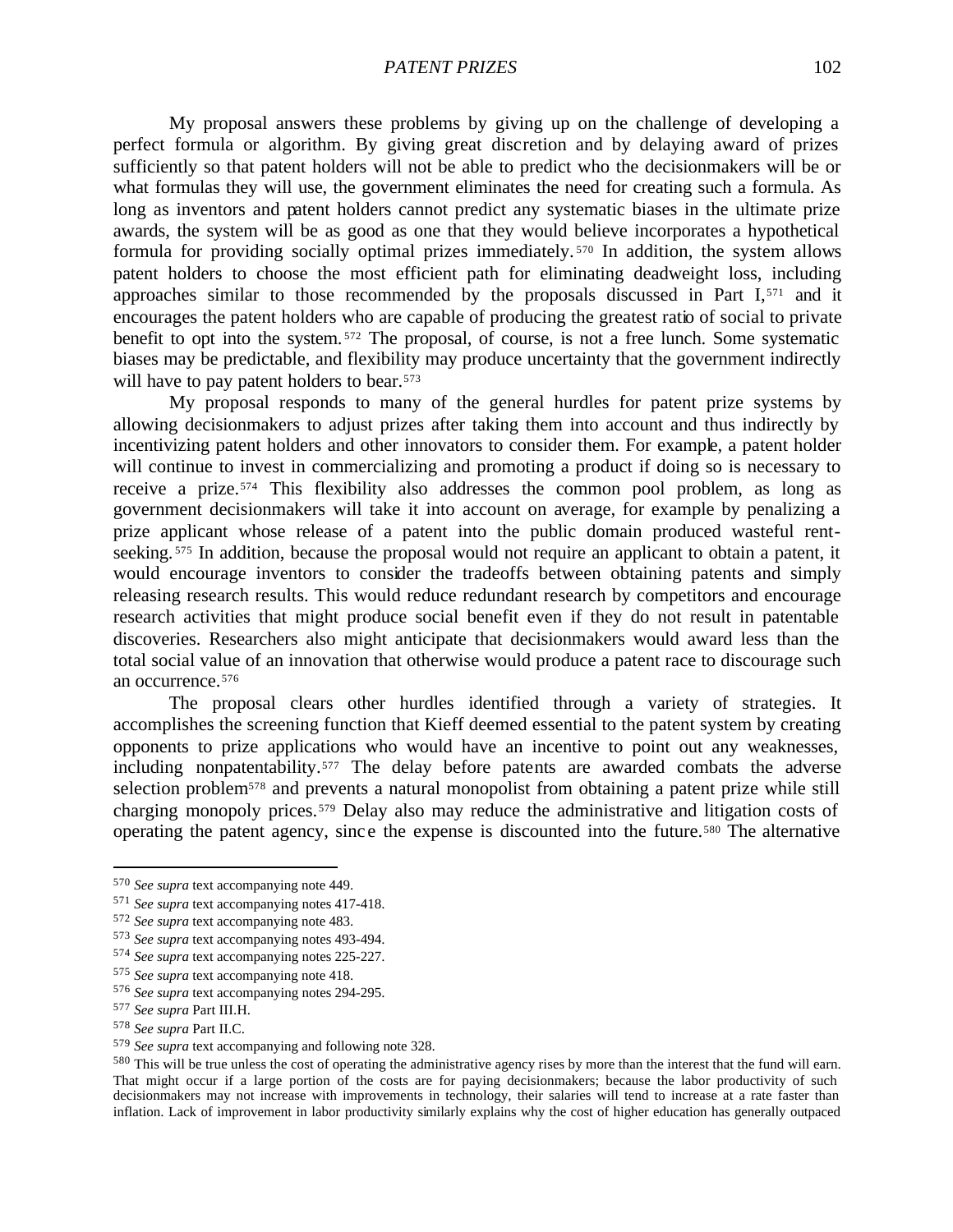dispute resolution techniques may reduce litigation costs by encouraging settlement,<sup>581</sup> and the independence of the prize agency reduces the possibility and magnitude of rent-seeking costs.<sup>582</sup> The use of a fund, meanwhile, allows the government to budget for patent prizes, eliminating concern about a potentially open-ended liability.583 Even with all of these improvements, of course, it may be impossible to estimate precisely what the costs of operating this patent prize system will be, or how much adverse selection if any will survive. Nor is it possible to prove mathematically that the benefits of the prize system in reducing deadweight loss will be worth it. The large size of such deadweight losses, however, suggests that the patent prize system I have described will be a significant improvement.

#### IV. APPLICATIONS FOR PRIZE SYSTEMS

So far, I have developed a prize system that is likely to be both simpler to implement and more flexible than the prize proposals that other commentators have offered. In addition, the Article has shown that establishing a prize fund as an adjunct to the patent system is likely to have greater benefits than costs, especially because a relatively small fund will tend to induce actions with the highest ratio of social benefit to private cost.584 This conclusion, however, leaves much unanswered, especially given the argument that it may be better to adopt a prize system for a specific purpose than for patents or intellectual property in general. <sup>585</sup> Even a modest prize fund experiment seems more likely to come as a response to a specific need than from a generalized desire to tweak our intellectual property institutions. This Part describes several potential applications from a wide range of possibilities, with two principal considerations dictating the choice of examples. First, the examples all reflect current controversies and problems, illustrating how prize systems might be used to address specific issues of contemporary concern. Second, and more importantly, each of the examples presents different challenges, showing both the potential flexibility of prize systems and how they might be modified depending on the purposes for which they are used.

Of course, I have also chosen the specific examples because they allow for a positive portrayal of prize systems in general and my proposal in particular. Many governmental programs would not be suitable candidates for the creation of prize systems. One criterion is that a program be one in which the government cares more about the investments made in anticipation of receiving prizes than in the fairness of any awards to the ultimate prize applicants.586 A second criterion is that there should be no easily administrable alternative to a prize system. A prize system, after all, involves costs,<sup>587</sup> and if there is a simple program that

inflation. *See, e.g.*, D. Bruce Johnstone, *Learning Productivity: A New Imperative for American Higher Education*, at http://www.educause.edu/nlii/articles/johnstone.html (last visited Sept. 15, 2001).

<sup>581</sup> *See supra* Part III.I.

<sup>582</sup> *See supra* Part III.G.

<sup>583</sup> *See supra* Part III.C.

<sup>584</sup> *See supra* text accompanying notes 481-483.

<sup>585</sup> *See supra* Part III.E.

<sup>586</sup> Fairness should be a relatively small concern in the patent context if the goal of the patent system is utilitarian rather than natural rights. *See supra* note 433; *see also supra* note 365 (arguing that due process is not a significant goal in the prize context). Inventors who are concerned about arbitrary treatment may sell their claims to someone willing to bear the risk. *See supra* Part III.D.

<sup>587</sup> Some of these costs are discussed *supra* Part II.D. My proposal also introduces an additional type of cost, that of uncertainty, since third party purchasers of rights to prizes would insist on some compensation for the uncertainty of those prizes. *See supra* text accompanying note 494. An additional criterion to evaluate proposals would be consideration of the uncertainty involved in investments in an alternative regime.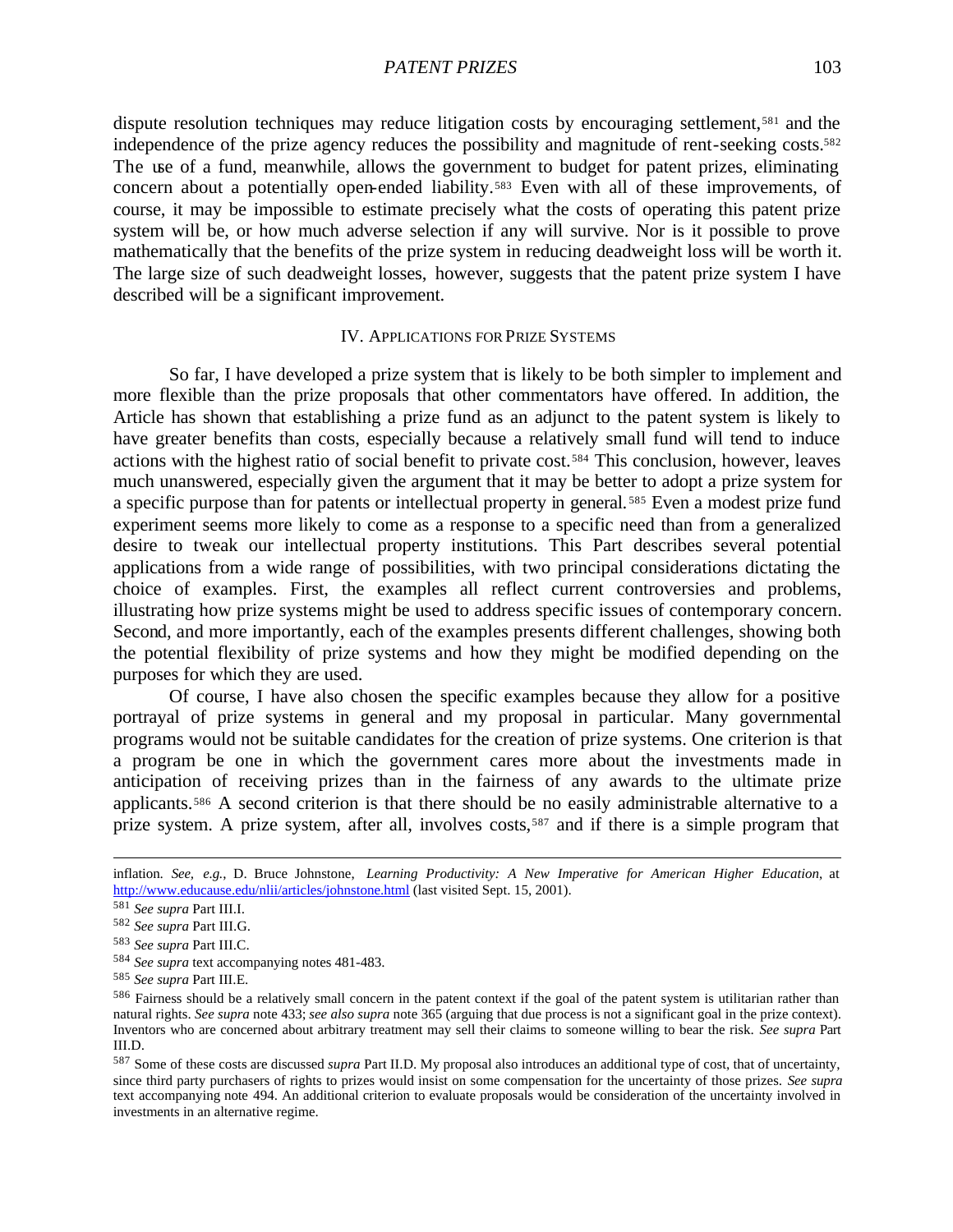effectively achieves social goals by inducing the government to make direct payments at the time the benefit is intended, there is no need to incur these costs. These criteria provide a strong argument against establishment of a prize system, say, for providing retirement benefits in lieu of Social Security. Though we could imagine allowing each retiree to request a "retirement prize," we would sensibly worry about inequities in treatment, and we may feel that existing formulas are fairer than any subjective alternative.<sup>588</sup>

#### *A. Patent Proposals*

 $\overline{a}$ 

# *1. Prescription Drugs for Senior Citizens*

Among the most salient issues in the 2000 Presidential campaign was creation of a governmental program to extend prescription drug coverage to senior citizens.589 The debate was not on whether to create such a program, but what form the program should take.<sup>590</sup> As an interim measure following his election, President Bush approved a zero-cost program to allow senior citizens to pool their purchasing power for prescription drugs,<sup>591</sup> but critics have questioned the legality of Bush's decision to act in the absence of new legislation, <sup>592</sup> and no one has argued that it serves as a comprehensive reform alternative. Although the September 11 terrorist attacks may have placed the issue on the back burner,593 the apparent popularity of the concept makes it seem likely as a future governmental initiative.

The problem, of course, is what form the program will take.594 President Bush's announced plan has emphasized the provision of block grants to states.<sup>595</sup> Some legislators,

<sup>588</sup> Retirees in such a hypothetical program in theory could sell their claims to third parties, and third parties would have strong incentives to be methodical in predicting how much each retiree would be likely to receive. Thus, it is possible that among all retirees who sell to third parties, results could be quite consistent, or at least more consistent than the unguided administrative agency deciding how much each retiree deserves. One problem with relying on such sales, however, is that the endowment effect suggests that some retirees would be hesitant to sell their rights to retirement prizes to third parties. *See generally* Jack L. Knetsch, *The Endowment Effect and Evidence of Nonreversible Indifference Curves*, 79 AM. ECON. REV. 1277 (1989) (providing experimental evidence of an endowment effect); Jeffrey J. Rachlinski & Forest Jourden, *Remedies and the Psychology of Ownership*, 51 VAND. L. REV. 1541, 1551-59 (1998) (discussing the endowment effect). Among such retirees, the prize system would produce considerable uncertainty. At the same time, there do not seem to be any major problems with the distribution of retirement benefits, aside perhaps from arguments about distribution that Congress presumably could address if it wanted to do so. In contrast to the various patent cases, the system does not eliminate any deadweight loss, and there thus seems to be little reason to adopt it.

<sup>589</sup> *See, e.g.*, *Poll: Prescriptions 'Very Important' to 6 in 10 Americans*, CHI. TRIB., Oct. 16, 2000, at 8 (reporting that 60% of Americans considered the issue of prescription drug coverage to be "very important" in their vote for President).

<sup>590</sup> Governor Bush maintained in television advertisements that Vice President Gore's plan would give too much of a role to "Washington bureaucrats" in deciding what prescriptions would be covered, while Gore complained that Bush's plan would leave many senior citizens with no assistance and force others to obtain coverage through private companies. *See, e.g.*, *Dueling over Drug Coverage*, http://cbshealthwatch.medscape.com/cx/viewarticle/221865 (last visited Sept. 25, 2001).

<sup>591</sup> *See, e.g.*, Shailagh Murray & Laurie McGinley, *Bush Plans to Propose a Discount Card to Cut Medicare Beneficiaries' Drug Costs*, WALL ST. J., July 11, 2001, at A2.

<sup>592</sup> *See, e.g.*, Sarah Lueck, *Groups File Suit over Drug Discounts*, WALL ST. J., July 18, 2001, at B2; *see also* Sarah Lueck, *Judge to Block White House Proposal to Issue Medicare Discount Drug Cards*, WALL ST. J., Sept. 7, 2001, at B5 (reporting the issuance of a preliminary injunction).

<sup>593</sup> *See, e.g.*, Adam Clymer, *Democrats' Wish Lists Relegated to Back Burner*, N.Y. TIMES, Sept. 30, 2001, at 29 (reporting Senate Majority Leader's statement that bills on issues including prescription drugs for the elderly were in a "'maybe' category or worse").

<sup>594</sup> Commentators have noted the existence of a wide variety of proposals, worrying that the diversity may impede efforts to arrive at a consensus solution. *See, e.g.*, Michael Pretzer, *Will an Abundance of Ideas Kill Prescription Drug Legislation?*, MED. ECON. MAG., Mar. 20, 2000, at 51.

<sup>595</sup> For a brief overview, see *Bill Introduces Prescription Drug Plan*, ALMANAC POL'Y ISSUES, *available at* http://www.policyalmanac.org/health/prescription\_drugs.shtml (last visited Sept. 25, 2001).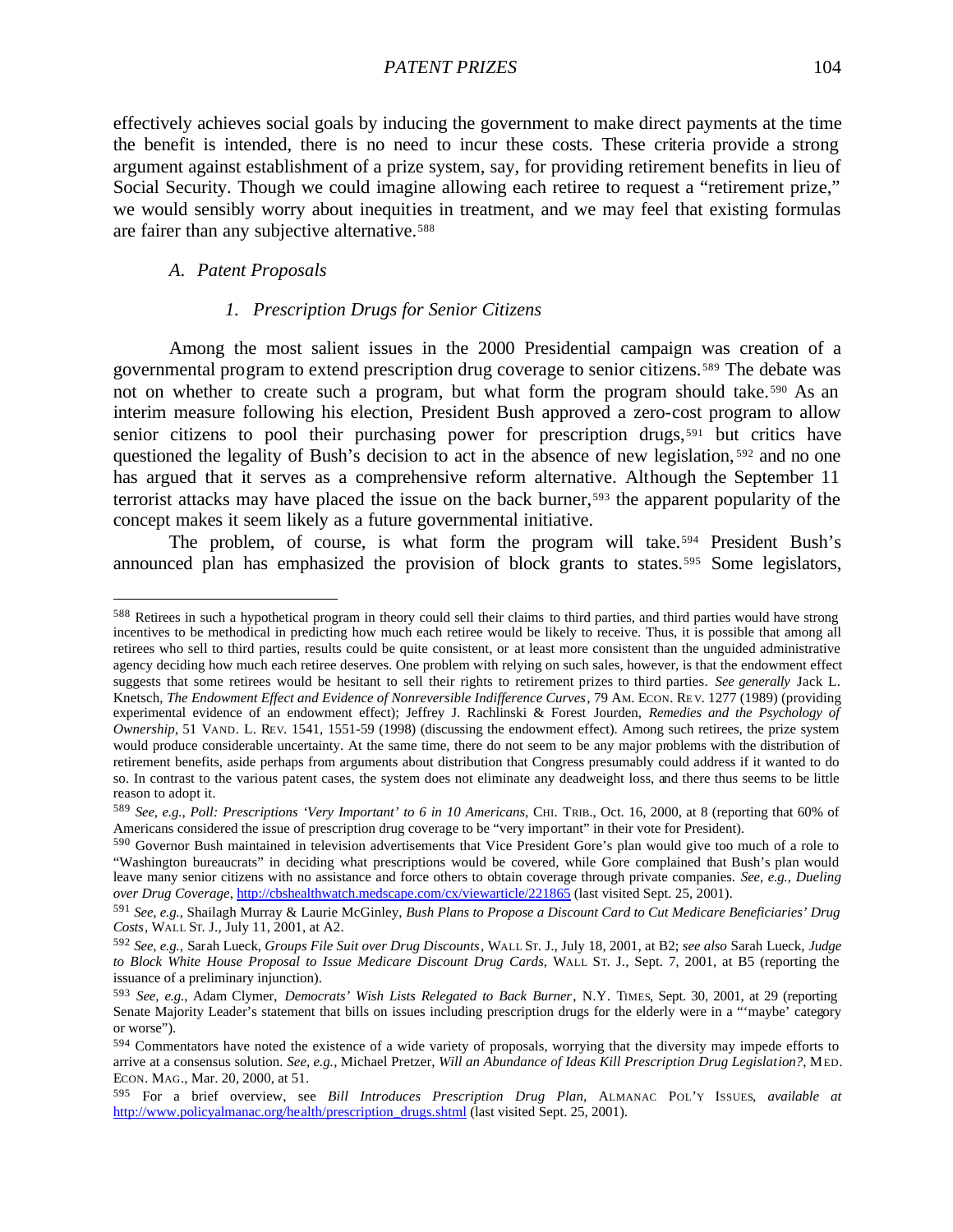meanwhile, have supported plans that would result in the imposition of price controls on the drug industry. <sup>596</sup> A relatively modest price control requirement, called a best-price provision, would require drug manufacturers to sell prescription drugs to Medicare at the lowest price available to any private party. <sup>597</sup> Meanwhile, some commentators have suggested an insurance plan modeled on the Federal Employees Health Benefits Program,<sup>598</sup> which allows beneficiaries to choose from various private providers. One such approach would rely on the use of private pharmacy benefit management companies, which seek to steer covered individuals toward preferred drugs, such as generics and other drugs specifically listed on a "formulary."599 This approach would borrow these cost-saving techniques from the managed care industry while offering coverage at a subsidized rate.<sup>600</sup>

Any solution that relies on explicit price controls inevitably will produce the usual set of problems associated with such controls.<sup>601</sup> Perhaps of greatest concern, price controls would likely result in reduced research and development expenditures, which is particularly problematic given the concern that the patent system already results in suboptimal investment.<sup>602</sup> Critics of the pharmaceutical industry maintain that the industry historically has enjoyed high returns on investment.603 Even if the industry's profits are "too high" in the sense that the industry would have made the same investments ten or twenty years ago if they could have been assured a return on investment lower than the one that they have actually received, that is irrelevant to future investment. The higher the prospective returns, the more pharmaceutical companies will invest, and a policy that companies must bear unexpected losses but will be forced to give up unexpected gains would reduce investment. It is theoretically possible that these negative consequences in present discounted value terms are worth the immediate benefits that price controls would produce, but a solution that would lower deadweight costs without reducing future investments would be preferable or, at the least, more politically palatable.

<sup>602</sup> *See supra* text accompanying note 88.

<sup>596</sup> Congressman Bernie Sanders, Independent of Vermont, argues that "despite funding the development of these drugs, American consumers pay outrageously high prices for them because the government has not imposed a reasonable pricing clause on the industry." Bernie Sanders, *Prescription Drug Benefit Under Medicare*, *available at* http://bernie.house.gov/statements/2001-08-01-Rx-Drugs\_under\_medicare.asp (last visited Sept. 25, 2001).

<sup>597</sup> Such a requirement already exists in the Medicaid program. *See* Omnibus Budget Reconciliation Act of 1990, Pub. L. No. 101-508, 104 Stat. 1388, § 4401(b)(4)(C), sec. 1927. A potential problem with this approach is that if the government is a sufficiently important consumer, drug companies may respond by raising their prices to private parties to the level at which they would like to sell drugs to the government. *See, e.g.*, ROBERT GOLDBERG, TEN MYTHS ABOUT THE MARKET FOR PRESCRIPTION DRUGS (National Center for Policy Analysis No. 230, 1999), *available at* http://www.ncpa.org/studies/s230/s230.html (last visited Oct. 16, 2001) (noting that if required to "offer all seniors the discounts now offered only to a very few government agencies, primarily the Veterans Administration," then "drug manufacturers would steeply increase prices charged the VA"). For a statement by Congressman Henry Waxman advocating a best-price provision, see *Prescription Drug Price Discrimination*, http://www.house.gov/waxman/drugs/body\_index.html (last visited Oct. 16, 2001).

<sup>598</sup> *See, e.g.*, JAMES FROGUE, THREE MORE STRIKES ON PRESCRIPTION DRUGS (Heritage Found. Executive Memorandum No. 683, 2000); Citizens Against Government Waste, *A Better Prescription for Seniors*, *available at* http://www.cagw.org/publications/lookinglass/pubs.looking.better-prescription.htm (last visited Sept. 25, 2001).

<sup>599</sup> *See generally* Joshua P. Cohen, *PBMs and a Medicare Prescription Drug Benefit*, 55 FOOD & DRUG L. 311, 313-15 (2000) (describing the techniques used by PBMs); Kevin J. Dunne & Ciara R. Ryan, *How Management of Medical Costs Is Revolutionizing the Drug Industry*, 62 DEFENSE COUNSEL J. 177, 178-79 (1995) (describing the operation of PBMs).

<sup>600</sup> *See* Cohen, *supra* note 599, at 319-20 (discussing the use of PBMs in a governmental program).

<sup>601</sup> *See, e.g.*, EKELUND & TOLLISON, *supra* note 42, at 107-10. Many economists have opposed price controls in health markets. *See Economists: Outlook Grim Under Health Plan*, ATLANTA J. CONST., Jan. 13, 1994, at F1 (reporting the issuance of a letter signed by 565 economists opposing medical price controls); *see also* Thomas W. Merrill, *Constitutional Limits on Physician Price Controls*, 21 HASTINGS CONST. L.Q. 635 (1994) (considering the implication of the Takings Clause and other constitutional provisions).

<sup>603</sup> *See, e.g.*, *New Report Links High Prescription Drug Prices to Marketing Costs, Profits and Enormous Executive Compensation*, http://www.namiscc.org/newsletters/July01/DrugPrices.htm (last visited Oct. 16, 2001).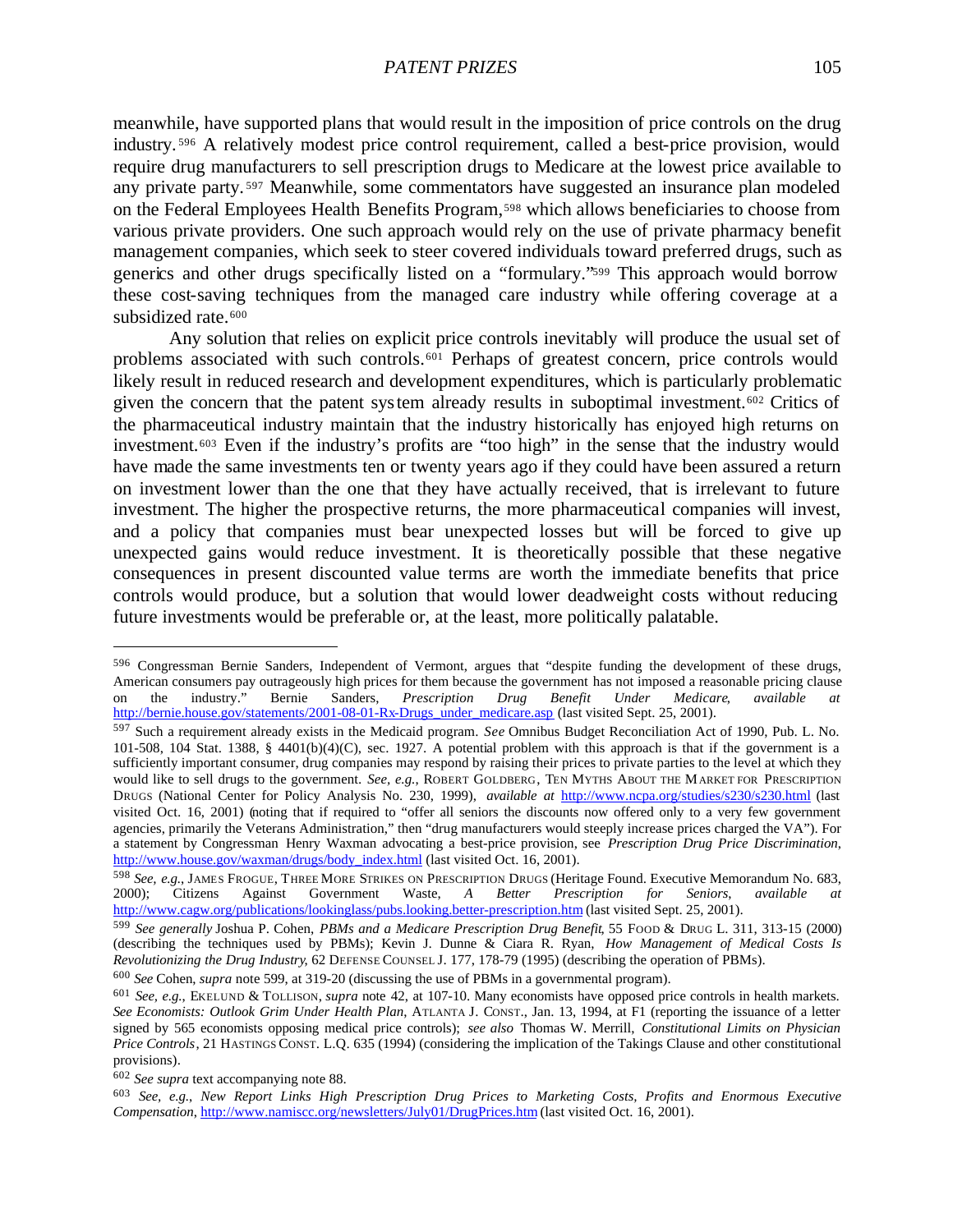The proposals based on some form of government subsidization of prescription drugs without price controls, meanwhile, impose large informational burdens on federal government agencies. In some proposals, a government agency would negotiate prices directly with pharmaceutical companies.604 Even in proposals seeking to harness competitive forces, the government would have to choose among prospective subsidized insurance carriers in different geographic areas, considering a wide range of factors.605 Such programs presumably could be functional and provide prescription drug benefits as promised, lowering deadweight loss by reducing the number of senior citizens who obtain drugs that otherwise they would not be able to afford. The programs, however, would necessarily spawn complex bureaucracies with little incentive to minimize administrative costs. While the agency presumably would seek to achieve the greatest social benefit at lowest possible cost in negotiating prices, it might err, for example by paying too much to a particular drug manufacturer or by selecting an inferior private provider.

Missing among the proposals being considered by Congress is any form of patent prize system, and, at first glance, there is a good reason for this. The patent prize systems discussed in Part I could be used for all patents or for all patents of a particular type (such as all pharmaceutical patents), but none seems suitable for the narrower goal of reducing prescription drug costs for a particular segment of the population, senior citizens. If any of the three buyout proposals were used, all consumers would share in the benefits of the government's largesse, and Lichtman's proposal could channel benefits specifically to senior citizens only if that segment of the population happens to constitute roughly the lowest-valuing quarter of consumers of any particular drug. <sup>606</sup> Even then, the benefits of the induced lower price would be shared by all higher-valuing consumers. An incidental benefit to all consumers presumably would not be objectionable, but a principal virtue of Lichtman's proposal is the multiplier effect that makes coupons a cheap way of reducing deadweight loss when the government has good information, and the decrease in deadweight loss cannot be directed to benefit any group more narrow than the users of the particular drug. <sup>607</sup>

<sup>&</sup>lt;sup>604</sup> *See, e.g.*, H.R. 1512, 107th Cong. § 3, sec. 1860G(b)(1)(A) (2001) (requiring the Administrator to "[e]stablish, through negotiations with medicine manufacturers and wholesalers and pharmacies, a schedule of prices for covered prescription medicines"). Another difficult task in the bill is calculation of rebates based on factors such as "increases in utilization due to promotion activities of the manufacturer, wholesaler, or retailer" and "launch prices of new drugs at the same or higher prices as similar drugs already in the marketplace (so-called 'me too' or 'copy-cat' drugs)." *Id.* sec. 1860I(3)(D)(ii)-(iii).

<sup>605</sup> *See, e.g.*, S. 1135, 107th Cong. § 301, sec. 1860F(c)(2) (2001) (describing the information that bids would be required to contain, including inter alia "a proposal for the estimated prices of covered outpatient drugs and the projected annual increases in such prices, including differentials between formulary and nonformulary prices, if applicable" and "if the entity utilizes a formulary, a detailed description of the procedures and standards the entity will use for . . . adding new drugs to a therapeutic class within the formulary").

<sup>606</sup> This seems unlikely. First, senior citizens form a significant portion of the market for prescription drugs. *See, e.g.*, Kathi Fairman, *Fact Sheet: High Cost Prescription Drug Users*, *available at* http://www.expressscripts.com/other/news\_views/outcomes2001/highcost.pdf (last visited Oct. 16, 2001) (noting that about 33% of prescription drug expenditures are for just 2% of patients and that "46% of the highest-cost patients are age 55 or older"); *Bush Introduces Prescription Drug Plan*, *available at* http://www.policyalmanac.org/health/prescription\_drugs.shtml (reporting that 42% of drug expenditures in 1998 were spent on senior citizens, who comprise 13% of the population). Second, senior citizens are not necessarily any poorer than other segments of the population. *Cf.* Robert M. Goldberg, *The 'Gerontocracy' Won't Swallow Clinton's Drug Plan*, WALL ST. J., June 28, 1999, at A26 (noting that 70% of senior citizens are able to afford prescription drug coverage and that "[t]he average net worth for households in the 65-to-74 age group is \$331,600, about twice as high as for younger people"). Of course, some type of coupon scheme might result in only low-income seniors receiving coupons, but for this to induce a patent holder to lower the price, there would have to be a large number of such coupons, perhaps with some bonus pay able to the patent holder but not serving as an additional discount. *See supra* text accompanying notes 186-190.

 $607$  At least one country has used a coupon scheme that has much in common with that proposed by Lichtman, but the scheme was not specifically targeted at any segment of the population. *See* MARK JOHNSTON & RICHARD ZECKHAUSER, THE AUSTRALIAN PHARMACEUTICAL SUBSIDY GAMBIT: TRANSMUTING DEADWEIGHT LOSS AND OLIGOPOLY RENTS TO CONSUMER SURPLUS (National Bureau Econ. Research Working Paper No. 3783, 1991).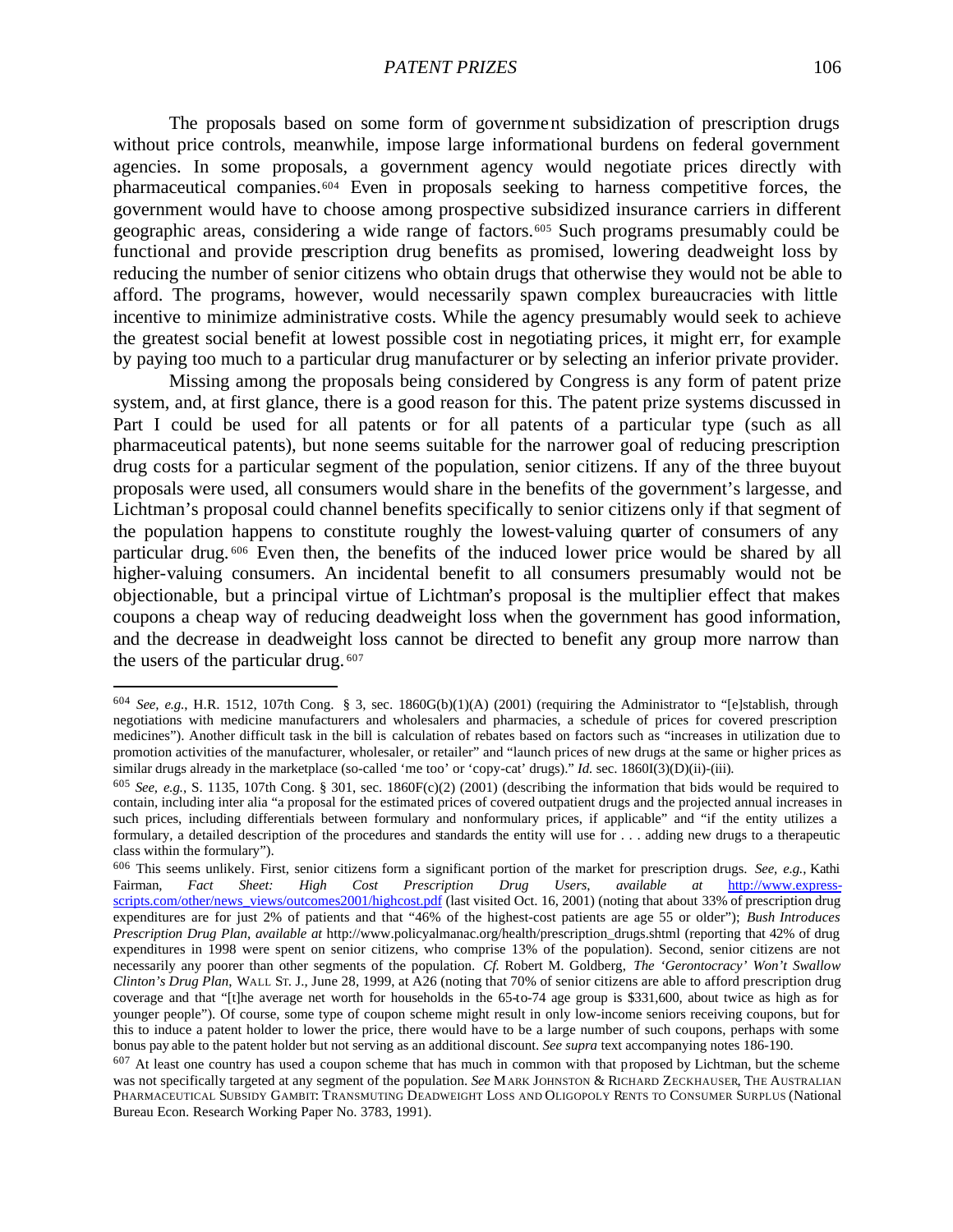The incompatibility of earlier patent prize proposals with a plan to provide prescription drugs to senior citizens may provide a hint that the narrow restriction is unjustified. Why should a senior citizen be entitled to cheap prescription drugs when a younger person with the misfortune to suffer a serious illness is not? On the other hand, there may be some normative justification, albeit probably a justification sounding in fairness or distributive concerns rather than economic efficiency. Perhaps senior citizens deserve special treatment because of the investments that they have made in the past, investments that should lead to a higher standard of living among the younger and future generations who will be obliged to bear the tax bill for seniors.<sup>608</sup> Or perhaps the limited term of patent monopolies poses an unfair burden particularly on senior citizens, whose lower life expectancies mean that they will not share in the benefits when patents pass into the public domain. <sup>609</sup>

Regardless of whether the plan is normatively justified or an interest-group resource grab, if it is to be enacted, better that the plan be more efficient than less. Providing a prescription drug benefit using a mechanism similar to that described in Part III likely would be more efficient than alternatives currently discussed and could be targeted directly at senior citizens. In describing the activities that would receive prizes, the government could simply provide that prizes would be awarded to entities improving senior citizens' access to pharmaceuticals. Congress could establish a fund for actions taken in a set year, and it could promise that the fund would be distributed in proportion to the social benefit provided to senior citizens. This approach would avoid the negative effects of price controls and indeed would likely encourage greater research and development expenditures by subsidizing the pharmaceutical industry. At the same time, the proposal would avoid burdening government with the informational complexities of a government-sponsored insurance plan, as the only decisions to be made would be the eventual distribution of prize money. <sup>610</sup>

The flexibility provided awarders of prizes will lead companies to seek the most efficient way of providing benefits to senior citizens.<sup>611</sup> Some pharmaceutical companies might directly release patents into the public domain, especially if the drugs patented are used largely by senior citizens. Because pharmaceutical companies would expect prizes to depend solely on benefits to senior citizens,612 however, other approaches would likely dominate. For example,

<sup>608</sup> *See generally* LIOR JACOB STRAHILEVITZ, SHADES OF GRAY: INTERGENERATIONAL EQUITY IN THE ERA OF ENTITLEMENT REFORM (1997) (considering such arguments in the context of the entitlements debate). Some who purport to advocate intergenerational equity, however, argue that the elderly already receive too large a portion of governmental benefits. *See, e.g.*, Paul Samuelson, *Pampering the Elderly*, NEWSWEEK, Oct. 29, 1990, at 61.

 $609$  This argument might seem to imply that all of those with limited life expectancies should be subsidized, and this in turn might seem to suggest that all people benefiting from prescription drugs should receive the same benefits. It is theoretically possible, however, that status as a senior citizen is a better proxy for limited life expectancy than a desire to take a particular drug. Status as a senior citizen may well be a better proxy for many drugs, either because the population taking the drug is not at significantly elevated risk of early death or because the drug might help provide a cure for a particular illness. If this is the justification, though, there would be a ground for expanding the relevant program to include, for example, drugs generally taken by people with terminal illnesses without offering the possibility of a cure.

<sup>610</sup> Commentators have noted that rules for government payment of pharmaceuticals in contexts in which the government purchases pharmaceuticals are extraordinarily complex. *See* Richard J. Wall & Christopher B. Pockney, *Pricing Pharmaceuticals for the Government (Where Policy Quirks and Economic Realities Collide)*, 29 PUB. CONT. L.J. 91, 92 (1999) ("The Federal Government's pharmaceutical pricing rules are perhaps the most complex set of pricing rules imposed on a commercial company doing business with the Government.").

<sup>&</sup>lt;sup>611</sup> See supra notes 412-416 and accompanying text (noting that the prize approach will lead private parties to choose among patent buyouts and other schemes).

<sup>&</sup>lt;sup>612</sup> It is possible that some awarders of prizes might ignore the specified purpose of the program and award prizes on broader criteria, for example by providing prizes for provision of prescription drugs to individuals other than senior citizens. The prize approach is thus prone to mission creep. *Cf.* Todd J. Zywicki, *Environmental Externalities and Political Externalities: The Political Economy of Environmental Regulation and Reform*, 73 TUL. L. REV. 845, 891 (1999) (providing an example of the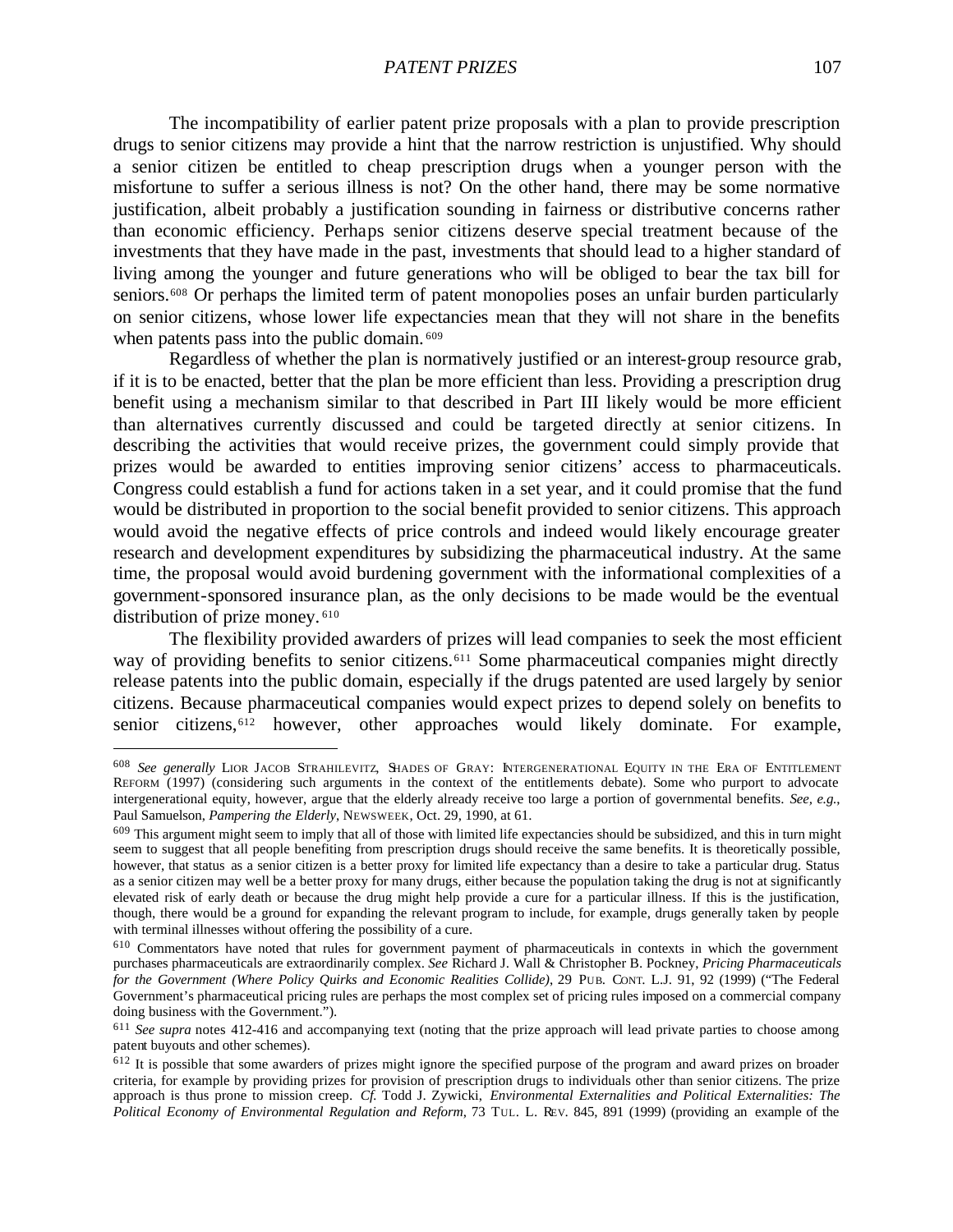pharmaceutical companies might offer discounts to either all senior citizens or to specific groups of senior citizens.613 Likely the most common approach would be the advent of third-party insurance companies that would sell plans to senior citizens at below-market rates.

While these companies presumably would negotiate to purchase drugs from pharmaceutical companies at wholesale market prices much as in existing proposals, the companies would have stronger incentives than a government agency to minimize administrative and drug purchasing costs and maximize benefits to covered senior citizens. The better the benefits provided to senior citizens, the higher the anticipated prize, even if the government's eventual decisions in awarding prizes turn out to be poor approximations of the social optimum. A third party also might have a stronger credible threat than the government not to include a drug or group of drugs in its discount program if pharmaceutical companies do not offer sufficiently large discounts, because an agency might feel political pressure to make available at least one remedy per malady.

Adopting such an approach would save Congress from having to resolve several divisive issues and thus potentially could make a bill easier to pass into law. <sup>614</sup> For example, one debate in Congress is whether a prescription drug plan should cost beneficiaries \$53 a month and cover half the cost of prescriptions or offer premiums of \$30 to \$35 a month with greater out-of-pocket costs.615 With a prize system, third parties providing coverage would have an incentive to weigh the costs and benefits of different approaches. Different companies might well seek to serve different portions of the market by offering different plans, thus allowing for some consumer choice. Senior citizens who could not afford a relatively high monthly fee, or who do not anticipate needing the benefits of a program with such a fee, might be able to enroll in programs that offer lower fees, in exchange for higher copayments or reduced coverage. At the same time, this approach substantially answers two objections, both related to the adverse selection problem, to providing prescription drugs through subsidization of insurance companies.

The first objection is that any subsidization would lead to market failure, as only the individuals most likely to need coverage will seek to obtain it. "[P]eople are likely to know more than the insurance companies that cover them about their future drug costs," argues Paul Krugman, continuing, "[T]his puts retirees seeking drug insurance in the same position as people trying to sell used cars."616 Insurance companies would thus only offer plans with high out-of-

phenomenon of mission creep). Mission creep can be seen as a cost, at least to those who would like to channel benefits to specific groups, or as a benefit, since mission creep would only occur when some decisionmakers believe that a specific limitation by Congress is normatively unjustifiable. Of course, mission creep is hardly unique to this system, as any statutory program leaving room for agency or judicial decisionmaking ultimately may change or expand its mission as a result of creative rulemaking or creative statutory interpretation.

<sup>613</sup> One company recently announced such a program, presumably because of the price discrimination and reputational benefits that it will obtain from it. *See* Melody Petersen & Milt Freudenheim, *GlaxoSmithKline Plans Drug Discount Program for Low-Income Elderly*, N.Y. TIMES, Oct. 3, 2001, at D1 (announcing the plan to reduce drug prices for low-income senior citizens by 25% or more). Drug companies also provide benefits to a relatively small number of consumers through patient assistance programs. *See generally* GOV'T ACCTG. OFFICE, DRUG COMPANY PROGRAMS HELP SOME PEOPLE WHO LACK COVERAGE (GAO-01-137, 2000) (describing such programs).

 $614$  Congress is often more willing to pass legislation when the legislation does not resolve controversial issues. For example, supporters of the Civil Rights Act of 1991 could not agree on whether the legislation should be retroactive, and passage was assured only by leaving the issue open. *See* Rivers v. Roadway Express, Inc., 511 U.S. 298 (1994) (resolving the issue by finding the statute nonretroactive). Of course, sometimes Congress may anticipate how an issue would be resolved if left to an administrative agency or to courts, and the option of leaving an issue undecided is thus not available.

<sup>615</sup> *See* Robert Pear & Robin Toner, *Despite High Hopes, Drug Plan May Be Disappointing to Elderly*, N.Y. TIMES, July 22, 2001, at A1.

<sup>616</sup> Paul Krugman, *Harvest of Lemons*, N.Y. TIMES, Oct. 14, 2001, at 13. Krugman is referring to George Akerlof's observation about adverse selection in the used car market. *See* Akerlof, *supra* note 313.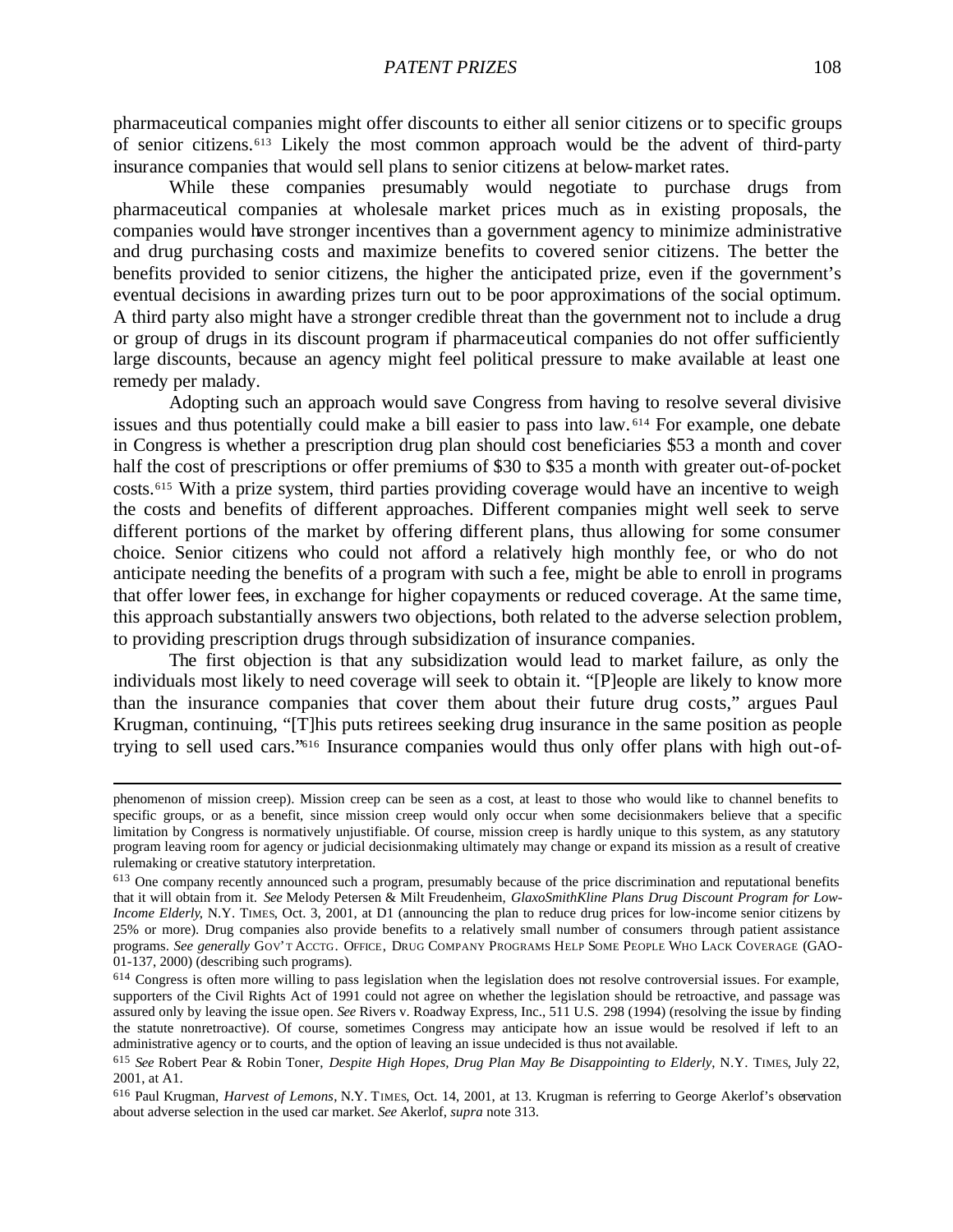pocket expenses, for fear of drawing insureds who are bad risks. The second, related objection is that insurance companies might "cherry pick" by seeking to cover only healthy seniors.<sup>617</sup> They might do so, for example, by omitting coverage for drugs that relatively sick seniors are likely to need, or through stringent rules on pre-existing conditions. Although a potential answer to both of these objections is that the government could regulate the terms and prices of subsidized insurance, this eliminates much of the purpose of harnessing competition among insurance companies rather than offering a centralized single-payer plan.

Adverse selection, however, is not a significant problem with the approach suggested here, as long as insurers anticipate that prize awarders will consider the characteristics of the population served, as well as examination of the drugs actually provided at discounted rates, rather than just the number of enrollees. Insurers should be happy to enroll bad risks if they expect to receive a higher prize as a result. The social benefit that a third party provides depends ultimately on the medical benefit provided to enrollees, and medical benefit should be easier to assess a decade after drugs are provided than at the time of enrollment in a plan. If a third party attempted to enroll only healthy individuals, or provided drugs irrespective of need, its opponent in prize arbitration would have a strong incentive to point this out and those awarding prizes would be expected to take the argument into account. Unlike any system operating according to a predetermined formula, this approach eliminates loopholes by granting great flexibility in considerations potentially relevant for the awarding of prizes.<sup>618</sup>

At the same time, Congress would not need to decide how benefits should vary depending on income or wealth. Just as the prize system gives insurers an incentive to serve the sick as well as the healthy, so too does it give them an incentive to prioritize the poor above the rich. Insurers would consider to what extent prize givers on average would consider social benefit to be higher when the recipient of the services is poorer, and the compromise is thus what the average prize awarder would decide. The more limited the fund for prizes, the more third parties are likely to focus on serving relatively poor senior citizens. This is just a generalization of the point that prize funds will induce actions having the highest possible ratio of social benefit to private cost.<sup>619</sup>

Expenditures on pharmaceuticals, like those on any product, produce declining marginal benefits. Third parties would thus anticipate the argument that the benefit provided from spending a dollar on an essential drug needed by someone who cannot afford the drug is greater than that provided by spending money on a recipient who generally can afford drugs but either would prefer not to pay for them or would find that the costs of a certain drug exceed the benefits. Even a prize awarder focusing solely on the amount of deadweight loss eliminated, rather than on improvement in medical outcomes, should prioritize poor senior citizens, because deadweight loss is eliminated only when someone who values a drug above marginal cost but below the monopoly price receives a discount that enables purchase.

On this issue and others, using the prize approach will lead third parties to recognize the possibility of disagreement among awarders of prizes and to calculate social benefit as an average of what different decisionmakers would be expected to decide. If some decisionmakers would be expected to count social benefits from two competing uses of funds as equal while

<sup>617</sup> For a discussion of and sources on cherry picking, see Andre Hampton, *Markets, Myths, and a Man on the Moon: Aiding and Abetting America's Flight from Health Insurance*, 52 RUTGERS L. REV. 987, 1003 & n.70 (2000).

<sup>618</sup> *Cf.* THE AMERICAN HERITAGE DICTIONARY 1061 (3d ed. 1992) (defining "loophole" as "[a] way of escaping a difficulty, especially an omission or ambiguity in the wording of a contract or law that provides a means of evading compliance").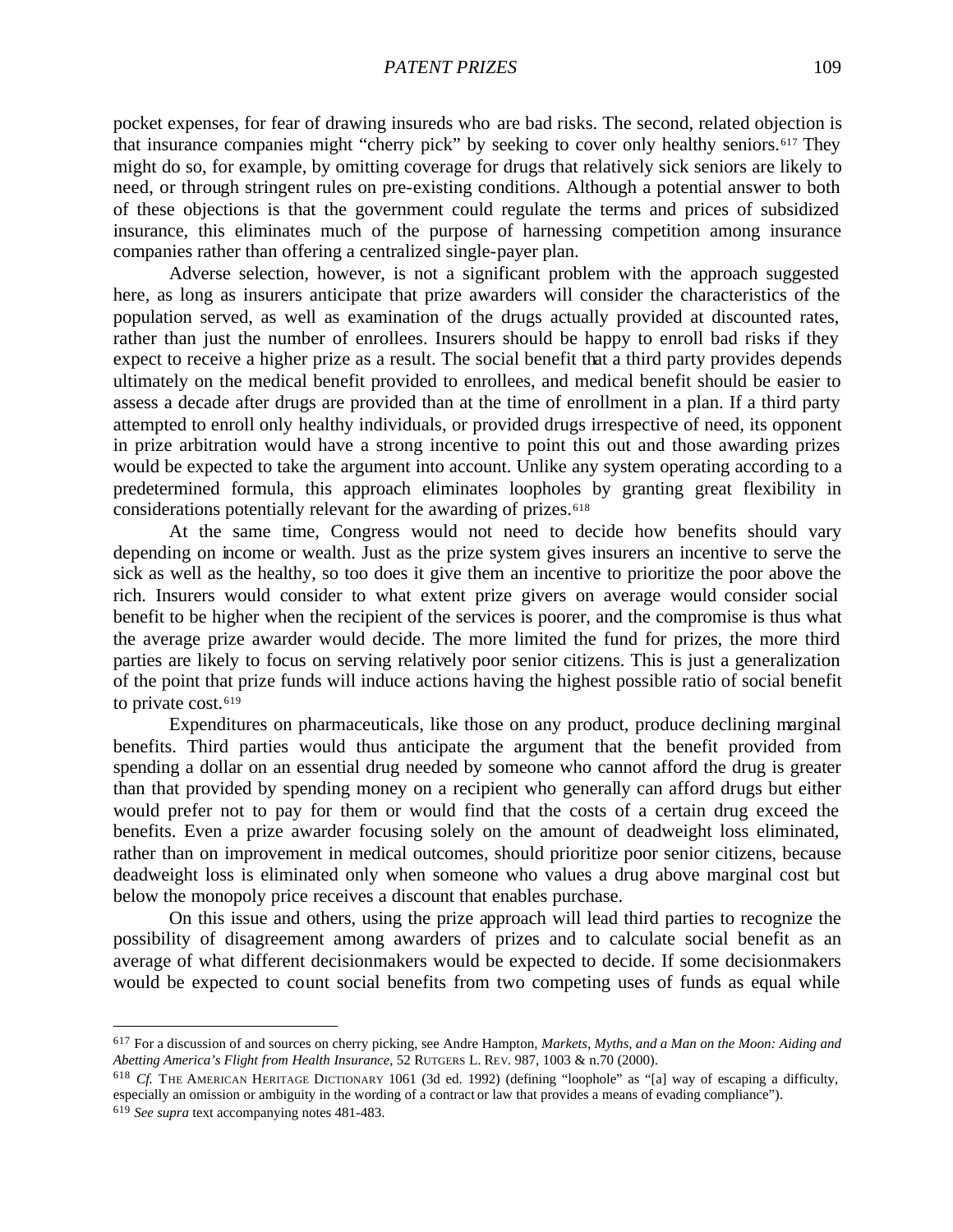### *PATENT PRIZES* 110

other decisionmakers systematically would value one of the uses over the other, funds will tend to flow initially toward the favored use. Some lawmakers, of course, might prefer a program that would have no such bias, for example if they believe that pharmaceutical benefits should not depend on income at all, while others might prefer strict means testing. If there are enough such lawmakers, though, they could specify the restriction in the legislation creating the prize system. Thus, assuming that prize awarders would be expected to honor legislative restrictions as much as judges, using the prize system does not prevent Congress from setting criteria. If lawmakers cannot agree on certain issues, however, a system of retrospective prizes will effect compromise on controversial issues.

Given congressional and presidential disagreement on the form that a full program should take, the prize system could serve as an interim solution, perhaps with relatively modest funding. This interim solution, however, might well prove more attractive than any alternatives, and it easily could be expanded simply by increasing the size of the fund for a particular year. Because it would induce relatively few releases of patents into the public domain, the program likely would not eliminate deadweight loss nearly as efficiently as a patent prize program not geared specifically toward senior citizens. From the perspective of consumers, the program would not look so different from a governmental one, with prices for pharmaceuticals lower than they otherwise would be. The difference would not be in the form of the program as much as in perceived quality, especially in reaching those most rather than least in need.

Because the system would stimulate competition among private companies to provide high-quality services efficiently, rather than competition encouraging exploitation of loopholes and imperfections in governmental rules, the social benefit, and thus the perceived quality among consumers on average, would be higher per dollar spent on benefits. And while only actual experimentation with a prize system can provide definitive proof, the costs of the system, even including the amount that must implicitly be paid to third parties that will bear some risk because of the uncertainty of prize awarders' decisions,620 seem likely to be less than the costs of running a bureaucracy charged with the gargantuan task of making ex ante decisions about benefits. It is simply easier to approximate how much good a particular insurance company providing drug coverage did than to craft rules providing funding in proportion to how much good each insurance company can be predicted to do.

#### *2. Genomics*

The above analysis indicates that the pharmaceutical market is amenable to a patent prize system, even if the products are targeted at particular groups of consumers, and that a prize system might increase the incentives to convert basic scientific research into potentially lifesaving consumer products. It might seem, however, that a patent prize system would be less successful at encouraging basic research itself, much of which is funded by ex ante government grants.621 Indeed, the patent prize proposals discussed in Part I would be difficult to modify to encourage basic research. It would make little sense for Guell and Fischbaum to recommend eminent domain seizure of the results of basic research, or for Shavell and van Ypersele to measure demand curves for such results, since basic research is not traded in markets, or at least

<sup>620</sup> *See supra* note 494 and accompanying text.

<sup>621</sup> *See generally* Center for Scientific Review, National Institutes of Health, *A Straightforward Description of What Happens to Your Research Project Grant Application (R01/R21) After It Is Received for Peer Review*, at http://www.csr.nih.gov/REVIEW/peerrev.htm (last visited Oct. 16, 2001) (providing a description of how NIH considers grant proposals).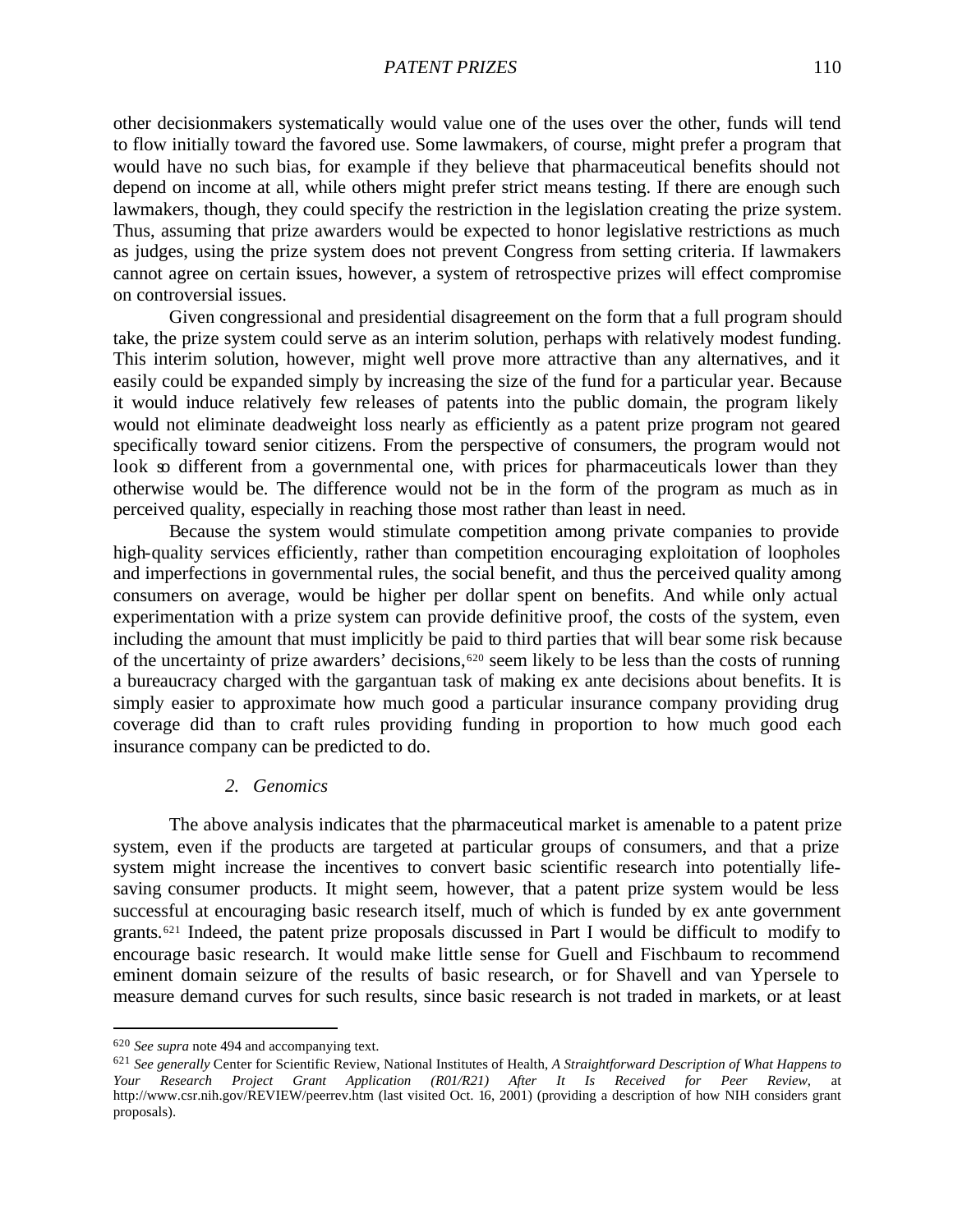not in conventional ones. Similarly, while Kremer might recommend auctioning off patents on basic research, we would first need a patent regime that could encourage all socially useful forms of basic research. Coupons, finally, will do little good, because basic research is not sold directly to the poor.

A prize system along the lines proposed in this Article, however, easily could be used to encourage basic research in particular areas, such as genomics. To understand the benefits of using a prize system in this area, consider first a capsule history of gene research. <sup>622</sup> The Human Genome Project was initially a congressionally funded joint effort of the National Institutes of Health and the Department of Energy, <sup>623</sup> dedicated to the task of mapping and sequencing the human genome.<sup>624</sup> Many other countries soon started their own limited genome projects, which the Human Genome Organization helped coordinate.<sup>625</sup> A more serious participant was Celera Genomics, a private concern headed by Dr. J. Craig Venter, a defector from NIH who believed that different techniques could lead to a more rapid conclusion of the project.626 Eventually, Celera Genomics cooperated with the government,<sup> $627$ </sup> and a joint "working draft" of the genome was published years ahead of schedule.<sup>628</sup>

One lesson from this experience is that private entities may be capable of innovating and producing research results faster than government-sponsored laboratories. It would be hazardous to draw too much from a single anecdote; it is possible, after all, that some governmentsponsored projects are more successful than private ones. Nonetheless, the history shows that profit incentives can be powerful motivators for research, and there are high transactions costs associated with government-sponsored grants.<sup> $629$ </sup> Even if peer review is successful at identifying the most promising research projects,630 the recipient of a government grant has little incentive once a project has begun to shift course if a methodological change promises a faster route to a conclusion.

Private initiative cannot be counted on to act as an effective substitute for governmental programs in general, at least absent some type of reform. A primary motivation for Celera, or at least its financiers, was the possibility of obtaining patent protection for the sequences that it had

<sup>622</sup> For a more complete history, see Leslie Roberts et al., *A History of the Human Genome Project*, 291 SCIENCE 1195 (2001).

<sup>623</sup> *See, e.g.*, Francis Collins & David Galas, *A New Five-Year Plan for the U.S. Human Genome Project*, 262 SCIENCE 43 (1993).

<sup>&</sup>lt;sup>624</sup> Among the articles suggesting that such a project might be a useful step in advancing medical research was Renato Dulbecco, *A Turning Point in Cancer Research: Sequencing the Human Genome*, 231 SCIENCE 1055 (1986).

<sup>625</sup> For an early history of international involvement in the Human Genome Project, see G. Kenneth Smith & Denise M. Kettelberger, *Patents and the Human Genome Project*, 22 AIPLA Q.J. 27, 32-37 (1994).

<sup>626</sup> *See* Robert Langreth, *Gene-Sequencing Race Between U.S. and Private Researchers Is Accelerating*, WALL ST. J., Mar. 16, 1999, at B5.

<sup>627</sup> *See* Nicholas Wade, *Rivals in the Race to Decode Human DNA Agree to Cooperate*, N.Y. TIMES, June 22, 2000, at A20.

<sup>628</sup> *See* Nicholas Wade, *Genetic Code of Human Life Is Cracked by Scientists*, N.Y. TIMES, June 27, 2000, at A1.

 $629$  For a consideration of whether the government would be better off directly funding institutions employing scientists than funding particular projects selected through peer review, see Paula E. Stephan, *The Economics of Science*, 34 J. ECON. LI T. 1199, 1226-27 (1996).

<sup>630</sup> Peer review may not be successful in doing so if it favors unambitious projects over more ambitious ones. As Thomas McGarity explains:

The most frequently identified bias among the scientists interviewed for this article was the subtle bias that the scientific peer review bodies exert against "mavericks" who reject conventional assumptions and approaches. Several researchers and grant administrators interviewed in connection with this article observed the projects well within the "mainstream" of previously funded research have a much better chance of being funded than research that rejects conventional wisdom. The result can be a big fraternity of scientists all reaching the same conclusions and not testing each others' hypotheses.

McGarity, *supra* note 37, at 40.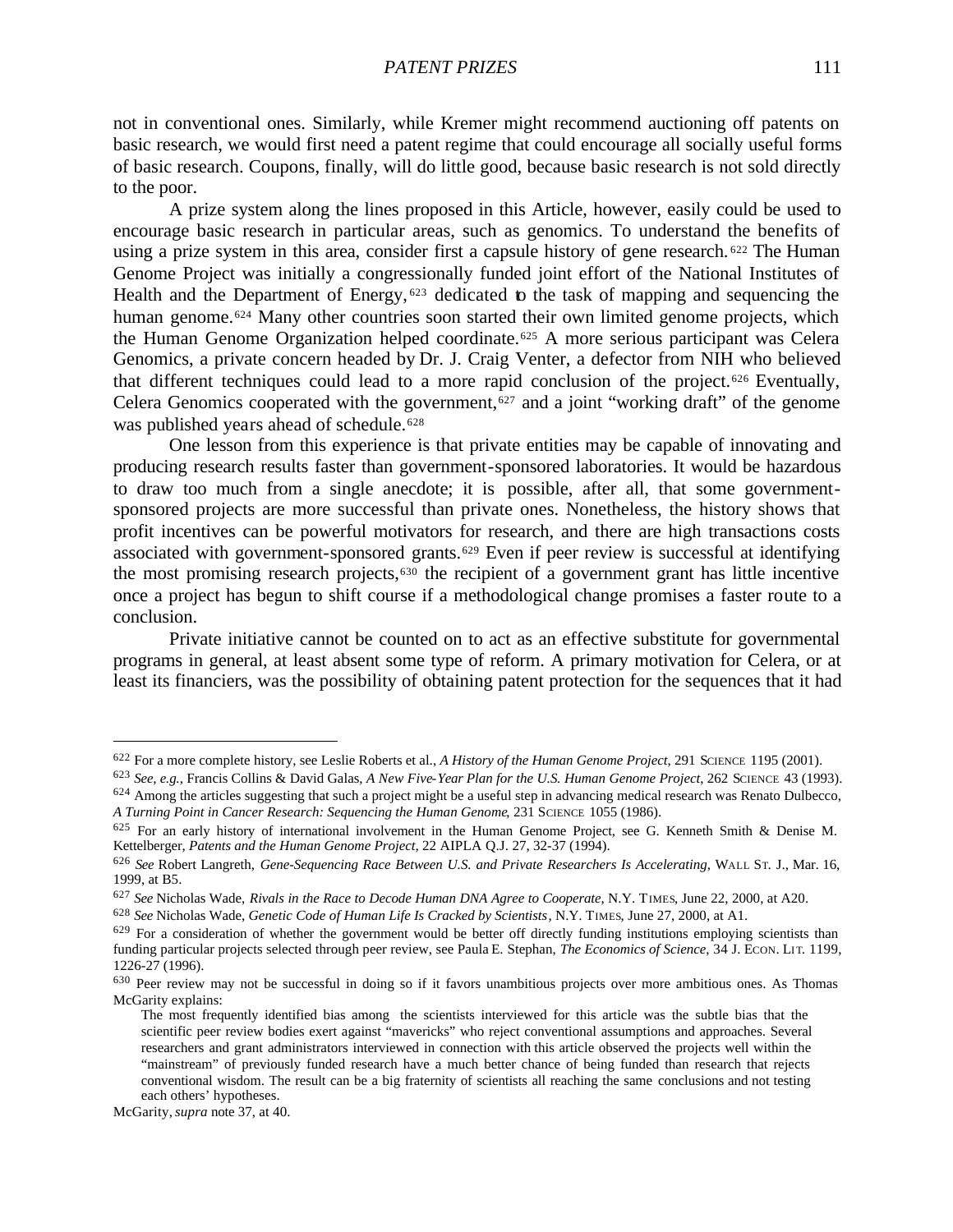discovered.631 Some types of basic research, however, might not be amenable to patent protection, because the research, though potentially useful to the scientific community at large in identifying relatively fruitful areas of research, might not point directly to any particular patentable product or process. It would have been difficult to imagine an intellectual property regime that could have given James Watson and Francis Crick the power to exclude others from taking advantage of their discovery, <sup>632</sup> despite its importance to future scientific development. Even the patentability of naked DNA sequences, absent a specific claim to utility, is now suspect,<sup>633</sup> even though such sequences may be useful as scientific building blocks. Intellectual property can protect some forms of research, but venture capital will flow only to such uses. While governmental decisionmakers at least in principle would consider the social benefits from different forms of innovation, private researchers will focus on potential profits. They thus will eschew forms of research that would produce social benefit but little possibility of private benefit.

A prize system in which prizes are given based on social benefit, regardless of whether the underlying research is patentable, provides a way of harnessing private incentives to innovate while still giving incentives to choose projects providing the greatest social returns. Investors in search of prize money will seek to engage in research that has the highest expected social benefit, as long as they cannot predict any biases in the eventual distribution of the prize money. This observation also addresses an early critique of the Human Genome Project, that it was not prudent to seek to sequence the entire genome instead of focusing on interesting parts.634 With hindsight, some argue that sequencing even the "junk" portions of DNA has paid dividends,<sup>635</sup> but this does not answer the criticism that the project was too ambitious based on information available at the time. Had the prize system that I have described been used to reward genomics research, scientists and investors would have had incentives to try to anticipate whether intensive analysis of certain portions of the genome would be likely a decade later to have seemed more cost-efficient than comprehensive sequencing of the entirety. The answer to that question might have changed over time, and investors and scientists might have changed course accordingly.

The limitations of the Human Genome Project approach are interesting as more than a matter of history. Even once a final draft of the human genome is published, work on genomics will continue on a variety of fronts. For example, researchers are seeking to identify the approximately 300,000 single nucleotide polymorphisms (SNPs), the locations on the genome where humans differ in their genetic code,<sup>636</sup> and the task of identifying the structure of proteins coded for by genes is just beginning.637 In addition, even entities that have released results of their DNA sequencing have maintained as trade secrets annotated versions providing

<sup>631</sup> *See, e.g.*, Justin Gillis, *Gene Researcher Draws Fire on Filings*, WASH. POST, Oct. 26, 1999, at E1 (reporting that Celera had filed over 6500 patent applications).

<sup>632</sup> *See generally* JAMES D. WATSON, THE DOUBLE HELIX (1968) (describing the discovery of the structure of DNA).

<sup>633</sup> *See infra* text accompanying notes 654-656.

<sup>634</sup> *See, e.g.*, Smith & Kettleberger, *supra* note 625 ("Is extracting 2-5% information from the entire genome worth this mammoth sequencing effort at such an exorbitant cost?").

<sup>635</sup> *See* Gretchen Vogel, *Why Sequence the Junk?*, 291 SCIENCE 1184 (2001) (arguing that some of the most significant discoveries may come from the "junk" portion of the human genome).

<sup>636</sup> *See generally* Arti Kaur Rai, *Regulating Scientific Research: Intellectual Property Rights and the Norms of Science*, 94 NW. U. L. REV. 77, 105 (1999) (describing research into SNPs).

<sup>637</sup> Identifying how proteins "fold" requires extraordinary computational resources. *See generally* ALAN FERSHT, STRUCTURE AND MECHANISM IN PROTEIN SCIENCE: A GUIDE TO ENZYME CATALYSIS AND PROTEIN FOLDING (1998); Andy Patrizio, *Protein Fiends Join the Fold*, WIRED NEWS, Sep. 26, 2000, *available at* http://www.wired.com/news/technology/0,1282,39035,00.html (last visited Oct. 8, 2001).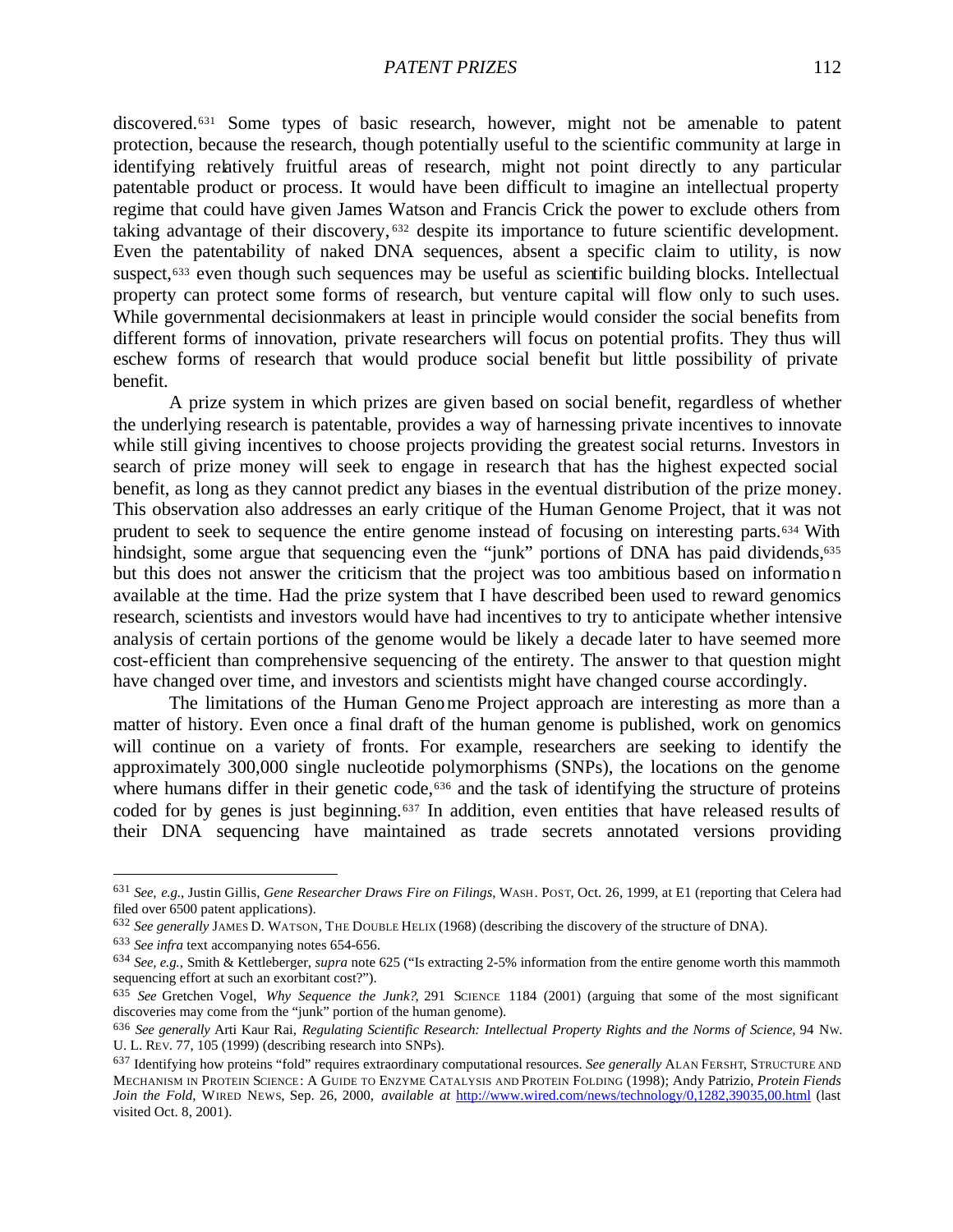supplemental information. <sup>638</sup> The government might seek to subsidize research in all of these areas or to induce private entities to release any research results that they have already produced into the public domain. A prize system could accomplish this, even if (indeed, especially if) the government is ill situated to decide today which of various potential avenues of research is most promising. The lower our confidence in governmental decisions on funding science, including decisions on when to shift course, the higher the likelihood that a prize system will be superior to funding through grants.

The choice, however, is not just between a prize system and a grant system. Intellectual property law also might be used to encourage research, at least for some types of investigation into genomics. It is easy to imagine, for example, a regime in which the first researchers to identify an SNP would be entitled to prevent anyone from offering a product pertaining to that SNP. The law could provide that a third party sale of any cure, remedy, or diagnostic test targeting the specific SNP would be an infringement of the intellectual property right. The question is thus whether patent law, or some actual or hypothetical alternative form of intellectual property, is sufficient. If intellectual property protection could provide adequate incentives for research, than any further government subsidization of research would be excessive. Social resources would be better spent in other ways.<sup>639</sup>

A preliminary answer is that a prize system might be useful, at least as a supplement to intellectual property protection, for the same reason that it is useful in other areas. Unless researchers can exploit their inventions to receive the full social benefit that they have produced, they will underinvest in research, and there will be deadweight loss attributable to high licensing fees.640 A possible rejoinder is that researchers who obtain intellectual property protection may be able to price discriminate more effectively than the sellers of consumer-oriented products, because the number of contracts to negotiate might be quite small and the value of the discovery to potential purchasers might be readily apparent. Such price discrimination would offset both problems.641 It would, however, increase the cost of developing downstream products,642 and the prices of such products might be higher as a result. Because a prize system, by contrast, results in the placement of discoveries into the public domain, the costs of one stage of discovery will not cumulate into the next stage.

If prices of downstream goods are above marginal cost, however, the problem could be solved with a prize system for the downstream market rather than for the initial discovery

<sup>638</sup> *See, e.g.*, *Pioneering on the Genomics Frontier*, http://www.merck.com/overview/98ar/p17.htm (last visited Oct. 8, 2001) ("Merck Gene Index has placed the majority of available information on human gene sequences in a public database for all scientists to use.").

<sup>639</sup> Some critics might argue that the government should spend more on research and development than revealed preferences of consumers would suggest because the health benefits of genomics are incommensurate with other economic goods. *See* Lewis A. Kornhauser, *No Best Answer?*, 146 U. PA. L. REV. 1599, 1621 (1998) (noting that advocates of incommensurability generally seek to defend judicial autonomy in areas such as health and safety, rather than conclude that because choices are incommensurable, they should be left to legislative resolution). *See generally, e.g.*, Matthew Adler, *Law and Incommensurability: Introduction*, 146 U. PA. L. RE V. 1169 (1998) (discussing a variety of views on the concept of incommensurability). *But see* Leo Katz, *Incommensurable Choices and the Problem of Moral Ignorance*, 146 U. PA. L. REV. 1465 (1998) (providing a skeptical account of incommensurability). Even if we accept the incommensurability argument, however, there are a variety of potential projects to benefit public health that might be better areas for government spending, if intellectual property protection were adequate. *See generally* Cass R. Sunstein, *Health-Health Tradeoffs*, 63 U. CHI. L. REV. 1533 (1996) (explaining that even if the only policy maximand is health, administrative agencies should carefully consider the health consequences of different policy options).

<sup>640</sup> *See supra* text accompanying notes 87-88.

<sup>641</sup> *See supra* text accompanying notes 171-172.

<sup>642</sup> *See, e.g.*, Molly A. Holman & Stephen R. Munzer, *Intellectual Property Rights in Genes and Gene Fragments: A Registration Solution for Expressed Sequence Tags*, 85 IOWA L. REV. 735, 789-92 (2000).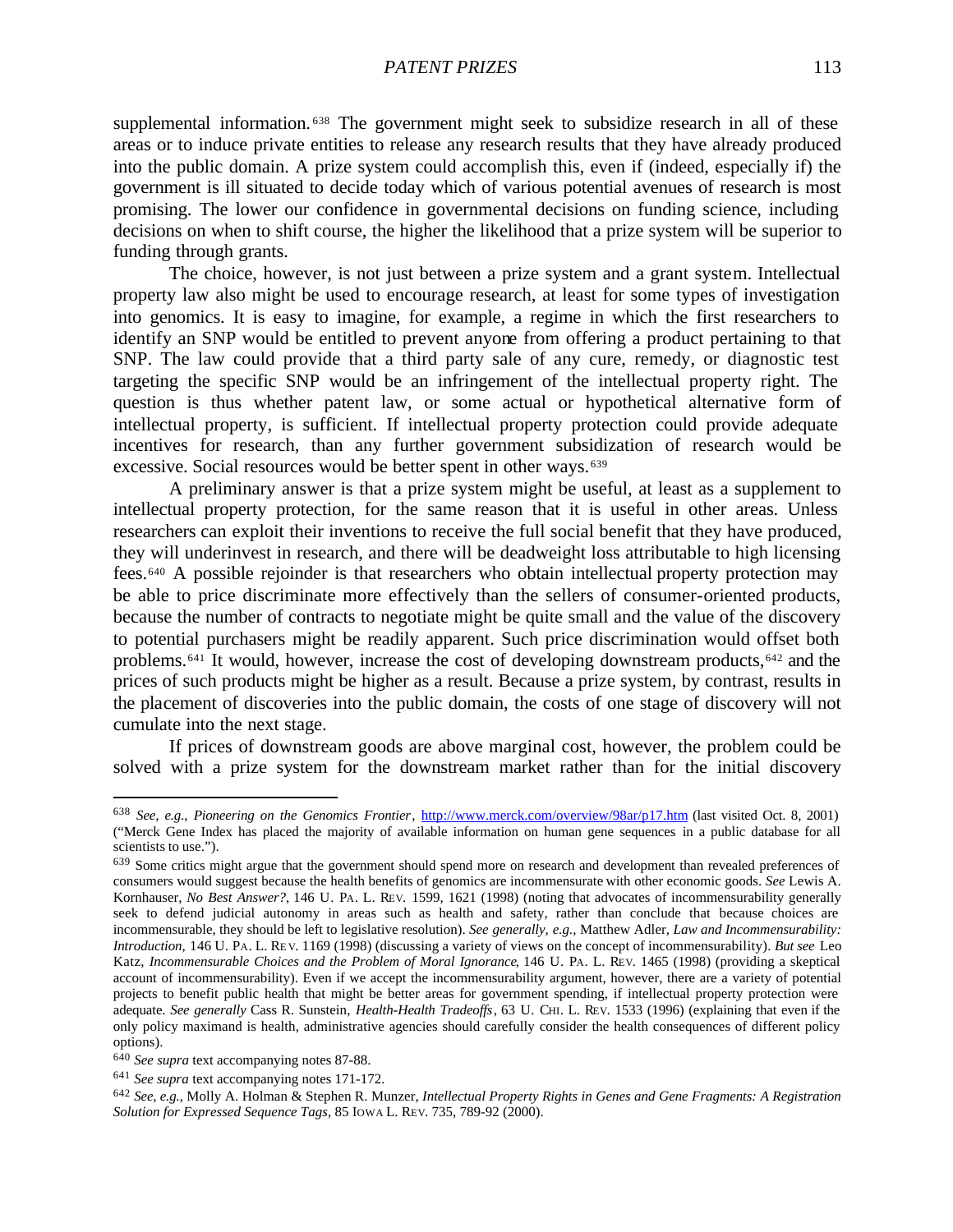market. Pharmaceutical companies may have to license genomic data, but in theory the government can compensate for this by offering generous buyouts of the patents protecting the drugs that they produce. There are, however, three reasons to think that intellectual property protection will be particularly problematic in the market for the products of basic research, even assuming that unambiguous property rights in such products could be established.

The first problem is a holdup problem. <sup>643</sup> In some cases, a researcher may not be able to determine who the appropriate licensor is until after considerable research. For example, researchers seeking to identify the gene associated with a particular disease would not be able to determine before beginning the research who has a patent on the underlying sequence.<sup>644</sup> Once research is invested, however, the firm "is more susceptible to opportunistic behavior from the patent holder,"<sup>645</sup> who can charge more than would have been possible if negotiation occurred ex ante. This problem exposes a weakness in assurances than intellectual property clearing houses, similar to those used for copyrighted music, would allow for efficient licensing of genomic patents.646 A radio station could survive without the right to play any given song, but a researcher investigating a particular disease cannot simply decide to work on a different gene after having spent time locating the gene of interest.<sup>647</sup>

The second problem is an "anticommons" problem. An anticommons problem occurs when each of a number of parties has a right to exclude a third party from use of property. Michael Heller's classic example of an anticommons problem was the widespread presence of empty storefronts in Moscow, because "almost any use of [a] storefront requires the agreement of multiple parties."648 As Heller and Rebecca Eisenberg point out, a similar problem may exist in the genomics area, if a project cannot proceed without approval from each of a large number of rightsholders.649 For example, a single gene may subsume or overlap with various portions of the genome sequenced by different groups.<sup>650</sup> Though it may be possible for researchers to obtain licenses from owners of every Expressed Sequence Tag (EST), such negotiations will be difficult, because each owner effectively has the power to terminate the project. Often,

<sup>643</sup> *See, e.g.*, Oliver E. Williamson, *Transaction-Cost Economics: The Governance of Contractual Relations*, 22 J.L. & ECON. 233, 234 (1979) (discussing holdup problems that may exist when investments depending on continuing access to certain resources have already been made).

<sup>&</sup>lt;sup>644</sup> "A biotechnology company cannot know which ESTs are on the same gene until it or some other firm sequences the entire gene." Holman & Munzer, *supra* note 642, at 786.

<sup>645</sup> *Id.* at 779.

<sup>646</sup> Robert Merges has shown how collective rights institutions can and often do arise in settings involving repeat players in intellectual property transactions. *See* Robert P. Merges, *Contracting into Liability Rules: Intellectual Property Rights and Collective Rights Organizations*, 84 CAL. L. REV. 1293 (1996) (arguing that the existence of such institutions exposes a flaw in arguments for compulsory licensing). Professor Merges, however, recognizes that Congress sometimes must "create the conditions for private parties to bargain into contractual liability rules." *Id.* at 1391. Those conditions may not exist, and arguably may not be capable of creation, in the genomics context.

<sup>647</sup> There are other reasons as well to believe that such institutions will arise. Maureen O'Rourke explains: Because the rights are spread broadly across both public and private institutions that vary widely in their interests and abilities to negotiate, accumulating the required rights is particularly difficult. Moreover, valuation difficulties may prove intractable as the rights cover a large range of technologies, and cognitive biases lead patentees to overvalue their own inventions and undervalue another's. The net result is that the combination of high transaction costs and strategic behavior may prevent licensing from occurring.

Maureen A. O'Rourke, *Toward a Doctrine of Fair Use in Patent Law*, 100 COLUM. L. REV. 1177, 1237 (2000).

<sup>648</sup> *See* Michael A. Heller, *The Tragedy of the Anticommons: Property in the Transition from Marx to Markets*, 111 HARV. L. REV. 621, 639 (1998).

<sup>649</sup> Michael A. Heller & Rebecca S. Eisenberg, *Can Patents Deter Innovation? The Anticommons in Biomedical Research*, 280 SCIENCE 698, 699 (1998).

<sup>650</sup> For further discussion, see Alexander K. Haas, *The Wellcome Trust's Disclosures of Gene Sequence Data into the Public Domain and the Potential for Proprietary Rights in the Human Genome*, 16 BERKELEY TECH L.J. 145, 159-61 (2001).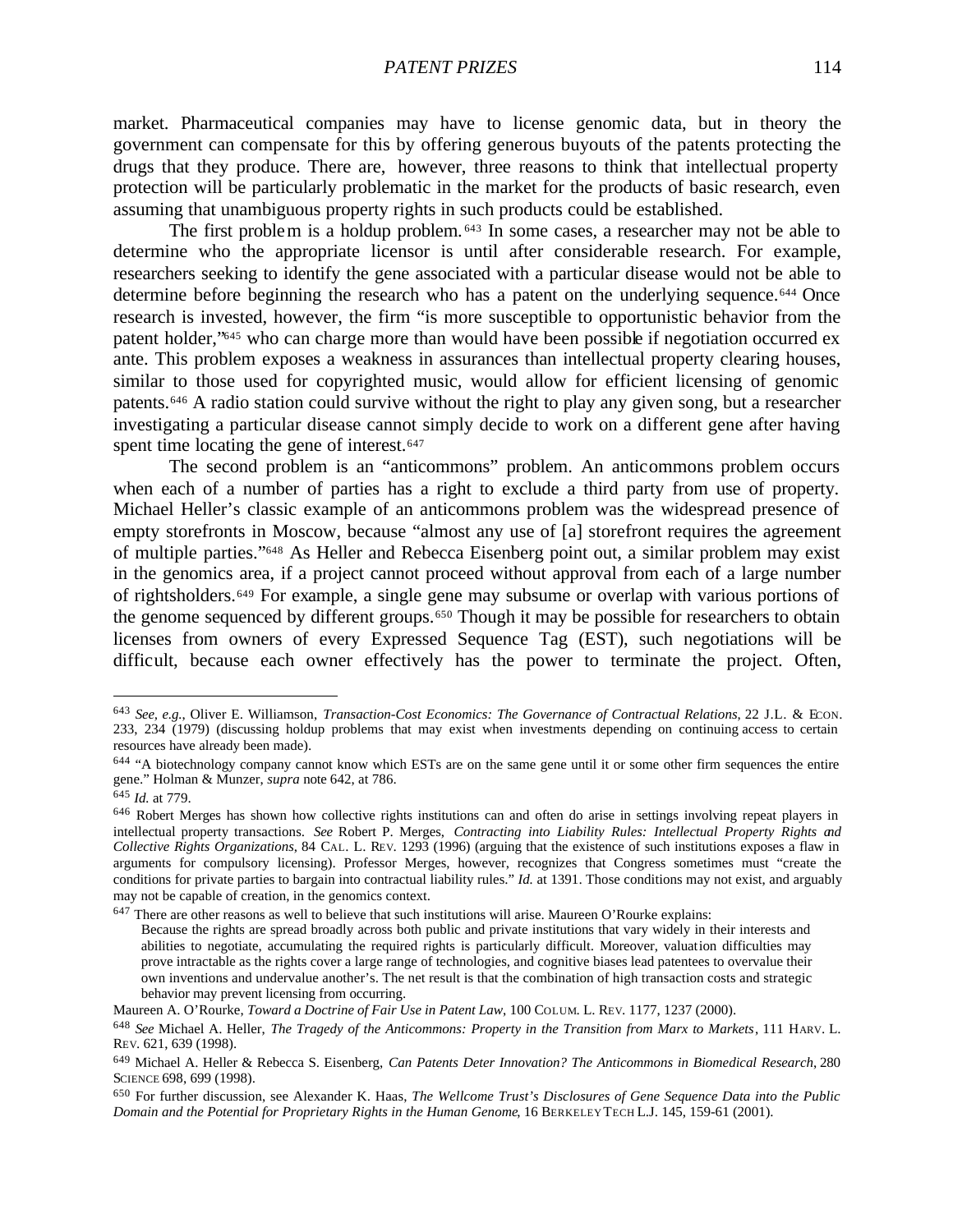agreement will be reached, but sometimes aggressive negotiating by one or more rights owners seeking to obtain as great a portion of the rent from the project as possible may cause negotiations to break down.

The third problem, a familiar one, $651$  is the possibility that excessive research will dissipate rents. Though competition in sequencing the genome may have accelerated completion relative to the initial approach, the redundant sequencing of genes may have been socially inefficient.652 As Matthew Erramouspe notes, a patent race also occurred in an effort to find a gene involved in breast cancer.653 Though patent races may occur in any area of inventive activity, they may be particularly likely to occur in the genomics area. The challenges of genomics, such as identifying SNPs associated with certain illnesses, are often fairly clearly defined, and because some discoveries are likely to be considerably more profitable than others, researchers may decide to race rather than work on separate tasks. In addition, if there is a single correct answer to a particular problem, then researchers will be likely to be working on precisely the same solution, rather than on discovering slightly different solutions to the problem. A race for patents on antidepressants at least results in the creation of a variety of antidepressants that may have different benefits and costs for different patients.

The patent system can respond to these problems principally by changing the scope of protection. Indeed, the Patent and Trademark Office recently issued guidelines concerning when examiners should grant patents on genomic discoveries, specifying that to obtain a patent on a gene or EST, an inventor must establish a specific and credible way in which the gene is useful, rather than simply spelling out the genetic code.<sup>654</sup> The tougher criteria may well mitigate the holdup, anticommons, and rent dissipation problems, but they are more a compromise rather than a solution. On one hand, the guidelines may provide insufficient incentive for research unlikely to lead directly to discovery of useful functions, and Celera might well not have invested in sequencing had the guidelines been in place earlier.<sup>655</sup> On the other hand, the guidelines do not solve these problems altogether, especially given criticisms that the PTO has set too low a threshold for the utility requirements.<sup>656</sup>

A prize system, by contrast, is directly responsive to the concerns. If adequately funded, such a system can provide incentives for research at whatever level is deemed desirable, including research for which there currently would be no reward under the patent system. At the same time, because the prize system results in discoveries being placed in the public domain, holdup and anticommons problems will occur less often. In addition, the prize system could mitigate the problems associated with patent races.<sup>657</sup> Groups that would be competitors in a

<sup>651</sup> *See supra* Part II.B.1.

<sup>652</sup> Michael Malinowski and Professor O'Rourke suggest that federal government initiatives might succeed in eliminating the duplication of effort, and, if complemented by vigorous antitrust enforcement, in ensuring public availability of genomic information. *See* Michael J. Malinowski & Maureen A. O'Rourke, *A False Start? The Impact of Federal Policy on the Genotechnology Industry*, 13 YALE J. ON REG. 163, 232 (1996).

<sup>653</sup> *See* Matthew Erramouspe, *Staking Patent Claims on the Human Blueprint: Rewards and Rent-Dissipating Races*, 43 UCLA L. REV. 961, 996 (1996). "[N]umerous teams involving hundreds of researchers raced to stake their claims and capture the coveted prize." *Id.*

<sup>654</sup> *See Utility Examination Guidelines*, 66 Fed. Reg. 1092, 1098 (2001). The Federal Circuit has not yet ruled on the validity of the guidelines.

<sup>655</sup> Wall Street has become increasingly skeptical of genomics firms' ability to generate profits. *See* David Malakoff & Robert F. Service, *Genomania Meets the Bottom Line*, 291 SCIENCE 1193 (2001).

<sup>656</sup> *See, e.g.*, Mattias Luukkonen, Note, *Gene Patents: How Useful Are the New Utility Requirements*, 23 THOMAS JEFFERSON L. REV. 337, 338 (2001) ("[T]he current utility guidelines, when applied to gene patents, allow patent applications to be granted without a substantial demonstration or disclosure of a gene's actual utility.").

<sup>657</sup> *See supra* notes 292-294 (explaining how a prize system could mitigate the problems associated with patent races).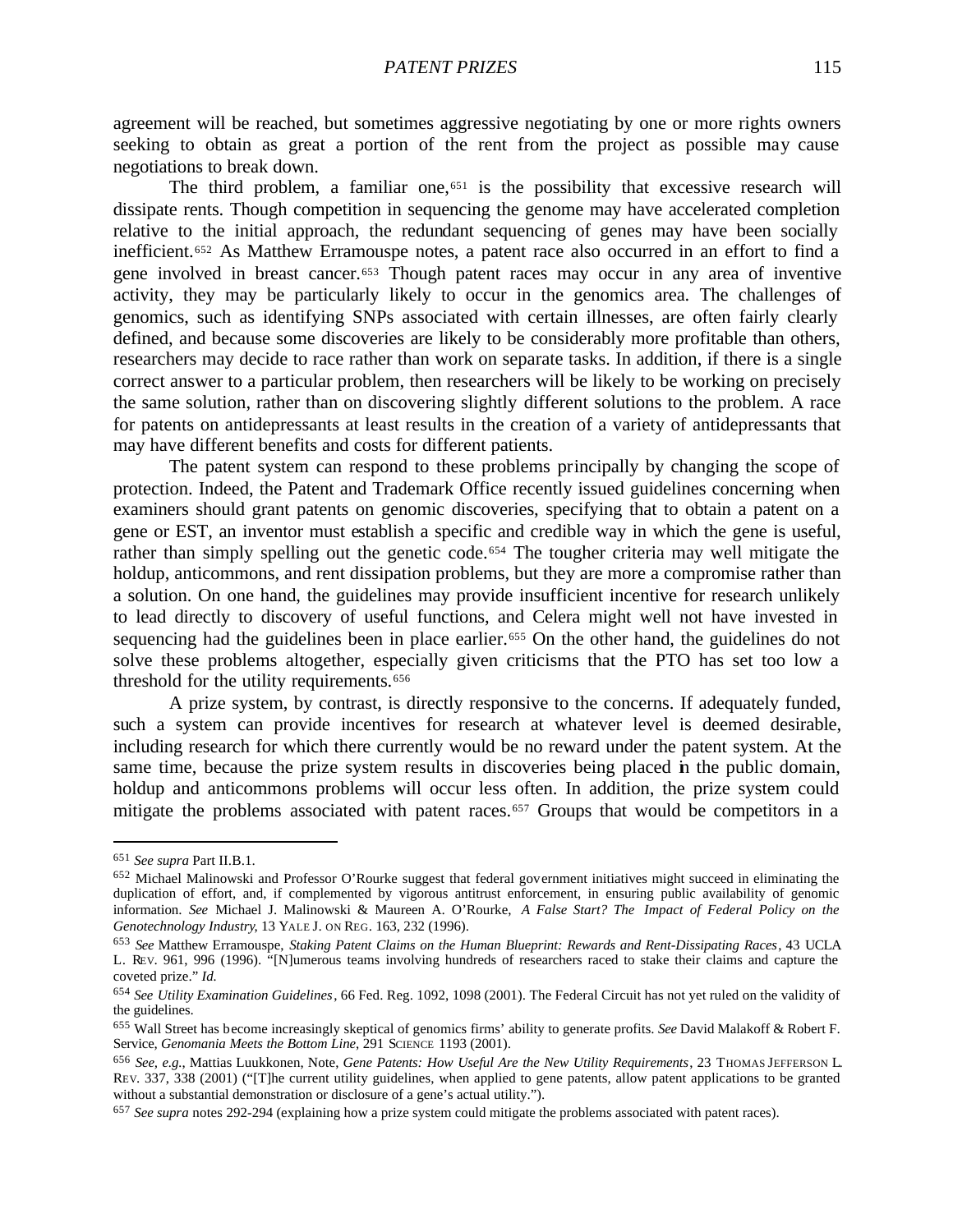patent system might instead effectively work collaboratively by releasing information as it is developed, rather than waiting to file a patent application, and by specializing, either through explicit or implicit agreement, in different parts of a given task. When prizes can be shared, companies will no longer need to arrive at a complete solution first or expect such a first-place finish to result in the whole prize. The prize system also reduces the danger that cooperative research programs will lead to litigation over ensuing patent rights.<sup>658</sup>

#### *3. Business Methods*

The example of genomics suggests that a prize system may be useful in an area in which patent law helps provide incentives for research but creates a market that may inhibit the transformation of research into useful products. Business methods potentially present the opposite problem, given the concerns of many commentators that the patent system would be better off without business method patents at all.<sup>659</sup> Commentators have suggested that many business method patents issued are, at least in the lay sense, obvious. Margo Bagley, for example, suggests that the problem with business method patents stems from decisions by the Federal Circuit and the Patent and Trademark Office to be generous to patent applicants and holders in determining whether an earlier reference invalidates a patent.<sup>660</sup> For example, the PTO awarded Amazon.com its controversial "1-click" patent on a method for online purchasing using just a single click of the mouse without considering potentially invalidating references from the bricks-and-mortar world of commerce.<sup>661</sup> Unless the PTO responds to such critiques by looking more broadly for prior art,<sup>662</sup> the courts respond by construing prior art broadly in patent cases litigated,<sup>663</sup> or Congress passes legislation restricting business method patents,<sup>664</sup> then many  $\Theta$ commerce patents that simply involve the translation of common business techniques onto the Web will raise the cost of doing Internet business.

Whether the costs of business method patents exceed the benefits is difficult to gauge. As Robert Merges has noted, the long history of innovation in commercial affairs may make these patents seem unnecessary. <sup>665</sup> Professor Merges, however, also observes that provision of patent protection might increase the quantity of innovation, perhaps even dramatically: "[I]f we thought

<sup>658</sup> *See* Malinowski & O'Rourke, *supra* note 652, at 224 (describing a controversy over ownership of intellectual property rights after a joint research effort).

<sup>659</sup> *See* sources cited *supra* note 6.

<sup>660</sup> *See* Margo A. Bagley, *Internet Business Model Patents: Obvious by Analogy*, 7 MICH. TELECOMM. TECH. L. REV. 253, 263- 78 (2001) (explaining why business method patents generally clear the novelty and nonobviousness hurdles).

<sup>661</sup> *See* Amazon.com, Inc. v. Barnesandnoble.com, Inc., 239 F.3d 1343, 1360 (Fed. Cir. 2001) (vacating the district court's ruling in favor of Amazon.com, but providing that validity was for resolution at trial"). As Professor Bagley points out, the e-commerce 1-click approach is not so different from familiar methods in commerce: "Take for example the experience of a frequent visitor to a high-end hotel. Such guests, known by sight to the concierge, whose address and credit card information is on file and available to the hotel, are able to implement single-action ordering of goods and services throughout the hotel." Bagley, *supra* note 660, at 272-73.

<sup>662</sup> Criticism of the Patent and Trademark Office for awarding business method patents too easily ultimately led the Office to appoint more examiners with business training and slow down the issuance of awards. Applications are now reviewed by two examiners rather than one, and examiners receive more time to consider applications than in other fields of invention. *See* William M. Bulkeley, *Fewer Patents on Methods Get Clearance*, WALL ST. J., March 21, 2001, at A3; Kent Hoover, *Legislation to Curb Abuse of Business Method Patents*, MEMPHIS BUS. J., April 13, 2001, at 13.

<sup>663</sup> Professor Bagley recommends that courts consider prior art broadly and apply the doctrine-of-equivalents narrowly to cure some of the problems of business method patents. *See* Bagley, *supra* note 660, at 265-85.

<sup>&</sup>lt;sup>664</sup> Congress has amended the Patent Code to allow a prior use exception for business method patents, but the exception is quite limited. *See* American Inventors Protection Act of 1999, Pub. L. No. 106-113, § 4302, 113 Stat. 1501A, 1501A-555 (1999) (codified at 35 U.S.C. § 273).

<sup>665</sup> *See* ROBERT P. MERGES, PATENT LAW AND POLICY: CASES AND MATERIALS 156 (2d ed. 1997).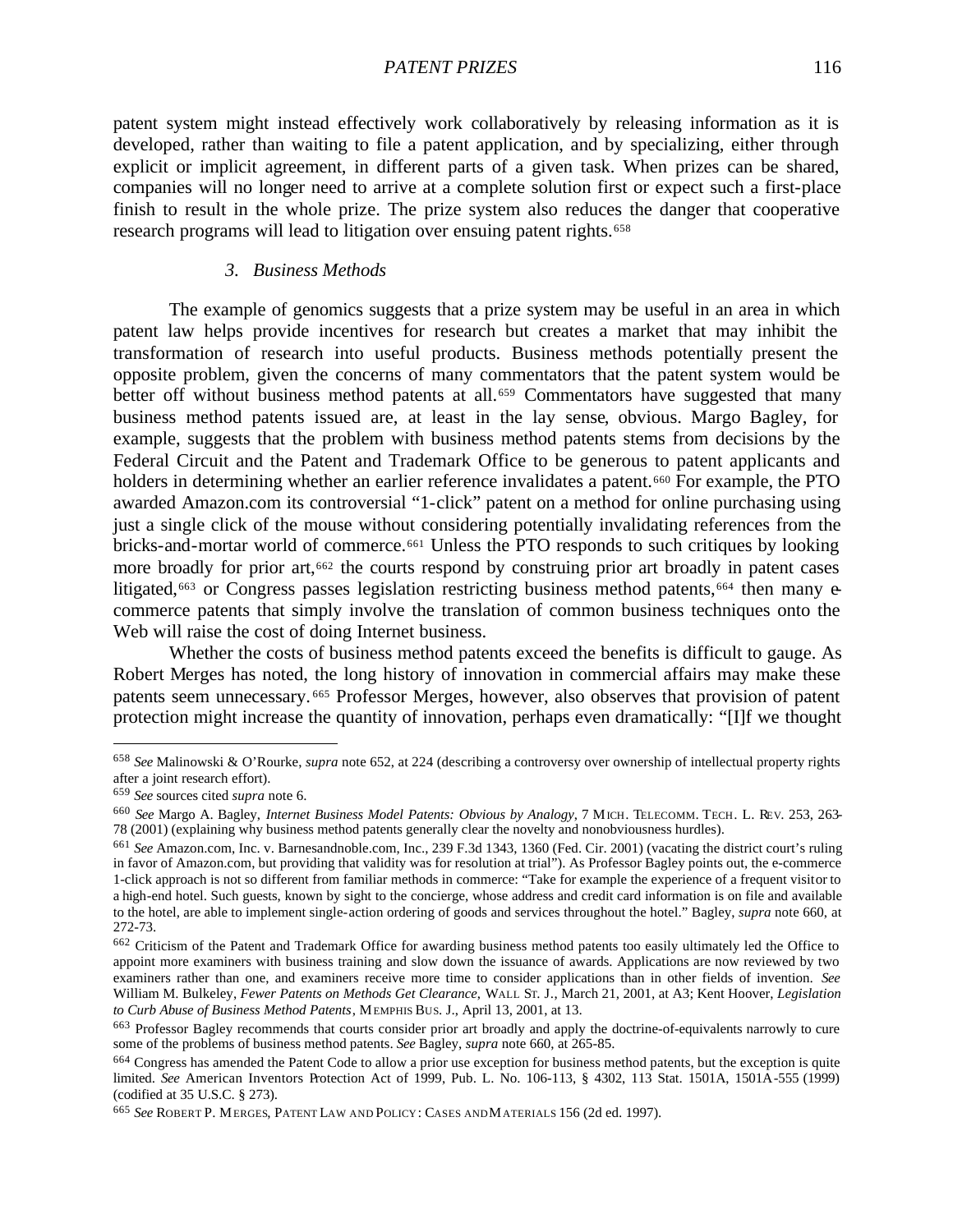entrepreneurs rapidly introduced new ideas such as overnight package delivery and 1-800- Flowers without patents, then Watch Out!, because we haven't seen anything yet in this field!'<sup>666</sup> While the apparent lax enforcement of the non-obviousness requirement may lead to awards of patents for some business methods that would have been introduced even in the absence of a patent system,667 it also might lead to patents protecting some business methods that would not be introduced in the absence of a patent regime.<sup>668</sup> Even with time, a final assessment of the relative costs and benefits will be difficult to conduct, because it is impossible to determine which business methods would have been introduced in the absence of patent system protection.

Nonetheless, there is a strong argument that even if patent protection for business methods is desirable, the patent system is not optimally calibrated for encouragement of experimentation with new business models. On this theory, the scarce resource in the business field is not ideas but willingness to experiment. Vincent Chiapetta argues that "the majority of competitive arts innovations will be readily amenable to lower-cost emulation, making investment in such innovations self-defeating."669 Second-mover advantages may be sufficiently robust to outweigh first-mover advantages in the absence of patent protection, <sup>670</sup> especially in the Internet context, where potential consumers can conduct searches to obtain the most competitive prices from a range of merchants who might copy the business model of the original innovator.<sup>671</sup> Patent doctrine, however, does not directly consider first- and second-mover advantages. Tightening the nonobviousness requirement might prevent patents on some ideas that would have been brought to market, but it also might leave some ideas with no one willing to take a chance on them in the absence of assurances of being able to capture the upside rent if the ideas turn out to be successful.

In theory, of course, Congress could modify the patent law to place more emphasis on relative first-mover and second-mover advantages. It might even do so in the business method context alone, though many commentators are wary of having customized patent law for different areas.<sup>672</sup> Any such step seems unlikely, however, in part because of the difficulty of

<sup>666</sup> Robert P. Merges, *As Many as Six Impossible Patents Before Breakfast: Property Rights for Business Concepts and Patent System Reform*, 14 BERKELEY TECH. L.J. 577, 582-83 (1999).

<sup>667</sup> Glynn Lunney, for example, argues:

The traditional perspective identified and assigned nonobviousness a central role of separating those inventions where the patent bargain made sense from those where it did not. In contrast, nonobviousness appears to have no sensible role under the simply -property perspective [adopted by the Federal Circuit]. . . . [T]o promote allocative efficiency, we should extend patent protection only to those e-commerce inventions not likely to have occurred but for the expectation of a patent.

Glynn S. Lunney, Jr., *E-Obviousness*, 7 MICH. TELECOMM. TECH. L. REV. 363, 421 (2001). Professor Lunney recommends an objective test for nonobviousness, assessing the percentage of resources invested in research and development that are attributable to creative production factors. *Id.* at 413 ("[T]he dominant consideration should be the creativity invested in the new product or process as a fraction of the invention's total cost as marketed (the 'creative investment fraction').").

<sup>668</sup> The question is thus whether the patent system's errors are worthwhile. *See generally* Maureen A. O'Rourke, *Evaluating Mistakes in Intellectual Property Law: Configuring the System to Account for Imperfection*, 4 J. SMALL & EMERGING BUS. L. 167 (2000) (discussing the problem of and responses to mistakes in various areas of intellectual property law).

<sup>669</sup> Vincent Chiappetta, *Defining the Proper Scope of Internet Patents: If We Don't Know Where We Want to Go, We're Unlikely to Get There*, 7 MICH. TELECOMM. TECH . L. REV. 289, [TAN 159] (2001).

<sup>670</sup> On first-mover and second-mover advantages, see *supra* text accompanying notes 205-217.

<sup>671</sup> *But see* Erin White, *Comparison Shopping: No Comparison*, WALL ST. J., Oct. 23, 2000, at R18 (reporting that Internet comparison-shopping services have not undermined more traditional approaches to e-commerce).

<sup>672</sup> *See, e.g.*, John J. Doll, *The Patenting of DNA*, 280 SCIENCE 689, 689 (1998) ("[N]ew areas of technology do not create the need for a whole new specialized patent law."). *But see* Himanshu S. Amin, *The Lack of Protection Afforded Software Under the Current Intellectual Property Laws*, 43 CLEV. ST. L. RE V. 19 (1995) (suggesting a sui generis form of protection for computer software); Jane C. Ginsburg, *Copyright, Common Law, and Sui Generis Protection of Databases in the United States and Abroad*, 66 U. CIN. L. REV. 151, 171-76 (1997) (arguing for a distinctive form of protection for databases); J.H. Reichman &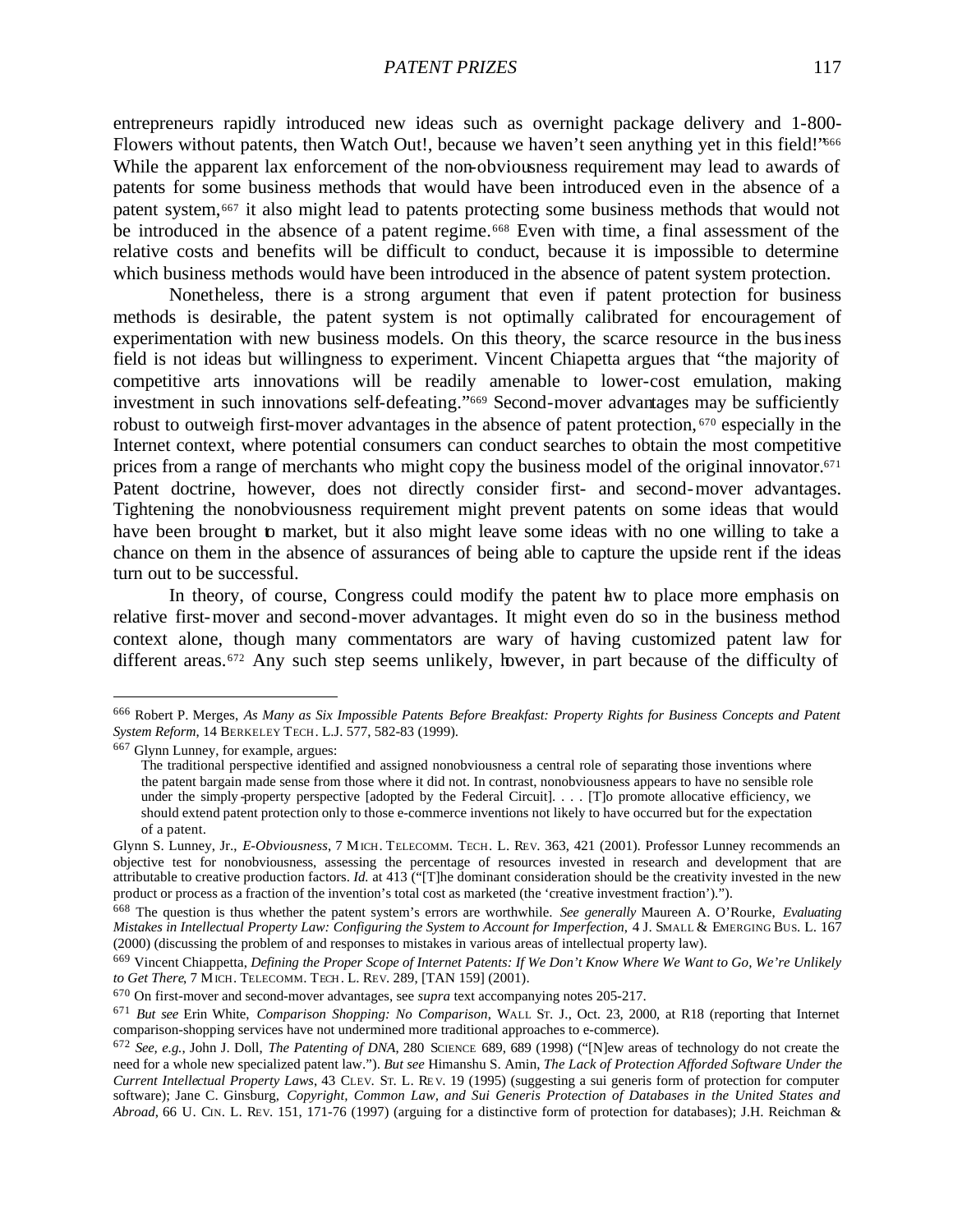producing a definitive test. Even if the non-obviousness test is more an art than a science, there are a standard set of factors that courts consider, including prior art, differences between the art and the claimed invention, the level of ordinary skill in the art, and secondary considerations such as commercial success.<sup>673</sup> The relative weight of first-mover and second-mover advantages is more difficult to reduce to a similar test, because it is based on predictions of consumer and market reactions to new developments. The PTO and courts presumably would make a large number of errors in assessing these factors, thus producing only modest gains over the existing regime.

Decisionmakers in a prize system, however, would be able to consider whether a prize applicant deserved a prize as a result of taking a chance on a risky business venture susceptible to copying. In part this is because prize systems, in which final decisions are based on dollar amount approximations, can take into account factors like first-mover and second-mover advantages more easily than a legal system that must make binary determinations. More importantly, decisions could be made ex post rather than ex ante, with a delay that would allow the prize decisionmakers to assess fairly objectively the relative weight of first-mover and second-mover advantages. A prize applicant that introduced a successful business method but was unable to make a corresponding profit because of copying would receive a prize to compensate for the contribution. In contrast, a prize applicant who reaped large first-mover advantages or who introduced a business method that produced no commercial or social value would receive a much smaller prize, if a prize at all.

Such a prize system would also be useful for the same reason that other patent prize systems are useful, contributing to the reduction of deadweight loss as the cost of using building blocks for e-commerce and other purposes would decline. There is a strong argument, however, that such a prize system, if adopted, should be mandatory rather than opt-in. An opt-in system would allow encouragement of the development of business methods that would not be pursued in the absence of a patent or prize system, but it would not eliminate the false positive problem of a patent being granted unnecessarily. A mandatory system, by contrast, would allow prize decisionmakers to focus on the variables most relevant to encouraging innovation in business methods, and thus would lead potential innovators in business methods to anticipate what those variables are likely to be. More generally, mandatory systems will be relatively attractive in any context in which the private returns from patents do not correlate well with the social benefits provided. A drawback of mandatory systems is that Congress may be more hesitant to adopt them because of those who would lose as a result, but if the fund supporting such a prize system is sufficiently large, such opposition might be overcome.

## *B. Beyond Patent*

 $\overline{a}$ 

## *1. Copyright in Digital Recordings*

Although I have focused so far on patent law, much of the analysis applies comfortably to copyright law as well. <sup>674</sup> Though perhaps receiving less scholarly attention, <sup>675</sup> deadweight loss

Pamela Samuelson, *Intellectual Property Rights in Data?*, 50 VAND. L. RE V. 51, 130-37 (1997) (considering the implications of a sui generis database regime).

<sup>673</sup> *See, e.g.*, Graham v. John Deere Co., 383 U.S. 1, 17 (1966).

<sup>674</sup> Others have recognized the potential applicability of a prize system to copyright. *See, e.g.*, Shavell & van Ypersele, *supra* note 18, at 545 ("[T]he price of computer software is generally nontrivial even though its marginal production cost is essentially zero (it can be downloaded from the Internet), and similar statements can be made about CD recordings, cable TV broadcasts, and first-run movies."); Calandrillo, *supra* note 19, at 334-36 (discussing problems with the copyright system that might justify a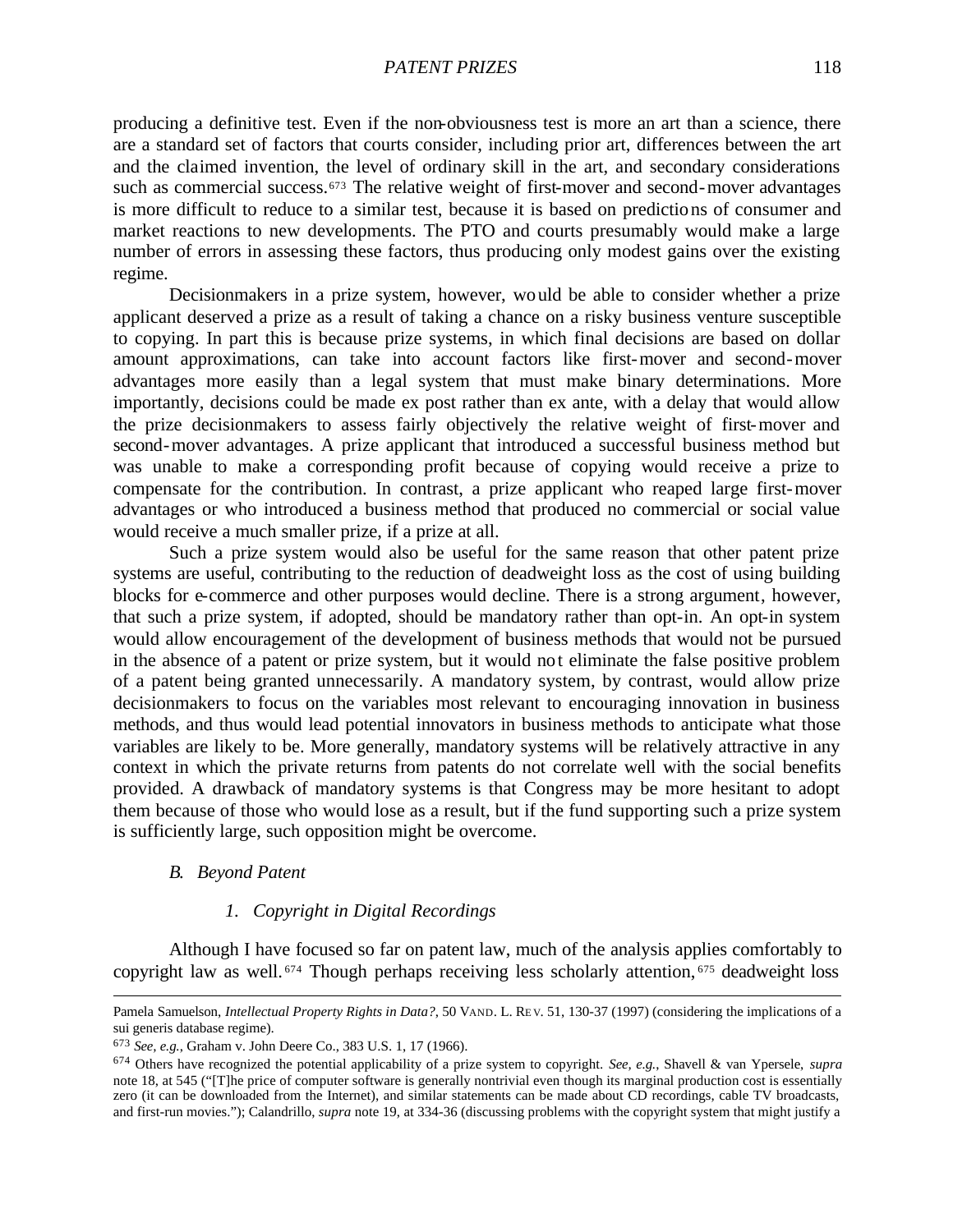will arise from a copyright monopoly as much as from a patent monopoly. Once a movie is produced, for example, the marginal cost of distributing and exhibiting it is lower than the cost of a typical seat at a movie theater, with the differential allowing producers to recoup the costs of making the picture. With a copyright prize system, a movie could be placed in the public domain, and theater tickets would be cheaper, as would be premium cable stations like HBO. With marginal cost pricing of movies, books, computer games, and music, consumers who would value these products at great than marginal cost would happily indulge. Though these products may be substitutes for one another, total consumption of these forms of entertainment would rise, and the corresponding increase in these individuals' utility would rate as a social benefit.<sup>676</sup>

While the relevant theory is the same, some considerations empirically may differ from the patent context to the copyright one, though it is difficult to determine whether these considerations make the case for copyright prizes stronger or weaker than that for patent prizes. It may be, for example, that price discrimination is more likely with some copyrights than would usually be the case with patents, as lower-valuing viewers can wait longer to see a particular movie or attend the theater at a relatively inconvenient time.<sup>677</sup> On one hand, this might weaken the case for a copyright prize system, because price discrimination helps to eliminate deadweight loss.678 On the other hand, price discrimination conceivably could decrease allocative efficiency. <sup>679</sup> For example, an increase in movie price for relatively convenient showtimes and a decrease for inconvenient ones will reduce the consumer surplus of high-valuing users and will produce less consumer surplus for low-valuing users than paying marginal cost at a convenient showtime.

In addition, the common pool problem may be more severe in a copyright regime than in a patent regime. The relative narrowness of rights in copyright reduces the possibility of a copyright *race* but increases the possibility that largely redundant copyrighted works will be published.680 If you and I are both writing articles on patent prizes, each of us may wish to obtain the prestige and first-mover advantages associated with publishing first, but the first to publish will not be able to stop the other from publishing too.<sup>681</sup> Thus, while the prospect of losing a

prize approach).

<sup>675</sup> For an article that pays close attention to the issue of deadweight loss, see Michael J. Meurer, *Copyright Law and Price Discrimination*, CARDOZO L. RE V. (forthcoming 2001).

 $676$  At least this is so if there are no negative externalities in consumption of these products, though some critics would argue that increased consumption of products like violent movies will have negative consequences for society that consumers do not internalize. *See, e.g.*, Jonathan Selden, Comment, Scream-*ing For a Solution: Regulating Hollywood Violence: An Analysis of Legal and Legislative Remedies*, 3 U. PA. J. CONST. L. 1010 (2001) (recognizing the existence of such externalities, but arguing that tort liability is an inappropriate response). A counterargument is that the consumers most likely to copy behavior in violent movies will tend to be high-valuing consumers of those movies and thus not affected by the prize program, but it is conceivable that low-valuing consumers might be affected on the margins.

 $677$  This is a form of second-degree price discrimination, which applies when a seller separates buyers whose valuations are hidden, typically by altering some aspect of the quality of the product sold. *See* Meurer, *supra* note 675 (manuscript at 13).

<sup>678</sup> *See supra* note 171 and accompanying text.

<sup>679</sup> *See* Meurer, *supra* note 675 (manuscript at 35) (noting that price discrimination by copyright owners can reduce allocative efficiency).

<sup>680</sup> *See* Edwin Baker, *Giving the Audience What It Wants*, 58 OHIO ST. L.J. 311, 339 (1997) (noting the existence of the rent dissipation problem in copyright); Meurer, *supra* note 675, at 32 (noting that "the duplicative investment by competing producers is wasteful").

<sup>681</sup> This will be so even if by extraordinary coincidence each of us chooses to express our ideas in the same way. *See* 17 U.S.C. § 102(a) (1994); Sheldon v. Metro-Goldwyn Pictures Corp., 81 F.2d 49, 54 (2d Cir. 1936) (L. Hand, J.) ("[I]f by some magic a man who had never known it were to compose anew Keats's Ode on a Grecian Urn, he would be an 'author,' and, if he copyrighted it, others might not copy that poem, though they might of course copy Keats's.").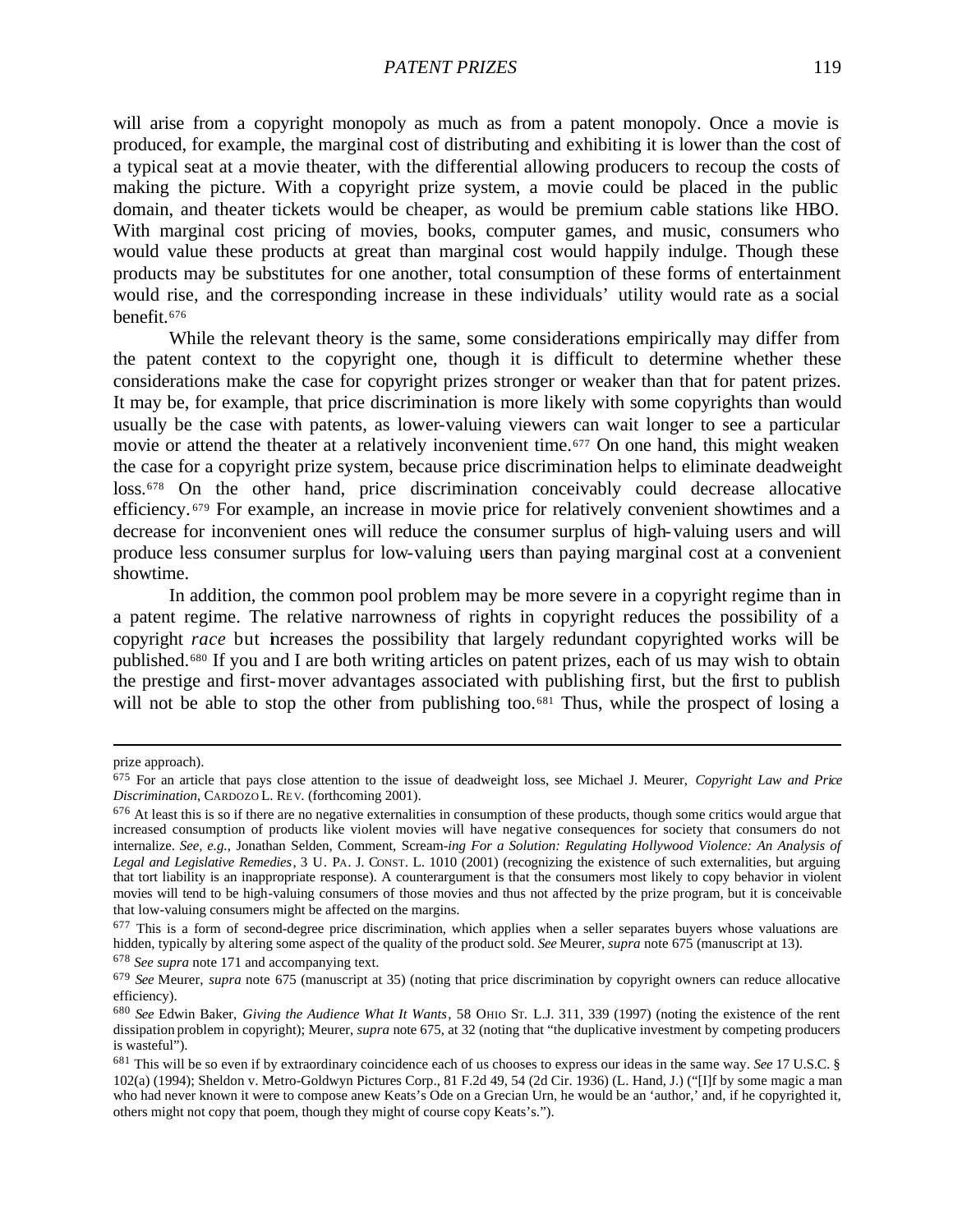patent race sometimes may discourage a party from even participating, the possibility of a prize for even the second-place finisher in a copyright competition may be sufficient to encourage duplicative effort. Increased variety presumably has some benefit, but how many of us needed to see both *Armageddon* and *Deep Impact*? <sup>682</sup> Whether the increased severity of the common pool problem argues for or against a copyright regime is unclear. A prize system, particularly of the opt-in variety, might exacerbate already excessive spending of resources in these areas, but it also might make the problem less severe.

Perhaps the most significant difference between the cases for a prize system in patent and copyright, however, is the increased difficulty of detecting infringement in copyright. If I photocopy a book that you have purchased, in all likelihood no one will ever know. <sup>683</sup> Patent infringement, by contrast, in general will be detectable and potentially lead to litigation. Moreover, the problem of copyright infringement is becoming more significant with the advent of peer-to-peer networked computer programs, which allow copying of music files and increasingly can be used to copy even full-length movies.<sup>684</sup> Although legal action by recording companies succeeded in eliminating most infringement on the Napster network,685 these companies may be less successful in stopping infringement in networks like Gnutella, which does not operate via a centralized index. <sup>686</sup> This makes a contributory infringement case more difficult to win,<sup>687</sup> and more significantly it makes the network more difficult to shut down.<sup>688</sup> Unless copyright owners are successful in developing effective copy-protection technologies,<sup>689</sup> we may end up in a world in which only the scrupulous pay for copyrighted products rather than infringe.

Production of copyrighted material might continue to exist in such a world. The possibility of earning revenues through concert performances might be sufficient to keep the music scene almost if not quite as vibrant as today, losing perhaps not much more than the Backstreet Boys and the Spice Girls. In addition, advertising might become more prominent, though technologies allowing consumers to skip advertisements in television programs place the soundness of this model in question too.<sup>690</sup> Perhaps product placement could fill the void, and a

<sup>682</sup> *See* DEEP IMPACT (Paramount Pictures 1998) (depicting a heroic effort to save the world from an oncoming comet). *But don't see* ARMAGEDDON (Touchstone Pictures 1998) (depicting a heroic effort to save the world from an oncoming comet).

<sup>683</sup> For an assessment of the economic implications of sharing of copyrighted works, see Yannis Bakos et al, *Shared Information Goods*, 42 J.L. & ECON. 117 (1999), which emphasizes that sharing of goods may increase profit for sellers.

<sup>684</sup> *See, e.g.*, John Markoff, *Disputed Software to be Used for Online Film Distribution*, June 14, 2000, at C16 (noting the increasing distribution of movies on peer-to-peer networking services).

<sup>685</sup> *See* A&M Records, Inc. v. Napster, Inc., 239 F.3d 1004 (9th Cir. 2001) (granting of preliminary injunction against Napster service).

<sup>686</sup> *See* Lee Gomes, *Renegade Gnutella May Become a Web Standard*, WALL ST. J., May 29, 2001, at B6 (explaining the difference between Napster and Gnutella). Perhaps the most significant barrier to Gnutella is not legal but economic, as many downloaders free-ride off the relatively small number of users who upload copyrighted material. *See* John Markoff, *Many Take, but Few Give on Gnutella*, Aug. 21, 2000, at C4. *But see* Strahilevitz, *supra* note 8 (arguing that peer-to-peer services have been able to develop norms that lead to sufficient uploading).

<sup>687</sup> *See* Gomes, *supra* note 686 ("Gnutella software developers aren't believed to be at legal risk, because their programs can be used for many things, and because, unlike Napster, they don't maintain any sort of database of copyrighted material.").

<sup>&</sup>lt;sup>688</sup> "Those considering legal action against Gnutella . . . would not have the luxury of an easy target to sue, since the infringers and their computers may be located around the world and could number in the millions." Damien A. Riehl, *Peer-to-Peer Distribution Systems: Will Napster, Gnutella, and Freenet Create a Copyright Nirvana or Gehenna?*, 27 WM. MITCHELL L. REV. 1761, 1778 (2001).

<sup>689</sup> For discussion of technological solutions, including encryption and digital watermarks, see *id.* at 1790-92. One problem with these solutions, is that even if they prevent unauthorized digital duplication, there is no way to stop someone from playing the music or movie and rerecording it with a different device, such as a camcorder. Rerecording may diminish quality, but with sufficiently sophisticated equipment, this obstacle could be overcome.

<sup>690</sup> *See* N'Gai Croal, *2001: A Tech Odyssey*, NEWSWEEK, Dec. 4, 2000, at 48 (discussing digital video recorders featuring 30-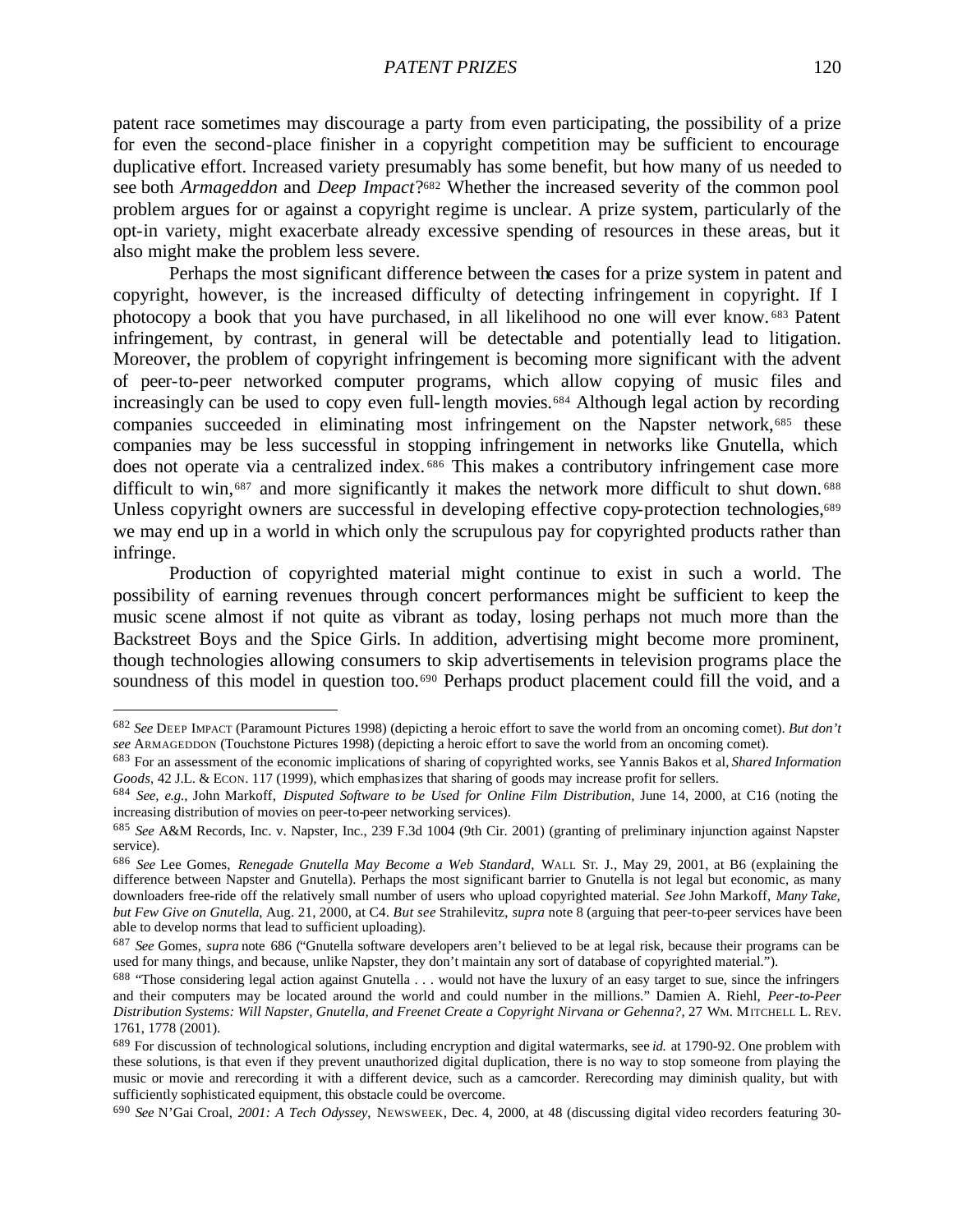world in which the next Beethoven produces an Ode to Joy™ Dishwashing Detergent might not be so bad.691 But such a world might seem unfair to those who dutifully follow copyright law, and government may have an interest in encouraging production of copyrighted goods that advance democratic goals.<sup>692</sup> If so, and if the death of copyright is near,<sup>693</sup> the establishment of a copyright prize system might be the only solution.

If a prize system is to be established because of infringement, the patent prize proposals discussed in Part I would not readily be adaptable, especially if infringement reduces the cost of infringed works to near zero. The Shavell-van Ypersele approach, for example, presumably would need to be modified to require the government to estimate the hypothetical demand curve for the product that would have existed in a world of copyright without infringement. The government, moreover, would not be able to use sales data to improve their estimates, at least for products for which there would be no more sales. Similarly, the Kremer approach would result in the vast undervaluation of work, because if a copyright were randomized to the public domain, infringement would make it worth little. Although Kremer could propose increasing the multiplier across-the-board as long as there are still some consumers who will honor a copyright, the percentage of users who pirate a work might vary considerably from one work to another, making such estimates precarious. Finally, a coupon scheme along the lines of Lichtman's proposal will do no good for works that in effect have become free.

A copyright prize system similar to the patent prize system proposed in Part III, by contrast, could function despite widespread infringement. Decisionmakers on prizes might not be able to estimate the value of works by examining marginal cost purchases as they likely would in the patent context, but they would be able to rely on other types of statistics reporting uses of copyrighted products. For example, they might consider how many people saw a particular movie, either in theaters, on videotape, or on computer. Such factors could be taken into account with a formulaic system as well, providing a set government subsidy per estimated user. The prize system described here, however, provides decisionmakers with an incentive to scrutinize numbers provided. Such scrutiny might help prevent fraud, since decisionmakers would be expected to reduce prizes as a result of such fraud. Moreover, decisionmakers might be able to estimate the importance of the work to individual users, providing perhaps a greater per user subsidy for well-leafed biochemistry textbooks than for equal length romance novels. Finally, decisionmakers might consider whether a work is original or substantially duplicative of others, thus discouraging rent dissipation. These are considerations that would be difficult to incorporate into a prize system utilizing any particular formula.

# *2. Anti-Terrorism Intelligence*

Animating proposals for both patent prizes and copyright prizes is concern about deadweight loss, as the possibility of eliminating monopolistic pricing makes prize systems particularly attractive in these contexts. Prize systems, however, exist in areas in which monopolistic pricing is not a concern as well. Perhaps the most obvious example is programs that offer rewards for information leading to the capture of fugitives.694 A prominent recent variant of

second skip-forward buttons that allow users to skip advertisements on recorded television programs).

<sup>691</sup> I am grateful to David Bernstein for pointing out the possibility of product placement.

<sup>692</sup> *See, e.g.*, Neil Weinstock Netanel, *Copyright and a Democratic Civil Society*, 106 YALE L.J. 283, 341-64 (1996).

<sup>693</sup> *Cf.* Glynn S. Lunney, Jr., *The Death of Copyright: Digital Technology, Private Copying and the Digital Millenium Copyright Act*, 87 VA. L. REV. 813, 814 (2001) (concluding that "copyright is dead," though only in its present form).

<sup>694</sup> The Federal Bureau of Investigation, for example, offers specific rewards for each of its top ten most wanted fugitives. *See,*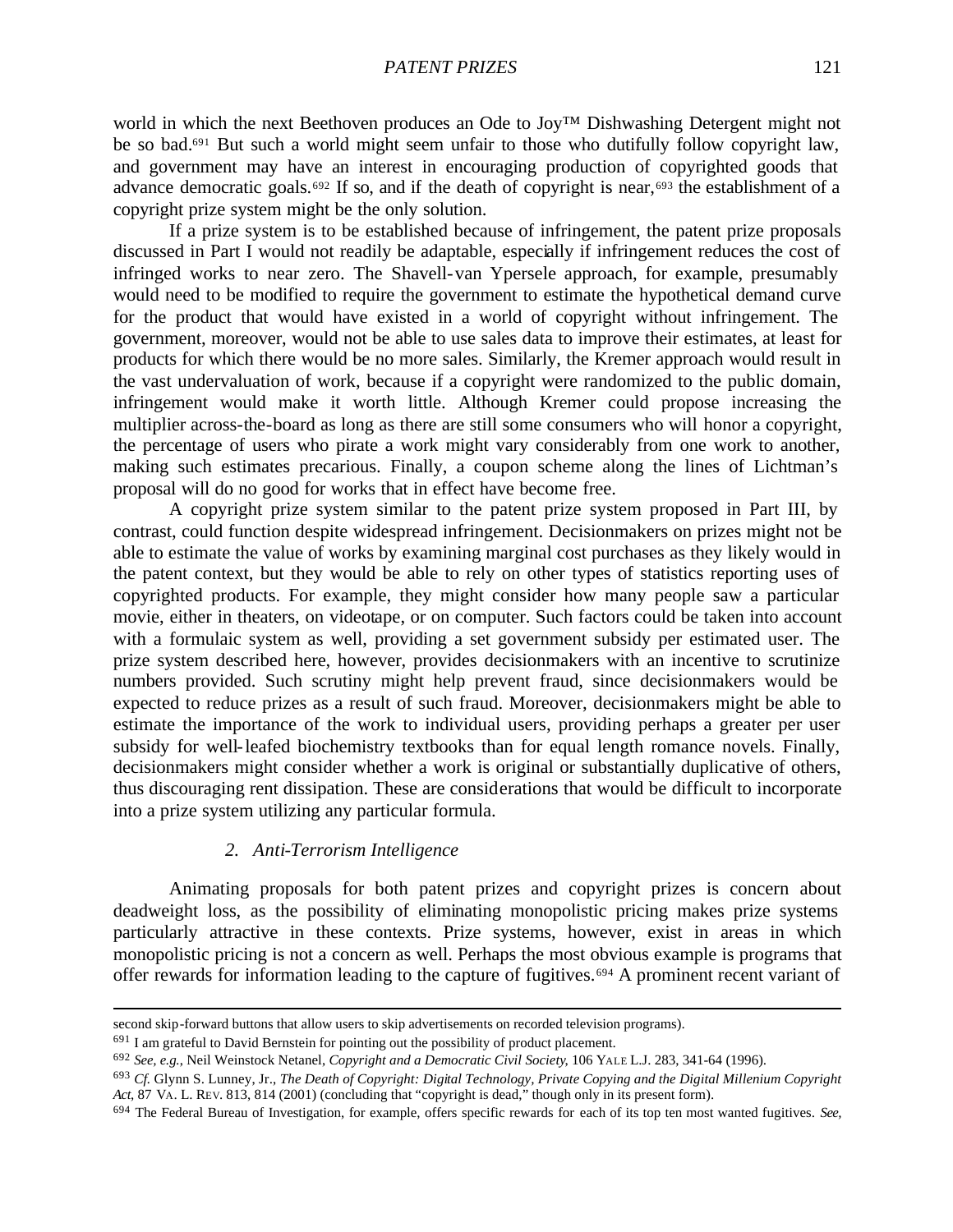such a program is the Department of State's Rewards for Justice program,<sup>695</sup> which provides rewards not only for information leading to specific arrests,<sup>696</sup> but also for any information that might stymie a terrorist attack.697 Prize decisions are made by the Secretary of State, based on recommendations from an interagency committee consisting of representatives from a variety of governmental organizations and chaired by the Director of the Diplomatic Security Service.<sup>698</sup>

The theory of the program presumably is that it sometimes may be easier for the government to infiltrate terrorist organizations by giving incentives to those who have connections to such organizations than by making payments in advance to covert operatives. The contrast is similar to that between patent prize systems and grant systems for funding scientific research. <sup>699</sup> In both contexts, the case for a prize system is stronger the more difficult it is for the government ex ante to identify fund recipients who are most likely to provide useful information and results in exchange. The difficulty may be more profound in the terrorism context, however, because the challenge is not only identifying which of many plausible infiltrators will provide the best information for the buck, but also making contact with and communicating with potential informers. The Rewards for Justice addresses the former obstacle by giving rewards only when information turns out to be accurate or useful, and it addresses the latter by giving infiltrators an incentive to contact the government.

Restructuring the program in accordance with some of the recommendations of Part III, however, might improve the program. One problem with the program is that the total amount of money distributed has been relatively small, "over \$6 million in approximately 20 cases."700 That is over \$300,000 per case, hardly trivial, but perhaps not enough to induce some people with information to turn in their acquaintances, perhaps violating their own moral principles in the process and risking retaliatory action should their involvement become known. The amount is still less impressive considering that it is unknown how many people have given information and received no prize at all. In part, the paltry funding may reflect that the program was a relatively low priority, and that may change given the sense that a failure of human intelligence contributed to the Sept. 11 terrorist attacks.701 It also, however, may reflect that the Secretary of State has

<sup>697</sup> The Program's Web site offers rewards

 $\overline{a}$ 

for information preventing, frustrating, or favorable resolving acts of international terrorism against United States persons or property, or leading to the arrest or conviction of terrorist criminals responsible for such acts, those aiding or abetting in the commission of such acts, or those conspiring or attempting to commit such acts.

<sup>699</sup> *See supra* text accompanying notes 629-630.

*e.g.*, http://www.fbi.gov/mostwant/topten/fugitives/felix.htm (last visited Oct. 17, 2001) ("The FBI is offering a \$50,000 reward for information leading directly to the arrest of Ramon Eduardo Arellano-Felix."). The word "directly" may diminish the chance that someone would offer information that would lead to an arrest only indirectly.

<sup>695</sup> The statutory authority for the program is 22 U.S.C.A § 4821 (West Supp. 2001), which authorizes the Secretary of State to "establish a Diplomatic Security Service, which shall perform such functions as the Secretary may determine."

<sup>696</sup> A Department of State press release states that "[p]erhaps the program's greatest success is the February 1995 arrest of Ramzi Yousef, the mastermind of the World Trade Center Bombing." Richard Boucher, *Rewards for Justice Program: Prevention of Terrorism Advertising Campaign*, *available at* http://secretary.state.gov/www/briefings/statements/2000/ps001214.html (last visited Oct. 3, 2001); *see also* David Johnston, *World Trade Center Suspect, One of F.B.I.'s Most-Wanted, Is Captured in Pakistan*, N.Y. TIMES, Feb. 12, 1995, § 4 (Week in Review), at 2 (reporting that Yousef "was tripped up by a tipster apparently anxious to cash in on the State Department's \$2 million reward").

Diplomatic Security Service, U.S. Department of State, *Counter-Terrorism Rewards Program*, http://www.dssrewards.net/english/background.html (last visited Oct. 3, 2001).

<sup>698</sup> *See id.* ("The Director of the Diplomatic Security Service, or his/her designee, chairs an interagency committee which reviews reward candidates and then recommends rewards to the Secretary of State.").

<sup>700</sup> *See Fact Sheet: Rewards for Justice Program: Prevention of Terrorism Advertising Campaign*, http://www.state.gov/www/global/terrorism/fs\_001214\_rewards.html (last visited Oct. 3, 2001).

<sup>701</sup> *See, e.g.*, Greg Miller & Bob Drogin, *Overhaul Sought for Spy Agencies' Intelligence*, L.A. TIMES, Oct. 4, 2001, at A1 (reporting that the government's estimated \$30 billion intelligence budget is likely to rise after the perceived failure of human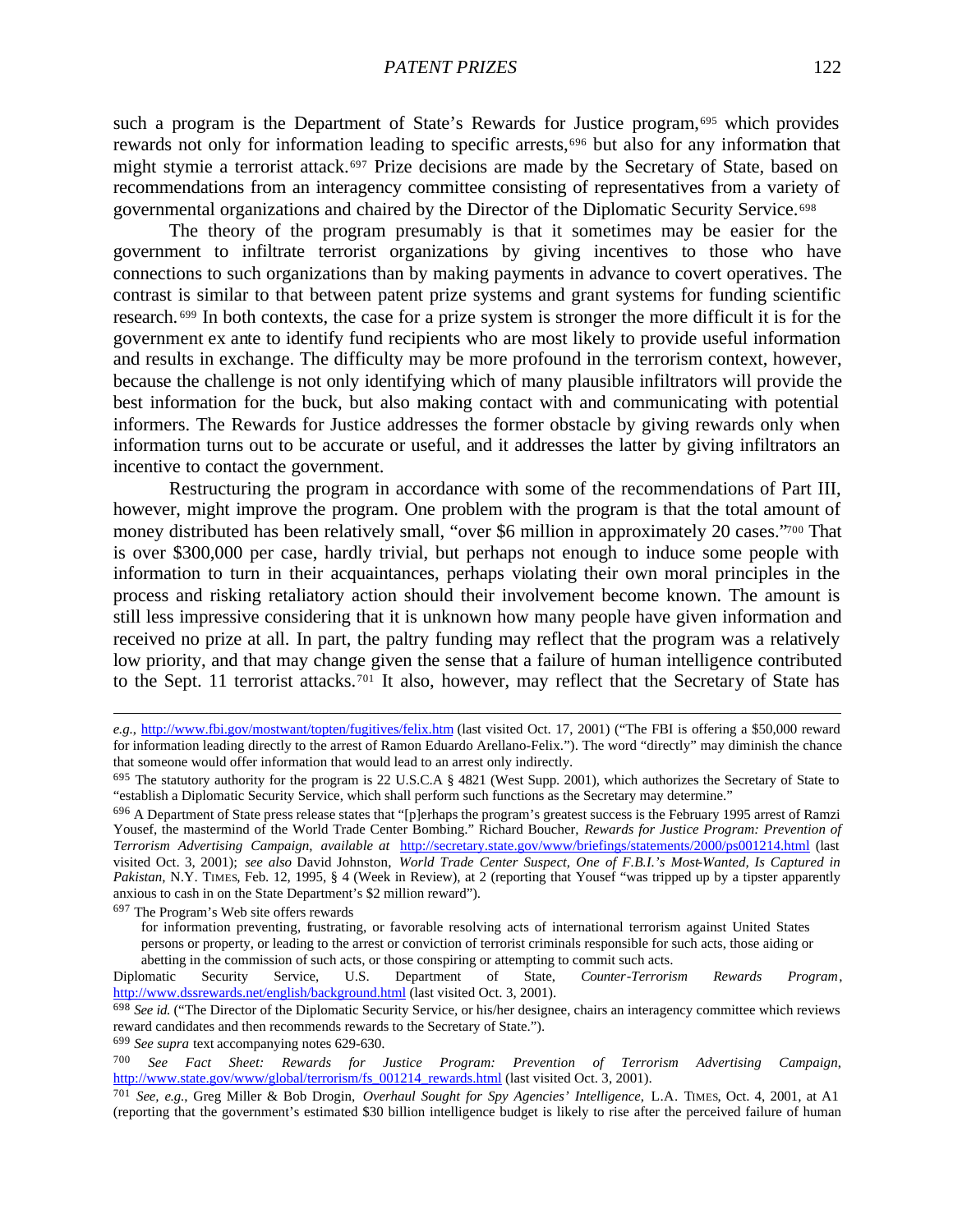little incentive to spend money, which could be used for other departmental purposes, when it already is in possession of information. The government's promise to provide "up to \$5 million for information"702 is akin to the jar of mixed nuts that promises up to 10% cashews. Using a fixed fund, as recommended above,<sup>703</sup> would solve this problem by committing the government to distribute a predetermined amount of money among the various information providers.

An adequately funded prize system not only might lead individuals with information to reveal that information, but also might cause individuals to take steps, perhaps over multiple years, to be in a position to obtain such information. If it became clear that informants received prizes averaging, say, \$1 million each, it is plausible that someone who otherwise might not associate with a terrorist organization would choose to infiltrate it, without entering into any prior arrangement with the United States. It is also possible that third parties might seek to bribe terrorists or their associates for information that the third parties could use in turn to obtain a portion of the fund. How much information the government would obtain is impossible to determine in advance, but such a program might well produce information that the government would not obtain through conventional approaches to intelligence gathering and the existing rewards program. The program also might lead terrorists to accept fewer members into their ranks, which would decrease the probability of uncovering their plans but also would decrease their ability to carry out attacks.

The government, of course, might make modifications to the approach described in Part III if using prizes to reward terrorist infiltrators. An obvious change is that the system would have to allow for confidentiality. As a result, using an adversarial approach to screen applications might not be practical. <sup>704</sup> In addition, a delay of ten years might be too long for potential terrorist infiltrators. While potential individual inventors in a patent prize system could sell their right to an eventual prize,705 such sales might be less practical in the terrorism context, and thus capital markets arguably cannot be trusted to provide liquidity based on anticipation of future prizes. In any event, such a long delay might not be necessary. While some delay would help assure the accuracy of information provided, two years would probably be sufficient. The other principal benefit of delay in the patent context, cloaking the decisionmakers' identities,706 is less likely to be significant in this context as well. While we might worry in the patent context that individual government officials might distort research incentives by encouraging some areas of endeavor rather than others, there is little concern that prize decisionmakers would have pet preferences for stopping one kind of terrorism rather than another.

## *3. Social Services by Faith-Based Organizations*

That existing governmental prize systems in an area outside intellectual property usefully might be restructured is a relatively modest claim. This section will offer a more radical and admittedly more speculative claim, that a prize system usefully might substitute for existing government spending programs. That is, instead of making spending choices in a particular area ex ante, the government might choose to give retrospective prizes for actions providing social

intelligence). Even at existing aggregate funding levels, the Rewards for Justice program is a miniscule portion of the total budget.

<sup>702</sup> Diplomatic Security Service, *supra* note 697.

<sup>703</sup> *See supra* Part III.C.

<sup>704</sup> *See supra* Part III.H.

<sup>705</sup> *See supra* Part III.D.

<sup>706</sup> *See supra* Part III.B.2.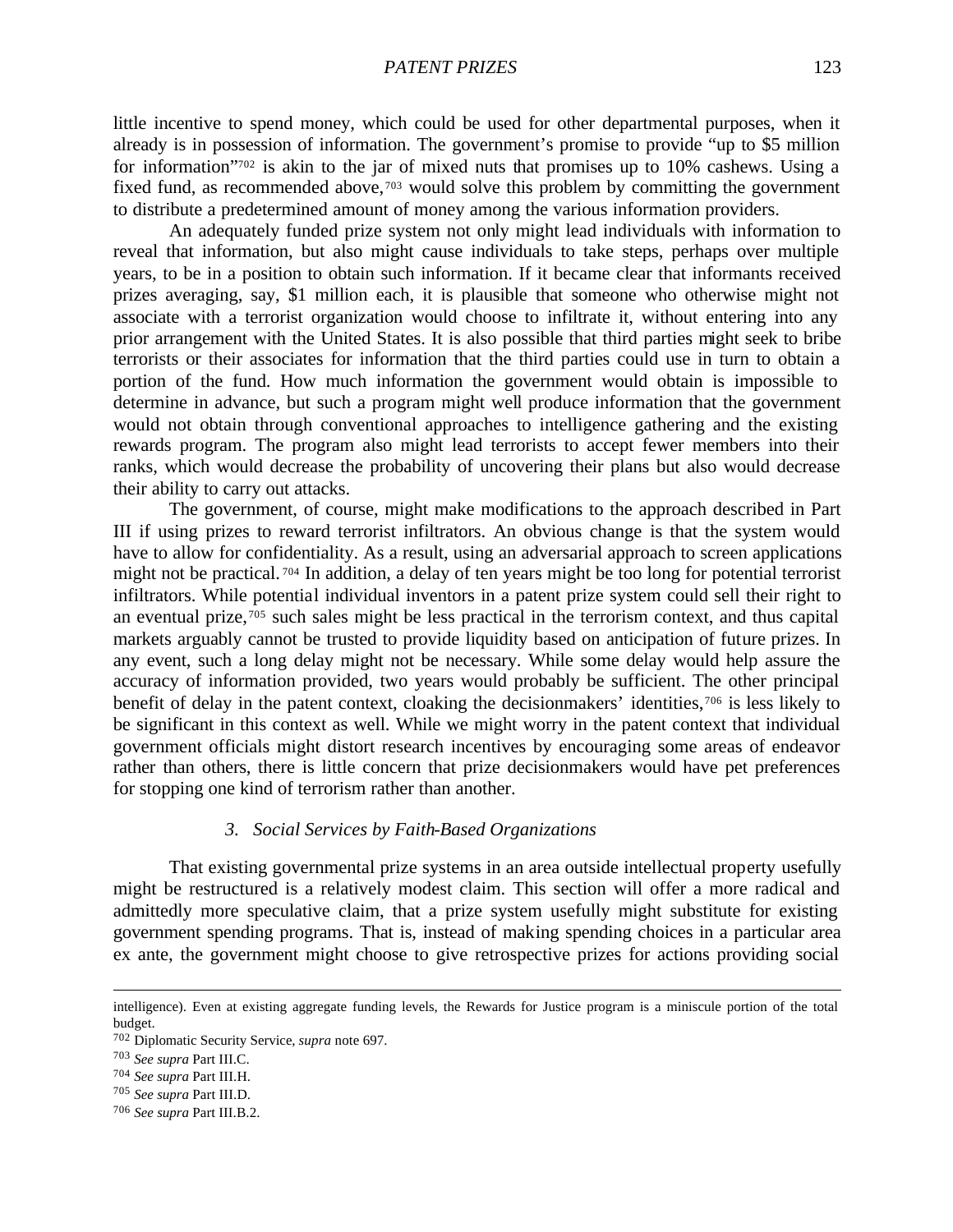benefit of a particular type in a manner similar to the patent prize system described in Part III. Because such a program would not eliminate deadweight loss, concerns about the cost of the program, in the form of the risk premia that in effect must be paid to those who will bear uncertainty about prizes,<sup>707</sup> may be weightier. Nonetheless, there are substantial potential public choice benefits to such a scheme if there is a concern that government otherwise would not make good ex ante funding decisions or that government involvement in such decisions is inherently problematic.

Though a number of spending programs could illustrate the point, a timely example is government subsidy of social services provided by faith-based and other organizations.708 Such programs are based on the premise that religious providers are relatively efficient social service providers and that the government therefore should be neutral in funding as between such providers and secular ones.709 Such government subsidies may come in two forms. The government may provide assistance to such groups only indirectly, for example through a voucher-type program in which individual beneficiaries may choose among potential providers.710 These programs are controversial enough, but still more troubling to some are programs in which the government directly contracts with individual faith-based organizations to provide social services.711 With this approach, the government must make an individualized decision about the individual group's ability to perform the contract, as well as about the worth of the particular project.712 It is on the latter set of programs that I will focus here.

In a prize system alternative to contracting directly with individual groups, the government would promise some amount of money, say \$1 billion, to be distributed among all groups, whether or not faith-based, who choose to advance a particular cause, such as providing food and shelter for the poor, in a given year. As with the patent prize system described above, the government would appropriate the money but invest it, with distribution delayed for approximately a decade. Each applicant eventually would receive a share in proportion to the

<sup>707</sup> *See supra* text accompanying notes 493-494.

<sup>708</sup> *See generally* Albert R. Hunt, *Faith-Based Efforts: The Promise and Limitations*, Aug. 12, 1999, at A23 (discussing proposals to increase subsidies to faith-based organizations). For a discussion of President Bush's so-far unsuccessful efforts to pass the legislation, see Jeanne Cummings & Jim VandeHei, *Faith-Based Charity Initiative Takes Worldly, Rocky Path*, WALL ST. J., Aug. 16, 2001, at A16. The bill supported by President Bush is H.R. 7, 107th Cong. (2001). The bill does not create any new social programs, but simply allows religious organizations to participate on equal terms with secular organizations in existing federal and state assistance programs.

 $^{709}$  For a representative argument by an advocacy group in favor of such funding, see THE CENTER FOR PUBLIC JUSTICE & THE CHRISTIAN LEGAL SOCIETY'S CENTER FOR LAW AND RELIGIOUS FREEDOM, A GUIDE TO CHARITABLE CHOICE 13-14 (1996). *See also* Joe Loconte, *The Bully and the Pulpit: A New Model for Church-State Partnerships*, J. AM. CITZENSHIP , Nov./Dec. 1998, at 28. For arguments against charitable choice, see Susanna Dokupil, *A Sunny Dome with Caves of Ice: The Illusion of Charitable Choice*, 5 TEX. RE V. L. & POL. 149 (2000); and Steven K. Green, *Charitable Choice and Neutrality Theory*, 57 N.Y.U. ANN. SURV. AM. L. 33 (2000).

<sup>710</sup> The Supreme Court has generally allowed indirect funding of religious organizations when the funding is available on the same terms to secular organizations. *See, e.g.*, Rosenberger v. Rector & Visitors of the Univ. of Va., 515 U.S. 819 (1995); Zobrest v. Catalina Foothills Sch. Dist., 509 U.S. 1 (1993); Witters v. Wash. Dep't of Services for the Blind, 474 U.S. 481 (1986). The Court's jurisprudence in the area, however, leaves much room for argument, and the Court in fact recently granted certiorari in a case concerning the constitutionality of school vouchers. *See* Simmons-Harris v. Zelman, 234 F.3d 945 (6th Cir. 2000), *cert. granted*, 70 U.S.L.W. 3035 (U.S. Sept. 25, 2001) (No. 00-1751); Linda Greenhouse, *Court Takes Case Testing the Limits of Vouchers Laws*, N.Y. TIMES, Sept. 26, 2001, at A1 (discussing the case).

<sup>711</sup> The Court has permitted such funding only if the recipient organization is not "pervasively sectarian." *See, e.g.*, Bowen v. Kendrick, 487 U.S. 589 (1988); Aguilar v. Felton, 473 U.S. 402 (1985); Sch. Dist. v. Ball, 473 U.S. 373 (1984); Roemer v. Bd. of Pub. Works, 426 U.S. 736 (1976). For discussion of the "pervasively sectarian" test, see Stephen V. Monsma, *The "Pervasively Sectarian" Standard in Theory and Practice*, 13 NOTRE DAME J.L. ETHICS & PUB. POL'Y 321 (1999).

<sup>712</sup> Congress has provided that states may contract with religious organizations in administering federal block grants for the Temporary Assistance for Needy Families program. *See* 42 U.S.C.A. § 604a (West Supp. 2001).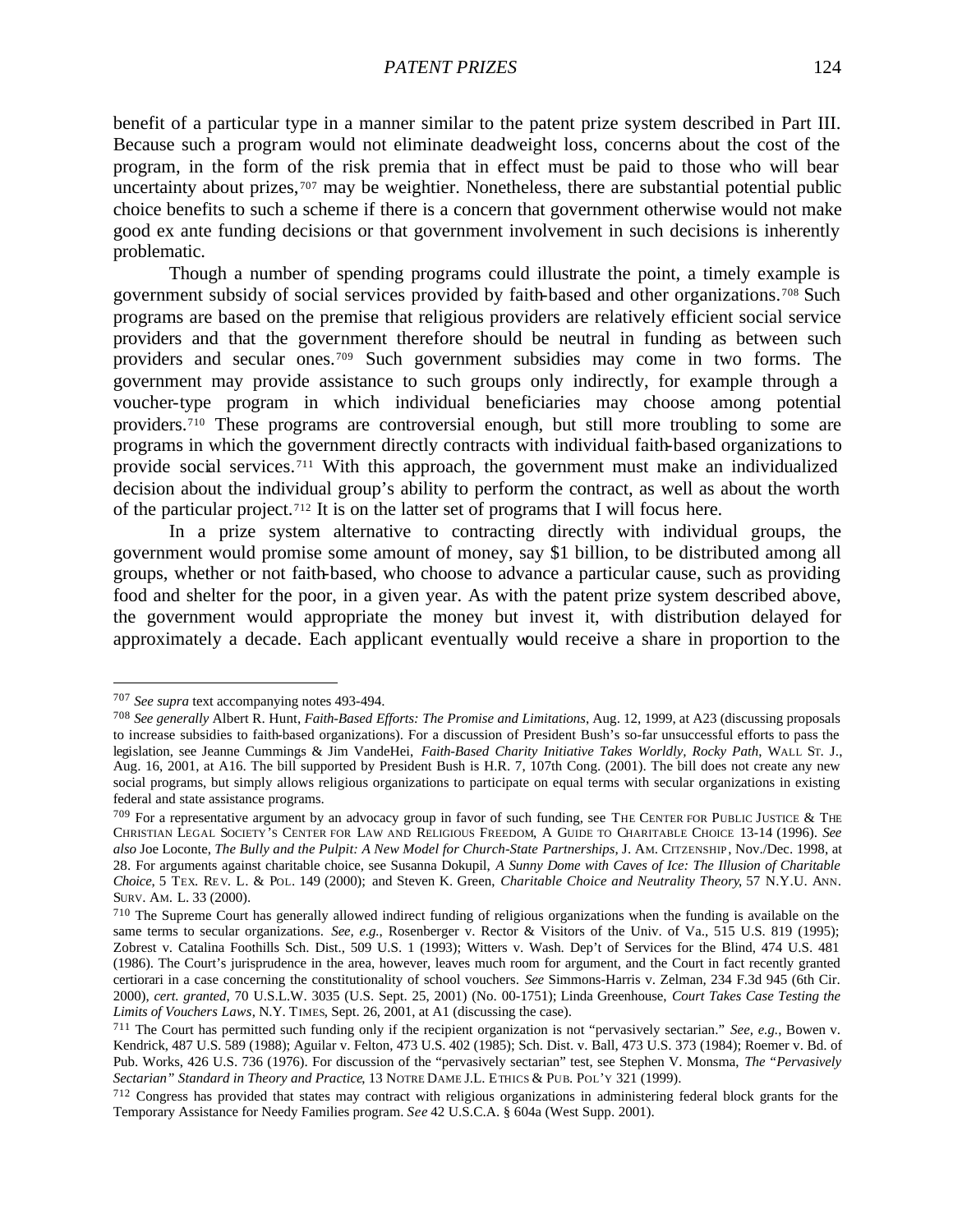social benefit provided, as determined by the price decisionmakers. A service provider, however, could sell the rights to a prize, either before or after actually performing the relevant services, to a third party. Thus, the system would give service providers and third parties incentives to predict the social benefit on average that an average government decisionmaker would ascribe to any particular program.

Unlike a program in which the government makes ex ante decisions about which service organizations to fund, the decisionmakers in such a program would not have to speculate about which programs are likely to be cost-effective, because they could examine statistics and other information about the number of beneficiaries served. Just as in the patent prize system, the program may be effective even if we expect these decisions to be noisy, with decisionmakers arbitrarily finding some programs to have produced far more or less social benefit than most would ascribe to the program. As long as systematic biases are not predictable, they will not affect initial decisions about what programs to create in an effort to receive prizes. If there is a greater degree of arbitrariness in governmental decisions than in private predictions about what governmental decisionmakers will choose to do on average, then the prize approach may provide social services in a more cost-effective way than an ex ante grant approach.

Although it is beyond my scope here to analyze the constitutiona lity of such a prize system, structuring programs providing benefits to faith-based and other groups in this way may alleviate three related constitutional concerns. First, some worry that existing proposals may lead to excessive governmental interference with religious organizations, as faith-based groups change their practices in order to be able to receive government funds.713 The open-ended approach of the prize system, focused on end results such as mitigation of poverty rather than on means, mitigates this worry. Though organizations would seek to maximize benefits that prize awarders likely would count, the government would not be able to specify how groups should be structured. A faith-based group might shift resources from religious education to provision of basic services, but such a decision would be a product of the organization's desire to receive a prize for achieving a nonsectarian goal rather than of coercion.

Second, and more significantly, a problem with "pervasively sectarian" groups receiving governmental funds is that those funds might be used to advance religious viewpoints.714 Even if the government awards a grant to a church promising to run a soup kitchen, the church might divert some of these funds to religious purposes. Funds generally will not advance religious viewpoints, however, if they are given only ex post based on the extent to which the groups achieve a nonsectarian goal. A faith-based group might earn a profit from a prize system and then use these profits to advance religious purposes, but this is no more problematic than a forprofit group's decision to donate money to a religious group. The most difficult remaining question would be whether it is appropriate to award a prize if a group achieves a nonsectarian goal through religious means, for example if it turns out that religious indoctrination is more effective at leading homeless people to seek jobs and become self-sufficient than non-religious alternatives.

Third, the prize system reduces the possibility that the government will use faith-based programs as an opportunity to advance any particular religion. If governmental entities contract directly with faith-based groups to provide social services, there is a danger that decisionmakers

<sup>713</sup> *See, e.g.*, Dokupil, *supra* note 709, at 197-204.

 $714$  As Carl Esbeck explains, if a religious organization's secular and religious services "are not separable, then the Court disallows the assistance altogether, with the explanation that the Establishment Clause will not allow the risk of governmental aid furthering the transmission of religious beliefs or practices." Carl H. Esbeck, *A Constitutional Case for Governmental Cooperation with Faith-Based Social Service Providers*, 46 EMORY L.J. 1, 3 & n.30 (1997).